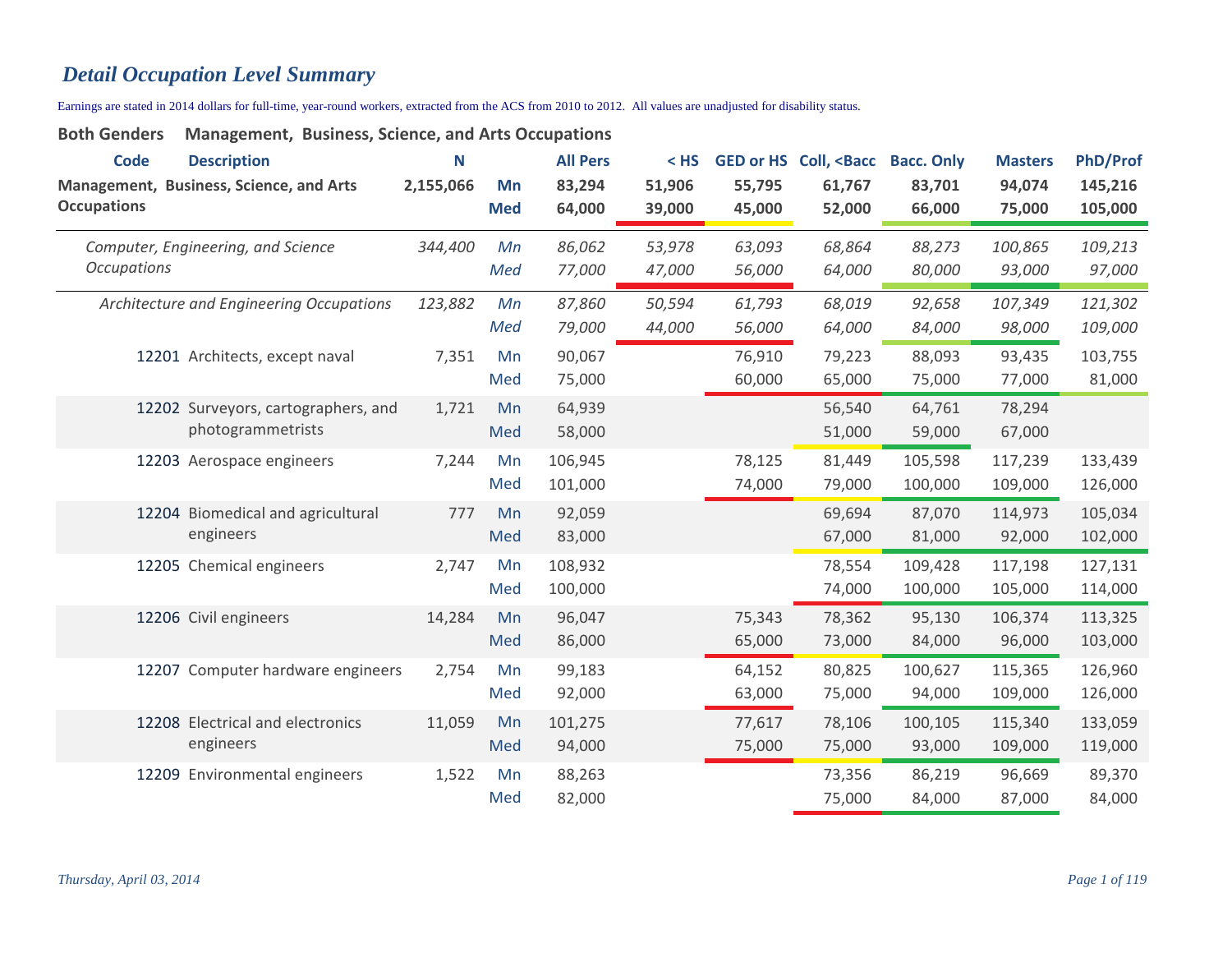| <b>Code</b> | <b>Description</b>                    | N       |     | <b>All Pers</b> | < HS   |        | <b>GED or HS Coll, <bacc< b=""></bacc<></b> | <b>Bacc. Only</b> | <b>Masters</b> | <b>PhD/Prof</b> |
|-------------|---------------------------------------|---------|-----|-----------------|--------|--------|---------------------------------------------|-------------------|----------------|-----------------|
|             | 12210 Industrial engineers, including | 8,851   | Mn  | 84,826          |        | 62,542 | 71,596                                      | 86,483            | 98,883         | 116,210         |
|             | health and safety                     |         | Med | 78,000          |        | 60,000 | 67,000                                      | 80,000            | 89,000         | 96,000          |
|             | 12211 Marine engineers and naval      | 542     | Mn  | 90,476          |        |        | 80,042                                      | 92,576            | 100,267        |                 |
|             | architects                            |         | Med | 90,000          |        |        | 79,000                                      | 94,000            | 98,000         |                 |
|             | 12212 Materials engineers             | 1,667   | Mn  | 88,932          |        | 68,163 | 70,415                                      | 88,427            | 105,109        | 120,935         |
|             |                                       |         | Med | 80,000          |        | 64,000 | 68,000                                      | 79,000            | 96,000         | 109,000         |
|             | 12213 Mechanical engineers            | 10,325  | Mn  | 87,848          |        | 71,088 | 73,405                                      | 89,287            | 98,845         | 115,145         |
|             |                                       |         | Med | 82,000          |        | 67,000 | 69,000                                      | 84,000            | 94,000         | 105,000         |
|             | 12214 Petroleum, mining and           | 1,665   | Mn  | 133,913         |        | 81,252 | 79,748                                      | 140,167           | 154,094        | 170,277         |
|             | geological engineers,                 |         | Med | 108,000         |        | 79,000 | 71,000                                      | 109,000           | 125,000        | 126,000         |
|             | 12215 Miscellaneous engineers,        | 22,208  | Mn  | 99,539          |        | 71,220 | 78,236                                      | 96,746            | 112,169        | 127,760         |
|             | including nuclear engineers           |         | Med | 91,000          |        | 69,000 | 73,000                                      | 89,000            | 105,000        | 118,000         |
|             | 12216 Drafters                        | 7,330   | Mn  | 59,431          | 46,563 | 60,317 | 58,238                                      | 61,021            | 67,638         |                 |
|             |                                       |         | Med | 54,000          | 41,000 | 55,000 | 53,000                                      | 54,000            | 56,000         |                 |
|             | 12217 Engineering technicians,        | 18,922  | Mn  | 61,977          | 47,899 | 57,241 | 62,249                                      | 67,255            | 84,752         | 99,037          |
|             | except drafters                       |         | Med | 58,000          | 43,000 | 52,000 | 59,000                                      | 62,000            | 75,000         | 72,000          |
|             | 12218 Surveying and mapping           | 2,702   | Mn  | 55,777          | 48,800 | 48,445 | 59,716                                      | 53,653            |                |                 |
|             | technicians                           |         | Med | 51,000          | 38,000 | 44,000 | 54,000                                      | 50,000            |                |                 |
|             | Computer and mathematical occupations | 166,134 | Mn  | 86,913          | 63,217 | 67,050 | 70,962                                      | 89,094            | 104,363        | 123,836         |
|             |                                       |         | Med | 80,000          | 55,000 | 60,000 | 65,000                                      | 82,000            | 96,000         | 108,000         |
|             | 12101 Computer and information        | 673     | Mn  | 103,122         |        |        |                                             | 89,189            | 106,671        | 155,618         |
|             | research scientists                   |         | Med | 92,000          |        |        |                                             | 83,000            | 105,000        | 120,000         |
|             | 12102 Computer systems analysts       | 22,074  | Mn  | 89,027          | 76,837 | 69,206 | 76,612                                      | 88,731            | 104,392        | 117,627         |
|             |                                       |         | Med | 79,000          | 65,000 | 61,000 | 69,000                                      | 80,000            | 93,000         | 96,000          |
|             | 12103 Information security analysts   | 2,539   | Mn  | 91,286          |        | 77,512 | 80,753                                      | 93,827            | 105,351        |                 |
|             |                                       |         | Med | 87,000          |        | 68,000 | 79,000                                      | 90,000            | 94,000         |                 |
|             | 12104 Computer programmers            | 21,634  | Mn  | 87,140          | 61,174 | 71,997 | 75,701                                      | 88,825            | 97,835         | 107,364         |
|             |                                       |         | Med | 82,000          | 61,000 | 68,000 | 73,000                                      | 84,000            | 91,000         | 98,000          |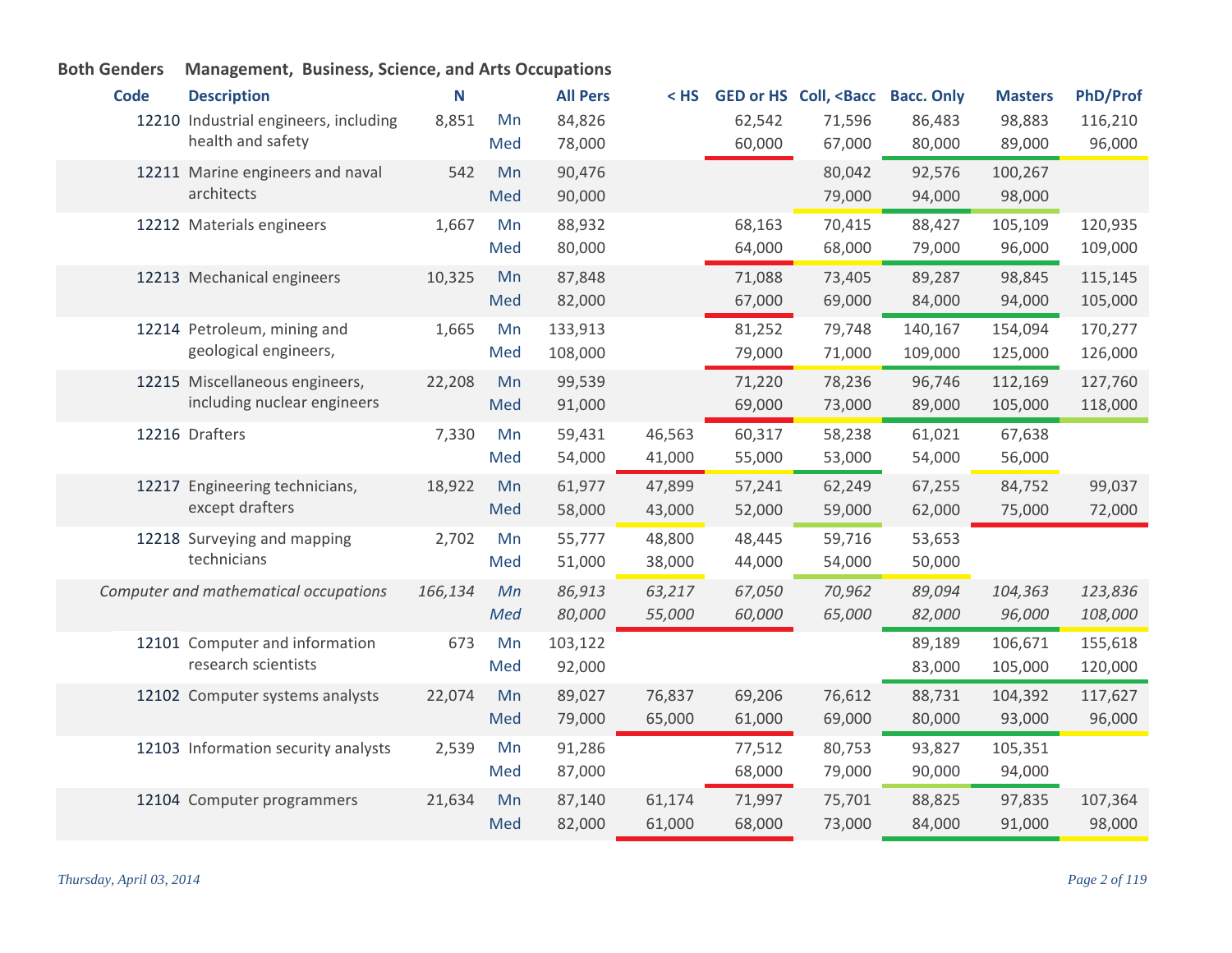#### **Code Description N All Pers < HS GED or HS Coll, <Bacc Bacc. Only Masters PhD/Prof** 12105 Software developers, and the 43,784 Mn applications and systems 43,784 102,462 80,254 87,799 86,205 100,958 110,797 126,619 96,000 80,000 77,000 81,000 94,000 104,000 115,000 Med Web developers 6,160 67,457 55,312 61,134 67,378 80,797 86,508 62,000 48,000 55,000 62,000 71,000 71,000 12106 Web developers 6,160 Mn Med 12107 Computer support specialists 22,894 Mn 65,086 58,957 57,589 58,923 70,094 86,612 92,721 58,000 45,000 52,000 53,000 63,000 79,000 84,000 Med Database administrators 5,260 84,365 56,218 72,551 87,294 100,256 108,725 12108 Mn 80,000 51,000 68,000 83,000 91,000 107,000 Med 12109 Network and computer 11,018 Mn systems administrators 11,018 75,028 56,361 69,665 68,853 78,304 91,411 81,148 70,000 60,000 68,000 65,000 73,000 84,000 77,000 Med 12110 Computer network architects 4,697 Mn 100,032 85,364 87,739 104,294 119,100 94,000 81,000 84,000 98,000 110,000 Med Computer occupations, all 12111 Mn other 15,264 76,945 50,086 62,105 64,732 83,840 100,913 101,812 68,000 43,000 54,000 59,000 75,000 92,000 94,000 Med Actuaries 1,129 Mn 155,790 140,249 154,384 228,574 112,000 105,000 110,000 163,000 12112 Actuaries 1.129 Mn Med 12113 Operations research analysts 6,748 Mn 87,203 67,249 73,700 84,827 103,601 116,362 80,000 64,000 69,000 79,000 98,000 100,000 Med 12114 Miscellaneous mathematical 2,102 Mn science occupations, including 2,102 Mn 96,351 61,621 80,529 100,651 137,446 81,000 58,000 64,000 86,000 115,000 Med *Life, Physical, and Social Science Occupations 54,384 79,039 43,999 52,269 56,661 68,663 79,253 101,513 65,000 37,000 45,000 51,000 60,000 68,000 88,000 Mn Med* 12301 Agricultural and food scientists 1,551 Mn 71,048 106,382 49,412 64,484 70,941 106,382 61,000 44,000 56,000 65,000 98,000 Med 12302 Biological scientists 3,854 Mn 67,803 56,559 60,985 65,858 85,667 61,000 50,000 56,000 63,000 71,000 Med 12303 Conservation scientists and 1,542 Mn foresters 1,542 63,960 61,861 63,023 65,993 59,000 56,000 59,000 61,000 Med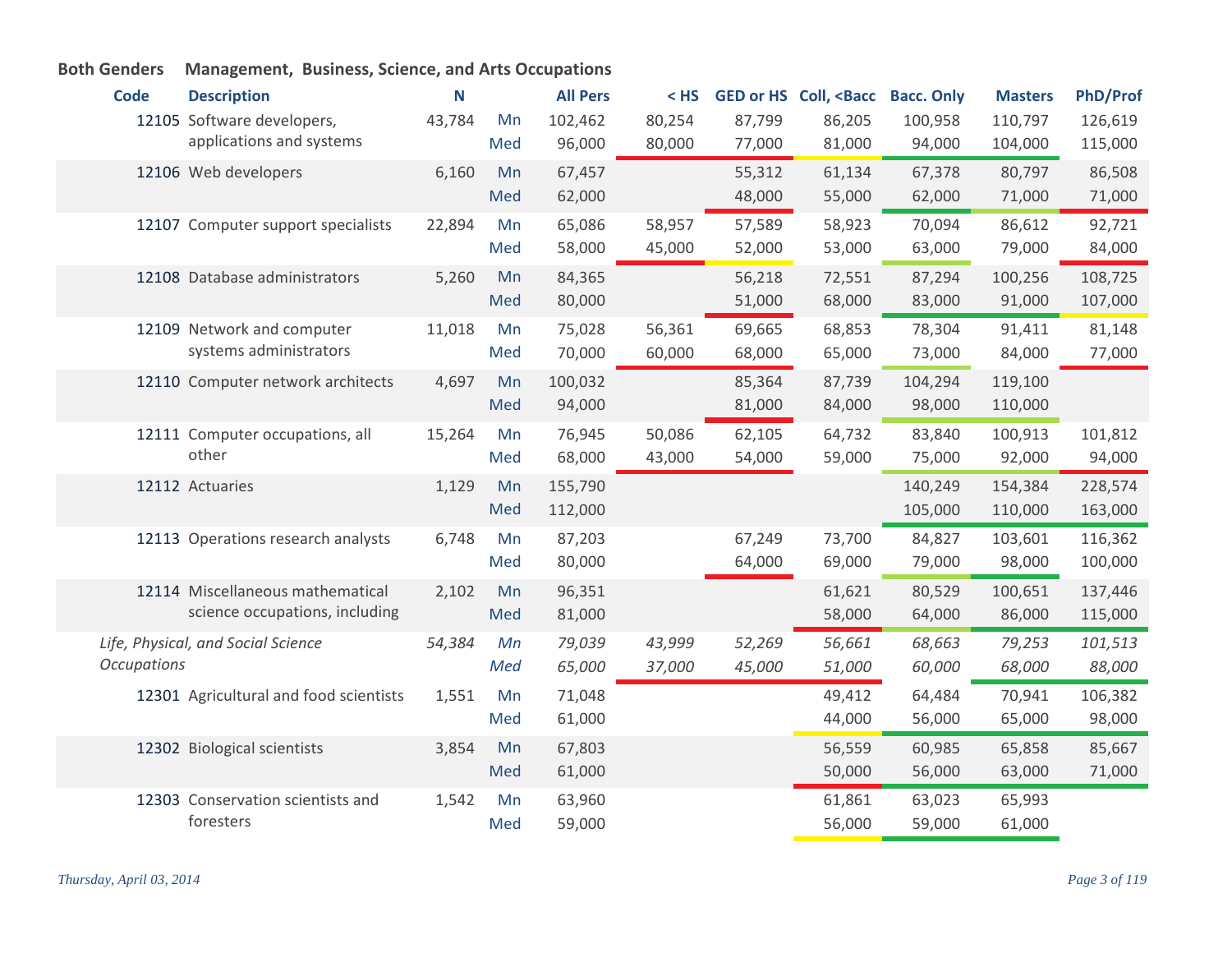| <b>Code</b> | <b>Description</b>                   | N     |     | <b>All Pers</b> |        |        | < HS GED or HS Coll, <bacc bacc.="" only<="" th=""><th></th><th><b>Masters</b></th><th><b>PhD/Prof</b></th></bacc> |         | <b>Masters</b> | <b>PhD/Prof</b> |
|-------------|--------------------------------------|-------|-----|-----------------|--------|--------|--------------------------------------------------------------------------------------------------------------------|---------|----------------|-----------------|
|             | 12304 Medical scientists, and life   | 6,456 | Mn  | 94,660          |        |        | 60,271                                                                                                             | 77,571  | 80,940         | 103,090         |
|             | scientists, all other                |       | Med | 74,000          |        |        | 51,000                                                                                                             | 64,000  | 70,000         | 81,000          |
|             | 12305 Astronomers and physicists     | 546   | Mn  | 103,686         |        |        |                                                                                                                    | 83,361  | 94,323         | 116,583         |
|             |                                      |       | Med | 100,000         |        |        |                                                                                                                    | 87,000  | 89,000         | 107,000         |
|             | 12306 Atmospheric and space          | 387   | Mn  | 88,813          |        |        |                                                                                                                    | 88,163  | 101,762        |                 |
|             | scientists                           |       | Med | 81,000          |        |        |                                                                                                                    | 81,000  | 94,000         |                 |
|             | 12307 Chemists and materials         | 4,105 | Mn  | 80,208          |        |        | 63,556                                                                                                             | 69,635  | 80,915         | 116,324         |
|             | scientists                           |       | Med | 72,000          |        |        | 60,000                                                                                                             | 63,000  | 77,000         | 107,000         |
|             | 12308 Environmental scientists and   | 3,659 | Mn  | 95,311          |        |        | 67,830                                                                                                             | 86,084  | 104,085        | 122,455         |
|             | geoscientists                        |       | Med | 75,000          |        |        | 63,000                                                                                                             | 68,000  | 81,000         | 101,000         |
|             | 12309 Physical scientists, all other | 9,355 | Mn  | 87,180          |        |        | 61,255                                                                                                             | 70,570  | 81,928         | 97,796          |
|             |                                      |       | Med | 76,000          |        |        | 56,000                                                                                                             | 63,000  | 71,000         | 89,000          |
|             | 12310 Economists                     | 1,304 | Mn  | 134,193         |        |        |                                                                                                                    | 101,849 | 118,769        | 173,881         |
|             |                                      |       | Med | 108,000         |        |        |                                                                                                                    | 80,000  | 100,000        | 150,000         |
|             | 12311 Psychologists                  | 6,359 | Mn  | 81,447          |        |        |                                                                                                                    | 63,728  | 66,820         | 94,685          |
|             |                                      |       | Med | 73,000          |        |        |                                                                                                                    | 54,000  | 61,000         | 85,000          |
|             | 12312 Urban and regional planners    | 1,138 | Mn  | 79,064          |        |        |                                                                                                                    | 74,813  | 82,565         |                 |
|             |                                      |       | Med | 71,000          |        |        |                                                                                                                    | 68,000  | 74,000         |                 |
|             | 12313 Miscellaneous social           | 2,045 | Mn  | 73,632          |        |        | 56,215                                                                                                             | 69,730  | 74,138         | 93,271          |
|             | scientists, including survey         |       | Med | 62,000          |        |        | 49,000                                                                                                             | 53,000  | 63,000         | 88,000          |
|             | 12314 Agricultural and food science  | 1,365 | Mn  | 50,460          | 36,073 | 44,029 | 49,375                                                                                                             | 61,524  |                |                 |
|             | technicians                          |       | Med | 45,000          | 32,000 | 43,000 | 45,000                                                                                                             | 52,000  |                |                 |
|             | 12315 Biological technicians         | 840   | Mn  | 55,983          |        | 42,422 | 43,492                                                                                                             | 59,575  |                |                 |
|             |                                      |       | Med | 45,000          |        | 41,000 | 38,000                                                                                                             | 52,000  |                |                 |
|             | 12316 Chemical technicians           | 3,262 | Mn  | 57,945          | 44,024 | 50,794 | 57,014                                                                                                             | 60,363  | 71,450         | 92,583          |
|             |                                      |       | Med | 52,000          | 38,000 | 46,000 | 52,000                                                                                                             | 53,000  | 61,000         | 93,000          |
|             | 12317 Geological and petroleum       | 881   | Mn  | 80,742          |        | 86,339 | 75,914                                                                                                             | 76,371  |                |                 |
|             | technicians, and nuclear             |       | Med | 69,000          |        | 75,000 | 68,000                                                                                                             | 67,000  |                |                 |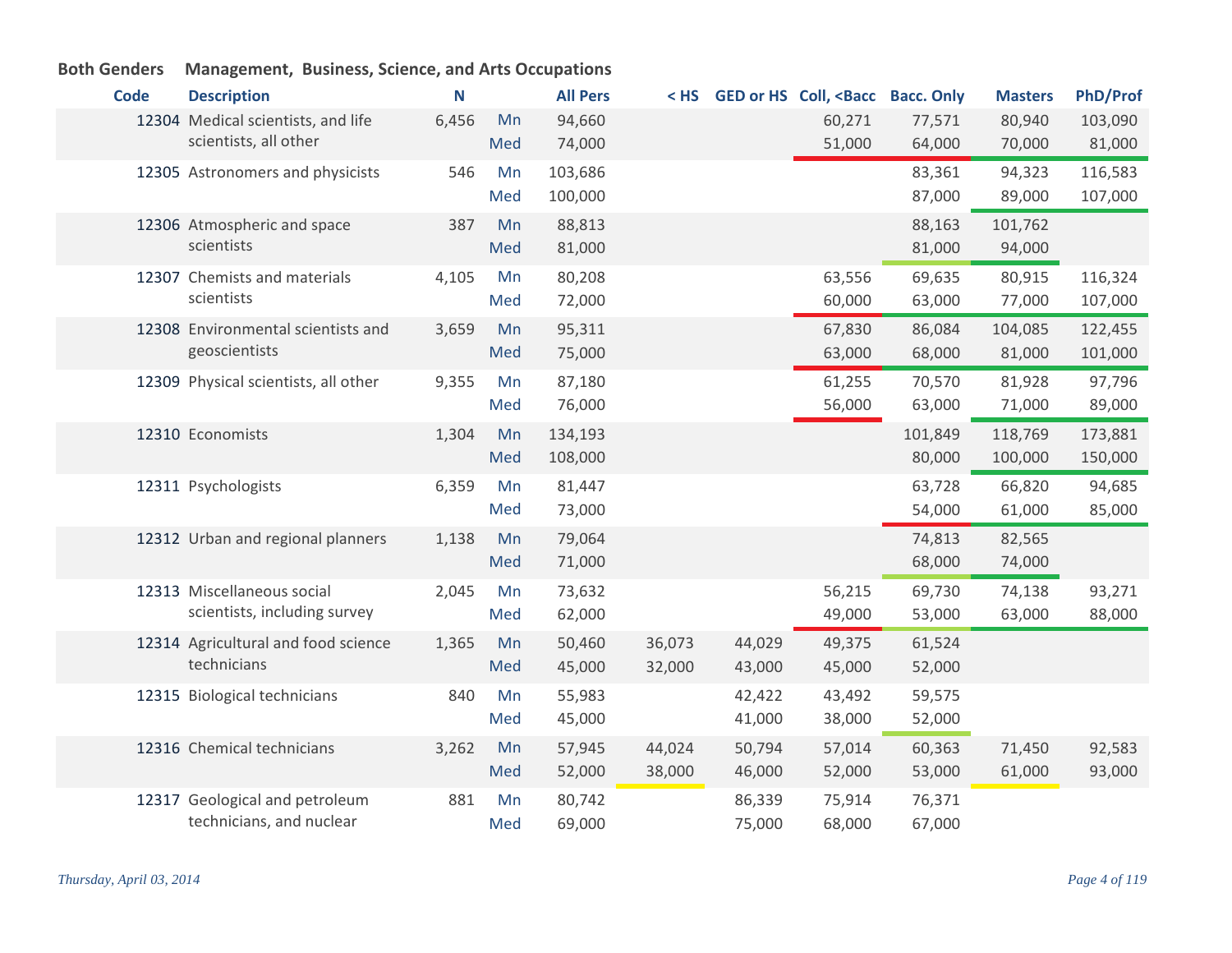|  |  | Both Genders Management, Business, Science, and Arts Occupations |  |  |
|--|--|------------------------------------------------------------------|--|--|
|--|--|------------------------------------------------------------------|--|--|

| <b>Code</b><br><b>Description</b>          |                                    | Ν       |     | <b>All Pers</b> | $<$ HS |        | GED or HS Coll, <bacc bacc.="" only<="" th=""><th></th><th><b>Masters</b></th><th><b>PhD/Prof</b></th></bacc> |        | <b>Masters</b> | <b>PhD/Prof</b> |
|--------------------------------------------|------------------------------------|---------|-----|-----------------|--------|--------|---------------------------------------------------------------------------------------------------------------|--------|----------------|-----------------|
| 12318 Miscellaneous life, physical,        |                                    | 5,332   | Mn  | 53,930          | 38,728 | 47,977 | 53,174                                                                                                        | 54,047 | 57,324         | 74,928          |
|                                            | and social science technicians,    |         | Med | 47,000          | 31,000 | 43,000 | 47,000                                                                                                        | 46,000 | 48,000         | 58,000          |
|                                            |                                    |         |     |                 |        |        |                                                                                                               |        |                |                 |
| Education, Legal, Community Service, Arts, |                                    | 542,934 | Mn  | 65,799          | 40,397 | 39,301 | 43,857                                                                                                        | 54,170 | 62,170         | 129,383         |
| and Media Occupations                      |                                    |         | Med | 52,000          | 32,000 | 32,000 | 37,000                                                                                                        | 47,000 | 57,000         | 92,000          |
| Arts, Design, Entertainment, Sports, and   |                                    | 81,946  | Mn  | 66,750          | 48,609 | 50,408 | 56,446                                                                                                        | 70,974 | 78,430         | 95,508          |
| <b>Media Occupations</b>                   |                                    |         | Med | 53,000          | 33,000 | 42,000 | 47,000                                                                                                        | 57,000 | 64,000         | 75,000          |
| 13401 Artists and related workers          |                                    | 5,827   | Mn  | 61,255          | 36,160 | 42,168 | 54,675                                                                                                        | 68,340 | 69,990         |                 |
|                                            |                                    |         | Med | 52,000          | 30,000 | 37,000 | 45,000                                                                                                        | 59,000 | 53,000         |                 |
| 13402 Designers                            |                                    | 26,712  | Mn  | 62,213          | 40,334 | 47,036 | 56,925                                                                                                        | 66,117 | 79,451         | 84,403          |
|                                            |                                    |         | Med | 52,000          | 27,000 | 38,000 | 49,000                                                                                                        | 54,000 | 67,000         | 67,000          |
| 13403 Actors                               |                                    | 336     | Mn  | 69,548          |        |        | 58,822                                                                                                        | 78,733 |                |                 |
|                                            |                                    |         | Med | 43,000          |        |        | 36,000                                                                                                        | 48,000 |                |                 |
| 13404 Producers and directors              |                                    | 5,475   | Mn  | 82,936          |        | 63,922 | 68,963                                                                                                        | 86,491 | 88,980         | 118,492         |
|                                            |                                    |         | Med | 64,000          |        | 47,000 | 53,000                                                                                                        | 65,000 | 68,000         | 96,000          |
| 13405 Athletes, coaches, umpires,          |                                    | 4,549   | Mn  | 65,022          |        | 60,439 | 54,508                                                                                                        | 68,332 | 68,754         |                 |
|                                            | and related workers                |         | Med | 49,000          |        | 49,000 | 41,000                                                                                                        | 51,000 | 55,000         |                 |
|                                            | 13406 Dancers and choreographers   | 108     | Mn  | 44,327          |        |        |                                                                                                               |        |                |                 |
|                                            |                                    |         | Med | 33,000          |        |        |                                                                                                               |        |                |                 |
| 13407 Musicians, singers, and              |                                    | 2,768   | Mn  | 58,525          | 66,552 | 61,625 | 45,510                                                                                                        | 58,143 | 71,944         | 64,963          |
| related workers                            |                                    |         | Med | 42,000          | 37,000 | 40,000 | 34,000                                                                                                        | 41,000 | 53,000         | 58,000          |
|                                            | 13408 Entertainers and performers, | 609     | Mn  | 58,205          |        | 51,952 | 59,307                                                                                                        | 57,348 |                |                 |
|                                            | sports and related workers, all    |         | Med | 43,000          |        | 43,000 | 42,000                                                                                                        | 46,000 |                |                 |
| 13409 Announcers                           |                                    | 1,303   | Mn  | 66,941          |        | 50,532 | 53,363                                                                                                        | 79,317 |                |                 |
|                                            |                                    |         | Med | 49,000          |        | 42,000 | 42,000                                                                                                        | 61,000 |                |                 |
|                                            |                                    |         |     |                 |        |        |                                                                                                               |        |                |                 |
| correspondents                             | 13410 News analysts, reporters and | 3,071   | Mn  | 69,840          |        |        | 54,152                                                                                                        | 69,654 | 78,545         |                 |
|                                            |                                    |         | Med | 54,000          |        |        | 43,000                                                                                                        | 54,000 | 62,000         |                 |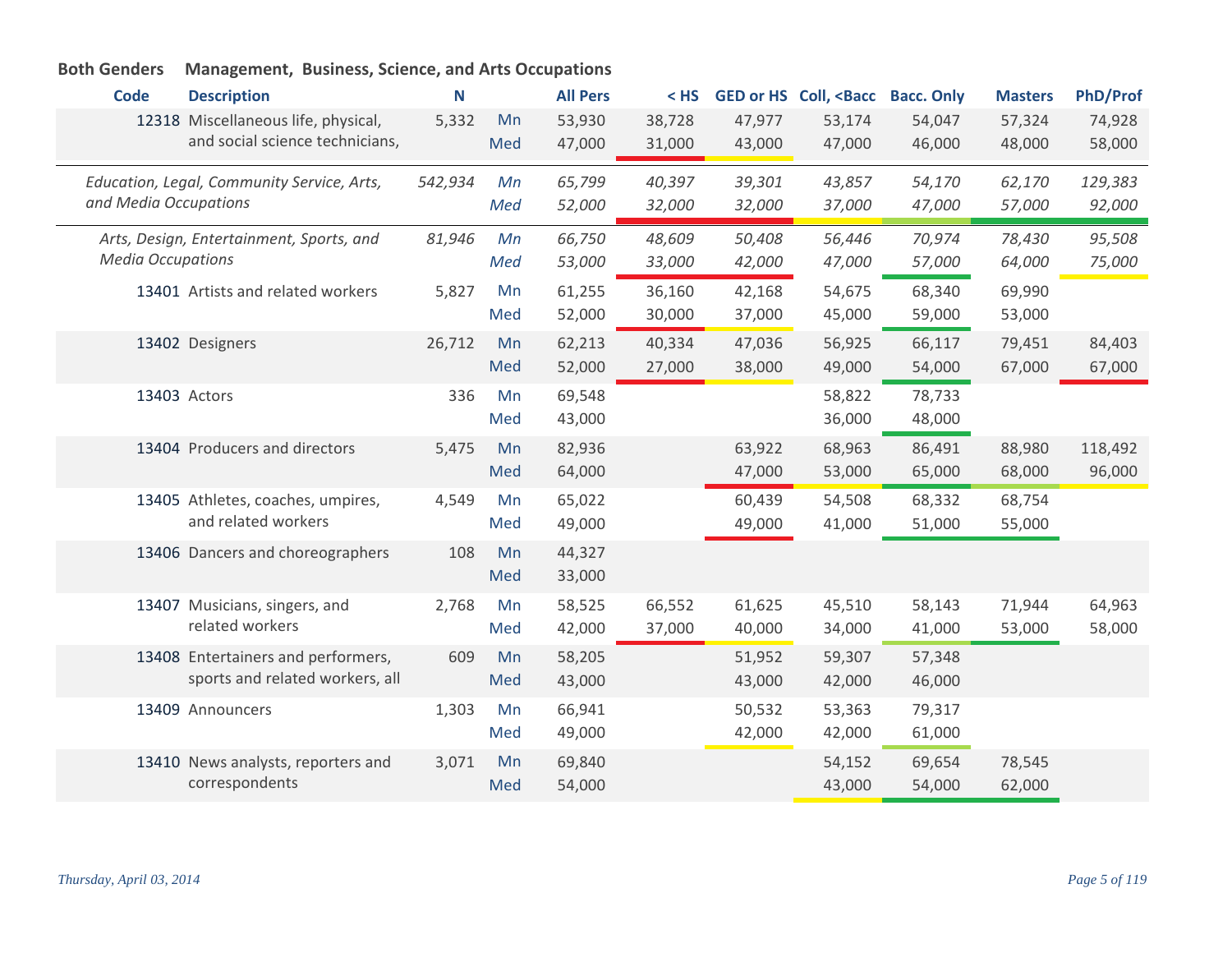| <b>Code</b> | <b>Description</b>                              | N      |     | <b>All Pers</b> | < HS   |        | GED or HS Coll, <bacc bacc.="" only<="" th=""><th></th><th><b>Masters</b></th><th><b>PhD/Prof</b></th></bacc> |        | <b>Masters</b> | <b>PhD/Prof</b> |
|-------------|-------------------------------------------------|--------|-----|-----------------|--------|--------|---------------------------------------------------------------------------------------------------------------|--------|----------------|-----------------|
|             | 13411 Public relations specialists              | 5,589  | Mn  | 87,401          |        | 62,764 | 61,914                                                                                                        | 84,637 | 100,555        | 164,421         |
|             |                                                 |        | Med | 66,000          |        | 43,000 | 54,000                                                                                                        | 66,000 | 77,000         | 121,000         |
|             | 13412 Editors                                   | 6,203  | Mn  | 68,624          |        | 56,594 | 54,572                                                                                                        | 69,728 | 74,725         | 77,428          |
|             |                                                 |        | Med | 58,000          |        | 43,000 | 44,000                                                                                                        | 59,000 | 63,000         | 69,000          |
|             | 13413 Technical writers                         | 2,658  | Mn  | 75,613          |        | 60,262 | 67,907                                                                                                        | 75,694 | 78,048         | 108,294         |
|             |                                                 |        | Med | 70,000          |        | 56,000 | 64,000                                                                                                        | 69,000 | 75,000         | 96,000          |
|             | 13414 Writers and authors                       | 6,188  | Mn  | 75,615          |        | 53,265 | 58,760                                                                                                        | 78,564 | 77,000         | 86,533          |
|             |                                                 |        | Med | 60,000          |        | 42,000 | 47,000                                                                                                        | 61,000 | 62,000         | 79,000          |
|             | 13415 Miscellaneous media and                   | 1,985  | Mn  | 52,142          |        | 41,026 | 49,613                                                                                                        | 54,060 | 58,982         | 74,720          |
|             | communication workers                           |        | Med | 43,000          |        | 32,000 | 42,000                                                                                                        | 45,000 | 49,000         | 53,000          |
|             | 13416 Broadcast and sound                       | 3,062  | Mn  | 62,843          |        | 54,376 | 60,769                                                                                                        | 69,222 | 74,794         |                 |
|             | engineering technicians and                     |        | Med | 53,000          |        | 48,000 | 53,000                                                                                                        | 58,000 | 65,000         |                 |
|             | 13417 Photographers                             | 3,631  | Mn  | 50,450          |        | 39,446 | 45,215                                                                                                        | 57,588 | 47,534         |                 |
|             |                                                 |        | Med | 40,000          |        | 31,000 | 37,000                                                                                                        | 44,000 | 38,000         |                 |
|             | 13418 Television, video, and motion             | 1,245  | Mn  | 71,065          |        | 59,553 | 61,158                                                                                                        | 79,622 | 73,183         |                 |
|             | picture camera operators and                    |        | Med | 55,000          |        | 49,000 | 48,000                                                                                                        | 62,000 | 68,000         |                 |
|             | <b>Community and Social Service Occupations</b> | 97,596 | Mn  | 49,033          | 35,634 | 37,516 | 41,000                                                                                                        | 46,160 | 56,465         | 64,984          |
|             |                                                 |        | Med | 44,000          | 31,000 | 34,000 | 37,000                                                                                                        | 42,000 | 52,000         | 56,000          |
|             | 13101 Counselors                                | 25,302 | Mn  | 49,299          | 32,155 | 36,324 | 39,099                                                                                                        | 43,838 | 55,607         | 70,304          |
|             |                                                 |        | Med | 44,000          | 30,000 | 33,000 | 35,000                                                                                                        | 41,000 | 52,000         | 60,000          |
|             | 13102 Social workers                            | 35,920 | Mn  | 48,527          | 37,304 | 37,180 | 41,389                                                                                                        | 45,323 | 57,805         | 63,695          |
|             |                                                 |        | Med | 44,000          | 34,000 | 34,000 | 38,000                                                                                                        | 42,000 | 54,000         | 58,000          |
|             | 13103 Probation officers and                    | 4,629  | Mn  | 53,977          |        | 40,035 | 45,545                                                                                                        | 54,549 | 64,963         |                 |
|             | correctional treatment                          |        | Med | 48,000          |        | 37,000 | 42,000                                                                                                        | 49,000 | 56,000         |                 |
|             | 13104 Social and human service                  | 5,314  | Mn  | 41,285          | 35,103 | 35,987 | 37,655                                                                                                        | 44,261 | 51,718         |                 |
|             | assistants                                      |        | Med | 37,000          | 31,000 | 33,000 | 33,000                                                                                                        | 38,000 | 46,000         |                 |
|             | 13105 Miscellaneous community                   | 3,680  | Mn  | 51,178          |        | 40,706 | 45,272                                                                                                        | 51,357 | 64,412         | 83,941          |
|             | and social service specialists,                 |        | Med | 43,000          |        | 34,000 | 37,000                                                                                                        | 46,000 | 54,000         | 73,000          |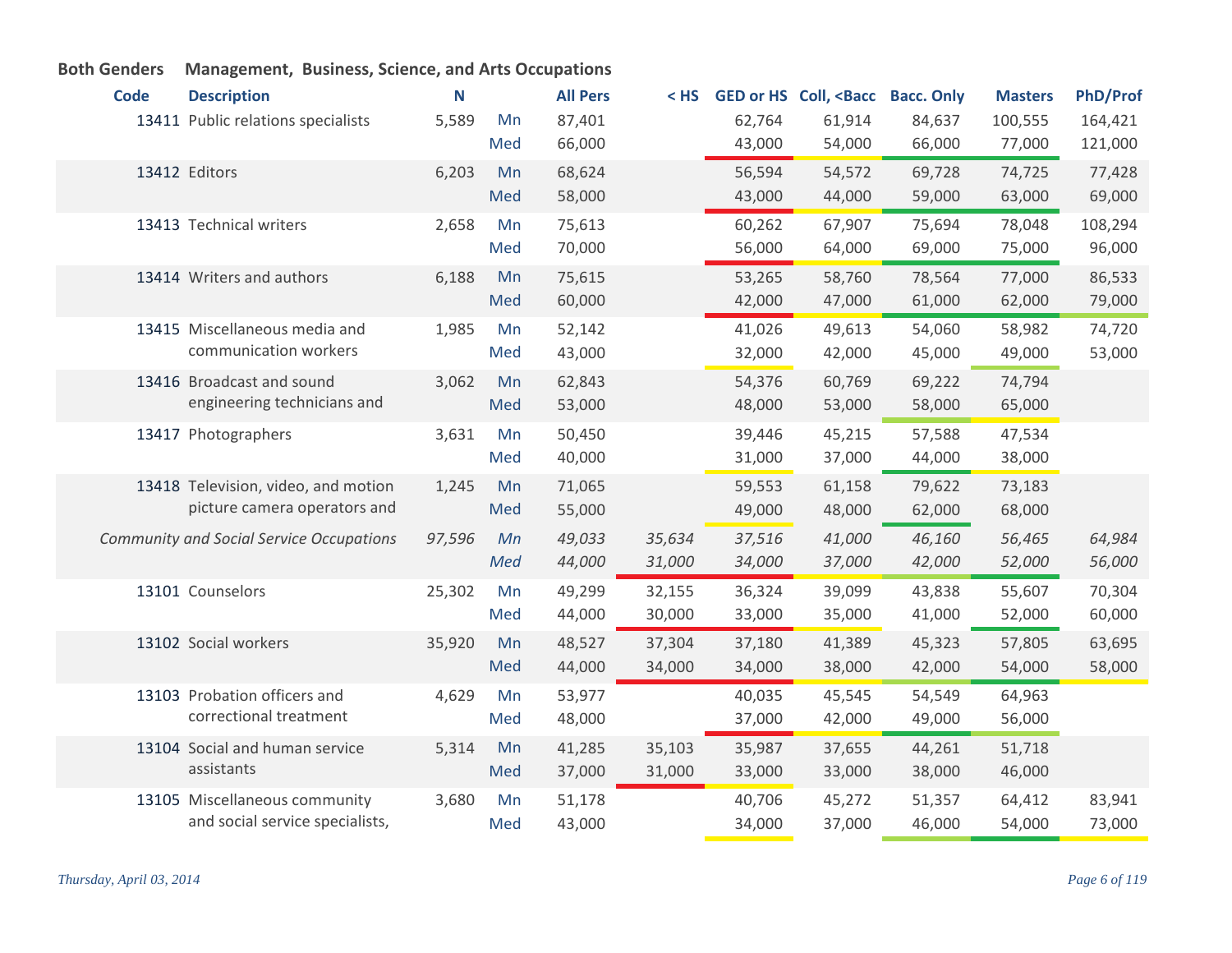| <b>Code</b>        | <b>Description</b>                    | N       |     | <b>All Pers</b> | $<$ HS |        | GED or HS Coll, <bacc< th=""><th><b>Bacc. Only</b></th><th><b>Masters</b></th><th><b>PhD/Prof</b></th></bacc<> | <b>Bacc. Only</b> | <b>Masters</b> | <b>PhD/Prof</b> |
|--------------------|---------------------------------------|---------|-----|-----------------|--------|--------|----------------------------------------------------------------------------------------------------------------|-------------------|----------------|-----------------|
|                    | 13106 Clergy                          | 18,968  | Mn  | 50,736          | 28,370 | 40,514 | 42,917                                                                                                         | 46,930            | 54,149         | 62,290          |
|                    |                                       |         | Med | 46,000          | 24,000 | 36,000 | 38,000                                                                                                         | 43,000            | 51,000         | 54,000          |
|                    | 13107 Directors, religious activities | 1,716   | Mn  | 50,237          |        | 35,234 | 42,043                                                                                                         | 48,523            | 59,010         | 75,319          |
|                    | and education                         |         | Med | 43,000          |        | 31,000 | 39,000                                                                                                         | 43,000            | 50,000         | 66,000          |
|                    | 13108 Religious workers, all other    | 1,926   | Mn  | 43,928          |        | 31,134 | 37,519                                                                                                         | 42,246            | 53,510         | 55,587          |
|                    |                                       |         | Med | 40,000          |        | 30,000 | 33,000                                                                                                         | 38,000            | 52,000         | 51,000          |
|                    | Education, Training, and Library      | 287,600 | Mn  | 54,708          | 34,788 | 29,826 | 32,919                                                                                                         | 47,707            | 60,770         | 88,738          |
| <b>Occupations</b> |                                       |         | Med | 50,000          | 27,000 | 22,000 | 26,000                                                                                                         | 45,000            | 58,000         | 75,000          |
|                    | 13301 Postsecondary teachers          | 45,112  | Mn  | 76,753          |        |        | 47,371                                                                                                         | 50,532            | 58,590         | 96,522          |
|                    |                                       |         | Med | 65,000          |        |        | 46,000                                                                                                         | 45,000            | 54,000         | 80,000          |
|                    | 13302 Preschool and kindergarten      | 15,306  | Mn  | 31,997          | 25,522 | 23,048 | 24,692                                                                                                         | 36,862            | 50,534         | 51,952          |
|                    | teachers                              |         | Med | 27,000          | 20,000 | 20,000 | 22,000                                                                                                         | 34,000            | 49,000         | 45,000          |
|                    | 13303 Elementary and middle school    | 136,308 | Mn  | 54,524          | 55,971 | 53,911 | 32,471                                                                                                         | 48,170            | 60,907         | 64,691          |
|                    | teachers                              |         | Med | 52,000          | 53,000 | 52,000 | 27,000                                                                                                         | 46,000            | 58,000         | 63,000          |
|                    | 13304 Secondary school teachers       | 29,956  | Mn  | 57,413          |        |        | 42,027                                                                                                         | 50,575            | 63,669         | 66,848          |
|                    |                                       |         | Med | 54,000          |        |        | 40,000                                                                                                         | 48,000            | 60,000         | 65,000          |
|                    | 13305 Special education teachers      | 8,234   | Mn  | 51,159          |        | 33,178 | 27,744                                                                                                         | 45,568            | 58,665         | 67,922          |
|                    |                                       |         | Med | 49,000          |        | 28,000 | 24,000                                                                                                         | 44,000            | 56,000         | 63,000          |
|                    | 13306 Other teachers and instructors  | 18,494  | Mn  | 53,885          | 33,793 | 44,296 | 48,225                                                                                                         | 54,941            | 64,884         | 80,401          |
|                    |                                       |         | Med | 47,000          | 27,000 | 36,000 | 43,000                                                                                                         | 48,000            | 58,000         | 69,000          |
|                    | 13307 Archivists, curators, and       | 1,748   | Mn  | 58,827          |        |        | 54,010                                                                                                         | 53,038            | 61,778         | 78,102          |
|                    | museum technicians                    |         | Med | 52,000          |        |        | 43,000                                                                                                         | 49,000            | 54,000         | 63,000          |
|                    | 13308 Librarians                      | 6,819   | Mn  | 54,471          |        |        | 35,777                                                                                                         | 42,472            | 59,632         | 70,746          |
|                    |                                       |         | Med | 52,000          |        |        | 34,000                                                                                                         | 39,000            | 56,000         | 66,000          |
|                    | 13309 Library technicians             | 975     | Mn  | 36,810          |        | 27,324 | 36,950                                                                                                         | 41,970            | 55,372         |                 |
|                    |                                       |         | Med | 32,000          |        | 27,000 | 34,000                                                                                                         | 37,000            | 48,000         |                 |
|                    | 13310 Teacher assistants              | 20,268  | Mn  | 25,788          | 24,238 | 23,940 | 24,111                                                                                                         | 29,838            | 40,115         | 43,767          |
|                    |                                       |         | Med | 21,000          | 21,000 | 20,000 | 21,000                                                                                                         | 25,000            | 29,000         | 29,000          |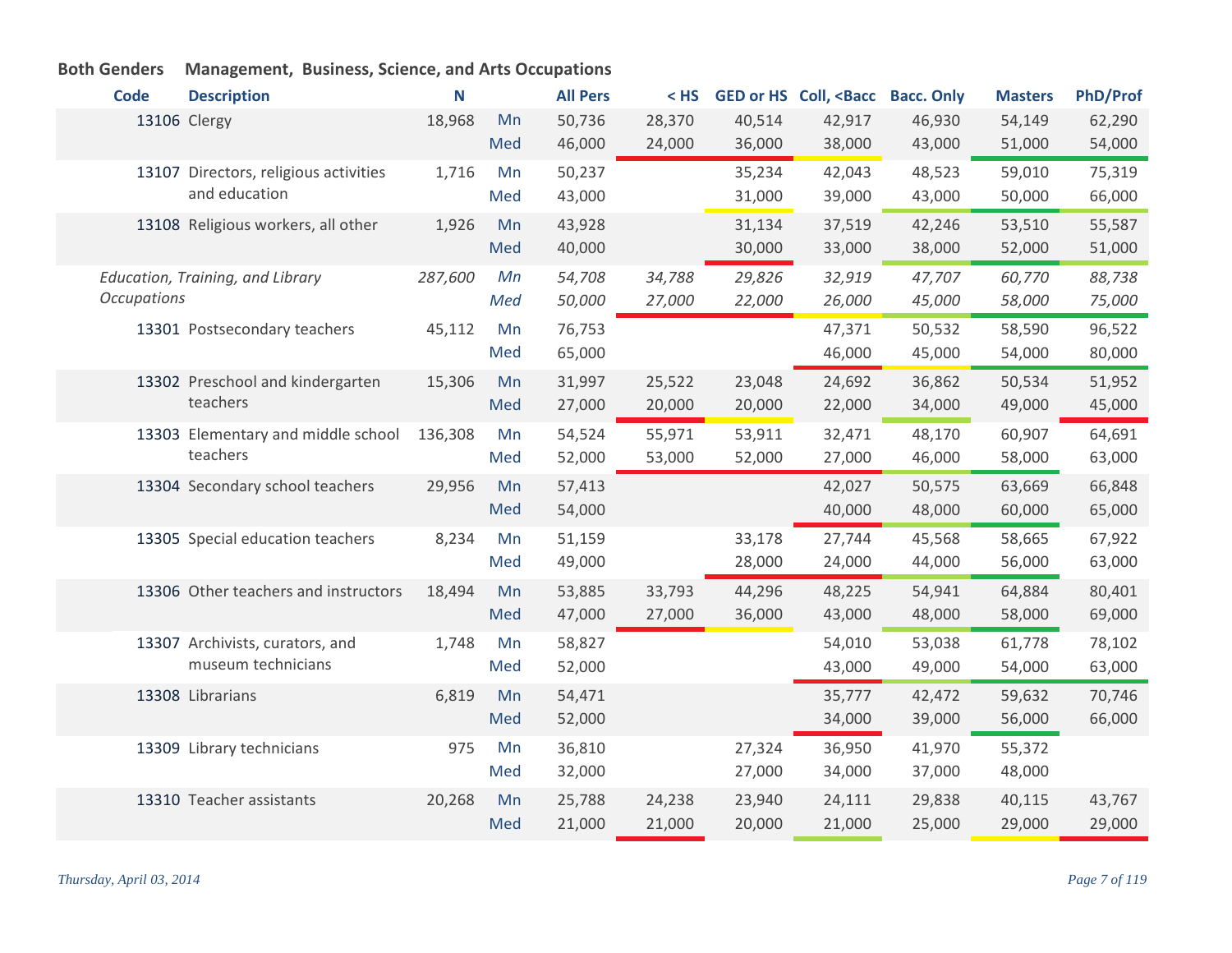| <b>Code</b>              | <b>Description</b>                            | N       |     | <b>All Pers</b> | $<$ HS |        | GED or HS Coll, <bacc< th=""><th><b>Bacc. Only</b></th><th><b>Masters</b></th><th><b>PhD/Prof</b></th></bacc<> | <b>Bacc. Only</b> | <b>Masters</b> | <b>PhD/Prof</b> |
|--------------------------|-----------------------------------------------|---------|-----|-----------------|--------|--------|----------------------------------------------------------------------------------------------------------------|-------------------|----------------|-----------------|
|                          | 13311 Other education, training, and          | 4,176   | Mn  | 61,059          |        | 39,034 | 49,005                                                                                                         | 54,895            | 70,056         | 79,772          |
|                          | library workers                               |         | Med | 54,000          |        | 38,000 | 40,000                                                                                                         | 49,000            | 64,000         | 75,000          |
| <b>Legal Occupations</b> |                                               | 75,792  | Mn  | 127,639         | 52,029 | 51,126 | 53,976                                                                                                         | 73,035            | 111,029        | 164,306         |
|                          |                                               |         | Med | 87,000          | 44,000 | 44,000 | 48,000                                                                                                         | 55,000            | 79,000         | 122,000         |
|                          | 13201 Lawyers, and judges,                    | 51,343  | Mn  | 162,904         |        | 79,137 | 81,931                                                                                                         | 119,112           | 138,917        | 166,332         |
|                          | magistrates, and other judicial               |         | Med | 121,000         |        | 68,000 | 65,000                                                                                                         | 89,000            | 107,000        | 125,000         |
|                          | 13202 Judicial law clerks                     | 532     | Mn  | 87,453          |        |        |                                                                                                                |                   |                | 96,423          |
|                          |                                               |         | Med | 64,000          |        |        |                                                                                                                |                   |                | 80,000          |
|                          | 13203 Paralegals and legal assistants         | 15,388  | Mn  | 56,718          | 54,177 | 48,192 | 51,468                                                                                                         | 62,998            | 71,740         | 72,379          |
|                          |                                               |         | Med | 49,000          | 47,000 | 44,000 | 47,000                                                                                                         | 52,000            | 59,000         | 63,000          |
|                          | 13204 Miscellaneous legal support             | 8,418   | Mn  | 63,183          | 42,344 | 51,794 | 55,848                                                                                                         | 69,110            | 87,973         | 104,319         |
|                          | workers                                       |         | Med | 50,000          | 42,000 | 43,000 | 48,000                                                                                                         | 52,000            | 68,000         | 93,000          |
|                          | <b>Healthcare Practitioners and Technical</b> | 313,002 | Mn  | 88,161          | 53,037 | 42,734 | 54,847                                                                                                         | 74,861            | 87,783         | 179,854         |
| <b>Occupations</b>       |                                               |         | Med | 64,000          | 35,000 | 35,000 | 51,000                                                                                                         | 66,000            | 76,000         | 130,000         |
|                          |                                               |         |     |                 |        |        |                                                                                                                |                   |                |                 |
|                          | 14101 Chiropractors                           | 2,013   | Mn  | 104,707         |        |        |                                                                                                                |                   |                | 106,436         |
|                          |                                               |         | Med | 73,000          |        |        |                                                                                                                |                   |                | 73,000          |
|                          | 14102 Dentists                                | 5,530   | Mn  | 191,018         |        |        |                                                                                                                |                   | 137,536        | 192,906         |
|                          |                                               |         | Med | 151,000         |        |        |                                                                                                                |                   | 115,000        | 153,000         |
|                          | 14103 Dietitians and nutritionists            | 3,051   | Mn  | 56,336          |        | 37,278 | 42,718                                                                                                         | 60,592            | 62,503         | 80,616          |
|                          |                                               |         | Med | 51,000          |        | 29,000 | 38,000                                                                                                         | 53,000            | 60,000         | 67,000          |
|                          | 14104 Optometrists                            | 1,479   | Mn  | 129,254         |        |        |                                                                                                                |                   |                | 130,068         |
|                          |                                               |         | Med | 105,000         |        |        |                                                                                                                |                   |                | 107,000         |
|                          | 14105 Pharmacists                             | 11,104  | Mn  | 121,477         |        |        | 45,345                                                                                                         | 123,284           | 123,289        | 122,381         |
|                          |                                               |         | Med | 119,000         |        |        | 38,000                                                                                                         | 119,000           | 119,000        | 122,000         |
|                          | 14106 Physicians and surgeons                 | 40,100  | Mn  | 216,327         |        |        | 112,829                                                                                                        | 231,970           | 158,251        | 218,378         |
|                          |                                               |         | Med | 185,000         |        |        | 75,000                                                                                                         | 199,000           | 111,000        | 189,000         |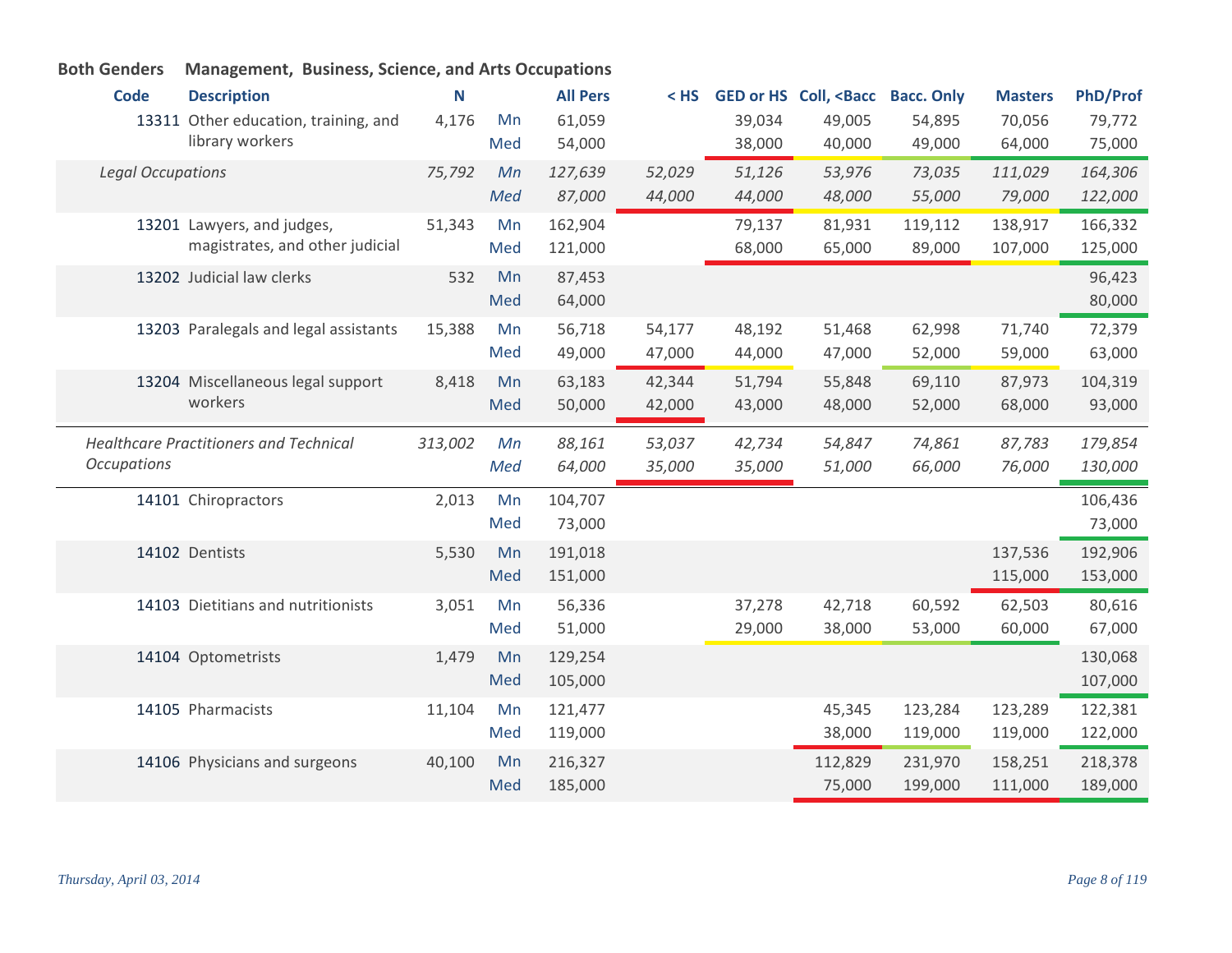| <b>Code</b> | <b>Description</b>                  | N       |     | <b>All Pers</b> | $<$ HS |        | GED or HS Coll, <bacc bacc.="" only<="" th=""><th></th><th><b>Masters</b></th><th><b>PhD/Prof</b></th></bacc> |         | <b>Masters</b> | <b>PhD/Prof</b> |
|-------------|-------------------------------------|---------|-----|-----------------|--------|--------|---------------------------------------------------------------------------------------------------------------|---------|----------------|-----------------|
|             | 14107 Physician assistants          | 4,484   | Mn  | 86,225          |        | 44,311 | 52,820                                                                                                        | 88,366  | 103,646        | 104,201         |
|             |                                     |         | Med | 84,000          |        | 40,000 | 43,000                                                                                                        | 81,000  | 96,000         | 98,000          |
|             | 14108 Podiatrists                   | 397     | Mn  | 132,602         |        |        |                                                                                                               |         |                | 134,177         |
|             |                                     |         | Med | 105,000         |        |        |                                                                                                               |         |                | 105,000         |
|             | 14109 Audiologists                  | 556     | Mn  | 82,189          |        |        |                                                                                                               |         | 83,025         | 83,949          |
|             |                                     |         | Med | 75,000          |        |        |                                                                                                               |         | 76,000         | 75,000          |
|             | 14110 Occupational therapists       | 3,204   | Mn  | 73,740          |        |        | 53,965                                                                                                        | 77,604  | 74,267         | 78,482          |
|             |                                     |         | Med | 70,000          |        |        | 52,000                                                                                                        | 74,000  | 71,000         | 74,000          |
|             | 14111 Physical therapists           | 7,942   | Mn  | 83,346          |        |        | 52,366                                                                                                        | 83,291  | 90,460         | 84,911          |
|             |                                     |         | Med | 76,000          |        |        | 52,000                                                                                                        | 79,000  | 80,000         | 74,000          |
|             | 14112 Radiation therapists          | 619     | Mn  | 82,290          |        |        | 79,046                                                                                                        | 80,992  |                |                 |
|             |                                     |         | Med | 77,000          |        |        | 77,000                                                                                                        | 75,000  |                |                 |
|             | 14113 Recreational therapists       | 388     | Mn  | 45,496          |        |        |                                                                                                               | 48,497  |                |                 |
|             |                                     |         | Med | 41,000          |        |        |                                                                                                               | 43,000  |                |                 |
|             | 14114 Respiratory therapists        | 4,692   | Mn  | 62,794          |        | 51,395 | 59,643                                                                                                        | 70,143  | 77,797         |                 |
|             |                                     |         | Med | 58,000          |        | 55,000 | 55,000                                                                                                        | 62,000  | 63,000         |                 |
|             | 14115 Speech-language pathologists  | 4,349   | Mn  | 67,791          |        |        |                                                                                                               | 57,161  | 68,855         | 77,193          |
|             |                                     |         | Med | 64,000          |        |        |                                                                                                               | 53,000  | 65,000         | 75,000          |
|             | 14116 Other therapists, including   | 4,833   | Mn  | 58,783          |        | 35,725 | 47,610                                                                                                        | 61,181  | 59,571         | 72,572          |
|             | exercise physiologists              |         | Med | 48,000          |        | 36,000 | 43,000                                                                                                        | 47,000  | 49,000         | 58,000          |
|             | 14117 Veterinarians                 | 3,561   | Mn  | 111,524         |        |        |                                                                                                               |         |                | 112,056         |
|             |                                     |         | Med | 90,000          |        |        |                                                                                                               |         |                | 89,000          |
|             | 14118 Registered nurses             | 113,086 | Mn  | 70,015          | 69,910 | 53,160 | 63,183                                                                                                        | 73,408  | 86,727         | 81,653          |
|             |                                     |         | Med | 65,000          | 71,000 | 49,000 | 61,000                                                                                                        | 68,000  | 81,000         | 73,000          |
|             | 14119 Nurse anesthetists            | 1,223   | Mn  | 178,446         |        |        | 134,082                                                                                                       | 153,116 | 188,330        | 197,569         |
|             |                                     |         | Med | 160,000         |        |        | 116,000                                                                                                       | 141,000 | 163,000        | 171,000         |
|             | 14120 Nurse practitioners and nurse | 4,566   | Mn  | 97,697          |        |        | 65,571                                                                                                        | 91,691  | 97,281         | 109,330         |
|             | midwives                            |         | Med | 93,000          |        |        | 54,000                                                                                                        | 89,000  | 94,000         | 100,000         |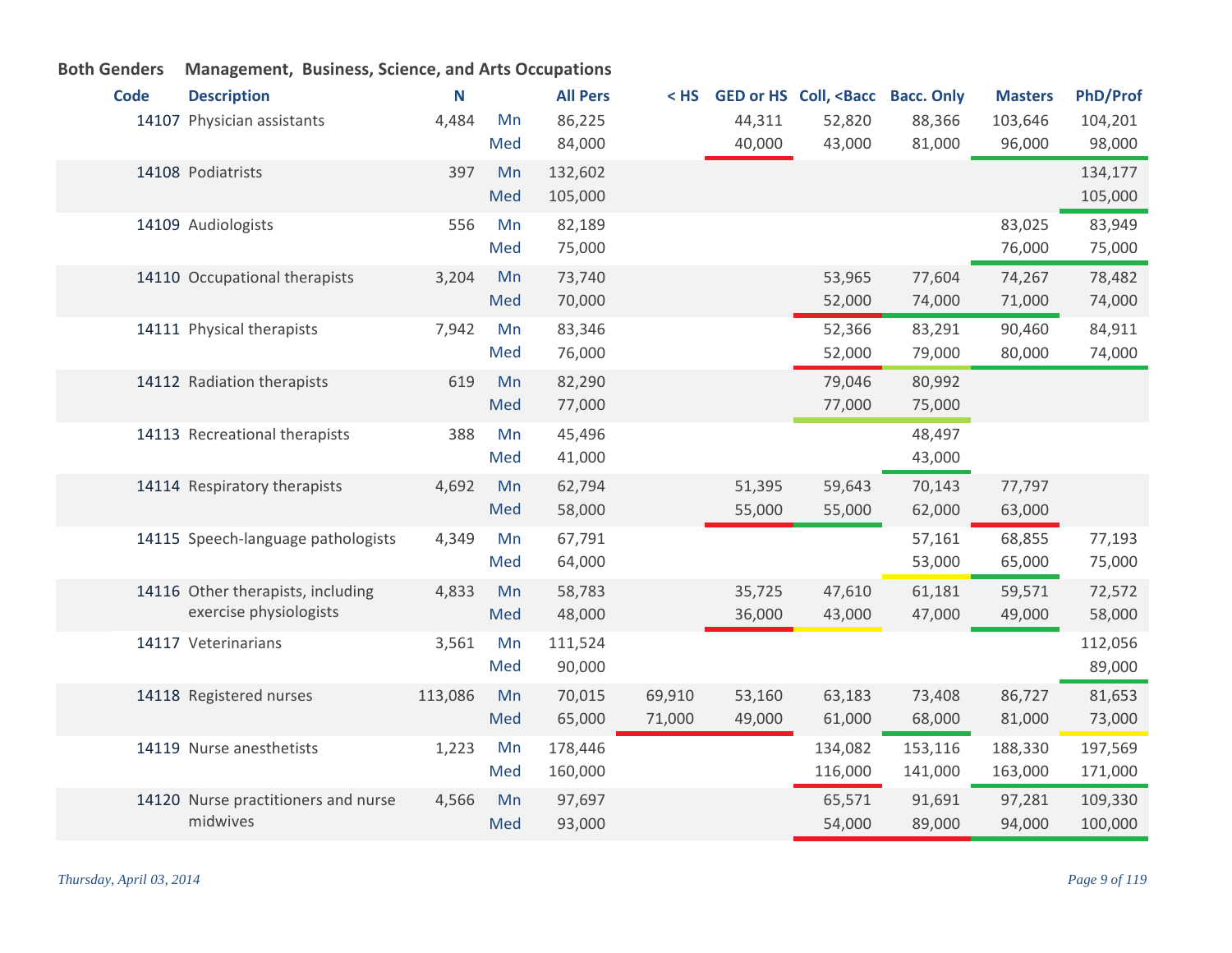#### **Code Description N All Pers < HS GED or HS Coll, <Bacc Bacc. Only Masters PhD/Prof** 14121 Health diagnosing and  $14121$  Health diagnosing and treating practitioners, all other 466 Mn 66,835 60,373 92,263 48,000 46,000 80,000 Med 14122 Clinical laboratory 13,894 Mn technologists and technicians 13,894 54,132 45,668 39,408 44,958 61,762 70,035 83,663 49,000 37,000 35,000 42,000 56,000 63,000 64,000 Med Dental hygienists 2,946 59,606 46,252 57,616 63,646 64,372 14123 Mn 57,000 37,000 54,000 61,000 63,000 Med 14124 Diagnostic related 13,246 Mn technologists and technicians 13,246 62,773 51,385 60,343 70,860 80,781 96,613 58,000 46,000 58,000 63,000 74,000 68,000 Med 14125 Emergency medical and a mort contact 7,123 Mn technicians and paramedics 7,123 53,164 47,144 52,355 58,769 86,077 47,000 43,000 47,000 52,000 69,000 Med 14126 Health practitioner support 16,902 Mn technologists and technicians 16,902 39,101 33,306 35,686 38,840 44,451 44,524 69,117 34,000 27,000 31,000 35,000 35,000 35,000 45,000 Med 14127 Licensed practical and **25,384** Mn licensed vocational nurses 25,384 Mn 45,198 41,699 43,310 44,847 58,379 68,967 48,509 42,000 34,000 37,000 42,000 47,000 58,000 46,000 Med 14128 Medical records and health and 4,549 Mn information technicians 4,549 39,286 28,235 34,509 37,359 49,659 61,665 33,000 28,000 31,000 33,000 41,000 52,000 Med Opticians, dispensing 1,935 44,187 38,869 44,080 52,166 14129 Mn 39,000 36,000 40,000 43,000 Med 14130 Miscellaneous health 4,696 Mn technologists and technicians 4,696 56,688 34,691 41,536 46,048 72,914 96,653 124,445 42,000 32,000 34,000 40,000 58,000 81,000 105,000 Med 14131 Other healthcare practitioners 3,823 Mn and technical occupations 3,823 66,990 55,469 62,255 70,306 70,458 102,181 57,000 44,000 58,000 58,000 59,000 97,000 Med *Management, Business, and Financial Occupations 954,730 90,466 54,074 60,555 68,315 98,484 122,007 147,053 68,000 40,000 49,000 54,000 76,000 96,000 110,000 Mn Med*

*Mn Med*

*297,156 81,625 50,828 53,736 58,099 85,831 111,197 136,013*

*63,000 42,000 47,000 50,000 66,000 86,000 103,000*

#### **Both Genders Management, Business, Science, and Arts Occupations**

*Occupations*

*Business and Financial Operations*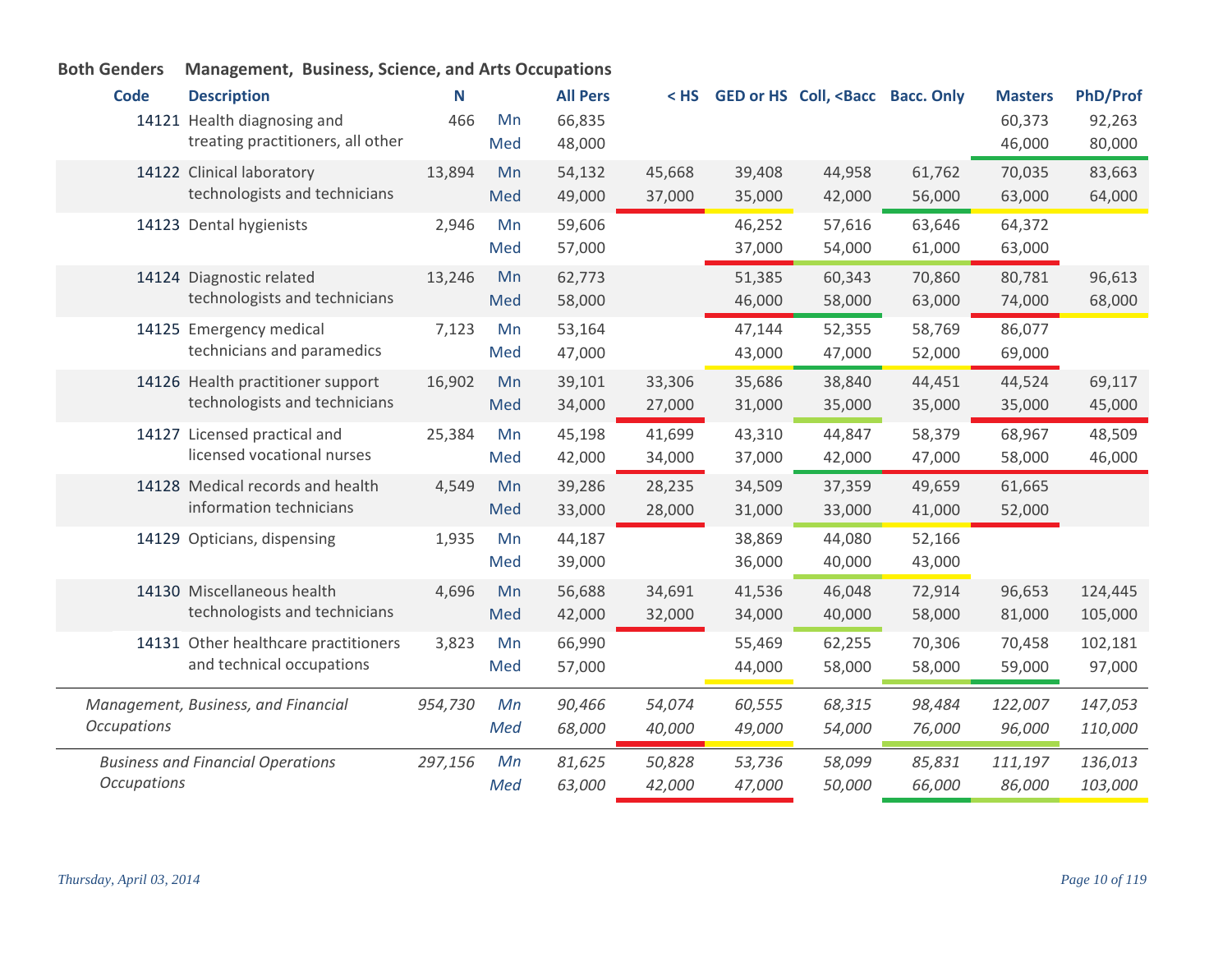| <b>Code</b> | <b>Description</b>                  | N      |     | <b>All Pers</b> | < HS   |        | <b>GED or HS Coll, <bacc< b=""></bacc<></b> | <b>Bacc. Only</b> | <b>Masters</b> | <b>PhD/Prof</b> |
|-------------|-------------------------------------|--------|-----|-----------------|--------|--------|---------------------------------------------|-------------------|----------------|-----------------|
|             | 11201 Agents and business           | 1,352  | Mn  | 79,866          |        | 64,256 | 59,156                                      | 86,363            | 85,480         |                 |
|             | managers of artists,                |        | Med | 52,000          |        | 41,000 | 43,000                                      | 54,000            | 61,000         |                 |
|             | 11202 Buyers and purchasing agents, | 447    | Mn  | 63,280          |        | 47,887 | 68,318                                      | 86,263            |                |                 |
|             | farm products                       |        | Med | 53,000          |        | 38,000 | 62,000                                      | 64,000            |                |                 |
|             | 11203 Wholesale and retail buyers,  | 7,877  | Mn  | 58,413          | 48,555 | 48,355 | 51,818                                      | 71,171            | 75,042         |                 |
|             | except farm products                |        | Med | 46,000          | 31,000 | 40,000 | 42,000                                      | 56,000            | 61,000         |                 |
|             | 11204 Purchasing agents, except     | 12,444 | Mn  | 62,661          | 45,863 | 52,207 | 54,932                                      | 71,571            | 83,878         | 97,150          |
|             | wholesale, retail, and farm         |        | Med | 54,000          | 41,000 | 48,000 | 50,000                                      | 63,000            | 76,000         | 86,000          |
|             | 11205 Claims adjusters, appraisers, | 13,978 | Mn  | 58,470          | 62,051 | 51,474 | 51,314                                      | 64,181            | 69,530         | 102,916         |
|             | examiners, and investigators        |        | Med | 53,000          | 56,000 | 47,000 | 46,000                                      | 59,000            | 65,000         | 92,000          |
|             | 11206 Compliance officers           | 10,140 | Mn  | 78,412          |        | 55,232 | 62,863                                      | 81,883            | 101,569        | 127,266         |
|             |                                     |        | Med | 65,000          |        | 50,000 | 56,000                                      | 68,000            | 84,000         | 100,000         |
|             | 11207 Cost estimators               | 5,757  | Mn  | 74,755          | 51,052 | 64,863 | 71,037                                      | 85,956            | 99,194         |                 |
|             |                                     |        | Med | 64,000          | 54,000 | 55,000 | 63,000                                      | 70,000            | 79,000         |                 |
|             | 11208 Human resources workers       | 27,622 | Mn  | 71,047          | 50,734 | 54,550 | 57,715                                      | 75,156            | 94,008         | 110,405         |
|             |                                     |        | Med | 58,000          | 46,000 | 47,000 | 50,000                                      | 63,000            | 78,000         | 94,000          |
|             | 11209 Compensation, benefits, and   | 3,031  | Mn  | 64,535          |        | 51,681 | 53,009                                      | 68,405            | 99,740         |                 |
|             | job analysis specialists            |        | Med | 53,000          |        | 48,000 | 49,000                                      | 55,000            | 79,000         |                 |
|             | 11210 Training and development      | 5,479  | Mn  | 68,422          |        | 53,972 | 61,405                                      | 73,611            | 84,025         | 93,563          |
|             | specialists                         |        | Med | 61,000          |        | 48,000 | 56,000                                      | 64,000            | 75,000         | 82,000          |
|             | 11211 Logisticians                  | 4,052  | Mn  | 66,022          |        | 53,591 | 56,806                                      | 74,039            | 95,079         |                 |
|             |                                     |        | Med | 56,000          |        | 48,000 | 52,000                                      | 63,000            | 83,000         |                 |
|             | 11212 Management analysts           | 28,370 | Mn  | 105,851         | 65,409 | 68,216 | 75,324                                      | 101,739           | 130,701        | 149,993         |
|             |                                     |        | Med | 83,000          | 55,000 | 59,000 | 64,000                                      | 83,000            | 103,000        | 110,000         |
|             | 11213 Meeting, convention, and      | 3,422  | Mn  | 59,128          |        | 52,965 | 53,223                                      | 61,184            | 71,058         |                 |
|             | event planners                      |        | Med | 50,000          |        | 47,000 | 48,000                                      | 52,000            | 57,000         |                 |
|             | 11214 Fundraisers                   | 3,636  | Mn  | 76,561          |        | 42,878 | 54,787                                      | 73,098            | 90,457         | 117,564         |
|             |                                     |        | Med | 63,000          |        | 37,000 | 47,000                                      | 63,000            | 73,000         | 85,000          |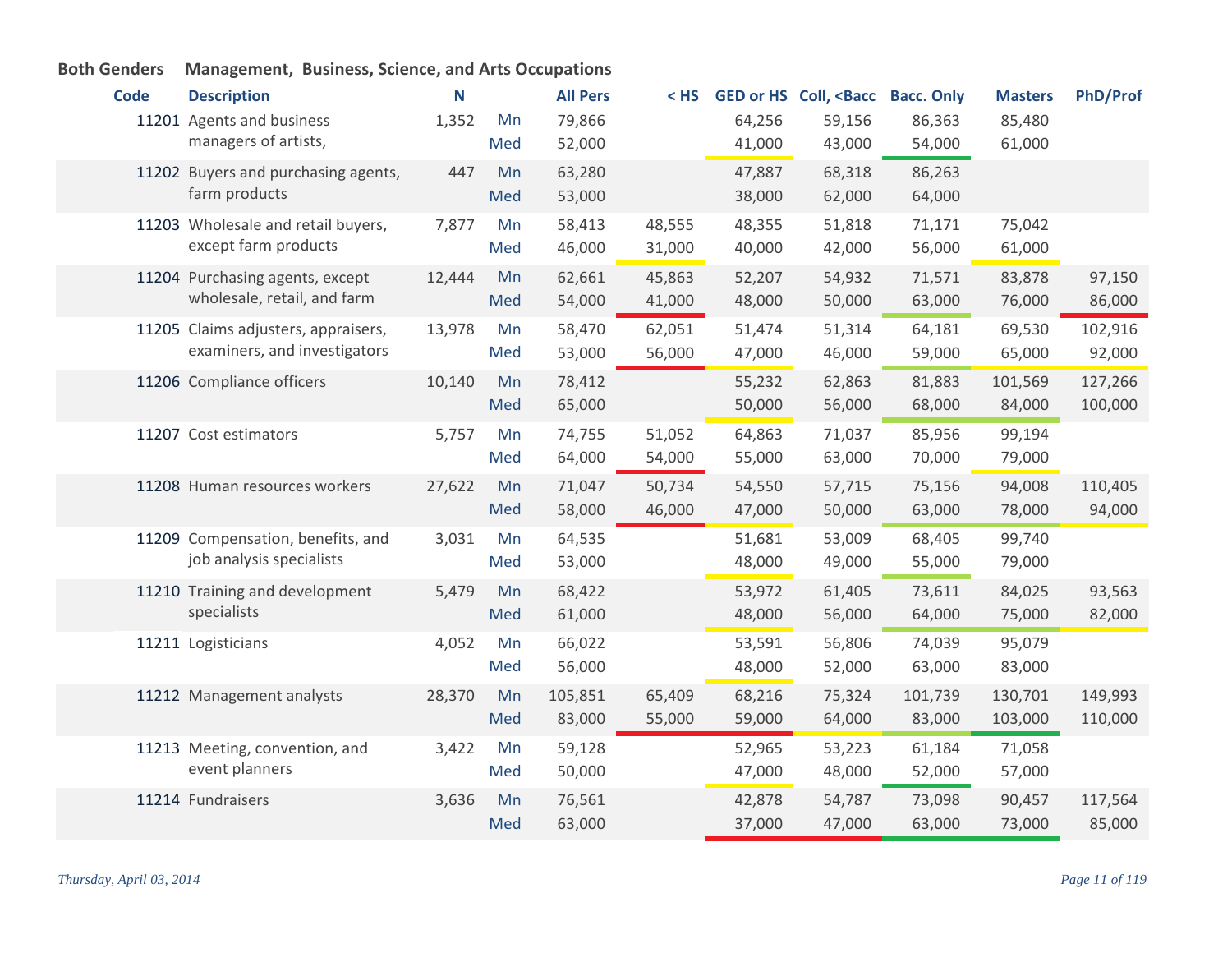| <b>Code</b> | <b>Description</b>                           | N      |     | <b>All Pers</b> | $<$ HS |        | GED or HS Coll, <bacc bacc.="" only<="" th=""><th></th><th><b>Masters</b></th><th><b>PhD/Prof</b></th></bacc> |         | <b>Masters</b> | <b>PhD/Prof</b> |
|-------------|----------------------------------------------|--------|-----|-----------------|--------|--------|---------------------------------------------------------------------------------------------------------------|---------|----------------|-----------------|
|             | 11215 Market research analysts and           | 10,299 | Mn  | 93,065          |        | 57,668 | 64,836                                                                                                        | 87,731  | 124,626        | 146,889         |
|             | marketing specialists                        |        | Med | 71,000          |        | 48,000 | 53,000                                                                                                        | 68,000  | 103,000        | 121,000         |
|             | 11216 Business operations                    | 10,432 | Mn  | 72,144          | 45,837 | 50,614 | 54,593                                                                                                        | 77,004  | 97,314         | 130,394         |
|             | specialists, all other                       |        | Med | 56,000          | 36,000 | 43,000 | 47,000                                                                                                        | 64,000  | 80,000         | 107,000         |
|             | 11217 Accountants and auditors               | 93,494 | Mn  | 82,315          | 71,468 | 48,093 | 51,242                                                                                                        | 84,724  | 102,746        | 127,260         |
|             |                                              |        | Med | 64,000          | 62,000 | 43,000 | 46,000                                                                                                        | 66,000  | 80,000         | 96,000          |
|             | 11218 Appraisers and assessors of            | 4,073  | Mn  | 65,929          |        | 47,075 | 55,268                                                                                                        | 73,827  | 83,355         | 117,947         |
|             | real estate                                  |        | Med | 54,000          |        | 42,000 | 49,000                                                                                                        | 62,000  | 73,000         | 86,000          |
|             | 11219 Budget analysts                        | 2,429  | Mn  | 78,155          |        | 69,175 | 66,812                                                                                                        | 76,417  | 90,176         |                 |
|             |                                              |        | Med | 72,000          |        | 64,000 | 65,000                                                                                                        | 71,000  | 80,000         |                 |
|             | 11220 Credit analysts                        | 1,248  | Mn  | 66,506          |        | 47,947 | 50,875                                                                                                        | 65,646  | 98,107         |                 |
|             |                                              |        | Med | 54,000          |        | 42,000 | 46,000                                                                                                        | 55,000  | 75,000         |                 |
|             | 11221 Financial analysts                     | 3,297  | Mn  | 141,306         |        | 74,281 | 63,054                                                                                                        | 133,351 | 173,694        | 194,812         |
|             |                                              |        | Med | 91,000          |        | 60,000 | 52,000                                                                                                        | 84,000  | 114,000        | 128,000         |
|             | 11222 Personal financial advisors            | 15,287 | Mn  | 127,383         |        | 68,008 | 84,324                                                                                                        | 127,666 | 157,120        | 182,290         |
|             |                                              |        | Med | 86,000          |        | 51,000 | 56,000                                                                                                        | 87,000  | 108,000        | 134,000         |
|             | 11223 Insurance underwriters                 | 5,086  | Mn  | 72,742          |        | 54,474 | 56,864                                                                                                        | 81,200  | 112,905        | 107,770         |
|             |                                              |        | Med | 60,000          |        | 49,000 | 51,000                                                                                                        | 67,000  | 83,000         | 86,000          |
|             | 11224 Financial examiners                    | 724    | Mn  | 92,570          |        |        | 57,146                                                                                                        | 93,910  | 113,502        |                 |
|             |                                              |        | Med | 82,000          |        |        | 47,000                                                                                                        | 84,000  | 107,000        |                 |
|             | 11225 Credit counselors and loan<br>officers | 14,620 | Mn  | 74,060          | 55,865 | 55,324 | 59,034                                                                                                        | 83,523  | 111,965        | 108,026         |
|             |                                              |        | Med | 57,000          | 52,000 | 46,000 | 49,000                                                                                                        | 66,000  | 89,000         | 76,000          |
|             | 11226 Tax examiners and collectors,          | 2,816  | Mn  | 60,177          |        | 46,227 | 51,990                                                                                                        | 68,574  | 79,649         |                 |
|             | and revenue agents                           |        | Med | 54,000          |        | 43,000 | 48,000                                                                                                        | 63,000  | 79,000         |                 |
|             | 11227 Tax preparers                          | 2,117  | Mn  | 75,303          |        | 43,513 | 45,403                                                                                                        | 81,671  | 125,343        | 163,203         |
|             |                                              |        | Med | 51,000          |        | 40,000 | 41,000                                                                                                        | 58,000  | 87,000         | 122,000         |
|             | 11228 Financial specialists, all other       | 3,144  | Mn  | 95,250          |        | 42,674 | 53,069                                                                                                        | 104,320 | 150,583        | 138,357         |
|             |                                              |        | Med | 58,000          |        | 37,000 | 43,000                                                                                                        | 66,000  | 105,000        | 109,000         |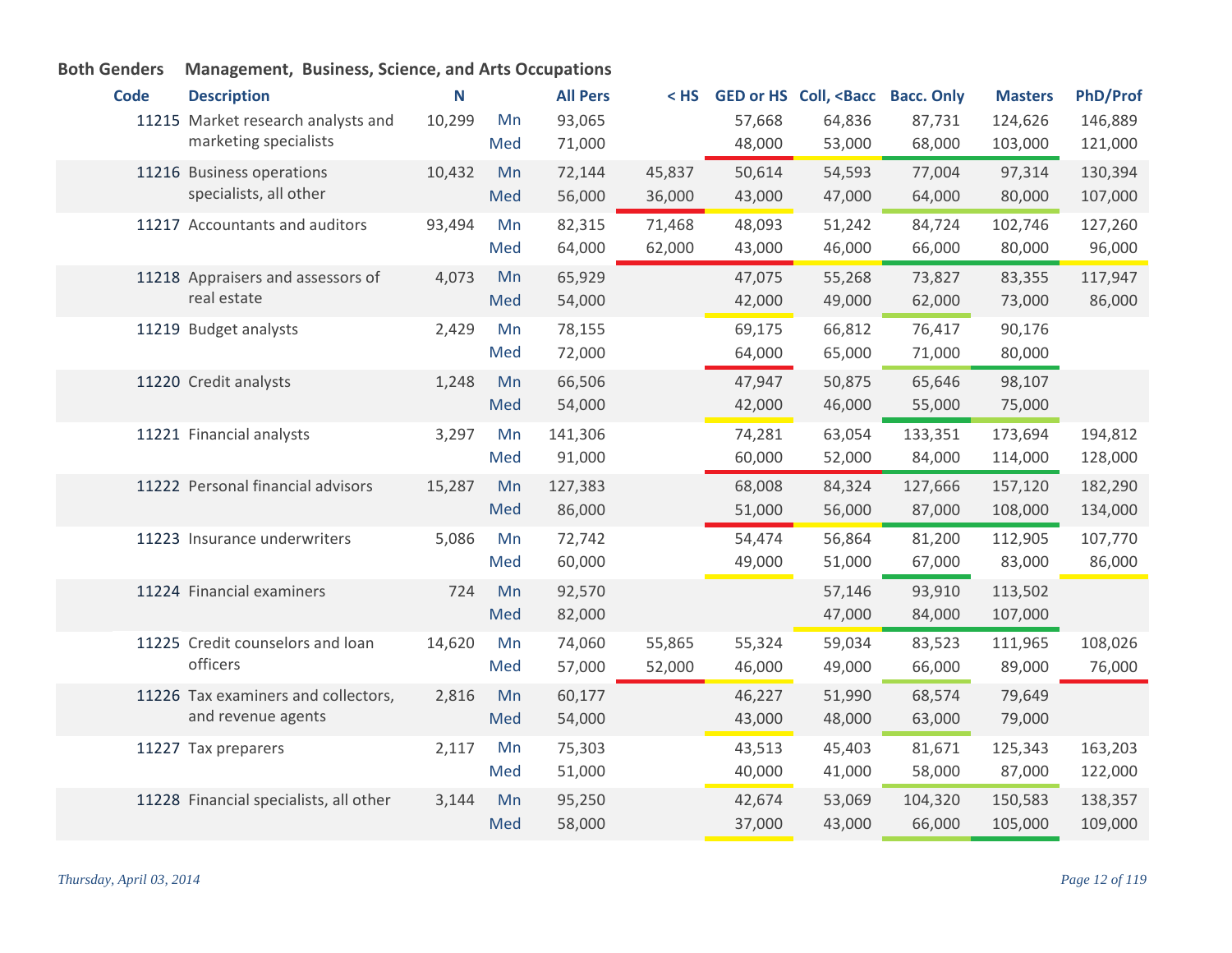| <b>Code</b> | <b>Description</b>                 | N       |     | <b>All Pers</b> | $<$ HS |         | <b>GED or HS Coll, <bacc< b=""></bacc<></b> | <b>Bacc. Only</b> | <b>Masters</b> | <b>PhD/Prof</b> |
|-------------|------------------------------------|---------|-----|-----------------|--------|---------|---------------------------------------------|-------------------|----------------|-----------------|
|             | <b>Management Occupations</b>      | 657,574 | Mn  | 94,548          | 54,492 | 62,466  | 72,522                                      | 106,293           | 126,871        | 150,912         |
|             |                                    |         | Med | 73,000          | 40,000 | 50,000  | 59,000                                      | 84,000            | 103,000        | 115,000         |
|             | 11101 Chief executives and         | 51,022  | Mn  | 163,505         | 94,271 | 105,134 | 122,036                                     | 174,569           | 199,315        | 203,947         |
|             | legislators                        |         | Med | 118,000         | 64,000 | 72,000  | 86,000                                      | 130,000           | 157,000        | 158,000         |
|             | 11102 General and operations       | 48,484  | Mn  | 98,449          | 61,774 | 71,677  | 78,284                                      | 109,878           | 144,097        | 162,586         |
|             | managers                           |         | Med | 76,000          | 51,000 | 59,000  | 65,000                                      | 87,000            | 113,000        | 122,000         |
|             | 11103 Advertising and promotions   | 2,287   | Mn  | 91,701          |        | 49,160  | 76,887                                      | 95,694            | 113,253        |                 |
|             | managers                           |         | Med | 68,000          |        | 43,000  | 61,000                                      | 73,000            | 83,000         |                 |
|             | 11104 Marketing and sales managers | 38,406  | Mn  | 105,933         | 66,919 | 71,689  | 80,975                                      | 110,774           | 139,988        | 167,070         |
|             |                                    |         | Med | 84,000          | 48,000 | 58,000  | 65,000                                      | 87,000            | 114,000        | 124,000         |
|             | 11105 Public relations and         | 2,299   | Mn  | 99,836          |        |         | 78,091                                      | 97,302            | 111,060        | 156,978         |
|             | fundraising managers               |         | Med | 81,000          |        |         | 70,000                                      | 80,000            | 94,000         | 120,000         |
|             | 11106 Administrative services      | 6,042   | Mn  | 75,573          | 53,908 | 62,235  | 66,902                                      | 85,007            | 104,181        | 124,925         |
|             | managers                           |         | Med | 65,000          | 53,000 | 53,000  | 61,000                                      | 73,000            | 91,000         | 106,000         |
|             | 11107 Computer and information     | 27,093  | Mn  | 110,840         |        | 80,869  | 91,305                                      | 114,026           | 124,775        | 147,534         |
|             | systems managers                   |         | Med | 100,000         |        | 73,000  | 84,000                                      | 104,000           | 113,000        | 123,000         |
|             | 11108 Financial managers           | 53,126  | Mn  | 98,481          | 62,601 | 57,440  | 64,119                                      | 103,864           | 152,669        | 179,843         |
|             |                                    |         | Med | 72,000          | 45,000 | 48,000  | 53,000                                      | 80,000            | 109,000        | 128,000         |
|             | 11109 Compensation and benefits    | 805     | Mn  | 94,384          |        |         | 67,478                                      | 110,320           | 118,890        |                 |
|             | managers                           |         | Med | 77,000          |        |         | 64,000                                      | 88,000            | 107,000        |                 |
|             | 11110 Human resources managers     | 17,968  | Mn  | 88,633          | 59,335 | 58,804  | 70,452                                      | 97,069            | 113,766        | 149,603         |
|             |                                    |         | Med | 73,000          | 44,000 | 50,000  | 59,000                                      | 80,000            | 95,000         | 118,000         |
|             | 11111 Training and development     | 2,144   | Mn  | 84,997          |        | 66,018  | 70,022                                      | 88,697            | 94,982         |                 |
|             | managers                           |         | Med | 75,000          |        | 56,000  | 68,000                                      | 75,000            | 81,000         |                 |
|             | 11112 Industrial production        | 12,050  | Mn  | 87,400          | 63,066 | 67,720  | 75,654                                      | 100,624           | 117,629        | 154,483         |
|             | managers                           |         | Med | 75,000          | 52,000 | 60,000  | 67,000                                      | 86,000            | 107,000        | 113,000         |
|             | 11113 Purchasing managers          | 9,782   | Mn  | 85,034          | 57,402 | 59,501  | 68,483                                      | 90,687            | 116,002        | 107,646         |
|             |                                    |         | Med | 73,000          | 51,000 | 54,000  | 61,000                                      | 79,000            | 105,000        | 100,000         |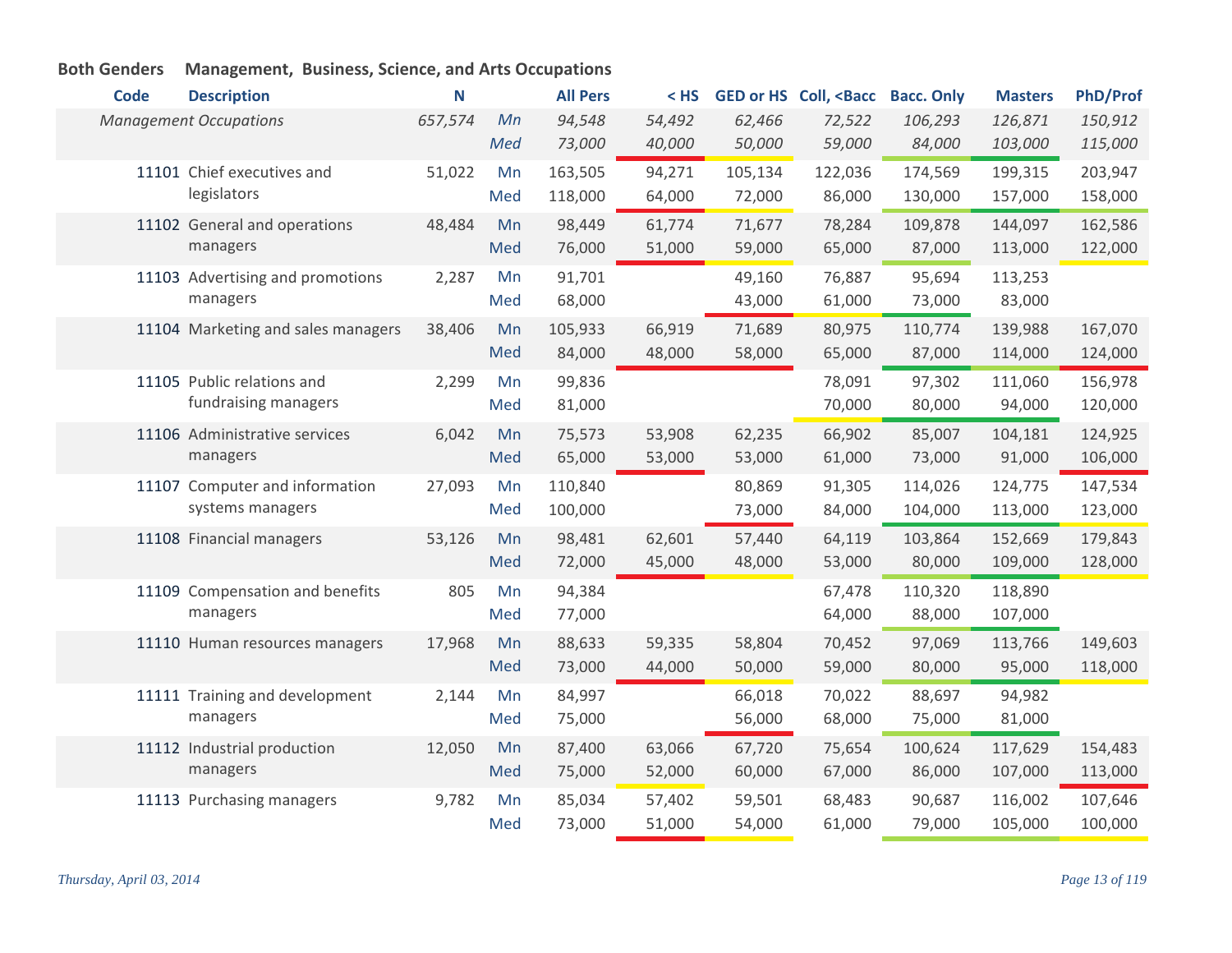| <b>Code</b> | <b>Description</b>                                          | N       |           | <b>All Pers</b>    | $<$ HS           |                  | GED or HS Coll, <bacc< th=""><th><b>Bacc. Only</b></th><th><b>Masters</b></th><th><b>PhD/Prof</b></th></bacc<> | <b>Bacc. Only</b>  | <b>Masters</b>     | <b>PhD/Prof</b>    |
|-------------|-------------------------------------------------------------|---------|-----------|--------------------|------------------|------------------|----------------------------------------------------------------------------------------------------------------|--------------------|--------------------|--------------------|
|             | 11114 Transportation, storage, and<br>distribution managers | 10,101  | Mn<br>Med | 66,223<br>54,000   | 46,538<br>41,000 | 52,020<br>46,000 | 61,645<br>53,000                                                                                               | 85,804<br>73,000   | 101,362<br>92,000  |                    |
|             | 11115 Farmers, ranchers, and other<br>agricultural managers | 38,400  | Mn<br>Med | 60,741<br>40,000   | 51,771<br>32,000 | 58,078<br>37,000 | 59,525<br>42,000                                                                                               | 71,629<br>50,000   | 69,194<br>44,000   | 64,643<br>43,000   |
|             | 11116 Construction managers                                 | 27,690  | Mn<br>Med | 83,430<br>69,000   | 58,041<br>49,000 | 69,786<br>60,000 | 78,191<br>65,000                                                                                               | 98,706<br>81,000   | 118,049<br>101,000 | 114,618<br>98,000  |
|             | 11117 Education administrators                              | 41,186  | Mn<br>Med | 77,738<br>69,000   | 55,474<br>43,000 | 45,467<br>39,000 | 47,496<br>41,000                                                                                               | 65,786<br>54,000   | 84,968<br>79,000   | 113,720<br>98,000  |
|             | 11118 Architectural and engineering<br>managers             | 8,120   | Mn<br>Med | 139,364<br>124,000 |                  | 75,795<br>71,000 | 95,987<br>91,000                                                                                               | 138,099<br>121,000 | 156,304<br>136,000 | 182,189<br>153,000 |
|             | 11119 Food service managers                                 | 32,914  | Mn<br>Med | 50,930<br>40,000   | 41,344<br>31,000 | 43,052<br>35,000 | 49,016<br>41,000                                                                                               | 65,272<br>49,000   | 73,072<br>53,000   | 76,469<br>53,000   |
|             | 11120 Gaming managers                                       | 799     | Mn<br>Med | 66,426<br>54,000   |                  | 52,622<br>48,000 | 69,352<br>58,000                                                                                               | 87,493<br>68,000   |                    |                    |
|             | 11121 Lodging managers                                      | 5,145   | Mn<br>Med | 58,413<br>44,000   | 35,033<br>32,000 | 45,198<br>38,000 | 50,823<br>42,000                                                                                               | 71,081<br>54,000   | 71,966<br>59,000   |                    |
|             | 11122 Medical and health services<br>managers               | 29,590  | Mn<br>Med | 85,886<br>71,000   | 53,679<br>41,000 | 50,921<br>44,000 | 63,755<br>56,000                                                                                               | 84,558<br>75,000   | 108,215<br>93,000  | 160,476<br>125,000 |
|             | 11123 Natural sciences managers                             | 1,161   | Mn<br>Med | 124,193<br>102,000 |                  |                  |                                                                                                                | 93,850<br>83,000   | 117,397<br>94,000  | 173,145<br>147,000 |
|             | 11124 Property, real estate, and<br>community association   | 20,464  | Mn<br>Med | 71,981<br>52,000   | 41,763<br>33,000 | 53,082<br>43,000 | 58,010<br>47,000                                                                                               | 92,180<br>64,000   | 115,826<br>84,000  | 120,688<br>98,000  |
|             | 11125 Social and community service<br>managers              | 14,756  | Mn<br>Med | 69,479<br>56,000   | 61,618<br>36,000 | 49,529<br>42,000 | 53,526<br>46,000                                                                                               | 69,287<br>57,000   | 80,260<br>68,000   | 111,468<br>90,000  |
|             | 11126 Emergency management<br>directors                     | 346     | Mn<br>Med | 77,018<br>69,000   |                  |                  | 70,206<br>63,000                                                                                               | 86,872<br>77,000   |                    |                    |
|             | 11127 Miscellaneous managers,<br>including funeral service  | 154,996 | Mn<br>Med | 96,847<br>78,000   | 59,208<br>43,000 | 66,263<br>53,000 | 76,010<br>64,000                                                                                               | 106,231<br>87,000  | 130,030<br>107,000 | 156,161<br>126,000 |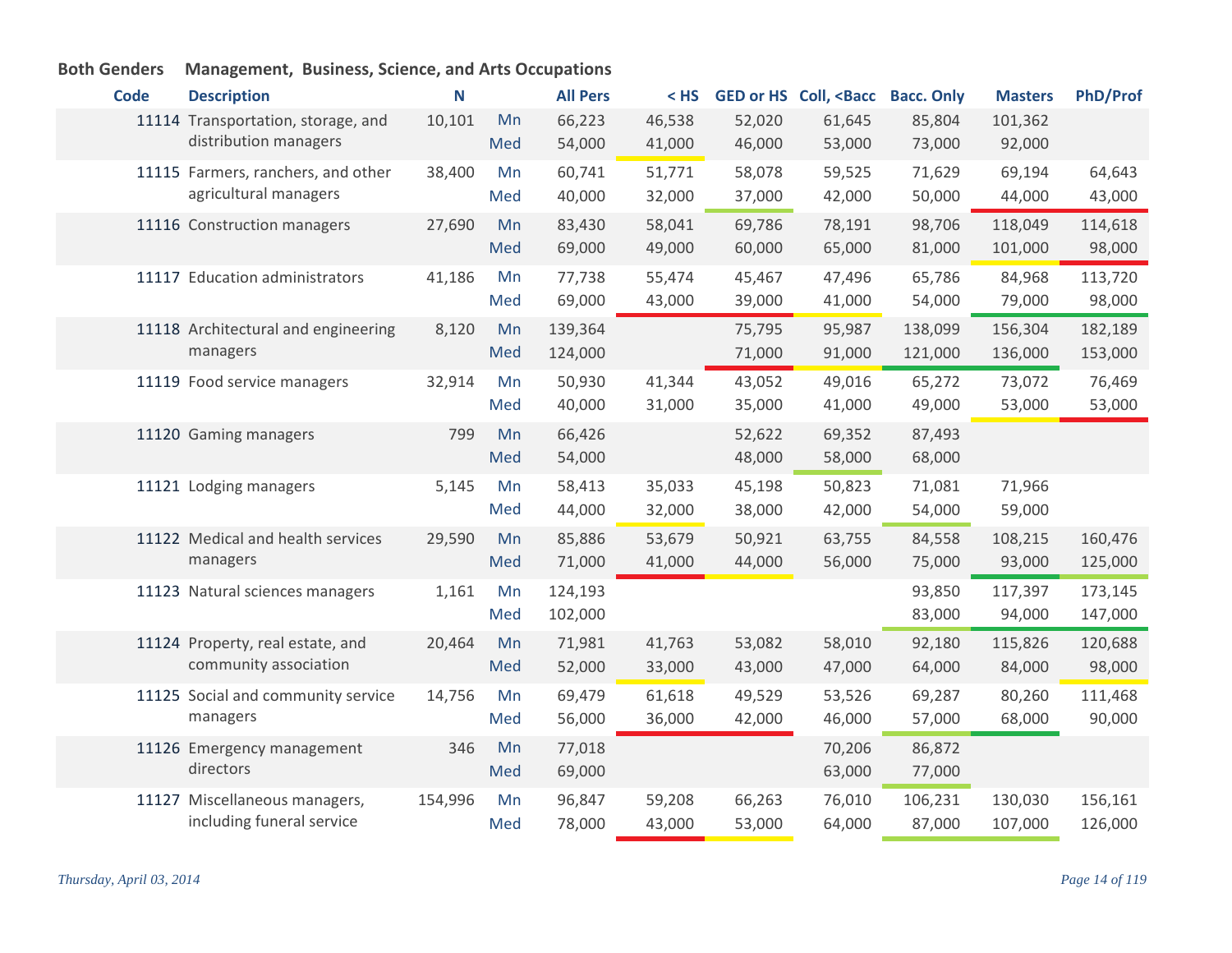# **Both Genders Military Specific Occupations**

| <b>Code</b><br><b>Description</b>    | N     |            | <b>All Pers</b> |  | < HS GED or HS Coll, <bacc bacc.="" masters="" only="" phd="" prof<="" th=""><th></th></bacc> |  |
|--------------------------------------|-------|------------|-----------------|--|-----------------------------------------------------------------------------------------------|--|
| <b>Military Specific Occupations</b> | 58 Mn |            | 63.547          |  |                                                                                               |  |
|                                      |       | <b>Med</b> | 60,000          |  |                                                                                               |  |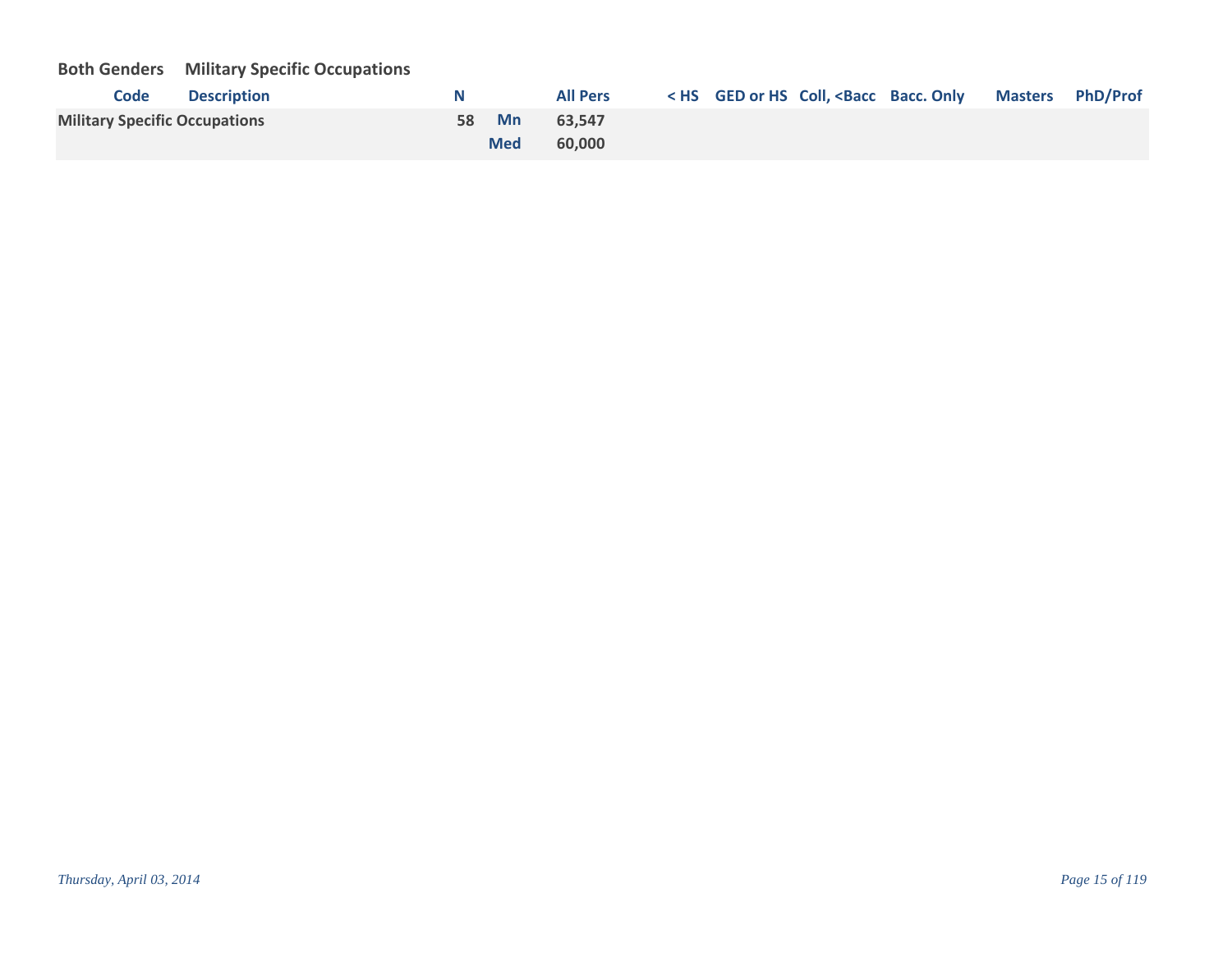| <b>Code</b>                    | <b>Description</b>                                               | N       |                  | <b>All Pers</b>  | $<$ HS           | <b>GED or HS</b> | Coll, <bacc< th=""><th><b>Bacc. Only</b></th><th><b>Masters</b></th><th><b>PhD/Prof</b></th></bacc<> | <b>Bacc. Only</b> | <b>Masters</b>   | <b>PhD/Prof</b>  |
|--------------------------------|------------------------------------------------------------------|---------|------------------|------------------|------------------|------------------|------------------------------------------------------------------------------------------------------|-------------------|------------------|------------------|
| <b>Maintenance Occupations</b> | Natural Resources, Construction, and                             | 471,046 | Mn<br><b>Med</b> | 48,941<br>43,000 | 35,734<br>30,000 | 48,136<br>43,000 | 54,679<br>50,000                                                                                     | 60,549<br>52,000  | 69,081<br>57,000 | 66,544<br>52,000 |
|                                | <b>Construction and Extraction Occupations</b>                   | 232,324 | Mn<br>Med        | 49,089<br>42,000 | 37,122<br>31,000 | 48,770<br>43,000 | 55,209<br>49,000                                                                                     | 62,875<br>52,000  | 71,573<br>54,000 | 63,662<br>46,000 |
|                                | 42101 First-line supervisors of<br>construction trades and       | 36,888  | Mn<br>Med        | 66,787<br>56,000 | 57,156<br>51,000 | 63,103<br>55,000 | 69,394<br>60,000                                                                                     | 82,418<br>64,000  | 92,457<br>76,000 | 93,669<br>74,000 |
|                                | 42102 Boilermakers                                               | 655     | Mn<br>Med        | 60,250<br>54,000 |                  | 59,607<br>53,000 | 62,891<br>63,000                                                                                     |                   |                  |                  |
|                                | 42103 Brickmasons, blockmasons,<br>stonemasons, and reinforcing  | 3,281   | Mn<br>Med        | 42,827<br>37,000 | 36,291<br>28,000 | 43,087<br>41,000 | 49,513<br>42,000                                                                                     | 57,068<br>51,000  |                  |                  |
|                                | 42104 Carpenters                                                 | 31,918  | Mn<br>Med        | 42,200<br>37,000 | 34,496<br>29,000 | 42,768<br>38,000 | 45,572<br>41,000                                                                                     | 53,012<br>43,000  | 50,937<br>38,000 |                  |
|                                | 42105 Carpet, floor, and tile<br>installers and finishers        | 3,613   | Mn<br>Med        | 38,449<br>32,000 | 34,164<br>27,000 | 40,383<br>35,000 | 40,780<br>33,000                                                                                     | 39,927<br>37,000  |                  |                  |
|                                | 42106 Cement masons, concrete<br>finishers, and terrazzo workers | 1,234   | Mn<br>Med        | 38,905<br>34,000 | 38,768<br>32,000 | 37,967<br>35,000 | 41,905<br>37,000                                                                                     |                   |                  |                  |
|                                | 42107 Construction laborers                                      | 38,672  | Mn<br>Med        | 40,499<br>33,000 | 32,836<br>27,000 | 41,735<br>36,000 | 46,535<br>40,000                                                                                     | 49,985<br>42,000  | 67,722<br>49,000 | 44,218<br>32,000 |
|                                | 42108 Paving, surfacing, and<br>tamping equipment operators      | 364     | Mn<br>Med        | 44,309<br>41,000 | 44,531<br>39,000 | 42,947<br>41,000 |                                                                                                      |                   |                  |                  |
|                                | 42109 Construction equipment<br>operators except paving,         | 14,216  | Mn<br>Med        | 50,024<br>44,000 | 40,373<br>37,000 | 50,968<br>45,000 | 53,330<br>49,000                                                                                     | 63,245<br>52,000  |                  |                  |
|                                | 42110 Drywall installers, ceiling tile<br>installers, and tapers | 2,644   | Mn<br>Med        | 36,239<br>30,000 | 29,360<br>25,000 | 40,807<br>35,000 | 43,410<br>37,000                                                                                     |                   |                  |                  |
|                                | 42111 Electricians                                               | 28,064  | Mn<br>Med        | 56,642<br>52,000 | 41,190<br>37,000 | 54,227<br>49,000 | 59,705<br>55,000                                                                                     | 63,279<br>55,000  | 68,597<br>54,000 |                  |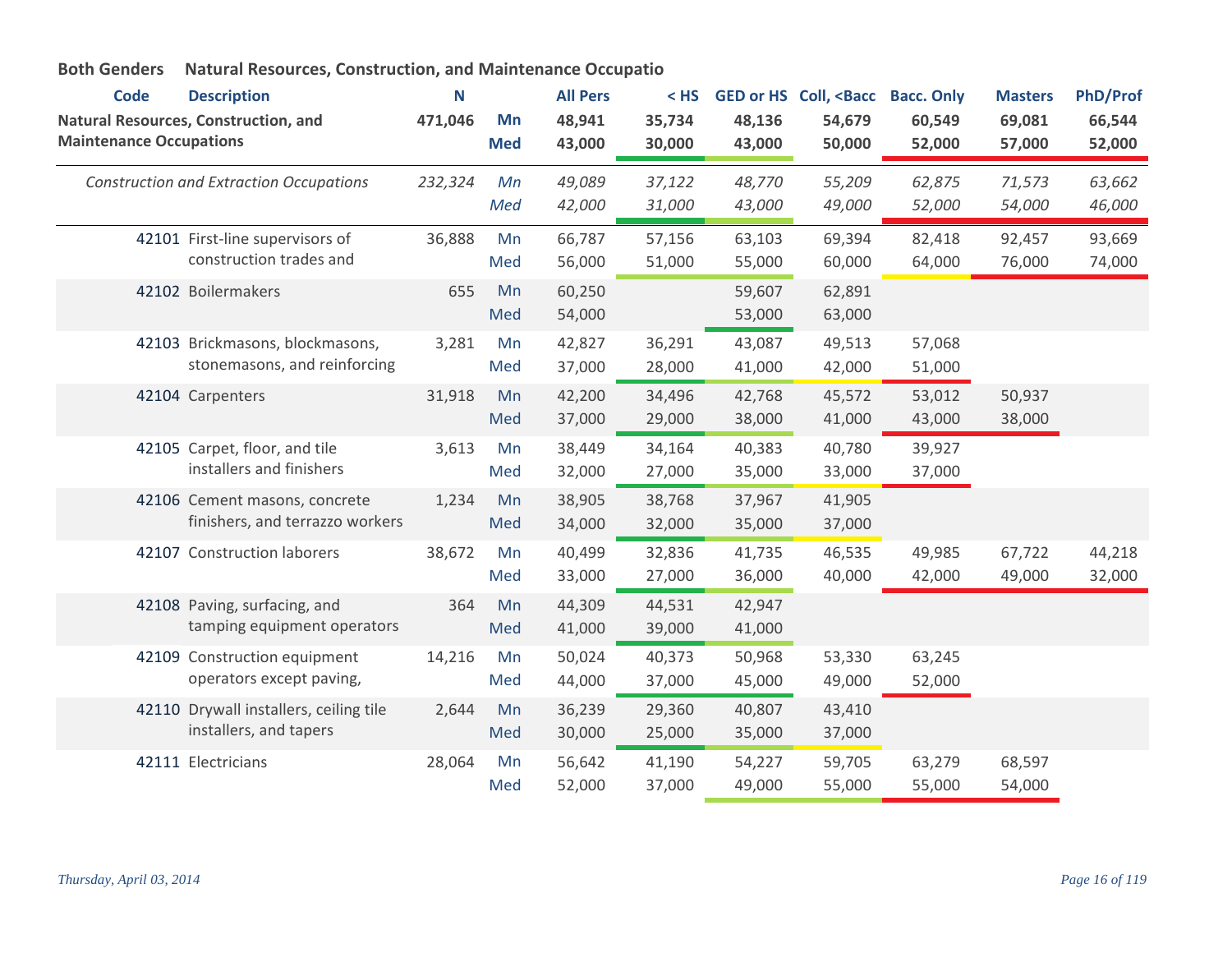| <b>Code</b> | <b>Description</b>                                           | N      |           | <b>All Pers</b>  | $<$ HS           |                  | GED or HS Coll, <bacc bacc.="" only<="" th=""><th></th><th><b>Masters</b></th><th><b>PhD/Prof</b></th></bacc> |                  | <b>Masters</b>   | <b>PhD/Prof</b> |
|-------------|--------------------------------------------------------------|--------|-----------|------------------|------------------|------------------|---------------------------------------------------------------------------------------------------------------|------------------|------------------|-----------------|
|             | 42112 Glaziers                                               | 1,386  | Mn<br>Med | 45,570<br>41,000 | 38,832<br>36,000 | 44,706<br>40,000 | 52,627<br>47,000                                                                                              |                  |                  |                 |
|             | 42113 Insulation workers                                     | 1,300  | Mn<br>Med | 41,967<br>38,000 | 35,820<br>33,000 | 44,414<br>42,000 | 45,454<br>40,000                                                                                              |                  |                  |                 |
|             | 42114 Painters and paperhangers                              | 12,832 | Mn<br>Med | 36,939<br>32,000 | 31,501<br>26,000 | 37,630<br>33,000 | 41,523<br>37,000                                                                                              | 47,384<br>37,000 | 44,165<br>43,000 |                 |
|             | 42115 Pipelayers, plumbers,<br>pipefitters, and steamfitters | 18,272 | Mn<br>Med | 51,812<br>47,000 | 40,632<br>36,000 | 51,440<br>47,000 | 57,338<br>53,000                                                                                              | 56,106<br>52,000 | 41,205<br>42,000 |                 |
|             | 42116 Plasterers and stucco masons                           | 502    | Mn<br>Med | 39,564<br>34,000 | 33,751<br>32,000 | 44,623<br>39,000 |                                                                                                               |                  |                  |                 |
|             | 42117 Roofers                                                | 4,223  | Mn<br>Med | 38,562<br>32,000 | 31,304<br>26,000 | 42,515<br>35,000 | 44,760<br>40,000                                                                                              | 56,792<br>47,000 |                  |                 |
|             | 42118 Sheet metal workers                                    | 4,493  | Mn<br>Med | 48,285<br>43,000 | 37,563<br>34,000 | 47,208<br>43,000 | 53,967<br>51,000                                                                                              | 56,461<br>52,000 |                  |                 |
|             | 42119 Structural iron and steel<br>workers                   | 1,927  | Mn<br>Med | 51,203<br>46,000 | 41,277<br>35,000 | 53,536<br>47,000 | 51,529<br>48,000                                                                                              |                  |                  |                 |
|             | 42120 Helpers, construction trades                           | 1,123  | Mn<br>Med | 35,517<br>29,000 | 29,085<br>26,000 | 36,475<br>32,000 | 45,638<br>34,000                                                                                              |                  |                  |                 |
|             | 42121 Construction and building<br>inspectors                | 4,042  | Mn<br>Med | 60,413<br>53,000 |                  | 53,195<br>49,000 | 60,378<br>53,000                                                                                              | 68,669<br>60,000 | 68,305<br>62,000 |                 |
|             | 42122 Elevator installers and<br>repairers                   | 1,162  | Mn<br>Med | 82,352<br>83,000 |                  | 80,118<br>80,000 | 84,092<br>86,000                                                                                              |                  |                  |                 |
|             | 42123 Fence erectors                                         | 687    | Mn<br>Med | 38,137<br>32,000 | 32,766<br>30,000 | 36,479<br>31,000 | 45,408<br>35,000                                                                                              |                  |                  |                 |
|             | 42124 Hazardous materials removal<br>workers                 | 1,097  | Mn<br>Med | 49,344<br>43,000 | 35,360<br>31,000 | 43,516<br>41,000 | 53,106<br>51,000                                                                                              | 60,577<br>54,000 |                  |                 |
|             | 42125 Highway maintenance workers                            | 5,781  | Mn<br>Med | 42,832<br>40,000 | 36,093<br>32,000 | 41,800<br>38,000 | 46,910<br>42,000                                                                                              | 53,587<br>51,000 |                  |                 |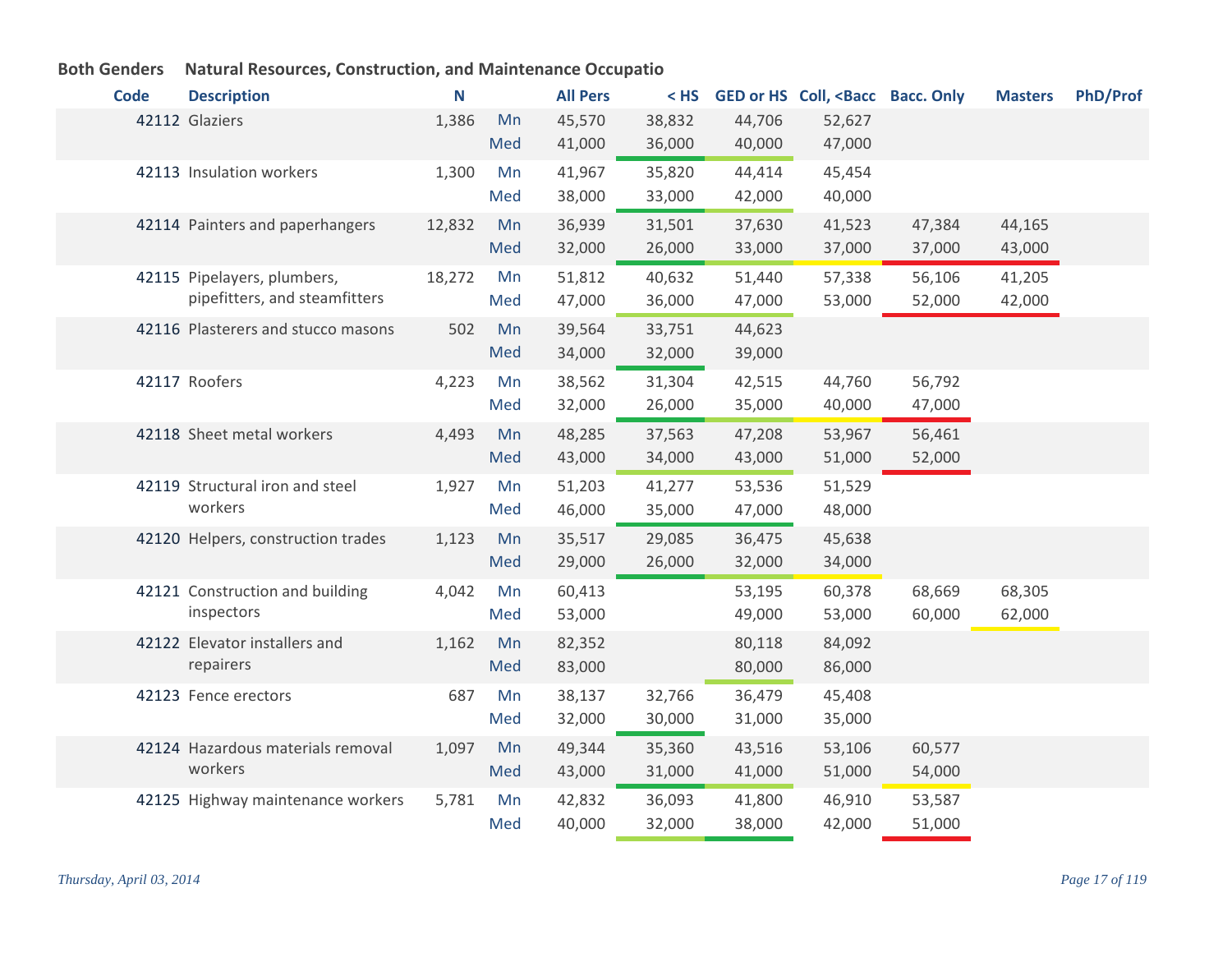| <b>Code</b> | <b>Description</b>                                                | N      |     | <b>All Pers</b>  | $<$ HS |                  | GED or HS Coll, <bacc bacc.="" only<="" th=""><th></th><th><b>Masters</b></th><th><b>PhD/Prof</b></th></bacc> |        | <b>Masters</b> | <b>PhD/Prof</b> |
|-------------|-------------------------------------------------------------------|--------|-----|------------------|--------|------------------|---------------------------------------------------------------------------------------------------------------|--------|----------------|-----------------|
|             | 42126 Rail-track laying and                                       | 526    | Mn  | 53,138           |        | 53,878           | 55,456                                                                                                        |        |                |                 |
|             | maintenance equipment                                             |        | Med | 53,000           |        | 53,000           | 53,000                                                                                                        |        |                |                 |
|             | 42127 Miscellaneous construction                                  | 1,530  | Mn  | 46,476           | 38,673 | 46,768           | 45,797                                                                                                        | 60,834 |                |                 |
|             | workers, including solar                                          |        | Med | 39,000           | 35,000 | 41,000           | 40,000                                                                                                        | 39,000 |                |                 |
|             | 42128 Derrick, rotary drill, and                                  | 1,515  | Mn  | 66,338           | 60,259 | 64,130           | 71,955                                                                                                        |        |                |                 |
|             | service unit operators, and                                       |        | Med | 55,000           | 52,000 | 53,000           | 64,000                                                                                                        |        |                |                 |
|             | 42129 Earth drillers, except oil and                              | 1,143  | Mn  | 57,019           | 51,551 | 54,469           | 61,450                                                                                                        |        |                |                 |
|             | gas                                                               |        | Med | 52,000           | 52,000 | 52,000           | 55,000                                                                                                        |        |                |                 |
|             | 42130 Explosives workers, ordnance                                | 395    | Mn  | 61,074           |        | 57,518           | 57,841                                                                                                        |        |                |                 |
|             | handling experts, and blasters                                    |        | Med | 58,000           |        | 53,000           | 54,000                                                                                                        |        |                |                 |
|             | 42131 Mining machine operators                                    | 3,281  | Mn  | 64,576           | 58,012 | 63,304           | 67,787                                                                                                        | 79,513 |                |                 |
|             |                                                                   |        | Med | 63,000           | 53,000 | 61,000           | 67,000                                                                                                        | 75,000 |                |                 |
|             | 42132 Miscellaneous extraction                                    | 2,848  | Mn  | 59,493           | 51,349 | 60,847           | 62,971                                                                                                        | 58,165 |                |                 |
|             | workers, including roof                                           |        | Med | 53,000           | 44,000 | 54,000           | 59,000                                                                                                        | 49,000 |                |                 |
|             | Farming, Fishing, and Forestry Occupations                        | 32,270 | Mn  | 32,197           | 26,047 | 33,624           | 38,563                                                                                                        | 48,793 | 57,567         | 78,075          |
|             |                                                                   |        | Med | 26,000           | 23,000 | 27,000           | 32,000                                                                                                        | 42,000 | 52,000         | 81,000          |
|             |                                                                   |        |     |                  |        |                  |                                                                                                               |        |                |                 |
|             | 41101 First-line supervisors of<br>farming, fishing, and forestry | 2,987  | Mn  | 48,424<br>42,000 | 40,384 | 45,675<br>40,000 | 48,785<br>44,000                                                                                              | 62,770 | 68,896         |                 |
|             |                                                                   |        | Med |                  | 32,000 |                  |                                                                                                               | 53,000 | 64,000         |                 |
|             | 41102 Agricultural inspectors                                     | 806    | Mn  | 52,972           |        | 42,778           | 54,697                                                                                                        | 56,685 |                |                 |
|             |                                                                   |        | Med | 51,000           |        | 47,000           | 53,000                                                                                                        | 53,000 |                |                 |
|             | 41103 Graders and sorters,<br>agricultural products               | 1,597  | Mn  | 27,108           | 20,920 | 29,592           | 41,248                                                                                                        |        |                |                 |
|             |                                                                   |        | Med | 21,000           | 19,000 | 24,000           | 27,000                                                                                                        |        |                |                 |
|             | 41104 Miscellaneous agricultural                                  | 22,295 | Mn  | 28,063           | 24,425 | 29,620           | 33,061                                                                                                        | 41,528 | 45,498         |                 |
|             | workers, including animal                                         |        | Med | 25,000           | 22,000 | 26,000           | 30,000                                                                                                        | 34,000 | 33,000         |                 |
|             | 41105 Fishing and hunting workers                                 | 1,145  | Mn  | 47,944           | 43,156 | 50,352           | 44,041                                                                                                        | 54,519 |                |                 |
|             |                                                                   |        | Med | 33,000           | 33,000 | 33,000           | 31,000                                                                                                        | 43,000 |                |                 |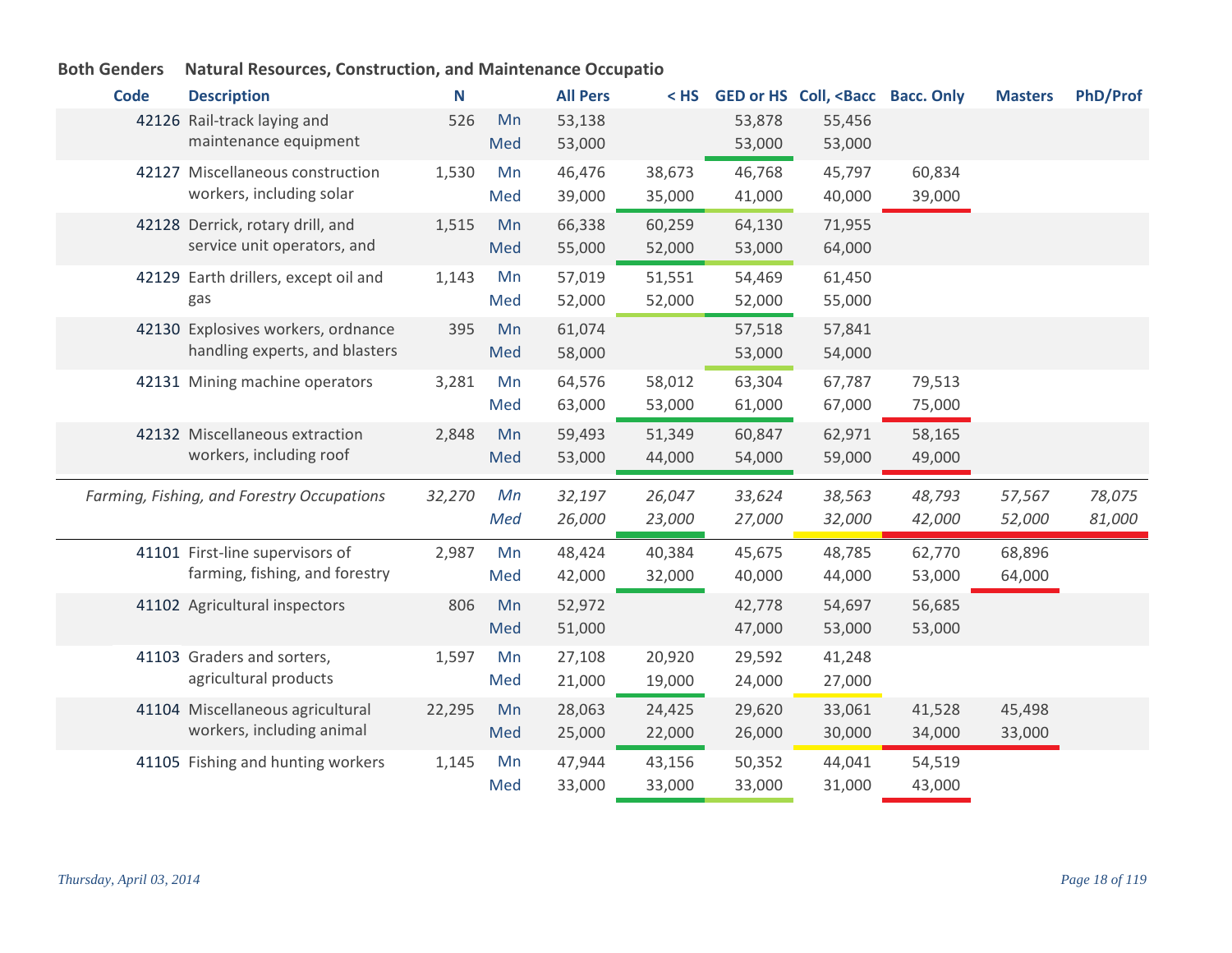| <b>Code</b>        | <b>Description</b>                                            | N       |           | <b>All Pers</b>  | $<$ HS | <b>GED or HS</b> | Coll, <bacc< th=""><th><b>Bacc. Only</b></th><th><b>Masters</b></th><th><b>PhD/Prof</b></th></bacc<> | <b>Bacc. Only</b> | <b>Masters</b> | <b>PhD/Prof</b> |
|--------------------|---------------------------------------------------------------|---------|-----------|------------------|--------|------------------|------------------------------------------------------------------------------------------------------|-------------------|----------------|-----------------|
|                    | 41106 Forest and conservation                                 | 501     | Mn        | 40,778           | 32,834 | 35,463           | 38,519                                                                                               | 50,551            |                |                 |
|                    | workers                                                       |         | Med       | 37,000           | 27,000 | 32,000           | 39,000                                                                                               | 48,000            |                |                 |
|                    | 41107 Logging workers                                         | 2,760   | Mn        | 39,864           | 34,640 | 40,715           | 49,302                                                                                               |                   |                |                 |
|                    |                                                               |         | Med       | 32,000           | 27,000 | 33,000           | 38,000                                                                                               |                   |                |                 |
|                    | Installation, Maintenance, and Repair                         | 206,452 | Mn        | 51,172           | 38,304 | 48,899           | 55,153                                                                                               | 59,706            | 68,143         | 66,780          |
| <b>Occupations</b> |                                                               |         | Med       | 47,000           | 34,000 | 44,000           | 52,000                                                                                               | 53,000            | 60,000         | 52,000          |
|                    |                                                               |         |           |                  |        |                  |                                                                                                      |                   |                |                 |
|                    | 43101 First-line supervisors of                               | 14,910  | Mn        | 64,972           | 47,031 | 59,789           | 67,298                                                                                               | 76,929            | 87,860         |                 |
|                    | mechanics, installers, and                                    |         | Med       | 59,000           | 43,000 | 54,000           | 63,000                                                                                               | 69,000            | 78,000         |                 |
|                    | 43102 Computer, automated teller,                             | 9,778   | Mn        | 52,286           | 38,872 | 48,472           | 52,195                                                                                               | 55,724            | 62,422         |                 |
|                    | and office machine repairers                                  |         | Med       | 47,000           | 35,000 | 44,000           | 47,000                                                                                               | 50,000            | 59,000         |                 |
|                    | 43103 Radio and                                               | 7,347   | Mn        | 59,853           | 42,439 | 56,169           | 61,844                                                                                               | 64,905            | 65,014         |                 |
|                    | telecommunications                                            |         | Med       | 58,000           | 37,000 | 54,000           | 60,000                                                                                               | 65,000            | 54,000         |                 |
|                    | 43104 Avionics technicians                                    | 710     | Mn        | 61,105           |        | 65,097           | 59,586                                                                                               |                   |                |                 |
|                    |                                                               |         | Med       | 59,000           |        | 57,000           | 59,000                                                                                               |                   |                |                 |
|                    | 43105 Electric motor, power tool,                             | 1,165   | Mn        | 50,642           | 35,275 | 49,294           | 53,957                                                                                               |                   |                |                 |
|                    | and related repairers                                         |         | Med       | 46,000           | 32,000 | 43,000           | 52,000                                                                                               |                   |                |                 |
|                    | 43106 Electrical and electronics                              | 774     | Mn        | 70,311           |        | 74,659           | 67,016                                                                                               |                   |                |                 |
|                    | repairers, transportation                                     |         | Med       | 66,000           |        | 66,000           | 65,000                                                                                               |                   |                |                 |
|                    |                                                               |         |           |                  |        |                  |                                                                                                      |                   |                |                 |
|                    | 43107 Electronic equipment<br>installers and repairers, motor | 561     | Mn<br>Med | 48,547<br>42,000 |        | 43,628<br>41,000 | 54,869<br>47,000                                                                                     |                   |                |                 |
|                    |                                                               |         |           |                  |        |                  |                                                                                                      |                   |                |                 |
|                    | 43108 Electronic home                                         | 1,876   | Mn        | 43,111           | 36,578 | 39,154           | 44,849                                                                                               | 56,135            |                |                 |
|                    | entertainment equipment                                       |         | Med       | 39,000           | 34,000 | 37,000           | 42,000                                                                                               | 43,000            |                |                 |
|                    | 43109 Security and fire alarm                                 | 2,098   | Mn        | 49,429           | 45,414 | 46,793           | 50,721                                                                                               | 55,519            |                |                 |
|                    | systems installers                                            |         | Med       | 47,000           | 41,000 | 43,000           | 48,000                                                                                               | 48,000            |                |                 |
|                    | 43110 Aircraft mechanics and                                  | 7,141   | Mn        | 61,609           | 50,856 | 58,306           | 62,486                                                                                               | 66,512            |                |                 |
|                    | service technicians                                           |         | Med       | 59,000           | 43,000 | 56,000           | 61,000                                                                                               | 60,000            |                |                 |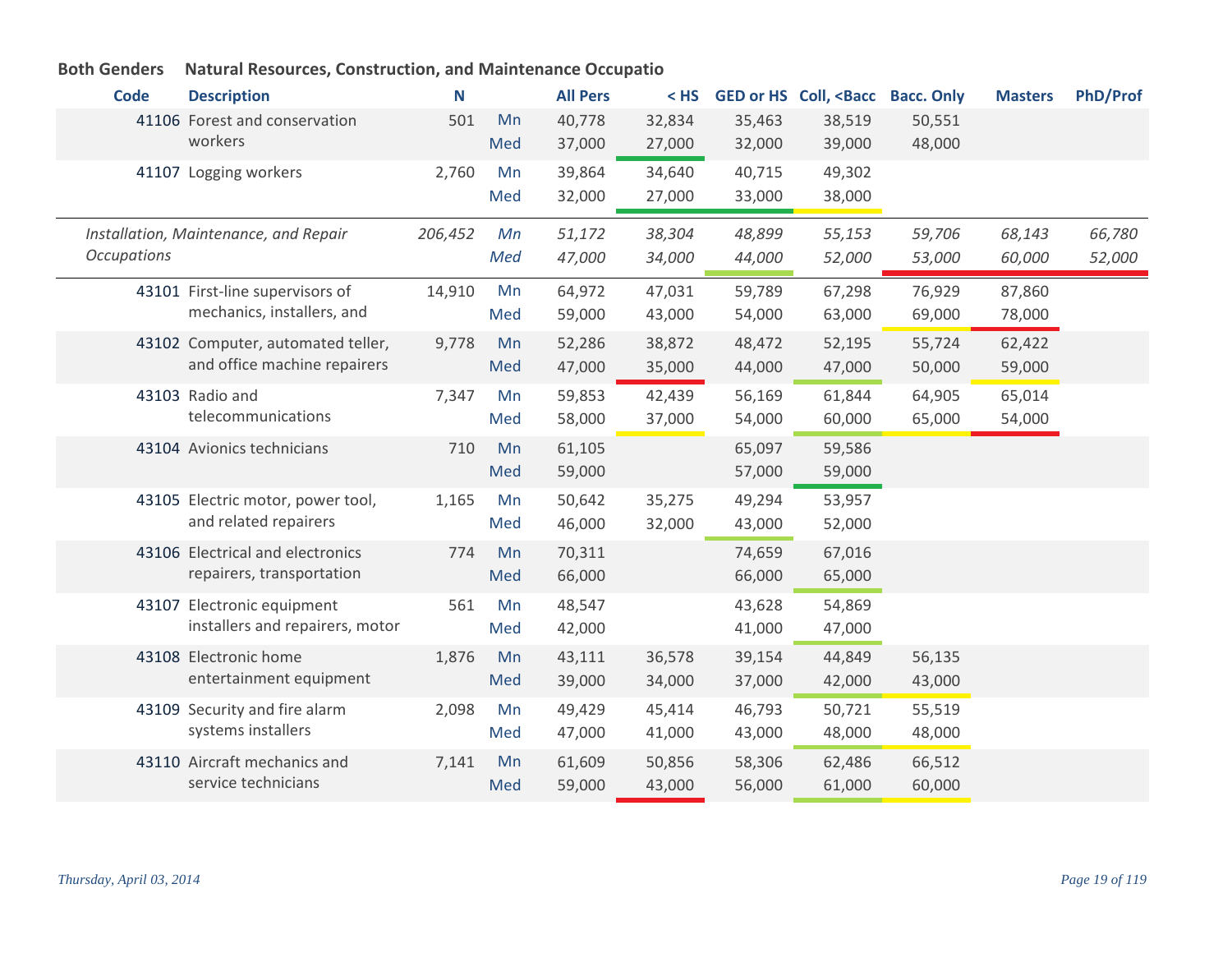| <b>Code</b> | <b>Description</b>                   | N      |     | <b>All Pers</b> | $<$ HS |        | GED or HS Coll, <bacc< th=""><th><b>Bacc. Only</b></th><th><b>Masters</b></th><th><b>PhD/Prof</b></th></bacc<> | <b>Bacc. Only</b> | <b>Masters</b> | <b>PhD/Prof</b> |
|-------------|--------------------------------------|--------|-----|-----------------|--------|--------|----------------------------------------------------------------------------------------------------------------|-------------------|----------------|-----------------|
|             | 43111 Automotive body and related    | 6,391  | Mn  | 45,225          | 40,456 | 46,173 | 47,416                                                                                                         | 43,578            |                |                 |
|             | repairers                            |        | Med | 40,000          | 37,000 | 41,000 | 41,000                                                                                                         | 42,000            |                |                 |
|             | 43112 Automotive glass installers    | 714    | Mn  | 40,450          | 35,715 | 41,713 | 40,881                                                                                                         |                   |                |                 |
|             | and repairers                        |        | Med | 37,000          | 33,000 | 35,000 | 43,000                                                                                                         |                   |                |                 |
|             | 43113 Automotive service             | 32,666 | Mn  | 43,084          | 34,390 | 42,943 | 46,755                                                                                                         | 50,078            | 47,527         |                 |
|             | technicians and mechanics            |        | Med | 39,000          | 31,000 | 40,000 | 43,000                                                                                                         | 43,000            | 43,000         |                 |
|             | 43114 Bus and truck mechanics and    | 13,617 | Mn  | 48,496          | 41,030 | 47,297 | 52,321                                                                                                         | 55,167            |                |                 |
|             | diesel engine specialists            |        | Med | 45,000          | 38,000 | 44,000 | 49,000                                                                                                         | 53,000            |                |                 |
|             | 43115 Heavy vehicle and mobile       | 10,462 | Mn  | 53,759          | 45,606 | 51,573 | 58,390                                                                                                         | 69,993            |                |                 |
|             | equipment service technicians        |        | Med | 50,000          | 41,000 | 49,000 | 53,000                                                                                                         | 63,000            |                |                 |
|             | 43116 Small engine mechanics         | 1,802  | Mn  | 39,703          | 33,884 | 39,316 | 43,133                                                                                                         |                   |                |                 |
|             |                                      |        | Med | 37,000          | 33,000 | 35,000 | 38,000                                                                                                         |                   |                |                 |
|             | 43117 Miscellaneous vehicle and      | 2,310  | Mn  | 33,505          | 29,464 | 33,292 | 39,123                                                                                                         | 32,556            |                |                 |
|             | mobile equipment mechanics,          |        | Med | 28,000          | 27,000 | 28,000 | 33,000                                                                                                         | 28,000            |                |                 |
|             | 43118 Control and valve installers   | 943    | Mn  | 51,992          |        | 51,018 | 53,768                                                                                                         |                   |                |                 |
|             | and repairers                        |        | Med | 49,000          |        | 48,000 | 51,000                                                                                                         |                   |                |                 |
|             | 43119 Heating, air conditioning, and | 13,828 | Mn  | 50,922          | 39,062 | 49,530 | 53,937                                                                                                         | 60,152            |                |                 |
|             | refrigeration mechanics and          |        | Med | 46,000          | 35,000 | 44,000 | 49,000                                                                                                         | 55,000            |                |                 |
|             | 43120 Home appliance repairers       | 1,506  | Mn  | 45,938          | 38,056 | 45,005 | 49,005                                                                                                         | 54,580            |                |                 |
|             |                                      |        | Med | 42,000          | 28,000 | 42,000 | 46,000                                                                                                         | 52,000            |                |                 |
|             | 43121 Industrial and refractory      | 19,388 | Mn  | 53,208          | 42,090 | 50,944 | 57,311                                                                                                         | 58,800            | 86,698         |                 |
|             | machinery mechanics                  |        | Med | 50,000          | 38,000 | 48,000 | 54,000                                                                                                         | 55,000            | 75,000         |                 |
|             | 43122 Maintenance and repair         | 23,700 | Mn  | 47,796          | 36,340 | 46,915 | 51,676                                                                                                         | 53,961            | 63,226         |                 |
|             | workers, general                     |        | Med | 43,000          | 34,000 | 43,000 | 48,000                                                                                                         | 48,000            | 57,000         |                 |
|             | 43123 Maintenance workers,           | 1,396  | Mn  | 50,296          | 43,105 | 47,916 | 53,720                                                                                                         |                   |                |                 |
|             | machinery                            |        | Med | 47,000          | 37,000 | 46,000 | 49,000                                                                                                         |                   |                |                 |
|             | 43124 Millwrights                    | 2,284  | Mn  | 61,594          | 48,207 | 59,493 | 65,223                                                                                                         |                   |                |                 |
|             |                                      |        | Med | 58,000          | 43,000 | 56,000 | 63,000                                                                                                         |                   |                |                 |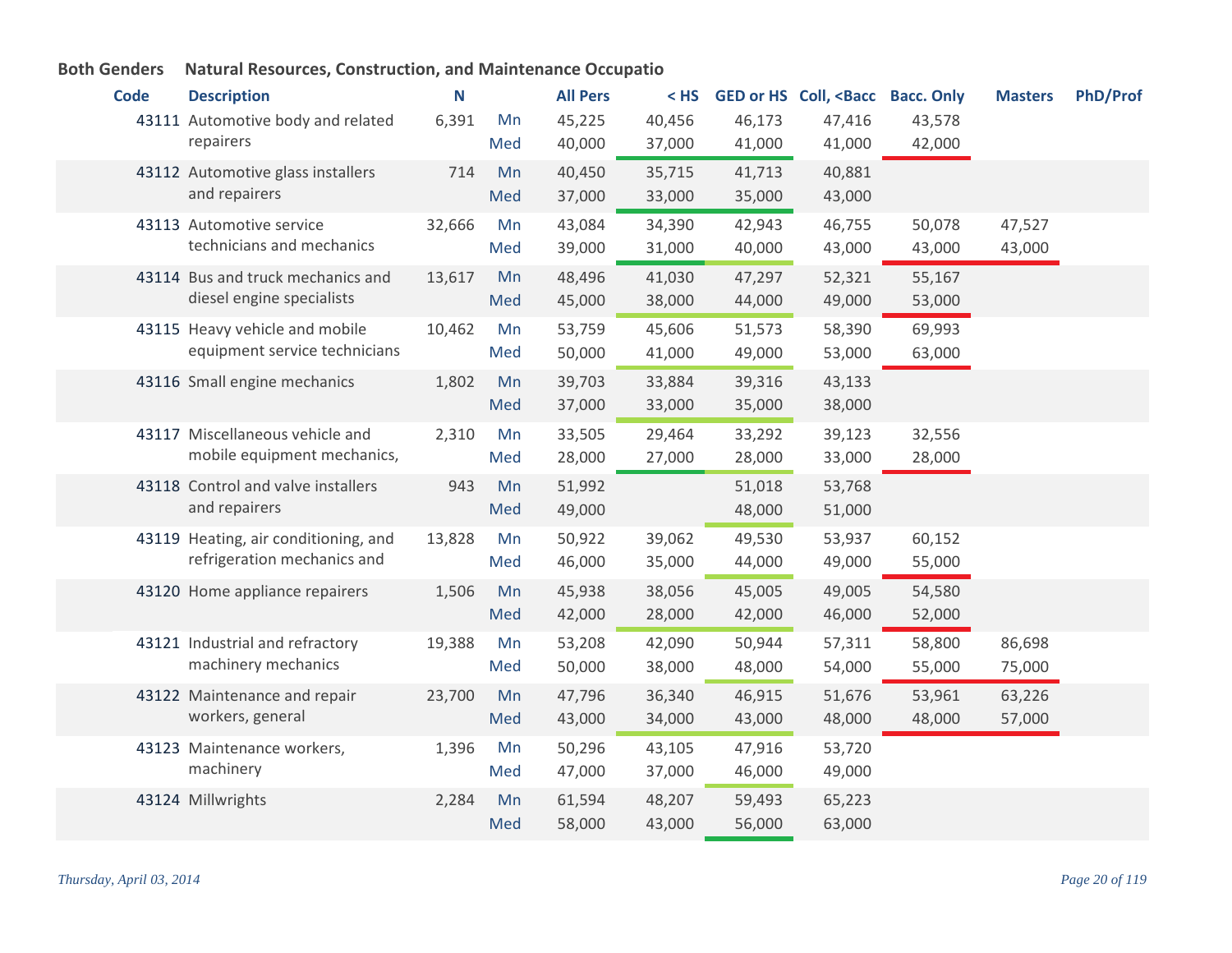| Code  | <b>Description</b>                                           | N     |           | <b>All Pers</b>  | $<$ HS           | <b>GED or HS</b> | Coll, <bacc< th=""><th><b>Bacc. Only</b></th><th><b>Masters</b></th><th><b>PhD/Prof</b></th></bacc<> | <b>Bacc. Only</b> | <b>Masters</b>   | <b>PhD/Prof</b> |
|-------|--------------------------------------------------------------|-------|-----------|------------------|------------------|------------------|------------------------------------------------------------------------------------------------------|-------------------|------------------|-----------------|
|       | 43125 Electrical power-line installers<br>and repairers      | 5,913 | Mn<br>Med | 72,177<br>70,000 | 46,638<br>43,000 | 70,633<br>69,000 | 75,894<br>73,000                                                                                     | 76,298<br>75,000  |                  |                 |
|       | 43126 Telecommunications line<br>installers and repairers    | 6,861 | Mn<br>Med | 55,643<br>52,000 | 46,474<br>40,000 | 52,480<br>48,000 | 58,286<br>54,000                                                                                     | 58,475<br>54,000  |                  |                 |
| 43127 | Precision instrument and<br>equipment repairers              | 2,855 | Mn<br>Med | 57,620<br>53,000 | 36,557<br>33,000 | 50,763<br>47,000 | 60,702<br>57,000                                                                                     | 62,414<br>61,000  |                  |                 |
|       | 43128 Coin, vending, and<br>amusement machine                | 1,618 | Mn<br>Med | 38,139<br>36,000 | 28,091<br>27,000 | 37,225<br>34,000 | 39,729<br>37,000                                                                                     | 45,322<br>40,000  |                  |                 |
|       | 43129 Locksmiths and safe repairers                          | 1,141 | Mn<br>Med | 45,818<br>41,000 |                  | 44,759<br>38,000 | 50,014<br>43,000                                                                                     | 42,360<br>47,000  |                  |                 |
|       | 43130 Riggers                                                | 343   | Mn<br>Med | 57,314<br>54,000 |                  | 59,664<br>56,000 | 61,678<br>54,000                                                                                     |                   |                  |                 |
|       | 43131 Helpers--installation,<br>maintenance, and repair      | 453   | Mn<br>Med | 36,252<br>29,000 | 25,840<br>21,000 | 41,013<br>33,000 | 42,781<br>43,000                                                                                     |                   |                  |                 |
|       | 43132 Miscellaneous installation,<br>maintenance, and repair | 9,108 | Mn<br>Med | 45,741<br>41,000 | 35,001<br>31,000 | 43,586<br>40,000 | 49,397<br>43,000                                                                                     | 53,835<br>47,000  | 77,567<br>54,000 |                 |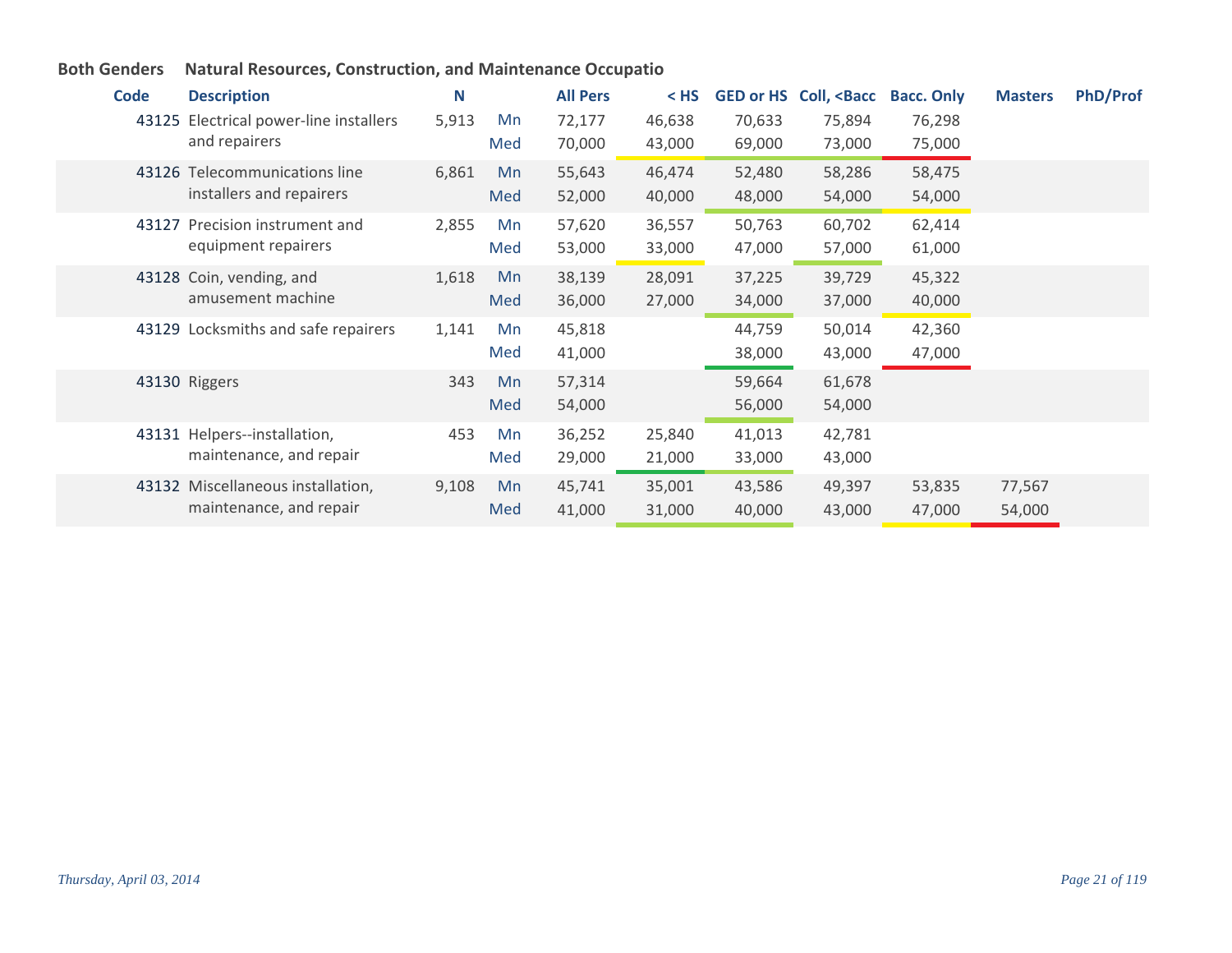| <b>Code</b>                   | <b>Description</b>                                                 | N       |                  | <b>All Pers</b>  | $<$ HS           |                  | GED or HS Coll, <bacc< th=""><th><b>Bacc. Only</b></th><th><b>Masters</b></th><th><b>PhD/Prof</b></th></bacc<> | <b>Bacc. Only</b> | <b>Masters</b>    | <b>PhD/Prof</b>    |
|-------------------------------|--------------------------------------------------------------------|---------|------------------|------------------|------------------|------------------|----------------------------------------------------------------------------------------------------------------|-------------------|-------------------|--------------------|
| <b>Moving Occupations</b>     | <b>Production, Transportation, and Material</b>                    | 639,324 | Mn<br><b>Med</b> | 43,871<br>37,000 | 33,281<br>28,000 | 42,001<br>37,000 | 48,116<br>43,000                                                                                               | 61,660<br>49,000  | 77,860<br>60,000  | 79,126<br>52,000   |
| <b>Production Occupations</b> |                                                                    | 349,838 | Mn<br>Med        | 43,609<br>37,000 | 31,350<br>27,000 | 41,616<br>37,000 | 48,872<br>43,000                                                                                               | 60,289<br>51,000  | 80,448<br>64,000  | 87,261<br>60,000   |
|                               | 51101 First-line supervisors of<br>production and operating        | 46,706  | Mn<br>Med        | 61,378<br>53,000 | 44,151<br>41,000 | 54,320<br>50,000 | 61,877<br>56,000                                                                                               | 80,313<br>68,000  | 106,981<br>87,000 | 146,586<br>115,000 |
|                               | 51102 Aircraft structure, surfaces,<br>rigging, and systems        | 364     | Mn<br>Med        | 48,341<br>46,000 |                  | 43,560<br>43,000 | 53,079<br>50,000                                                                                               |                   |                   |                    |
|                               | 51103 Electrical, electronics, and<br>electromechanical assemblers | 6,024   | Mn<br>Med        | 34,250<br>31,000 | 27,670<br>26,000 | 34,203<br>31,000 | 37,441<br>33,000                                                                                               | 44,368<br>37,000  |                   |                    |
|                               | 51104 Engine and other machine<br>assemblers                       | 607     | Mn<br>Med        | 49,854<br>43,000 |                  | 51,352<br>41,000 | 50,804<br>48,000                                                                                               |                   |                   |                    |
|                               | 51105 Structural metal fabricators<br>and fitters                  | 1,105   | Mn<br>Med        | 47,049<br>43,000 | 39,617<br>35,000 | 45,547<br>43,000 | 48,401<br>46,000                                                                                               |                   |                   |                    |
|                               | 51106 Miscellaneous assemblers and<br>fabricators                  | 33,472  | Mn<br>Med        | 37,160<br>33,000 | 29,222<br>26,000 | 36,222<br>32,000 | 42,087<br>37,000                                                                                               | 46,543<br>40,000  | 59,364<br>46,000  |                    |
|                               | 51107 Bakers                                                       | 5,307   | Mn<br>Med        | 30,258<br>26,000 | 27,604<br>24,000 | 30,577<br>26,000 | 31,122<br>27,000                                                                                               | 35,961<br>29,000  |                   |                    |
|                               | 51108 Butchers and other meat,<br>poultry, and fish processing     | 9,427   | Mn<br>Med        | 33,176<br>29,000 | 28,326<br>26,000 | 34,582<br>31,000 | 37,967<br>35,000                                                                                               | 40,564<br>34,000  |                   |                    |
|                               | 51109 Food and tobacco roasting,<br>baking, and drying machine     | 272     | Mn<br>Med        | 38,781<br>33,000 |                  | 37,021<br>37,000 |                                                                                                                |                   |                   |                    |
|                               | 51110 Food batchmakers                                             | 2,707   | Mn<br>Med        | 30,946<br>28,000 | 25,725<br>24,000 | 32,768<br>30,000 | 32,396<br>29,000                                                                                               | 32,455<br>30,000  |                   |                    |
|                               | 51111 Food cooking machine<br>operators and tenders                | 298     | Mn<br>Med        | 36,746<br>32,000 | 28,638<br>22,000 | 36,515<br>36,000 |                                                                                                                |                   |                   |                    |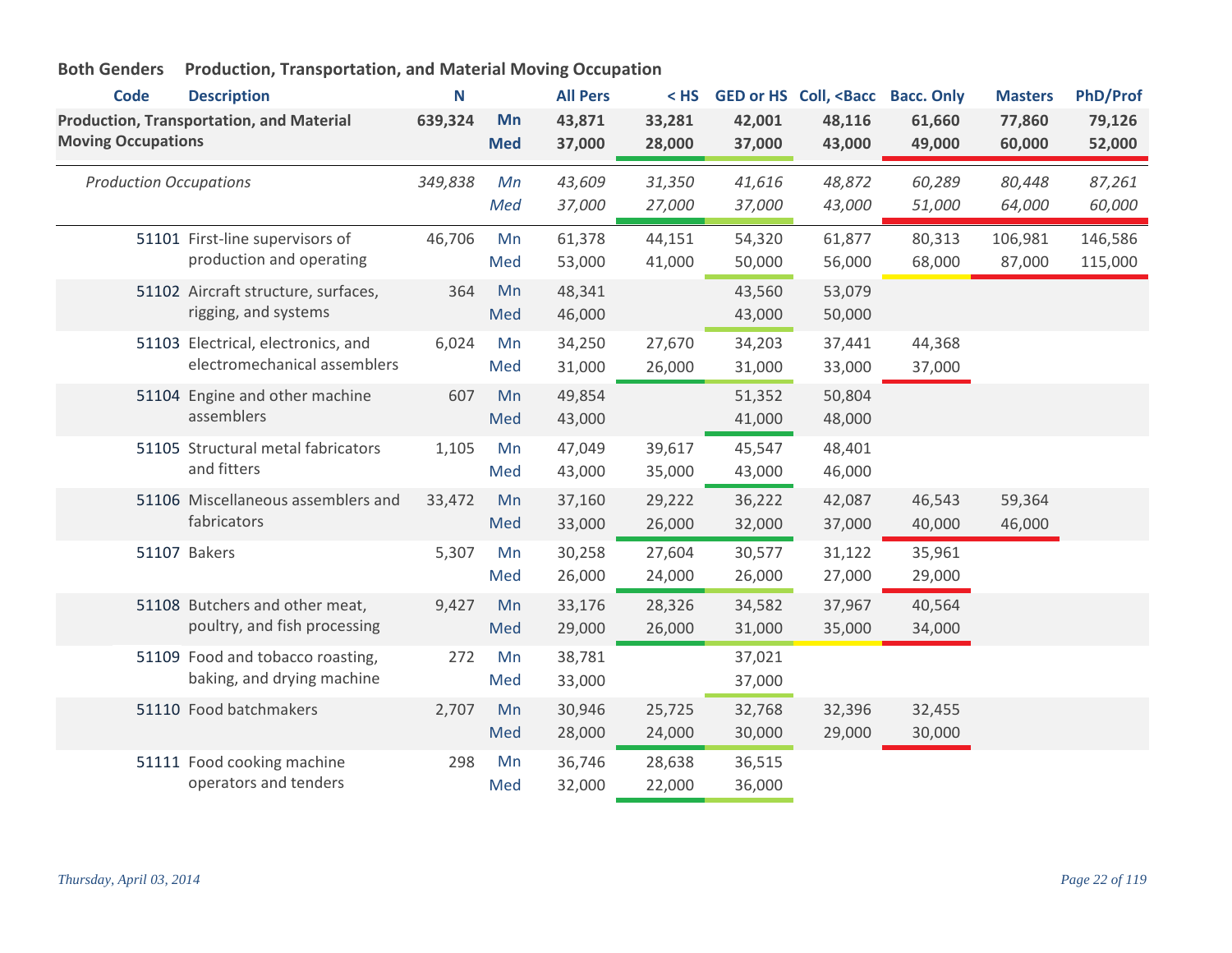| <b>Code</b> | <b>Description</b>                                                   | N      |           | <b>All Pers</b>  | $<$ HS           |                  | GED or HS Coll, <bacc bacc.="" only<="" th=""><th></th><th><b>Masters</b></th><th>PhD/Prof</th></bacc> |                  | <b>Masters</b> | PhD/Prof |
|-------------|----------------------------------------------------------------------|--------|-----------|------------------|------------------|------------------|--------------------------------------------------------------------------------------------------------|------------------|----------------|----------|
|             | 51112 Food processing workers, all<br>other                          | 4,071  | Mn<br>Med | 35,649<br>32,000 | 29,465<br>27,000 | 37,249<br>35,000 | 40,849<br>38,000                                                                                       | 48,310<br>46,000 |                |          |
|             | 51113 Computer control<br>programmers and operators                  | 3,494  | Mn<br>Med | 49,077<br>43,000 | 41,253<br>38,000 | 44,706<br>42,000 | 52,789<br>48,000                                                                                       | 61,260<br>58,000 |                |          |
|             | 51114 Extruding and drawing<br>machine setters, operators,           | 510    | Mn<br>Med | 41,110<br>38,000 |                  | 41,644<br>40,000 | 42,013<br>38,000                                                                                       |                  |                |          |
|             | 51115 Forging machine setters,<br>operators, and tenders, metal      | 372    | Mn<br>Med | 43,301<br>41,000 |                  | 40,489<br>37,000 | 47,810<br>52,000                                                                                       |                  |                |          |
|             | 51116 Rolling machine setters,<br>operators, and tenders, metal      | 361    | Mn<br>Med | 41,893<br>37,000 |                  | 41,239<br>37,000 | 44,621<br>38,000                                                                                       |                  |                |          |
|             | 51117 Machine tool cutting setters,<br>operators, and tenders, metal | 6,302  | Mn<br>Med | 38,010<br>34,000 | 32,478<br>30,000 | 38,395<br>34,000 | 40,658<br>37,000                                                                                       | 47,728<br>38,000 |                |          |
|             | 51118 Machinists                                                     | 17,294 | Mn<br>Med | 49,398<br>47,000 | 38,886<br>37,000 | 48,499<br>45,000 | 52,574<br>49,000                                                                                       | 52,319<br>45,000 |                |          |
|             | 51119 Metal furnace operators,<br>tenders, pourers, and casters      | 972    | Mn<br>Med | 48,602<br>45,000 | 40,028<br>42,000 | 46,391<br>43,000 | 55,792<br>49,000                                                                                       |                  |                |          |
|             | 51120 Model makers,<br>patternmakers, and molding                    | 2,146  | Mn<br>Med | 41,434<br>37,000 | 34,037<br>31,000 | 39,088<br>35,000 | 46,914<br>43,000                                                                                       |                  |                |          |
|             | 51121 Tool and die makers                                            | 3,102  | Mn<br>Med | 56,810<br>54,000 | 44,575<br>43,000 | 54,850<br>52,000 | 58,962<br>56,000                                                                                       | 71,733<br>67,000 |                |          |
|             | 51122 Welding, soldering, and<br>brazing workers                     | 23,652 | Mn<br>Med | 44,788<br>40,000 | 37,695<br>33,000 | 44,981<br>41,000 | 49,501<br>43,000                                                                                       | 51,740<br>41,000 |                |          |
|             | 51123 Miscellaneous metal workers<br>and plastic workers, including  | 17,789 | Mn<br>Med | 39,146<br>36,000 | 31,815<br>29,000 | 39,591<br>37,000 | 42,530<br>40,000                                                                                       | 48,662<br>42,000 |                |          |
|             | 51124 Prepress technicians and<br>workers                            | 1,274  | Mn<br>Med | 40,589<br>37,000 | 29,352<br>24,000 | 38,394<br>37,000 | 40,540<br>38,000                                                                                       | 50,111<br>41,000 |                |          |
|             | 51125 Printing press operators                                       | 8,306  | Mn<br>Med | 41,630<br>38,000 | 33,763<br>30,000 | 42,374<br>38,000 | 43,242<br>41,000                                                                                       | 43,131<br>37,000 |                |          |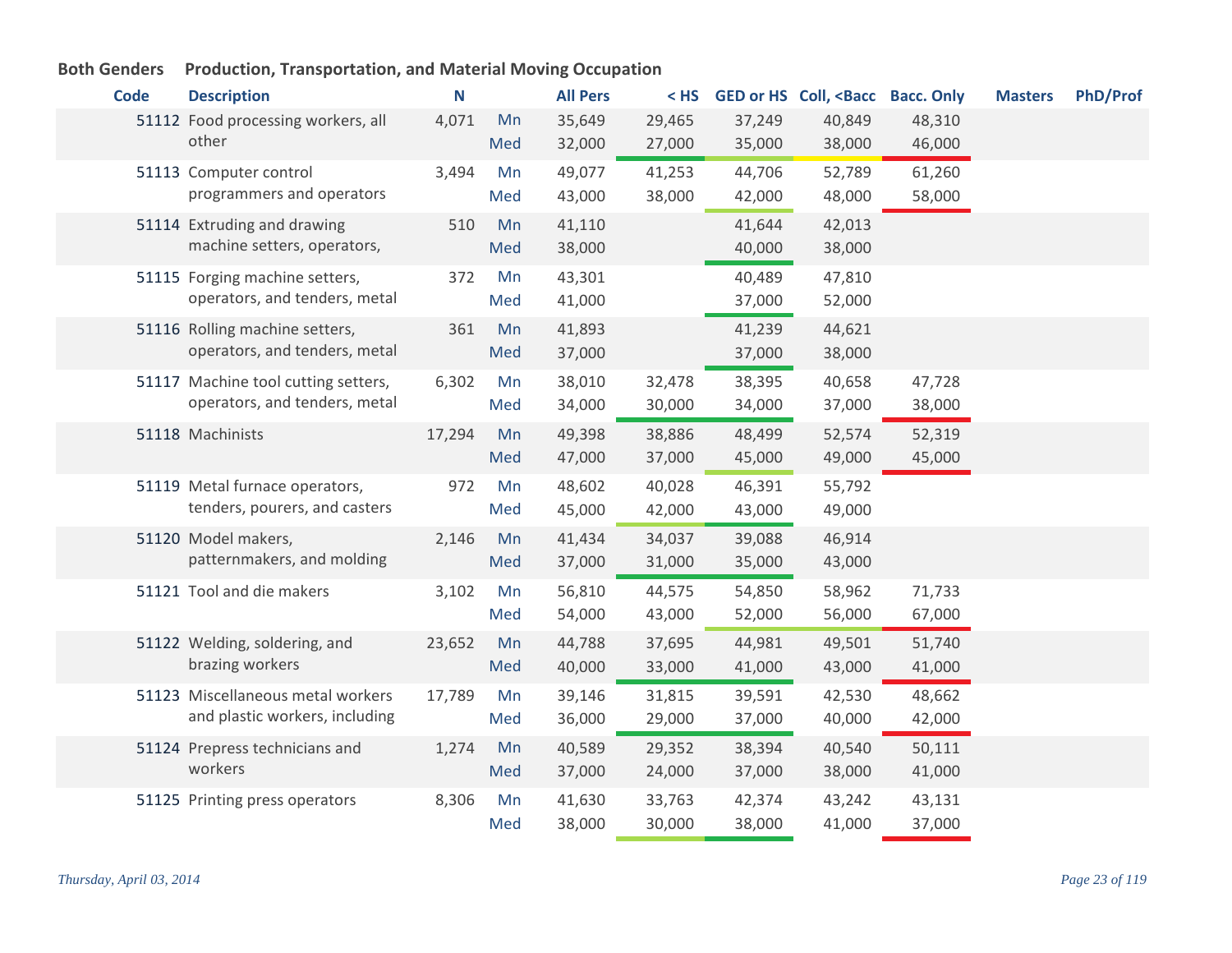#### **Code Description N All Pers < HS GED or HS Coll, <Bacc Bacc. Only Masters PhD/Prof** 51126 Print binding and finishing 553 Mn workers 953 37,253 37,959 36,375 38,668 33,000 28,000 33,000 33,000 Med 51127 Laundry and dry-cleaning 5,630 Mn workers 5,630 27,555 23,951 27,827 31,957 33,994 22,000 20,000 24,000 25,000 26,000 Med 51128 Pressers, textile, garment, and 1,274 Mn related materials 1,274 25,375 21,865 28,578 27,950 22,000 19,000 25,000 24,000 Med Sewing machine operators 6,792 24,876 21,492 26,325 28,885 36,704 51129 Mn 21,000 19,000 23,000 26,000 29,000 Med 51130 Shoe and leather workers 483 Mn 33,878 26,637 35,734 27,802 25,000 23,000 27,000 24,000 Med 51131 Tailors, dressmakers, and  $2,305$  Mn sewers 2,305 33,084 23,657 30,827 31,000 60,555 24,000 21,000 26,000 24,000 42,000 Med 51132 Textile bleaching and dyeing, 321 Mn and cutting machine setters, 321 Mn 39,445 27,249 49,615 27,000 24,000 29,000 Med 51133 Textile knitting and weaving 354 Mn machine setters, operators, 354 29,633 28,985 29,993 28,000 26,000 27,000 Med 51134 Textile winding, twisting, and a 481 Mn drawing out machine setters, 481 28,623 25,231 30,325 26,000 24,000 26,000 Med 51135 Upholsterers 1,248 Mn 34,353 28,968 35,376 33,787 31,000 26,000 34,000 31,000 Med 51136 Miscellaneous textile, and the 751 Mn apparel, and furnishings 751 38,482 29,384 32,367 46,823 31,000 26,000 28,000 40,000 Med 51137 Cabinetmakers and bench and 2,144 Mn carpenters 2,144 38,247 34,701 37,823 40,341 43,029 34,000 31,000 33,000 37,000 36,000 Med Furniture finishers 492 35,755 29,887 34,502 39,332 51138 Mn 31,000 23,000 32,000 35,000 Med 51139 Sawing machine setters, a mand 1,330 Mn operators, and tenders, wood 1,330 29,843 27,977 30,830 31,795 28,000 26,000 30,000 31,000 Med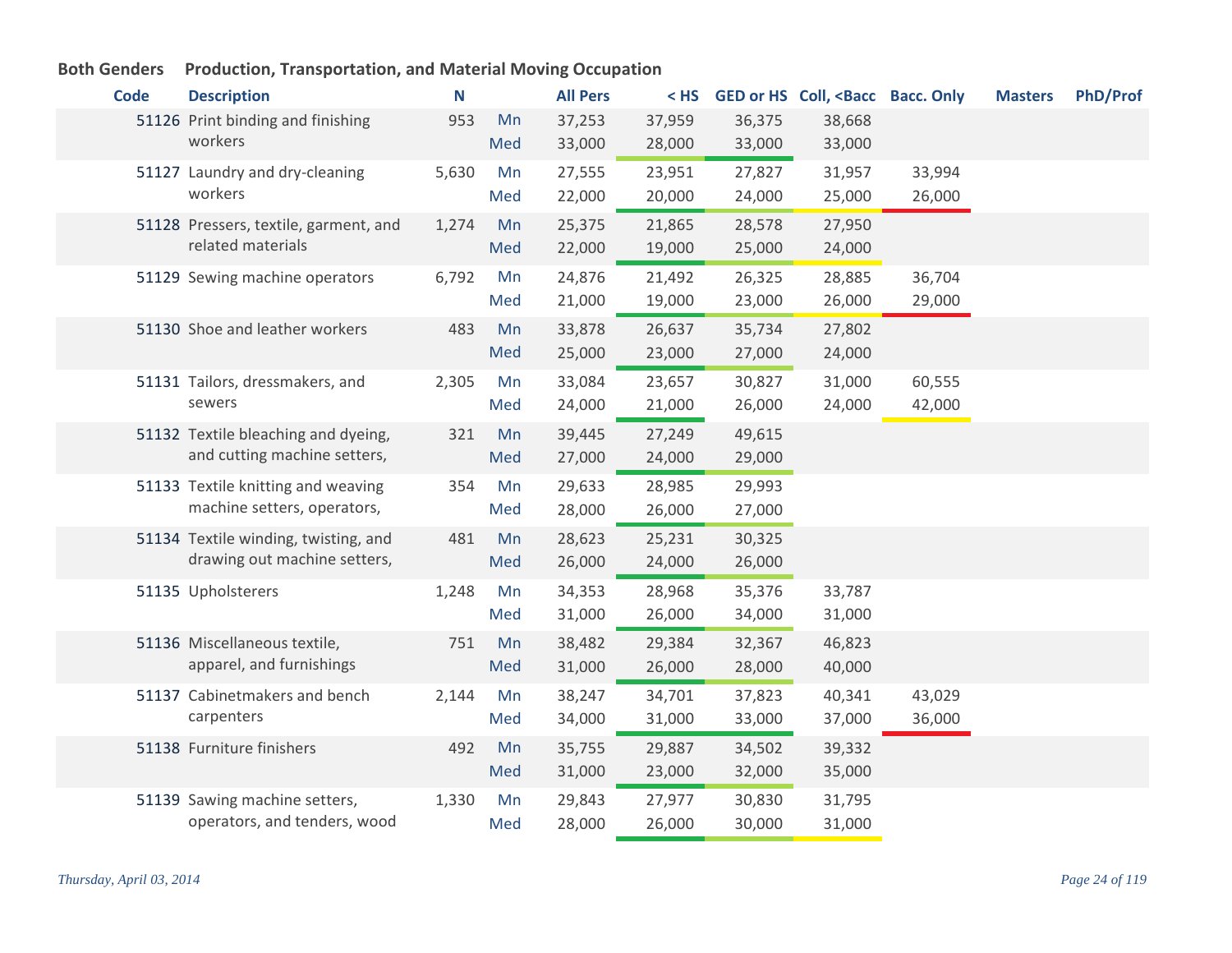| <b>Code</b> | <b>Description</b>                                                    | N      |           | <b>All Pers</b>  | $<$ HS           |                  | GED or HS Coll, <bacc bacc.="" only<="" th=""><th></th><th><b>Masters</b></th><th>PhD/Prof</th></bacc> |                  | <b>Masters</b>   | PhD/Prof         |
|-------------|-----------------------------------------------------------------------|--------|-----------|------------------|------------------|------------------|--------------------------------------------------------------------------------------------------------|------------------|------------------|------------------|
|             | 51140 Woodworking machine<br>setters, operators, and                  | 709    | Mn<br>Med | 32,351<br>29,000 | 29,484<br>29,000 | 31,475<br>29,000 | 39,884<br>32,000                                                                                       |                  |                  |                  |
|             | 51141 Miscellaneous woodworkers,<br>including model makers and        | 1,001  | Mn<br>Med | 38,117<br>33,000 | 30,451<br>28,000 | 39,052<br>34,000 | 37,373<br>33,000                                                                                       | 47,097<br>34,000 |                  |                  |
|             | 51142 Power plant operators,<br>distributors, and dispatchers         | 2,768  | Mn<br>Med | 84,990<br>83,000 |                  | 82,169<br>80,000 | 84,327<br>84,000                                                                                       | 94,667<br>89,000 |                  |                  |
|             | 51143 Stationary engineers and<br>boiler operators                    | 4,471  | Mn<br>Med | 62,756<br>57,000 | 44,932<br>41,000 | 58,643<br>53,000 | 64,991<br>60,000                                                                                       | 72,464<br>74,000 | 97,222<br>81,000 |                  |
|             | 51144 Water and wastewater<br>treatment plant and system              | 4,852  | Mn<br>Med | 51,058<br>48,000 | 42,486<br>38,000 | 48,446<br>45,000 | 53,128<br>50,000                                                                                       | 54,364<br>52,000 |                  |                  |
|             | 51145 Miscellaneous plant and<br>system operators                     | 2,188  | Mn<br>Med | 68,251<br>64,000 | 45,315<br>43,000 | 62,871<br>59,000 | 74,385<br>74,000                                                                                       | 74,153<br>68,000 |                  |                  |
|             | 51146 Chemical processing machine<br>setters, operators, and          | 2,531  | Mn<br>Med | 60,598<br>54,000 | 41,637<br>38,000 | 56,205<br>53,000 | 63,389<br>59,000                                                                                       | 68,916<br>63,000 |                  |                  |
|             | 51147 Crushing, grinding, polishing,<br>mixing, and blending workers  | 3,804  | Mn<br>Med | 41,578<br>37,000 | 33,577<br>30,000 | 40,157<br>37,000 | 45,827<br>42,000                                                                                       | 53,867<br>47,000 |                  |                  |
|             | 51148 Cutting workers                                                 | 2,414  | Mn<br>Med | 33,751<br>31,000 | 28,613<br>26,000 | 35,786<br>33,000 | 36,523<br>35,000                                                                                       |                  |                  |                  |
|             | 51149 Extruding, forming, pressing,<br>and compacting machine         | 1,284  | Mn<br>Med | 38,961<br>35,000 | 31,133<br>27,000 | 38,629<br>35,000 | 43,035<br>42,000                                                                                       |                  |                  |                  |
|             | 51150 Furnace, kiln, oven, drier, and<br>kettle operators and tenders | 518    | Mn<br>Med | 51,503<br>48,000 |                  | 51,754<br>48,000 | 57,384<br>54,000                                                                                       |                  |                  |                  |
|             | 51151 Inspectors, testers, sorters,<br>samplers, and weighers         | 31,246 | Mn<br>Med | 47,154<br>41,000 | 32,401<br>28,000 | 42,110<br>37,000 | 49,686<br>45,000                                                                                       | 59,151<br>52,000 | 74,545<br>65,000 | 92,261<br>87,000 |
|             | 51152 Jewelers and precious stone<br>and metal workers                | 1,290  | Mn<br>Med | 42,492<br>35,000 | 30,627<br>26,000 | 48,086<br>38,000 | 43,373<br>35,000                                                                                       | 41,207<br>42,000 |                  |                  |
|             | 51153 Medical, dental, and<br>ophthalmic laboratory                   | 3,085  | Mn<br>Med | 43,596<br>37,000 | 30,439<br>26,000 | 39,977<br>36,000 | 45,556<br>38,000                                                                                       | 49,239<br>42,000 |                  |                  |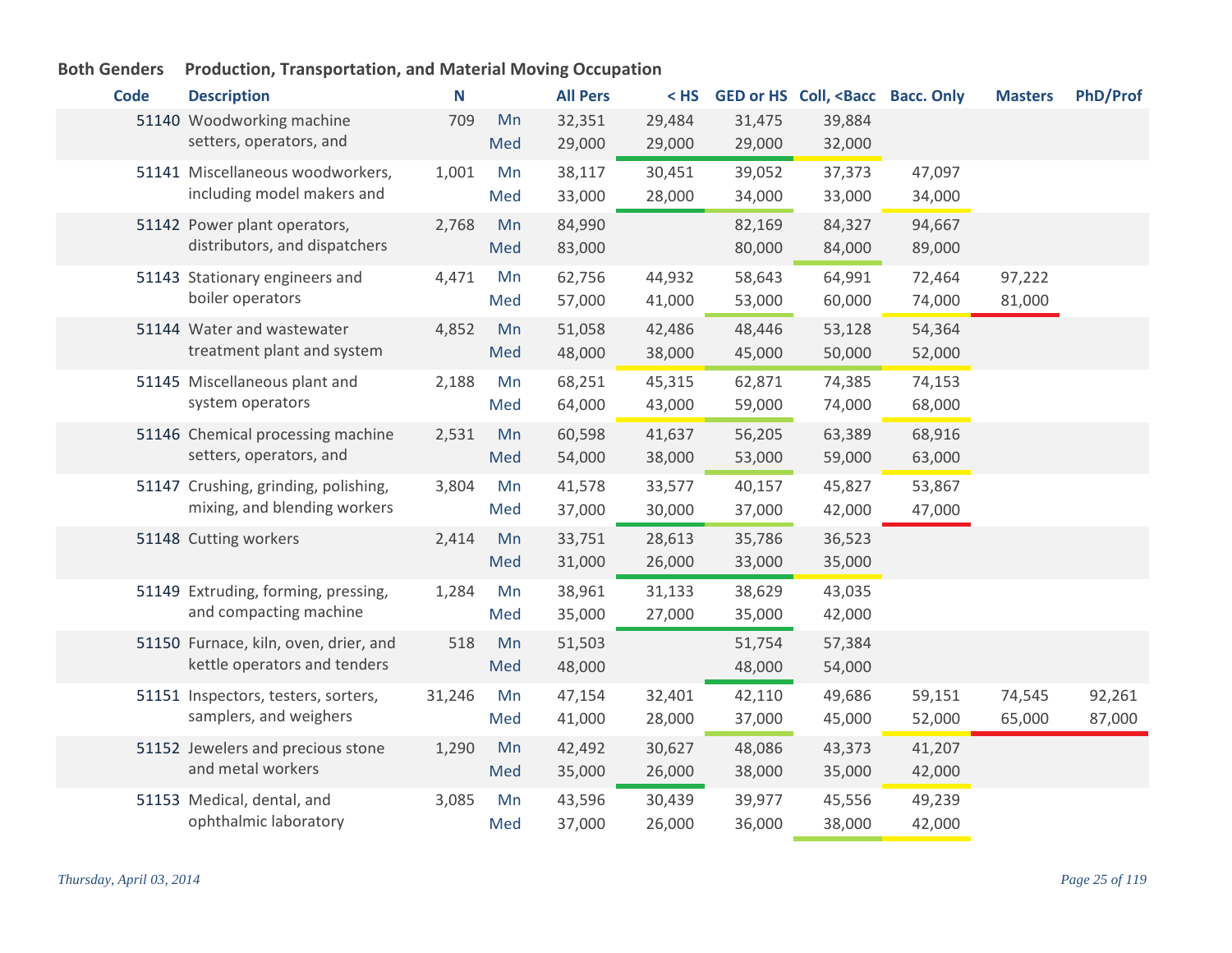| <b>Code</b>        | <b>Description</b>                        | N       |     | <b>All Pers</b> | $<$ HS |        | <b>GED or HS Coll, <bacc< b=""></bacc<></b> | <b>Bacc. Only</b> | <b>Masters</b> | <b>PhD/Prof</b> |
|--------------------|-------------------------------------------|---------|-----|-----------------|--------|--------|---------------------------------------------|-------------------|----------------|-----------------|
|                    | 51154 Packaging and filling machine       | 8,551   | Mn  | 30,791          | 25,273 | 31,903 | 35,778                                      | 41,499            |                |                 |
|                    | operators and tenders                     |         | Med | 27,000          | 23,000 | 28,000 | 31,000                                      | 33,000            |                |                 |
|                    | 51155 Painting workers                    | 5,575   | Mn  | 41,044          | 35,091 | 41,093 | 45,994                                      | 47,596            |                |                 |
|                    |                                           |         | Med | 37,000          | 31,000 | 37,000 | 41,000                                      | 37,000            |                |                 |
|                    | 51156 Photographic process workers        | 1,162   | Mn  | 44,276          |        | 31,006 | 37,729                                      | 58,903            |                |                 |
|                    | and processing machine                    |         | Med | 29,000          |        | 26,000 | 25,000                                      | 47,000            |                |                 |
|                    | 51157 Adhesive bonding machine            | 442     | Mn  | 39,217          | 32,228 | 37,092 | 49,180                                      |                   |                |                 |
|                    | operators and tenders                     |         | Med | 32,000          | 30,000 | 31,000 | 38,000                                      |                   |                |                 |
|                    | 51158 Etchers and engravers               | 304     | Mn  | 38,982          |        | 37,250 | 39,586                                      |                   |                |                 |
|                    |                                           |         | Med | 33,000          |        | 33,000 | 33,000                                      |                   |                |                 |
|                    | 51159 Molders, shapers, and casters,      | 1,152   | Mn  | 40,326          | 35,635 | 39,300 | 43,428                                      | 43,341            |                |                 |
|                    | except metal and plastic                  |         | Med | 33,000          | 30,000 | 35,000 | 40,000                                      | 30,000            |                |                 |
|                    | 51160 Paper goods machine setters,        | 1,141   | Mn  | 46,640          | 29,199 | 47,485 | 55,308                                      |                   |                |                 |
|                    | operators, and tenders                    |         | Med | 43,000          | 29,000 | 45,000 | 52,000                                      |                   |                |                 |
|                    | 51161 Tire builders                       | 683     | Mn  | 48,448          |        | 48,830 | 50,899                                      |                   |                |                 |
|                    |                                           |         | Med | 51,000          |        | 52,000 | 51,000                                      |                   |                |                 |
|                    | 51162 Helpers--production workers         | 1,013   | Mn  | 32,729          | 31,738 | 33,824 | 31,708                                      |                   |                |                 |
|                    |                                           |         | Med | 29,000          | 27,000 | 32,000 | 28,000                                      |                   |                |                 |
|                    | 51163 Miscellaneous production            | 45,483  | Mn  | 40,574          | 30,689 | 39,649 | 46,667                                      | 53,318            | 71,351         |                 |
|                    | workers, including                        |         | Med | 35,000          | 27,000 | 35,000 | 42,000                                      | 43,000            | 43,000         |                 |
|                    |                                           |         |     |                 |        |        |                                             |                   |                |                 |
| <b>Occupations</b> | <b>Transportation and Material Moving</b> | 289,486 | Мn  | 44,177          | 35,553 | 42,429 | 47,176                                      | 63,251            | 74,118         | 68,653          |
|                    |                                           |         | Med | 37,000          | 30,000 | 37,000 | 42,000                                      | 48,000            | 52,000         | 43,000          |
|                    | <b>Material Moving Occupations</b>        | 107,750 | Mn  | 36,074          | 29,831 | 36,429 | 40,352                                      | 43,304            | 41,247         | 43,034          |
|                    |                                           |         | Med | 31,000          | 26,000 | 32,000 | 35,000                                      | 35,000            | 30,000         | 33,000          |
|                    | 52201 Crane and tower operators           | 2,744   | Mn  | 57,963          | 50,641 | 56,381 | 64,312                                      |                   |                |                 |
|                    |                                           |         | Med | 53,000          | 44,000 | 53,000 | 61,000                                      |                   |                |                 |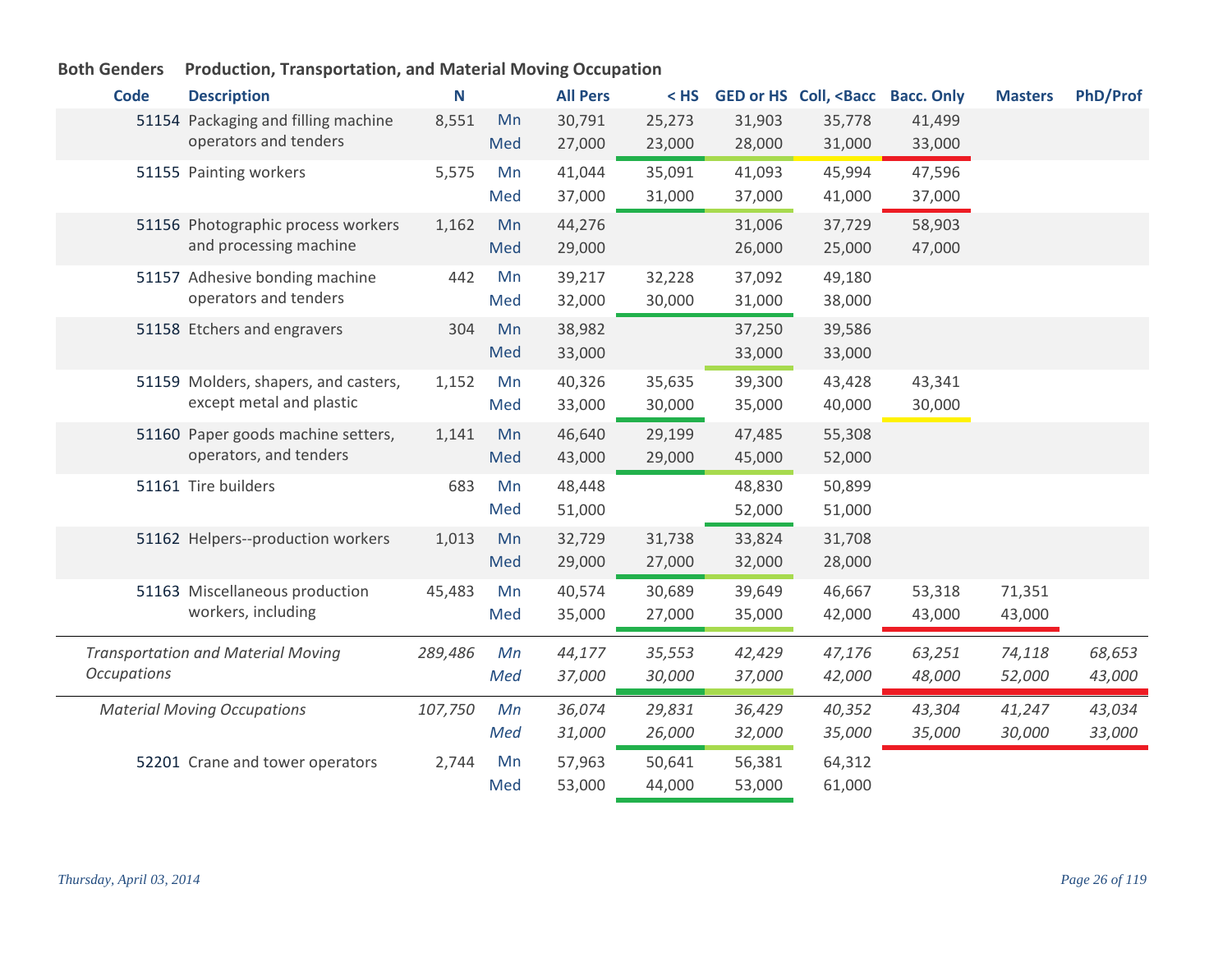| <b>Code</b> | <b>Description</b>                                                   | N       |           | <b>All Pers</b>   | $<$ HS           |                  | GED or HS Coll, <bacc bacc.="" only<="" th=""><th></th><th><b>Masters</b></th><th><b>PhD/Prof</b></th></bacc> |                    | <b>Masters</b>     | <b>PhD/Prof</b>    |
|-------------|----------------------------------------------------------------------|---------|-----------|-------------------|------------------|------------------|---------------------------------------------------------------------------------------------------------------|--------------------|--------------------|--------------------|
|             | 52202 Dredge, excavating, and<br>loading machine operators           | 1,586   | Mn<br>Med | 50,802<br>43,000  | 48,151<br>38,000 | 46,868<br>43,000 | 65,339<br>53,000                                                                                              |                    |                    |                    |
|             | 52203 Conveyor operators and<br>tenders, and hoist and winch         | 514     | Mn<br>Med | 50,959<br>47,000  | 44,402<br>43,000 | 49,901<br>46,000 | 59,811<br>58,000                                                                                              |                    |                    |                    |
|             | 52204 Industrial truck and tractor<br>operators                      | 19,213  | Mn<br>Med | 35,513<br>33,000  | 31,730<br>29,000 | 35,969<br>33,000 | 38,071<br>35,000                                                                                              | 39,454<br>35,000   |                    |                    |
|             | 52205 Cleaners of vehicles and<br>equipment                          | 7,609   | Mn<br>Med | 31,215<br>26,000  | 27,345<br>23,000 | 31,863<br>27,000 | 33,811<br>29,000                                                                                              | 48,707<br>34,000   |                    |                    |
|             | 52206 Laborers and freight, stock,<br>and material movers, hand      | 56,646  | Mn<br>Med | 36,384<br>32,000  | 30,672<br>26,000 | 36,283<br>33,000 | 39,558<br>35,000                                                                                              | 42,933<br>34,000   | 46,145<br>36,000   |                    |
|             | 52207 Machine feeders and<br>offbearers                              | 1,084   | Mn<br>Med | 35,951<br>32,000  | 29,862<br>27,000 | 36,505<br>33,000 | 41,495<br>35,000                                                                                              |                    |                    |                    |
|             | 52208 Packers and packagers, hand                                    | 11,786  | Mn<br>Med | 27,748<br>24,000  | 23,766<br>21,000 | 28,901<br>26,000 | 32,482<br>28,000                                                                                              | 33,261<br>27,000   |                    |                    |
|             | 52209 Pumping station operators                                      | 1,288   | Mn<br>Med | 63,412<br>56,000  | 50,365<br>47,000 | 61,183<br>53,000 | 66,750<br>63,000                                                                                              | 68,095<br>60,000   |                    |                    |
|             | 52210 Refuse and recyclable<br>material collectors                   | 2,991   | Mn<br>Med | 39,890<br>33,000  | 30,320<br>27,000 | 41,144<br>33,000 | 48,783<br>42,000                                                                                              | 54,798<br>48,000   |                    |                    |
|             | 52211 Miscellaneous material<br>moving workers, including            | 2,031   | Mn<br>Med | 46,148<br>41,000  | 35,638<br>32,000 | 45,638<br>42,000 | 50,619<br>43,000                                                                                              |                    |                    |                    |
|             | <b>Transportation Occupations</b>                                    | 181,736 | Mn<br>Med | 49,083<br>42,000  | 41,052<br>35,000 | 46,341<br>42,000 | 50,388<br>44,000                                                                                              | 68,559<br>52,000   | 81,492<br>60,000   | 74,830<br>49,000   |
|             | 52101 Supervisors of transportation<br>and material moving workers   | 10,053  | Mn<br>Med | 57,041<br>51,000  | 44,501<br>40,000 | 52,066<br>48,000 | 58,419<br>52,000                                                                                              | 67,839<br>59,000   | 86,208<br>68,000   |                    |
|             | 52102 Aircraft pilots and flight<br>engineers                        | 5,067   | Mn<br>Med | 114,564<br>98,000 |                  | 80,232<br>68,000 | 91,943<br>81,000                                                                                              | 118,548<br>105,000 | 146,545<br>128,000 | 167,715<br>136,000 |
|             | 52103 Air traffic controllers and<br>airfield operations specialists | 1,692   | Mn<br>Med | 102,689<br>96,000 |                  | 84,851<br>68,000 | 98,461<br>87,000                                                                                              | 117,270<br>111,000 | 92,234<br>92,000   |                    |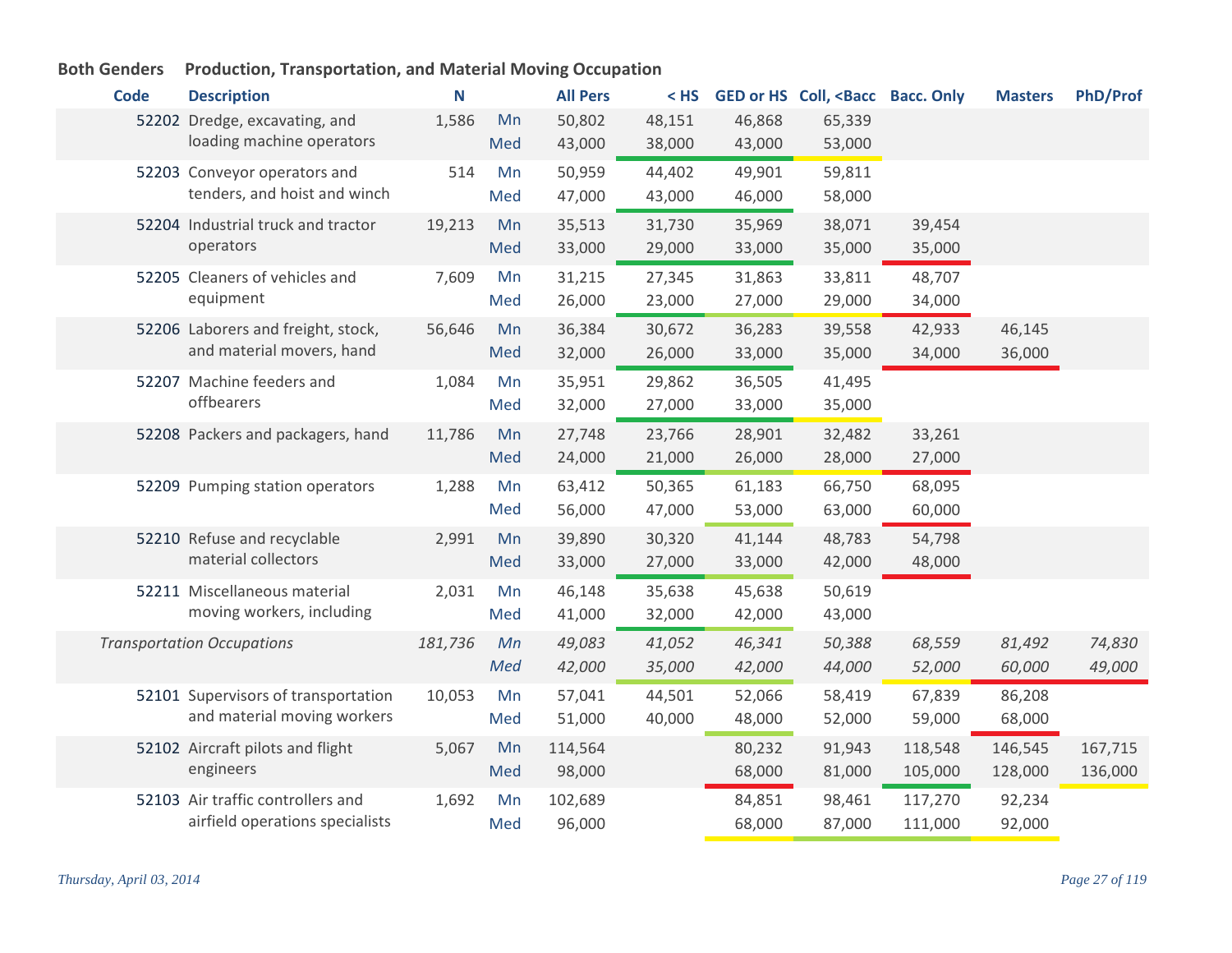| <b>Code</b> | <b>Description</b>                   | N       |     | <b>All Pers</b> | $<$ HS |        | GED or HS Coll, <bacc bacc.="" only<="" th=""><th></th><th><b>Masters</b></th><th><b>PhD/Prof</b></th></bacc> |         | <b>Masters</b> | <b>PhD/Prof</b> |
|-------------|--------------------------------------|---------|-----|-----------------|--------|--------|---------------------------------------------------------------------------------------------------------------|---------|----------------|-----------------|
|             | 52104 Flight attendants              | 2,534   | Mn  | 47,428          |        | 44,661 | 45,851                                                                                                        | 49,983  | 49,017         |                 |
|             |                                      |         | Med | 43,000          |        | 41,000 | 43,000                                                                                                        | 46,000  | 48,000         |                 |
|             | 52105 Ambulance drivers and          | 394     | Mn  | 34,653          |        | 32,151 | 41,462                                                                                                        |         |                |                 |
|             | attendants, except                   |         | Med | 28,000          |        | 27,000 | 34,000                                                                                                        |         |                |                 |
|             | 52106 Bus drivers                    | 13,430  | Mn  | 39,117          | 34,916 | 38,189 | 39,927                                                                                                        | 46,180  | 51,175         |                 |
|             |                                      |         | Med | 35,000          | 29,000 | 34,000 | 37,000                                                                                                        | 38,000  | 38,000         |                 |
|             | 52107 Driver/sales workers and       | 123,212 | Mn  | 46,965          | 42,585 | 47,196 | 48,628                                                                                                        | 51,266  | 51,732         | 47,289          |
|             | truck drivers                        |         | Med | 42,000          | 37,000 | 43,000 | 43,000                                                                                                        | 43,000  | 43,000         | 39,000          |
|             | 52108 Taxi drivers and chauffeurs    | 8,979   | Mn  | 33,651          | 29,494 | 32,382 | 35,133                                                                                                        | 39,127  | 36,782         |                 |
|             |                                      |         | Med | 27,000          | 26,000 | 27,000 | 29,000                                                                                                        | 31,000  | 25,000         |                 |
|             | 52109 Motor vehicle operators, all   | 767     | Mn  | 34,312          | 34,977 | 32,301 | 37,563                                                                                                        |         |                |                 |
|             | other                                |         | Med | 29,000          | 27,000 | 28,000 | 33,000                                                                                                        |         |                |                 |
|             | 52110 Locomotive engineers and       | 2,481   | Mn  | 74,641          |        | 70,562 | 75,820                                                                                                        | 86,248  |                |                 |
|             | operators                            |         | Med | 76,000          |        | 71,000 | 76,000                                                                                                        | 86,000  |                |                 |
|             | 52111 Railroad conductors and        | 2,127   | Mn  | 67,893          |        | 65,937 | 69,156                                                                                                        | 71,127  |                |                 |
|             | yardmasters                          |         | Med | 65,000          |        | 64,000 | 65,000                                                                                                        | 67,000  |                |                 |
|             | 52112 Subway, streetcar, and other   | 683     | Mn  | 62,047          |        | 60,361 | 64,314                                                                                                        |         |                |                 |
|             | rail transportation workers          |         | Med | 61,000          |        | 60,000 | 63,000                                                                                                        |         |                |                 |
|             | 52113 Sailors and marine oilers, and | 851     | Mn  | 64,483          | 45,998 | 55,626 | 67,736                                                                                                        | 84,994  |                |                 |
|             | ship engineers                       |         | Med | 53,000          | 38,000 | 52,000 | 54,000                                                                                                        | 75,000  |                |                 |
|             | 52114 Ship and boat captains and     | 1,427   | Mn  | 85,531          | 74,647 | 70,567 | 88,925                                                                                                        | 115,915 |                |                 |
|             | operators                            |         | Med | 73,000          | 73,000 | 61,000 | 73,000                                                                                                        | 84,000  |                |                 |
|             | 52115 Parking lot attendants         | 1,453   | Mn  | 28,648          | 26,192 | 30,118 | 26,495                                                                                                        | 34,863  |                |                 |
|             |                                      |         | Med | 24,000          | 22,000 | 25,000 | 25,000                                                                                                        | 25,000  |                |                 |
|             | 52116 Automotive and watercraft      | 2,528   | Mn  | 32,034          | 27,068 | 33,519 | 30,702                                                                                                        | 36,529  |                |                 |
|             | service attendants                   |         | Med | 25,000          | 23,000 | 25,000 | 25,000                                                                                                        | 23,000  |                |                 |
|             | 52117 Transportation inspectors      | 2,174   | Mn  | 60,352          | 35,368 | 55,202 | 64,141                                                                                                        | 67,867  |                |                 |
|             |                                      |         | Med | 56,000          | 31,000 | 52,000 | 60,000                                                                                                        | 65,000  |                |                 |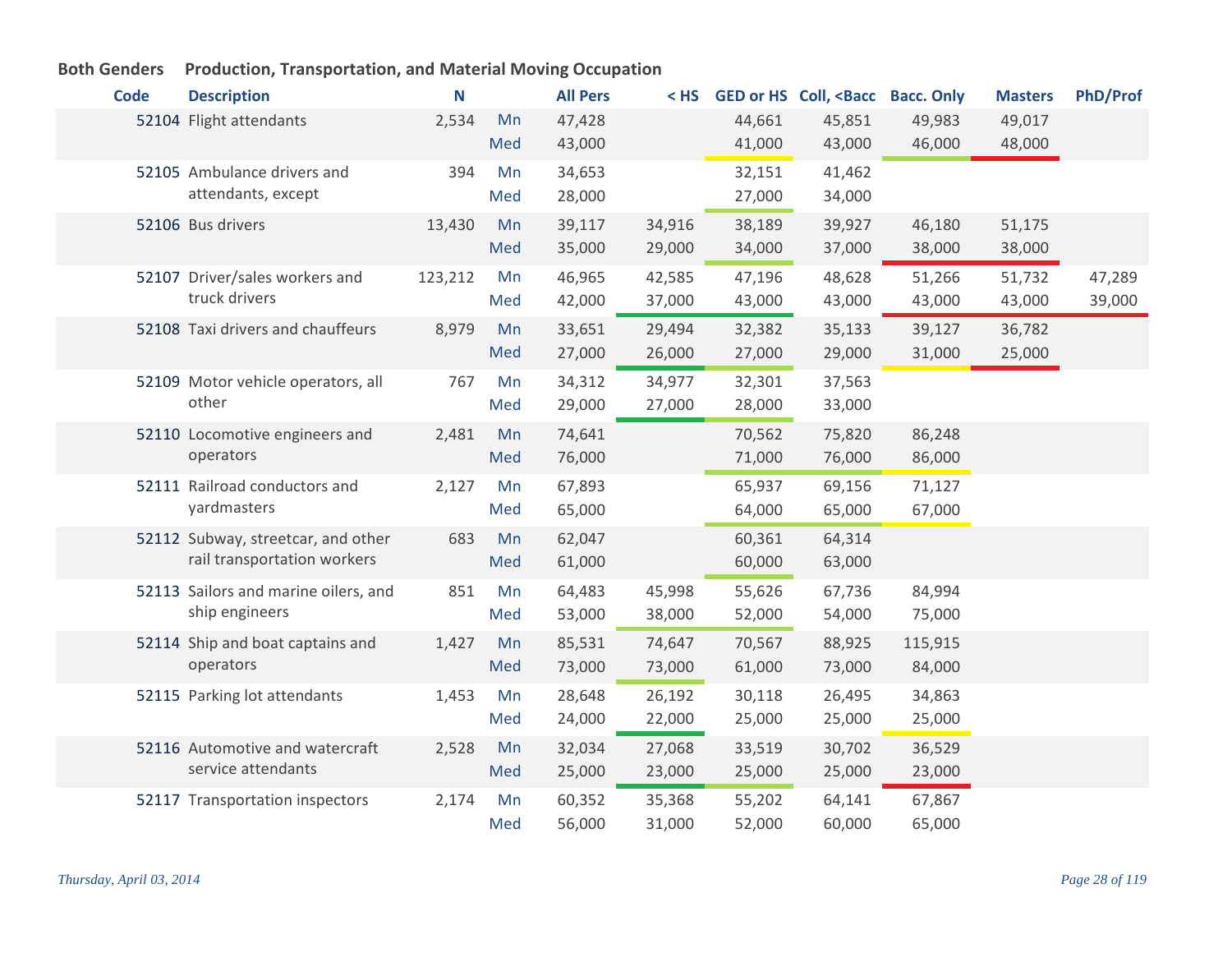| Code | <b>Description</b>                                                  | N   |           | <b>All Pers</b>  |                  | < HS GED or HS Coll, <bacc bacc.="" only<="" th=""><th></th><th><b>Masters</b></th><th><b>PhD/Prof</b></th></bacc> |                  | <b>Masters</b> | <b>PhD/Prof</b> |
|------|---------------------------------------------------------------------|-----|-----------|------------------|------------------|--------------------------------------------------------------------------------------------------------------------|------------------|----------------|-----------------|
|      | 52118 Miscellaneous transportation<br>workers, including bridge and | 850 | Mn<br>Med | 44,751<br>43,000 | 42,060<br>41,000 | 46,226<br>44,000                                                                                                   | 49,260<br>46,000 |                |                 |
|      | 52119 Transportation attendants,<br>except flight attendants        | 523 | Mn<br>Med | 41,646<br>35,000 | 40,030<br>35,000 | 46,620<br>43,000                                                                                                   |                  |                |                 |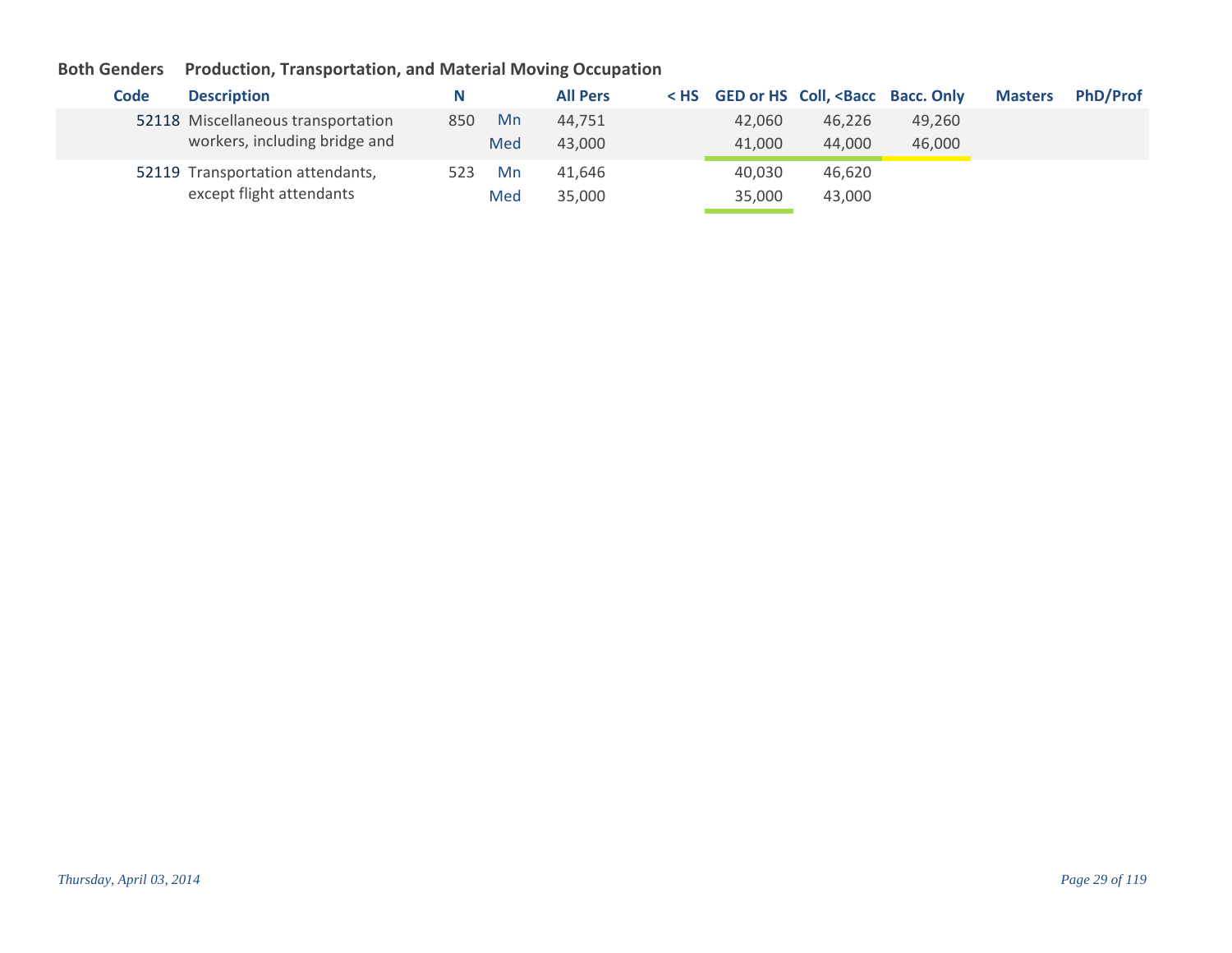| <b>Code</b><br><b>Sales and Office Occupations</b> | <b>Description</b>                                                   | N<br>1,179,206 | Mn<br><b>Med</b> | <b>All Pers</b><br>51,756<br>39,000 | $<$ HS<br>33,995<br>27,000 | 40,327<br>34,000 | GED or HS Coll, <bacc<br>45,837<br/>38,000</bacc<br> | <b>Bacc. Only</b><br>72,421<br>52,000 | <b>Masters</b><br>95,102<br>65,000 | <b>PhD/Prof</b><br>102,389<br>68,000 |
|----------------------------------------------------|----------------------------------------------------------------------|----------------|------------------|-------------------------------------|----------------------------|------------------|------------------------------------------------------|---------------------------------------|------------------------------------|--------------------------------------|
| <b>Occupations</b>                                 | Office and Administrative Support                                    | 700,158        | Mn<br>Med        | 42,800<br>37,000                    | 32,783<br>28,000           | 38,072<br>34,000 | 41,293<br>37,000                                     | 52,223<br>43,000                      | 69,434<br>53,000                   | 77,259<br>54,000                     |
|                                                    | 32101 First-line supervisors of office<br>and administrative support | 64,880         | Mn<br>Med        | 58,719<br>49,000                    | 42,728<br>37,000           | 47,173<br>43,000 | 52,105<br>46,000                                     | 70,818<br>59,000                      | 92,962<br>77,000                   | 108,236<br>100,000                   |
|                                                    | 32102 Switchboard operators,<br>including answering service          | 1,152          | Mn<br>Med        | 33,905<br>30,000                    |                            | 31,289<br>30,000 | 35,310<br>32,000                                     | 37,672<br>31,000                      |                                    |                                      |
|                                                    | 32103 Telephone operators                                            | 1,343          | Mn<br>Med        | 36,633<br>31,000                    |                            | 36,167<br>30,000 | 35,676<br>31,000                                     | 44,184<br>38,000                      |                                    |                                      |
|                                                    | 32104 Communications equipment<br>operators, all other               | 313            | Mn<br>Med        | 61,537<br>49,000                    |                            |                  | 49,035<br>40,000                                     | 72,878<br>62,000                      |                                    |                                      |
|                                                    | 32105 Bill and account collectors                                    | 7,555          | Mn<br>Med        | 39,360<br>36,000                    | 35,761<br>30,000           | 37,296<br>34,000 | 37,373<br>35,000                                     | 47,039<br>42,000                      | 61,153<br>43,000                   |                                      |
|                                                    | 32106 Billing and posting clerks                                     | 20,098         | Mn<br>Med        | 38,909<br>34,000                    | 27,846<br>27,000           | 36,060<br>34,000 | 36,871<br>34,000                                     | 50,011<br>38,000                      | 64,586<br>47,000                   | 63,751<br>47,000                     |
|                                                    | 32107 Bookkeeping, accounting, and<br>auditing clerks                | 52,004         | Mn<br>Med        | 43,059<br>38,000                    | 35,974<br>32,000           | 39,757<br>36,000 | 42,247<br>38,000                                     | 50,280<br>42,000                      | 70,672<br>52,000                   | 69,211<br>42,000                     |
|                                                    | 32108 Gaming cage workers                                            | 354            | Mn<br>Med        | 30,874<br>28,000                    |                            | 33,128<br>34,000 | 28,997<br>28,000                                     |                                       |                                    |                                      |
|                                                    | 32109 Payroll and timekeeping clerks                                 | 7,697          | Mn<br>Med        | 43,491<br>41,000                    | 37,456<br>34,000           | 41,448<br>39,000 | 43,535<br>41,000                                     | 46,297<br>43,000                      | 52,876<br>48,000                   |                                      |
|                                                    | 32110 Procurement clerks                                             | 1,718          | Mn<br>Med        | 58,808<br>49,000                    |                            | 44,280<br>42,000 | 52,571<br>46,000                                     | 74,498<br>60,000                      | 93,326<br>80,000                   |                                      |
|                                                    | 32111 Tellers                                                        | 11,565         | Mn<br>Med        | 28,949<br>27,000                    | 29,970<br>28,000           | 28,131<br>26,000 | 28,452<br>26,000                                     | 31,706<br>28,000                      | 33,922<br>28,000                   |                                      |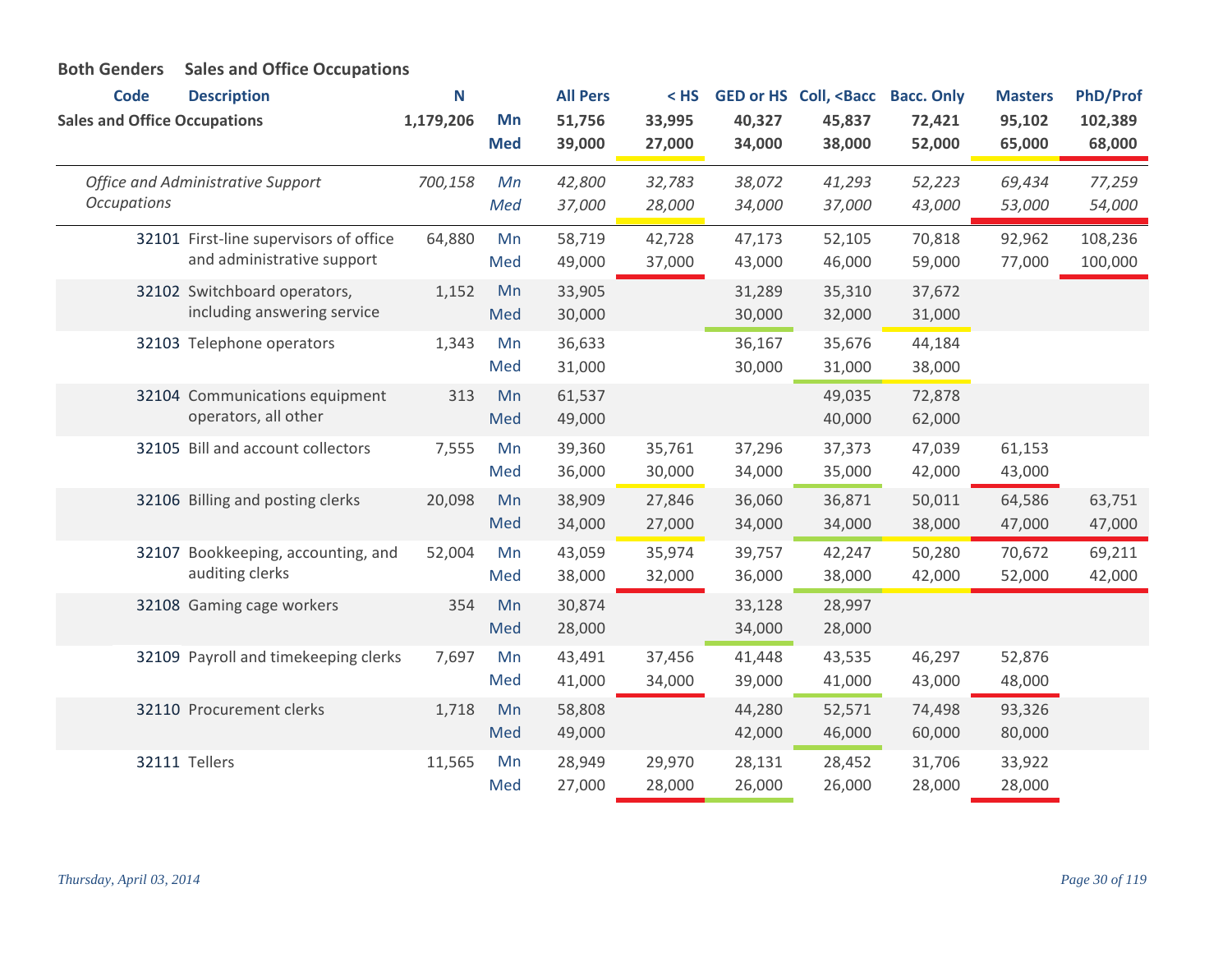| <b>Code</b> | <b>Description</b>                                      | N      |           | <b>All Pers</b>  |                  |                  | <hs <bacc="" bacc.="" coll,="" ged="" hs="" only<="" or="" th=""><th></th><th><b>Masters</b></th><th><b>PhD/Prof</b></th></hs> |                  | <b>Masters</b>     | <b>PhD/Prof</b>  |
|-------------|---------------------------------------------------------|--------|-----------|------------------|------------------|------------------|--------------------------------------------------------------------------------------------------------------------------------|------------------|--------------------|------------------|
|             | 32112 Financial clerks, all other                       | 3,895  | Mn<br>Med | 66,913<br>46,000 |                  | 43,053<br>37,000 | 48,227<br>41,000                                                                                                               | 88,174<br>63,000 | 122,000<br>88,000  |                  |
|             | 32113 Brokerage clerks                                  | 406    | Mn<br>Med | 60,078<br>49,000 |                  | 47,730<br>42,000 | 51,936<br>48,000                                                                                                               | 73,750<br>52,000 |                    |                  |
|             | 32114 Court, municipal, and license<br>clerks           | 4,057  | Mn<br>Med | 43,276<br>39,000 |                  | 39,173<br>37,000 | 42,308<br>38,000                                                                                                               | 49,634<br>43,000 | 59,594<br>54,000   |                  |
|             | 32115 Credit authorizers, checkers,<br>and clerks       | 2,097  | Mn<br>Med | 50,824<br>38,000 |                  | 37,631<br>35,000 | 43,255<br>38,000                                                                                                               | 69,402<br>47,000 | 136,801<br>106,000 |                  |
|             | 32116 Customer service<br>representatives               | 71,596 | Mn<br>Med | 42,024<br>35,000 | 29,843<br>25,000 | 35,555<br>32,000 | 38,845<br>34,000                                                                                                               | 54,101<br>43,000 | 69,057<br>49,000   | 68,969<br>57,000 |
|             | 32117 Eligibility interviewers,<br>government programs  | 3,645  | Mn<br>Med | 47,212<br>43,000 |                  | 43,609<br>41,000 | 43,298<br>41,000                                                                                                               | 51,122<br>47,000 | 57,155<br>55,000   |                  |
|             | 32118 File clerks                                       | 10,554 | Mn<br>Med | 39,163<br>35,000 | 38,656<br>28,000 | 34,580<br>32,000 | 38,805<br>35,000                                                                                                               | 44,454<br>40,000 | 52,888<br>43,000   |                  |
|             | 32119 Hotel, motel, and resort desk<br>clerks           | 2,778  | Mn<br>Med | 28,406<br>25,000 | 29,737<br>22,000 | 25,437<br>23,000 | 28,027<br>25,000                                                                                                               | 34,129<br>30,000 |                    |                  |
|             | 32120 Interviewers, except eligibility<br>and loan      | 4,259  | Mn<br>Med | 39,349<br>33,000 | 31,465<br>32,000 | 33,086<br>30,000 | 36,012<br>33,000                                                                                                               | 49,385<br>41,000 | 64,709<br>52,000   |                  |
|             | 32121 Library assistants, clerical                      | 1,958  | Mn<br>Med | 33,257<br>30,000 |                  | 30,558<br>28,000 | 31,746<br>29,000                                                                                                               | 33,609<br>32,000 | 43,890<br>39,000   |                  |
|             | 32122 Loan interviewers and clerks                      | 5,101  | Mn<br>Med | 45,679<br>41,000 | 42,862<br>43,000 | 39,344<br>38,000 | 45,685<br>41,000                                                                                                               | 50,428<br>43,000 | 76,093<br>47,000   |                  |
|             | 32123 New accounts clerks                               | 811    | Mn<br>Med | 45,831<br>37,000 |                  | 38,319<br>35,000 | 40,694<br>34,000                                                                                                               | 56,393<br>41,000 |                    |                  |
|             | 32124 Correspondence clerks and<br>order clerks         | 4,986  | Mn<br>Med | 38,312<br>34,000 | 30,850<br>27,000 | 35,844<br>32,000 | 38,891<br>36,000                                                                                                               | 45,664<br>39,000 | 53,255<br>43,000   |                  |
|             | 32125 Human resources assistants,<br>except payroll and | 2,350  | Mn<br>Med | 46,624<br>41,000 |                  | 39,924<br>37,000 | 43,781<br>41,000                                                                                                               | 50,340<br>43,000 | 73,978<br>63,000   |                  |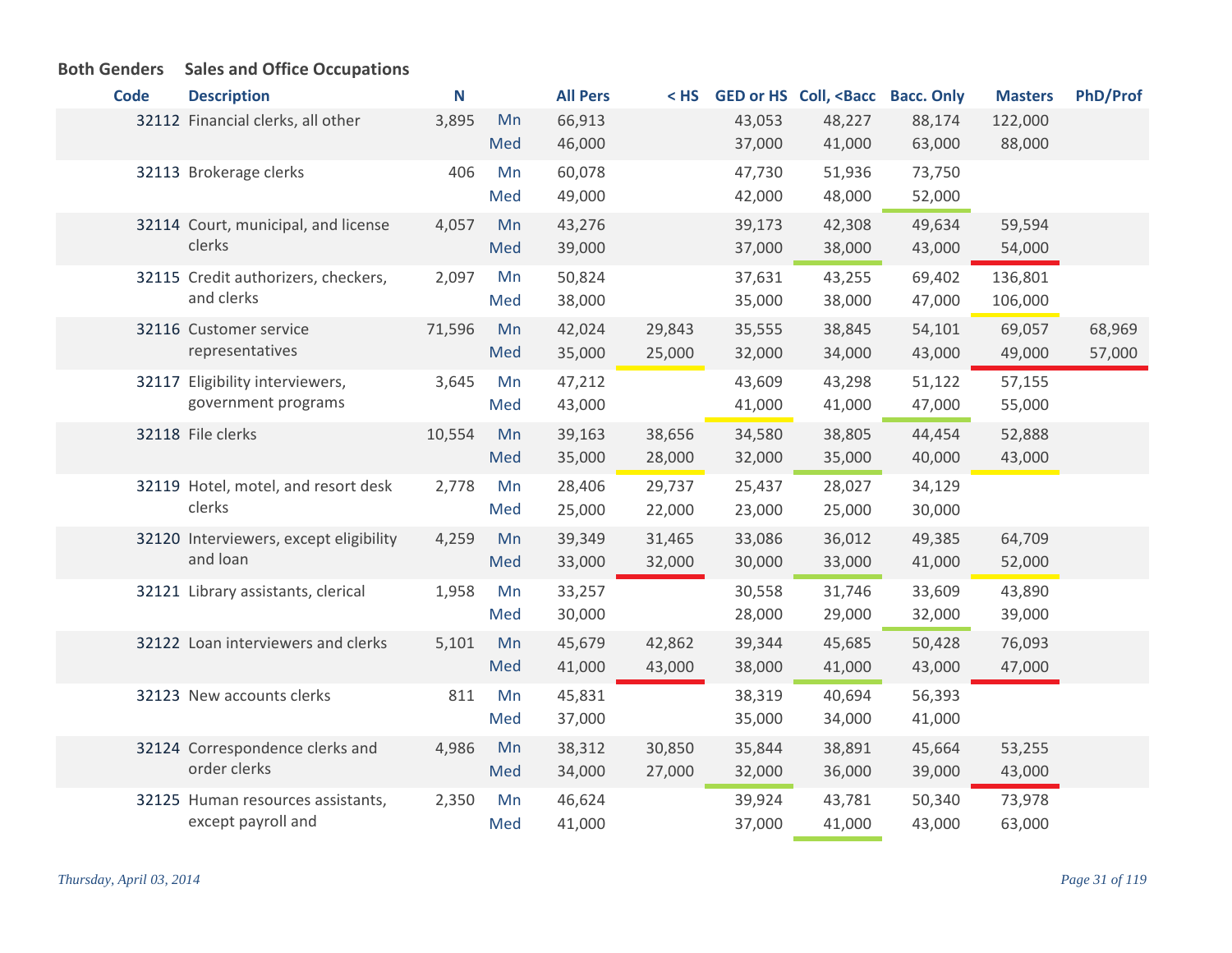#### **Code Description N All Pers < HS GED or HS Coll, <Bacc Bacc. Only Masters PhD/Prof** 32126 Receptionists and information 29,082 Mn clerks 29,082 32,279 28,788 30,579 32,049 37,211 45,236 64,834 29,000 26,000 28,000 29,000 32,000 37,000 39,000 Med 32127 Reservation and  $4,180$  Mn transportation ticket agents 4,180 49,160 32,145 39,618 44,435 65,415 72,630 42,000 30,000 36,000 40,000 52,000 68,000 Med 32128 Information and record clerks, 4,416 Mn all other 4,416 41,807 36,486 39,874 50,148 60,511 38,000 34,000 38,000 45,000 52,000 Med 32129 Cargo and freight agents 686 Mn 46,963 40,991 43,062 53,531 42,000 42,000 40,000 43,000 Med 32130 Couriers and messengers  $\begin{array}{cccc} 8,634 \quad Mn \quad 47,782 \quad 31,657 \quad 45,693 \quad 50,342 \quad 51,983 \quad 52,946 \end{array}$ 42,000 26,000 39,000 44,000 45,000 43,000 Med Dispatchers 11,736 43,538 38,452 41,367 43,995 49,655 46,073 40,000 37,000 38,000 41,000 43,000 46,000 32131 Dispatchers 11,736 Mn Med Meter readers, utilities 1,523 43,295 40,738 46,010 50,225 32132 Mn 42,000 41,000 42,000 45,000 Med Postal service clerks 5,881 54,492 54,376 52,851 54,894 56,914 54,547 32133 Mn 56,000 56,000 55,000 56,000 56,000 55,000 Med 32134 Postal service mail carriers  $16,405$  Mn  $55,938$   $54,138$   $54,177$   $56,122$  60,291 59,329 58,000 56,000 57,000 58,000 59,000 60,000 Med 32135 Postal service mail sorters, a 3,564 Mn processors, and processing 3,564 54,631 51,167 52,051 55,830 57,585 56,000 55,000 56,000 57,000 57,000 Med 32136 Production, planning, and 13,352 Mn expediting clerks 13,352 Mn 53,210 41,874 45,718 49,610 61,861 82,900 46,000 36,000 41,000 43,000 55,000 74,000 Med 32137 Shipping, receiving, and traffic 21,731 Mn clerks 21,731 34,872 30,446 34,459 36,128 40,232 44,692 32,000 28,000 32,000 33,000 34,000 35,000 Med Stock clerks and order fillers 36,859 33,371 28,408 32,171 34,998 39,694 58,083 32138 Mn 29,000 24,000 29,000 31,000 33,000 37,000 Med Weighers, measurers, 32139 Mn checkers, and samplers, 3,047 41,429 31,299 37,745 42,615 57,699 36,000 27,000 33,000 37,000 45,000 Med

#### *Thursday, April 03, 2014 Page 32 of 119*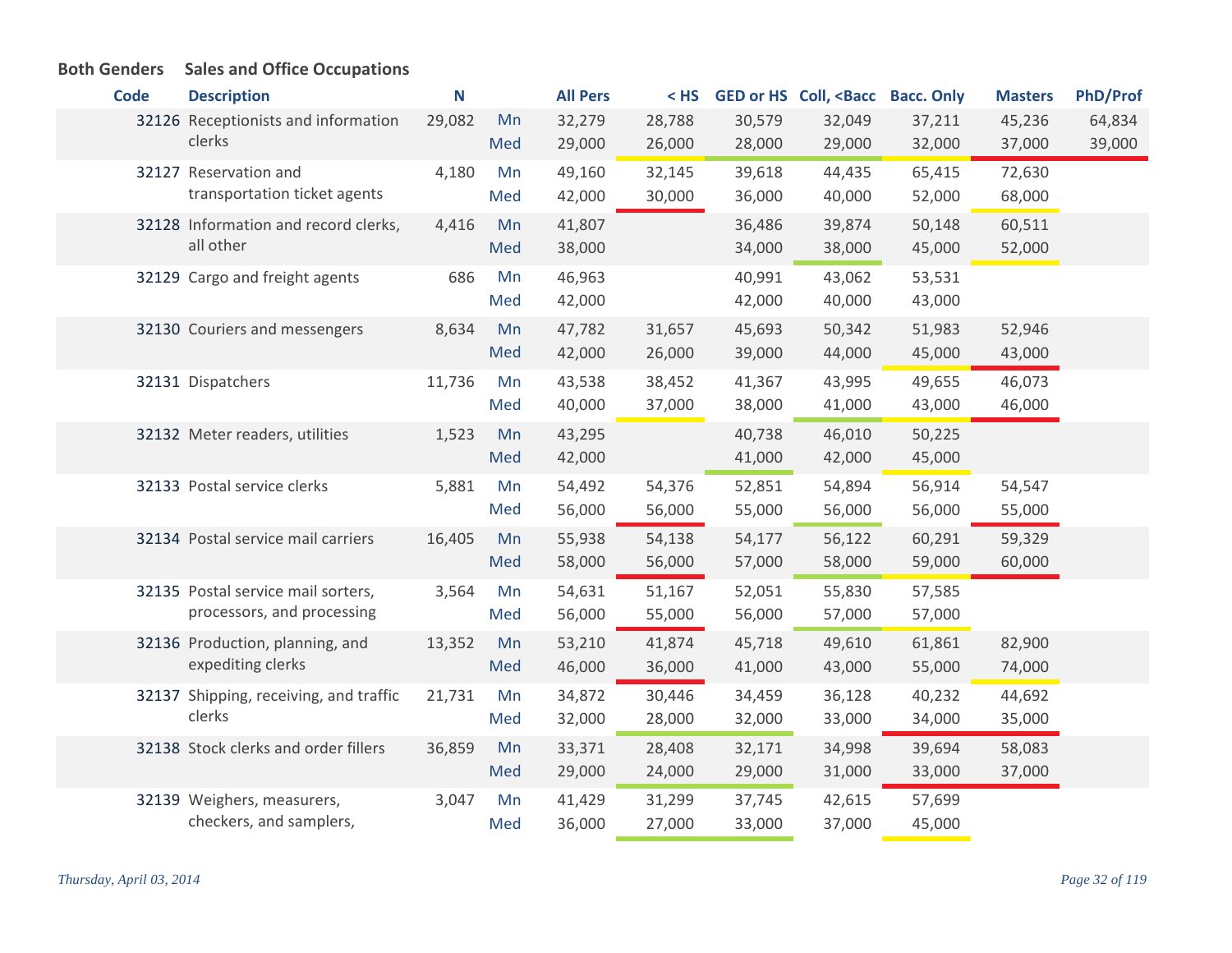| <b>Code</b> | <b>Description</b>                     | N       |     | <b>All Pers</b> | $<$ HS |        | GED or HS Coll, <bacc< th=""><th><b>Bacc. Only</b></th><th><b>Masters</b></th><th><b>PhD/Prof</b></th></bacc<> | <b>Bacc. Only</b> | <b>Masters</b> | <b>PhD/Prof</b> |
|-------------|----------------------------------------|---------|-----|-----------------|--------|--------|----------------------------------------------------------------------------------------------------------------|-------------------|----------------|-----------------|
|             | 32140 Secretaries and administrative   | 140,878 | Mn  | 41,124          | 35,796 | 38,470 | 40,719                                                                                                         | 45,634            | 52,654         | 73,389          |
|             | assistants                             |         | Med | 37,000          | 31,000 | 35,000 | 37,000                                                                                                         | 41,000            | 43,000         | 43,000          |
|             | 32141 Computer operators               | 5,146   | Mn  | 52,015          | 39,802 | 45,335 | 49,744                                                                                                         | 58,080            | 81,205         |                 |
|             |                                        |         | Med | 45,000          | 31,000 | 41,000 | 45,000                                                                                                         | 50,000            | 61,000         |                 |
|             | 32142 Data entry keyers                | 13,556  | Mn  | 37,022          | 30,041 | 34,757 | 35,980                                                                                                         | 43,755            | 56,980         |                 |
|             |                                        |         | Med | 33,000          | 29,000 | 32,000 | 33,000                                                                                                         | 38,000            | 43,000         |                 |
|             | 32143 Word processors and typists      | 11,709  | Mn  | 38,105          | 31,532 | 36,380 | 37,608                                                                                                         | 42,362            | 47,008         |                 |
|             |                                        |         | Med | 35,000          | 30,000 | 34,000 | 35,000                                                                                                         | 38,000            | 42,000         |                 |
|             | 32144 Insurance claims and policy      | 13,270  | Mn  | 41,979          | 34,086 | 38,535 | 38,755                                                                                                         | 50,525            | 59,636         | 77,629          |
|             | processing clerks                      |         | Med | 37,000          | 29,000 | 36,000 | 36,000                                                                                                         | 43,000            | 49,000         | 60,000          |
|             | 32145 Mail clerks and mail machine     | 3,080   | Mn  | 33,994          | 30,148 | 32,948 | 34,718                                                                                                         | 35,351            |                |                 |
|             | operators, except postal               |         | Med | 31,000          | 25,000 | 31,000 | 32,000                                                                                                         | 32,000            |                |                 |
|             | 32146 Office clerks, general           | 39,488  | Mn  | 39,787          | 32,542 | 36,610 | 38,973                                                                                                         | 46,156            | 56,129         | 63,393          |
|             |                                        |         | Med | 35,000          | 29,000 | 33,000 | 36,000                                                                                                         | 39,000            | 44,000         | 46,000          |
|             | 32147 Office machine operators,        | 1,288   | Mn  | 36,434          | 26,480 | 36,426 | 35,689                                                                                                         | 37,223            |                |                 |
|             | except computer                        |         | Med | 33,000          | 27,000 | 33,000 | 33,000                                                                                                         | 36,000            |                |                 |
|             | 32148 Proofreaders and copy            | 288     | Mn  | 41,069          |        |        | 37,412                                                                                                         | 45,357            |                |                 |
|             | markers                                |         | Med | 38,000          |        |        | 38,000                                                                                                         | 41,000            |                |                 |
|             | 32149 Statistical assistants           | 1,024   | Mn  | 52,127          |        | 45,357 | 48,927                                                                                                         | 60,933            |                |                 |
|             |                                        |         | Med | 47,000          |        | 39,000 | 47,000                                                                                                         | 51,000            |                |                 |
|             | 32150 Miscellaneous office and         | 21,100  | Mn  | 45,435          | 37,802 | 40,632 | 43,334                                                                                                         | 50,004            | 59,026         | 74,185          |
|             | administrative support                 |         | Med | 41,000          | 34,000 | 37,000 | 39,000                                                                                                         | 44,000            | 49,000         | 59,000          |
|             |                                        |         |     |                 |        |        |                                                                                                                |                   |                |                 |
|             | <b>Sales and Related Occupations</b>   | 479,048 | Mn  | 64,279          | 35,162 | 44,140 | 54,176                                                                                                         | 89,005            | 115,217        | 121,395         |
|             |                                        |         | Med | 45,000          | 26,000 | 35,000 | 43,000                                                                                                         | 64,000            | 84,000         | 84,000          |
|             | 31101 First-line supervisors of retail | 126,832 | Mn  | 53,752          | 39,510 | 44,664 | 50,999                                                                                                         | 69,220            | 84,265         | 99,334          |
|             | sales workers                          |         | Med | 42,000          | 32,000 | 37,000 | 42,000                                                                                                         | 52,000            | 56,000         | 75,000          |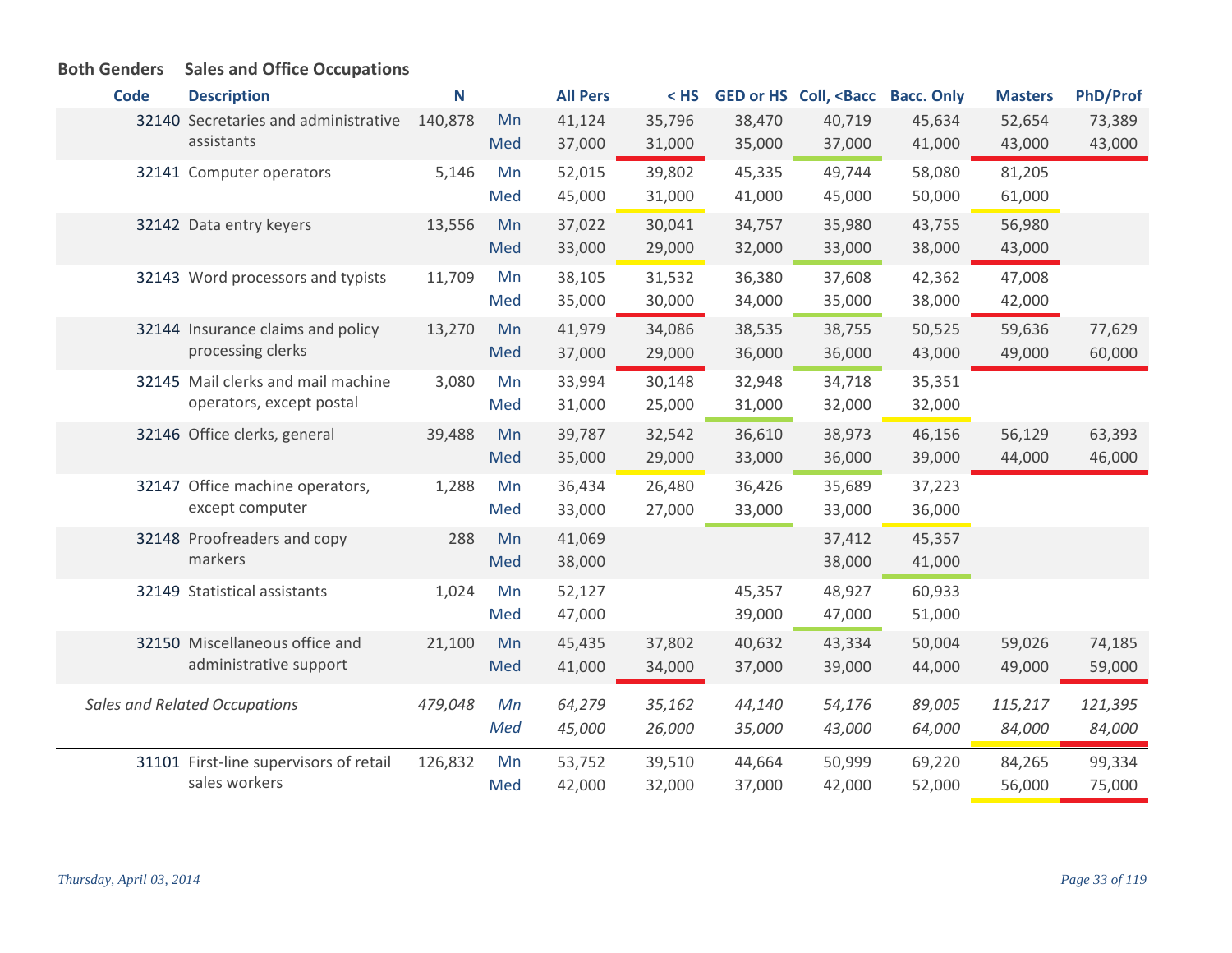| <b>Code</b> | <b>Description</b>                                                    | N      |           | <b>All Pers</b>    | $<$ HS           |                  | <b>GED or HS Coll, <bacc< b=""></bacc<></b> | <b>Bacc. Only</b>  | <b>Masters</b>     | <b>PhD/Prof</b>    |
|-------------|-----------------------------------------------------------------------|--------|-----------|--------------------|------------------|------------------|---------------------------------------------|--------------------|--------------------|--------------------|
|             | 31102 First-line supervisors of non-<br>retail sales workers          | 53,688 | Mn<br>Med | 84,043<br>62,000   | 45,967<br>37,000 | 58,235<br>48,000 | 69,457<br>55,000                            | 106,152<br>80,000  | 137,223<br>102,000 | 175,682<br>134,000 |
|             | 31103 Cashiers                                                        | 42,056 | Mn<br>Med | 29,605<br>22,000   | 24,342<br>20,000 | 26,996<br>22,000 | 30,340<br>24,000                            | 43,807<br>30,000   | 45,953<br>27,000   | 43,057<br>30,000   |
|             | 31104 Counter and rental clerks                                       | 2,185  | Mn<br>Med | 38,201<br>31,000   | 25,119<br>21,000 | 34,288<br>29,000 | 40,506<br>34,000                            | 49,942<br>42,000   |                    |                    |
|             | 31105 Parts salespersons                                              | 4,544  | Mn<br>Med | 41,358<br>37,000   | 36,205<br>33,000 | 40,360<br>37,000 | 41,684<br>37,000                            | 50,241<br>41,000   |                    |                    |
|             | 31106 Retail salespersons                                             | 77,772 | Mn<br>Med | 49,767<br>37,000   | 32,968<br>25,000 | 38,913<br>31,000 | 45,364<br>36,000                            | 69,489<br>49,000   | 85,772<br>58,000   | 70,011<br>48,000   |
|             | 31107 Advertising sales agents                                        | 8,145  | Mn<br>Med | 79,508<br>57,000   | 40,649<br>42,000 | 53,057<br>41,000 | 58,393<br>47,000                            | 94,526<br>68,000   | 113,143<br>83,000  |                    |
|             | 31108 Insurance sales agents                                          | 23,156 | Mn<br>Med | 80,067<br>52,000   | 50,311<br>40,000 | 53,607<br>41,000 | 61,684<br>43,000                            | 101,019<br>68,000  | 106,716<br>74,000  | 121,272<br>69,000  |
|             | 31109 Securities, commodities, and<br>financial services sales agents | 12,318 | Mn<br>Med | 133,061<br>79,000  | 88,370<br>32,000 | 62,790<br>43,000 | 71,424<br>51,000                            | 144,823<br>91,000  | 193,513<br>128,000 | 191,725<br>121,000 |
|             | 31110 Travel agents                                                   | 2,461  | Mn<br>Med | 44,601<br>39,000   |                  | 40,159<br>36,000 | 41,400<br>38,000                            | 51,979<br>42,000   | 50,036<br>38,000   |                    |
|             | 31111 Sales representatives,<br>services, all other                   | 24,214 | Mn<br>Med | 85,230<br>63,000   | 52,842<br>37,000 | 58,619<br>47,000 | 65,512<br>53,000                            | 104,786<br>79,000  | 127,048<br>96,000  | 126,800<br>94,000  |
|             | 31112 Sales representatives,<br>wholesale and manufacturing           | 62,450 | Mn<br>Med | 83,859<br>65,000   | 49,059<br>37,000 | 57,029<br>48,000 | 69,241<br>55,000                            | 100,718<br>82,000  | 123,326<br>105,000 | 120,784<br>103,000 |
|             | 31113 Models, demonstrators, and<br>product promoters                 | 455    | Mn<br>Med | 58,622<br>40,000   |                  | 46,896<br>29,000 | 47,194<br>34,000                            | 89,709<br>76,000   |                    |                    |
|             | 31114 Real estate brokers and sales<br>agents                         | 24,224 | Mn<br>Med | 72,664<br>48,000   | 53,468<br>28,000 | 57,321<br>40,000 | 58,835<br>42,000                            | 83,756<br>54,000   | 97,691<br>64,000   | 117,133<br>69,000  |
|             | 31115 Sales engineers                                                 | 1,567  | Mn<br>Med | 113,234<br>100,000 |                  |                  | 95,903<br>84,000                            | 118,740<br>107,000 | 125,542<br>111,000 |                    |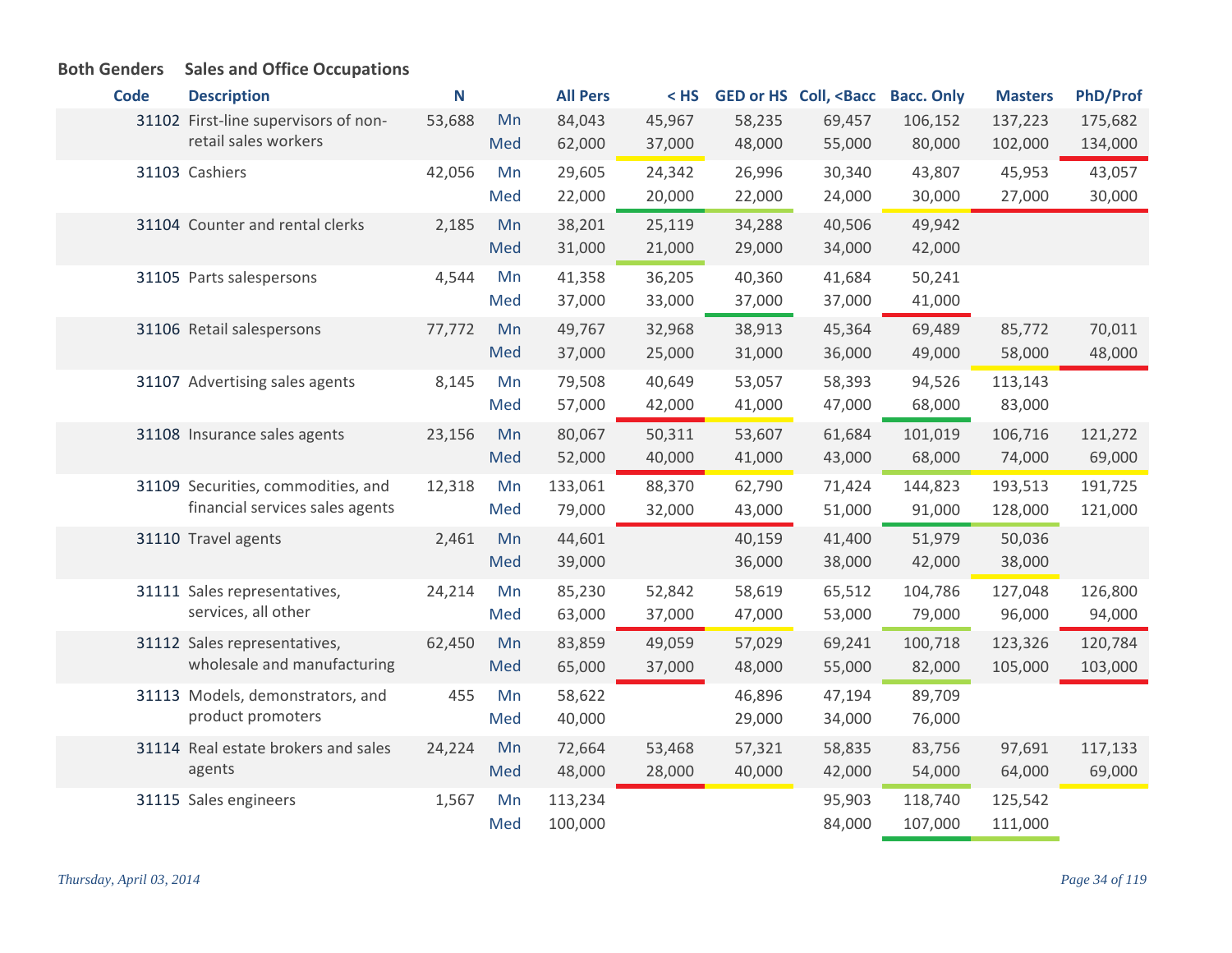| Code | <b>Description</b>                   | N     |     | <b>All Pers</b> |        |        | < HS GED or HS Coll, <bacc bacc.="" only<="" th=""><th></th><th><b>Masters</b></th><th><b>PhD/Prof</b></th></bacc> |        | <b>Masters</b> | <b>PhD/Prof</b> |
|------|--------------------------------------|-------|-----|-----------------|--------|--------|--------------------------------------------------------------------------------------------------------------------|--------|----------------|-----------------|
|      | 31116 Telemarketers                  | 1,830 | Mn  | 35,816          | 32,441 | 34,958 | 32,738                                                                                                             | 43,426 |                |                 |
|      |                                      |       | Med | 29,000          | 31,000 | 27,000 | 27,000                                                                                                             | 34,000 |                |                 |
|      | 31117 Door-to-door sales workers,    | 2.524 | Mn  | 37,665          | 26,764 | 31,443 | 42.479                                                                                                             | 49,533 |                |                 |
|      | news and street vendors, and         |       | Med | 28,000          | 21,000 | 26,000 | 32,000                                                                                                             | 40,000 |                |                 |
|      | 31118 Sales and related workers, all | 8,368 | Mn  | 75.798          | 33,063 | 50,962 | 58,263                                                                                                             | 93,111 | 119,469        | 106,548         |
|      | other                                |       | Med | 54,000          | 22,000 | 42,000 | 46,000                                                                                                             | 71,000 | 95,000         | 79,000          |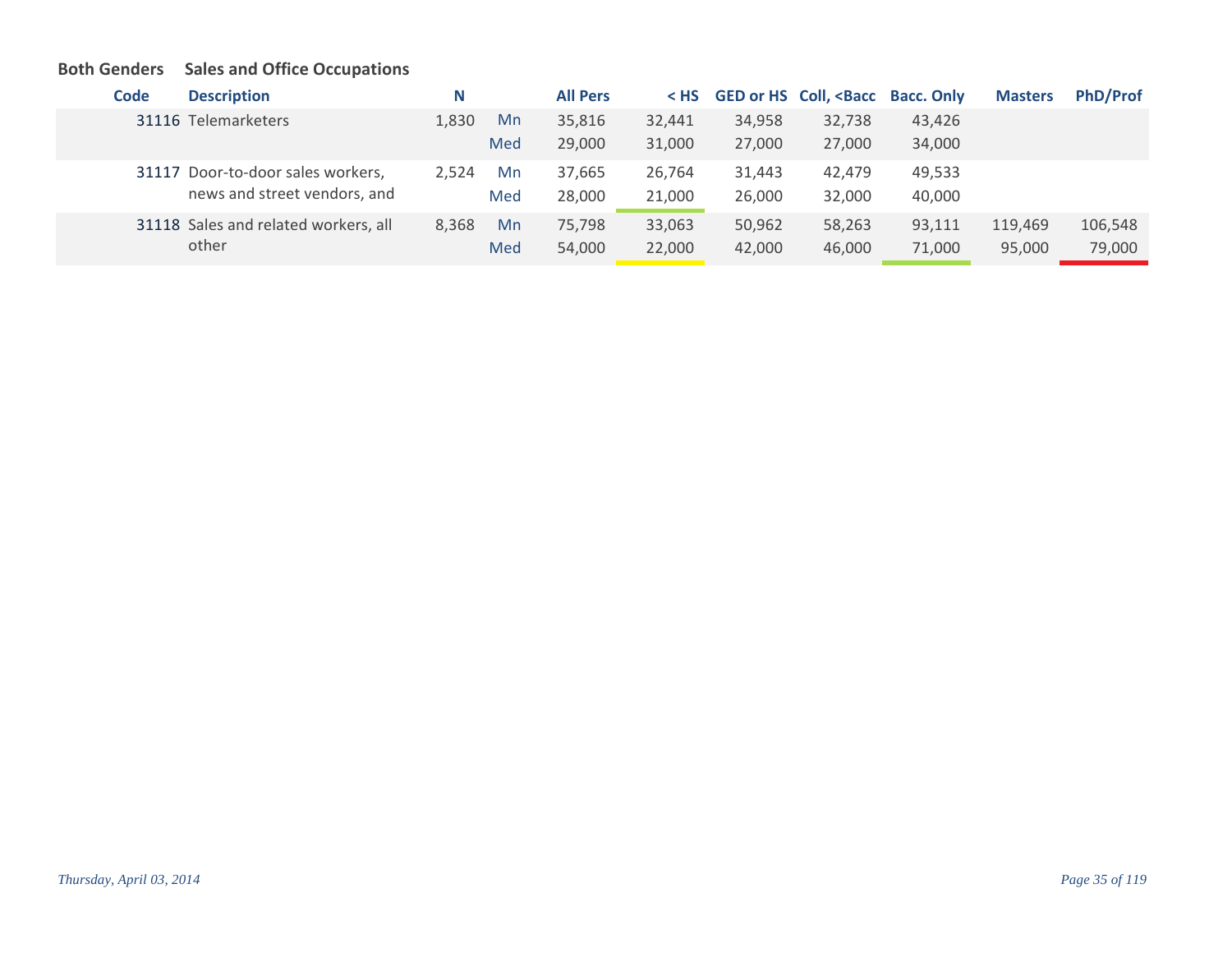| <b>Code</b><br><b>Service Occupations</b> | <b>Description</b>                                                | N<br>623,664 | Mn         | <b>All Pers</b><br>36,367 | $<$ HS<br>24,525 | 31,276           | <b>GED or HS Coll, <bacc< b=""><br/>40,016</bacc<></b> | <b>Bacc. Only</b><br>51,729 | <b>Masters</b><br>62,344 | <b>PhD/Prof</b><br>77,925 |
|-------------------------------------------|-------------------------------------------------------------------|--------------|------------|---------------------------|------------------|------------------|--------------------------------------------------------|-----------------------------|--------------------------|---------------------------|
|                                           |                                                                   |              | <b>Med</b> | 29,000                    | 21,000           | 27,000           | 33,000                                                 | 42,000                      | 51,000                   | 52,000                    |
| <b>Maintenance Occupations</b>            | <b>Building and Grounds Cleaning and</b>                          | 154,246      | Mn<br>Med  | 31,612<br>27,000          | 25,088<br>22,000 | 31,450<br>27,000 | 37,359<br>32,000                                       | 42,838<br>34,000            | 46,299<br>34,000         | 36,354<br>26,000          |
|                                           | 24101 First-line supervisors of<br>housekeeping and janitorial    | 9,830        | Mn<br>Med  | 44,439<br>37,000          | 32,971<br>28,000 | 41,081<br>35,000 | 47,718<br>41,000                                       | 57,154<br>43,000            | 90,763<br>75,000         |                           |
|                                           | 24102 First-line supervisors of<br>landscaping, lawn service, and | 6,758        | Mn<br>Med  | 48,561<br>40,000          | 37,529<br>32,000 | 43,249<br>38,000 | 52,258<br>43,000                                       | 60,929<br>48,000            | 55,422<br>44,000         |                           |
|                                           | 24103 Janitors and building cleaners                              | 74,100       | Mn<br>Med  | 32,193<br>28,000          | 26,230<br>24,000 | 32,254<br>29,000 | 37,138<br>33,000                                       | 38,846<br>32,000            | 36,615<br>31,000         | 33,880<br>26,000          |
|                                           | 24104 Maids and housekeeping<br>cleaners                          | 32,161       | Mn<br>Med  | 23,835<br>21,000          | 21,525<br>19,000 | 24,834<br>22,000 | 25,483<br>22,000                                       | 27,863<br>24,000            | 32,507<br>27,000         |                           |
|                                           | 24105 Pest control workers                                        | 2,756        | Mn<br>Med  | 43,756<br>38,000          | 32,365<br>31,000 | 41,690<br>37,000 | 45,506<br>41,000                                       | 56,263<br>43,000            |                          |                           |
|                                           | 24106 Grounds maintenance workers                                 | 28,544       | Mn<br>Med  | 30,301<br>26,000          | 24,949<br>21,000 | 31,131<br>27,000 | 36,439<br>31,000                                       | 40,063<br>35,000            | 39,696<br>30,000         |                           |
| <b>Occupations</b>                        | <b>Food Preparation and Serving Related</b>                       | 124,704      | Mn<br>Med  | 27,296<br>23,000          | 22,882<br>20,000 | 25,825<br>22,000 | 30,093<br>26,000                                       | 35,491<br>30,000            | 38,402<br>29,000         | 40,187<br>32,000          |
|                                           | 23101 Chefs and head cooks                                        | 11,513       | Mn<br>Med  | 37,815<br>32,000          | 29,103<br>26,000 | 34,619<br>31,000 | 41,196<br>37,000                                       | 46,435<br>38,000            | 49,891<br>43,000         |                           |
|                                           | 23102 First-line supervisors of food<br>preparation and serving   | 15,763       | Mn<br>Med  | 35,503<br>28,000          | 28,135<br>23,000 | 30,433<br>26,000 | 37,094<br>30,000                                       | 48,800<br>38,000            | 62,075<br>42,000         |                           |
|                                           | 23103 Cooks                                                       | 42,577       | Mn<br>Med  | 24,391<br>21,000          | 22,237<br>20,000 | 24,459<br>21,000 | 26,573<br>23,000                                       | 29,878<br>26,000            | 27,283<br>25,000         |                           |
|                                           | 23104 Food preparation workers                                    | 9,731        | Mn<br>Med  | 23,123<br>20,000          | 21,145<br>19,000 | 23,225<br>21,000 | 24,977<br>21,000                                       | 26,236<br>22,000            |                          |                           |

# **Both Genders Service Occupations**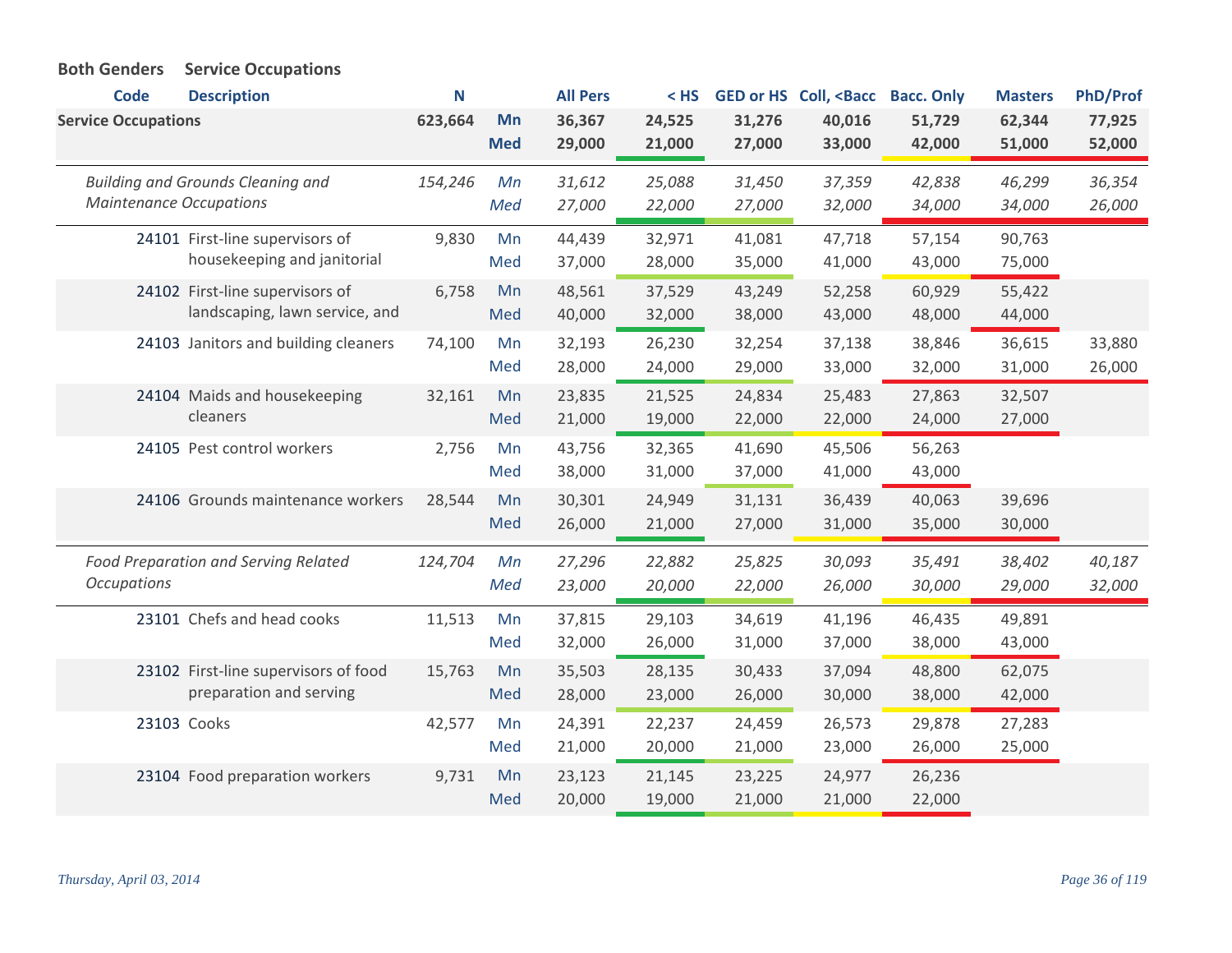| <b>Both Genders</b> | <b>Service Occupations</b>                           |         |     |                 |        |        |                                                                                                                |                   |                |                 |
|---------------------|------------------------------------------------------|---------|-----|-----------------|--------|--------|----------------------------------------------------------------------------------------------------------------|-------------------|----------------|-----------------|
| <b>Code</b>         | <b>Description</b>                                   | N       |     | <b>All Pers</b> | $<$ HS |        | GED or HS Coll, <bacc< th=""><th><b>Bacc. Only</b></th><th><b>Masters</b></th><th><b>PhD/Prof</b></th></bacc<> | <b>Bacc. Only</b> | <b>Masters</b> | <b>PhD/Prof</b> |
|                     | 23105 Bartenders                                     | 7,120   | Mn  | 29,046          | 21,791 | 27,609 | 30,054                                                                                                         | 30,890            | 33,857         |                 |
|                     |                                                      |         | Med | 26,000          | 19,000 | 25,000 | 27,000                                                                                                         | 28,000            | 33,000         |                 |
|                     | 23106 Combined food preparation                      | 4,470   | Mn  | 24,076          | 22,009 | 23,475 | 26,062                                                                                                         | 28,868            |                |                 |
|                     | and serving workers, including                       |         | Med | 21,000          | 20,000 | 20,000 | 22,000                                                                                                         | 25,000            |                |                 |
|                     | 23107 Counter attendants, cafeteria,                 | 951     | Mn  | 22,777          | 21,977 | 21,924 | 22,909                                                                                                         |                   |                |                 |
|                     | food concession, and coffee                          |         | Med | 20,000          | 19,000 | 20,000 | 21,000                                                                                                         |                   |                |                 |
|                     | 23108 Waiters and waitresses                         | 21,392  | Mn  | 25,611          | 22,506 | 24,390 | 25,805                                                                                                         | 31,577            | 30,265         |                 |
|                     |                                                      |         | Med | 22,000          | 19,000 | 21,000 | 23,000                                                                                                         | 28,000            | 27,000         |                 |
|                     | 23109 Food servers, nonrestaurant                    | 3,285   | Mn  | 26,804          | 24,126 | 25,917 | 28,214                                                                                                         | 33,665            |                |                 |
|                     |                                                      |         | Med | 24,000          | 21,000 | 24,000 | 26,000                                                                                                         | 30,000            |                |                 |
|                     | 23110 Miscellaneous food                             | 3,314   | Mn  | 23,650          | 21,306 | 23,806 | 26,645                                                                                                         | 27,166            |                |                 |
|                     | preparation and serving                              |         | Med | 21,000          | 19,000 | 21,000 | 24,000                                                                                                         | 22,000            |                |                 |
|                     | 23111 Dishwashers                                    | 3,205   | Mn  | 21,730          | 21,200 | 21,870 | 24,363                                                                                                         |                   |                |                 |
|                     |                                                      |         | Med | 18,000          | 18,000 | 19,000 | 19,000                                                                                                         |                   |                |                 |
|                     | 23112 Hosts and hostesses,                           | 1,072   | Mn  | 29,183          | 21,342 | 30,477 | 26,335                                                                                                         | 33,963            |                |                 |
|                     | restaurant, lounge, and coffee                       |         | Med | 22,000          | 20,000 | 21,000 | 22,000                                                                                                         | 27,000            |                |                 |
|                     | <b>Healthcare Support Occupations</b>                | 101,648 | Mn  | 33,270          | 26,277 | 30,069 | 32,982                                                                                                         | 41,792            | 60,680         | 98,934          |
|                     |                                                      |         | Med | 29,000          | 24,000 | 27,000 | 30,000                                                                                                         | 34,000            | 49,000         | 54,000          |
|                     |                                                      |         |     |                 |        |        |                                                                                                                |                   |                |                 |
|                     | 21101 Nursing, psychiatric, and<br>home health aides | 63,376  | Mn  | 32,127          | 26,022 | 29,193 | 31,367                                                                                                         | 40,620            | 63,141         | 123,285         |
|                     |                                                      |         | Med | 27,000          | 24,000 | 26,000 | 28,000                                                                                                         | 33,000            | 53,000         | 84,000          |
|                     | 21102 Occupational therapy                           | 496     | Mn  | 51,991          |        |        | 51,556                                                                                                         |                   |                |                 |
|                     | assistants and aides                                 |         | Med | 49,000          |        |        | 49,000                                                                                                         |                   |                |                 |
|                     | 21103 Physical therapist assistants                  | 2,304   | Mn  | 45,921          |        | 31,604 | 46,789                                                                                                         | 49,384            |                |                 |
|                     | and aides                                            |         | Med | 45,000          |        | 28,000 | 46,000                                                                                                         | 50,000            |                |                 |
|                     | 21104 Massage therapists                             | 2,335   | Mn  | 33,869          |        | 30,102 | 32,428                                                                                                         | 40,790            | 49,395         |                 |
|                     |                                                      |         | Med | 30,000          |        | 29,000 | 30,000                                                                                                         | 32,000            | 36,000         |                 |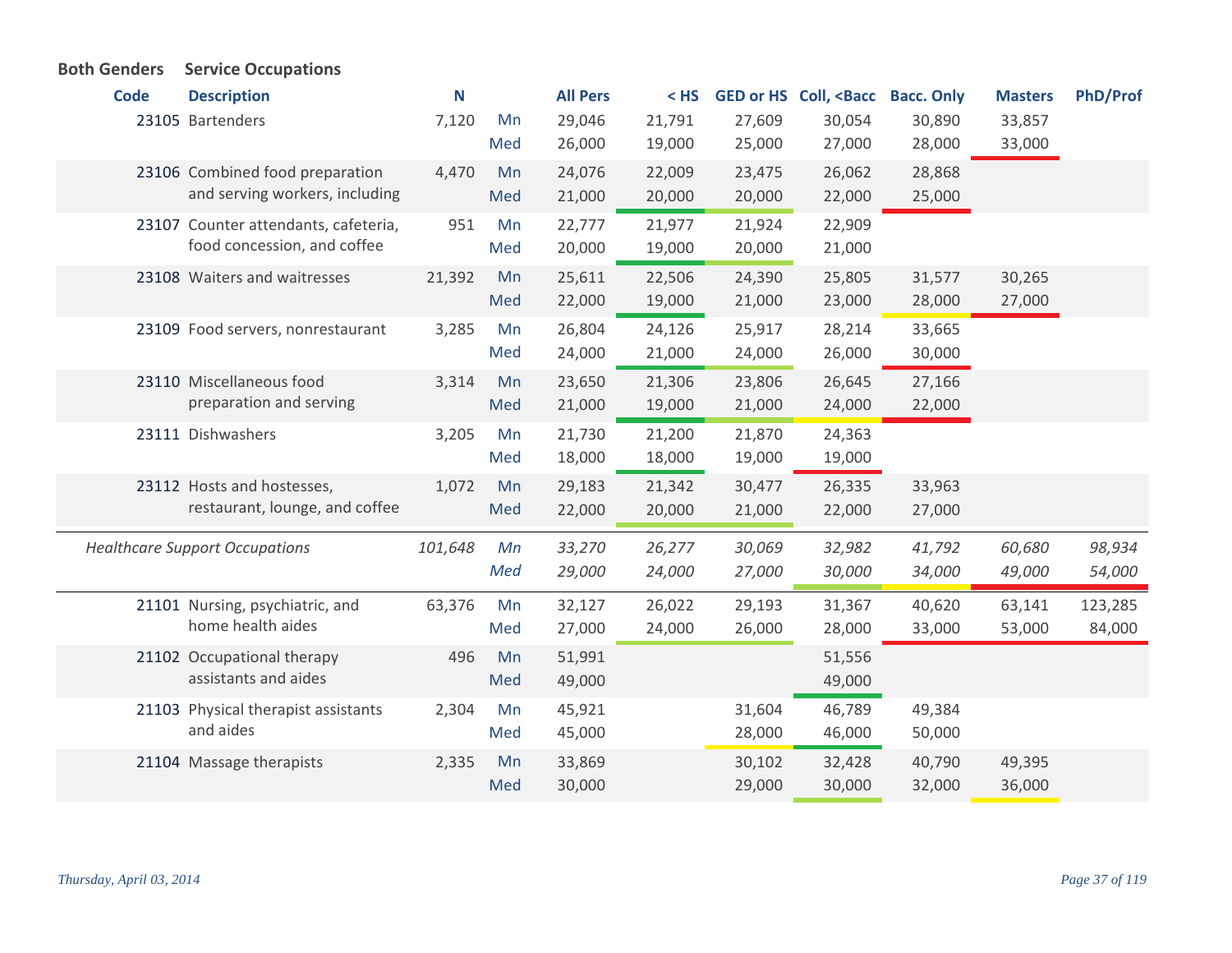| <b>Both Genders</b> |             | <b>Service Occupations</b>            |         |           |                  |                  |                  |                                                                                                               |                  |                |                 |
|---------------------|-------------|---------------------------------------|---------|-----------|------------------|------------------|------------------|---------------------------------------------------------------------------------------------------------------|------------------|----------------|-----------------|
|                     | <b>Code</b> | <b>Description</b>                    | N       |           | <b>All Pers</b>  | $<$ HS           |                  | GED or HS Coll, <bacc bacc.="" only<="" th=""><th></th><th><b>Masters</b></th><th><b>PhD/Prof</b></th></bacc> |                  | <b>Masters</b> | <b>PhD/Prof</b> |
|                     |             | 21105 Dental assistants               | 6,871   | Mn        | 34,926           | 30,943           | 34,559           | 34,692                                                                                                        | 37,910           |                | 41,836          |
|                     |             |                                       |         | Med       | 33,000           | 31,000           | 33,000           | 33,000                                                                                                        | 36,000           |                | 36,000          |
|                     |             | 21106 Medical assistants              | 13,462  | Mn        | 32,970           | 28,138           | 31,341           | 32,631                                                                                                        | 37,420           | 60,063         | 52,671          |
|                     |             |                                       |         | Med       | 31,000           | 27,000           | 30,000           | 31,000                                                                                                        | 33,000           | 40,000         | 37,000          |
|                     |             | 21107 Medical transcriptionists       | 2,500   | Mn        | 35,521           |                  | 36,092           | 35,183                                                                                                        | 36,029           |                |                 |
|                     |             |                                       |         | Med       | 34,000           |                  | 34,000           | 34,000                                                                                                        | 35,000           |                |                 |
|                     |             | 21108 Pharmacy aides                  | 1,025   | Mn        | 42,323           |                  | 27,751           | 34,719                                                                                                        | 69,146           |                |                 |
|                     |             |                                       |         | Med       | 32,000           |                  | 25,000           | 32,000                                                                                                        | 49,000           |                |                 |
|                     |             | 21109 Veterinary assistants and       | 968     | Mn        | 29,552           |                  | 29,337           | 29,103                                                                                                        | 29,577           |                |                 |
|                     |             | laboratory animal caretakers          |         | Med       | 27,000           |                  | 27,000           | 27,000                                                                                                        | 26,000           |                |                 |
|                     |             | 21110 Phlebotomists                   | 3,457   | Mn        | 34,258           |                  | 33,818           | 34,000                                                                                                        | 37,275           |                |                 |
|                     |             |                                       |         | Med       | 32,000           |                  | 31,000           | 32,000                                                                                                        | 33,000           |                |                 |
|                     |             | 21111 Healthcare support workers,     | 4,513   | Mn        | 36,629           | 25,046           | 31,446           | 36,854                                                                                                        | 57,016           | 60,198         |                 |
|                     |             | all other, including medical          |         | Med       | 31,000           | 22,000           | 28,000           | 32,000                                                                                                        | 45,000           | 56,000         |                 |
|                     |             | Personal Care and Service Occupations | 112,660 | Mn        | 30,945           | 23,158           | 28,198           | 31,413                                                                                                        | 39,782           | 43,362         | 54,324          |
|                     |             |                                       |         | Med       | 26,000           | 20,000           | 24,000           | 26,000                                                                                                        | 33,000           | 36,000         | 36,000          |
|                     |             | 25101 First-line supervisors of       | 3,024   | Mn        | 51,372           | 46,383           | 42,942           | 48,194                                                                                                        | 59,495           | 75,625         |                 |
|                     |             | gaming workers                        |         | Med       | 43,000           | 37,000           | 41,000           | 42,000                                                                                                        | 48,000           | 60,000         |                 |
|                     |             | 25102 First-line supervisors of       |         | Mn        | 44,114           | 36,520           | 36,141           | 40,386                                                                                                        | 57,185           | 64,968         |                 |
|                     |             | personal service workers              | 5,675   | Med       | 35,000           | 26,000           | 31,000           | 33,000                                                                                                        | 44,000           | 51,000         |                 |
|                     |             |                                       |         |           |                  |                  |                  |                                                                                                               |                  |                |                 |
|                     |             | 25103 Animal trainers                 | 1,323   | Mn<br>Med | 42,335<br>32,000 | 29,395<br>31,000 | 42,943<br>31,000 | 45,184<br>33,000                                                                                              | 42,697<br>33,000 |                |                 |
|                     |             |                                       |         |           |                  |                  |                  |                                                                                                               |                  |                |                 |
|                     |             | 25104 Nonfarm animal caretakers       | 4,232   | Mn<br>Med | 31,420<br>27,000 | 24,847<br>23,000 | 29,565<br>25,000 | 31,814<br>27,000                                                                                              | 34,955<br>32,000 |                |                 |
|                     |             |                                       |         |           |                  |                  |                  |                                                                                                               |                  |                |                 |
|                     |             | 25105 Gaming services workers         | 3,179   | Mn        | 42,109           | 37,523           | 40,972           | 42,448                                                                                                        | 46,143           |                |                 |
|                     |             |                                       |         | Med       | 39,000           | 36,000           | 37,000           | 41,000                                                                                                        | 42,000           |                |                 |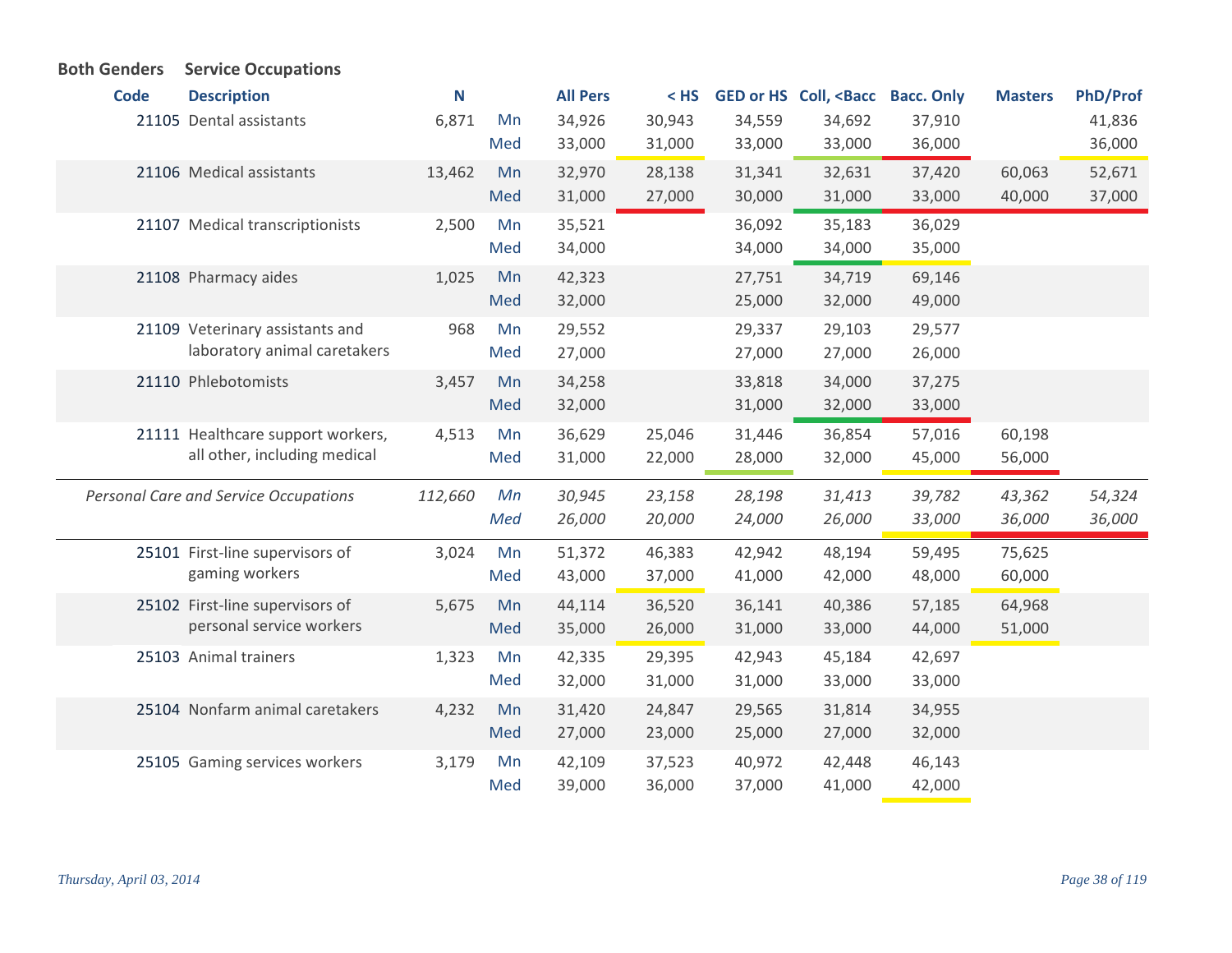## **Both Genders Service Occupations**

| <b>Code</b> | <b>Description</b>                                          | N      |           | <b>All Pers</b>  | < HS             |                  | GED or HS Coll, <bacc bacc.="" only<="" th=""><th></th><th><b>Masters</b></th><th><b>PhD/Prof</b></th></bacc> |                  | <b>Masters</b>   | <b>PhD/Prof</b>  |
|-------------|-------------------------------------------------------------|--------|-----------|------------------|------------------|------------------|---------------------------------------------------------------------------------------------------------------|------------------|------------------|------------------|
|             | 25106 Motion picture projectionists                         | 51     | Mn<br>Med | 31,795<br>27,000 |                  |                  |                                                                                                               |                  |                  |                  |
|             | 25107 Ushers, lobby attendants, and<br>ticket takers        | 106    | Mn<br>Med | 32,621<br>24,000 |                  |                  |                                                                                                               |                  |                  |                  |
|             | 25108 Miscellaneous entertainment<br>attendants and related | 1,867  | Mn<br>Med | 34,413<br>28,000 | 25,837<br>21,000 | 32,380<br>27,000 | 35,528<br>30,000                                                                                              | 39,660<br>34,000 |                  |                  |
|             | 25109 Embalmers and funeral<br>attendants                   | 302    | Mn<br>Med | 43,895<br>38,000 |                  | 36,913<br>32,000 | 47,345<br>39,000                                                                                              |                  |                  |                  |
|             | 25110 Morticians, undertakers, and<br>funeral directors     | 1,645  | Mn<br>Med | 62,288<br>53,000 |                  | 42,547<br>37,000 | 59,431<br>52,000                                                                                              | 71,868<br>60,000 |                  |                  |
|             | 25111 Barbers                                               | 2,636  | Mn<br>Med | 29,947<br>26,000 | 26,719<br>22,000 | 28,501<br>26,000 | 32,342<br>26,000                                                                                              | 33,643<br>29,000 |                  |                  |
|             | 25112 Hairdressers, hairstylists, and<br>cosmetologists     | 18,417 | Mn<br>Med | 30,463<br>26,000 | 24,141<br>20,000 | 29,818<br>25,000 | 31,313<br>26,000                                                                                              | 36,485<br>31,000 | 27,180<br>21,000 |                  |
|             | 25113 Miscellaneous personal<br>appearance workers          | 6,652  | Mn<br>Med | 25,903<br>21,000 | 21,143<br>18,000 | 25,448<br>22,000 | 27,396<br>24,000                                                                                              | 38,736<br>26,000 |                  |                  |
|             | 25114 Baggage porters, bellhops,<br>and concierges          | 2,198  | Mn<br>Med | 34,924<br>33,000 | 30,574<br>27,000 | 35,656<br>33,000 | 35,696<br>34,000                                                                                              | 35,229<br>34,000 |                  |                  |
|             | 25115 Tour and travel guides                                | 734    | Mn<br>Med | 37,003<br>30,000 |                  | 33,420<br>30,000 | 33,299<br>28,000                                                                                              | 45,408<br>33,000 |                  |                  |
|             | 25116 Childcare workers                                     | 26,028 | Mn<br>Med | 24,285<br>21,000 | 18,877<br>16,000 | 22,755<br>20,000 | 25,376<br>21,000                                                                                              | 27,994<br>26,000 | 32,279<br>28,000 |                  |
|             | 25117 Personal care aides                                   | 23,498 | Mn<br>Med | 26,473<br>23,000 | 22,294<br>20,000 | 25,255<br>22,000 | 27,313<br>24,000                                                                                              | 31,506<br>27,000 | 34,551<br>28,000 | 53,347<br>27,000 |
|             | 25118 Recreation and fitness workers                        | 7,606  | Mn<br>Med | 39,072<br>34,000 | 29,170<br>27,000 | 32,569<br>30,000 | 35,307<br>33,000                                                                                              | 43,263<br>38,000 | 51,604<br>43,000 |                  |
|             | 25119 Residential advisors                                  | 993    | Mn<br>Med | 32,307<br>28,000 |                  | 32,276<br>27,000 | 29,753<br>27,000                                                                                              | 35,897<br>32,000 |                  |                  |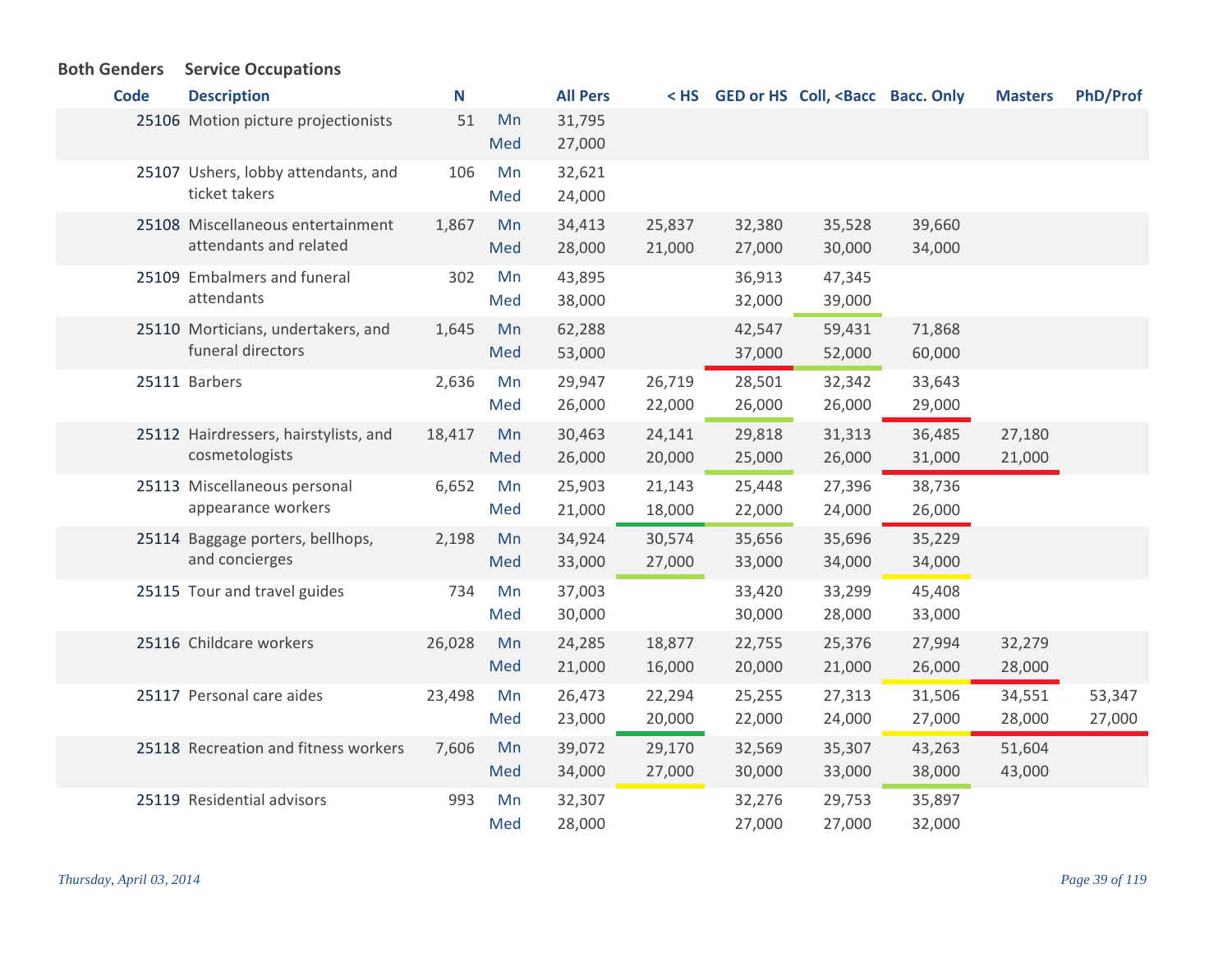| <b>Code</b> | <b>Description</b>                     | N       |     | <b>All Pers</b> | $<$ HS |        | <b>GED or HS Coll, <bacc< b=""></bacc<></b> | <b>Bacc. Only</b> | <b>Masters</b> | <b>PhD/Prof</b> |
|-------------|----------------------------------------|---------|-----|-----------------|--------|--------|---------------------------------------------|-------------------|----------------|-----------------|
|             | 25120 Personal care and service        | 1,753   | Mn  | 30,459          | 22,662 | 28,462 | 30,186                                      | 41,978            |                |                 |
|             | workers, all other                     |         | Med | 26,000          | 21,000 | 25,000 | 27,000                                      | 34,000            |                |                 |
|             | <b>Protective Service Occupations</b>  | 130,406 | Mn  | 60,097          | 36,803 | 47,022 | 59,529                                      | 71,721            | 82,901         | 94,360          |
|             |                                        |         | Med | 53,000          | 29,000 | 41,000 | 53,000                                      | 65,000            | 78,000         | 87,000          |
|             | 22101 First-line supervisors of        | 3,666   | Mn  | 60,161          |        | 52,485 | 60,635                                      | 65,526            | 67,069         |                 |
|             | correctional officers                  |         | Med | 54,000          |        | 45,000 | 54,000                                      | 63,000            | 64,000         |                 |
|             | 22102 First-line supervisors of police | 6,244   | Mn  | 84,688          |        | 60,220 | 78,235                                      | 95,026            | 104,484        | 110,068         |
|             | and detectives                         |         | Med | 80,000          |        | 52,000 | 75,000                                      | 91,000            | 101,000        | 90,000          |
|             | 22103 First-line supervisors of fire   | 2,901   | Mn  | 89,717          |        | 76,110 | 88,607                                      | 99,031            | 106,347        |                 |
|             | fighting and prevention                |         | Med | 86,000          |        | 65,000 | 86,000                                      | 96,000            | 101,000        |                 |
|             | 22104 First-line supervisors of        | 4,057   | Mn  | 59,300          | 39,001 | 47,812 | 53,082                                      | 70,241            | 89,783         |                 |
|             | protective service workers, all        |         | Med | 49,000          | 31,000 | 39,000 | 46,000                                      | 58,000            | 80,000         |                 |
|             | 22105 Firefighters                     | 14,339  | Mn  | 71,211          | 62,554 | 60,885 | 72,140                                      | 76,229            | 83,206         |                 |
|             |                                        |         | Med | 67,000          | 67,000 | 58,000 | 68,000                                      | 72,000            | 77,000         |                 |
|             | 22106 Fire inspectors                  | 889     | Mn  | 65,154          |        | 59,683 | 63,936                                      | 70,790            |                |                 |
|             |                                        |         | Med | 60,000          |        | 50,000 | 53,000                                      | 69,000            |                |                 |
|             | 22107 Bailiffs, correctional officers, | 22,260  | Mn  | 50,750          | 45,115 | 46,498 | 51,631                                      | 56,004            | 64,268         |                 |
|             | and jailers                            |         | Med | 45,000          | 38,000 | 42,000 | 47,000                                      | 52,000            | 52,000         |                 |
|             | 22108 Detectives and criminal          | 6,384   | Mn  | 80,304          |        | 68,049 | 72,099                                      | 85,553            | 92,997         | 105,063         |
|             | investigators                          |         | Med | 74,000          |        | 60,000 | 67,000                                      | 80,000            | 87,000         | 105,000         |
|             | 22109 Miscellaneous law                | 458     | Mn  | 46,600          |        | 36,128 | 48,862                                      | 52,342            |                |                 |
|             | enforcement workers                    |         | Med | 43,000          |        | 34,000 | 43,000                                      | 52,000            |                |                 |
|             | 22110 Police officers                  | 33,348  | Mn  | 68,936          | 50,101 | 58,713 | 66,262                                      | 75,512            | 85,021         | 97,197          |
|             |                                        |         | Med | 65,000          | 43,000 | 53,000 | 63,000                                      | 73,000            | 80,000         | 96,000          |
|             | 22111 Animal control workers           | 457     | Mn  | 42,844          |        | 38,323 | 39,456                                      |                   |                |                 |
|             |                                        |         | Med | 37,000          |        | 35,000 | 36,000                                      |                   |                |                 |

## **Both Genders Service Occupations**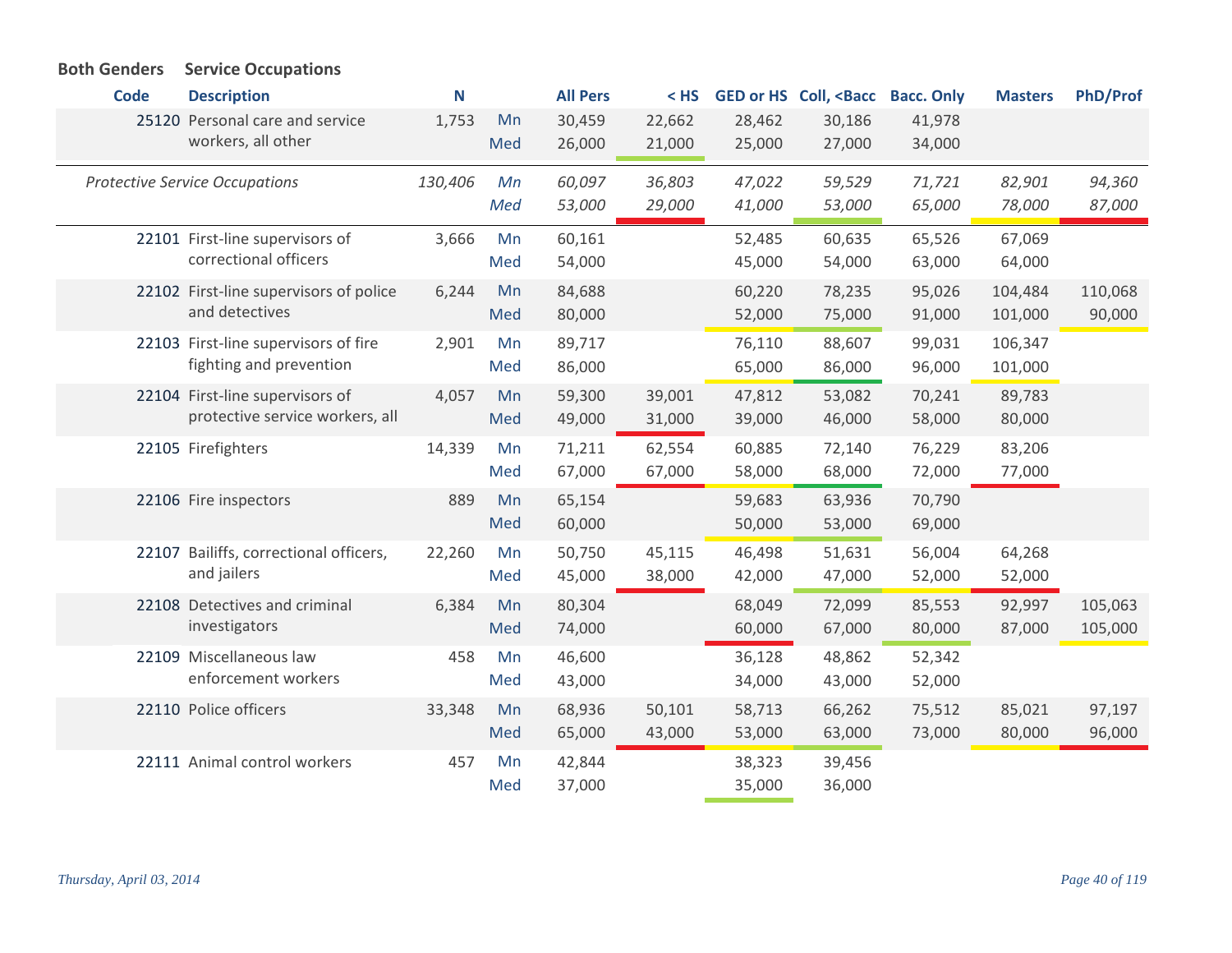## **Both Genders Service Occupations**

| <b>Code</b> | <b>Description</b>               | N      |     | <b>All Pers</b> | $<$ HS |        | GED or HS Coll, <bacc< th=""><th><b>Bacc. Only</b></th><th><b>Masters</b></th><th><b>PhD/Prof</b></th></bacc<> | <b>Bacc. Only</b> | <b>Masters</b> | <b>PhD/Prof</b> |
|-------------|----------------------------------|--------|-----|-----------------|--------|--------|----------------------------------------------------------------------------------------------------------------|-------------------|----------------|-----------------|
|             | 22112 Private detectives and     | 3,353  | Mn  | 65,312          |        | 50,856 | 56,799                                                                                                         | 70,222            | 83,431         | 87,365          |
|             | investigators                    |        | Med | 53,000          |        | 43,000 | 48,000                                                                                                         | 60,000            | 74,000         | 80,000          |
|             | 22113 Security guards and gaming | 28,988 | Mn  | 41,736          | 33,475 | 36,920 | 42,061                                                                                                         | 53,018            | 60,436         | 69,941          |
|             | surveillance officers            |        | Med | 34,000          | 26,000 | 31,000 | 36,000                                                                                                         | 43,000            | 49,000         | 41,000          |
|             | 22114 Crossing guards            | 496    | Mn  | 40,614          | 26,779 | 46,042 | 37,127                                                                                                         |                   |                |                 |
|             |                                  |        | Med | 34,000          | 23,000 | 35,000 | 34,000                                                                                                         |                   |                |                 |
|             | 22115 Transportation security    | 939    | Mn  | 48,503          |        | 43,121 | 49,078                                                                                                         | 55,411            |                |                 |
|             | screeners                        |        | Med | 43,000          |        | 41,000 | 43,000                                                                                                         | 43,000            |                |                 |
|             | 22116 Lifeguards and other       | 1,291  | Mn  | 42,904          |        | 32,147 | 40,578                                                                                                         | 50,756            | 66,682         |                 |
|             | recreational, and all other      |        | Med | 37,000          |        | 27,000 | 36,000                                                                                                         | 50,000            | 66,000         |                 |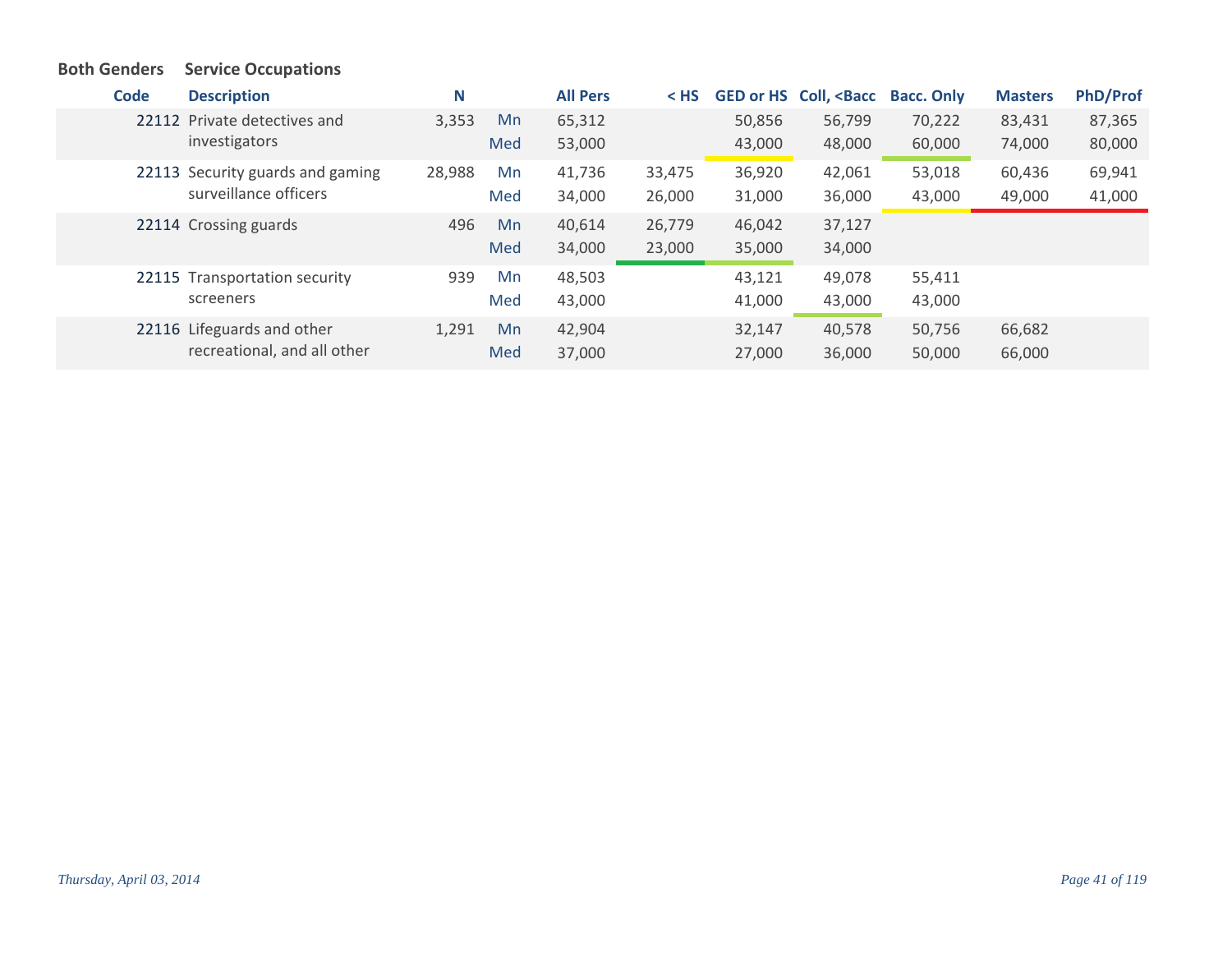| <b>Males</b>                      | Management, Business, Science, and Arts Occupations           |                |                  |                                     |                            |                  |                                                      |                                       |                                     |                                       |
|-----------------------------------|---------------------------------------------------------------|----------------|------------------|-------------------------------------|----------------------------|------------------|------------------------------------------------------|---------------------------------------|-------------------------------------|---------------------------------------|
| <b>Code</b><br><b>Occupations</b> | <b>Description</b><br>Management, Business, Science, and Arts | N<br>1,097,922 | Mn<br><b>Med</b> | <b>All Pers</b><br>99,631<br>76,000 | $<$ HS<br>58,430<br>43,000 | 66,312<br>53,000 | GED or HS Coll, <bacc<br>72,488<br/>62,000</bacc<br> | <b>Bacc. Only</b><br>98,633<br>79,000 | <b>Masters</b><br>113,966<br>92,000 | <b>PhD/Prof</b><br>164,288<br>118,000 |
| <b>Occupations</b>                | Computer, Engineering, and Science                            | 260,544        | Mn<br>Med        | 89,678<br>81,000                    | 56,234<br>49,000           | 66,296<br>60,000 | 71,017<br>65,000                                     | 91,875<br>84,000                      | 107,111<br>98,000                   | 116,868<br>105,000                    |
|                                   | Architecture and Engineering Occupations                      | 107,244        | Mn<br>Med        | 89,961<br>81,000                    | 52,472<br>47,000           | 64,360<br>59,000 | 69,595<br>64,000                                     | 94,878<br>86,000                      | 110,392<br>103,000                  | 124,060<br>110,000                    |
|                                   | 12201 Architects, except naval                                | 5,708          | Mn<br>Med        | 95,356<br>80,000                    |                            |                  | 81,887<br>67,000                                     | 93,445<br>80,000                      | 99,982<br>84,000                    | 108,859<br>84,000                     |
|                                   | 12202 Surveyors, cartographers, and<br>photogrammetrists      | 1,336          | Mn<br>Med        | 65,839<br>59,000                    |                            |                  | 57,966<br>51,000                                     | 66,335<br>60,000                      | 76,331<br>70,000                    |                                       |
|                                   | 12203 Aerospace engineers                                     | 6,415          | Mn<br>Med        | 108,359<br>103,000                  |                            | 78,576<br>74,000 | 82,409<br>79,000                                     | 106,875<br>102,000                    | 119,583<br>111,000                  | 134,859<br>128,000                    |
|                                   | 12204 Biomedical and agricultural<br>engineers                | 628            | Mn<br>Med        | 93,340<br>84,000                    |                            |                  | 69,889<br>71,000                                     | 87,992<br>83,000                      | 121,024<br>94,000                   |                                       |
|                                   | 12205 Chemical engineers                                      | 2,410          | Mn<br>Med        | 110,220<br>101,000                  |                            |                  | 78,279<br>74,000                                     | 111,242<br>102,000                    | 119,986<br>109,000                  | 129,554<br>114,000                    |
|                                   | 12206 Civil engineers                                         | 12,577         | Mn<br>Med        | 97,708<br>87,000                    |                            | 77,733<br>68,000 | 79,531<br>73,000                                     | 97,198<br>86,000                      | 107,693<br>98,000                   | 116,471<br>109,000                    |
|                                   | 12207 Computer hardware engineers                             | 2,360          | Mn<br>Med        | 101,604<br>96,000                   |                            | 68,088<br>68,000 | 83,675<br>76,000                                     | 102,658<br>98,000                     | 119,601<br>109,000                  | 124,957<br>128,000                    |
|                                   | 12208 Electrical and electronics<br>engineers                 | 10,141         | Mn<br>Med        | 102,458<br>96,000                   |                            | 80,961<br>79,000 | 78,839<br>75,000                                     | 101,050<br>94,000                     | 117,272<br>110,000                  | 135,504<br>122,000                    |
|                                   | 12209 Environmental engineers                                 | 1,175          | Mn<br>Med        | 90,273<br>84,000                    |                            |                  | 74,941<br>75,000                                     | 88,027<br>86,000                      | 99,282<br>89,000                    |                                       |
|                                   | 12210 Industrial engineers, including<br>health and safety    | 7,203          | Mn<br>Med        | 86,160<br>79,000                    |                            | 67,368<br>63,000 | 73,510<br>69,000                                     | 87,462<br>81,000                      | 100,463<br>92,000                   | 119,791<br>101,000                    |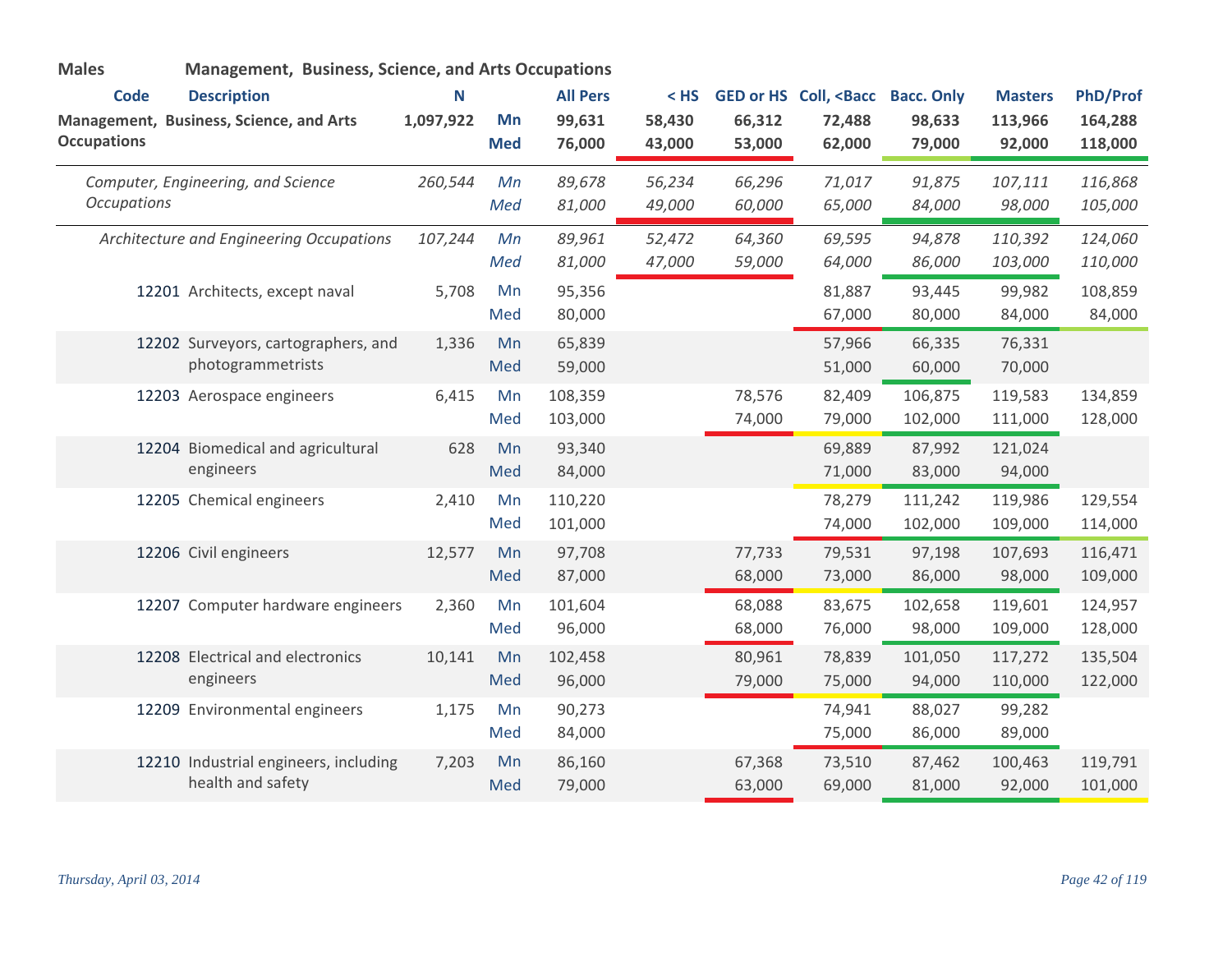| <b>Males</b> |             | Management, Business, Science, and Arts Occupations |         |     |                 |        |        |                                                                                                               |         |                |                 |
|--------------|-------------|-----------------------------------------------------|---------|-----|-----------------|--------|--------|---------------------------------------------------------------------------------------------------------------|---------|----------------|-----------------|
|              | <b>Code</b> | <b>Description</b>                                  | N       |     | <b>All Pers</b> | $<$ HS |        | GED or HS Coll, <bacc bacc.="" only<="" th=""><th></th><th><b>Masters</b></th><th><b>PhD/Prof</b></th></bacc> |         | <b>Masters</b> | <b>PhD/Prof</b> |
|              |             | 12211 Marine engineers and naval                    | 485     | Mn  | 91,572          |        |        | 82,726                                                                                                        | 93,355  | 103,463        |                 |
|              |             | architects                                          |         | Med | 93,000          |        |        | 80,000                                                                                                        | 96,000  | 98,000         |                 |
|              |             | 12212 Materials engineers                           | 1,417   | Mn  | 90,335          |        |        | 71,254                                                                                                        | 89,383  | 110,606        | 121,889         |
|              |             |                                                     |         | Med | 81,000          |        |        | 68,000                                                                                                        | 81,000  | 98,000         | 109,000         |
|              |             | 12213 Mechanical engineers                          | 9,672   | Mn  | 88,331          |        | 70,911 | 73,875                                                                                                        | 90,005  | 99,976         | 116,014         |
|              |             |                                                     |         | Med | 83,000          |        | 67,000 | 70,000                                                                                                        | 84,000  | 96,000         | 105,000         |
|              |             | 12214 Petroleum, mining and                         | 1,430   | Mn  | 138,404         |        | 81,525 | 79,346                                                                                                        | 146,430 | 164,134        |                 |
|              |             | geological engineers,                               |         | Med | 109,000         |        | 79,000 | 73,000                                                                                                        | 112,000 | 128,000        |                 |
|              |             | 12215 Miscellaneous engineers,                      | 19,679  | Mn  | 100,942         |        | 72,682 | 79,145                                                                                                        | 98,102  | 114,550        | 129,484         |
|              |             | including nuclear engineers                         |         | Med | 93,000          |        | 73,000 | 74,000                                                                                                        | 91,000  | 107,000        | 119,000         |
|              |             | 12216 Drafters                                      | 6,048   | Mn  | 61,095          | 49,363 | 62,209 | 59,460                                                                                                        | 63,774  | 70,905         |                 |
|              |             |                                                     |         | Med | 55,000          | 41,000 | 58,000 | 54,000                                                                                                        | 55,000  | 60,000         |                 |
|              |             | 12217 Engineering technicians,                      | 15,748  | Mn  | 64,031          | 49,566 | 59,951 | 63,939                                                                                                        | 70,129  | 87,968         |                 |
|              |             | except drafters                                     |         | Med | 60,000          | 46,000 | 54,000 | 61,000                                                                                                        | 64,000  | 75,000         |                 |
|              |             | 12218 Surveying and mapping                         | 2,426   | Mn  | 57,003          | 48,434 | 49,753 | 60,883                                                                                                        | 56,338  |                |                 |
|              |             | technicians                                         |         | Med | 52,000          | 38,000 | 45,000 | 54,000                                                                                                        | 53,000  |                |                 |
|              |             | Computer and mathematical occupations               | 121,634 | Mn  | 90,484          | 65,903 | 71,231 | 73,453                                                                                                        | 92,340  | 109,070        | 127,588         |
|              |             |                                                     |         | Med | 83,000          | 60,000 | 64,000 | 67,000                                                                                                        | 85,000  | 101,000        | 110,000         |
|              |             | 12101 Computer and information                      | 479     | Mn  | 107,818         |        |        |                                                                                                               | 92,077  | 113,143        | 151,028         |
|              |             | research scientists                                 |         | Med | 96,000          |        |        |                                                                                                               | 86,000  | 107,000        | 118,000         |
|              |             | 12102 Computer systems analysts                     | 13,864  | Mn  | 95,164          |        | 80,507 | 81,309                                                                                                        | 93,531  | 110,517        | 124,350         |
|              |             |                                                     |         | Med | 86,000          |        | 65,000 | 73,000                                                                                                        | 84,000  | 98,000         | 102,000         |
|              |             | 12103 Information security analysts                 | 1,919   | Mn  | 95,067          |        | 85,268 | 85,356                                                                                                        | 97,455  | 107,793        |                 |
|              |             |                                                     |         | Med | 90,000          |        | 76,000 | 87,000                                                                                                        | 93,000  | 95,000         |                 |
|              |             | 12104 Computer programmers                          | 16,635  | Mn  | 89,548          |        | 73,935 | 77,391                                                                                                        | 91,062  | 102,024        | 111,057         |
|              |             |                                                     |         | Med | 84,000          |        | 68,000 | 74,000                                                                                                        | 85,000  | 94,000         | 102,000         |
|              |             | 12105 Software developers,                          | 34,608  | Mn  | 105,902         |        | 94,377 | 89,503                                                                                                        | 103,818 | 114,595        | 130,371         |
|              |             | applications and systems                            |         | Med | 98,000          |        | 83,000 | 85,000                                                                                                        | 96,000  | 105,000        | 118,000         |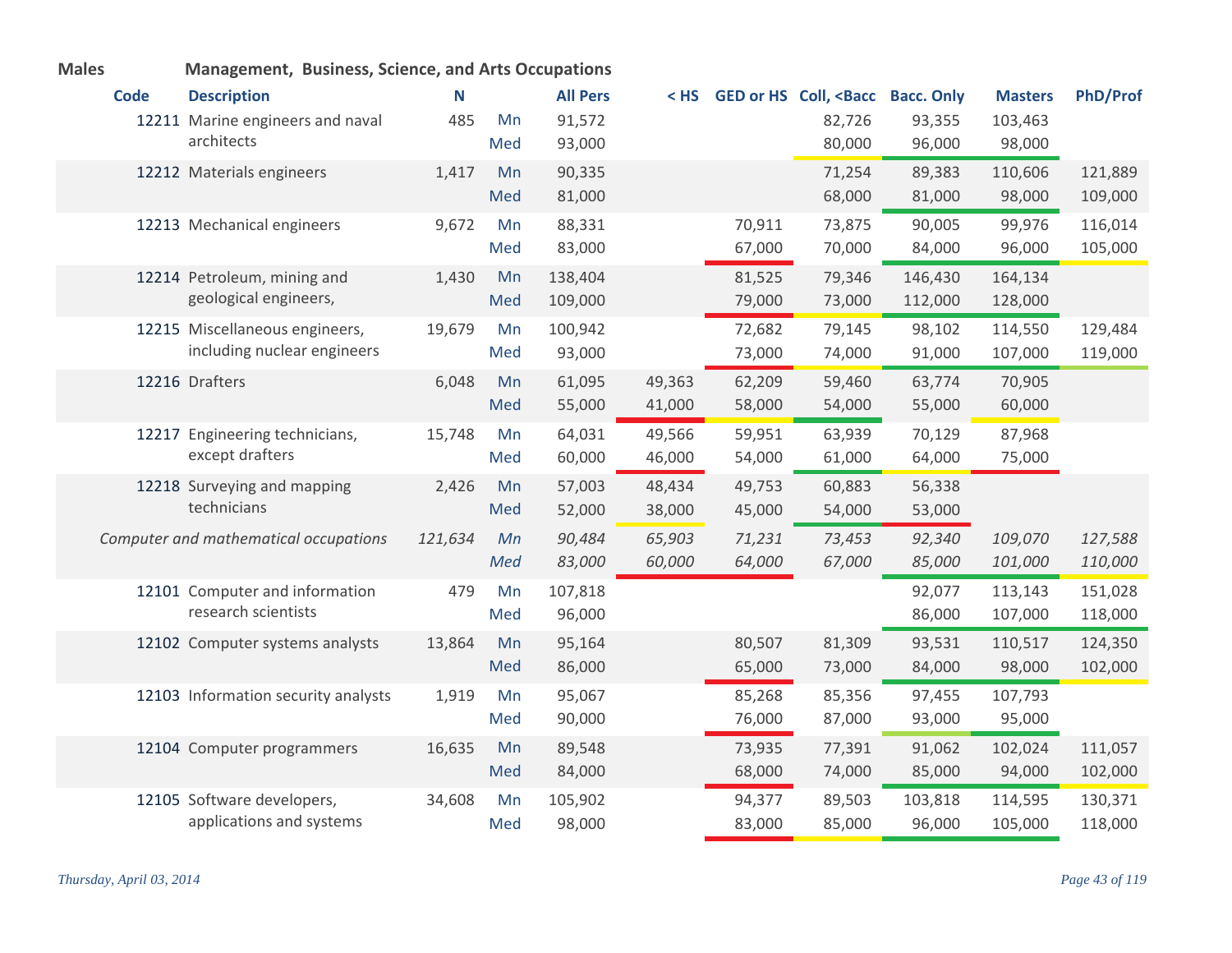| <b>IVIAIES</b> |                    | <b>Management, Business, Science, and Arts Occupations</b>         |        |           |                    |                  |                  |                                             |                    |                    |                    |
|----------------|--------------------|--------------------------------------------------------------------|--------|-----------|--------------------|------------------|------------------|---------------------------------------------|--------------------|--------------------|--------------------|
|                | <b>Code</b>        | <b>Description</b>                                                 | N      |           | <b>All Pers</b>    | < HS             |                  | <b>GED or HS Coll, <bacc< b=""></bacc<></b> | <b>Bacc. Only</b>  | <b>Masters</b>     | <b>PhD/Prof</b>    |
|                |                    | 12106 Web developers                                               | 4,120  | Mn<br>Med | 70,285<br>64,000   |                  | 58,962<br>52,000 | 64,436<br>58,000                            | 70,201<br>64,000   | 84,975<br>75,000   |                    |
|                |                    | 12107 Computer support specialists                                 | 16,410 | Mn<br>Med | 66,899<br>60,000   | 62,070<br>50,000 | 60,043<br>53,000 | 60,631<br>54,000                            | 71,168<br>64,000   | 90,801<br>86,000   | 94,746<br>86,000   |
|                |                    | 12108 Database administrators                                      | 3,252  | Mn<br>Med | 91,845<br>87,000   |                  | 71,398<br>65,000 | 81,649<br>78,000                            | 93,021<br>88,000   | 102,042<br>94,000  |                    |
|                |                    | 12109 Network and computer<br>systems administrators               | 8,859  | Mn<br>Med | 76,576<br>72,000   |                  | 72,779<br>71,000 | 70,414<br>66,000                            | 79,931<br>75,000   | 92,605<br>84,000   | 82,349<br>79,000   |
|                |                    | 12110 Computer network architects                                  | 4,254  | Mn<br>Med | 100,442<br>94,000  |                  | 88,251<br>86,000 | 88,681<br>84,000                            | 104,780<br>98,000  | 120,785<br>113,000 |                    |
|                |                    | 12111 Computer occupations, all<br>other                           | 11,532 | Mn<br>Med | 78,198<br>68,000   |                  | 62,806<br>54,000 | 66,030<br>60,000                            | 85,238<br>75,000   | 103,507<br>96,000  | 104,378<br>94,000  |
|                |                    | 12112 Actuaries                                                    | 767    | Mn<br>Med | 171,344<br>126,000 |                  |                  |                                             | 154,090<br>114,000 | 172,434<br>126,000 | 233,430<br>168,000 |
|                |                    | 12113 Operations research analysts                                 | 3,464  | Mn<br>Med | 95,588<br>90,000   |                  | 71,042<br>71,000 | 79,027<br>75,000                            | 91,064<br>86,000   | 113,341<br>107,000 | 121,706<br>103,000 |
|                |                    | 12114 Miscellaneous mathematical<br>science occupations, including | 1,104  | Mn<br>Med | 108,589<br>92,000  |                  |                  |                                             | 85,191<br>71,000   | 112,243<br>100,000 | 145,956<br>126,000 |
|                | <b>Occupations</b> | Life, Physical, and Social Science                                 | 31,666 | Mn<br>Med | 85,271<br>69,000   | 44,769<br>38,000 | 56,403<br>48,000 | 59,681<br>53,000                            | 73,047<br>63,000   | 88,606<br>75,000   | 109,926<br>96,000  |
|                |                    | 12301 Agricultural and food scientists                             | 1,212  | Mn<br>Med | 73,887<br>63,000   |                  |                  | 51,163<br>45,000                            | 67,986<br>59,000   | 71,672<br>65,000   | 107,874<br>98,000  |
|                |                    | 12302 Biological scientists                                        | 2,135  | Mn<br>Med | 69,508<br>62,000   |                  |                  |                                             | 60,500<br>56,000   | 67,526<br>64,000   | 91,065<br>78,000   |
|                |                    | 12303 Conservation scientists and<br>foresters                     | 1,273  | Mn<br>Med | 65,183<br>60,000   |                  |                  | 61,054<br>55,000                            | 65,258<br>62,000   | 66,467<br>61,000   |                    |
|                |                    | 12304 Medical scientists, and life<br>scientists, all other        | 3,194  | Mn<br>Med | 105,133<br>84,000  |                  |                  |                                             | 81,094<br>73,000   | 91,564<br>76,000   | 111,347<br>88,000  |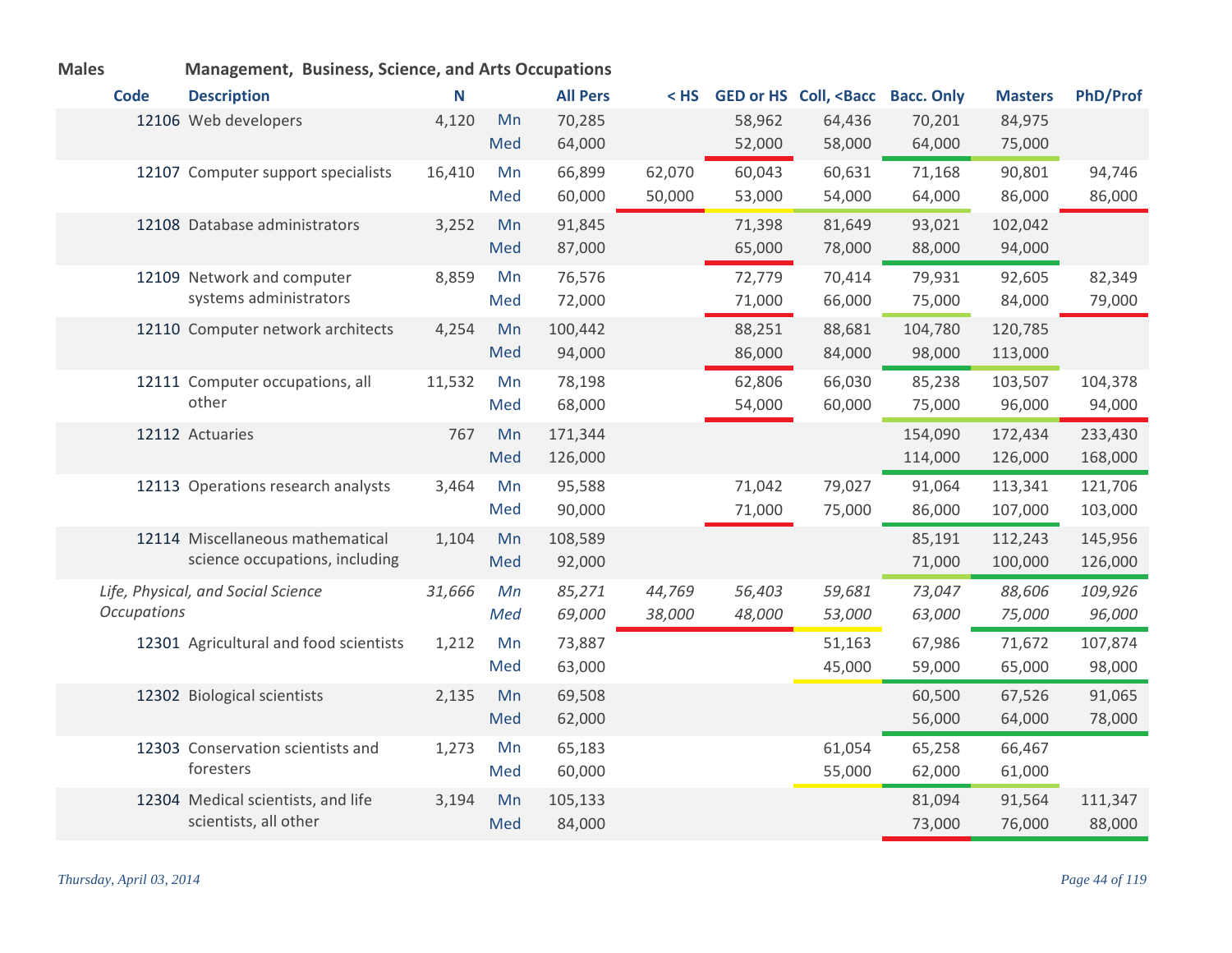| <b>Males</b> |             | <b>Management, Business, Science, and Arts Occupations</b> |       |     |                 |        |                                                                                                                                |         |                |                 |
|--------------|-------------|------------------------------------------------------------|-------|-----|-----------------|--------|--------------------------------------------------------------------------------------------------------------------------------|---------|----------------|-----------------|
|              | <b>Code</b> | <b>Description</b>                                         | N     |     | <b>All Pers</b> |        | <hs <bacc="" bacc.="" coll,="" ged="" hs="" only<="" or="" th=""><th></th><th><b>Masters</b></th><th><b>PhD/Prof</b></th></hs> |         | <b>Masters</b> | <b>PhD/Prof</b> |
|              |             | 12305 Astronomers and physicists                           | 446   | Mn  | 105,599         |        |                                                                                                                                | 89,534  | 93,202         | 116,382         |
|              |             |                                                            |       | Med | 105,000         |        |                                                                                                                                | 98,000  | 102,000        | 109,000         |
|              |             | 12306 Atmospheric and space                                | 315   | Mn  | 89,224          |        |                                                                                                                                | 92,086  | 102,462        |                 |
|              |             | scientists                                                 |       | Med | 84,000          |        |                                                                                                                                | 87,000  | 99,000         |                 |
|              |             | 12307 Chemists and materials                               | 2,447 | Mn  | 85,646          |        | 65,151                                                                                                                         | 73,502  | 83,365         | 121,263         |
|              |             | scientists                                                 |       | Med | 77,000          |        | 61,000                                                                                                                         | 67,000  | 78,000         | 111,000         |
|              |             | 12308 Environmental scientists and                         | 2,636 | Mn  | 102,307         |        | 68,605                                                                                                                         | 92,385  | 113,186        | 129,987         |
|              |             | geoscientists                                              |       | Med | 78,000          |        | 64,000                                                                                                                         | 71,000  | 86,000         | 107,000         |
|              |             | 12309 Physical scientists, all other                       | 5,769 | Mn  | 95,655          |        |                                                                                                                                | 75,669  | 93,748         | 103,728         |
|              |             |                                                            |       | Med | 86,000          |        |                                                                                                                                | 72,000  | 80,000         | 96,000          |
|              |             | 12310 Economists                                           | 861   | Mn  | 144,721         |        |                                                                                                                                | 116,157 | 129,158        | 176,441         |
|              |             |                                                            |       | Med | 114,000         |        |                                                                                                                                | 84,000  | 102,000        | 152,000         |
|              |             | 12311 Psychologists                                        | 2,284 | Mn  | 95,712          |        |                                                                                                                                | 76,779  | 70,776         | 109,014         |
|              |             |                                                            |       | Med | 84,000          |        |                                                                                                                                | 79,000  | 64,000         | 94,000          |
|              |             | 12312 Urban and regional planners                          | 680   | Mn  | 85,556          |        |                                                                                                                                | 79,085  | 89,487         |                 |
|              |             |                                                            |       | Med | 77,000          |        |                                                                                                                                | 73,000  | 81,000         |                 |
|              |             | 12313 Miscellaneous social                                 | 1,016 | Mn  | 77,976          |        | 54,875                                                                                                                         | 72,025  | 82,411         | 100,621         |
|              |             | scientists, including survey                               |       | Med | 67,000          |        | 51,000                                                                                                                         | 58,000  | 72,000         | 96,000          |
|              |             | 12314 Agricultural and food science                        | 739   | Mn  | 53,301          | 48,743 | 53,841                                                                                                                         | 62,966  |                |                 |
|              |             | technicians                                                |       | Med | 48,000          | 44,000 | 50,000                                                                                                                         | 56,000  |                |                 |
|              |             | 12315 Biological technicians                               | 482   | Mn  | 56,333          | 48,580 | 42,402                                                                                                                         | 58,116  |                |                 |
|              |             |                                                            |       | Med | 44,000          | 45,000 | 38,000                                                                                                                         | 49,000  |                |                 |
|              |             | 12316 Chemical technicians                                 | 2,171 | Mn  | 60,546          | 53,788 | 60,380                                                                                                                         | 63,051  |                | 93,740          |
|              |             |                                                            |       | Med | 54,000          | 49,000 | 55,000                                                                                                                         | 56,000  |                | 105,000         |
|              |             | 12317 Geological and petroleum                             | 657   | Mn  | 84,885          | 92,021 | 78,407                                                                                                                         | 81,985  |                |                 |
|              |             | technicians, and nuclear                                   |       | Med | 75,000          | 75,000 | 71,000                                                                                                                         | 75,000  |                |                 |
|              |             | 12318 Miscellaneous life, physical,                        | 2,867 | Mn  | 56,905          | 50,408 | 56,252                                                                                                                         | 57,693  | 58,235         | 84,828          |
|              |             | and social science technicians,                            |       | Med | 48,000          | 46,000 | 50,000                                                                                                                         | 48,000  | 48,000         | 64,000          |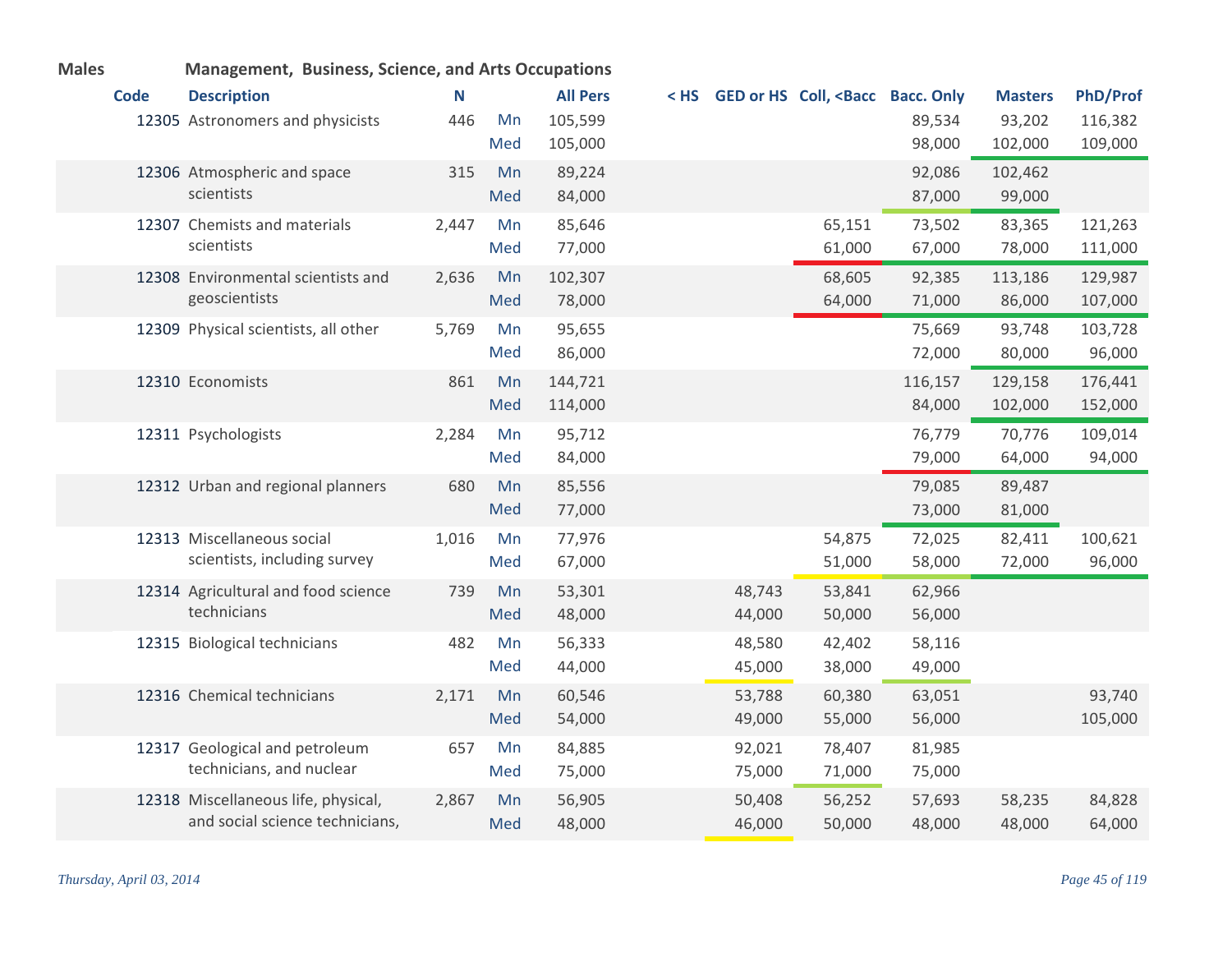| <b>Males</b>             | <b>Management, Business, Science, and Arts Occupations</b>            |         |           |                   |                  |                  |                                                                                                               |                  |                   |                    |
|--------------------------|-----------------------------------------------------------------------|---------|-----------|-------------------|------------------|------------------|---------------------------------------------------------------------------------------------------------------|------------------|-------------------|--------------------|
| <b>Code</b>              | <b>Description</b>                                                    | Ν       |           | <b>All Pers</b>   | $<$ HS           |                  | GED or HS Coll, <bacc bacc.="" only<="" th=""><th></th><th><b>Masters</b></th><th><b>PhD/Prof</b></th></bacc> |                  | <b>Masters</b>    | <b>PhD/Prof</b>    |
| and Media Occupations    | Education, Legal, Community Service, Arts,                            | 204,466 | Mn<br>Med | 83,682<br>60,000  | 48,123<br>38,000 | 52,094<br>43,000 | 55,431<br>47,000                                                                                              | 63,360<br>52,000 | 68,775<br>61,000  | 145,980<br>105,000 |
| <b>Media Occupations</b> | Arts, Design, Entertainment, Sports, and                              | 46,920  | Mn<br>Med | 72,619<br>57,000  | 53,119<br>36,000 | 57,149<br>46,000 | 61,077<br>51,000                                                                                              | 78,056<br>62,000 | 86,852<br>69,000  | 106,250<br>80,000  |
|                          | 13401 Artists and related workers                                     | 3,830   | Mn<br>Med | 66,547<br>53,000  | 35,624<br>34,000 | 46,072<br>42,000 | 58,512<br>47,000                                                                                              | 74,840<br>63,000 | 80,303<br>64,000  |                    |
|                          | 13402 Designers                                                       | 14,082  | Mn<br>Med | 70,481<br>59,000  | 43,499<br>32,000 | 55,923<br>48,000 | 62,888<br>54,000                                                                                              | 76,025<br>63,000 | 91,581<br>79,000  | 94,607<br>72,000   |
|                          | 13403 Actors                                                          | 183     | Mn<br>Med | 78,968<br>51,000  |                  |                  |                                                                                                               | 92,250<br>56,000 |                   |                    |
|                          | 13404 Producers and directors                                         | 3,519   | Mn<br>Med | 87,271<br>65,000  |                  | 64,700<br>48,000 | 73,665<br>55,000                                                                                              | 90,364<br>69,000 | 101,945<br>75,000 | 135,451<br>104,000 |
|                          | 13405 Athletes, coaches, umpires,<br>and related workers              | 3,491   | Mn<br>Med | 69,469<br>51,000  |                  | 66,298<br>53,000 | 58,489<br>43,000                                                                                              | 73,371<br>53,000 | 73,875<br>57,000  |                    |
|                          | 13407 Musicians, singers, and<br>related workers                      | 2,098   | Mn<br>Med | 60,875<br>43,000  |                  | 63,986<br>42,000 | 46,566<br>36,000                                                                                              | 63,079<br>43,000 | 75,558<br>57,000  | 69,307<br>58,000   |
|                          | 13408 Entertainers and performers,<br>sports and related workers, all | 383     | Mn<br>Med | 68,817<br>52,000  |                  | 57,182<br>50,000 | 76,919<br>43,000                                                                                              | 65,693<br>48,000 |                   |                    |
|                          | 13409 Announcers                                                      | 1,039   | Mn<br>Med | 69,377<br>52,000  |                  | 50,211<br>38,000 | 55,350<br>45,000                                                                                              | 82,952<br>63,000 |                   |                    |
|                          | 13410 News analysts, reporters and<br>correspondents                  | 1,749   | Mn<br>Med | 74,185<br>56,000  |                  |                  | 59,307<br>52,000                                                                                              | 72,854<br>56,000 | 86,249<br>67,000  |                    |
|                          | 13411 Public relations specialists                                    | 2,119   | Mn<br>Med | 103,670<br>76,000 |                  |                  | 66,890<br>61,000                                                                                              | 97,655<br>75,000 | 122,833<br>92,000 | 200,447<br>152,000 |
|                          | 13412 Editors                                                         | 3,016   | Mn<br>Med | 73,958<br>61,000  |                  |                  | 58,486<br>46,000                                                                                              | 75,530<br>63,000 | 80,061<br>68,000  | 84,147<br>74,000   |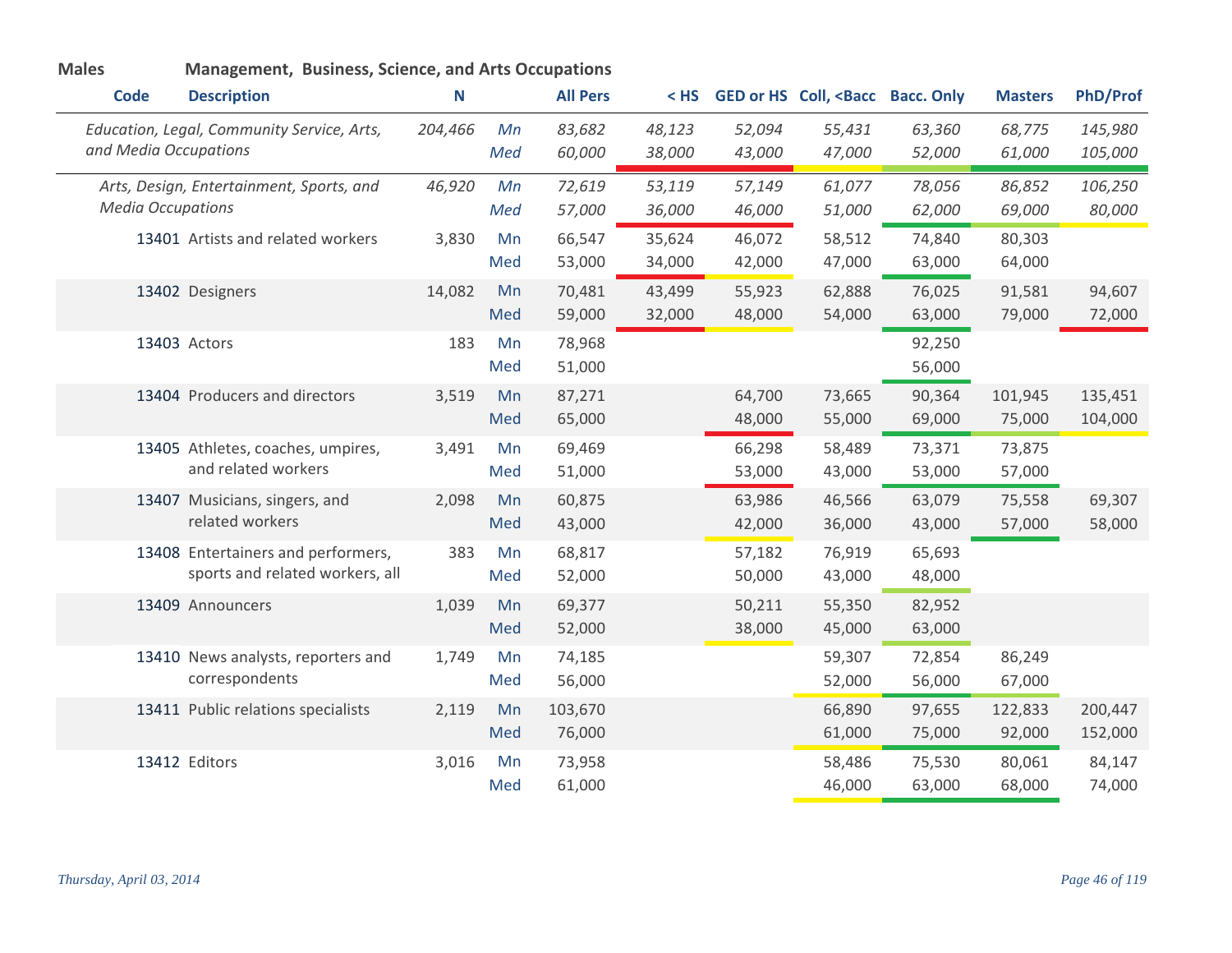| <b>Males</b> |             | <b>Management, Business, Science, and Arts Occupations</b> |        |     |                 |        |        |                                                                                                               |        |                |                 |
|--------------|-------------|------------------------------------------------------------|--------|-----|-----------------|--------|--------|---------------------------------------------------------------------------------------------------------------|--------|----------------|-----------------|
|              | <b>Code</b> | <b>Description</b>                                         | N      |     | <b>All Pers</b> | < HS   |        | GED or HS Coll, <bacc bacc.="" only<="" th=""><th></th><th><b>Masters</b></th><th><b>PhD/Prof</b></th></bacc> |        | <b>Masters</b> | <b>PhD/Prof</b> |
|              |             | 13413 Technical writers                                    | 1,130  | Mn  | 80,388          |        |        | 75,431                                                                                                        | 81,631 | 76,730         |                 |
|              |             |                                                            |        | Med | 75,000          |        |        | 74,000                                                                                                        | 76,000 | 76,000         |                 |
|              |             | 13414 Writers and authors                                  | 2,809  | Mn  | 85,662          |        |        | 63,215                                                                                                        | 90,871 | 83,132         | 102,322         |
|              |             |                                                            |        | Med | 65,000          |        |        | 49,000                                                                                                        | 66,000 | 65,000         | 84,000          |
|              |             | 13415 Miscellaneous media and                              | 655    | Mn  | 56,901          |        | 49,889 | 58,991                                                                                                        | 55,491 | 58,734         |                 |
|              |             | communication workers                                      |        | Med | 48,000          |        | 37,000 | 47,000                                                                                                        | 53,000 | 52,000         |                 |
|              |             | 13416 Broadcast and sound                                  | 2,758  | Mn  | 64,020          |        | 56,464 | 61,953                                                                                                        | 70,461 | 75,166         |                 |
|              |             | engineering technicians and                                |        | Med | 54,000          |        | 50,000 | 54,000                                                                                                        | 58,000 | 63,000         |                 |
|              |             | 13417 Photographers                                        | 2,333  | Mn  | 57,342          |        | 49,382 | 50,607                                                                                                        | 64,305 | 56,939         |                 |
|              |             |                                                            |        | Med | 45,000          |        | 43,000 | 42,000                                                                                                        | 51,000 | 46,000         |                 |
|              |             | 13418 Television, video, and motion                        | 1,073  | Mn  | 73,999          |        | 62,281 | 62,896                                                                                                        | 84,412 | 73,237         |                 |
|              |             | picture camera operators and                               |        | Med | 59,000          |        | 50,000 | 50,000                                                                                                        | 64,000 | 68,000         |                 |
|              |             | <b>Community and Social Service Occupations</b>            | 36,914 | Mn  | 52,024          | 38,492 | 40,451 | 44,068                                                                                                        | 48,949 | 58,523         | 66,751          |
|              |             |                                                            |        | Med | 46,000          | 36,000 | 35,000 | 39,000                                                                                                        | 43,000 | 53,000         | 58,000          |
|              |             | 13101 Counselors                                           | 7,458  | Mn  | 51,010          |        | 38,519 | 42,164                                                                                                        | 45,574 | 58,470         | 79,745          |
|              |             |                                                            |        | Med | 45,000          |        | 34,000 | 37,000                                                                                                        | 42,000 | 54,000         | 63,000          |
|              |             | 13102 Social workers                                       | 6,864  | Mn  | 52,045          |        | 39,664 | 43,090                                                                                                        | 47,674 | 63,593         | 78,885          |
|              |             |                                                            |        | Med | 46,000          |        | 34,000 | 39,000                                                                                                        | 43,000 | 58,000         | 63,000          |
|              |             | 13103 Probation officers and                               | 2,201  | Mn  | 56,321          |        | 41,857 | 48,304                                                                                                        | 57,739 | 67,029         |                 |
|              |             | correctional treatment                                     |        | Med | 49,000          |        | 40,000 | 43,000                                                                                                        | 52,000 | 59,000         |                 |
|              |             | 13104 Social and human service                             | 1,124  | Mn  | 44,795          |        | 37,924 | 38,887                                                                                                        | 47,145 | 57,749         |                 |
|              |             | assistants                                                 |        | Med | 38,000          |        | 35,000 | 33,000                                                                                                        | 38,000 | 51,000         |                 |
|              |             | 13105 Miscellaneous community                              | 1,159  | Mn  | 59,445          |        | 47,389 | 58,194                                                                                                        | 57,004 | 68,069         |                 |
|              |             | and social service specialists,                            |        | Med | 48,000          |        | 35,000 | 46,000                                                                                                        | 48,000 | 53,000         |                 |
|              |             | 13106 Clergy                                               | 16,248 | Mn  | 51,617          | 28,683 | 41,097 | 43,587                                                                                                        | 48,101 | 55,049         | 62,868          |
|              |             |                                                            |        | Med | 47,000          | 24,000 | 37,000 | 39,000                                                                                                        | 43,000 | 52,000         | 55,000          |
|              |             | 13107 Directors, religious activities                      | 735    | Mn  | 59,717          |        |        | 43,894                                                                                                        | 57,248 | 70,960         | 76,493          |
|              |             | and education                                              |        | Med | 52,000          |        |        | 41,000                                                                                                        | 46,000 | 64,000         | 77,000          |

*Thursday, April 03, 2014 Page 47 of 119*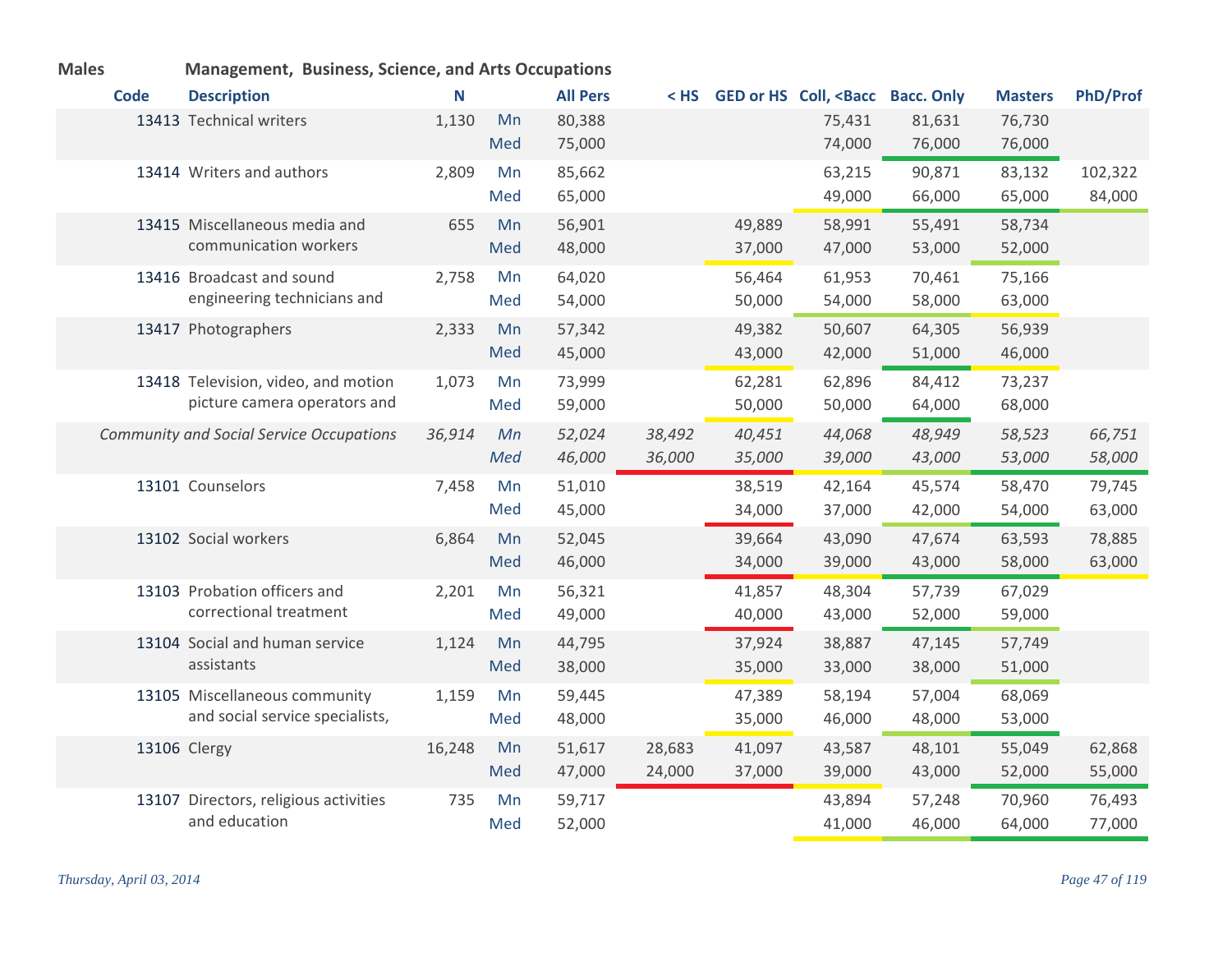| <b>Code</b>              | <b>Description</b>                   | N      |     | <b>All Pers</b> | $<$ HS $<$ |        | GED or HS Coll, <bacc bacc.="" only<="" th=""><th></th><th><b>Masters</b></th><th><b>PhD/Prof</b></th></bacc> |        | <b>Masters</b> | <b>PhD/Prof</b> |
|--------------------------|--------------------------------------|--------|-----|-----------------|------------|--------|---------------------------------------------------------------------------------------------------------------|--------|----------------|-----------------|
|                          | 13108 Religious workers, all other   | 903    | Mn  | 50,186          |            |        | 42,886                                                                                                        | 46,989 | 58,886         | 53,800          |
|                          |                                      |        | Med | 45,000          |            |        | 37,000                                                                                                        | 42,000 | 58,000         | 51,000          |
|                          | Education, Training, and Library     | 82,238 | Mn  | 66,945          | 44,566     | 50,129 | 51,482                                                                                                        | 53,512 | 65,582         | 100,615         |
| <b>Occupations</b>       |                                      |        | Med | 58,000          | 43,000     | 43,000 | 48,000                                                                                                        | 50,000 | 62,000         | 82,000          |
|                          | 13301 Postsecondary teachers         | 23,909 | Mn  | 85,766          |            |        | 55,372                                                                                                        | 53,047 | 61,291         | 105,722         |
|                          |                                      |        | Med | 70,000          |            |        | 52,000                                                                                                        | 47,000 | 56,000         | 86,000          |
|                          | 13302 Preschool and kindergarten     | 332    | Mn  | 44,913          |            |        | 39,166                                                                                                        | 44,597 | 57,883         |                 |
|                          | teachers                             |        | Med | 37,000          |            |        | 28,000                                                                                                        | 38,000 | 54,000         |                 |
|                          | 13303 Elementary and middle school   | 29,928 | Mn  | 59,474          |            |        | 46,499                                                                                                        | 52,090 | 65,815         | 71,153          |
|                          | teachers                             |        | Med | 55,000          |            |        | 43,000                                                                                                        | 50,000 | 63,000         | 65,000          |
|                          | 13304 Secondary school teachers      | 12,934 | Mn  | 60,486          |            |        | 51,348                                                                                                        | 53,357 | 67,513         | 68,807          |
|                          |                                      |        | Med | 56,000          |            |        | 49,000                                                                                                        | 50,000 | 64,000         | 65,000          |
|                          | 13305 Special education teachers     | 1,157  | Mn  | 54,069          |            |        |                                                                                                               | 47,533 | 60,780         |                 |
|                          |                                      |        | Med | 50,000          |            |        |                                                                                                               | 46,000 | 57,000         |                 |
|                          | 13306 Other teachers and instructors | 8,464  | Mn  | 63,392          | 36,945     | 56,336 | 57,994                                                                                                        | 64,360 | 74,573         | 91,111          |
|                          |                                      |        | Med | 55,000          | 31,000     | 50,000 | 53,000                                                                                                        | 54,000 | 64,000         | 71,000          |
|                          | 13307 Archivists, curators, and      | 731    | Mn  | 65,061          |            |        | 62,395                                                                                                        | 57,363 | 66,996         | 88,647          |
|                          | museum technicians                   |        | Med | 56,000          |            |        | 45,000                                                                                                        | 52,000 | 56,000         | 76,000          |
|                          | 13308 Librarians                     | 1,278  | Mn  | 59,805          |            |        | 45,637                                                                                                        | 44,122 | 63,752         | 74,048          |
|                          |                                      |        | Med | 56,000          |            |        | 38,000                                                                                                        | 40,000 | 59,000         | 69,000          |
|                          | 13309 Library technicians            | 113    | Mn  | 45,467          |            |        |                                                                                                               |        |                |                 |
|                          |                                      |        | Med | 42,000          |            |        |                                                                                                               |        |                |                 |
|                          | 13310 Teacher assistants             | 1,748  | Mn  | 35,367          |            | 35,809 | 33,072                                                                                                        | 36,104 | 45,065         |                 |
|                          |                                      |        | Med | 29,000          |            | 31,000 | 27,000                                                                                                        | 29,000 | 43,000         |                 |
|                          | 13311 Other education, training, and | 1,238  | Mn  | 67,830          |            |        | 53,421                                                                                                        | 63,730 | 78,428         | 88,794          |
|                          | library workers                      |        | Med | 59,000          |            |        | 48,000                                                                                                        | 53,000 | 66,000         | 85,000          |
| <b>Legal Occupations</b> |                                      | 38,355 | Mn  | 165,381         |            | 69,624 | 70,748                                                                                                        | 95,280 | 137,072        | 179,231         |
|                          |                                      |        | Med | 119,000         |            | 52,000 | 56,000                                                                                                        | 68,000 | 106,000        | 132,000         |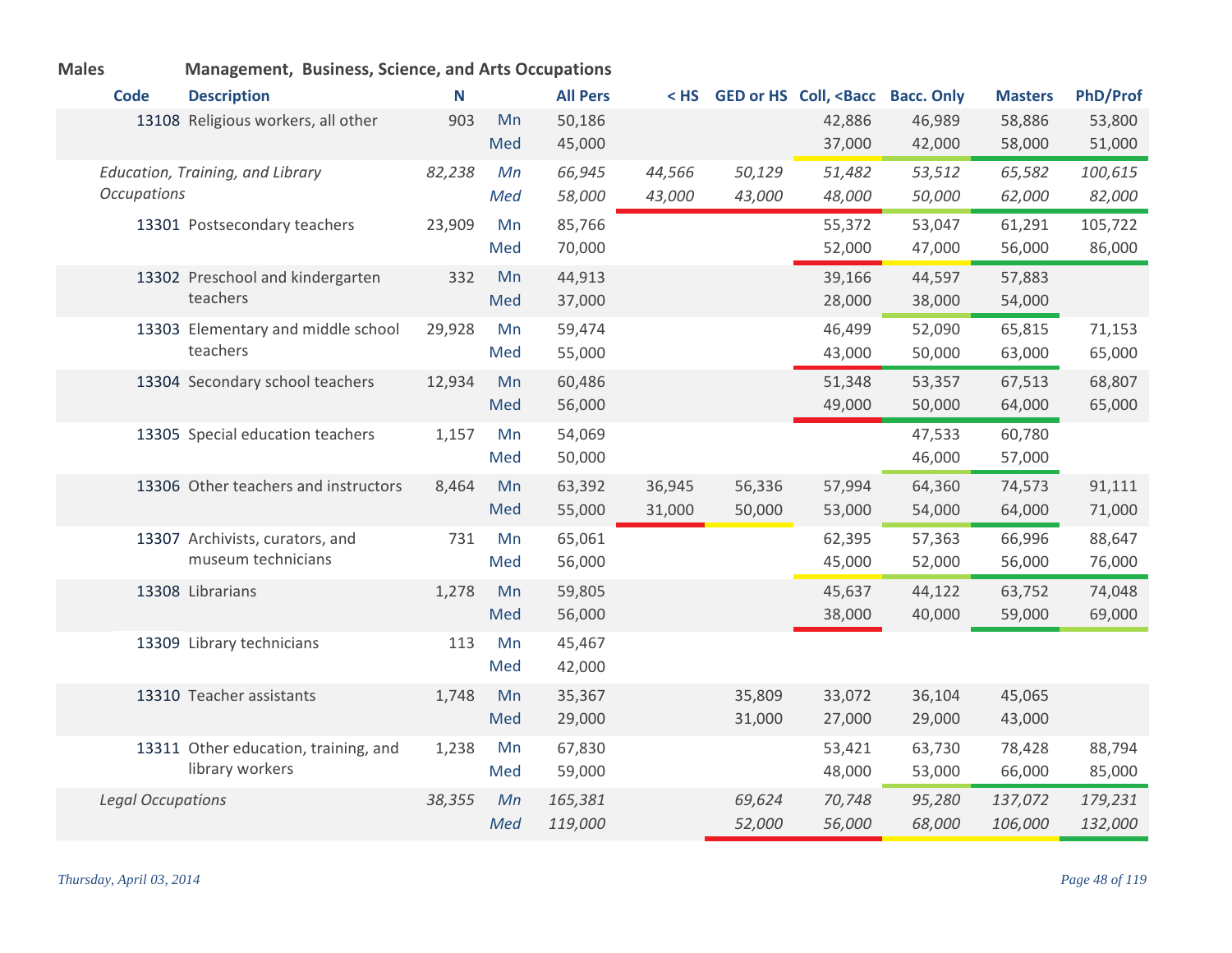| <b>Males</b>       | <b>Management, Business, Science, and Arts Occupations</b> |        |     |                 |        |        |                                                                                                        |         |                |          |
|--------------------|------------------------------------------------------------|--------|-----|-----------------|--------|--------|--------------------------------------------------------------------------------------------------------|---------|----------------|----------|
| <b>Code</b>        | <b>Description</b>                                         | Ν      |     | <b>All Pers</b> | $<$ HS |        | GED or HS Coll, <bacc bacc.="" only<="" th=""><th></th><th><b>Masters</b></th><th>PhD/Prof</th></bacc> |         | <b>Masters</b> | PhD/Prof |
|                    | 13201 Lawyers, and judges,                                 | 33,927 | Mn  | 178,198         |        | 98,821 | 104,956                                                                                                | 140,141 | 154,348        | 180,652  |
|                    | magistrates, and other judicial                            |        | Med | 131,000         |        | 84,000 | 78,000                                                                                                 | 103,000 | 126,000        | 134,000  |
|                    | 13202 Judicial law clerks                                  | 279    | Mn  | 112,303         |        |        |                                                                                                        |         |                | 108,893  |
|                    |                                                            |        | Med | 88,000          |        |        |                                                                                                        |         |                | 96,000   |
|                    | 13203 Paralegals and legal assistants                      | 2,006  | Mn  | 73,627          |        | 68,261 | 66,113                                                                                                 | 74,236  | 92,979         | 83,887   |
|                    |                                                            |        | Med | 54,000          |        | 43,000 | 52,000                                                                                                 | 54,000  | 68,000         | 69,000   |
|                    | 13204 Miscellaneous legal support                          | 2,118  | Mn  | 79,673          |        | 58,829 | 65,721                                                                                                 | 83,259  | 99,516         | 107,770  |
|                    | workers                                                    |        | Med | 62,000          |        | 50,000 | 54,000                                                                                                 | 63,000  | 82,000         | 107,000  |
|                    | <b>Healthcare Practitioners and Technical</b>              | 86,918 | Mn  | 135,692         | 76,289 | 53,692 | 59,970                                                                                                 | 90,238  | 110,476        | 210,115  |
| <b>Occupations</b> |                                                            |        | Med | 84,000          | 43,000 | 43,000 | 54,000                                                                                                 | 73,000  | 87,000         | 163,000  |
|                    | 14101 Chiropractors                                        | 1,548  | Mn  | 110,120         |        |        |                                                                                                        |         |                | 109,474  |
|                    |                                                            |        | Med | 77,000          |        |        |                                                                                                        |         |                | 75,000   |
|                    | 14102 Dentists                                             | 4,209  | Mn  | 204,526         |        |        |                                                                                                        |         |                | 206,167  |
|                    |                                                            |        | Med | 160,000         |        |        |                                                                                                        |         |                | 163,000  |
|                    | 14103 Dietitians and nutritionists                         | 215    | Mn  | 72,325          |        |        |                                                                                                        | 76,698  |                |          |
|                    |                                                            |        | Med | 51,000          |        |        |                                                                                                        | 55,000  |                |          |
|                    | 14104 Optometrists                                         | 975    | Mn  | 143,124         |        |        |                                                                                                        |         |                | 144,194  |
|                    |                                                            |        | Med | 114,000         |        |        |                                                                                                        |         |                | 115,000  |
|                    | 14105 Pharmacists                                          | 5,464  | Mn  | 130,759         |        |        |                                                                                                        | 132,155 | 131,177        | 131,070  |
|                    |                                                            |        | Med | 126,000         |        |        |                                                                                                        | 125,000 | 126,000        | 127,000  |
|                    | 14106 Physicians and surgeons                              | 26,794 | Mn  | 242,446         |        |        |                                                                                                        | 277,657 | 181,951        | 243,668  |
|                    |                                                            |        | Med | 235,000         |        |        |                                                                                                        | 274,000 | 141,000        | 237,000  |
|                    | 14107 Physician assistants                                 | 1,649  | Mn  | 107,226         |        |        | 71,627                                                                                                 | 105,176 | 123,260        | 118,659  |
|                    |                                                            |        | Med | 98,000          |        |        | 54,000                                                                                                 | 94,000  | 110,000        | 107,000  |
|                    | 14108 Podiatrists                                          | 326    | Mn  | 147,252         |        |        |                                                                                                        |         |                | 149,247  |
|                    |                                                            |        | Med | 109,000         |        |        |                                                                                                        |         |                | 109,000  |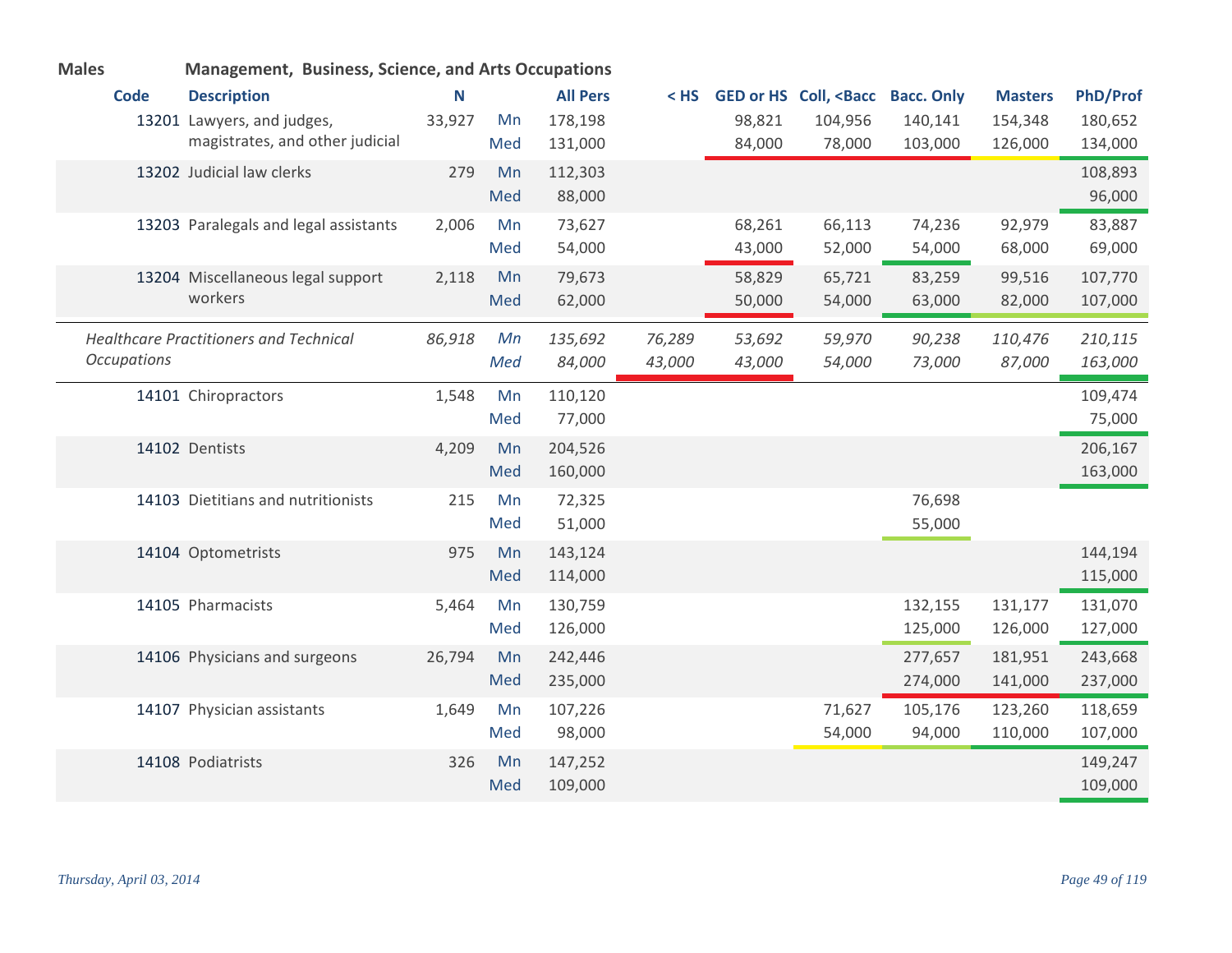| <b>Males</b> | <b>Management, Business, Science, and Arts Occupations</b> |        |     |                 |        |                                                                                                             |         |                |          |
|--------------|------------------------------------------------------------|--------|-----|-----------------|--------|-------------------------------------------------------------------------------------------------------------|---------|----------------|----------|
| <b>Code</b>  | <b>Description</b>                                         | N      |     | <b>All Pers</b> |        | < HS GED or HS Coll, <bacc bacc.="" only<="" th=""><th></th><th><b>Masters</b></th><th>PhD/Prof</th></bacc> |         | <b>Masters</b> | PhD/Prof |
|              | 14109 Audiologists                                         | 69     | Mn  | 98,883          |        |                                                                                                             |         |                |          |
|              |                                                            |        | Med | 86,000          |        |                                                                                                             |         |                |          |
|              | 14110 Occupational therapists                              | 442    | Mn  | 83,099          |        |                                                                                                             | 89,698  | 83,267         |          |
|              |                                                            |        | Med | 79,000          |        |                                                                                                             | 86,000  | 83,000         |          |
|              | 14111 Physical therapists                                  | 3,085  | Mn  | 98,129          |        | 61,017                                                                                                      | 94,511  | 105,212        | 99,722   |
|              |                                                            |        | Med | 84,000          |        | 58,000                                                                                                      | 84,000  | 87,000         | 81,000   |
|              | 14112 Radiation therapists                                 | 188    | Mn  | 90,141          |        | 79,078                                                                                                      | 87,270  |                |          |
|              |                                                            |        | Med | 81,000          |        | 79,000                                                                                                      | 77,000  |                |          |
|              | 14113 Recreational therapists                              | 130    | Mn  | 46,886          |        |                                                                                                             | 49,419  |                |          |
|              |                                                            |        | Med | 42,000          |        |                                                                                                             | 43,000  |                |          |
|              | 14114 Respiratory therapists                               | 1,733  | Mn  | 73,247          |        | 68,743                                                                                                      | 80,330  | 88,528         |          |
|              |                                                            |        | Med | 63,000          |        | 62,000                                                                                                      | 65,000  | 65,000         |          |
|              | 14115 Speech-language pathologists                         | 182    | Mn  | 75,443          |        |                                                                                                             |         | 76,945         |          |
|              |                                                            |        | Med | 75,000          |        |                                                                                                             |         | 75,000         |          |
|              | 14116 Other therapists, including                          | 1,155  | Mn  | 70,675          |        | 55,757                                                                                                      | 74,037  | 71,537         | 88,737   |
|              | exercise physiologists                                     |        | Med | 52,000          |        | 53,000                                                                                                      | 51,000  | 52,000         | 68,000   |
|              | 14117 Veterinarians                                        | 1,762  | Mn  | 131,223         |        |                                                                                                             |         |                | 131,785  |
|              |                                                            |        | Med | 104,000         |        |                                                                                                             |         |                | 104,000  |
|              | 14118 Registered nurses                                    | 11,555 | Mn  | 77,614          | 56,689 | 69,941                                                                                                      | 80,000  | 98,920         | 90,010   |
|              |                                                            |        | Med | 69,000          | 60,000 | 65,000                                                                                                      | 72,000  | 84,000         | 79,000   |
|              | 14119 Nurse anesthetists                                   | 490    | Mn  | 200,580         |        |                                                                                                             | 169,643 | 215,595        |          |
|              |                                                            |        | Med | 174,000         |        |                                                                                                             | 152,000 | 178,000        |          |
|              | 14120 Nurse practitioners and nurse                        | 372    | Mn  | 124,492         |        |                                                                                                             |         | 127,870        |          |
|              | midwives                                                   |        | Med | 107,000         |        |                                                                                                             |         | 107,000        |          |
|              | 14121 Health diagnosing and                                | 154    | Mn  | 81,439          |        |                                                                                                             |         |                | 121,635  |
|              | treating practitioners, all other                          |        | Med | 54,000          |        |                                                                                                             |         |                | 96,000   |
|              | 14122 Clinical laboratory                                  | 3,700  | Mn  | 60,651          | 48,629 | 47,966                                                                                                      | 67,488  | 73,411         | 89,355   |
|              | technologists and technicians                              |        | Med | 52,000          | 43,000 | 45,000                                                                                                      | 56,000  | 64,000         | 65,000   |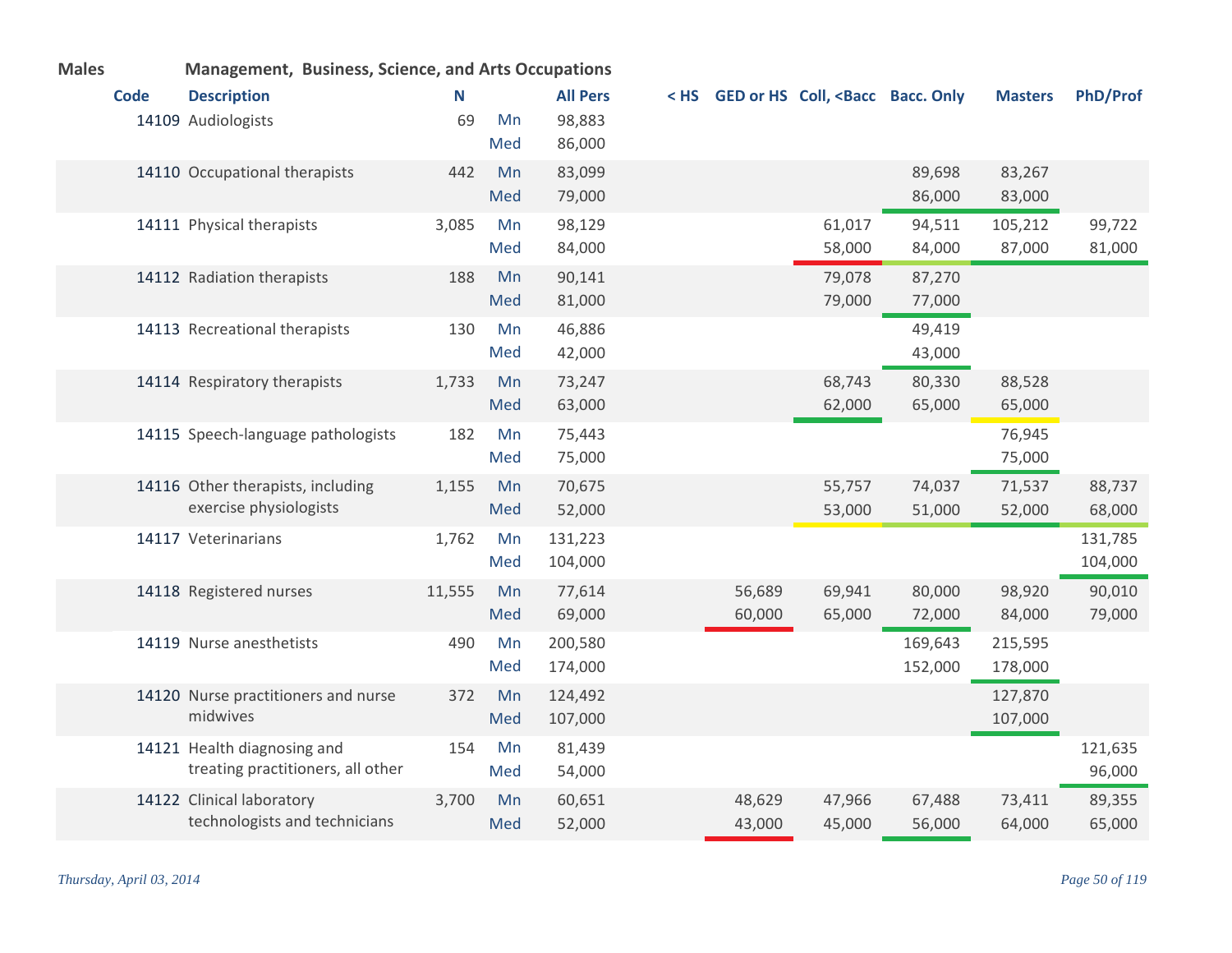| <b>Males</b>       | <b>Management, Business, Science, and Arts Occupations</b>         |         |           |                   |                  |                  |                                                                                                               |                   |                    |                    |
|--------------------|--------------------------------------------------------------------|---------|-----------|-------------------|------------------|------------------|---------------------------------------------------------------------------------------------------------------|-------------------|--------------------|--------------------|
| <b>Code</b>        | <b>Description</b>                                                 | Ν       |           | <b>All Pers</b>   | < HS             |                  | GED or HS Coll, <bacc bacc.="" only<="" th=""><th></th><th><b>Masters</b></th><th><b>PhD/Prof</b></th></bacc> |                   | <b>Masters</b>     | <b>PhD/Prof</b>    |
|                    | 14123 Dental hygienists                                            | 54      | Mn<br>Med | 70,080<br>59,000  |                  |                  |                                                                                                               |                   |                    |                    |
|                    |                                                                    |         | Mn        |                   |                  |                  |                                                                                                               |                   |                    |                    |
|                    | 14124 Diagnostic related<br>technologists and technicians          | 4,079   | Med       | 70,998<br>64,000  |                  | 57,222<br>51,000 | 66,444<br>63,000                                                                                              | 79,942<br>70,000  | 88,323<br>74,000   | 107,166<br>78,000  |
|                    | 14125 Emergency medical<br>technicians and paramedics              | 5,004   | Mn<br>Med | 56,265<br>50,000  |                  | 50,860<br>47,000 | 55,799<br>50,000                                                                                              | 61,437<br>52,000  |                    |                    |
|                    | 14126 Health practitioner support<br>technologists and technicians | 3,326   | Mn<br>Med | 47,044<br>38,000  |                  | 46,378<br>36,000 | 44,030<br>41,000                                                                                              | 54,239<br>38,000  | 43,434<br>32,000   |                    |
|                    | 14127 Licensed practical and<br>licensed vocational nurses         | 2,054   | Mn<br>Med | 53,400<br>47,000  |                  | 51,216<br>43,000 | 50,339<br>46,000                                                                                              | 79,599<br>52,000  |                    |                    |
|                    | 14128 Medical records and health<br>information technicians        | 391     | Mn<br>Med | 48,597<br>40,000  |                  |                  | 43,254<br>38,000                                                                                              | 48,425<br>42,000  |                    |                    |
|                    | 14129 Opticians, dispensing                                        | 624     | Mn<br>Med | 55,498<br>47,000  |                  | 49,348<br>43,000 | 54,230<br>47,000                                                                                              | 60,700<br>54,000  |                    |                    |
|                    | 14130 Miscellaneous health<br>technologists and technicians        | 1,760   | Mn<br>Med | 71,472<br>52,000  |                  | 55,980<br>41,000 | 53,724<br>46,000                                                                                              | 86,706<br>63,000  | 106,417<br>90,000  | 134,750<br>115,000 |
|                    | 14131 Other healthcare practitioners<br>and technical occupations  | 2,265   | Mn<br>Med | 73,964<br>63,000  |                  | 62,211<br>52,000 | 70,527<br>63,000                                                                                              | 76,856<br>64,000  | 79,200<br>65,000   |                    |
| <b>Occupations</b> | Management, Business, and Financial                                | 545,994 | Mn<br>Med | 104,639<br>79,000 | 59,508<br>43,000 | 68,838<br>54,000 | 78,795<br>64,000                                                                                              | 113,611<br>87,000 | 140,202<br>109,000 | 165,002<br>126,000 |
| <b>Occupations</b> | <b>Business and Financial Operations</b>                           | 135,162 | Mn<br>Med | 99,719<br>75,000  | 55,560<br>43,000 | 63,263<br>53,000 | 68,071<br>56,000                                                                                              | 101,454<br>77,000 | 129,284<br>98,000  | 153,333<br>109,000 |
|                    | 11201 Agents and business<br>managers of artists,                  | 720     | Mn<br>Med | 91,211<br>54,000  |                  |                  | 67,444<br>46,000                                                                                              | 97,383<br>57,000  |                    |                    |
|                    | 11202 Buyers and purchasing agents,<br>farm products               | 344     | Mn<br>Med | 67,218<br>53,000  |                  | 49,267<br>37,000 | 72,268<br>63,000                                                                                              | 96,454<br>64,000  |                    |                    |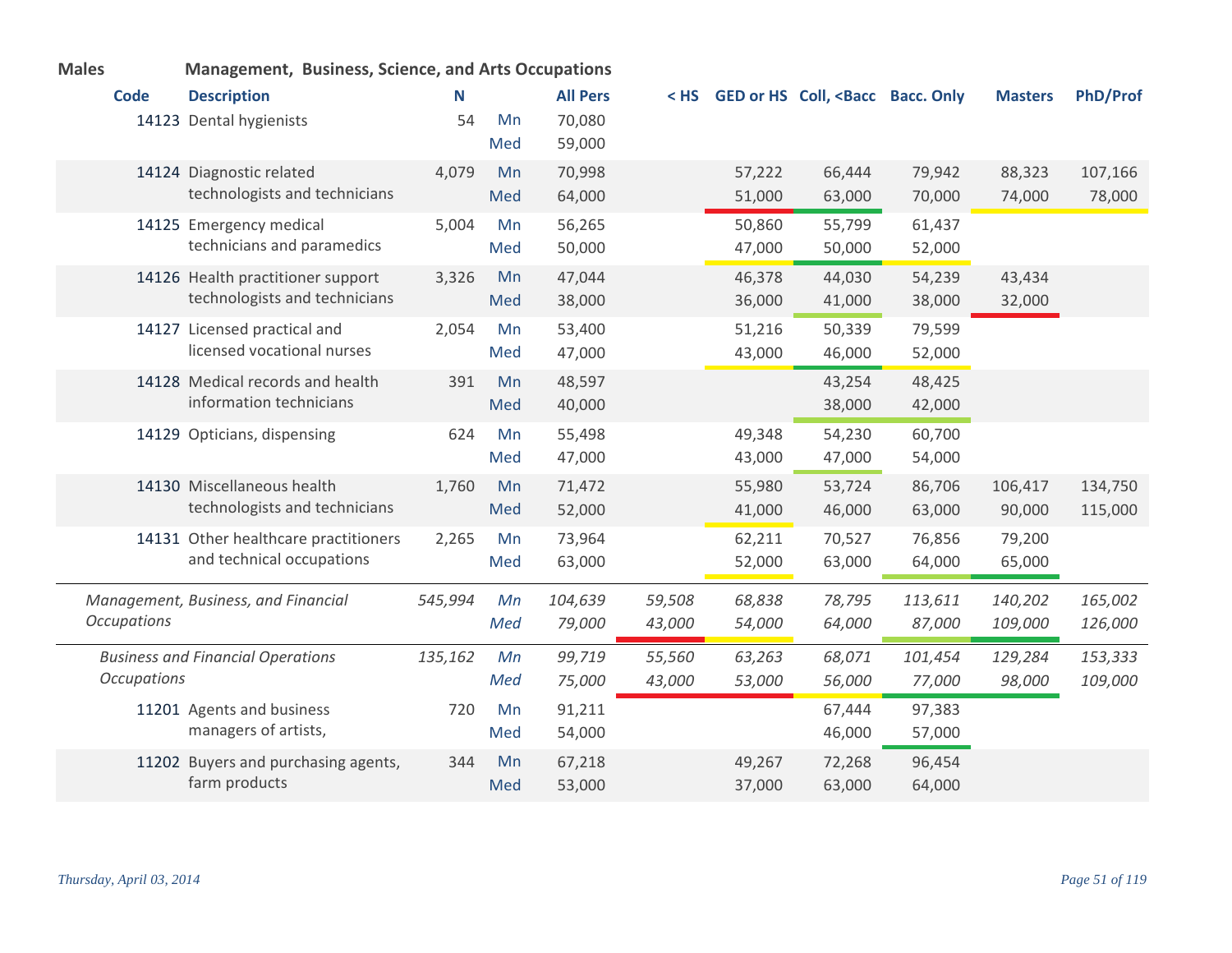|             | management, Dasmess, Science, and Arts Occup |        |     |                 |        |        |                                             |                   |                |                 |
|-------------|----------------------------------------------|--------|-----|-----------------|--------|--------|---------------------------------------------|-------------------|----------------|-----------------|
| <b>Code</b> | <b>Description</b>                           | N      |     | <b>All Pers</b> | $<$ HS |        | <b>GED or HS Coll, <bacc< b=""></bacc<></b> | <b>Bacc. Only</b> | <b>Masters</b> | <b>PhD/Prof</b> |
|             | 11203 Wholesale and retail buyers,           | 4,159  | Mn  | 64,567          | 57,868 | 52,457 | 57,420                                      | 80,967            | 88,240         |                 |
|             | except farm products                         |        | Med | 49,000          | 35,000 | 42,000 | 43,000                                      | 59,000            | 71,000         |                 |
|             | 11204 Purchasing agents, except              | 5,686  | Mn  | 70,260          | 51,731 | 57,677 | 59,246                                      | 79,349            | 93,114         |                 |
|             | wholesale, retail, and farm                  |        | Med | 62,000          | 45,000 | 53,000 | 53,000                                      | 68,000            | 81,000         |                 |
|             | 11205 Claims adjusters, appraisers,          | 5,283  | Mn  | 67,952          |        | 63,564 | 59,382                                      | 70,247            | 74,976         | 115,539         |
|             | examiners, and investigators                 |        | Med | 62,000          |        | 59,000 | 53,000                                      | 64,000            | 66,000         | 94,000          |
|             | 11206 Compliance officers                    | 5,145  | Mn  | 82,950          |        | 60,788 | 67,556                                      | 86,773            | 104,988        | 129,305         |
|             |                                              |        | Med | 69,000          |        | 55,000 | 63,000                                      | 73,000            | 91,000         | 101,000         |
|             | 11207 Cost estimators                        | 5,053  | Mn  | 77,503          | 51,833 | 68,551 | 72,872                                      | 89,304            | 103,819        |                 |
|             |                                              |        | Med | 65,000          | 54,000 | 59,000 | 64,000                                      | 73,000            | 83,000         |                 |
|             | 11208 Human resources workers                | 7,710  | Mn  | 85,104          | 48,580 | 66,798 | 67,038                                      | 87,125            | 113,733        | 126,715         |
|             |                                              |        | Med | 68,000          | 40,000 | 54,000 | 58,000                                      | 69,000            | 89,000         | 106,000         |
|             | 11209 Compensation, benefits, and            | 677    | Mn  | 85,489          |        |        | 63,563                                      | 87,550            | 111,903        |                 |
|             | job analysis specialists                     |        | Med | 64,000          |        |        | 55,000                                      | 66,000            | 86,000         |                 |
|             | 11210 Training and development               | 2,500  | Mn  | 76,284          |        | 67,561 | 66,641                                      | 85,651            | 90,966         |                 |
|             | specialists                                  |        | Med | 69,000          |        | 57,000 | 64,000                                      | 76,000            | 80,000         |                 |
|             | 11211 Logisticians                           | 2,677  | Mn  | 70,578          |        | 56,298 | 59,724                                      | 79,349            | 100,781        |                 |
|             |                                              |        | Med | 60,000          |        | 50,000 | 55,000                                      | 68,000            | 88,000         |                 |
|             | 11212 Management analysts                    | 16,778 | Mn  | 119,005         |        | 77,571 | 83,087                                      | 111,696           | 144,673        | 161,144         |
|             |                                              |        | Med | 92,000          |        | 62,000 | 64,000                                      | 89,000            | 110,000        | 122,000         |
|             | 11213 Meeting, convention, and               | 662    | Mn  | 69,013          |        |        | 61,583                                      | 77,280            | 78,250         |                 |
|             | event planners                               |        | Med | 54,000          |        |        | 55,000                                      | 61,000            | 63,000         |                 |
|             | 11214 Fundraisers                            | 979    | Mn  | 97,683          |        |        | 62,544                                      | 92,430            | 108,511        | 153,172         |
|             |                                              |        | Med | 77,000          |        |        | 51,000                                      | 76,000            | 86,000         | 94,000          |
|             | 11215 Market research analysts and           | 4,890  | Mn  | 109,024         |        | 75,639 | 76,137                                      | 101,669           | 138,435        | 153,771         |
|             | marketing specialists                        |        | Med | 86,000          |        | 54,000 | 59,000                                      | 80,000            | 115,000        | 130,000         |
|             | 11216 Business operations                    | 4,510  | Mn  | 87,169          | 53,623 | 58,135 | 61,858                                      | 91,697            | 117,705        | 146,328         |
|             | specialists, all other                       |        | Med | 69,000          | 38,000 | 51,000 | 52,000                                      | 75,000            | 98,000         | 115,000         |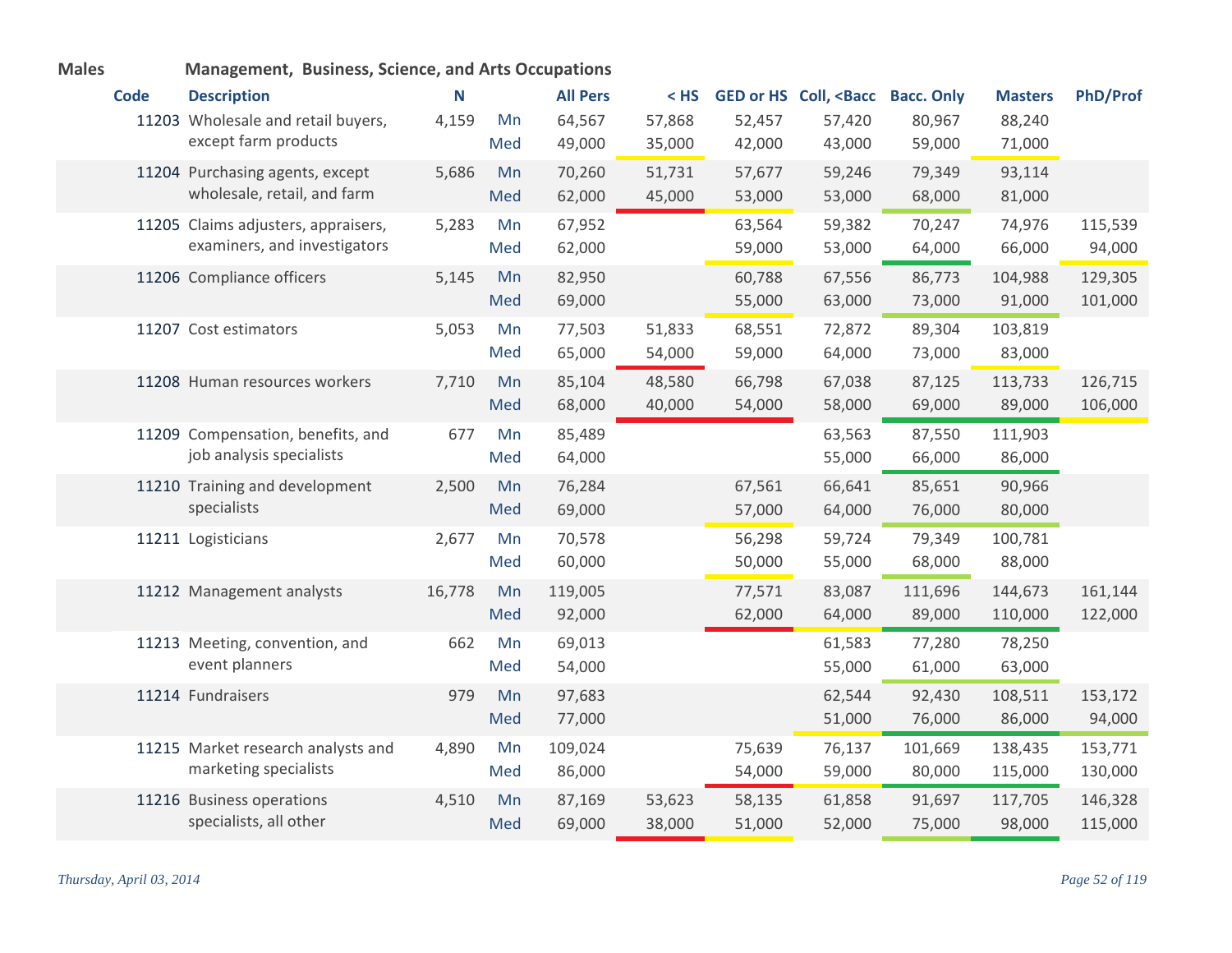| <b>Males</b> |             | Management, Business, Science, and Arts Occupations |         |     |                 |        |         |                                                                                                               |         |                |                 |
|--------------|-------------|-----------------------------------------------------|---------|-----|-----------------|--------|---------|---------------------------------------------------------------------------------------------------------------|---------|----------------|-----------------|
|              | <b>Code</b> | <b>Description</b>                                  | N       |     | <b>All Pers</b> | $<$ HS |         | GED or HS Coll, <bacc bacc.="" only<="" th=""><th></th><th><b>Masters</b></th><th><b>PhD/Prof</b></th></bacc> |         | <b>Masters</b> | <b>PhD/Prof</b> |
|              |             | 11217 Accountants and auditors                      | 37,769  | Mn  | 104,314         |        | 59,208  | 59,431                                                                                                        | 102,508 | 119,373        | 145,961         |
|              |             |                                                     |         | Med | 79,000          |        | 49,000  | 52,000                                                                                                        | 78,000  | 92,000         | 107,000         |
|              |             | 11218 Appraisers and assessors of                   | 2,623   | Mn  | 71,586          |        | 52,575  | 57,012                                                                                                        | 77,491  | 86,698         |                 |
|              |             | real estate                                         |         | Med | 59,000          |        | 48,000  | 52,000                                                                                                        | 63,000  | 74,000         |                 |
|              |             | 11219 Budget analysts                               | 856     | Mn  | 87,899          |        |         | 70,882                                                                                                        | 82,167  | 98,459         |                 |
|              |             |                                                     |         | Med | 80,000          |        |         | 69,000                                                                                                        | 77,000  | 87,000         |                 |
|              |             | 11220 Credit analysts                               | 528     | Mn  | 78,612          |        |         |                                                                                                               | 71,431  | 108,922        |                 |
|              |             |                                                     |         | Med | 62,000          |        |         |                                                                                                               | 60,000  | 80,000         |                 |
|              |             | 11221 Financial analysts                            | 2,161   | Mn  | 162,036         |        |         | 78,042                                                                                                        | 150,308 | 185,369        | 219,121         |
|              |             |                                                     |         | Med | 105,000         |        |         | 62,000                                                                                                        | 94,000  | 122,000        | 147,000         |
|              |             | 11222 Personal financial advisors                   | 10,911  | Mn  | 144,600         |        | 88,213  | 106,432                                                                                                       | 139,621 | 169,214        | 198,656         |
|              |             |                                                     |         | Med | 102,000         |        | 65,000  | 68,000                                                                                                        | 97,000  | 118,000        | 153,000         |
|              |             | 11223 Insurance underwriters                        | 1,521   | Mn  | 94,746          |        |         | 59,007                                                                                                        | 97,706  | 130,457        |                 |
|              |             |                                                     |         | Med | 76,000          |        |         | 51,000                                                                                                        | 83,000  | 103,000        |                 |
|              |             | 11224 Financial examiners                           | 407     | Mn  | 104,092         |        |         |                                                                                                               | 100,947 | 111,066        |                 |
|              |             |                                                     |         | Med | 102,000         |        |         |                                                                                                               | 100,000 | 106,000        |                 |
|              |             | 11225 Credit counselors and loan                    | 6,504   | Mn  | 92,691          |        | 72,292  | 74,589                                                                                                        | 93,449  | 127,855        |                 |
|              |             | officers                                            |         | Med | 74,000          |        | 53,000  | 61,000                                                                                                        | 76,000  | 103,000        |                 |
|              |             | 11226 Tax examiners and collectors,                 | 1,035   | Mn  | 71,454          |        |         | 58,754                                                                                                        | 74,341  | 88,227         |                 |
|              |             | and revenue agents                                  |         | Med | 65,000          |        |         | 52,000                                                                                                        | 70,000  | 90,000         |                 |
|              |             | 11227 Tax preparers                                 | 903     | Mn  | 96,617          |        |         | 53,313                                                                                                        | 91,803  | 139,941        | 182,550         |
|              |             |                                                     |         | Med | 60,000          |        |         | 43,000                                                                                                        | 60,000  | 92,000         | 145,000         |
|              |             | 11228 Financial specialists, all other              | 1,360   | Mn  | 133,390         |        | 48,407  | 65,508                                                                                                        | 133,429 | 189,356        |                 |
|              |             |                                                     |         | Med | 87,000          |        | 38,000  | 44,000                                                                                                        | 87,000  | 130,000        |                 |
|              |             | <b>Management Occupations</b>                       | 410,832 | Mn  | 106,315         | 59,873 | 69,671  | 81,446                                                                                                        | 119,415 | 144,663        | 169,044         |
|              |             |                                                     |         | Med | 81,000          | 43,000 | 54,000  | 65,000                                                                                                        | 94,000  | 112,000        | 130,000         |
|              |             | 11101 Chief executives and                          | 39,646  | Mn  | 173,846         | 99,024 | 113,140 | 132,076                                                                                                       | 183,837 | 210,197        | 215,409         |
|              |             | legislators                                         |         | Med | 128,000         | 71,000 | 78,000  | 91,000                                                                                                        | 136,000 | 165,000        | 166,000         |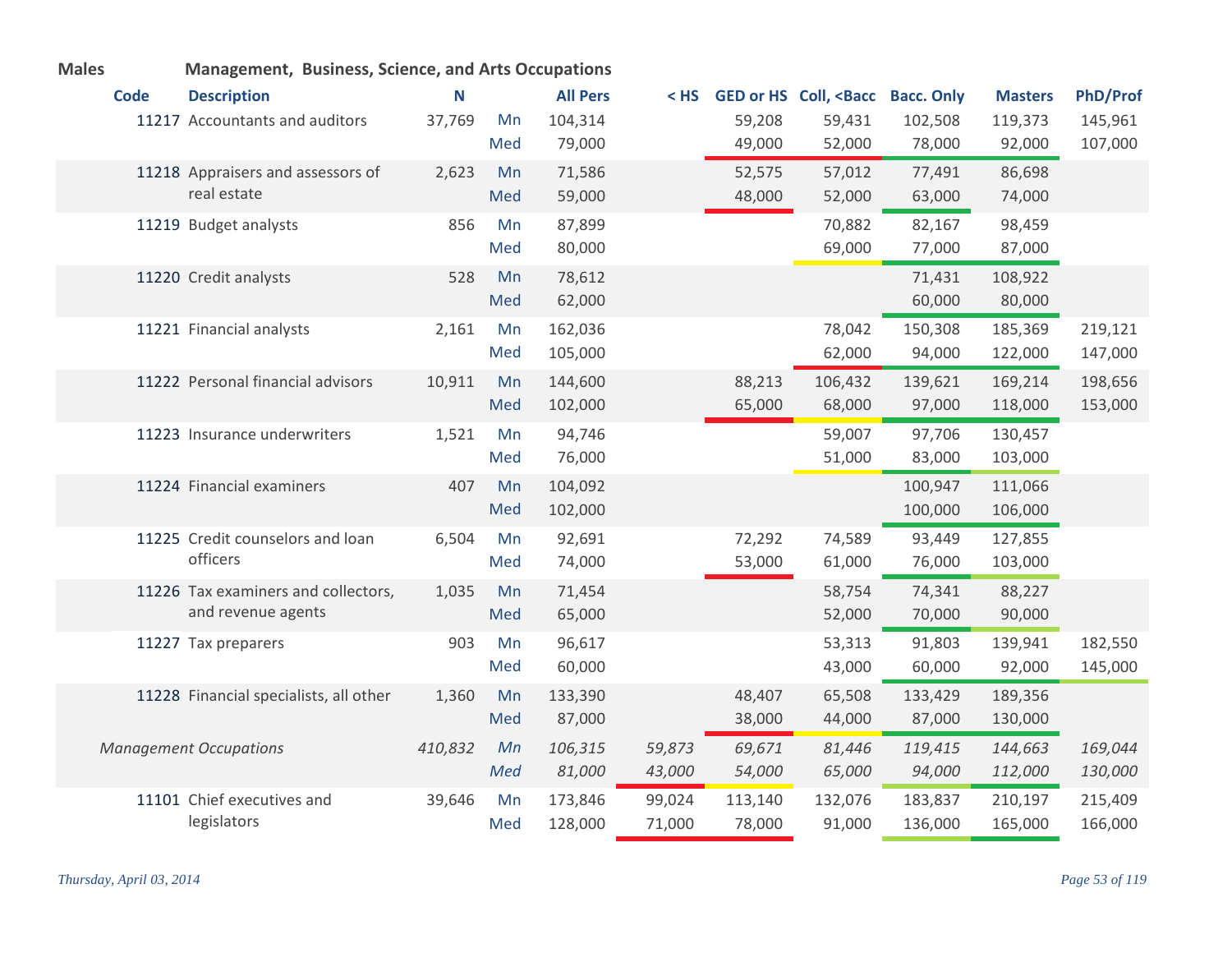| <b>IVIAIES</b> |             | ivianagement, business, science, and Arts Occupations       |        |           |                    |                  |                  |                                                                                                               |                    |                    |                    |
|----------------|-------------|-------------------------------------------------------------|--------|-----------|--------------------|------------------|------------------|---------------------------------------------------------------------------------------------------------------|--------------------|--------------------|--------------------|
|                | <b>Code</b> | <b>Description</b>                                          | N      |           | <b>All Pers</b>    | < HS             |                  | GED or HS Coll, <bacc bacc.="" only<="" th=""><th></th><th><b>Masters</b></th><th><b>PhD/Prof</b></th></bacc> |                    | <b>Masters</b>     | <b>PhD/Prof</b>    |
|                |             | 11102 General and operations<br>managers                    | 34,142 | Mn<br>Med | 107,339<br>83,000  | 71,102<br>55,000 | 78,927<br>65,000 | 84,577<br>71,000                                                                                              | 119,190<br>94,000  | 157,779<br>126,000 | 174,690<br>136,000 |
|                |             | 11103 Advertising and promotions<br>managers                | 1,014  | Mn<br>Med | 108,058<br>78,000  |                  |                  | 86,217<br>67,000                                                                                              | 113,147<br>81,000  | 135,283<br>97,000  |                    |
|                |             | 11104 Marketing and sales managers                          | 22,700 | Mn<br>Med | 122,342<br>98,000  | 83,856<br>56,000 | 84,088<br>67,000 | 91,900<br>77,000                                                                                              | 128,742<br>105,000 | 157,607<br>130,000 | 183,941<br>131,000 |
|                |             | 11105 Public relations and<br>fundraising managers          | 914    | Mn<br>Med | 114,673<br>94,000  |                  |                  | 86,289<br>78,000                                                                                              | 114,361<br>93,000  | 122,453<br>97,000  |                    |
|                |             | 11106 Administrative services<br>managers                   | 3,922  | Mn<br>Med | 79,336<br>67,000   |                  | 65,534<br>56,000 | 69,577<br>63,000                                                                                              | 92,286<br>76,000   | 109,917<br>96,000  |                    |
|                |             | 11107 Computer and information<br>systems managers          | 19,052 | Mn<br>Med | 115,920<br>105,000 |                  | 89,269<br>81,000 | 94,681<br>87,000                                                                                              | 118,948<br>106,000 | 130,186<br>118,000 | 157,496<br>128,000 |
|                |             | 11108 Financial managers                                    | 24,722 | Mn<br>Med | 125,835<br>92,000  | 93,086<br>63,000 | 73,110<br>55,000 | 77,291<br>63,000                                                                                              | 119,609<br>91,000  | 173,242<br>128,000 | 202,818<br>139,000 |
|                |             | 11109 Compensation and benefits<br>managers                 | 147    | Mn<br>Med | 131,775<br>109,000 |                  |                  |                                                                                                               | 133,993<br>112,000 |                    |                    |
|                |             | 11110 Human resources managers                              | 7,186  | Mn<br>Med | 100,789<br>82,000  | 66,552<br>47,000 | 66,069<br>54,000 | 75,039<br>64,000                                                                                              | 109,697<br>87,000  | 128,469<br>105,000 | 182,252<br>141,000 |
|                |             | 11111 Training and development<br>managers                  | 1,025  | Mn<br>Med | 94,385<br>80,000   |                  |                  | 77,144<br>71,000                                                                                              | 99,418<br>80,000   | 106,337<br>94,000  |                    |
|                |             | 11112 Industrial production<br>managers                     | 9,916  | Mn<br>Med | 89,262<br>76,000   | 59,719<br>53,000 | 69,759<br>63,000 | 77,569<br>69,000                                                                                              | 104,565<br>88,000  | 122,370<br>109,000 | 163,647<br>117,000 |
|                |             | 11113 Purchasing managers                                   | 5,309  | Mn<br>Med | 92,569<br>80,000   |                  | 63,224<br>58,000 | 74,567<br>68,000                                                                                              | 98,401<br>84,000   | 123,335<br>109,000 | 115,457<br>105,000 |
|                |             | 11114 Transportation, storage, and<br>distribution managers | 8,328  | Mn<br>Med | 67,030<br>54,000   | 47,511<br>41,000 | 53,418<br>47,000 | 62,024<br>53,000                                                                                              | 88,775<br>76,000   | 102,487<br>94,000  |                    |
|                |             | 11115 Farmers, ranchers, and other<br>agricultural managers | 33,844 | Mn<br>Med | 63,366<br>42,000   | 53,903<br>33,000 | 60,220<br>38,000 | 62,124<br>43,000                                                                                              | 75,568<br>52,000   | 77,360<br>52,000   | 62,494<br>37,000   |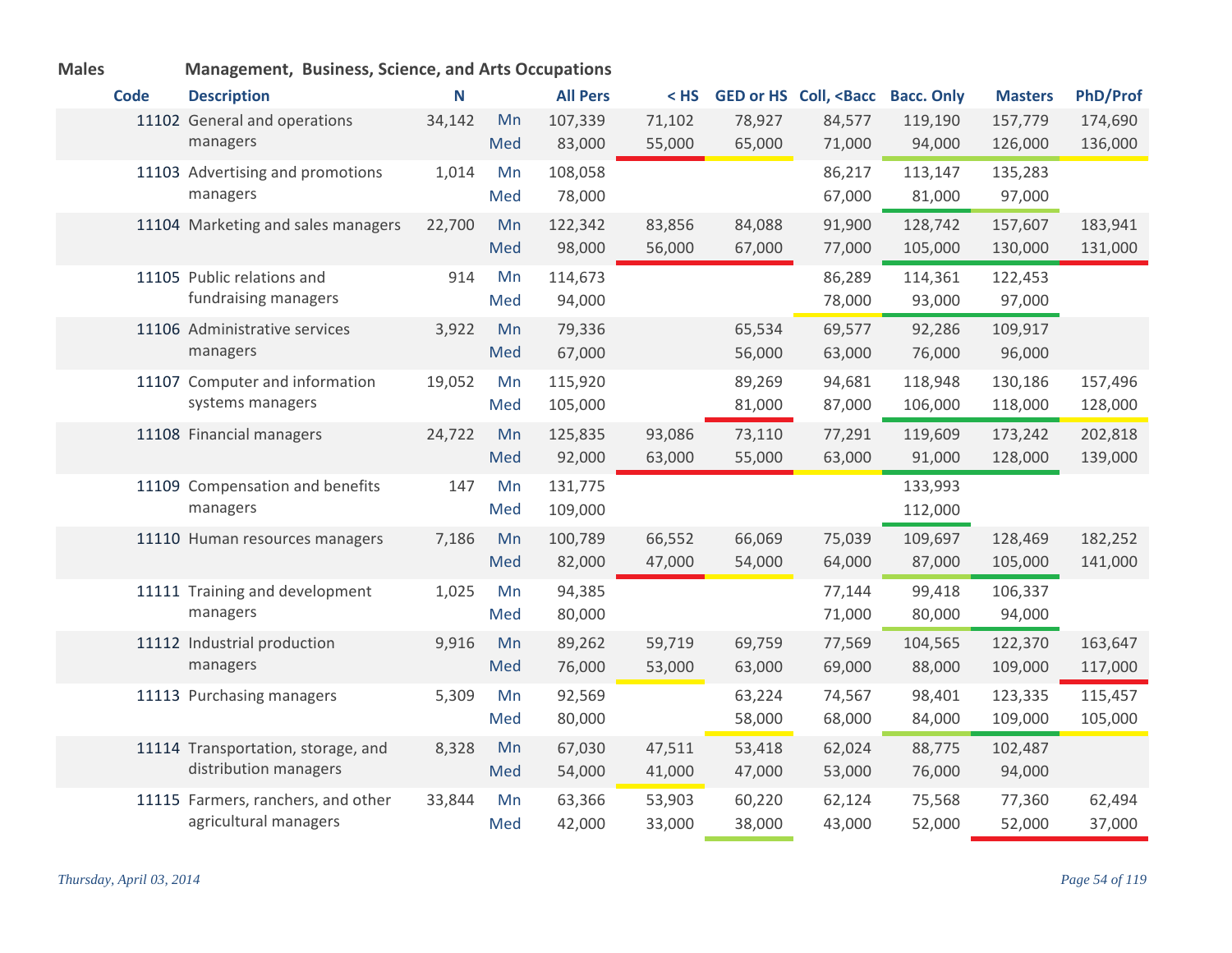| <b>Code</b> | <b>Description</b>                  | N       |     | <b>All Pers</b> | $<$ HS |        | GED or HS Coll, <bacc< th=""><th><b>Bacc. Only</b></th><th><b>Masters</b></th><th><b>PhD/Prof</b></th></bacc<> | <b>Bacc. Only</b> | <b>Masters</b> | <b>PhD/Prof</b> |
|-------------|-------------------------------------|---------|-----|-----------------|--------|--------|----------------------------------------------------------------------------------------------------------------|-------------------|----------------|-----------------|
|             | 11116 Construction managers         | 25,778  | Mn  | 84,279          | 58,532 | 70,134 | 79,335                                                                                                         | 100,861           | 121,379        | 113,491         |
|             |                                     |         | Med | 70,000          | 49,000 | 61,000 | 66,000                                                                                                         | 84,000            | 103,000        | 98,000          |
|             | 11117 Education administrators      | 15,406  | Mn  | 92,076          |        | 57,205 | 62,997                                                                                                         | 78,564            | 92,668         | 128,090         |
|             |                                     |         | Med | 81,000          |        | 48,000 | 56,000                                                                                                         | 65,000            | 84,000         | 106,000         |
|             | 11118 Architectural and engineering | 7,413   | Mn  | 140,042         |        | 74,462 | 96,806                                                                                                         | 139,794           | 157,283        | 179,940         |
|             | managers                            |         | Med | 124,000         |        | 69,000 | 92,000                                                                                                         | 123,000           | 136,000        | 152,000         |
|             | 11119 Food service managers         | 18,476  | Mn  | 58,177          | 47,833 | 49,402 | 55,151                                                                                                         | 71,873            | 78,883         | 81,206          |
|             |                                     |         | Med | 44,000          | 36,000 | 40,000 | 44,000                                                                                                         | 52,000            | 57,000         | 53,000          |
|             | 11120 Gaming managers               | 474     | Mn  | 77,287          |        | 60,027 | 78,684                                                                                                         | 104,085           |                |                 |
|             |                                     |         | Med | 58,000          |        | 56,000 | 60,000                                                                                                         | 73,000            |                |                 |
|             | 11121 Lodging managers              | 2,518   | Mn  | 67,308          |        | 48,565 | 59,591                                                                                                         | 78,581            | 78,846         |                 |
|             |                                     |         | Med | 51,000          |        | 38,000 | 45,000                                                                                                         | 59,000            | 64,000         |                 |
|             | 11122 Medical and health services   | 8,883   | Mn  | 110,670         |        | 62,497 | 77,237                                                                                                         | 98,501            | 128,672        | 187,382         |
|             | managers                            |         | Med | 87,000          |        | 54,000 | 66,000                                                                                                         | 84,000            | 105,000        | 139,000         |
|             | 11123 Natural sciences managers     | 683     | Mn  | 141,249         |        |        |                                                                                                                | 103,083           | 126,198        | 183,651         |
|             |                                     |         | Med | 114,000         |        |        |                                                                                                                | 96,000            | 107,000        | 153,000         |
|             | 11124 Property, real estate, and    | 10,322  | Mn  | 89,525          | 47,604 | 64,381 | 69,497                                                                                                         | 108,409           | 132,465        | 128,334         |
|             | community association               |         | Med | 63,000          | 38,000 | 50,000 | 53,000                                                                                                         | 79,000            | 93,000         | 104,000         |
|             | 11125 Social and community service  | 4,943   | Mn  | 81,510          |        | 56,147 | 64,168                                                                                                         | 79,750            | 91,124         | 128,918         |
|             | managers                            |         | Med | 65,000          |        | 48,000 | 49,000                                                                                                         | 67,000            | 79,000         | 107,000         |
|             | 11126 Emergency management          | 256     | Mn  | 80,364          |        |        | 73,429                                                                                                         | 89,341            |                |                 |
|             | directors                           |         | Med | 73,000          |        |        | 64,000                                                                                                         | 76,000            |                |                 |
|             | 11127 Miscellaneous managers,       | 103,268 | Mn  | 105,603         | 61,918 | 71,901 | 83,196                                                                                                         | 116,580           | 142,496        | 167,645         |
|             | including funeral service           |         | Med | 84,000          | 47,000 | 58,000 | 70,000                                                                                                         | 95,000            | 115,000        | 134,000         |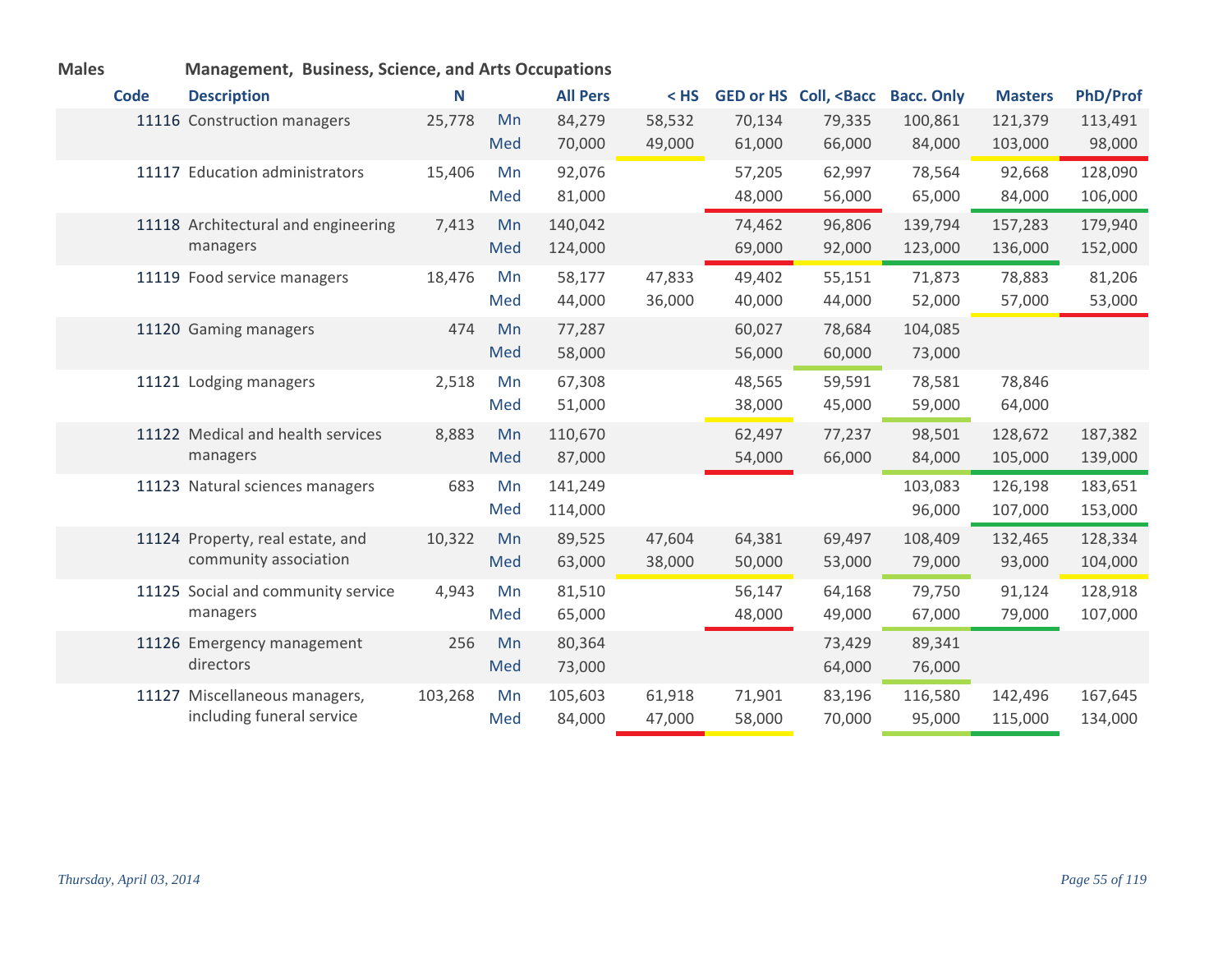| <b>Males</b> | <b>Military Specific Occupations</b> |
|--------------|--------------------------------------|
|--------------|--------------------------------------|

| <b>Description</b><br>Code           | N     |            | <b>All Pers</b> |  | < HS GED or HS Coll, <bacc bacc.="" masters="" only="" phd="" prof<="" th=""><th></th></bacc> |  |
|--------------------------------------|-------|------------|-----------------|--|-----------------------------------------------------------------------------------------------|--|
| <b>Military Specific Occupations</b> | 55 Mn |            | 62.998          |  |                                                                                               |  |
|                                      |       | <b>Med</b> | 59.000          |  |                                                                                               |  |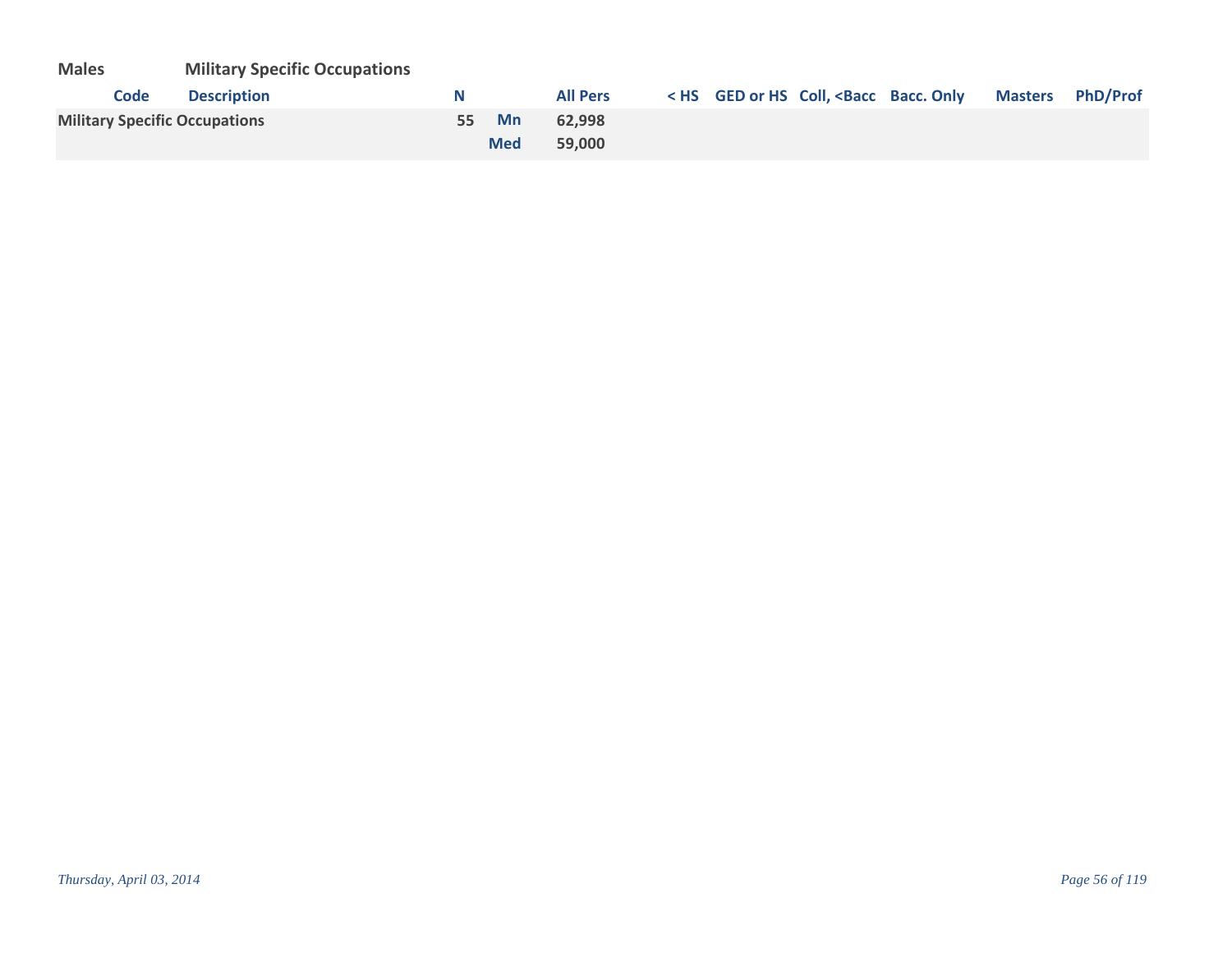| <b>Males</b>                   |                                                                  | <b>Natural Resources, Construction, and Maintenance Occupatio</b> |                  |                  |                  |                  |                                                                                                               |                  |                  |                  |
|--------------------------------|------------------------------------------------------------------|-------------------------------------------------------------------|------------------|------------------|------------------|------------------|---------------------------------------------------------------------------------------------------------------|------------------|------------------|------------------|
| <b>Code</b>                    | <b>Description</b>                                               | N                                                                 |                  | <b>All Pers</b>  | $<$ HS           |                  | GED or HS Coll, <bacc bacc.="" only<="" th=""><th></th><th><b>Masters</b></th><th><b>PhD/Prof</b></th></bacc> |                  | <b>Masters</b>   | <b>PhD/Prof</b>  |
| <b>Maintenance Occupations</b> | <b>Natural Resources, Construction, and</b>                      | 452,976                                                           | Mn<br><b>Med</b> | 49,260<br>43,000 | 36,199<br>31,000 | 48,430<br>43,000 | 55,033<br>50,000                                                                                              | 61,053<br>52,000 | 70,135<br>58,000 | 65,920<br>52,000 |
|                                | <b>Construction and Extraction Occupations</b>                   | 226,710                                                           | Mn<br>Med        | 49,207<br>43,000 | 37,232<br>31,000 | 48,941<br>43,000 | 55,429<br>50,000                                                                                              | 63,054<br>52,000 | 72,461<br>54,000 | 63,399<br>47,000 |
|                                | 42101 First-line supervisors of<br>construction trades and       | 35,946                                                            | Mn<br>Med        | 67,010<br>57,000 | 57,464<br>51,000 | 63,356<br>55,000 | 69,846<br>61,000                                                                                              | 82,584<br>65,000 | 95,466<br>76,000 | 92,331<br>76,000 |
|                                | 42102 Boilermakers                                               | 645                                                               | Mn<br>Med        | 60,164<br>54,000 |                  | 59,512<br>53,000 | 62,840<br>63,000                                                                                              |                  |                  |                  |
|                                | 42103 Brickmasons, blockmasons,<br>stonemasons, and reinforcing  | 3,247                                                             | Mn<br>Med        | 42,821<br>37,000 | 36,332<br>28,000 | 43,055<br>41,000 | 49,531<br>42,000                                                                                              | 57,068<br>51,000 |                  |                  |
|                                | 42104 Carpenters                                                 | 31,502                                                            | Mn<br>Med        | 42,232<br>37,000 | 34,485<br>29,000 | 42,848<br>38,000 | 45,675<br>41,000                                                                                              | 52,637<br>43,000 | 51,499<br>38,000 |                  |
|                                | 42105 Carpet, floor, and tile<br>installers and finishers        | 3,553                                                             | Mn<br>Med        | 38,542<br>32,000 | 34,029<br>27,000 | 40,586<br>35,000 | 41,174<br>34,000                                                                                              | 39,751<br>37,000 |                  |                  |
|                                | 42106 Cement masons, concrete<br>finishers, and terrazzo workers | 1,224                                                             | Mn<br>Med        | 38,992<br>34,000 | 38,858<br>33,000 | 38,024<br>35,000 | 42,161<br>37,000                                                                                              |                  |                  |                  |
|                                | 42107 Construction laborers                                      | 37,680                                                            | Mn<br>Med        | 40,516<br>33,000 | 32,946<br>27,000 | 41,811<br>36,000 | 46,380<br>40,000                                                                                              | 50,213<br>42,000 | 68,485<br>50,000 | 45,586<br>32,000 |
|                                | 42108 Paving, surfacing, and<br>tamping equipment operators      | 345                                                               | Mn<br>Med        | 43,901<br>39,000 | 44,248<br>37,000 | 42,289<br>41,000 |                                                                                                               |                  |                  |                  |
|                                | 42109 Construction equipment<br>operators except paving,         | 14,018                                                            | Mn<br>Med        | 50,088<br>44,000 | 40,414<br>37,000 | 51,052<br>46,000 | 53,390<br>49,000                                                                                              | 63,650<br>52,000 |                  |                  |
|                                | 42110 Drywall installers, ceiling tile<br>installers, and tapers | 2,594                                                             | Mn<br>Med        | 36,348<br>30,000 | 29,296<br>26,000 | 41,065<br>36,000 | 43,696<br>37,000                                                                                              |                  |                  |                  |
|                                | 42111 Electricians                                               | 27,590                                                            | Mn<br>Med        | 56,789<br>52,000 | 41,338<br>37,000 | 54,397<br>49,000 | 59,827<br>55,000                                                                                              | 63,606<br>56,000 | 69,392<br>55,000 |                  |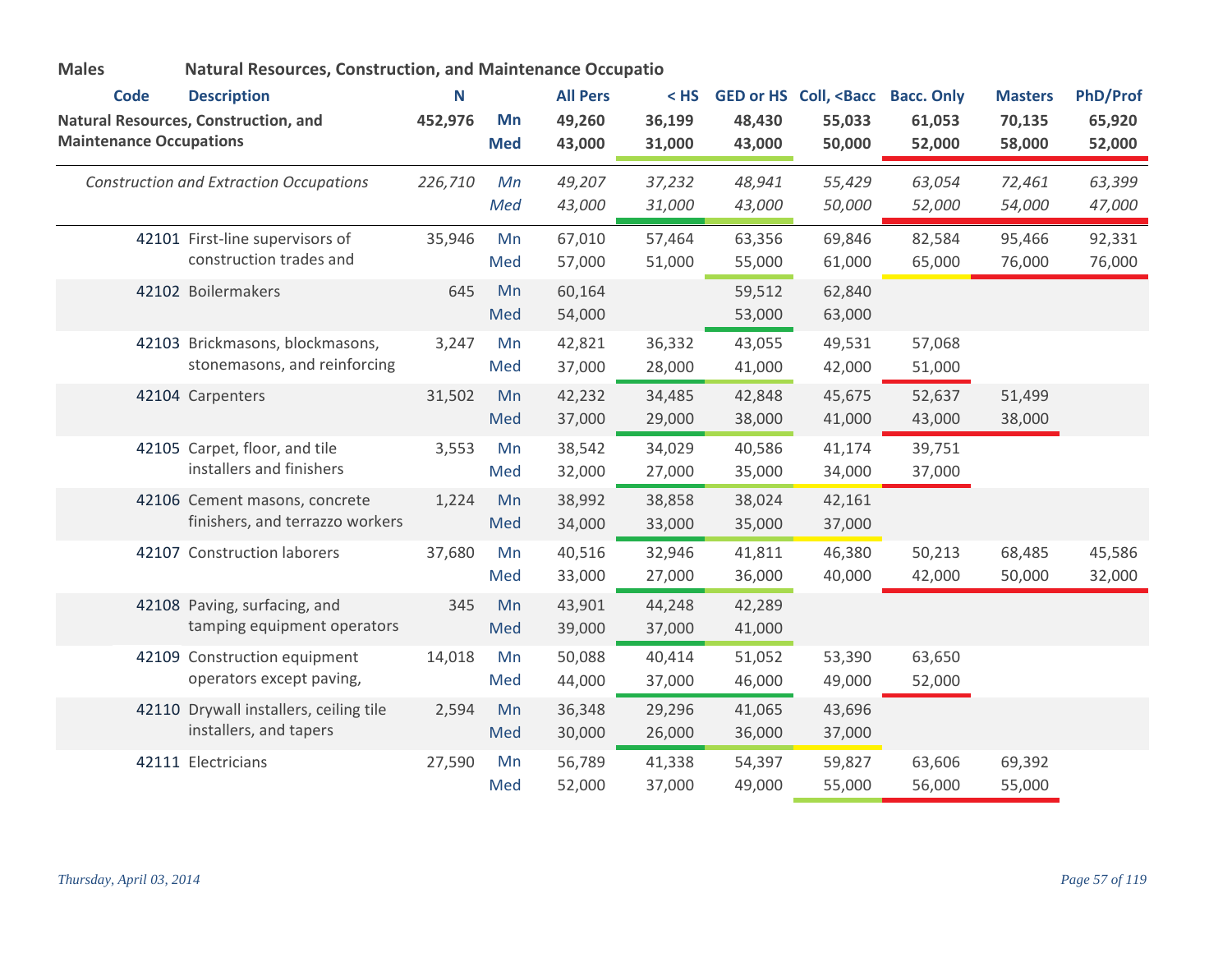| יטומוכ |             | <u>ivatural Nesources, Construction, and ividintenance Occupatio</u> |        |     |                 |        |        |                                                                                                               |        |                |                 |
|--------|-------------|----------------------------------------------------------------------|--------|-----|-----------------|--------|--------|---------------------------------------------------------------------------------------------------------------|--------|----------------|-----------------|
|        | <b>Code</b> | <b>Description</b>                                                   | N      |     | <b>All Pers</b> | $<$ HS |        | GED or HS Coll, <bacc bacc.="" only<="" th=""><th></th><th><b>Masters</b></th><th><b>PhD/Prof</b></th></bacc> |        | <b>Masters</b> | <b>PhD/Prof</b> |
|        |             | 42112 Glaziers                                                       | 1,354  | Mn  | 46,584          | 39,817 | 46,105 | 53,006                                                                                                        |        |                |                 |
|        |             |                                                                      |        | Med | 42,000          | 38,000 | 41,000 | 48,000                                                                                                        |        |                |                 |
|        |             | 42113 Insulation workers                                             | 1,249  | Mn  | 42,224          | 36,214 | 44,400 | 45,916                                                                                                        |        |                |                 |
|        |             |                                                                      |        | Med | 38,000          | 33,000 | 42,000 | 40,000                                                                                                        |        |                |                 |
|        |             | 42114 Painters and paperhangers                                      | 12,104 | Mn  | 37,182          | 31,588 | 37,790 | 42,260                                                                                                        | 49,047 |                |                 |
|        |             |                                                                      |        | Med | 32,000          | 26,000 | 33,000 | 38,000                                                                                                        | 38,000 |                |                 |
|        |             | 42115 Pipelayers, plumbers,                                          | 18,056 | Mn  | 51,825          | 40,537 | 51,482 | 57,440                                                                                                        | 55,843 | 41,063         |                 |
|        |             | pipefitters, and steamfitters                                        |        | Med | 47,000          | 36,000 | 47,000 | 53,000                                                                                                        | 52,000 | 42,000         |                 |
|        |             | 42116 Plasterers and stucco masons                                   | 492    | Mn  | 39,551          | 33,676 | 44,690 |                                                                                                               |        |                |                 |
|        |             |                                                                      |        | Med | 34,000          | 32,000 | 39,000 |                                                                                                               |        |                |                 |
|        |             | 42117 Roofers                                                        | 4,191  | Mn  | 38,512          | 31,347 | 42,343 | 44,783                                                                                                        | 56,792 |                |                 |
|        |             |                                                                      |        | Med | 32,000          | 26,000 | 35,000 | 39,000                                                                                                        | 47,000 |                |                 |
|        |             | 42118 Sheet metal workers                                            | 4,301  | Mn  | 48,376          | 37,925 | 47,243 | 53,638                                                                                                        | 61,381 |                |                 |
|        |             |                                                                      |        | Med | 43,000          | 34,000 | 43,000 | 52,000                                                                                                        | 52,000 |                |                 |
|        |             | 42119 Structural iron and steel                                      | 1,902  | Mn  | 51,149          | 41,386 | 53,375 | 51,862                                                                                                        |        |                |                 |
|        |             | workers                                                              |        | Med | 46,000          | 35,000 | 47,000 | 48,000                                                                                                        |        |                |                 |
|        |             | 42120 Helpers, construction trades                                   | 1,088  | Mn  | 35,677          | 29,337 | 36,734 | 45,956                                                                                                        |        |                |                 |
|        |             |                                                                      |        | Med | 29,000          | 26,000 | 32,000 | 34,000                                                                                                        |        |                |                 |
|        |             | 42121 Construction and building                                      | 3,611  | Mn  | 61,870          |        | 54,749 | 61,993                                                                                                        | 69,691 | 69,917         |                 |
|        |             | inspectors                                                           |        | Med | 54,000          |        | 51,000 | 54,000                                                                                                        | 61,000 | 62,000         |                 |
|        |             | 42122 Elevator installers and                                        | 1,151  | Mn  | 82,618          |        | 80,983 | 83,854                                                                                                        |        |                |                 |
|        |             | repairers                                                            |        | Med | 83,000          |        | 81,000 | 86,000                                                                                                        |        |                |                 |
|        |             | 42123 Fence erectors                                                 | 680    | Mn  | 38,195          | 32,766 | 36,469 | 45,427                                                                                                        |        |                |                 |
|        |             |                                                                      |        | Med | 32,000          | 30,000 | 31,000 | 34,000                                                                                                        |        |                |                 |
|        |             | 42124 Hazardous materials removal                                    | 839    | Mn  | 52,774          | 39,505 | 45,151 | 56,485                                                                                                        | 62,340 |                |                 |
|        |             | workers                                                              |        | Med | 46,000          | 33,000 | 42,000 | 54,000                                                                                                        | 58,000 |                |                 |
|        |             | 42125 Highway maintenance workers                                    | 5,635  | Mn  | 42,864          | 35,787 | 41,841 | 47,213                                                                                                        | 53,438 |                |                 |
|        |             |                                                                      |        | Med | 40,000          | 32,000 | 38,000 | 42,000                                                                                                        | 51,000 |                |                 |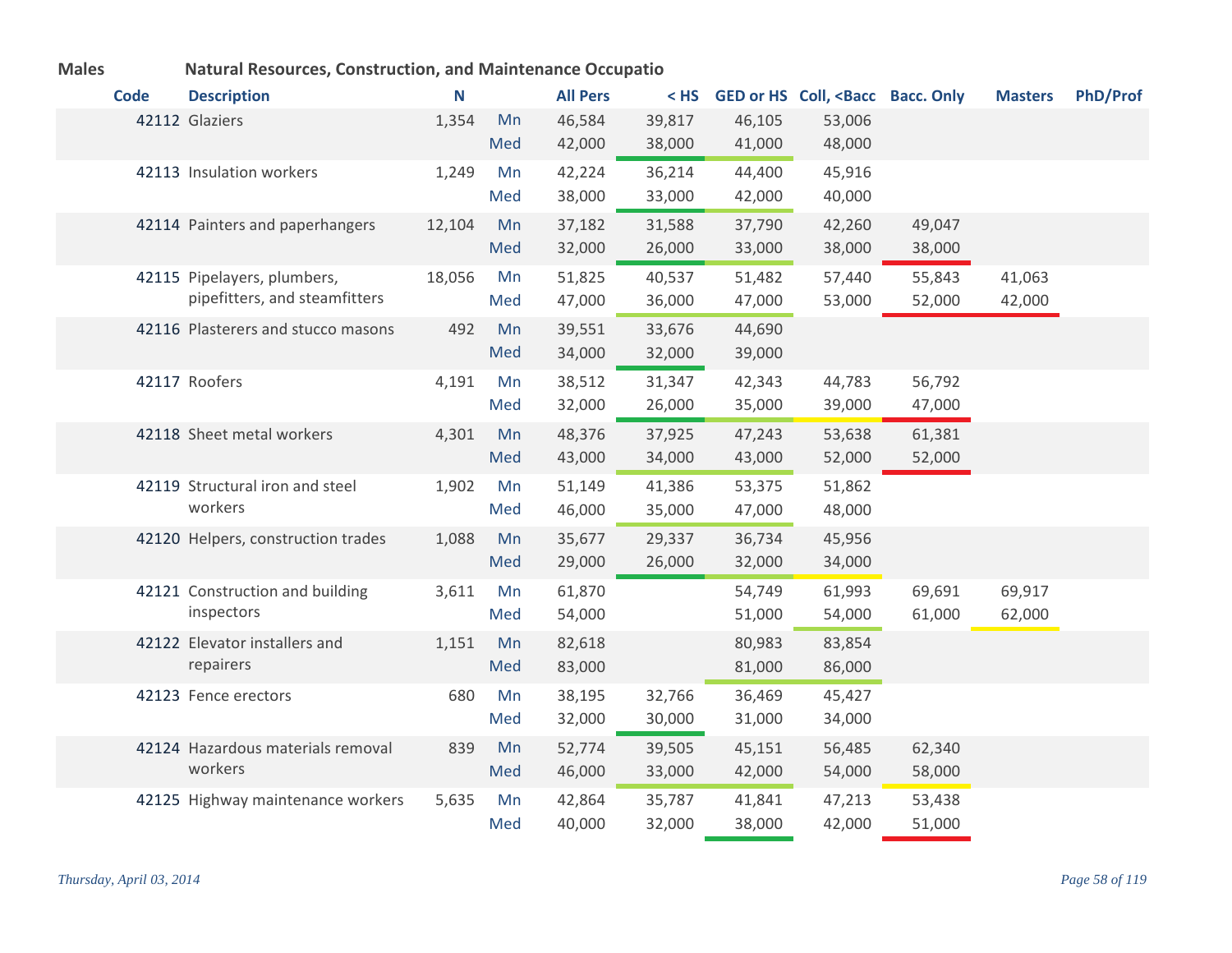| <b>Code</b> | <b>Description</b>                                                | N      |           | <b>All Pers</b>  | $<$ HS           |                  | GED or HS Coll, <bacc bacc.="" only<="" th=""><th></th><th><b>Masters</b></th><th><b>PhD/Prof</b></th></bacc> |                  | <b>Masters</b> | <b>PhD/Prof</b> |
|-------------|-------------------------------------------------------------------|--------|-----------|------------------|------------------|------------------|---------------------------------------------------------------------------------------------------------------|------------------|----------------|-----------------|
|             | 42126 Rail-track laying and                                       | 524    | Mn        | 53,193           |                  | 53,989           | 55,456                                                                                                        |                  |                |                 |
|             | maintenance equipment                                             |        | Med       | 53,000           |                  | 53,000           | 53,000                                                                                                        |                  |                |                 |
|             | 42127 Miscellaneous construction                                  | 1,465  | Mn        | 46,822           | 38,864           | 46,846           | 46,626                                                                                                        | 62,821           |                |                 |
|             | workers, including solar                                          |        | Med       | 39,000           | 36,000           | 42,000           | 40,000                                                                                                        | 39,000           |                |                 |
|             | 42128 Derrick, rotary drill, and                                  | 1,502  | Mn        | 66,353           | 60,531           | 64,287           | 71,955                                                                                                        |                  |                |                 |
|             | service unit operators, and                                       |        | Med       | 55,000           | 52,000           | 53,000           | 64,000                                                                                                        |                  |                |                 |
|             | 42129 Earth drillers, except oil and                              | 1,131  | Mn        | 56,997           | 51,710           | 54,610           | 61,257                                                                                                        |                  |                |                 |
|             | gas                                                               |        | Med       | 52,000           | 52,000           | 52,000           | 53,000                                                                                                        |                  |                |                 |
|             | 42130 Explosives workers, ordnance                                | 374    | Mn        | 61,819           |                  | 58,048           | 58,677                                                                                                        |                  |                |                 |
|             | handling experts, and blasters                                    |        | Med       | 58,000           |                  | 53,000           | 54,000                                                                                                        |                  |                |                 |
|             | 42131 Mining machine operators                                    | 3,206  | Mn        | 64,721           | 58,036           | 63,825           | 67,494                                                                                                        | 78,889           |                |                 |
|             |                                                                   |        | Med       | 63,000           | 53,000           | 61,000           | 65,000                                                                                                        | 73,000           |                |                 |
|             | 42132 Miscellaneous extraction                                    | 2,799  | Mn        | 59,868           | 51,543           | 61,226           | 63,999                                                                                                        | 58,147           |                |                 |
|             | workers, including roof                                           |        | Med       | 53,000           | 45,000           | 54,000           | 60,000                                                                                                        | 49,000           |                |                 |
|             | Farming, Fishing, and Forestry Occupations                        | 27,272 | Mn        | 33,546           | 27,155           | 34,935           | 40,667                                                                                                        | 51,692           | 64,242         | 77,135          |
|             |                                                                   |        | Med       | 27,000           | 24,000           | 29,000           | 34,000                                                                                                        | 43,000           | 53,000         | 75,000          |
|             |                                                                   |        |           |                  |                  |                  |                                                                                                               |                  |                |                 |
|             | 41101 First-line supervisors of<br>farming, fishing, and forestry | 2,588  | Mn<br>Med | 49,791<br>42,000 | 41,251<br>32,000 | 47,636<br>42,000 | 50,327<br>45,000                                                                                              | 66,171<br>53,000 |                |                 |
|             |                                                                   |        |           |                  |                  |                  |                                                                                                               |                  |                |                 |
|             | 41102 Agricultural inspectors                                     | 527    | Mn        | 56,564           |                  | 49,233           | 58,553                                                                                                        | 57,848           |                |                 |
|             |                                                                   |        | Med       | 53,000           |                  | 51,000           | 54,000                                                                                                        | 55,000           |                |                 |
|             | 41103 Graders and sorters,<br>agricultural products               | 541    | Mn        | 35,029           | 23,211           | 33,947           | 55,301                                                                                                        |                  |                |                 |
|             |                                                                   |        | Med       | 26,000           | 21,000           | 27,000           | 32,000                                                                                                        |                  |                |                 |
|             | 41104 Miscellaneous agricultural                                  | 19,175 | Mn        | 28,984           | 25,081           | 30,515           | 34,828                                                                                                        | 45,030           |                |                 |
|             | workers, including animal                                         |        | Med       | 26,000           | 23,000           | 27,000           | 31,000                                                                                                        | 37,000           |                |                 |
|             | 41105 Fishing and hunting workers                                 | 1,107  | Mn        | 48,994           | 44,272           | 50,934           | 45,798                                                                                                        | 54,519           |                |                 |
|             |                                                                   |        | Med       | 34,000           | 35,000           | 34,000           | 32,000                                                                                                        | 43,000           |                |                 |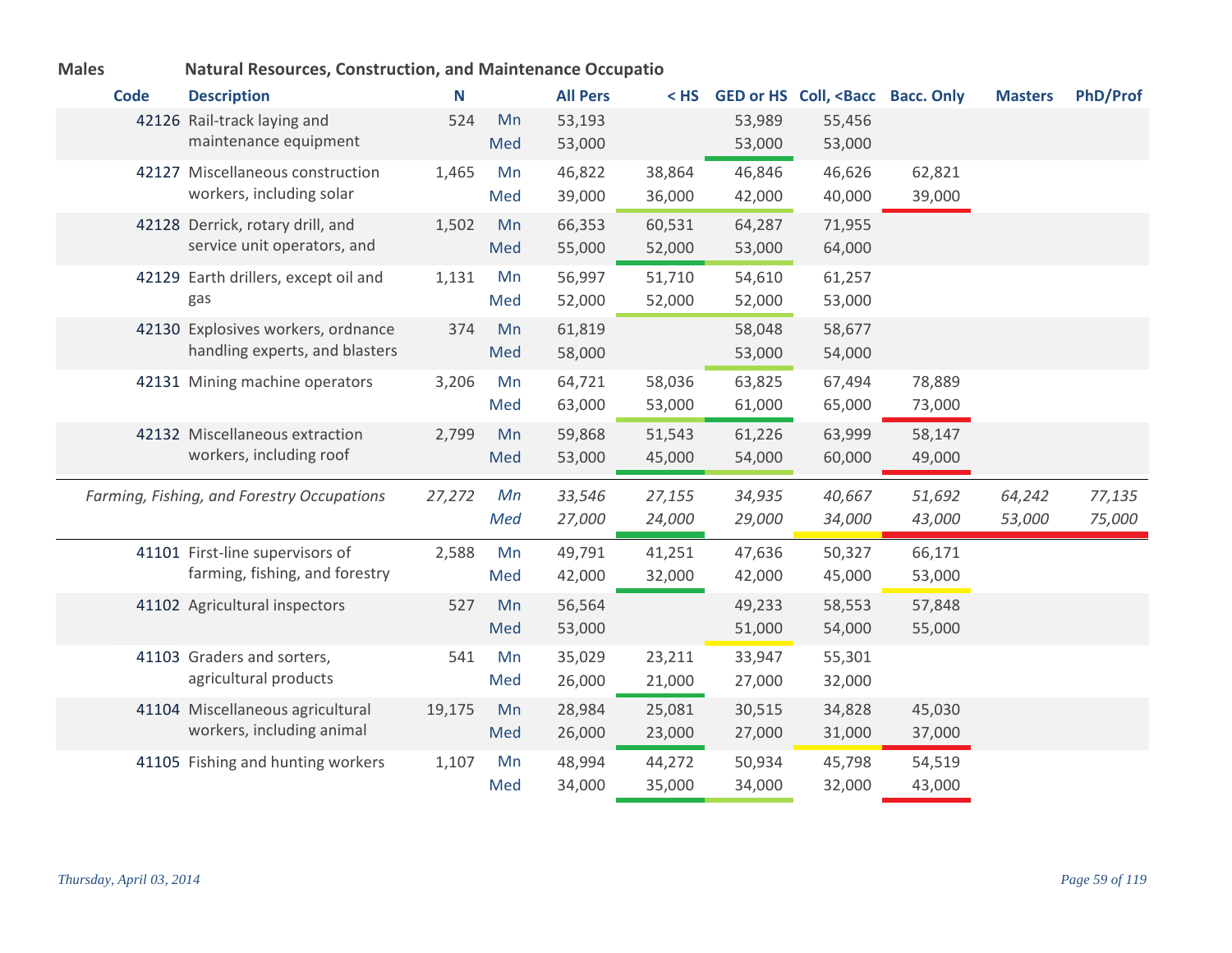| <b>Code</b>        | <b>Description</b>                                                | N       |           | <b>All Pers</b>  | < HS             |                  | GED or HS Coll, <bacc bacc.="" only<="" th=""><th></th><th><b>Masters</b></th><th><b>PhD/Prof</b></th></bacc> |                  | <b>Masters</b>   | <b>PhD/Prof</b>  |
|--------------------|-------------------------------------------------------------------|---------|-----------|------------------|------------------|------------------|---------------------------------------------------------------------------------------------------------------|------------------|------------------|------------------|
|                    | 41106 Forest and conservation<br>workers                          | 344     | Mn<br>Med | 41,294<br>38,000 |                  | 38,115<br>34,000 | 39,183<br>39,000                                                                                              |                  |                  |                  |
|                    | 41107 Logging workers                                             | 2,721   | Mn<br>Med | 40,127<br>33,000 | 34,936<br>27,000 | 40,948<br>33,000 | 49,487<br>38,000                                                                                              |                  |                  |                  |
| <b>Occupations</b> | Installation, Maintenance, and Repair                             | 198,994 | Mn<br>Med | 51,284<br>47,000 | 38,399<br>34,000 | 49,057<br>44,000 | 55,410<br>52,000                                                                                              | 59,942<br>53,000 | 68,290<br>59,000 | 66,216<br>52,000 |
|                    | 43101 First-line supervisors of<br>mechanics, installers, and     | 13,886  | Mn<br>Med | 65,499<br>59,000 | 47,651<br>43,000 | 60,451<br>55,000 | 68,105<br>64,000                                                                                              | 77,726<br>69,000 | 90,289<br>80,000 |                  |
|                    | 43102 Computer, automated teller,<br>and office machine repairers | 8,501   | Mn<br>Med | 52,677<br>47,000 | 38,867<br>35,000 | 49,088<br>45,000 | 52,413<br>47,000                                                                                              | 56,359<br>50,000 | 63,189<br>59,000 |                  |
|                    | 43103 Radio and<br>telecommunications                             | 6,608   | Mn<br>Med | 60,345<br>59,000 | 41,775<br>37,000 | 56,858<br>54,000 | 62,379<br>61,000                                                                                              | 65,251<br>65,000 | 63,128<br>54,000 |                  |
|                    | 43104 Avionics technicians                                        | 649     | Mn<br>Med | 62,745<br>60,000 |                  | 65,991<br>60,000 | 61,823<br>60,000                                                                                              |                  |                  |                  |
|                    | 43105 Electric motor, power tool,<br>and related repairers        | 1,106   | Mn<br>Med | 50,708<br>46,000 | 36,293<br>32,000 | 49,508<br>43,000 | 53,669<br>52,000                                                                                              |                  |                  |                  |
|                    | 43106 Electrical and electronics<br>repairers, transportation     | 759     | Mn<br>Med | 70,733<br>66,000 |                  | 75,588<br>66,000 | 67,199<br>65,000                                                                                              |                  |                  |                  |
|                    | 43107 Electronic equipment<br>installers and repairers, motor     | 542     | Mn<br>Med | 48,772<br>42,000 |                  | 43,928<br>42,000 | 55,352<br>47,000                                                                                              |                  |                  |                  |
|                    | 43108 Electronic home<br>entertainment equipment                  | 1,823   | Mn<br>Med | 43,276<br>40,000 | 37,086<br>35,000 | 39,233<br>37,000 | 45,099<br>42,000                                                                                              | 58,188<br>43,000 |                  |                  |
|                    | 43109 Security and fire alarm<br>systems installers               | 2,045   | Mn<br>Med | 49,636<br>47,000 | 45,767<br>41,000 | 46,837<br>43,000 | 51,019<br>48,000                                                                                              | 55,767<br>48,000 |                  |                  |
|                    | 43110 Aircraft mechanics and<br>service technicians               | 6,843   | Mn<br>Med | 62,095<br>60,000 | 51,238<br>43,000 | 58,811<br>57,000 | 62,900<br>62,000                                                                                              | 67,554<br>61,000 |                  |                  |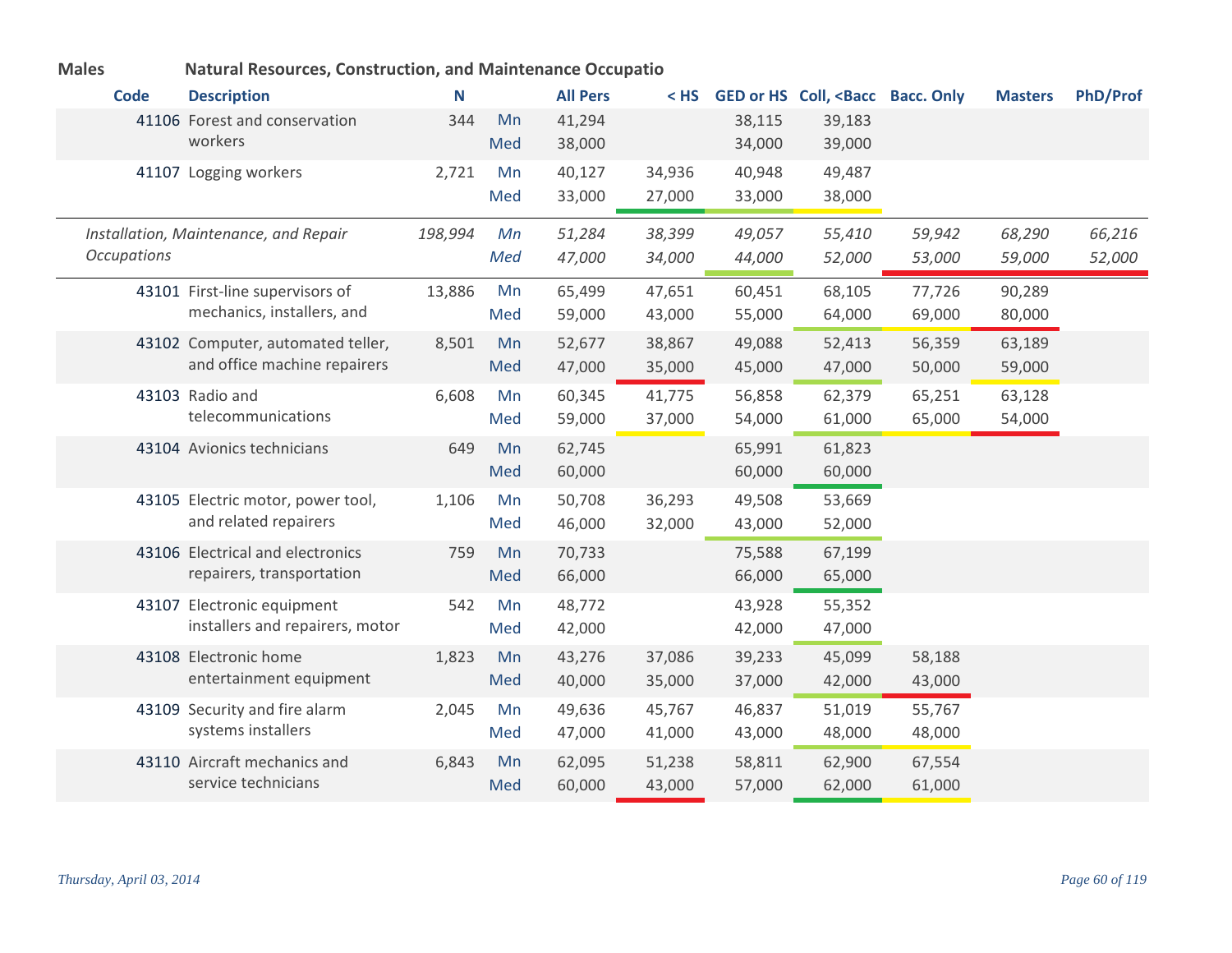|             | tural hesparecs, construction, and manufacturity occupatio |        |     |                 |        |        |                                                                                                               |        |                |                 |
|-------------|------------------------------------------------------------|--------|-----|-----------------|--------|--------|---------------------------------------------------------------------------------------------------------------|--------|----------------|-----------------|
| <b>Code</b> | <b>Description</b>                                         | N      |     | <b>All Pers</b> | $<$ HS |        | GED or HS Coll, <bacc bacc.="" only<="" th=""><th></th><th><b>Masters</b></th><th><b>PhD/Prof</b></th></bacc> |        | <b>Masters</b> | <b>PhD/Prof</b> |
|             | 43111 Automotive body and related                          | 6,321  | Mn  | 45,187          | 40,554 | 46,197 | 47,128                                                                                                        | 43,686 |                |                 |
|             | repairers                                                  |        | Med | 40,000          | 37,000 | 41,000 | 41,000                                                                                                        | 42,000 |                |                 |
|             | 43112 Automotive glass installers                          | 695    | Mn  | 40,487          | 35,715 | 41,839 | 40,723                                                                                                        |        |                |                 |
|             | and repairers                                              |        | Med | 37,000          | 33,000 | 35,000 | 42,000                                                                                                        |        |                |                 |
|             | 43113 Automotive service                                   | 32,287 | Mn  | 43,134          | 34,436 | 43,002 | 46,855                                                                                                        | 50,055 | 47,844         |                 |
|             | technicians and mechanics                                  |        | Med | 39,000          | 31,000 | 40,000 | 43,000                                                                                                        | 43,000 | 43,000         |                 |
|             | 43114 Bus and truck mechanics and                          | 13,491 | Mn  | 48,521          | 41,089 | 47,363 | 52,318                                                                                                        | 55,161 |                |                 |
|             | diesel engine specialists                                  |        | Med | 45,000          | 38,000 | 44,000 | 49,000                                                                                                        | 53,000 |                |                 |
|             | 43115 Heavy vehicle and mobile                             | 10,342 | Mn  | 53,887          | 45,512 | 51,696 | 58,596                                                                                                        | 70,978 |                |                 |
|             | equipment service technicians                              |        | Med | 50,000          | 41,000 | 49,000 | 53,000                                                                                                        | 63,000 |                |                 |
|             | 43116 Small engine mechanics                               | 1,784  | Mn  | 39,393          | 33,887 | 39,325 | 42,250                                                                                                        |        |                |                 |
|             |                                                            |        | Med | 36,000          | 33,000 | 35,000 | 38,000                                                                                                        |        |                |                 |
|             | 43117 Miscellaneous vehicle and                            | 2,266  | Mn  | 33,486          | 29,538 | 33,395 | 38,803                                                                                                        | 32,518 |                |                 |
|             | mobile equipment mechanics,                                |        | Med | 28,000          | 27,000 | 28,000 | 33,000                                                                                                        | 29,000 |                |                 |
|             | 43118 Control and valve installers                         | 886    | Mn  | 51,863          |        | 51,007 | 53,465                                                                                                        |        |                |                 |
|             | and repairers                                              |        | Med | 49,000          |        | 48,000 | 51,000                                                                                                        |        |                |                 |
|             | 43119 Heating, air conditioning, and                       | 13,713 | Mn  | 50,955          | 39,166 | 49,487 | 54,013                                                                                                        | 60,145 |                |                 |
|             | refrigeration mechanics and                                |        | Med | 46,000          | 35,000 | 44,000 | 49,000                                                                                                        | 55,000 |                |                 |
|             | 43120 Home appliance repairers                             | 1,445  | Mn  | 46,081          | 38,083 | 45,297 | 49,022                                                                                                        |        |                |                 |
|             |                                                            |        | Med | 43,000          | 28,000 | 42,000 | 46,000                                                                                                        |        |                |                 |
|             | 43121 Industrial and refractory                            | 18,779 | Mn  | 53,524          | 42,372 | 51,327 | 57,584                                                                                                        | 59,238 |                |                 |
|             | machinery mechanics                                        |        | Med | 51,000          | 38,000 | 48,000 | 54,000                                                                                                        | 56,000 |                |                 |
|             | 43122 Maintenance and repair                               | 23,052 | Mn  | 47,919          | 36,301 | 47,063 | 51,957                                                                                                        | 53,933 | 62,307         |                 |
|             | workers, general                                           |        | Med | 43,000          | 34,000 | 43,000 | 49,000                                                                                                        | 48,000 | 54,000         |                 |
|             | 43123 Maintenance workers,                                 | 1,360  | Mn  | 50,168          | 43,250 | 48,039 | 53,717                                                                                                        |        |                |                 |
|             | machinery                                                  |        | Med | 47,000          | 37,000 | 46,000 | 50,000                                                                                                        |        |                |                 |
|             | 43124 Millwrights                                          | 2,239  | Mn  | 61,929          | 48,320 | 59,741 | 65,729                                                                                                        |        |                |                 |
|             |                                                            |        | Med | 59,000          | 43,000 | 56,000 | 63,000                                                                                                        |        |                |                 |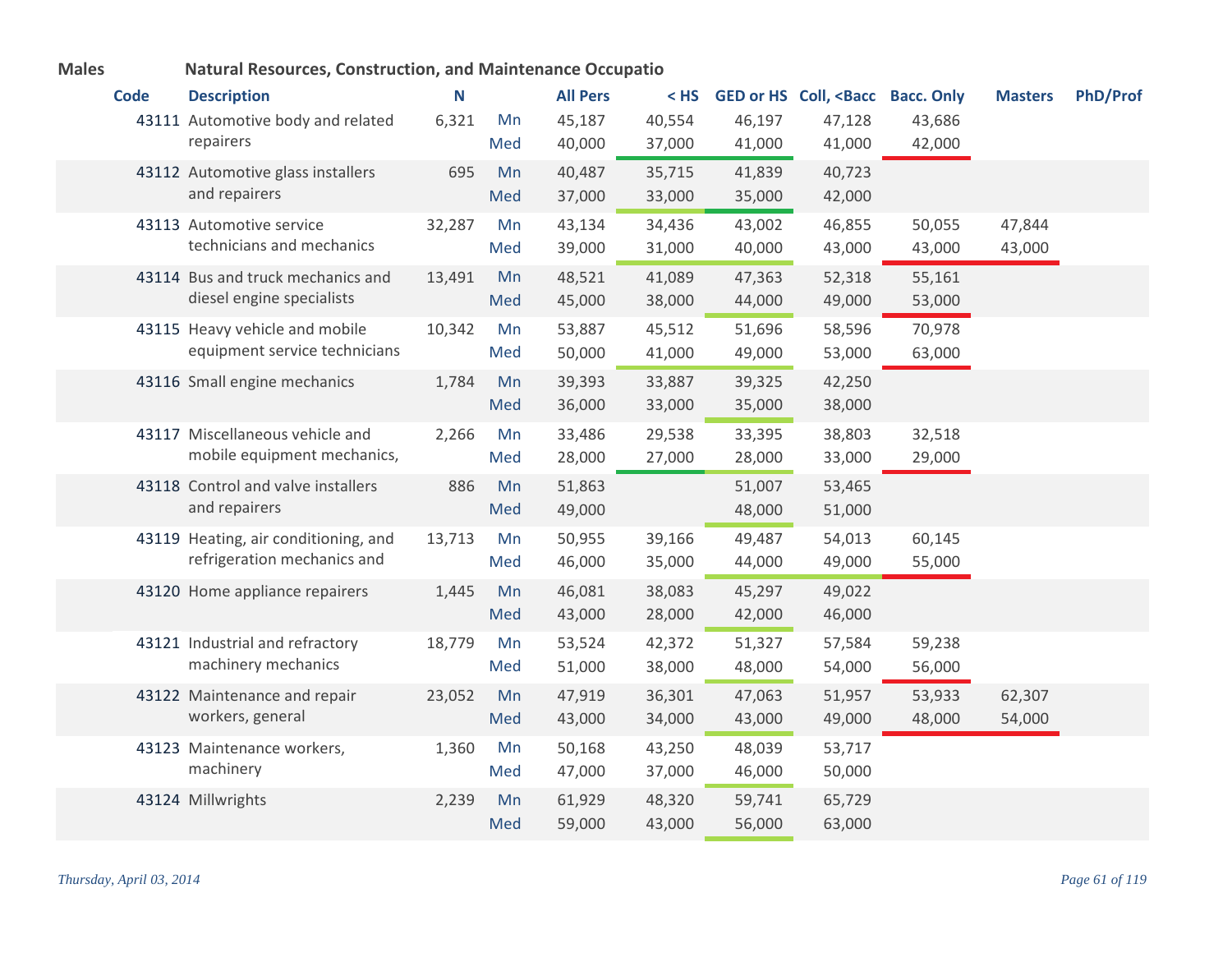| <b>PhD/Prof</b><br><b>All Pers</b><br><b>Code</b><br>N<br><b>Description</b><br>GED or HS Coll, <bacc<br><b>Bacc. Only</b><br/><math>&lt;</math> HS<br/><b>Masters</b><br/>43125 Electrical power-line installers<br/>5,821<br/>70,741<br/>76,538<br/>76,343<br/>72,516<br/>46,769<br/>Mn<br/>and repairers<br/>Med<br/>70,000<br/>43,000<br/>69,000<br/>73,000<br/>75,000<br/>6,515<br/>55,821<br/>58,649<br/>58,051<br/>43126 Telecommunications line<br/>Mn<br/>47,276<br/>52,626<br/>installers and repairers<br/>52,000<br/>43,000<br/>48,000<br/>53,000<br/>Med<br/>54,000<br/>43127 Precision instrument and<br/>61,948<br/>2,511<br/>Mn<br/>59,447<br/>53,124<br/>62,611<br/>equipment repairers<br/>54,000<br/>59,000<br/>58,000<br/>49,000<br/>Med<br/>40,542<br/>47,824<br/>43128 Coin, vending, and<br/>1,383<br/>39,015<br/>37,801<br/>28,808<br/>Mn<br/>amusement machine<br/>Med<br/>37,000<br/>28,000<br/>36,000<br/>38,000<br/>42,000<br/>43129 Locksmiths and safe repairers<br/>1,076<br/>46,204<br/>50,525<br/>45,179<br/>42,360<br/>Mn<br/>42,000<br/>38,000<br/>43,000<br/>47,000<br/>Med<br/>43130 Riggers<br/>332<br/>57,154<br/>61,563<br/>59,834<br/>Mn<br/>54,000<br/>54,000<br/>59,000<br/>Med<br/>43131 Helpers--installation,<br/>429<br/>36,329<br/>42,251<br/>25,894<br/>41,277<br/>Mn<br/>maintenance, and repair<br/>29,000<br/>33,000<br/>43,000<br/>Med<br/>21,000</bacc<br> |                                   |       |    |        |        |        |        |        |        |  |
|------------------------------------------------------------------------------------------------------------------------------------------------------------------------------------------------------------------------------------------------------------------------------------------------------------------------------------------------------------------------------------------------------------------------------------------------------------------------------------------------------------------------------------------------------------------------------------------------------------------------------------------------------------------------------------------------------------------------------------------------------------------------------------------------------------------------------------------------------------------------------------------------------------------------------------------------------------------------------------------------------------------------------------------------------------------------------------------------------------------------------------------------------------------------------------------------------------------------------------------------------------------------------------------------------------------------------------------------------------------------------------------------------------------|-----------------------------------|-------|----|--------|--------|--------|--------|--------|--------|--|
|                                                                                                                                                                                                                                                                                                                                                                                                                                                                                                                                                                                                                                                                                                                                                                                                                                                                                                                                                                                                                                                                                                                                                                                                                                                                                                                                                                                                                  |                                   |       |    |        |        |        |        |        |        |  |
|                                                                                                                                                                                                                                                                                                                                                                                                                                                                                                                                                                                                                                                                                                                                                                                                                                                                                                                                                                                                                                                                                                                                                                                                                                                                                                                                                                                                                  |                                   |       |    |        |        |        |        |        |        |  |
|                                                                                                                                                                                                                                                                                                                                                                                                                                                                                                                                                                                                                                                                                                                                                                                                                                                                                                                                                                                                                                                                                                                                                                                                                                                                                                                                                                                                                  |                                   |       |    |        |        |        |        |        |        |  |
|                                                                                                                                                                                                                                                                                                                                                                                                                                                                                                                                                                                                                                                                                                                                                                                                                                                                                                                                                                                                                                                                                                                                                                                                                                                                                                                                                                                                                  |                                   |       |    |        |        |        |        |        |        |  |
|                                                                                                                                                                                                                                                                                                                                                                                                                                                                                                                                                                                                                                                                                                                                                                                                                                                                                                                                                                                                                                                                                                                                                                                                                                                                                                                                                                                                                  |                                   |       |    |        |        |        |        |        |        |  |
|                                                                                                                                                                                                                                                                                                                                                                                                                                                                                                                                                                                                                                                                                                                                                                                                                                                                                                                                                                                                                                                                                                                                                                                                                                                                                                                                                                                                                  |                                   |       |    |        |        |        |        |        |        |  |
|                                                                                                                                                                                                                                                                                                                                                                                                                                                                                                                                                                                                                                                                                                                                                                                                                                                                                                                                                                                                                                                                                                                                                                                                                                                                                                                                                                                                                  |                                   |       |    |        |        |        |        |        |        |  |
|                                                                                                                                                                                                                                                                                                                                                                                                                                                                                                                                                                                                                                                                                                                                                                                                                                                                                                                                                                                                                                                                                                                                                                                                                                                                                                                                                                                                                  |                                   |       |    |        |        |        |        |        |        |  |
|                                                                                                                                                                                                                                                                                                                                                                                                                                                                                                                                                                                                                                                                                                                                                                                                                                                                                                                                                                                                                                                                                                                                                                                                                                                                                                                                                                                                                  |                                   |       |    |        |        |        |        |        |        |  |
|                                                                                                                                                                                                                                                                                                                                                                                                                                                                                                                                                                                                                                                                                                                                                                                                                                                                                                                                                                                                                                                                                                                                                                                                                                                                                                                                                                                                                  |                                   |       |    |        |        |        |        |        |        |  |
|                                                                                                                                                                                                                                                                                                                                                                                                                                                                                                                                                                                                                                                                                                                                                                                                                                                                                                                                                                                                                                                                                                                                                                                                                                                                                                                                                                                                                  |                                   |       |    |        |        |        |        |        |        |  |
|                                                                                                                                                                                                                                                                                                                                                                                                                                                                                                                                                                                                                                                                                                                                                                                                                                                                                                                                                                                                                                                                                                                                                                                                                                                                                                                                                                                                                  |                                   |       |    |        |        |        |        |        |        |  |
|                                                                                                                                                                                                                                                                                                                                                                                                                                                                                                                                                                                                                                                                                                                                                                                                                                                                                                                                                                                                                                                                                                                                                                                                                                                                                                                                                                                                                  |                                   |       |    |        |        |        |        |        |        |  |
|                                                                                                                                                                                                                                                                                                                                                                                                                                                                                                                                                                                                                                                                                                                                                                                                                                                                                                                                                                                                                                                                                                                                                                                                                                                                                                                                                                                                                  |                                   |       |    |        |        |        |        |        |        |  |
|                                                                                                                                                                                                                                                                                                                                                                                                                                                                                                                                                                                                                                                                                                                                                                                                                                                                                                                                                                                                                                                                                                                                                                                                                                                                                                                                                                                                                  |                                   |       |    |        |        |        |        |        |        |  |
|                                                                                                                                                                                                                                                                                                                                                                                                                                                                                                                                                                                                                                                                                                                                                                                                                                                                                                                                                                                                                                                                                                                                                                                                                                                                                                                                                                                                                  | 43132 Miscellaneous installation, | 8,650 | Mn | 45,924 | 35,167 | 43,499 | 50,073 | 53,965 | 78,540 |  |
| maintenance, and repair<br>44,000<br>47,000<br>54,000<br>Med<br>41,000<br>32,000<br>40,000                                                                                                                                                                                                                                                                                                                                                                                                                                                                                                                                                                                                                                                                                                                                                                                                                                                                                                                                                                                                                                                                                                                                                                                                                                                                                                                       |                                   |       |    |        |        |        |        |        |        |  |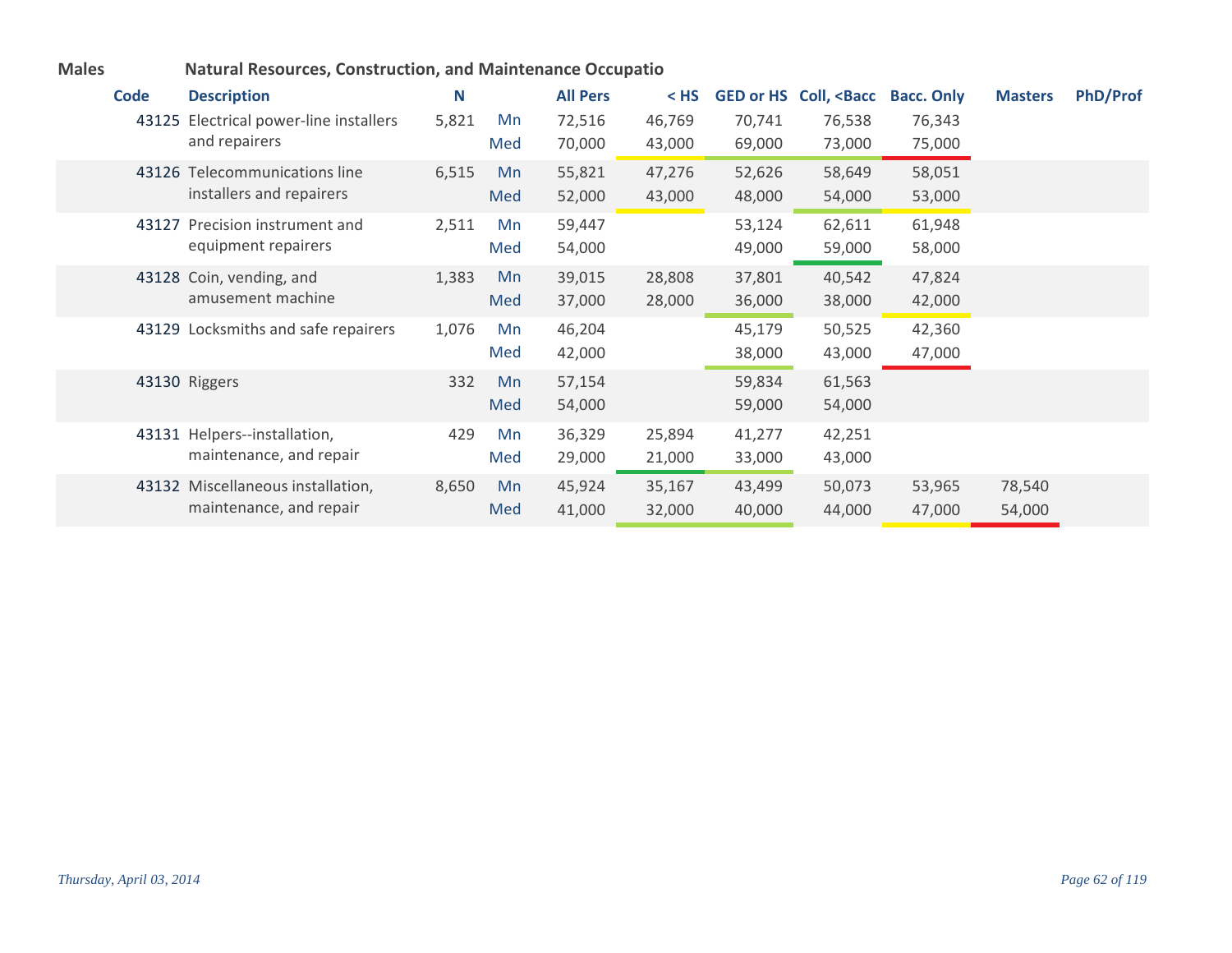| <b>Code</b>               | <b>Description</b>                              | N       |                  | <b>All Pers</b>  | $<$ HS           |                  | <b>GED or HS Coll, <bacc< b=""></bacc<></b> | <b>Bacc. Only</b> | <b>Masters</b>   | <b>PhD/Prof</b>  |
|---------------------------|-------------------------------------------------|---------|------------------|------------------|------------------|------------------|---------------------------------------------|-------------------|------------------|------------------|
| <b>Moving Occupations</b> | <b>Production, Transportation, and Material</b> | 507,918 | Mn<br><b>Med</b> | 46,699<br>41,000 | 36,084<br>31,000 | 44,596<br>40,000 | 50,683<br>45,000                            | 65,124<br>52,000  | 82,940<br>64,000 | 80,857<br>53,000 |
|                           |                                                 |         |                  |                  |                  |                  |                                             |                   |                  |                  |
|                           | <b>Production Occupations</b>                   | 257,636 | Mn               | 47,534           | 34,723           | 45,260           | 52,325                                      | 64,292            | 86,502           | 93,690           |
|                           |                                                 |         | Med              | 42,000           | 31,000           | 41,000           | 47,000                                      | 54,000            | 71,000           | 63,000           |
|                           | 51101 First-line supervisors of                 | 38,350  | Mn               | 64,156           | 47,114           | 57,367           | 64,546                                      | 83,268            | 110,769          | 147,635          |
|                           | production and operating                        |         | Med              | 56,000           | 43,000           | 53,000           | 60,000                                      | 70,000            | 89,000           | 119,000          |
|                           | 51102 Aircraft structure, surfaces,             | 250     | Mn               | 52,572           |                  | 47,086           | 55,932                                      |                   |                  |                  |
|                           | rigging, and systems                            |         | Med              | 52,000           |                  | 46,000           | 54,000                                      |                   |                  |                  |
|                           | 51103 Electrical, electronics, and              | 2,712   | Mn               | 38,617           | 29,382           | 38,189           | 41,458                                      | 50,275            |                  |                  |
|                           | electromechanical assemblers                    |         | Med              | 34,000           | 28,000           | 34,000           | 37,000                                      | 38,000            |                  |                  |
|                           | 51104 Engine and other machine                  | 504     | Mn               | 53,744           |                  | 56,094           | 52,244                                      |                   |                  |                  |
|                           | assemblers                                      |         | Med              | 47,000           |                  | 46,000           | 50,000                                      |                   |                  |                  |
|                           | 51105 Structural metal fabricators              | 1,068   | Mn               | 47,149           | 40,182           | 45,725           | 48,227                                      |                   |                  |                  |
|                           | and fitters                                     |         | Med              | 43,000           | 35,000           | 43,000           | 46,000                                      |                   |                  |                  |
|                           | 51106 Miscellaneous assemblers and              | 20,056  | Mn               | 40,710           | 31,589           | 39,675           | 45,493                                      | 48,801            | 62,699           |                  |
|                           | fabricators                                     |         | Med              | 37,000           | 28,000           | 36,000           | 41,000                                      | 43,000            | 52,000           |                  |
|                           | 51107 Bakers                                    | 2,629   | Mn               | 33,049           | 29,525           | 33,220           | 36,369                                      | 39,910            |                  |                  |
|                           |                                                 |         | Med              | 28,000           | 26,000           | 28,000           | 31,000                                      | 31,000            |                  |                  |
|                           | 51108 Butchers and other meat,                  | 7,293   | Mn               | 35,411           | 30,533           | 36,364           | 39,815                                      | 41,482            |                  |                  |
|                           | poultry, and fish processing                    |         | Med              | 32,000           | 27,000           | 33,000           | 37,000                                      | 37,000            |                  |                  |
|                           | 51109 Food and tobacco roasting,                | 189     | Mn               | 40,062           |                  | 38,423           |                                             |                   |                  |                  |
|                           | baking, and drying machine                      |         | Med              | 35,000           |                  | 37,000           |                                             |                   |                  |                  |
|                           | 51110 Food batchmakers                          | 1,228   | Mn               | 35,992           | 28,607           | 36,909           | 42,412                                      |                   |                  |                  |
|                           |                                                 |         | Med              | 34,000           | 27,000           | 37,000           | 42,000                                      |                   |                  |                  |
|                           | 51111 Food cooking machine                      | 167     | Mn               | 39,305           |                  | 37,356           |                                             |                   |                  |                  |
|                           | operators and tenders                           |         | Med              | 34,000           |                  | 36,000           |                                             |                   |                  |                  |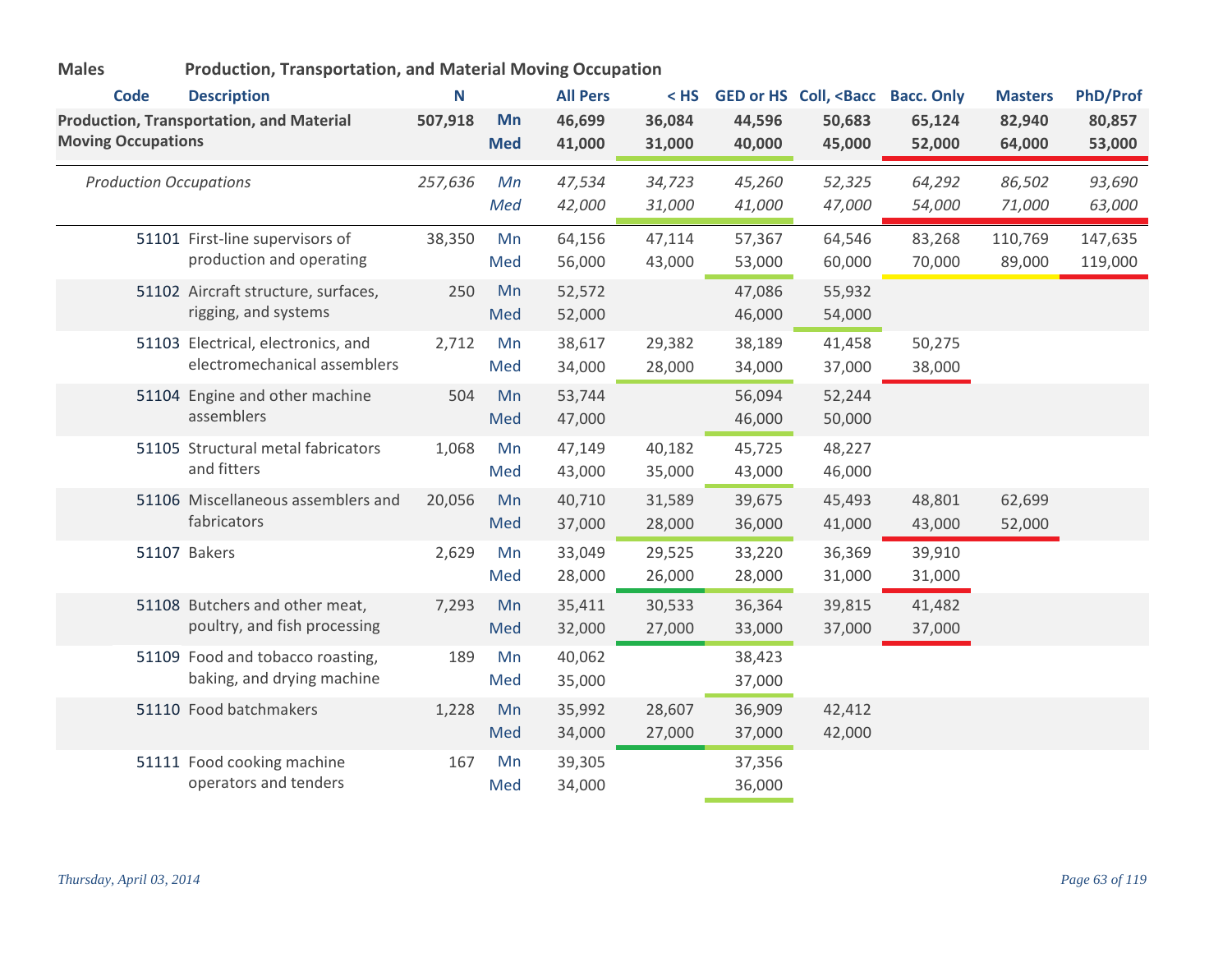| <b>Code</b> | <b>Description</b>                                                   | N      |           | <b>All Pers</b>  | $<$ HS $<$       |                  | GED or HS Coll, <bacc bacc.="" only<="" th=""><th></th><th><b>Masters</b></th><th><b>PhD/Prof</b></th></bacc> |                  | <b>Masters</b> | <b>PhD/Prof</b> |
|-------------|----------------------------------------------------------------------|--------|-----------|------------------|------------------|------------------|---------------------------------------------------------------------------------------------------------------|------------------|----------------|-----------------|
|             | 51112 Food processing workers, all<br>other                          | 2,609  | Mn<br>Med | 37,690<br>35,000 | 31,832<br>29,000 | 38,610<br>36,000 | 42,477<br>40,000                                                                                              |                  |                |                 |
|             | 51113 Computer control<br>programmers and operators                  | 3,206  | Mn<br>Med | 50,212<br>45,000 | 42,463<br>39,000 | 45,811<br>43,000 | 53,774<br>49,000                                                                                              | 62,567<br>61,000 |                |                 |
|             | 51114 Extruding and drawing<br>machine setters, operators,           | 419    | Mn<br>Med | 42,905<br>40,000 |                  | 43,826<br>42,000 | 43,406<br>38,000                                                                                              |                  |                |                 |
|             | 51115 Forging machine setters,<br>operators, and tenders, metal      | 358    | Mn<br>Med | 42,765<br>41,000 |                  | 40,256<br>37,000 | 46,131<br>52,000                                                                                              |                  |                |                 |
|             | 51116 Rolling machine setters,<br>operators, and tenders, metal      | 233    | Mn<br>Med | 46,434<br>40,000 |                  | 45,115<br>40,000 |                                                                                                               |                  |                |                 |
|             | 51117 Machine tool cutting setters,<br>operators, and tenders, metal | 5,243  | Mn<br>Med | 38,909<br>35,000 | 33,237<br>30,000 | 39,553<br>36,000 | 41,887<br>38,000                                                                                              | 45,006<br>39,000 |                |                 |
|             | 51118 Machinists                                                     | 16,614 | Mn<br>Med | 50,074<br>47,000 | 39,694<br>37,000 | 49,186<br>47,000 | 53,089<br>50,000                                                                                              | 53,235<br>45,000 |                |                 |
|             | 51119 Metal furnace operators,<br>tenders, pourers, and casters      | 900    | Mn<br>Med | 48,909<br>45,000 | 40,516<br>42,000 | 47,348<br>45,000 | 55,496<br>47,000                                                                                              |                  |                |                 |
|             | 51120 Model makers,<br>patternmakers, and molding                    | 1,749  | Mn<br>Med | 43,870<br>39,000 | 35,289<br>32,000 | 41,268<br>38,000 | 49,275<br>45,000                                                                                              |                  |                |                 |
|             | 51121 Tool and die makers                                            | 3,048  | Mn<br>Med | 56,680<br>54,000 | 44,756<br>43,000 | 54,520<br>52,000 | 58,965<br>56,000                                                                                              | 71,517<br>67,000 |                |                 |
|             | 51122 Welding, soldering, and<br>brazing workers                     | 22,330 | Mn<br>Med | 45,529<br>41,000 | 38,387<br>34,000 | 45,638<br>42,000 | 50,384<br>44,000                                                                                              | 53,997<br>42,000 |                |                 |
|             | 51123 Miscellaneous metal workers<br>and plastic workers, including  | 13,999 | Mn<br>Med | 41,126<br>38,000 | 33,794<br>31,000 | 41,505<br>38,000 | 44,255<br>42,000                                                                                              | 49,197<br>43,000 |                |                 |
|             | 51124 Prepress technicians and<br>workers                            | 670    | Mn<br>Med | 46,581<br>42,000 |                  | 43,616<br>39,000 | 46,682<br>44,000                                                                                              | 54,575<br>41,000 |                |                 |
|             | 51125 Printing press operators                                       | 6,841  | Mn<br>Med | 43,757<br>41,000 | 36,573<br>34,000 | 44,785<br>42,000 | 44,283<br>42,000                                                                                              | 46,419<br>42,000 |                |                 |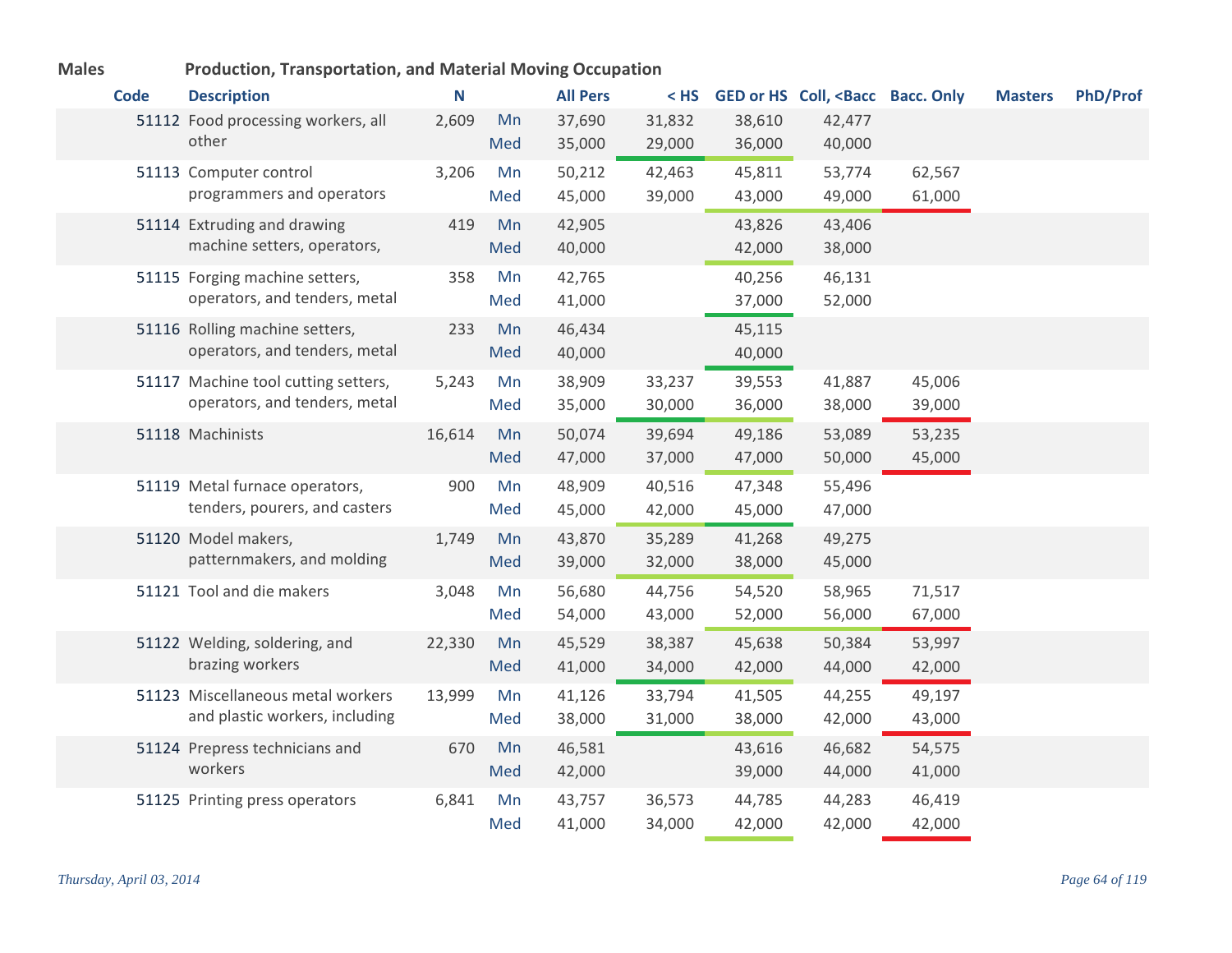| <b>Code</b> | <b>Description</b>                    | N     |     | <b>All Pers</b> |        |        | < HS GED or HS Coll, <bacc bacc.="" only<="" th=""><th></th><th><b>Masters</b></th><th><b>PhD/Prof</b></th></bacc> |         | <b>Masters</b> | <b>PhD/Prof</b> |
|-------------|---------------------------------------|-------|-----|-----------------|--------|--------|--------------------------------------------------------------------------------------------------------------------|---------|----------------|-----------------|
|             | 51126 Print binding and finishing     | 522   | Mn  | 43,068          |        | 41,975 | 42,487                                                                                                             |         |                |                 |
|             | workers                               |       | Med | 38,000          |        | 40,000 | 38,000                                                                                                             |         |                |                 |
|             | 51127 Laundry and dry-cleaning        | 2,279 | Mn  | 32,704          | 27,698 | 32,699 | 35,617                                                                                                             | 41,589  |                |                 |
|             | workers                               |       | Med | 27,000          | 23,000 | 27,000 | 29,000                                                                                                             | 33,000  |                |                 |
|             | 51128 Pressers, textile, garment, and | 525   | Mn  | 28,852          | 23,746 | 31,621 | 30,404                                                                                                             |         |                |                 |
|             | related materials                     |       | Med | 26,000          | 22,000 | 29,000 | 27,000                                                                                                             |         |                |                 |
|             | 51129 Sewing machine operators        | 1,649 | Mn  | 27,724          | 22,079 | 31,246 | 35,001                                                                                                             |         |                |                 |
|             |                                       |       | Med | 22,000          | 18,000 | 26,000 | 30,000                                                                                                             |         |                |                 |
|             | 51130 Shoe and leather workers        | 296   | Mn  | 37,713          |        | 40,876 | 28,641                                                                                                             |         |                |                 |
|             |                                       |       | Med | 27,000          |        | 29,000 | 25,000                                                                                                             |         |                |                 |
|             | 51131 Tailors, dressmakers, and       | 633   | Mn  | 43,150          | 26,597 | 35,224 | 38,773                                                                                                             | 104,387 |                |                 |
|             | sewers                                |       | Med | 29,000          | 24,000 | 28,000 | 41,000                                                                                                             | 69,000  |                |                 |
|             | 51132 Textile bleaching and dyeing,   | 227   | Mn  | 33,915          | 24,624 | 34,413 |                                                                                                                    |         |                |                 |
|             | and cutting machine setters,          |       | Med | 29,000          | 24,000 | 29,000 |                                                                                                                    |         |                |                 |
|             | 51133 Textile knitting and weaving    | 125   | Mn  | 30,423          |        | 30,513 |                                                                                                                    |         |                |                 |
|             | machine setters, operators,           |       | Med | 28,000          |        | 28,000 |                                                                                                                    |         |                |                 |
|             | 51134 Textile winding, twisting, and  | 141   | Mn  | 31,292          |        | 32,971 |                                                                                                                    |         |                |                 |
|             | drawing out machine setters,          |       | Med | 27,000          |        | 30,000 |                                                                                                                    |         |                |                 |
|             | 51135 Upholsterers                    | 1,039 | Mn  | 35,401          | 30,045 | 36,276 | 34,654                                                                                                             |         |                |                 |
|             |                                       |       | Med | 32,000          | 27,000 | 34,000 | 32,000                                                                                                             |         |                |                 |
|             | 51136 Miscellaneous textile,          | 409   | Mn  | 37,427          | 31,673 | 35,458 | 43,875                                                                                                             |         |                |                 |
|             | apparel, and furnishings              |       | Med | 32,000          | 28,000 | 29,000 | 36,000                                                                                                             |         |                |                 |
|             | 51137 Cabinetmakers and bench         | 2,016 | Mn  | 38,736          | 35,540 | 38,072 | 41,134                                                                                                             | 44,573  |                |                 |
|             | carpenters                            |       | Med | 35,000          | 31,000 | 34,000 | 38,000                                                                                                             | 41,000  |                |                 |
|             | 51138 Furniture finishers             | 399   | Mn  | 36,467          | 31,096 | 35,338 | 39,228                                                                                                             |         |                |                 |
|             |                                       |       | Med | 31,000          | 25,000 | 32,000 | 35,000                                                                                                             |         |                |                 |
|             | 51139 Sawing machine setters,         | 1,211 | Mn  | 29,703          | 27,568 | 30,864 | 32,539                                                                                                             |         |                |                 |
|             | operators, and tenders, wood          |       | Med | 27,000          | 25,000 | 30,000 | 31,000                                                                                                             |         |                |                 |

a a bh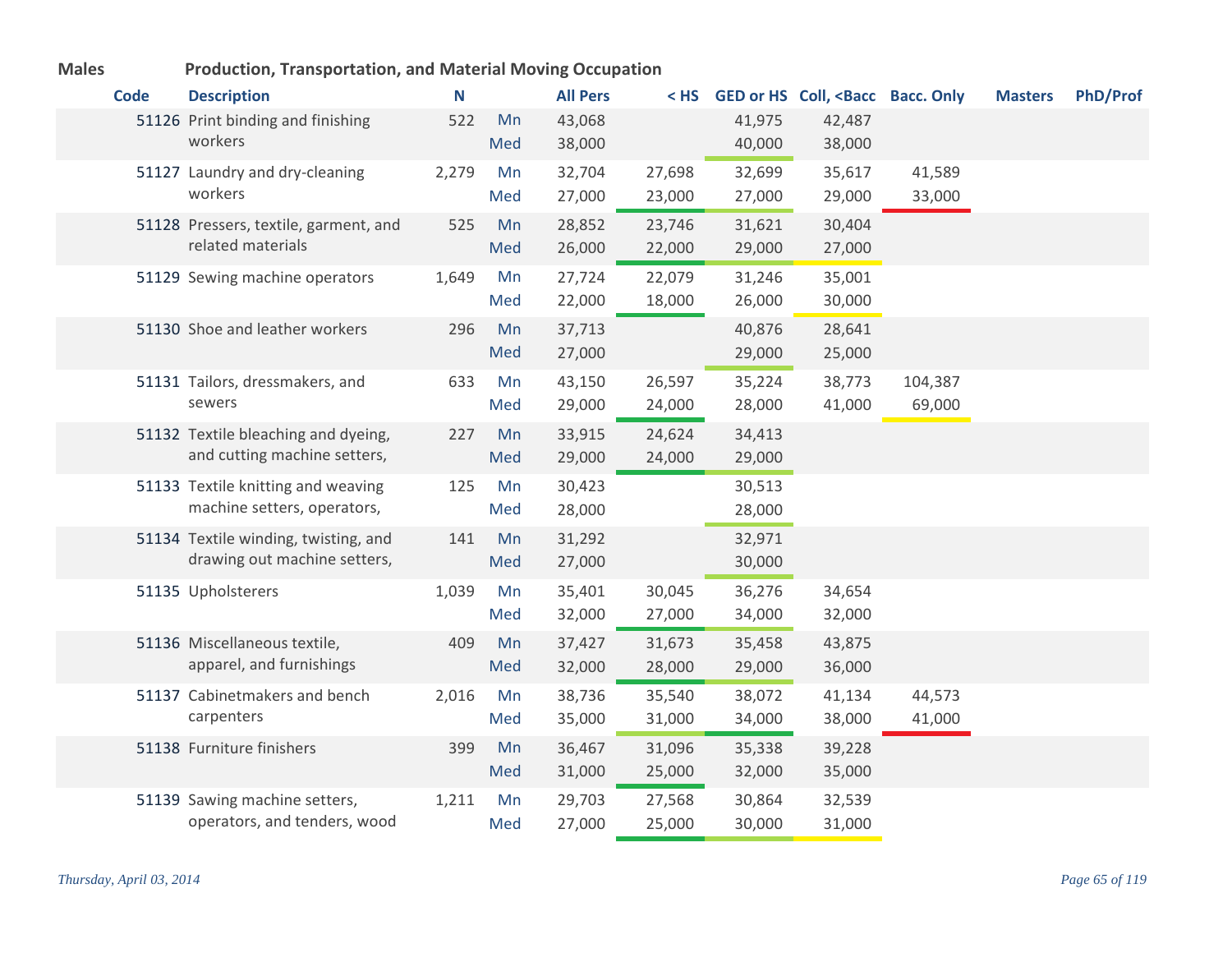| <b>Code</b> | <b>Description</b>                                                    | N      |           | <b>All Pers</b>  | $<$ HS           |                  | GED or HS Coll, <bacc bacc.="" only<="" th=""><th></th><th><b>Masters</b></th><th><b>PhD/Prof</b></th></bacc> |                  | <b>Masters</b>   | <b>PhD/Prof</b>  |
|-------------|-----------------------------------------------------------------------|--------|-----------|------------------|------------------|------------------|---------------------------------------------------------------------------------------------------------------|------------------|------------------|------------------|
|             | 51140 Woodworking machine<br>setters, operators, and                  | 606    | Mn<br>Med | 33,062<br>29,000 | 30,353<br>31,000 | 31,693<br>28,000 | 43,612<br>37,000                                                                                              |                  |                  |                  |
|             | 51141 Miscellaneous woodworkers,<br>including model makers and        | 912    | Mn<br>Med | 38,590<br>34,000 | 32,597<br>31,000 | 40,055<br>35,000 | 37,444<br>33,000                                                                                              | 42,380<br>31,000 |                  |                  |
|             | 51142 Power plant operators,<br>distributors, and dispatchers         | 2,603  | Mn<br>Med | 86,517<br>84,000 |                  | 83,752<br>81,000 | 85,845<br>84,000                                                                                              | 96,215<br>91,000 |                  |                  |
|             | 51143 Stationary engineers and<br>boiler operators                    | 4,299  | Mn<br>Med | 62,949<br>57,000 | 45,265<br>40,000 | 58,849<br>53,000 | 65,347<br>61,000                                                                                              | 71,752<br>73,000 |                  |                  |
|             | 51144 Water and wastewater<br>treatment plant and system              | 4,616  | Mn<br>Med | 51,293<br>48,000 | 42,905<br>38,000 | 48,807<br>45,000 | 53,265<br>50,000                                                                                              | 54,656<br>52,000 |                  |                  |
|             | 51145 Miscellaneous plant and<br>system operators                     | 2,082  | Mn<br>Med | 69,177<br>65,000 | 44,976<br>43,000 | 63,185<br>59,000 | 75,650<br>75,000                                                                                              | 76,673<br>69,000 |                  |                  |
|             | 51146 Chemical processing machine<br>setters, operators, and          | 2,288  | Mn<br>Med | 61,475<br>56,000 | 43,600<br>41,000 | 56,874<br>53,000 | 65,124<br>62,000                                                                                              | 67,960<br>62,000 |                  |                  |
|             | 51147 Crushing, grinding, polishing,<br>mixing, and blending workers  | 3,383  | Mn<br>Med | 42,657<br>38,000 | 34,754<br>31,000 | 41,123<br>38,000 | 46,973<br>43,000                                                                                              | 54,071<br>47,000 |                  |                  |
|             | 51148 Cutting workers                                                 | 1,875  | Mn<br>Med | 35,593<br>33,000 | 30,358<br>26,000 | 37,768<br>35,000 | 37,519<br>37,000                                                                                              |                  |                  |                  |
|             | 51149 Extruding, forming, pressing,<br>and compacting machine         | 1,019  | Mn<br>Med | 40,472<br>37,000 | 33,753<br>31,000 | 39,763<br>37,000 | 43,594<br>42,000                                                                                              |                  |                  |                  |
|             | 51150 Furnace, kiln, oven, drier, and<br>kettle operators and tenders | 468    | Mn<br>Med | 52,825<br>51,000 |                  | 52,634<br>48,000 | 58,598<br>56,000                                                                                              |                  |                  |                  |
|             | 51151 Inspectors, testers, sorters,<br>samplers, and weighers         | 19,426 | Mn<br>Med | 53,089<br>48,000 | 38,457<br>34,000 | 48,520<br>43,000 | 54,235<br>50,000                                                                                              | 62,629<br>55,000 | 78,870<br>71,000 | 96,618<br>92,000 |
|             | 51152 Jewelers and precious stone<br>and metal workers                | 919    | Mn<br>Med | 47,375<br>39,000 | 34,357<br>32,000 | 52,486<br>40,000 | 48,045<br>40,000                                                                                              | 45,739<br>42,000 |                  |                  |
|             | 51153 Medical, dental, and<br>ophthalmic laboratory                   | 1,621  | Mn<br>Med | 49,965<br>42,000 | 32,767<br>31,000 | 46,291<br>38,000 | 52,606<br>43,000                                                                                              | 53,703<br>43,000 |                  |                  |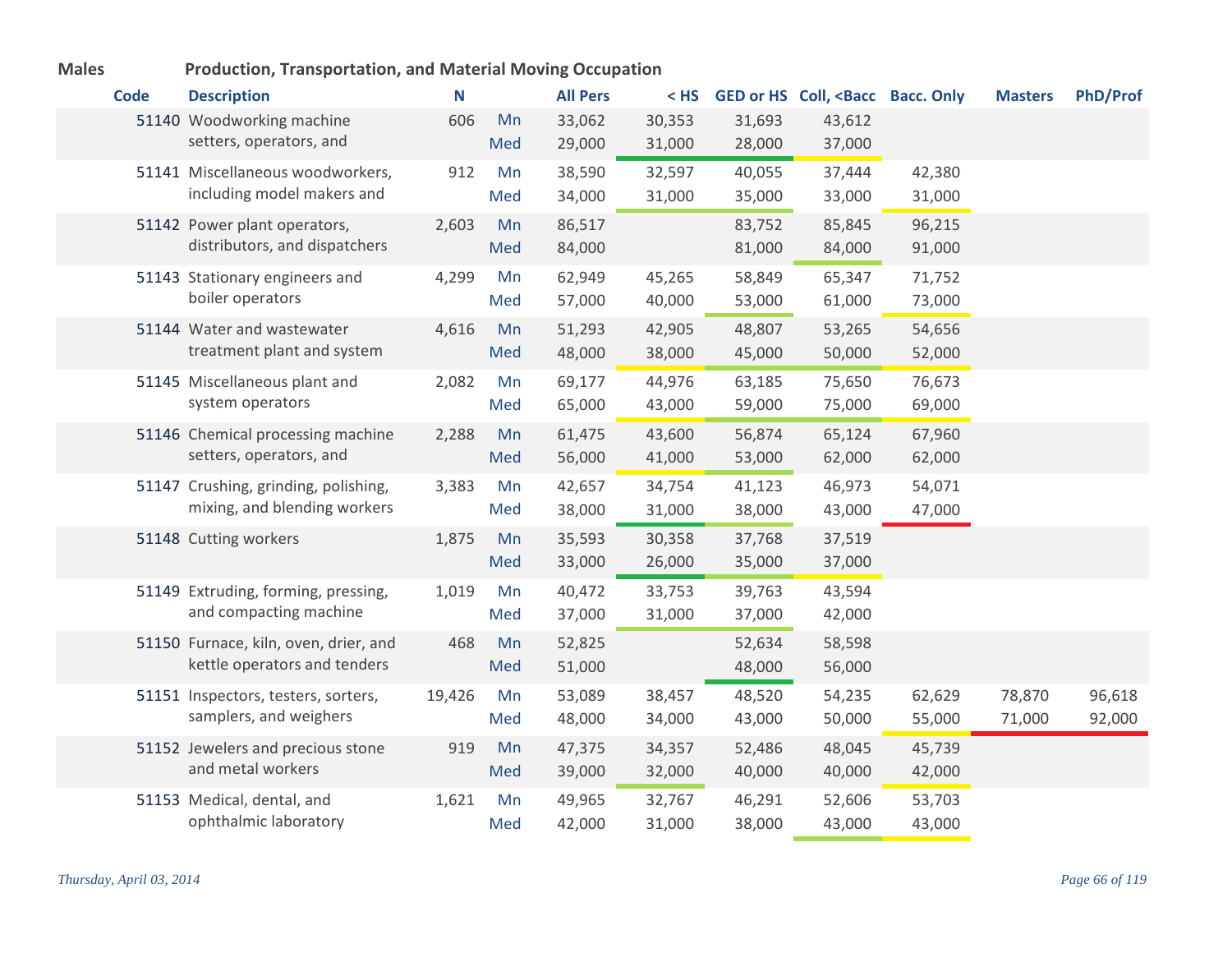| <b>Males</b>       | <b>Production, Transportation, and Material Moving Occupation</b> |         |           |                  |                  |                  |                                                                                                               |                  |                  |                 |
|--------------------|-------------------------------------------------------------------|---------|-----------|------------------|------------------|------------------|---------------------------------------------------------------------------------------------------------------|------------------|------------------|-----------------|
| <b>Code</b>        | <b>Description</b>                                                | N       |           | <b>All Pers</b>  | $<$ HS           |                  | GED or HS Coll, <bacc bacc.="" only<="" th=""><th></th><th><b>Masters</b></th><th><b>PhD/Prof</b></th></bacc> |                  | <b>Masters</b>   | <b>PhD/Prof</b> |
|                    | 51154 Packaging and filling machine                               | 3,736   | Mn        | 34,420           | 28,087           | 35,732           | 39,218                                                                                                        | 40,428           |                  |                 |
|                    | operators and tenders                                             |         | Med       | 31,000           | 26,000           | 33,000           | 35,000                                                                                                        | 33,000           |                  |                 |
|                    | 51155 Painting workers                                            | 4,941   | Mn        | 41,932           | 36,112           | 41,810           | 46,752                                                                                                        | 51,834           |                  |                 |
|                    |                                                                   |         | Med       | 37,000           | 32,000           | 38,000           | 42,000                                                                                                        | 39,000           |                  |                 |
|                    | 51156 Photographic process workers                                | 510     | Mn        | 58,888           |                  | 42,111           | 48,397                                                                                                        | 71,631           |                  |                 |
|                    | and processing machine                                            |         | Med       | 40,000           |                  | 31,000           | 32,000                                                                                                        | 53,000           |                  |                 |
|                    | 51157 Adhesive bonding machine                                    | 186     | Mn        | 43,052           |                  | 38,084           |                                                                                                               |                  |                  |                 |
|                    | operators and tenders                                             |         | Med       | 37,000           |                  | 32,000           |                                                                                                               |                  |                  |                 |
|                    | 51158 Etchers and engravers                                       | 206     | Mn        | 43,570           |                  | 40,021           | 44,966                                                                                                        |                  |                  |                 |
|                    |                                                                   |         | Med       | 38,000           |                  | 33,000           | 37,000                                                                                                        |                  |                  |                 |
|                    | 51159 Molders, shapers, and casters,                              | 1,008   | Mn        | 41,271           | 36,231           | 39,854           | 44,375                                                                                                        | 51,748           |                  |                 |
|                    | except metal and plastic                                          |         | Med       | 34,000           | 30,000           | 36,000           | 40,000                                                                                                        | 34,000           |                  |                 |
|                    | 51160 Paper goods machine setters,                                | 857     | Mn        | 51,890           | 32,975           | 51,137           | 60,776                                                                                                        |                  |                  |                 |
|                    | operators, and tenders                                            |         | Med       | 50,000           | 32,000           | 50,000           | 62,000                                                                                                        |                  |                  |                 |
|                    | 51161 Tire builders                                               | 614     | Mn        | 49,025           |                  | 49,248           | 50,765                                                                                                        |                  |                  |                 |
|                    |                                                                   |         | Med       | 51,000           |                  | 52,000           | 51,000                                                                                                        |                  |                  |                 |
|                    | 51162 Helpers--production workers                                 | 779     | Mn        | 34,448           | 33,034           | 35,953           | 32,876                                                                                                        |                  |                  |                 |
|                    |                                                                   |         | Med       | 30,000           | 27,000           | 33,000           | 29,000                                                                                                        |                  |                  |                 |
|                    | 51163 Miscellaneous production                                    | 33,016  | Mn        | 43,741           | 33,156           | 42,835           | 49,738                                                                                                        | 56,046           | 71,785           |                 |
|                    | workers, including                                                |         | Med       | 38,000           | 29,000           | 38,000           | 43,000                                                                                                        | 49,000           | 47,000           |                 |
|                    | <b>Transportation and Material Moving</b>                         | 250,282 | Mn        | 45,870           | 37,317           | 43,975           | 48,812                                                                                                        | 65,964           | 78,678           | 67,951          |
| <b>Occupations</b> |                                                                   |         | Med       | 39,000           | 32,000           | 39,000           | 43,000                                                                                                        | 49,000           | 55,000           | 43,000          |
|                    |                                                                   |         | Mn        | 37,793           | 31,674           | 37,930           | 41,964                                                                                                        |                  |                  | 45,815          |
|                    | <b>Material Moving Occupations</b>                                | 86,326  | Med       | 33,000           | 27,000           | 34,000           | 37,000                                                                                                        | 45,206<br>37,000 | 44,672<br>34,000 | 35,000          |
|                    |                                                                   |         |           |                  |                  |                  |                                                                                                               |                  |                  |                 |
|                    | 52201 Crane and tower operators                                   | 2,696   | Mn<br>Med | 57,957<br>53,000 | 51,318<br>44,000 | 56,464<br>53,000 | 63,813<br>59,000                                                                                              |                  |                  |                 |
|                    |                                                                   |         |           |                  |                  |                  |                                                                                                               |                  |                  |                 |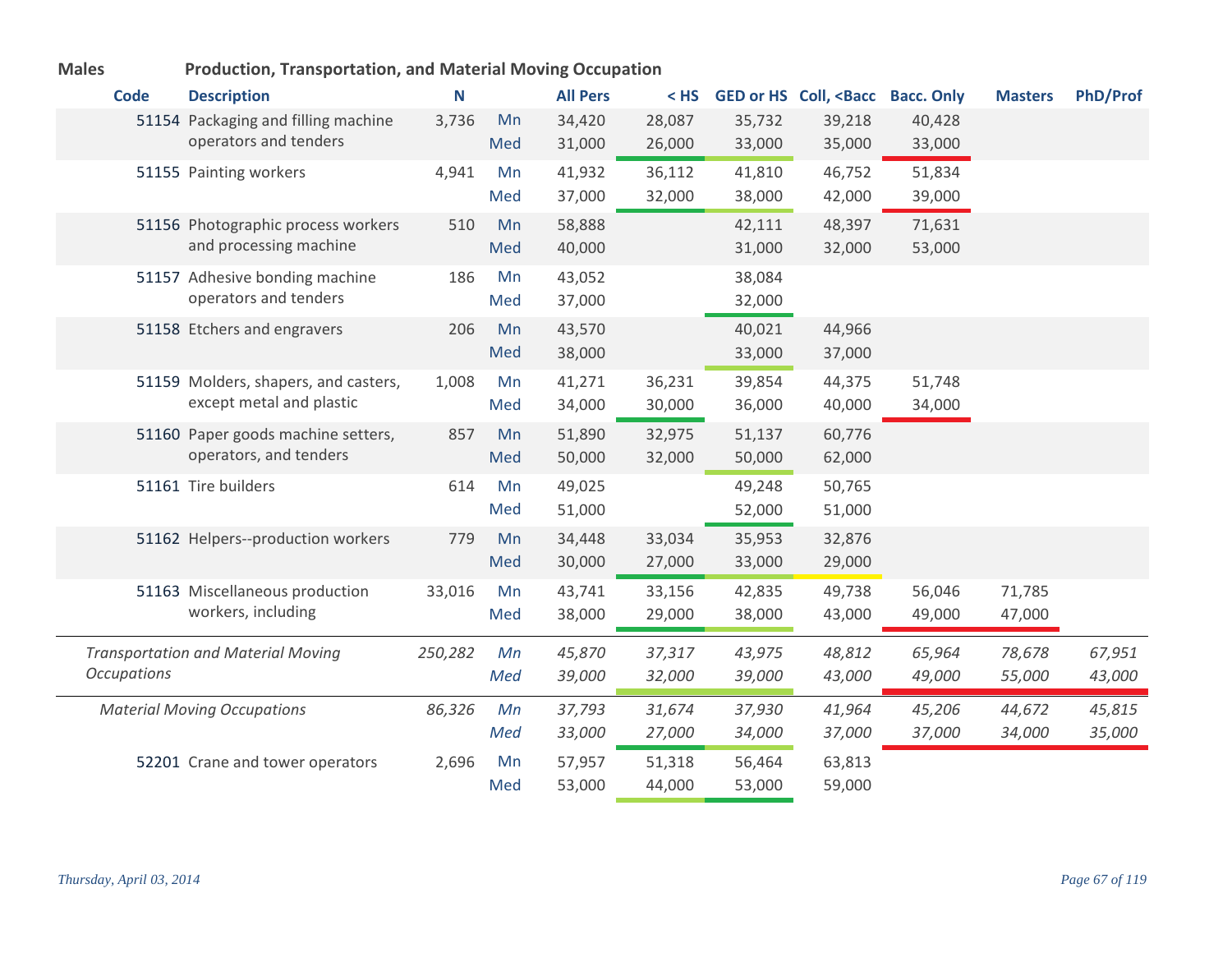| <b>Males</b> | <b>Production, Transportation, and Material Moving Occupation</b>    |         |           |                    |                  |                  |                                                                                                               |                    |                    |                    |
|--------------|----------------------------------------------------------------------|---------|-----------|--------------------|------------------|------------------|---------------------------------------------------------------------------------------------------------------|--------------------|--------------------|--------------------|
| <b>Code</b>  | <b>Description</b>                                                   | N       |           | <b>All Pers</b>    | $<$ HS           |                  | GED or HS Coll, <bacc bacc.="" only<="" th=""><th></th><th><b>Masters</b></th><th><b>PhD/Prof</b></th></bacc> |                    | <b>Masters</b>     | <b>PhD/Prof</b>    |
|              | 52202 Dredge, excavating, and<br>loading machine operators           | 1,571   | Mn<br>Med | 51,255<br>43,000   | 48,151<br>38,000 | 47,318<br>43,000 | 66,345<br>54,000                                                                                              |                    |                    |                    |
|              | 52203 Conveyor operators and<br>tenders, and hoist and winch         | 477     | Mn<br>Med | 52,251<br>48,000   | 45,797<br>47,000 | 50,685<br>46,000 | 62,283<br>60,000                                                                                              |                    |                    |                    |
|              | 52204 Industrial truck and tractor<br>operators                      | 17,582  | Mn<br>Med | 35,584<br>33,000   | 31,746<br>29,000 | 36,081<br>33,000 | 38,358<br>35,000                                                                                              | 39,243<br>35,000   |                    |                    |
|              | 52205 Cleaners of vehicles and<br>equipment                          | 6,483   | Mn<br>Med | 31,943<br>26,000   | 27,641<br>23,000 | 32,620<br>27,000 | 35,163<br>30,000                                                                                              | 51,335<br>34,000   |                    |                    |
|              | 52206 Laborers and freight, stock,<br>and material movers, hand      | 46,422  | Mn<br>Med | 37,622<br>33,000   | 32,029<br>27,000 | 37,451<br>34,000 | 40,704<br>37,000                                                                                              | 44,335<br>36,000   | 48,128<br>37,000   |                    |
|              | 52207 Machine feeders and<br>offbearers                              | 604     | Mn<br>Med | 40,210<br>35,000   | 31,161<br>29,000 | 40,549<br>38,000 | 47,719<br>37,000                                                                                              |                    |                    |                    |
|              | 52208 Packers and packagers, hand                                    | 4,462   | Mn<br>Med | 30,732<br>27,000   | 26,889<br>23,000 | 31,259<br>28,000 | 35,151<br>31,000                                                                                              | 36,363<br>32,000   |                    |                    |
|              | 52209 Pumping station operators                                      | 1,258   | Mn<br>Med | 63,785<br>57,000   | 50,365<br>47,000 | 61,868<br>54,000 | 67,356<br>63,000                                                                                              | 65,521<br>60,000   |                    |                    |
|              | 52210 Refuse and recyclable<br>material collectors                   | 2,734   | Mn<br>Med | 40,492<br>33,000   | 30,670<br>27,000 | 41,563<br>35,000 | 50,198<br>42,000                                                                                              |                    |                    |                    |
|              | 52211 Miscellaneous material<br>moving workers, including            | 1,800   | Mn<br>Med | 47,802<br>42,000   | 36,941<br>32,000 | 47,138<br>43,000 | 52,395<br>43,000                                                                                              |                    |                    |                    |
|              | <b>Transportation Occupations</b>                                    | 163,956 | Mn<br>Med | 50,253<br>43,000   | 41,786<br>36,000 | 47,501<br>43,000 | 51,847<br>46,000                                                                                              | 71,203<br>53,000   | 84,956<br>64,000   | 72,465<br>46,000   |
|              | 52101 Supervisors of transportation<br>and material moving workers   | 8,249   | Mn<br>Med | 59,768<br>53,000   | 46,101<br>42,000 | 55,166<br>51,000 | 61,284<br>54,000                                                                                              | 71,447<br>62,000   | 88,995<br>66,000   |                    |
|              | 52102 Aircraft pilots and flight<br>engineers                        | 4,830   | Mn<br>Med | 116,782<br>102,000 |                  | 80,500<br>66,000 | 93,675<br>83,000                                                                                              | 120,721<br>105,000 | 153,164<br>130,000 | 164,554<br>136,000 |
|              | 52103 Air traffic controllers and<br>airfield operations specialists | 1,360   | Mn<br>Med | 107,480<br>101,000 |                  | 91,729<br>81,000 | 103,424<br>95,000                                                                                             | 120,413<br>112,000 |                    |                    |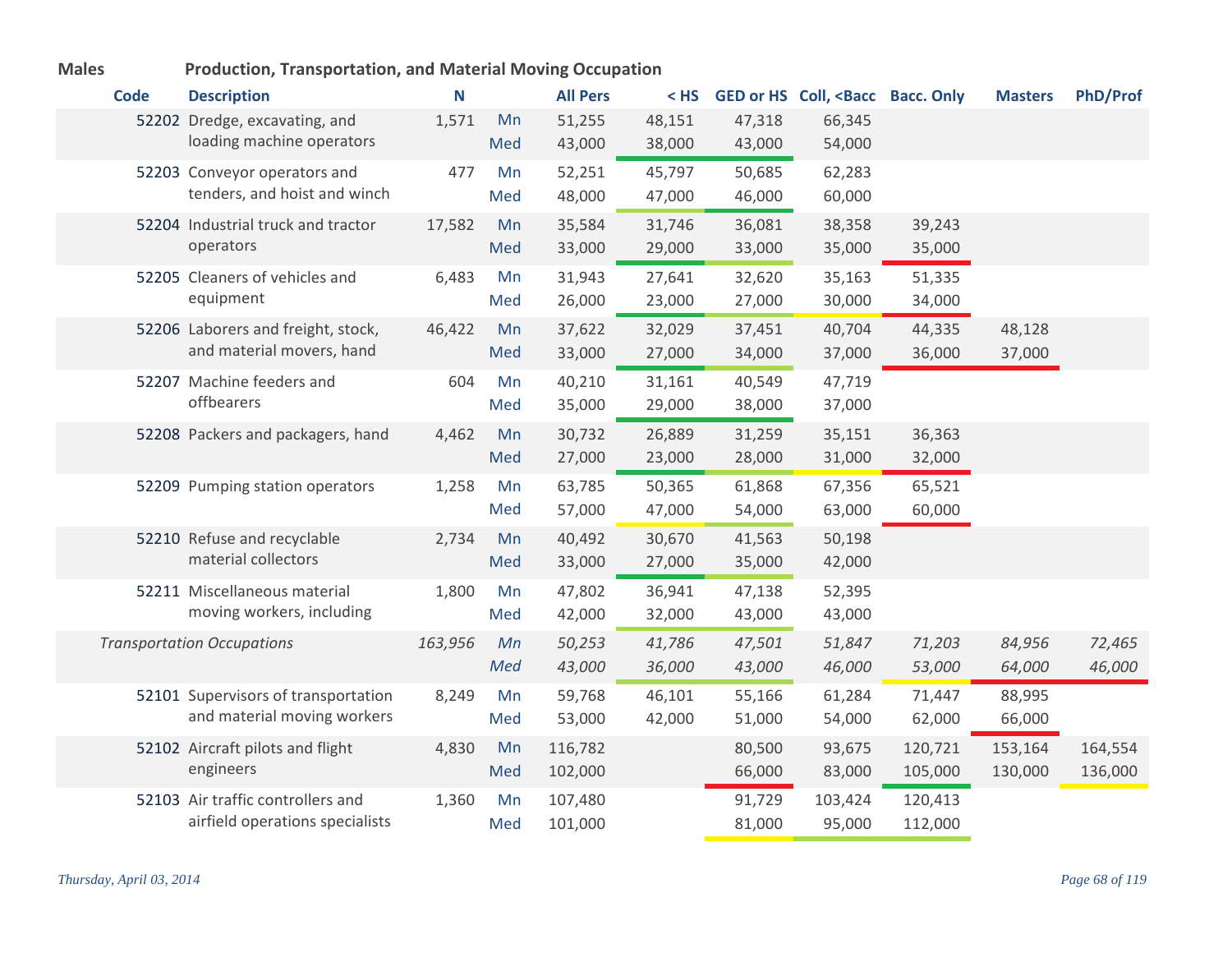| <b>Code</b> | <b>Description</b>                   | N       |     | <b>All Pers</b> | $<$ HS |        | GED or HS Coll, <bacc bacc.="" only<="" th=""><th></th><th><b>Masters</b></th><th>PhD/Prof</th></bacc> |         | <b>Masters</b> | PhD/Prof |
|-------------|--------------------------------------|---------|-----|-----------------|--------|--------|--------------------------------------------------------------------------------------------------------|---------|----------------|----------|
|             | 52104 Flight attendants              | 529     | Mn  | 54,792          |        |        | 54,051                                                                                                 | 57,903  |                |          |
|             |                                      |         | Med | 51,000          |        |        | 49,000                                                                                                 | 52,000  |                |          |
|             | 52105 Ambulance drivers and          | 295     | Mn  | 35,327          |        | 32,485 | 40,526                                                                                                 |         |                |          |
|             | attendants, except                   |         | Med | 32,000          |        | 29,000 | 34,000                                                                                                 |         |                |          |
|             | 52106 Bus drivers                    | 7,862   | Mn  | 43,634          | 39,048 | 43,051 | 44,062                                                                                                 | 48,956  | 51,662         |          |
|             |                                      |         | Med | 40,000          | 33,000 | 40,000 | 42,000                                                                                                 | 41,000  | 39,000         |          |
|             | 52107 Driver/sales workers and       | 118,456 | Mn  | 47,331          | 42,883 | 47,572 | 49,097                                                                                                 | 51,527  | 52,127         | 47,390   |
|             | truck drivers                        |         | Med | 42,000          | 37,000 | 43,000 | 44,000                                                                                                 | 43,000  | 43,000         | 39,000   |
|             | 52108 Taxi drivers and chauffeurs    | 7,806   | Mn  | 34,218          | 29,641 | 33,152 | 36,129                                                                                                 | 38,381  | 37,137         |          |
|             |                                      |         | Med | 28,000          | 26,000 | 28,000 | 30,000                                                                                                 | 31,000  | 25,000         |          |
|             | 52109 Motor vehicle operators, all   | 680     | Mn  | 35,384          | 37,699 | 33,026 | 38,717                                                                                                 |         |                |          |
|             | other                                |         | Med | 30,000          | 27,000 | 30,000 | 33,000                                                                                                 |         |                |          |
|             | 52110 Locomotive engineers and       | 2,362   | Mn  | 75,643          |        | 71,300 | 77,340                                                                                                 | 86,269  |                |          |
|             | operators                            |         | Med | 76,000          |        | 72,000 | 78,000                                                                                                 | 86,000  |                |          |
|             | 52111 Railroad conductors and        | 2,006   | Mn  | 68,592          |        | 66,407 | 70,227                                                                                                 | 71,528  |                |          |
|             | yardmasters                          |         | Med | 65,000          |        | 65,000 | 68,000                                                                                                 | 67,000  |                |          |
|             | 52112 Subway, streetcar, and other   | 637     | Mn  | 62,039          |        | 60,737 | 64,982                                                                                                 |         |                |          |
|             | rail transportation workers          |         | Med | 61,000          |        | 60,000 | 64,000                                                                                                 |         |                |          |
|             | 52113 Sailors and marine oilers, and | 825     | Mn  | 64,948          | 46,001 | 55,873 | 68,491                                                                                                 | 87,632  |                |          |
|             | ship engineers                       |         | Med | 53,000          | 38,000 | 52,000 | 54,000                                                                                                 | 76,000  |                |          |
|             | 52114 Ship and boat captains and     | 1,374   | Mn  | 86,126          | 75,296 | 70,951 | 89,569                                                                                                 | 118,185 |                |          |
|             | operators                            |         | Med | 73,000          | 75,000 | 63,000 | 73,000                                                                                                 | 91,000  |                |          |
|             | 52115 Parking lot attendants         | 1,281   | Mn  | 28,748          | 26,481 | 29,926 | 26,525                                                                                                 | 36,124  |                |          |
|             |                                      |         | Med | 24,000          | 22,000 | 25,000 | 24,000                                                                                                 | 25,000  |                |          |
|             | 52116 Automotive and watercraft      | 2,026   | Mn  | 33,251          | 27,875 | 34,465 | 32,446                                                                                                 | 39,594  |                |          |
|             | service attendants                   |         | Med | 26,000          | 24,000 | 26,000 | 25,000                                                                                                 | 26,000  |                |          |
|             | 52117 Transportation inspectors      | 1,892   | Mn  | 62,098          | 37,234 | 57,010 | 65,447                                                                                                 | 69,699  |                |          |
|             |                                      |         | Med | 59,000          | 36,000 | 53,000 | 63,000                                                                                                 | 71,000  |                |          |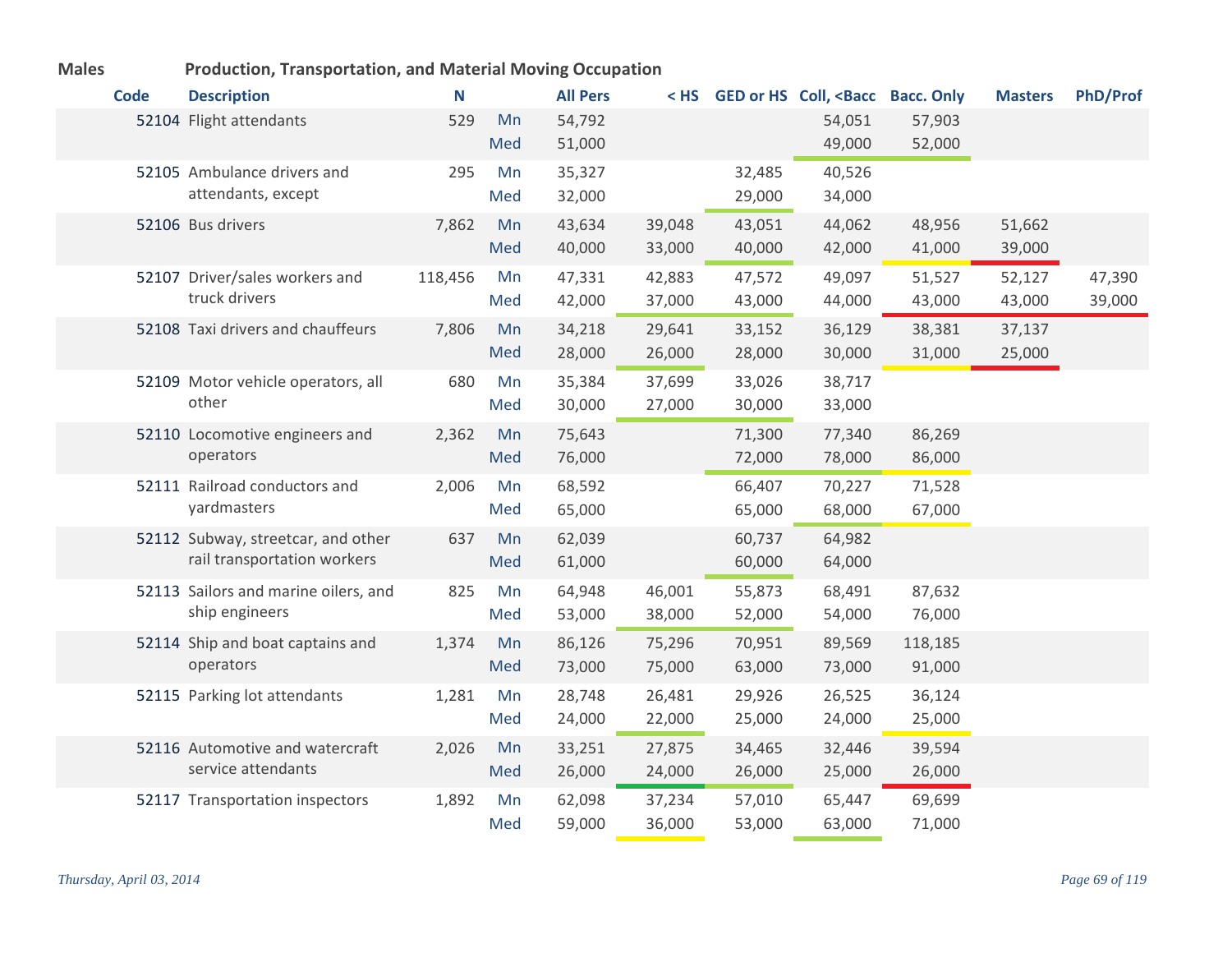| Code | <b>Description</b>                                                  | N                | <b>All Pers</b>  |                  | < HS GED or HS Coll, <bacc bacc.="" only<="" th=""><th><b>Masters</b></th><th><b>PhD/Prof</b></th></bacc> | <b>Masters</b> | <b>PhD/Prof</b> |
|------|---------------------------------------------------------------------|------------------|------------------|------------------|-----------------------------------------------------------------------------------------------------------|----------------|-----------------|
|      | 52118 Miscellaneous transportation<br>workers, including bridge and | Mn<br>690<br>Med | 44.863<br>43,000 | 41,185<br>39,000 | 47.390<br>47,000                                                                                          |                |                 |
|      | 52119 Transportation attendants,<br>except flight attendants        | Mn<br>254<br>Med | 50.258<br>52,000 | 54,889<br>57,000 | 50,393<br>53,000                                                                                          |                |                 |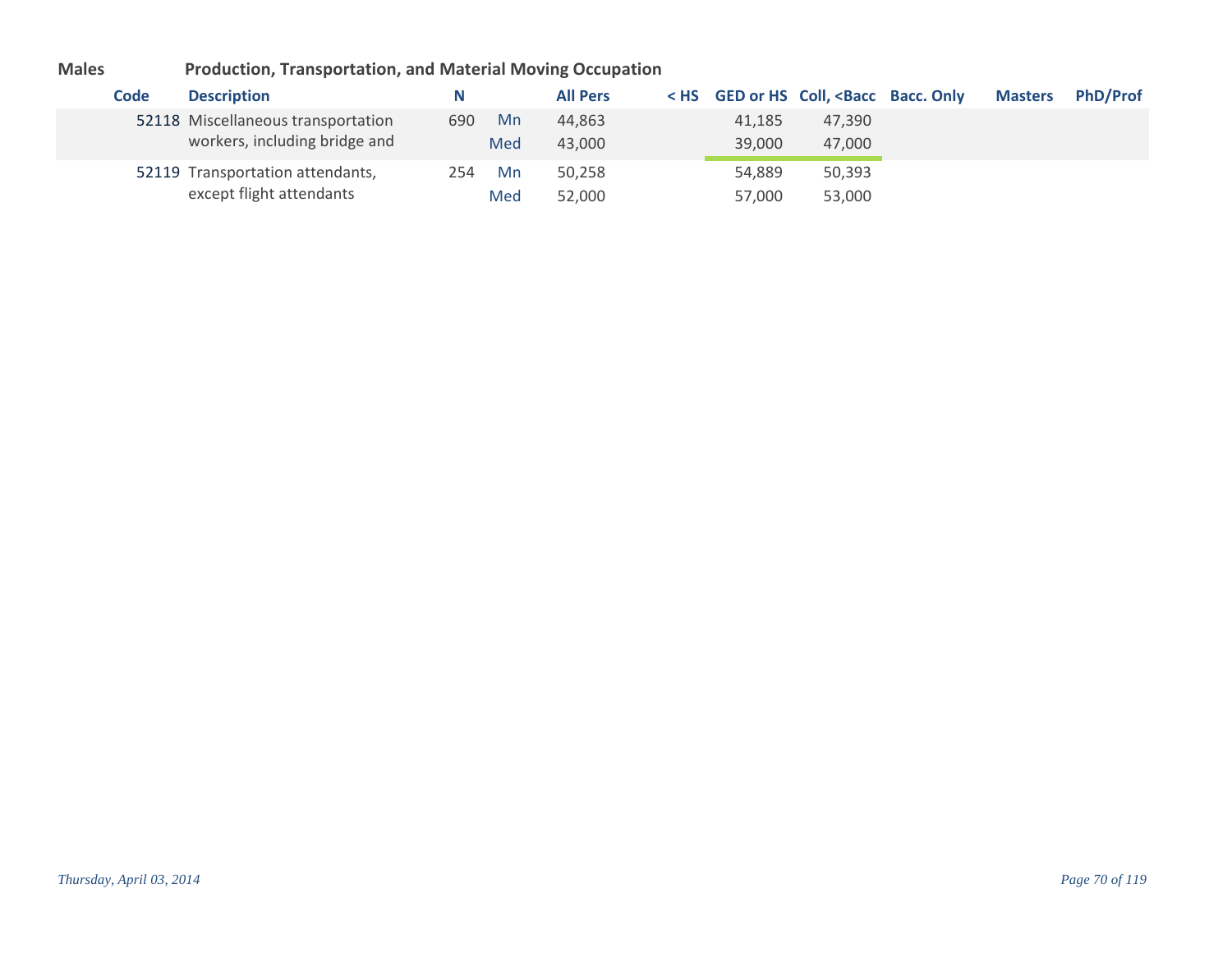| <b>Males</b>                        | <b>Sales and Office Occupations</b>                                  |         |                  |                  |                  |                  |                                                                                                               |                  |                   |                    |
|-------------------------------------|----------------------------------------------------------------------|---------|------------------|------------------|------------------|------------------|---------------------------------------------------------------------------------------------------------------|------------------|-------------------|--------------------|
| <b>Code</b>                         | <b>Description</b>                                                   | N       |                  | <b>All Pers</b>  | $<$ HS           |                  | GED or HS Coll, <bacc bacc.="" only<="" th=""><th></th><th><b>Masters</b></th><th><b>PhD/Prof</b></th></bacc> |                  | <b>Masters</b>    | <b>PhD/Prof</b>    |
| <b>Sales and Office Occupations</b> |                                                                      | 465,978 | Mn<br><b>Med</b> | 66,007<br>48,000 | 39,664<br>31,000 | 47,952<br>41,000 | 55,958<br>46,000                                                                                              | 88,615<br>64,000 | 116,162<br>86,000 | 122,043<br>88,000  |
| <b>Occupations</b>                  | <b>Office and Administrative Support</b>                             | 177,634 | Mn<br>Med        | 50,861<br>42,000 | 35,220<br>30,000 | 42,305<br>37,000 | 47,738<br>42,000                                                                                              | 63,363<br>51,000 | 88,202<br>68,000  | 93,302<br>70,000   |
|                                     | 32101 First-line supervisors of office<br>and administrative support | 24,734  | Mn<br>Med        | 70,281<br>58,000 | 45,132<br>42,000 | 51,941<br>47,000 | 60,187<br>52,000                                                                                              | 84,273<br>71,000 | 108,861<br>93,000 | 114,941<br>107,000 |
|                                     | 32102 Switchboard operators,<br>including answering service          | 170     | Mn<br>Med        | 43,272<br>36,000 |                  |                  | 45,061<br>37,000                                                                                              |                  |                   |                    |
|                                     | 32103 Telephone operators                                            | 284     | Mn<br>Med        | 46,521<br>38,000 |                  | 48,088<br>38,000 | 44,039<br>37,000                                                                                              |                  |                   |                    |
|                                     | 32104 Communications equipment<br>operators, all other               | 82      | Mn<br>Med        | 74,258<br>62,000 |                  |                  |                                                                                                               |                  |                   |                    |
|                                     | 32105 Bill and account collectors                                    | 2,244   | Mn<br>Med        | 41,250<br>37,000 | 32,386<br>28,000 | 38,157<br>34,000 | 38,121<br>35,000                                                                                              | 49,932<br>43,000 | 62,004<br>43,000  |                    |
|                                     | 32106 Billing and posting clerks                                     | 1,984   | Mn<br>Med        | 53,878<br>41,000 |                  | 40,968<br>37,000 | 42,293<br>38,000                                                                                              | 67,341<br>47,000 | 98,676<br>96,000  |                    |
|                                     | 32107 Bookkeeping, accounting, and<br>auditing clerks                | 5,831   | Mn<br>Med        | 55,511<br>43,000 | 37,128<br>31,000 | 44,800<br>37,000 | 51,278<br>43,000                                                                                              | 62,622<br>49,000 | 95,567<br>75,000  |                    |
|                                     | 32108 Gaming cage workers                                            | 46      | Mn<br>Med        | 34,462<br>34,000 |                  |                  |                                                                                                               |                  |                   |                    |
|                                     | 32109 Payroll and timekeeping clerks                                 | 726     | Mn<br>Med        | 48,905<br>44,000 |                  | 42,490<br>39,000 | 48,950<br>45,000                                                                                              | 51,095<br>45,000 |                   |                    |
|                                     | 32110 Procurement clerks                                             | 646     | Mn<br>Med        | 69,881<br>56,000 |                  | 46,179<br>43,000 | 56,334<br>53,000                                                                                              | 89,343<br>77,000 |                   |                    |
|                                     | 32111 Tellers                                                        | 932     | Mn<br>Med        | 32,951<br>28,000 |                  | 31,304<br>30,000 | 32,400<br>27,000                                                                                              | 33,358<br>30,000 |                   |                    |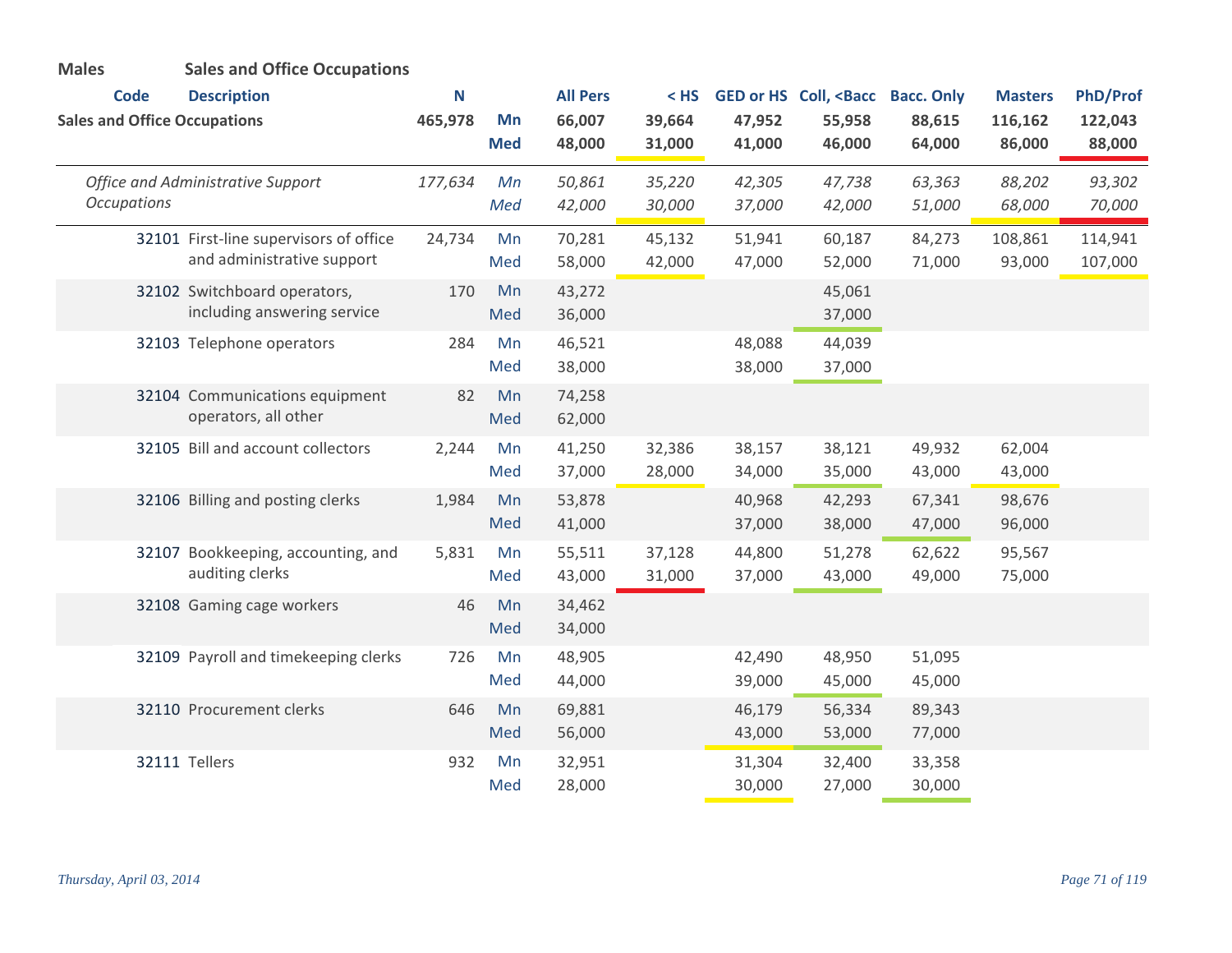| <b>Males</b> |  |  | <b>Sales and Office Occupations</b> |
|--------------|--|--|-------------------------------------|
|--------------|--|--|-------------------------------------|

| <b>Code</b> | <b>Description</b>                                      | N      |           | <b>All Pers</b>  | $<$ HS           |                  | GED or HS Coll, <bacc bacc.="" only<="" th=""><th></th><th><b>Masters</b></th><th>PhD/Prof</th></bacc> |                  | <b>Masters</b> | PhD/Prof |
|-------------|---------------------------------------------------------|--------|-----------|------------------|------------------|------------------|--------------------------------------------------------------------------------------------------------|------------------|----------------|----------|
|             | 32112 Financial clerks, all other                       | 1,289  | Mn        | 98,358           |                  | 63,541           | 60,498                                                                                                 | 109,295          | 133,736        |          |
|             |                                                         |        | Med       | 69,000           |                  | 53,000           | 45,000                                                                                                 | 75,000           | 105,000        |          |
|             | 32113 Brokerage clerks                                  | 63     | Mn        | 85,997           |                  |                  |                                                                                                        |                  |                |          |
|             |                                                         |        | Med       | 62,000           |                  |                  |                                                                                                        |                  |                |          |
|             | 32114 Court, municipal, and license                     | 647    | Mn        | 50,670           |                  | 42,642           | 49,167                                                                                                 | 55,345           |                |          |
|             | clerks                                                  |        | Med       | 43,000           |                  | 41,000           | 42,000                                                                                                 | 43,000           |                |          |
|             | 32115 Credit authorizers, checkers,                     | 475    | Mn        | 78,855           |                  |                  | 49,363                                                                                                 | 85,524           | 180,579        |          |
|             | and clerks                                              |        | Med       | 53,000           |                  |                  | 43,000                                                                                                 | 63,000           | 130,000        |          |
|             | 32116 Customer service                                  | 22,446 | Mn        | 50,141           | 34,802           | 39,834           | 44,090                                                                                                 | 62,399           | 82,818         | 84,021   |
|             | representatives                                         |        | Med       | 40,000           | 27,000           | 34,000           | 37,000                                                                                                 | 49,000           | 61,000         | 70,000   |
|             | 32117 Eligibility interviewers,<br>government programs  | 658    | Mn        | 53,457           |                  |                  | 46,489                                                                                                 | 55,157           | 60,634         |          |
|             |                                                         |        | Med       | 48,000           |                  |                  | 43,000                                                                                                 | 48,000           | 60,000         |          |
|             | 32118 File clerks                                       | 2,046  | Mn        | 45,090           |                  | 35,771           | 44,492                                                                                                 | 47,384           | 64,898         |          |
|             |                                                         |        | Med       | 37,000           |                  | 32,000           | 37,000                                                                                                 | 41,000           | 49,000         |          |
|             | 32119 Hotel, motel, and resort desk<br>clerks           | 929    | Mn<br>Med | 31,400<br>26,000 |                  | 27,679<br>24,000 | 29,260<br>26,000                                                                                       | 37,041<br>32,000 |                |          |
|             |                                                         |        |           |                  |                  |                  |                                                                                                        |                  |                |          |
|             | 32120 Interviewers, except eligibility<br>and loan      | 728    | Mn<br>Med | 49,927<br>40,000 |                  | 40,266<br>33,000 | 43,336<br>40,000                                                                                       | 55,965<br>43,000 |                |          |
|             |                                                         |        |           |                  |                  |                  |                                                                                                        |                  |                |          |
|             | 32121 Library assistants, clerical                      | 275    | Mn<br>Med | 38,392<br>36,000 |                  |                  | 33,963<br>34,000                                                                                       | 36,486<br>37,000 |                |          |
|             |                                                         |        |           |                  |                  |                  |                                                                                                        |                  |                |          |
|             | 32122 Loan interviewers and clerks                      | 838    | Mn<br>Med | 57,049<br>46,000 |                  | 41,952<br>41,000 | 54,929<br>46,000                                                                                       | 65,103<br>49,000 |                |          |
|             |                                                         |        |           |                  |                  |                  |                                                                                                        |                  |                |          |
|             | 32123 New accounts clerks                               | 134    | Mn<br>Med | 67,095<br>44,000 |                  |                  |                                                                                                        | 67,226<br>42,000 |                |          |
|             |                                                         |        |           |                  |                  |                  |                                                                                                        |                  |                |          |
|             | 32124 Correspondence clerks and<br>order clerks         | 1,872  | Mn<br>Med | 40,725<br>36,000 | 29,393<br>25,000 | 37,334<br>34,000 | 42,709<br>40,000                                                                                       | 50,324<br>42,000 |                |          |
|             |                                                         |        | Mn        |                  |                  |                  |                                                                                                        |                  |                |          |
|             | 32125 Human resources assistants,<br>except payroll and | 346    | Med       | 59,491<br>47,000 |                  |                  | 47,709<br>46,000                                                                                       | 60,559<br>47,000 |                |          |
|             |                                                         |        |           |                  |                  |                  |                                                                                                        |                  |                |          |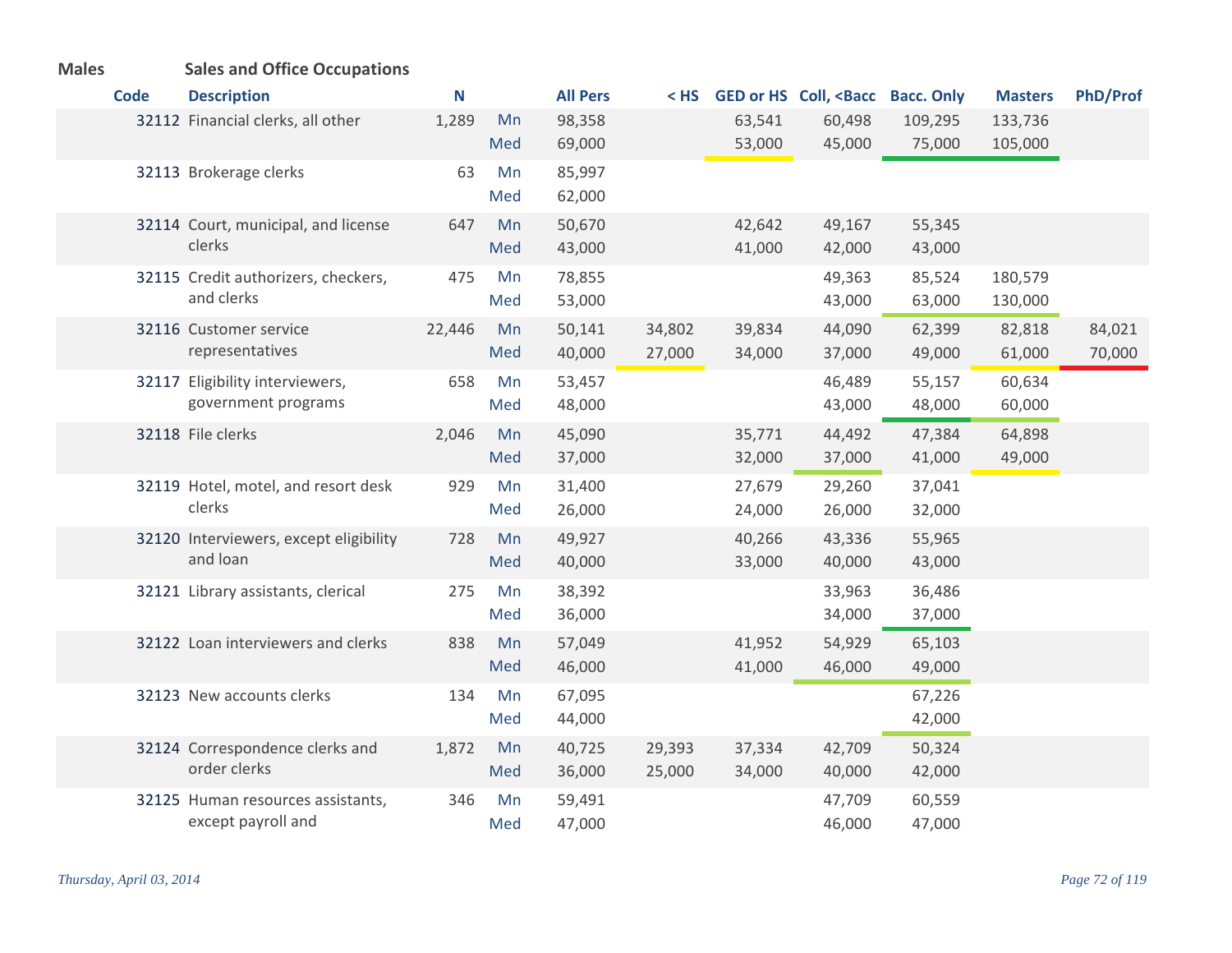| <b>Males</b> | <b>Sales and Office Occupations</b>                              |        |           |                  |                  |                  |                                                                                                               |                  |                  |                 |
|--------------|------------------------------------------------------------------|--------|-----------|------------------|------------------|------------------|---------------------------------------------------------------------------------------------------------------|------------------|------------------|-----------------|
| <b>Code</b>  | <b>Description</b>                                               | N      |           | <b>All Pers</b>  | $<$ HS           |                  | GED or HS Coll, <bacc bacc.="" only<="" th=""><th></th><th><b>Masters</b></th><th><b>PhD/Prof</b></th></bacc> |                  | <b>Masters</b>   | <b>PhD/Prof</b> |
|              | 32126 Receptionists and information<br>clerks                    | 2,410  | Mn<br>Med | 41,532<br>33,000 | 30,234<br>28,000 | 35,724<br>31,000 | 38,217<br>33,000                                                                                              | 51,304<br>38,000 | 53,507<br>43,000 |                 |
|              | 32127 Reservation and<br>transportation ticket agents            | 1,577  | Mn<br>Med | 57,989<br>46,000 |                  | 43,697<br>38,000 | 50,197<br>43,000                                                                                              | 82,176<br>61,000 |                  |                 |
|              | 32128 Information and record clerks,<br>all other                | 597    | Mn<br>Med | 50,768<br>46,000 |                  | 40,853<br>40,000 | 41,943<br>38,000                                                                                              | 64,650<br>52,000 |                  |                 |
|              | 32129 Cargo and freight agents                                   | 422    | Mn<br>Med | 48,863<br>42,000 |                  | 40,997<br>43,000 | 45,713<br>42,000                                                                                              |                  |                  |                 |
|              | 32130 Couriers and messengers                                    | 7,509  | Mn<br>Med | 49,333<br>43,000 | 31,953<br>26,000 | 46,975<br>41,000 | 52,119<br>47,000                                                                                              | 53,694<br>46,000 | 54,166<br>43,000 |                 |
|              | 32131 Dispatchers                                                | 5,235  | Mn<br>Med | 47,860<br>43,000 | 43,125<br>42,000 | 46,601<br>43,000 | 47,680<br>43,000                                                                                              | 54,385<br>46,000 |                  |                 |
|              | 32132 Meter readers, utilities                                   | 1,320  | Mn<br>Med | 43,119<br>42,000 |                  | 40,713<br>41,000 | 45,884<br>42,000                                                                                              | 49,944<br>43,000 |                  |                 |
|              | 32133 Postal service clerks                                      | 2,870  | Mn<br>Med | 56,430<br>56,000 |                  | 54,464<br>55,000 | 56,619<br>57,000                                                                                              | 60,114<br>58,000 |                  |                 |
|              | 32134 Postal service mail carriers                               | 10,654 | Mn<br>Med | 58,266<br>59,000 | 57,976<br>56,000 | 56,331<br>59,000 | 58,328<br>59,000                                                                                              | 62,219<br>60,000 | 61,534<br>60,000 |                 |
|              | 32135 Postal service mail sorters,<br>processors, and processing | 1,837  | Mn<br>Med | 56,625<br>57,000 |                  | 54,951<br>56,000 | 57,975<br>58,000                                                                                              | 57,249<br>57,000 |                  |                 |
|              | 32136 Production, planning, and<br>expediting clerks             | 5,807  | Mn<br>Med | 64,188<br>57,000 | 47,212<br>39,000 | 55,696<br>51,000 | 61,676<br>56,000                                                                                              | 68,868<br>60,000 | 92,178<br>80,000 |                 |
|              | 32137 Shipping, receiving, and traffic<br>clerks                 | 14,750 | Mn<br>Med | 36,147<br>33,000 | 32,234<br>29,000 | 35,795<br>33,000 | 37,345<br>34,000                                                                                              | 40,468<br>34,000 |                  |                 |
|              | 32138 Stock clerks and order fillers                             | 22,269 | Mn<br>Med | 34,892<br>30,000 | 30,428<br>25,000 | 33,551<br>30,000 | 36,074<br>32,000                                                                                              | 40,819<br>34,000 | 64,099<br>38,000 |                 |
|              | 32139 Weighers, measurers,<br>checkers, and samplers,            | 1,644  | Mn<br>Med | 47,983<br>41,000 | 37,785<br>35,000 | 43,056<br>37,000 | 48,137<br>43,000                                                                                              | 63,796<br>51,000 |                  |                 |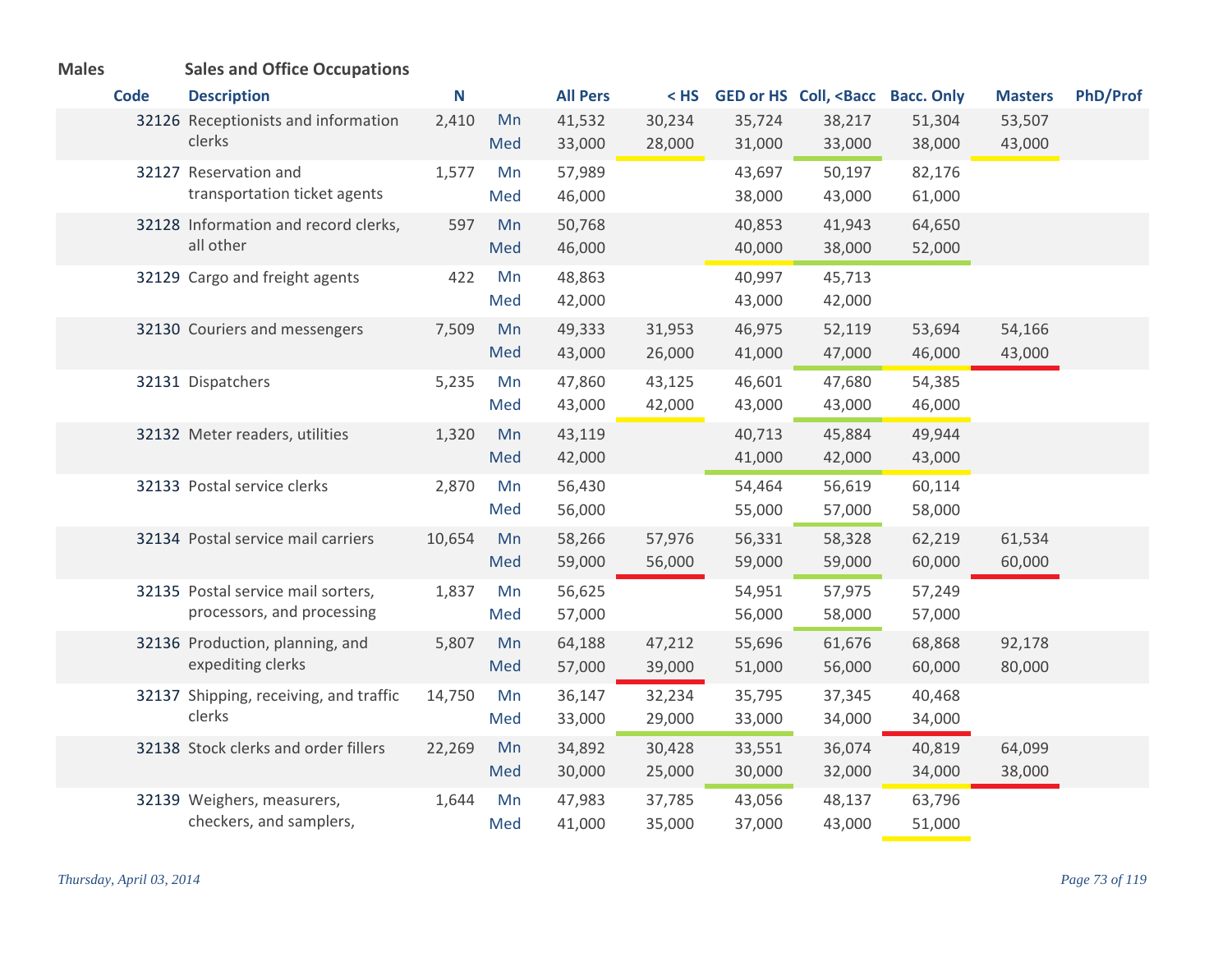| <b>Males</b> | <b>Sales and Office Occupations</b>                            |         |           |                  |                  |                  |                                                                                                                |                   |                   |                    |
|--------------|----------------------------------------------------------------|---------|-----------|------------------|------------------|------------------|----------------------------------------------------------------------------------------------------------------|-------------------|-------------------|--------------------|
| <b>Code</b>  | <b>Description</b>                                             | N       |           | <b>All Pers</b>  | $<$ HS           |                  | GED or HS Coll, <bacc< th=""><th><b>Bacc. Only</b></th><th><b>Masters</b></th><th><b>PhD/Prof</b></th></bacc<> | <b>Bacc. Only</b> | <b>Masters</b>    | <b>PhD/Prof</b>    |
|              | 32140 Secretaries and administrative<br>assistants             | 5,448   | Mn<br>Med | 53,725<br>43,000 | 53,031<br>39,000 | 47,015<br>39,000 | 47,963<br>42,000                                                                                               | 57,620<br>47,000  | 68,484<br>52,000  | 115,922<br>68,000  |
|              | 32141 Computer operators                                       | 2,622   | Mn<br>Med | 59,650<br>52,000 |                  | 54,939<br>51,000 | 54,943<br>49,000                                                                                               | 63,187<br>52,000  | 91,877<br>86,000  |                    |
|              | 32142 Data entry keyers                                        | 2,344   | Mn<br>Med | 43,862<br>37,000 |                  | 39,640<br>33,000 | 40,846<br>36,000                                                                                               | 51,273<br>41,000  | 62,105<br>48,000  |                    |
|              | 32143 Word processors and typists                              | 1,108   | Mn<br>Med | 45,489<br>41,000 |                  | 41,552<br>40,000 | 43,238<br>38,000                                                                                               | 48,495<br>43,000  |                   |                    |
|              | 32144 Insurance claims and policy<br>processing clerks         | 2,008   | Mn<br>Med | 52,277<br>43,000 |                  | 42,249<br>37,000 | 42,583<br>39,000                                                                                               | 60,287<br>47,000  | 75,372<br>64,000  |                    |
|              | 32145 Mail clerks and mail machine<br>operators, except postal | 1,502   | Mn<br>Med | 36,433<br>33,000 | 33,958<br>28,000 | 35,175<br>33,000 | 37,156<br>35,000                                                                                               | 35,826<br>33,000  |                   |                    |
|              | 32146 Office clerks, general                                   | 5,798   | Mn<br>Med | 49,287<br>39,000 | 35,170<br>32,000 | 41,883<br>35,000 | 46,420<br>39,000                                                                                               | 56,957<br>43,000  | 71,681<br>52,000  | 82,415<br>64,000   |
|              | 32147 Office machine operators,<br>except computer             | 503     | Mn<br>Med | 40,167<br>34,000 |                  | 40,415<br>36,000 | 38,112<br>34,000                                                                                               |                   |                   |                    |
|              | 32148 Proofreaders and copy<br>markers                         | 47      | Mn<br>Med | 43,556<br>41,000 |                  |                  |                                                                                                                |                   |                   |                    |
|              | 32149 Statistical assistants                                   | 321     | Mn<br>Med | 61,585<br>55,000 |                  |                  | 57,513<br>55,000                                                                                               | 69,732<br>63,000  |                   |                    |
|              | 32150 Miscellaneous office and<br>administrative support       | 4,858   | Mn<br>Med | 54,300<br>47,000 | 44,557<br>43,000 | 49,193<br>43,000 | 50,831<br>45,000                                                                                               | 58,568<br>52,000  | 72,439<br>52,000  |                    |
|              | <b>Sales and Related Occupations</b>                           | 288,344 | Mn<br>Med | 75,455<br>53,000 | 43,226<br>33,000 | 52,397<br>43,000 | 61,917<br>49,000                                                                                               | 98,976<br>72,000  | 129,010<br>96,000 | 136,713<br>102,000 |
|              | 31101 First-line supervisors of retail<br>sales workers        | 73,596  | Mn<br>Med | 62,060<br>48,000 | 46,904<br>37,000 | 52,337<br>43,000 | 58,182<br>47,000                                                                                               | 76,941<br>55,000  | 95,230<br>64,000  | 109,553<br>81,000  |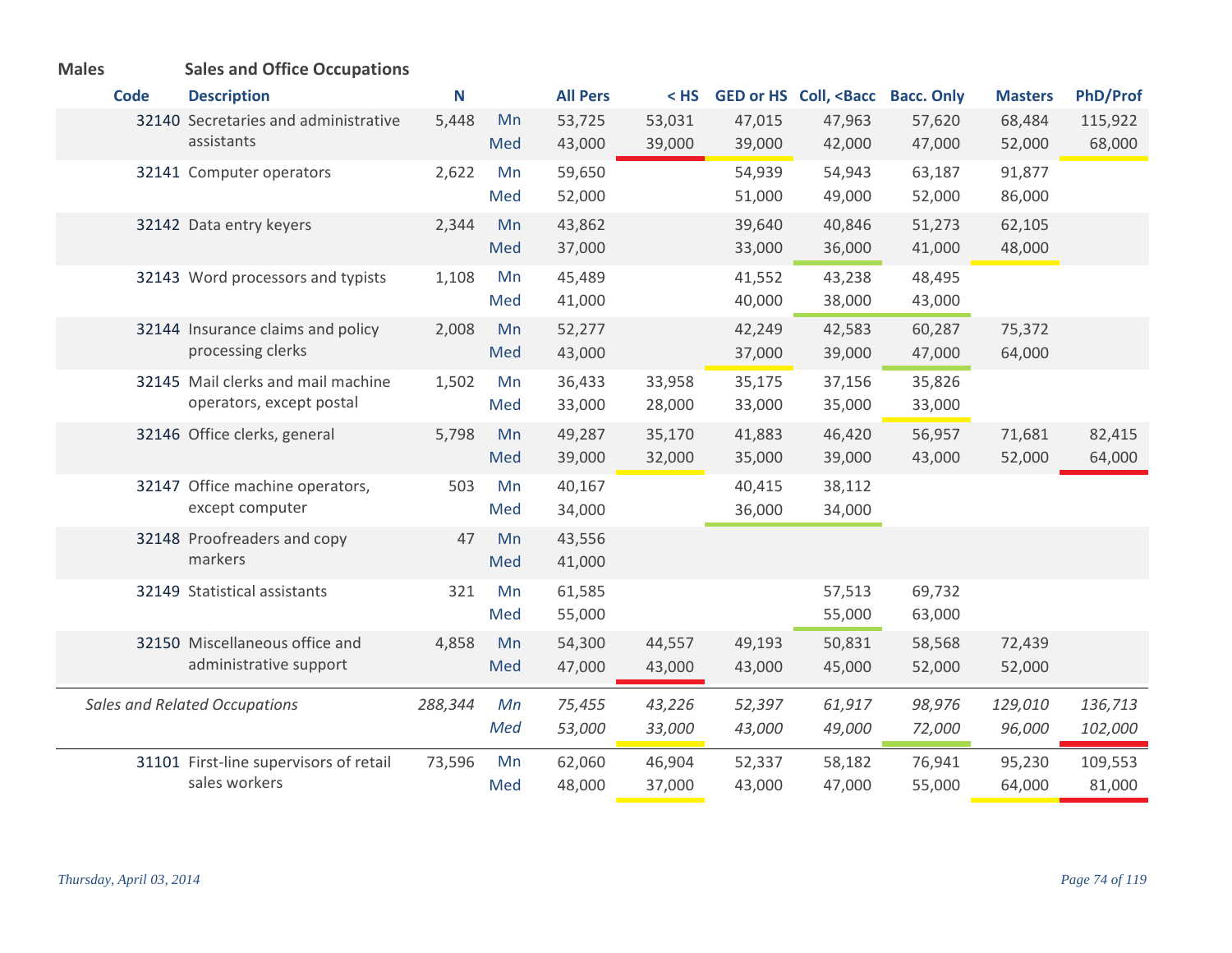| <b>Males</b> |             | <b>Sales and Office Occupations</b>                                   |        |           |                    |                  |                  |                                                                                                                |                    |                    |                    |
|--------------|-------------|-----------------------------------------------------------------------|--------|-----------|--------------------|------------------|------------------|----------------------------------------------------------------------------------------------------------------|--------------------|--------------------|--------------------|
|              | <b>Code</b> | <b>Description</b>                                                    | N      |           | <b>All Pers</b>    | $<$ HS           |                  | GED or HS Coll, <bacc< th=""><th><b>Bacc. Only</b></th><th><b>Masters</b></th><th><b>PhD/Prof</b></th></bacc<> | <b>Bacc. Only</b>  | <b>Masters</b>     | <b>PhD/Prof</b>    |
|              |             | 31102 First-line supervisors of non-<br>retail sales workers          | 38,776 | Mn<br>Med | 88,915<br>64,000   | 48,660<br>40,000 | 60,894<br>50,000 | 73,512<br>58,000                                                                                               | 112,837<br>84,000  | 150,163<br>109,000 | 184,798<br>142,000 |
|              |             | 31103 Cashiers                                                        | 11,861 | Mn<br>Med | 37,558<br>27,000   | 29,163<br>22,000 | 33,364<br>26,000 | 36,550<br>28,000                                                                                               | 52,175<br>35,000   | 52,113<br>27,000   |                    |
|              |             | 31104 Counter and rental clerks                                       | 1,107  | Mn<br>Med | 44,767<br>37,000   | 33,927<br>33,000 | 42,170<br>33,000 | 44,970<br>41,000                                                                                               | 51,822<br>42,000   |                    |                    |
|              |             | 31105 Parts salespersons                                              | 4,025  | Mn<br>Med | 42,563<br>38,000   | 38,407<br>35,000 | 41,541<br>37,000 | 42,698<br>38,000                                                                                               | 51,448<br>43,000   |                    |                    |
|              |             | 31106 Retail salespersons                                             | 47,914 | Mn<br>Med | 56,666<br>42,000   | 38,003<br>28,000 | 44,799<br>37,000 | 50,664<br>41,000                                                                                               | 77,928<br>54,000   | 93,965<br>60,000   | 77,458<br>54,000   |
|              |             | 31107 Advertising sales agents                                        | 3,940  | Mn<br>Med | 90,565<br>64,000   |                  | 55,987<br>42,000 | 65,400<br>53,000                                                                                               | 106,362<br>76,000  | 132,864<br>98,000  |                    |
|              |             | 31108 Insurance sales agents                                          | 12,696 | Mn<br>Med | 100,254<br>65,000  | 68,891<br>47,000 | 70,398<br>48,000 | 76,134<br>52,000                                                                                               | 114,718<br>79,000  | 115,907<br>84,000  | 155,237<br>103,000 |
|              |             | 31109 Securities, commodities, and<br>financial services sales agents | 8,679  | Mn<br>Med | 151,520<br>94,000  |                  | 75,748<br>52,000 | 84,626<br>56,000                                                                                               | 157,236<br>100,000 | 200,299<br>130,000 | 192,093<br>131,000 |
|              |             | 31110 Travel agents                                                   | 480    | Mn<br>Med | 52,566<br>43,000   |                  |                  | 40,656<br>41,000                                                                                               | 63,181<br>51,000   |                    |                    |
|              |             | 31111 Sales representatives,<br>services, all other                   | 16,860 | Mn<br>Med | 93,655<br>68,000   | 54,371<br>37,000 | 64,519<br>52,000 | 72,275<br>58,000                                                                                               | 113,061<br>86,000  | 136,537<br>107,000 | 136,414<br>98,000  |
|              |             | 31112 Sales representatives,<br>wholesale and manufacturing           | 47,524 | Mn<br>Med | 88,914<br>68,000   | 53,693<br>42,000 | 61,096<br>51,000 | 72,960<br>59,000                                                                                               | 106,768<br>86,000  | 133,274<br>109,000 | 136,595<br>109,000 |
|              |             | 31113 Models, demonstrators, and<br>product promoters                 | 147    | Mn<br>Med | 71,460<br>47,000   |                  |                  | 56,540<br>41,000                                                                                               |                    |                    |                    |
|              |             | 31114 Real estate brokers and sales<br>agents                         | 12,148 | Mn<br>Med | 85,554<br>54,000   | 64,058<br>33,000 | 65,658<br>44,000 | 68,452<br>51,000                                                                                               | 93,489<br>64,000   | 116,729<br>80,000  | 124,901<br>81,000  |
|              |             | 31115 Sales engineers                                                 | 1,455  | Mn<br>Med | 114,166<br>103,000 |                  |                  | 96,360<br>84,000                                                                                               | 119,611<br>107,000 | 128,256<br>115,000 |                    |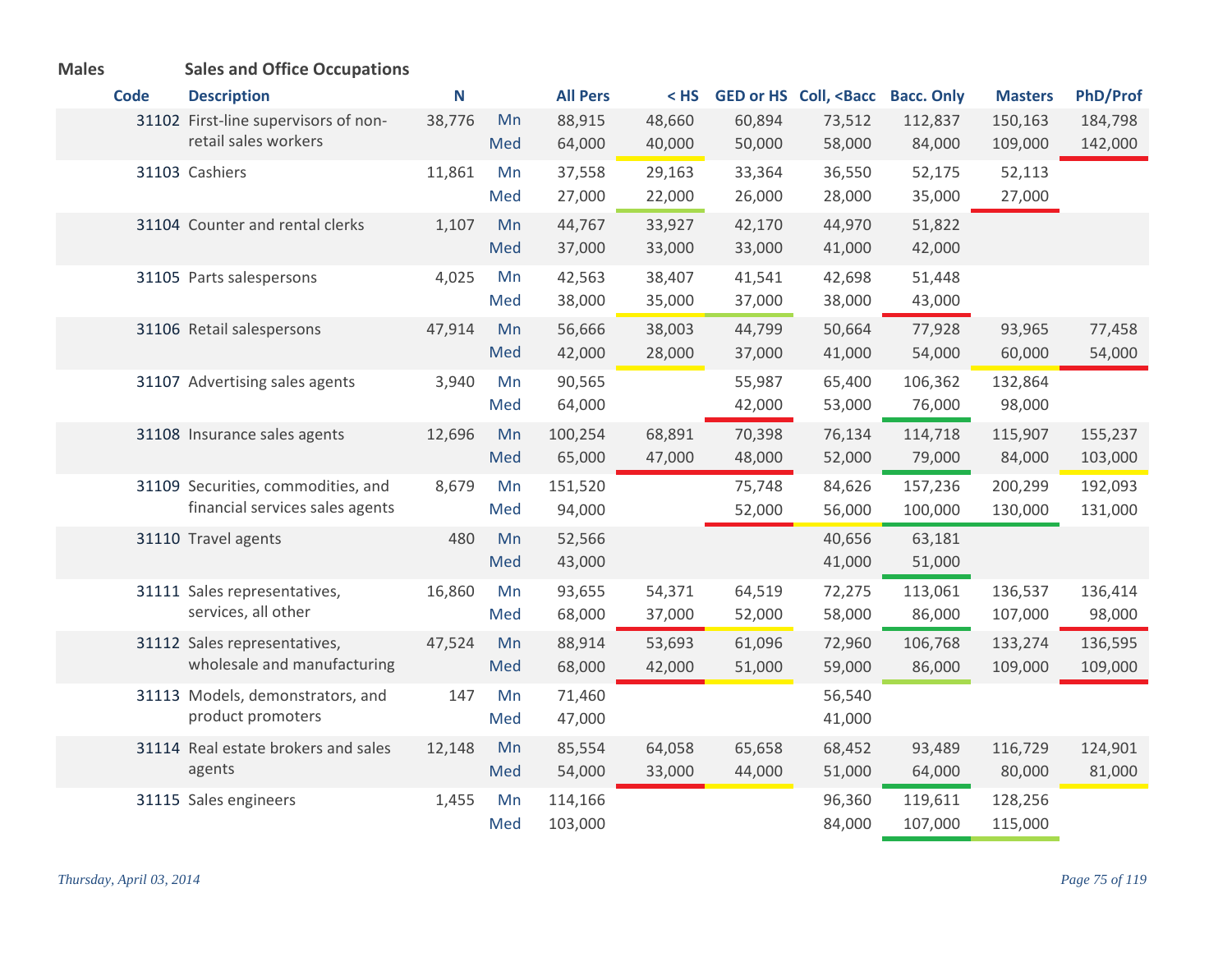# **Males Sales and Office Occupations**

| Code | <b>Description</b>                   | N     |     | <b>All Pers</b> | $<$ HS |        | GED or HS Coll, <bacc bacc.="" only<="" th=""><th></th><th><b>Masters</b></th><th><b>PhD/Prof</b></th></bacc> |         | <b>Masters</b> | <b>PhD/Prof</b> |
|------|--------------------------------------|-------|-----|-----------------|--------|--------|---------------------------------------------------------------------------------------------------------------|---------|----------------|-----------------|
|      | 31116 Telemarketers                  | 591   | Mn  | 41,913          |        | 45,263 | 35,487                                                                                                        | 45,805  |                |                 |
|      |                                      |       | Med | 34,000          |        | 37,000 | 27,000                                                                                                        | 37,000  |                |                 |
|      | 31117 Door-to-door sales workers,    | 1.468 | Mn  | 41,131          | 30,898 | 35,078 | 48,959                                                                                                        | 47,953  |                |                 |
|      | news and street vendors, and         |       | Med | 31,000          | 25,000 | 29,000 | 37,000                                                                                                        | 42,000  |                |                 |
|      | 31118 Sales and related workers, all | 4.685 | Mn  | 88,078          | 38,577 | 61,569 | 65,784                                                                                                        | 105,376 | 135,006        |                 |
|      | other                                |       | Med | 63,000          | 24,000 | 48,000 | 52,000                                                                                                        | 80,000  | 111,000        |                 |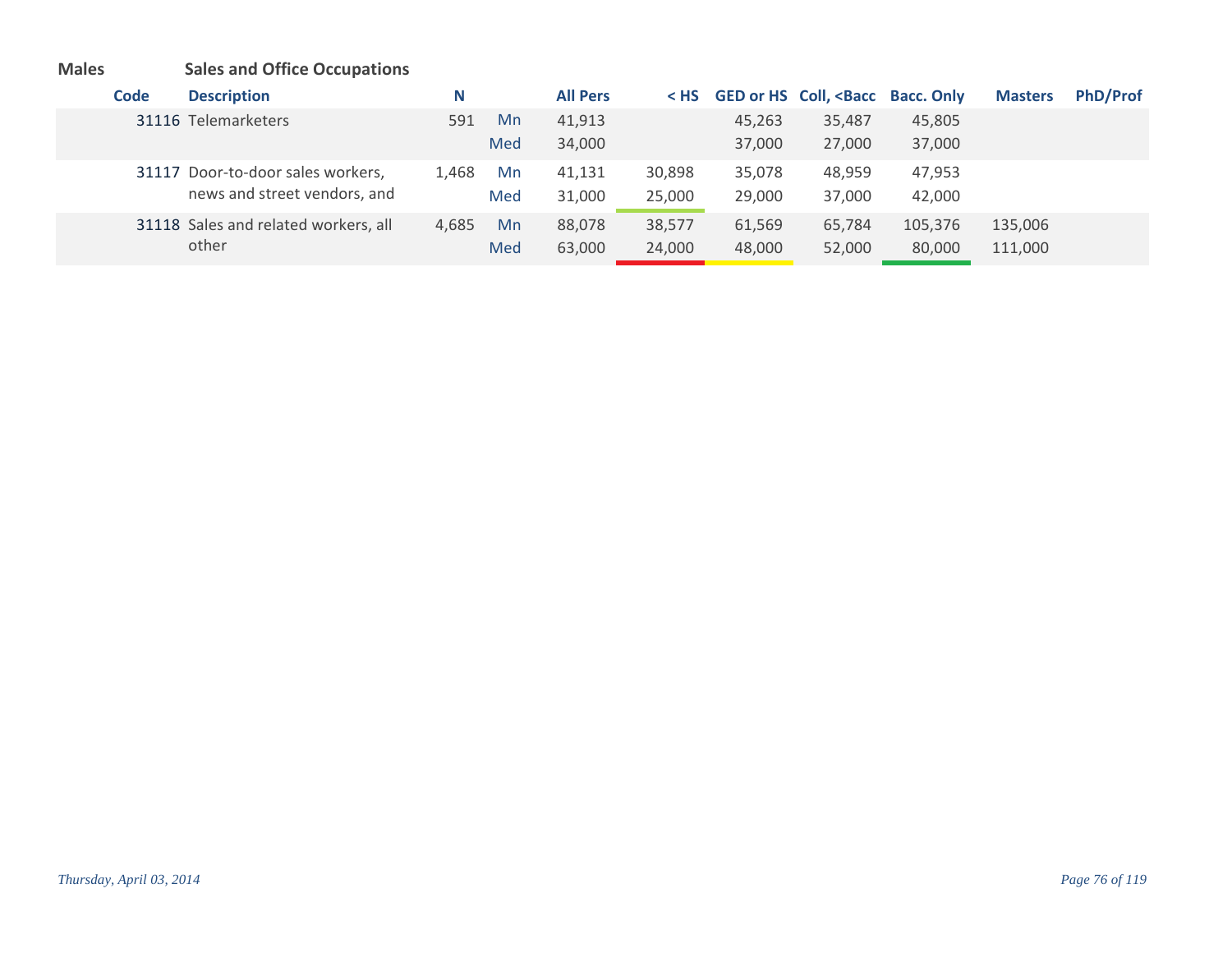| <b>Males</b>               | <b>Service Occupations</b>               |         |            |                 |        |        |                                                                                                         |                   |                |          |
|----------------------------|------------------------------------------|---------|------------|-----------------|--------|--------|---------------------------------------------------------------------------------------------------------|-------------------|----------------|----------|
| <b>Code</b>                | <b>Description</b>                       | N       |            | <b>All Pers</b> | $<$ HS |        | GED or HS Coll, <bacc< th=""><th><b>Bacc. Only</b></th><th><b>Masters</b></th><th>PhD/Prof</th></bacc<> | <b>Bacc. Only</b> | <b>Masters</b> | PhD/Prof |
| <b>Service Occupations</b> |                                          | 309,592 | Mn         | 43,439          | 27,045 | 36,410 | 48,748                                                                                                  | 60,130            | 72,831         | 89,554   |
|                            |                                          |         | <b>Med</b> | 35,000          | 23,000 | 31,000 | 42,000                                                                                                  | 52,000            | 63,000         | 63,000   |
|                            | <b>Building and Grounds Cleaning and</b> | 102,630 | Mn         | 35,309          | 27,543 | 34,862 | 40,970                                                                                                  | 47,139            | 50,000         | 41,785   |
|                            | <b>Maintenance Occupations</b>           |         | Med        | 30,000          | 24,000 | 31,000 | 36,000                                                                                                  | 38,000            | 38,000         | 31,000   |
|                            | 24101 First-line supervisors of          | 6,592   | Mn         | 50,725          | 38,598 | 47,129 | 52,933                                                                                                  | 61,916            | 102,414        |          |
|                            | housekeeping and janitorial              |         | Med        | 42,000          | 34,000 | 41,000 | 45,000                                                                                                  | 48,000            | 86,000         |          |
|                            | 24102 First-line supervisors of          | 6,411   | Mn         | 48,793          | 37,684 | 43,597 | 52,465                                                                                                  | 61,957            | 55,958         |          |
|                            | landscaping, lawn service, and           |         | Med        | 40,000          | 32,000 | 38,000 | 43,000                                                                                                  | 48,000            | 44,000         |          |
|                            | 24103 Janitors and building cleaners     | 55,052  | Mn         | 34,889          | 28,562 | 34,623 | 39,536                                                                                                  | 41,465            | 38,001         | 34,792   |
|                            |                                          |         | Med        | 31,000          | 26,000 | 31,000 | 35,000                                                                                                  | 34,000            | 32,000         | 26,000   |
|                            | 24104 Maids and housekeeping             | 4,892   | Mn         | 28,592          | 25,169 | 30,052 | 30,274                                                                                                  | 29,938            |                |          |
|                            | cleaners                                 |         | Med        | 26,000          | 22,000 | 27,000 | 28,000                                                                                                  | 27,000            |                |          |
|                            | 24105 Pest control workers               | 2,638   | Mn         | 44,233          | 32,293 | 42,277 | 45,999                                                                                                  | 56,606            |                |          |
|                            |                                          |         | Med        | 38,000          | 30,000 | 37,000 | 41,000                                                                                                  | 44,000            |                |          |
|                            | 24106 Grounds maintenance workers        | 26,971  | Mn         | 30,368          | 25,087 | 31,281 | 36,609                                                                                                  | 40,445            | 42,801         |          |
|                            |                                          |         | Med        | 26,000          | 21,000 | 27,000 | 31,000                                                                                                  | 35,000            | 38,000         |          |
|                            | Food Preparation and Serving Related     | 60,832  | Mn         | 30,163          | 24,790 | 28,364 | 34,067                                                                                                  | 38,972            | 42,657         | 41,948   |
| <b>Occupations</b>         |                                          |         | Med        | 26,000          | 22,000 | 25,000 | 29,000                                                                                                  | 32,000            | 30,000         | 33,000   |
|                            | 23101 Chefs and head cooks               | 9,381   | Mn         | 38,896          | 29,687 | 35,721 | 42,934                                                                                                  | 48,149            | 47,614         |          |
|                            |                                          |         | Med        | 33,000          | 26,000 | 31,000 | 38,000                                                                                                  | 39,000            | 41,000         |          |
|                            | 23102 First-line supervisors of food     | 6,649   | Mn         | 42,493          | 31,517 | 36,941 | 43,034                                                                                                  | 55,364            | 65,974         |          |
|                            | preparation and serving                  |         | Med        | 33,000          | 26,000 | 31,000 | 34,000                                                                                                  | 42,000            | 39,000         |          |
|                            | 23103 Cooks                              | 23,411  | Mn         | 26,149          | 24,008 | 26,086 | 28,580                                                                                                  | 31,337            | 29,358         |          |
|                            |                                          |         | Med        | 23,000          | 22,000 | 23,000 | 25,000                                                                                                  | 27,000            | 26,000         |          |
|                            | 23104 Food preparation workers           | 3,961   | Mn         | 25,006          | 22,624 | 25,328 | 27,820                                                                                                  | 27,024            |                |          |
|                            |                                          |         | Med        | 21,000          | 20,000 | 22,000 | 23,000                                                                                                  | 22,000            |                |          |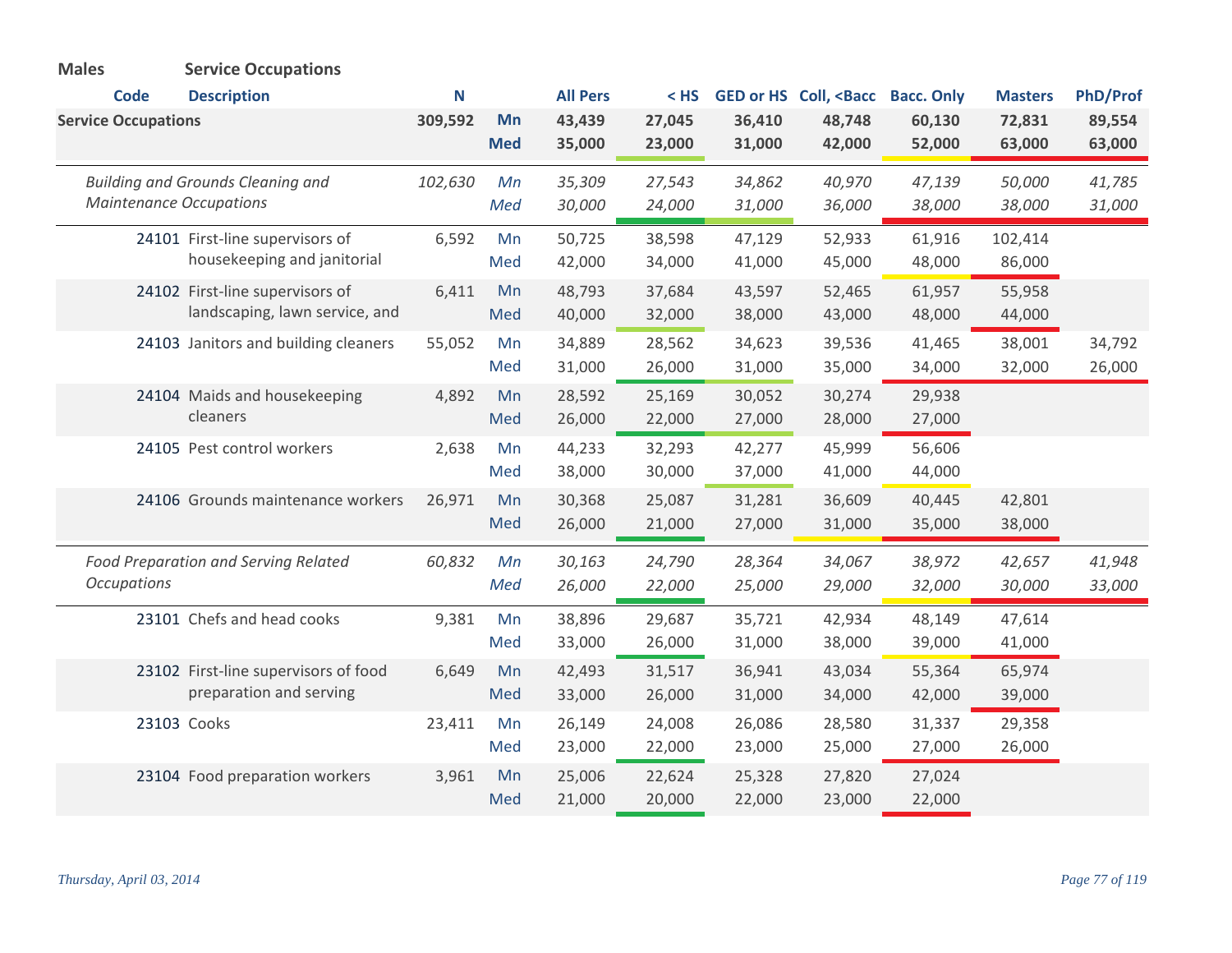| <b>Males</b> | <b>Service Occupations</b>            |        |     |                 |        |        |                                             |                   |                |                 |
|--------------|---------------------------------------|--------|-----|-----------------|--------|--------|---------------------------------------------|-------------------|----------------|-----------------|
| <b>Code</b>  | <b>Description</b>                    | N      |     | <b>All Pers</b> | $<$ HS |        | <b>GED or HS Coll, <bacc< b=""></bacc<></b> | <b>Bacc. Only</b> | <b>Masters</b> | <b>PhD/Prof</b> |
|              | 23105 Bartenders                      | 3,481  | Mn  | 32,090          | 24,866 | 30,274 | 33,799                                      | 32,301            |                |                 |
|              |                                       |        | Med | 29,000          | 21,000 | 26,000 | 32,000                                      | 30,000            |                |                 |
|              | 23106 Combined food preparation       | 1,186  | Mn  | 26,848          | 24,660 | 23,946 | 31,817                                      | 31,655            |                |                 |
|              | and serving workers, including        |        | Med | 21,000          | 21,000 | 21,000 | 25,000                                      | 26,000            |                |                 |
|              | 23107 Counter attendants, cafeteria,  | 282    | Mn  | 26,301          |        | 25,065 | 27,668                                      |                   |                |                 |
|              | food concession, and coffee           |        | Med | 24,000          |        | 24,000 | 26,000                                      |                   |                |                 |
|              | 23108 Waiters and waitresses          | 6,961  | Mn  | 29,538          | 26,977 | 27,853 | 29,091                                      | 36,078            | 32,030         |                 |
|              |                                       |        | Med | 26,000          | 23,000 | 26,000 | 27,000                                      | 32,000            | 28,000         |                 |
|              | 23109 Food servers, nonrestaurant     | 984    | Mn  | 29,891          | 27,648 | 27,679 | 31,537                                      | 35,076            |                |                 |
|              |                                       |        | Med | 27,000          | 26,000 | 27,000 | 31,000                                      | 28,000            |                |                 |
|              | 23110 Miscellaneous food              | 1,694  | Mn  | 25,287          | 22,184 | 26,685 | 28,960                                      | 28,803            |                |                 |
|              | preparation and serving               |        | Med | 22,000          | 19,000 | 22,000 | 25,000                                      | 25,000            |                |                 |
|              | 23111 Dishwashers                     | 2,406  | Mn  | 22,199          | 21,792 | 22,380 | 24,649                                      |                   |                |                 |
|              |                                       |        | Med | 19,000          | 18,000 | 19,000 | 20,000                                      |                   |                |                 |
|              | 23112 Hosts and hostesses,            | 95     | Mn  | 33,496          |        |        |                                             |                   |                |                 |
|              | restaurant, lounge, and coffee        |        | Med | 25,000          |        |        |                                             |                   |                |                 |
|              | <b>Healthcare Support Occupations</b> | 13,280 | Mn  | 43,260          | 31,612 | 34,047 | 39,080                                      | 49,880            | 70,715         | 130,416         |
|              |                                       |        | Med | 34,000          | 27,000 | 31,000 | 34,000                                      | 41,000            | 54,000         | 80,000          |
|              | 21101 Nursing, psychiatric, and       | 8,682  | Mn  | 42,448          | 31,968 | 32,722 | 36,732                                      | 45,747            | 69,817         | 153,584         |
|              | home health aides                     |        | Med | 32,000          | 27,000 | 29,000 | 32,000                                      | 39,000            | 53,000         | 107,000         |
|              | 21102 Occupational therapy            | 44     | Mn  | 56,341          |        |        |                                             |                   |                |                 |
|              | assistants and aides                  |        | Med | 49,000          |        |        |                                             |                   |                |                 |
|              | 21103 Physical therapist assistants   | 614    | Mn  | 47,845          |        |        | 49,066                                      | 48,340            |                |                 |
|              | and aides                             |        | Med | 46,000          |        |        | 48,000                                      | 50,000            |                |                 |
|              | 21104 Massage therapists              | 492    | Mn  | 38,599          |        | 33,669 | 38,145                                      | 42,195            |                |                 |
|              |                                       |        | Med | 33,000          |        | 32,000 | 36,000                                      | 32,000            |                |                 |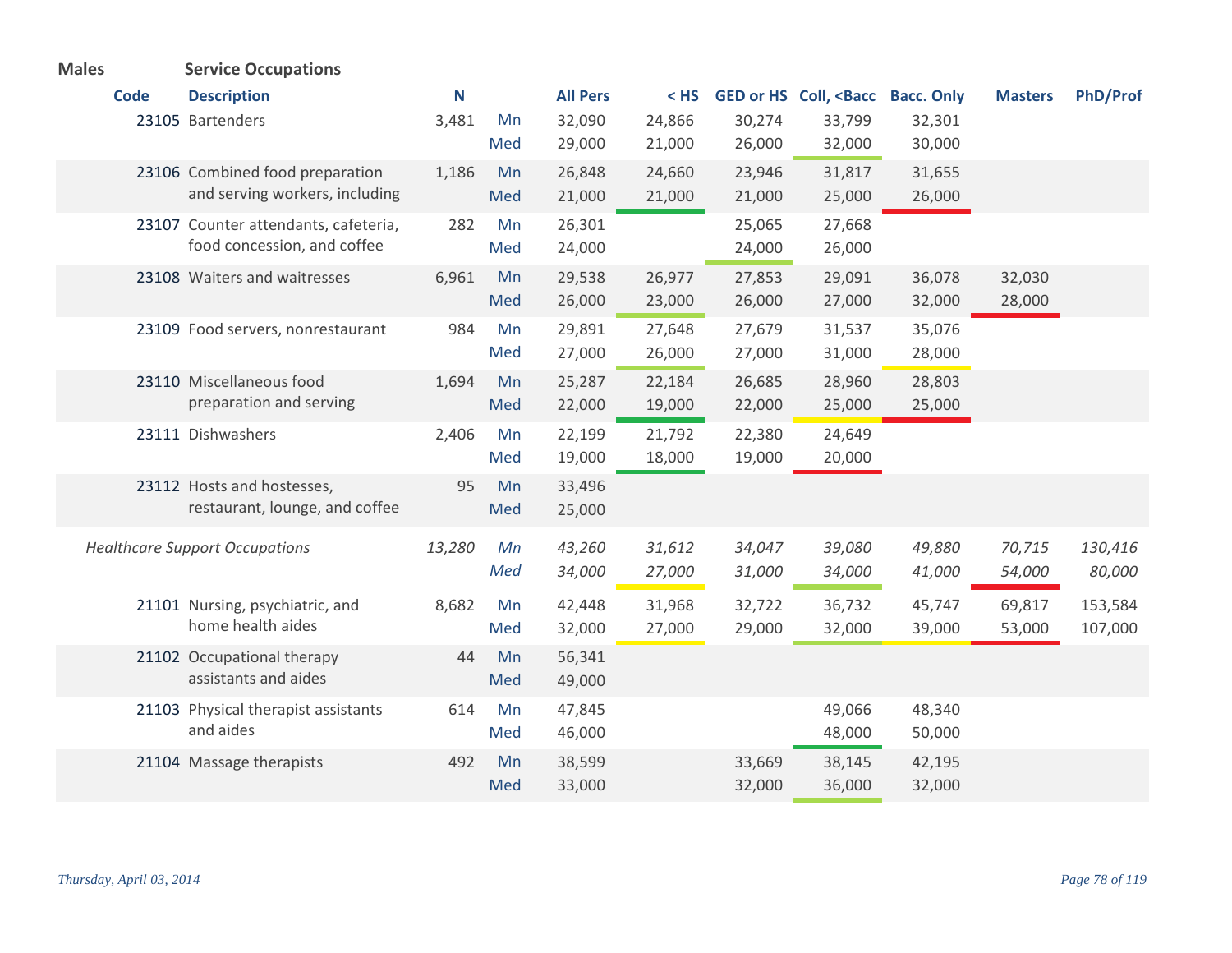| <b>Males</b> | <b>Service Occupations</b>                   |        |     |                 |        |        |                                                                                                               |        |                |                 |
|--------------|----------------------------------------------|--------|-----|-----------------|--------|--------|---------------------------------------------------------------------------------------------------------------|--------|----------------|-----------------|
| <b>Code</b>  | <b>Description</b>                           | N      |     | <b>All Pers</b> | $<$ HS |        | GED or HS Coll, <bacc bacc.="" only<="" th=""><th></th><th><b>Masters</b></th><th><b>PhD/Prof</b></th></bacc> |        | <b>Masters</b> | <b>PhD/Prof</b> |
|              | 21105 Dental assistants                      | 209    | Mn  | 39,724          |        |        | 40,643                                                                                                        |        |                |                 |
|              |                                              |        | Med | 38,000          |        |        | 37,000                                                                                                        |        |                |                 |
|              | 21106 Medical assistants                     | 757    | Mn  | 45,071          |        | 37,178 | 43,218                                                                                                        | 46,009 |                |                 |
|              |                                              |        | Med | 34,000          |        | 36,000 | 33,000                                                                                                        | 37,000 |                |                 |
|              | 21108 Pharmacy aides                         | 171    | Mn  | 68,499          |        |        |                                                                                                               | 88,391 |                |                 |
|              |                                              |        | Med | 49,000          |        |        |                                                                                                               | 84,000 |                |                 |
|              | 21109 Veterinary assistants and              | 106    | Mn  | 34,114          |        |        |                                                                                                               |        |                |                 |
|              | laboratory animal caretakers                 |        | Med | 30,000          |        |        |                                                                                                               |        |                |                 |
|              | 21110 Phlebotomists                          | 444    | Mn  | 37,419          |        | 38,542 | 36,909                                                                                                        |        |                |                 |
|              |                                              |        | Med | 33,000          |        | 36,000 | 32,000                                                                                                        |        |                |                 |
|              | 21111 Healthcare support workers,            | 1,207  | Mn  | 47,164          | 32,112 | 39,214 | 45,199                                                                                                        | 70,975 |                |                 |
|              | all other, including medical                 |        | Med | 38,000          | 30,000 | 34,000 | 38,000                                                                                                        | 54,000 |                |                 |
|              | <b>Personal Care and Service Occupations</b> | 27,784 | Mn  | 40,633          | 29,173 | 36,426 | 40,719                                                                                                        | 49,129 | 52,640         | 67,586          |
|              |                                              |        | Med | 33,000          | 25,000 | 31,000 | 34,000                                                                                                        | 41,000 | 42,000         | 49,000          |
|              | 25101 First-line supervisors of              | 1,732  | Mn  | 54,861          |        | 45,980 | 51,818                                                                                                        | 63,129 |                |                 |
|              | gaming workers                               |        | Med | 47,000          |        | 43,000 | 43,000                                                                                                        | 52,000 |                |                 |
|              | 25102 First-line supervisors of              | 2,380  | Mn  | 55,009          | 46,440 | 45,445 | 52,381                                                                                                        | 65,400 | 69,696         |                 |
|              | personal service workers                     |        | Med | 43,000          | 37,000 | 39,000 | 42,000                                                                                                        | 48,000 | 48,000         |                 |
|              | 25103 Animal trainers                        | 738    | Mn  | 46,959          | 29,397 | 50,627 | 47,029                                                                                                        | 55,540 |                |                 |
|              |                                              |        | Med | 35,000          | 31,000 | 38,000 | 38,000                                                                                                        | 35,000 |                |                 |
|              | 25104 Nonfarm animal caretakers              | 1,358  | Mn  | 36,437          | 25,758 | 35,015 | 38,319                                                                                                        | 41,034 |                |                 |
|              |                                              |        | Med | 30,000          | 24,000 | 28,000 | 34,000                                                                                                        | 37,000 |                |                 |
|              | 25105 Gaming services workers                | 1,699  | Mn  | 45,086          | 40,850 | 43,884 | 44,675                                                                                                        | 49,807 |                |                 |
|              |                                              |        | Med | 42,000          | 38,000 | 38,000 | 43,000                                                                                                        | 45,000 |                |                 |
|              | 25106 Motion picture projectionists          | 43     | Mn  | 31,884          |        |        |                                                                                                               |        |                |                 |
|              |                                              |        | Med | 27,000          |        |        |                                                                                                               |        |                |                 |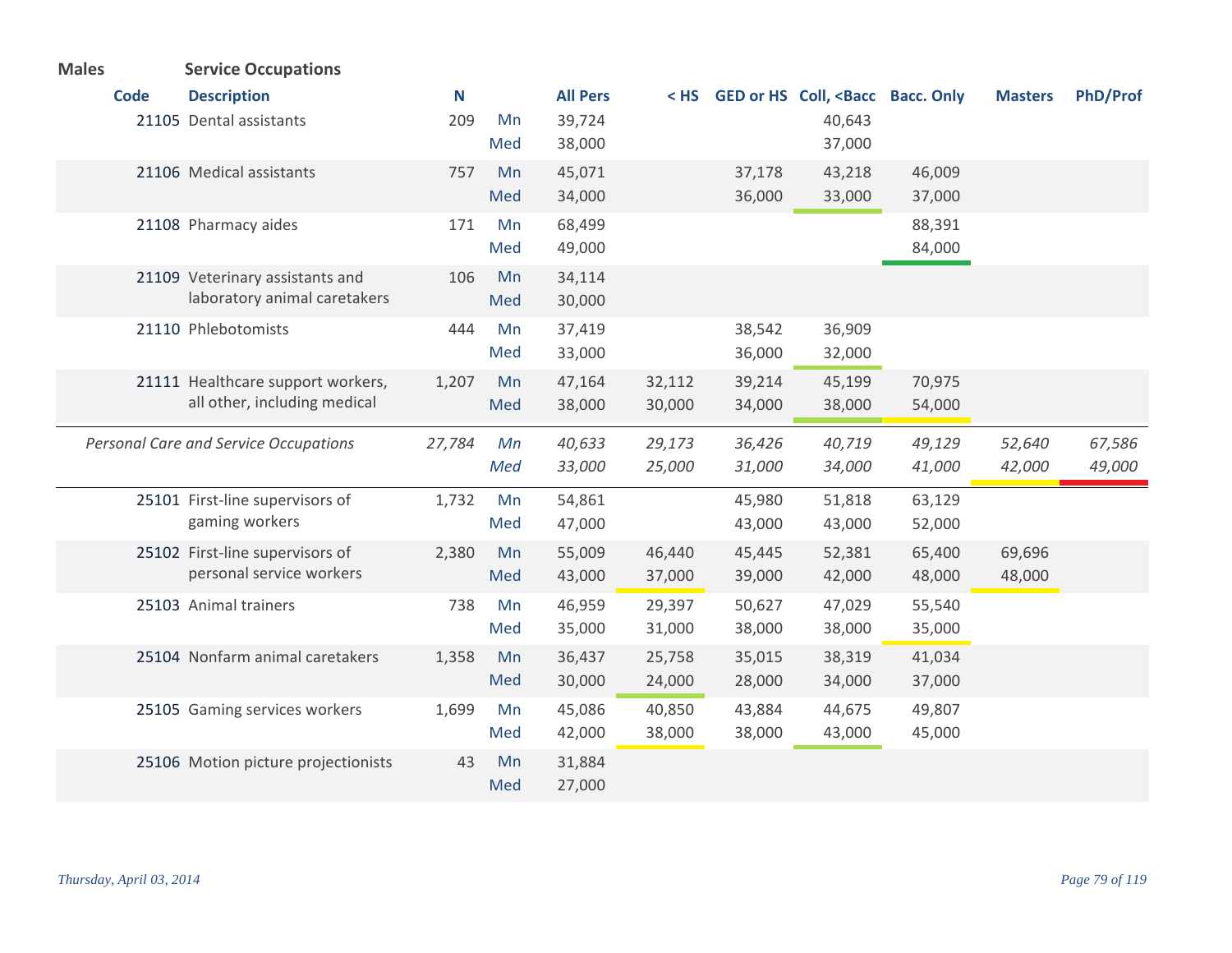| <b>Males</b> |             | <b>Service Occupations</b>                                  |       |           |                  |                  |                  |                                                                                                                    |                  |                  |                 |
|--------------|-------------|-------------------------------------------------------------|-------|-----------|------------------|------------------|------------------|--------------------------------------------------------------------------------------------------------------------|------------------|------------------|-----------------|
|              | <b>Code</b> | <b>Description</b>                                          | N     |           | <b>All Pers</b>  |                  |                  | < HS GED or HS Coll, <bacc bacc.="" only<="" th=""><th></th><th><b>Masters</b></th><th><b>PhD/Prof</b></th></bacc> |                  | <b>Masters</b>   | <b>PhD/Prof</b> |
|              |             | 25107 Ushers, lobby attendants, and<br>ticket takers        | 53    | Mn<br>Med | 37,801<br>27,000 |                  |                  |                                                                                                                    |                  |                  |                 |
|              |             | 25108 Miscellaneous entertainment<br>attendants and related | 997   | Mn<br>Med | 35,103<br>29,000 | 25,242<br>21,000 | 29,155<br>26,000 | 38,064<br>33,000                                                                                                   | 41,205<br>32,000 |                  |                 |
|              |             | 25109 Embalmers and funeral<br>attendants                   | 203   | Mn<br>Med | 45,844<br>40,000 |                  |                  | 50,957<br>43,000                                                                                                   |                  |                  |                 |
|              |             | 25110 Morticians, undertakers, and<br>funeral directors     | 1,328 | Mn<br>Med | 65,800<br>56,000 |                  | 45,008<br>39,000 | 64,437<br>54,000                                                                                                   | 73,788<br>64,000 |                  |                 |
|              |             | 25111 Barbers                                               | 1,980 | Mn<br>Med | 31,710<br>27,000 | 27,885<br>24,000 | 30,618<br>27,000 | 33,851<br>26,000                                                                                                   |                  |                  |                 |
|              |             | 25112 Hairdressers, hairstylists, and<br>cosmetologists     | 2,006 | Mn<br>Med | 44,430<br>33,000 | 28,456<br>25,000 | 46,567<br>37,000 | 43,484<br>33,000                                                                                                   | 51,010<br>37,000 |                  |                 |
|              |             | 25113 Miscellaneous personal<br>appearance workers          | 1,071 | Mn<br>Med | 27,092<br>22,000 | 26,019<br>21,000 | 28,467<br>22,000 | 27,296<br>23,000                                                                                                   |                  |                  |                 |
|              |             | 25114 Baggage porters, bellhops,<br>and concierges          | 1,812 | Mn<br>Med | 35,779<br>34,000 | 30,880<br>28,000 | 36,242<br>33,000 | 36,915<br>35,000                                                                                                   | 36,357<br>35,000 |                  |                 |
|              |             | 25115 Tour and travel guides                                | 481   | Mn<br>Med | 38,074<br>31,000 |                  | 34,681<br>31,000 | 33,609<br>29,000                                                                                                   | 51,220<br>40,000 |                  |                 |
|              |             | 25116 Childcare workers                                     | 983   | Mn<br>Med | 31,343<br>28,000 | 27,078<br>21,000 | 26,955<br>26,000 | 32,851<br>30,000                                                                                                   | 34,600<br>32,000 |                  |                 |
|              |             | 25117 Personal care aides                                   | 3,832 | Mn<br>Med | 31,318<br>26,000 | 25,271<br>22,000 | 30,242<br>25,000 | 30,748<br>26,000                                                                                                   | 33,961<br>28,000 | 35,966<br>33,000 |                 |
|              |             | 25118 Recreation and fitness workers                        | 2,950 | Mn<br>Med | 45,262<br>41,000 |                  | 39,699<br>35,000 | 40,840<br>38,000                                                                                                   | 48,133<br>43,000 | 59,688<br>49,000 |                 |
|              |             | 25119 Residential advisors                                  | 322   | Mn<br>Med | 35,323<br>31,000 |                  | 29,976<br>27,000 | 34,329<br>29,000                                                                                                   | 38,412<br>36,000 |                  |                 |
|              |             | 25120 Personal care and service<br>workers, all other       | 1,185 | Mn<br>Med | 30,300<br>26,000 | 23,383<br>21,000 | 29,690<br>26,000 | 30,032<br>27,000                                                                                                   | 38,418<br>37,000 |                  |                 |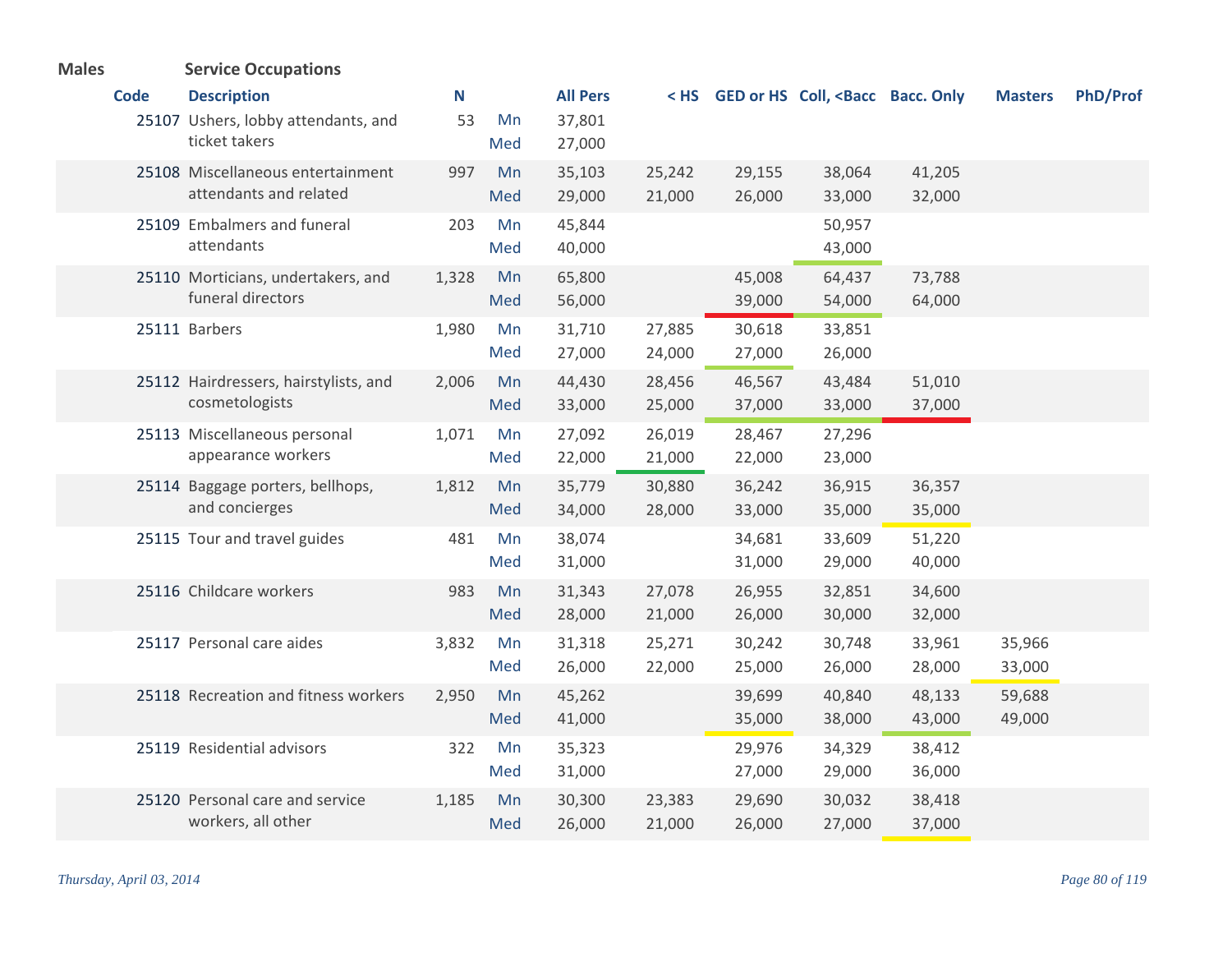| <b>Males</b> | <b>Service Occupations</b>                                         |         |           |                  |                  |                  |                                                                                                        |                   |                    |                    |
|--------------|--------------------------------------------------------------------|---------|-----------|------------------|------------------|------------------|--------------------------------------------------------------------------------------------------------|-------------------|--------------------|--------------------|
| <b>Code</b>  | <b>Description</b>                                                 | Ν       |           | <b>All Pers</b>  | $<$ HS           |                  | GED or HS Coll, <bacc bacc.="" only<="" th=""><th></th><th><b>Masters</b></th><th>PhD/Prof</th></bacc> |                   | <b>Masters</b>     | PhD/Prof           |
|              | <b>Protective Service Occupations</b>                              | 105,066 | Mn<br>Med | 62,532<br>56,000 | 38,876<br>31,000 | 49,150<br>43,000 | 61,898<br>56,000                                                                                       | 74,278<br>68,000  | 88,235<br>84,000   | 94,838<br>89,000   |
|              | 22101 First-line supervisors of<br>correctional officers           | 2,695   | Mn<br>Med | 62,268<br>56,000 |                  | 54,478<br>46,000 | 62,495<br>55,000                                                                                       | 68,005<br>65,000  | 77,601<br>78,000   |                    |
|              | 22102 First-line supervisors of police<br>and detectives           | 5,241   | Mn<br>Med | 87,067<br>84,000 |                  | 61,959<br>53,000 | 80,156<br>76,000                                                                                       | 97,891<br>95,000  | 107,297<br>102,000 |                    |
|              | 22103 First-line supervisors of fire<br>fighting and prevention    | 2,794   | Mn<br>Med | 90,183<br>86,000 |                  | 76,047<br>64,000 | 89,020<br>86,000                                                                                       | 100,390<br>96,000 | 106,347<br>101,000 |                    |
|              | 22104 First-line supervisors of<br>protective service workers, all | 2,937   | Mn<br>Med | 61,494<br>50,000 |                  | 50,904<br>42,000 | 54,752<br>47,000                                                                                       | 73,087<br>59,000  | 96,965<br>86,000   |                    |
|              | 22105 Firefighters                                                 | 13,753  | Mn<br>Med | 71,497<br>68,000 | 62,691<br>67,000 | 61,124<br>59,000 | 72,534<br>68,000                                                                                       | 76,558<br>73,000  | 82,872<br>75,000   |                    |
|              | 22106 Fire inspectors                                              | 800     | Mn<br>Med | 64,030<br>59,000 |                  | 59,636<br>50,000 | 63,733<br>53,000                                                                                       | 68,288<br>67,000  |                    |                    |
|              | 22107 Bailiffs, correctional officers,<br>and jailers              | 16,282  | Mn<br>Med | 53,106<br>49,000 | 45,858<br>40,000 | 49,060<br>43,000 | 53,832<br>50,000                                                                                       | 59,043<br>54,000  | 71,624<br>64,000   |                    |
|              | 22108 Detectives and criminal<br>investigators                     | 4,848   | Mn<br>Med | 83,478<br>78,000 |                  | 71,400<br>64,000 | 73,937<br>69,000                                                                                       | 90,416<br>85,000  | 100,387<br>94,000  | 105,060<br>105,000 |
|              | 22109 Miscellaneous law<br>enforcement workers                     | 308     | Mn<br>Med | 50,026<br>48,000 |                  |                  | 51,632<br>47,000                                                                                       | 52,508<br>51,000  |                    |                    |
|              | 22110 Police officers                                              | 28,976  | Mn<br>Med | 69,920<br>65,000 | 52,706<br>52,000 | 59,858<br>54,000 | 67,055<br>64,000                                                                                       | 76,844<br>74,000  | 89,305<br>86,000   | 100,806<br>98,000  |
|              | 22111 Animal control workers                                       | 255     | Mn<br>Med | 47,863<br>40,000 |                  | 39,775<br>38,000 | 44,813<br>41,000                                                                                       |                   |                    |                    |
|              | 22112 Private detectives and<br>investigators                      | 1,893   | Mn<br>Med | 73,320<br>61,000 |                  | 55,617<br>43,000 | 63,551<br>52,000                                                                                       | 77,828<br>63,000  | 97,638<br>93,000   |                    |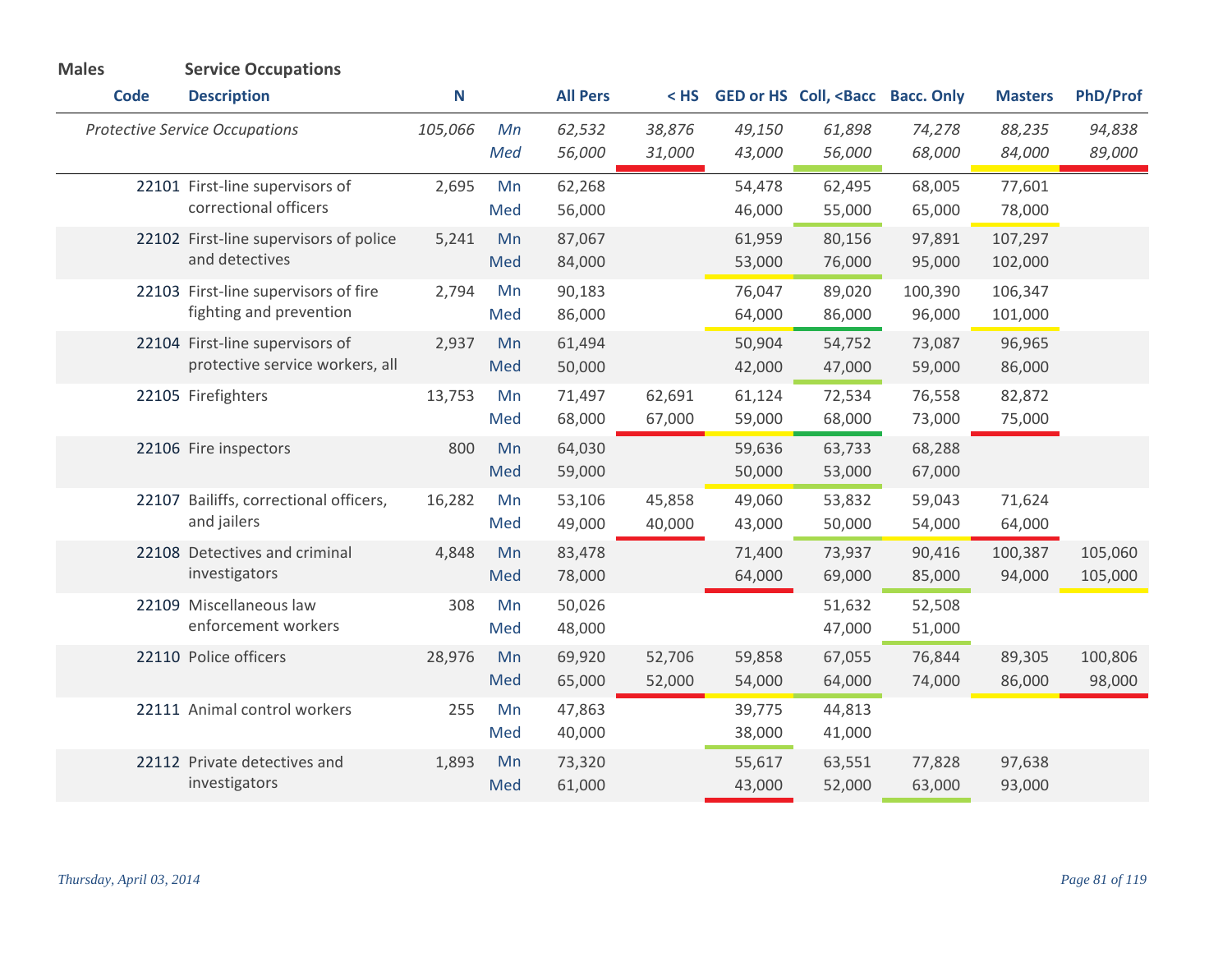| <b>Males</b> |             | <b>Service Occupations</b>       |        |     |                 |        |        |                                                                                                               |        |                |                 |
|--------------|-------------|----------------------------------|--------|-----|-----------------|--------|--------|---------------------------------------------------------------------------------------------------------------|--------|----------------|-----------------|
|              | <b>Code</b> | <b>Description</b>               | N      |     | <b>All Pers</b> | < HS   |        | GED or HS Coll, <bacc bacc.="" only<="" th=""><th></th><th><b>Masters</b></th><th><b>PhD/Prof</b></th></bacc> |        | <b>Masters</b> | <b>PhD/Prof</b> |
|              |             | 22113 Security guards and gaming | 22,388 | Mn  | 42,783          | 34,841 | 37,391 | 43,278                                                                                                        | 54,349 | 61,635         | 51,676          |
|              |             | surveillance officers            |        | Med | 35,000          | 26,000 | 31,000 | 37,000                                                                                                        | 43,000 | 49,000         | 38,000          |
|              |             | 22114 Crossing guards            | 224    | Mn  | 46,393          |        | 50,876 | 38,682                                                                                                        |        |                |                 |
|              |             |                                  |        | Med | 35,000          |        | 37,000 | 34,000                                                                                                        |        |                |                 |
|              |             | 22115 Transportation security    | 644    | Mn  | 49,302          |        | 41,575 | 50,868                                                                                                        | 57,236 |                |                 |
|              |             | screeners                        |        | Med | 43,000          |        | 41,000 | 44,000                                                                                                        | 44,000 |                |                 |
|              |             | 22116 Lifeguards and other       | 633    | Mn  | 48,494          |        | 37,355 | 45,083                                                                                                        | 54,785 |                |                 |
|              |             | recreational, and all other      |        | Med | 43,000          |        | 33,000 | 39,000                                                                                                        | 51,000 |                |                 |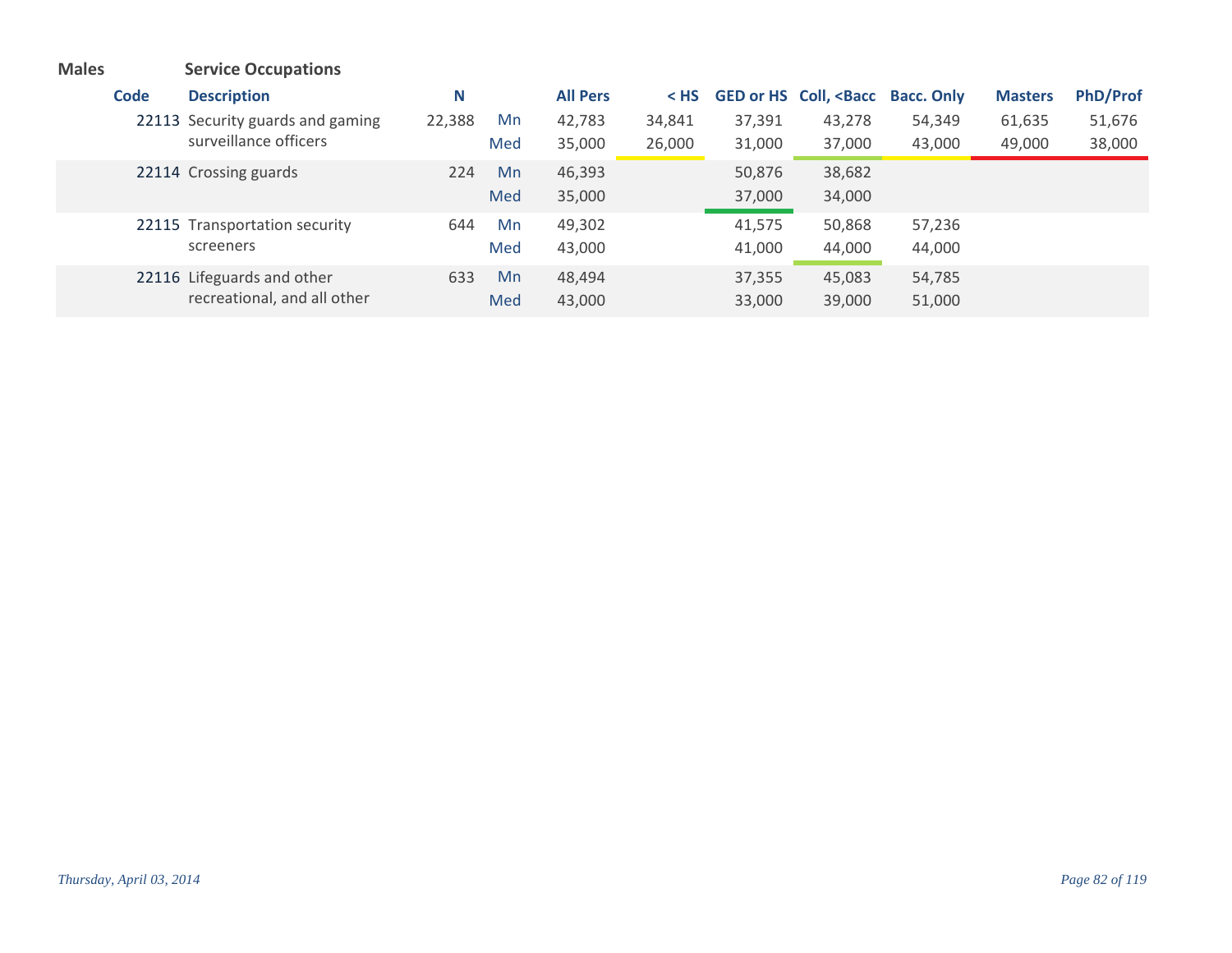| <b>Females</b>                    | <b>Management, Business, Science, and Arts Occupations</b>    |                |                  |                                     |                            |                  |                                                                    |                  |                                    |                               |
|-----------------------------------|---------------------------------------------------------------|----------------|------------------|-------------------------------------|----------------------------|------------------|--------------------------------------------------------------------|------------------|------------------------------------|-------------------------------|
| <b>Code</b><br><b>Occupations</b> | <b>Description</b><br>Management, Business, Science, and Arts | N<br>1,057,144 | Mn<br><b>Med</b> | <b>All Pers</b><br>66,153<br>54,000 | $<$ HS<br>41,143<br>32,000 | 44,631<br>38,000 | GED or HS Coll, <bacc bacc.="" only<br="">52,309<br/>47,000</bacc> | 67,232<br>57,000 | <b>Masters</b><br>75,588<br>64,000 | PhD/Prof<br>113,819<br>87,000 |
| <b>Occupations</b>                | Computer, Engineering, and Science                            | 83,856         | Mn<br>Med        | 74,612<br>68,000                    | 47,699<br>39,000           | 54,044<br>50,000 | 60,929<br>56,000                                                   | 75,632<br>71,000 | 84,513<br>78,000                   | 92,298<br>81,000              |
|                                   | Architecture and Engineering Occupations                      | 16,638         | Mn<br>Med        | 74,330<br>68,000                    | 43,574<br>37,000           | 47,724<br>43,000 | 55,588<br>52,000                                                   | 78,033<br>73,000 | 91,398<br>84,000                   | 102,063<br>98,000             |
|                                   | 12201 Architects, except naval                                | 1,568          | Mn<br>Med        | 71,710<br>65,000                    |                            |                  |                                                                    | 70,030<br>65,000 | 74,189<br>65,000                   | 83,769<br>73,000              |
|                                   | 12202 Surveyors, cartographers, and<br>photogrammetrists      | 349            | Mn<br>Med        | 61,670<br>52,000                    |                            |                  | 51,286<br>49,000                                                   | 58,276<br>54,000 |                                    |                               |
|                                   | 12203 Aerospace engineers                                     | 768            | Mn<br>Med        | 95,938<br>91,000                    |                            |                  |                                                                    | 96,284<br>88,000 | 100,955<br>100,000                 |                               |
|                                   | 12204 Biomedical and agricultural<br>engineers                | 58             | Mn<br>Med        | 83,511<br>77,000                    |                            |                  |                                                                    |                  |                                    |                               |
|                                   | 12205 Chemical engineers                                      | 313            | Mn<br>Med        | 100,182<br>94,000                   |                            |                  |                                                                    | 97,091<br>90,000 | 102,749<br>96,000                  |                               |
|                                   | 12206 Civil engineers                                         | 1,657          | Mn<br>Med        | 83,310<br>76,000                    |                            |                  | 66,441<br>59,000                                                   | 78,198<br>74,000 | 98,711<br>82,000                   |                               |
|                                   | 12207 Computer hardware engineers                             | 373            | Mn<br>Med        | 85,334<br>84,000                    |                            |                  | 58,559<br>53,000                                                   | 89,794<br>89,000 | 94,381<br>93,000                   |                               |
|                                   | 12208 Electrical and electronics<br>engineers                 | 862            | Mn<br>Med        | 88,130<br>84,000                    |                            |                  | 68,390<br>64,000                                                   | 87,124<br>79,000 | 99,293<br>94,000                   |                               |
|                                   | 12209 Environmental engineers                                 | 299            | Mn<br>Med        | 79,722<br>75,000                    |                            |                  |                                                                    | 79,047<br>77,000 | 87,136<br>80,000                   |                               |
|                                   | 12210 Industrial engineers, including<br>health and safety    | 1,633          | Mn<br>Med        | 79,086<br>73,000                    |                            | 50,178<br>47,000 | 59,721<br>57,000                                                   | 81,900<br>76,000 | 94,398<br>84,000                   |                               |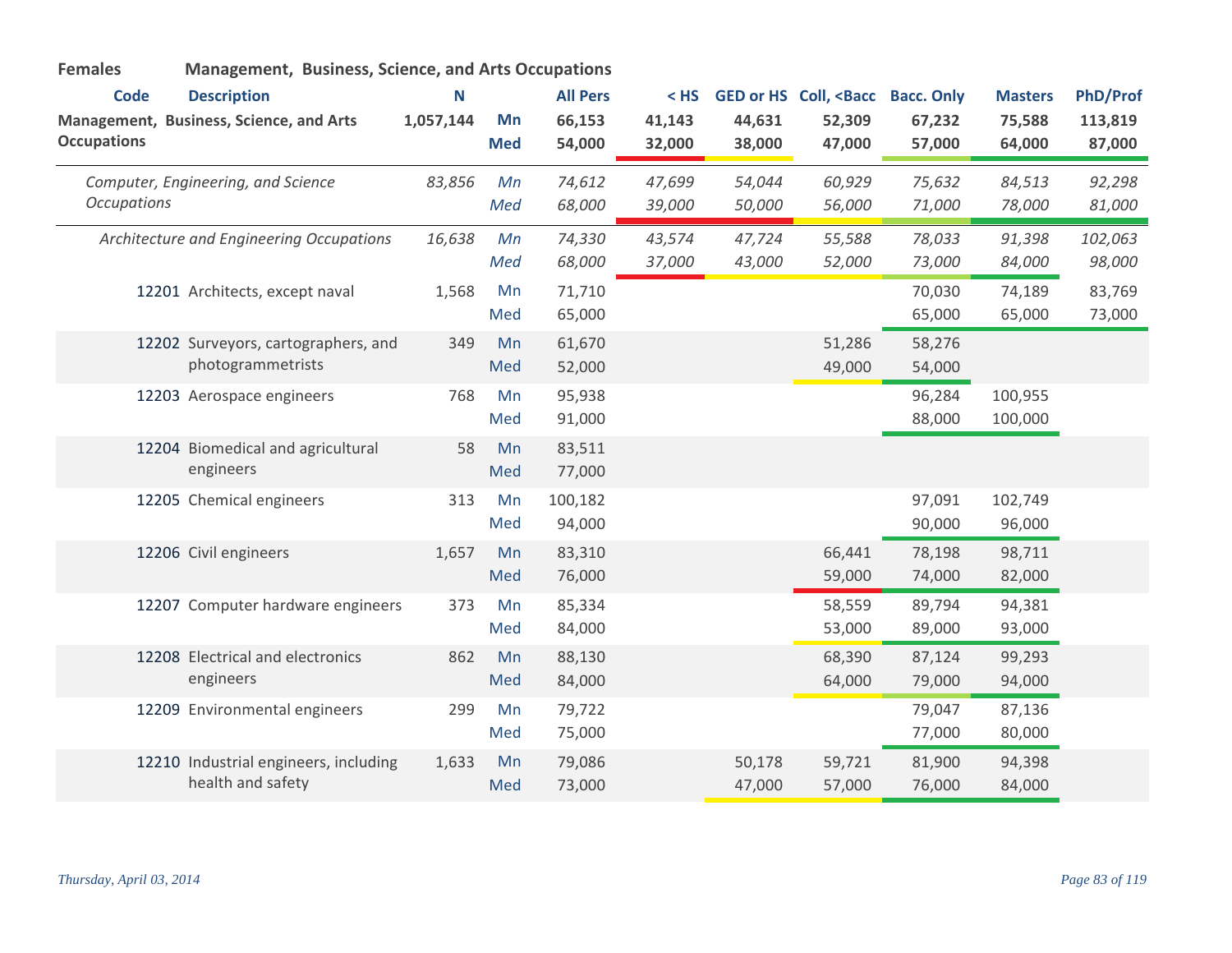| <b>Code</b> | <b>Description</b>                    | N      |     | <b>All Pers</b> | $<$ HS |        | GED or HS Coll, <bacc bacc.="" only<="" th=""><th></th><th><b>Masters</b></th><th><b>PhD/Prof</b></th></bacc> |         | <b>Masters</b> | <b>PhD/Prof</b> |
|-------------|---------------------------------------|--------|-----|-----------------|--------|--------|---------------------------------------------------------------------------------------------------------------|---------|----------------|-----------------|
|             | 12212 Materials engineers             | 158    | Mn  | 79,099          |        |        |                                                                                                               | 82,315  |                |                 |
|             |                                       |        | Med | 73,000          |        |        |                                                                                                               | 75,000  |                |                 |
|             | 12213 Mechanical engineers            | 598    | Mn  | 81,090          |        |        |                                                                                                               | 79,586  | 89,002         |                 |
|             |                                       |        | Med | 79,000          |        |        |                                                                                                               | 77,000  | 82,000         |                 |
|             | 12214 Petroleum, mining and           | 163    | Mn  | 105,106         |        |        |                                                                                                               | 103,060 |                |                 |
|             | geological engineers,                 |        | Med | 96,000          |        |        |                                                                                                               | 90,000  |                |                 |
|             | 12215 Miscellaneous engineers,        | 2,498  | Mn  | 88,541          |        |        | 68,004                                                                                                        | 86,098  | 96,858         | 112,770         |
|             | including nuclear engineers           |        | Med | 82,000          |        |        | 64,000                                                                                                        | 80,000  | 90,000         | 109,000         |
|             | 12216 Drafters                        | 1,247  | Mn  | 51,232          |        | 50,335 | 51,190                                                                                                        | 51,511  |                |                 |
|             |                                       |        | Med | 48,000          |        | 49,000 | 47,000                                                                                                        | 48,000  |                |                 |
|             | 12217 Engineering technicians,        | 3,134  | Mn  | 51,800          | 42,966 | 45,384 | 51,729                                                                                                        | 56,795  | 75,693         |                 |
|             | except drafters                       |        | Med | 47,000          | 36,000 | 41,000 | 49,000                                                                                                        | 52,000  | 74,000         |                 |
|             | 12218 Surveying and mapping           | 214    | Mn  | 45,542          |        |        | 47,750                                                                                                        |         |                |                 |
|             | technicians                           |        | Med | 42,000          |        |        | 43,000                                                                                                        |         |                |                 |
|             | Computer and mathematical occupations | 44,500 | Mn  | 76,744          | 55,503 | 59,165 | 64,074                                                                                                        | 79,051  | 91,611         | 110,581         |
|             |                                       |        | Med | 71,000          | 47,000 | 55,000 | 60,000                                                                                                        | 75,000  | 86,000         | 96,000          |
|             | 12101 Computer and information        | 145    | Mn  | 91,178          |        |        |                                                                                                               | 81,302  |                |                 |
|             | research scientists                   |        | Med | 81,000          |        |        |                                                                                                               | 75,000  |                |                 |
|             | 12102 Computer systems analysts       | 8,170  | Mn  | 78,183          |        | 60,317 | 70,005                                                                                                        | 79,399  | 91,250         | 102,311         |
|             |                                       |        | Med | 71,000          |        | 58,000 | 65,000                                                                                                        | 73,000  | 81,000         | 84,000          |
|             | 12103 Information security analysts   | 596    | Mn  | 79,214          |        |        | 67,555                                                                                                        | 80,936  | 96,071         |                 |
|             |                                       |        | Med | 75,000          |        |        | 65,000                                                                                                        | 81,000  | 93,000         |                 |
|             | 12104 Computer programmers            | 4,949  | Mn  | 78,698          |        | 64,639 | 69,789                                                                                                        | 80,317  | 86,296         | 91,232          |
|             |                                       |        | Med | 77,000          |        | 64,000 | 68,000                                                                                                        | 78,000  | 84,000         | 90,000          |
|             | 12105 Software developers,            | 9,128  | Mn  | 89,422          |        | 73,305 | 76,010                                                                                                        | 88,860  | 97,392         | 106,446         |
|             | applications and systems              |        | Med | 86,000          |        | 71,000 | 74,000                                                                                                        | 85,000  | 94,000         | 105,000         |
|             | 12106 Web developers                  | 2,000  | Mn  | 61,520          |        | 49,722 | 52,665                                                                                                        | 61,499  | 73,880         |                 |
|             |                                       |        | Med | 56,000          |        | 47,000 | 50,000                                                                                                        | 57,000  | 64,000         |                 |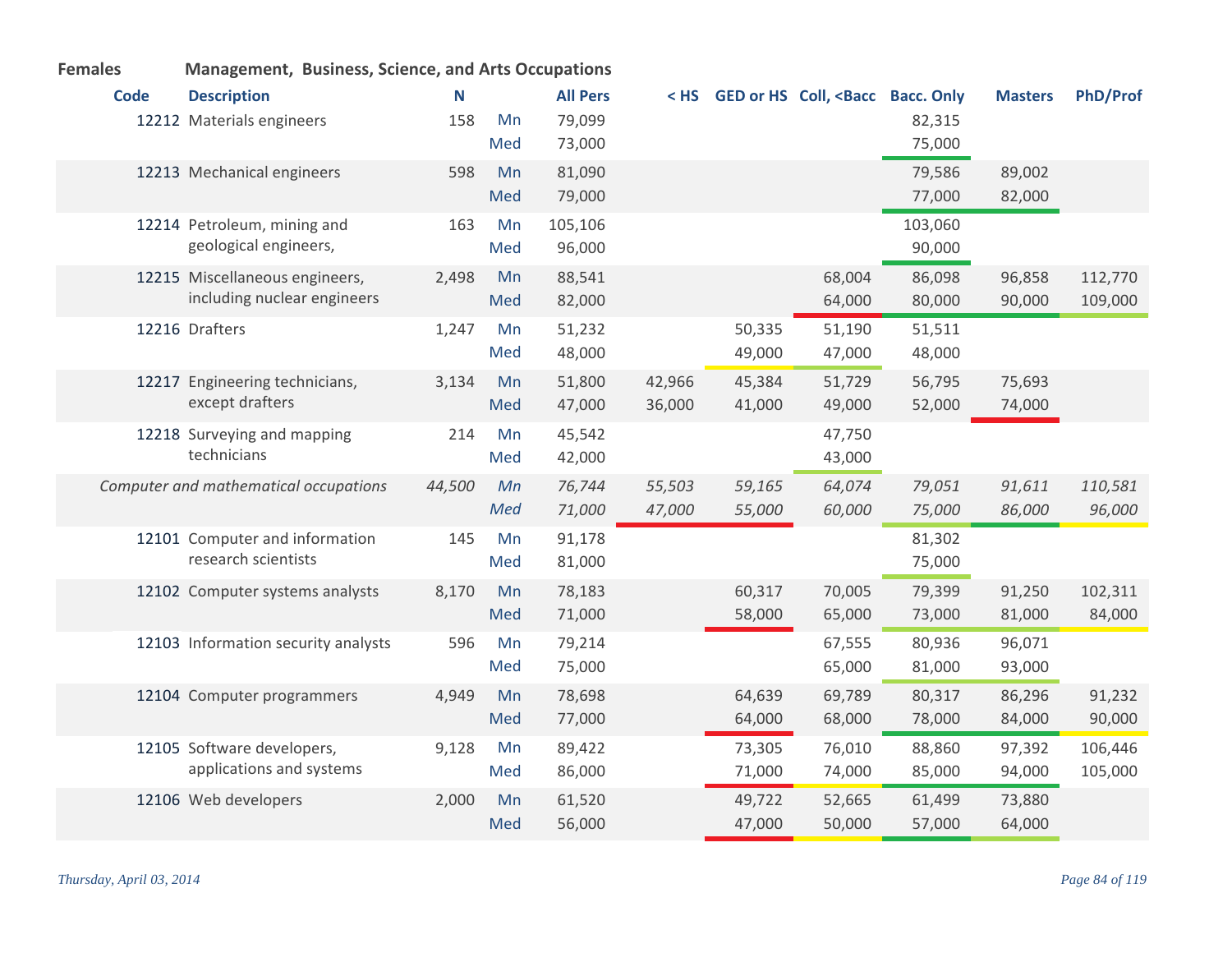| <b>Code</b>        | <b>Description</b>                     | N      |     | <b>All Pers</b> | < HS   |        | <b>GED or HS Coll, <bacc< b=""></bacc<></b> | <b>Bacc. Only</b> | <b>Masters</b> | <b>PhD/Prof</b> |
|--------------------|----------------------------------------|--------|-----|-----------------|--------|--------|---------------------------------------------|-------------------|----------------|-----------------|
|                    | 12107 Computer support specialists     | 6,438  | Mn  | 60,211          |        | 52,605 | 54,204                                      | 67,005            | 76,248         |                 |
|                    |                                        |        | Med | 54,000          |        | 49,000 | 51,000                                      | 60,000            | 71,000         |                 |
|                    | 12108 Database administrators          | 1,950  | Mn  | 71,090          |        | 47,915 | 58,882                                      | 74,706            | 96,498         |                 |
|                    |                                        |        | Med | 65,000          |        | 47,000 | 54,000                                      | 71,000            | 86,000         |                 |
|                    | 12109 Network and computer             | 2,107  | Mn  | 68,306          |        | 59,472 | 61,248                                      | 71,143            | 87,371         |                 |
|                    | systems administrators                 |        | Med | 63,000          |        | 59,000 | 58,000                                      | 64,000            | 80,000         |                 |
|                    | 12110 Computer network architects      | 427    | Mn  | 95,882          |        |        | 73,145                                      | 99,202            | 110,556        |                 |
|                    |                                        |        | Med | 87,000          |        |        | 67,000                                      | 93,000            | 106,000        |                 |
|                    | 12111 Computer occupations, all        | 3,667  | Mn  | 72,626          |        | 60,408 | 59,492                                      | 78,989            | 93,719         |                 |
|                    | other                                  |        | Med | 65,000          |        | 53,000 | 56,000                                      | 75,000            | 84,000         |                 |
|                    | 12112 Actuaries                        | 301    | Mn  | 123,186         |        |        |                                             | 113,778           |                |                 |
|                    |                                        |        | Med | 98,000          |        |        |                                             | 92,000            |                |                 |
|                    | 12113 Operations research analysts     | 3,284  | Mn  | 78,078          |        | 65,396 | 69,584                                      | 77,207            | 90,242         | 107,867         |
|                    |                                        |        | Med | 73,000          |        | 62,000 | 65,000                                      | 75,000            | 83,000         | 93,000          |
|                    | 12114 Miscellaneous mathematical       | 962    | Mn  | 82,134          |        |        | 57,707                                      | 75,033            | 86,821         | 119,599         |
|                    | science occupations, including         |        | Med | 70,000          |        |        | 52,000                                      | 55,000            | 80,000         | 99,000          |
|                    | Life, Physical, and Social Science     | 22,718 | Mn  | 70,451          | 42,776 | 43,978 | 50,735                                      | 62,577            | 70,335         | 88,533          |
| <b>Occupations</b> |                                        |        | Med | 60,000          | 34,000 | 40,000 | 46,000                                      | 55,000            | 63,000         | 76,000          |
|                    | 12301 Agricultural and food scientists | 246    | Mn  | 60,706          |        |        |                                             | 53,086            |                |                 |
|                    |                                        |        | Med | 52,000          |        |        |                                             | 46,000            |                |                 |
|                    | 12302 Biological scientists            | 1,653  | Mn  | 65,638          |        |        |                                             | 61,584            | 63,810         | 78,353          |
|                    |                                        |        | Med | 60,000          |        |        |                                             | 58,000            | 62,000         | 65,000          |
|                    | 12303 Conservation scientists and      | 224    | Mn  | 58,330          |        |        |                                             | 51,846            |                |                 |
|                    | foresters                              |        | Med | 52,000          |        |        |                                             | 48,000            |                |                 |
|                    | 12304 Medical scientists, and life     | 3,219  | Mn  | 83,966          |        |        |                                             | 75,449            | 74,484         | 91,946          |
|                    | scientists, all other                  |        | Med | 67,000          |        |        |                                             | 63,000            | 67,000         | 71,000          |
|                    | 12305 Astronomers and physicists       | 52     | Mn  | 96,041          |        |        |                                             |                   |                |                 |
|                    |                                        |        | Med | 75,000          |        |        |                                             |                   |                |                 |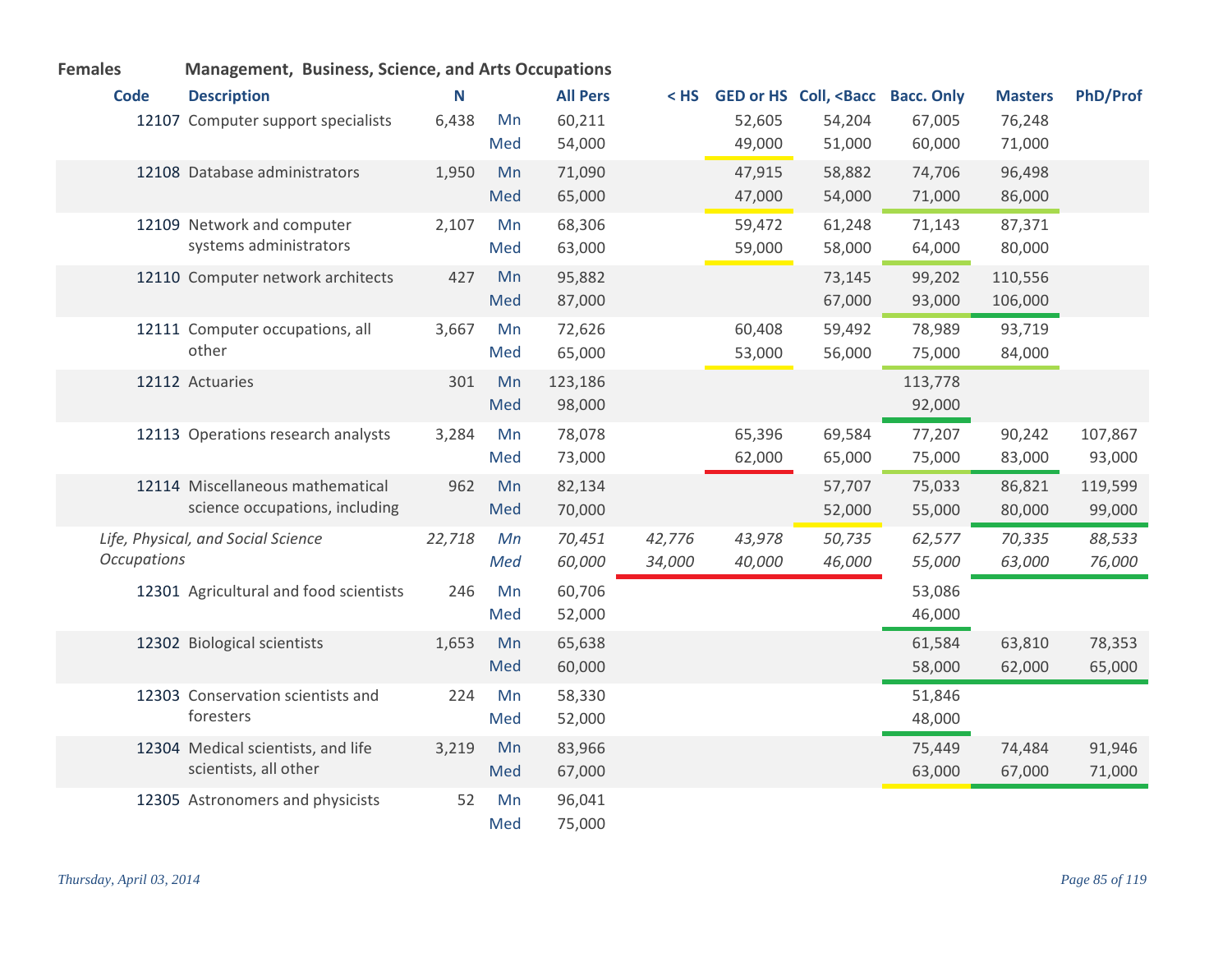| <b>Females</b> | ivianagement, Business, Science, and Arts Occupations                  |       |           |                    |                  |                                                                                                                                |                  |                  |                    |
|----------------|------------------------------------------------------------------------|-------|-----------|--------------------|------------------|--------------------------------------------------------------------------------------------------------------------------------|------------------|------------------|--------------------|
| <b>Code</b>    | <b>Description</b>                                                     | N     |           | <b>All Pers</b>    |                  | <hs <bacc="" bacc.="" coll,="" ged="" hs="" only<="" or="" th=""><th></th><th><b>Masters</b></th><th><b>PhD/Prof</b></th></hs> |                  | <b>Masters</b>   | <b>PhD/Prof</b>    |
|                | 12306 Atmospheric and space<br>scientists                              | 40    | Mn<br>Med | 87,188<br>72,000   |                  |                                                                                                                                |                  |                  |                    |
|                | 12307 Chemists and materials<br>scientists                             | 1,628 | Mn<br>Med | 72,002<br>65,000   |                  |                                                                                                                                | 64,746<br>61,000 | 78,097<br>74,000 | 102,069<br>98,000  |
|                | 12308 Environmental scientists and<br>geoscientists                    | 998   | Mn<br>Med | 77,432<br>67,000   |                  |                                                                                                                                | 70,530<br>62,000 | 81,950<br>67,000 | 100,774<br>87,000  |
|                | 12309 Physical scientists, all other                                   | 3,536 | Mn<br>Med | 73,581<br>63,000   |                  |                                                                                                                                | 65,222<br>58,000 | 68,162<br>63,000 | 84,076<br>73,000   |
|                | 12310 Economists                                                       | 443   | Mn<br>Med | 112,619<br>104,000 |                  |                                                                                                                                | 81,323<br>69,000 | 96,658<br>92,000 | 167,242<br>139,000 |
|                | 12311 Psychologists                                                    | 4,075 | Mn<br>Med | 73,794<br>65,000   |                  |                                                                                                                                | 57,205<br>52,000 | 65,457<br>60,000 | 84,281<br>77,000   |
|                | 12312 Urban and regional planners                                      | 458   | Mn<br>Med | 69,928<br>65,000   |                  |                                                                                                                                | 68,414<br>63,000 | 72,969<br>68,000 |                    |
|                | 12313 Miscellaneous social<br>scientists, including survey             | 994   | Mn<br>Med | 69,332<br>58,000   |                  |                                                                                                                                | 67,110<br>52,000 | 67,777<br>58,000 | 85,360<br>82,000   |
|                | 12314 Agricultural and food science<br>technicians                     | 568   | Mn<br>Med | 46,746<br>43,000   | 37,502<br>34,000 | 43,950<br>41,000                                                                                                               | 59,734<br>45,000 |                  |                    |
|                | 12315 Biological technicians                                           | 358   | Mn<br>Med | 55,464<br>47,000   | 36,748<br>32,000 | 46,286<br>38,000                                                                                                               | 61,432<br>54,000 |                  |                    |
|                | 12316 Chemical technicians                                             | 966   | Mn<br>Med | 52,074<br>47,000   | 41,851<br>39,000 | 47,925<br>46,000                                                                                                               | 56,022<br>52,000 |                  |                    |
|                | 12317 Geological and petroleum<br>technicians, and nuclear             | 168   | Mn<br>Med | 69,075<br>63,000   |                  | 67,980<br>63,000                                                                                                               |                  |                  |                    |
|                | 12318 Miscellaneous life, physical,<br>and social science technicians, | 2,412 | Mn<br>Med | 50,253<br>43,000   | 43,392<br>37,000 | 48,959<br>43,000                                                                                                               | 50,536<br>43,000 | 56,508<br>48,000 | 61,890<br>53,000   |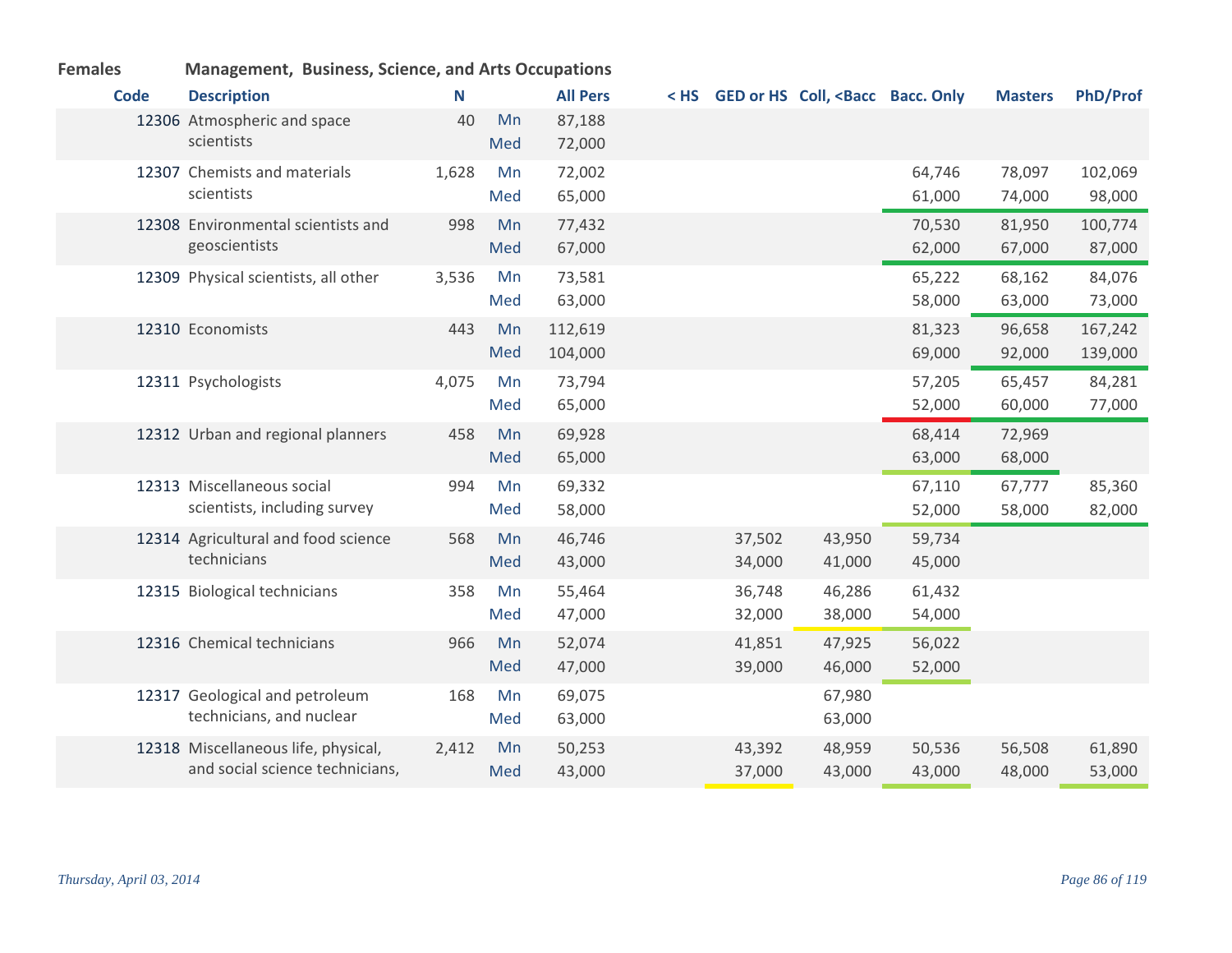| <b>Code</b>              | <b>Description</b>                                                    | N       |           | <b>All Pers</b>  | $<$ HS           |                  | GED or HS Coll, <bacc bacc.="" only<="" th=""><th></th><th><b>Masters</b></th><th><b>PhD/Prof</b></th></bacc> |                  | <b>Masters</b>   | <b>PhD/Prof</b>    |
|--------------------------|-----------------------------------------------------------------------|---------|-----------|------------------|------------------|------------------|---------------------------------------------------------------------------------------------------------------|------------------|------------------|--------------------|
| and Media Occupations    | Education, Legal, Community Service, Arts,                            | 338,468 | Mn<br>Med | 54,826<br>48,000 | 34,834<br>27,000 | 33,515<br>27,000 | 37,515<br>32,000                                                                                              | 49,119<br>44,000 | 59,187<br>55,000 | 103,506<br>79,000  |
| <b>Media Occupations</b> | Arts, Design, Entertainment, Sports, and                              | 35,026  | Mn<br>Med | 58,650<br>49,000 | 39,729<br>27,000 | 39,585<br>32,000 | 47,942<br>41,000                                                                                              | 62,354<br>52,000 | 68,719<br>58,000 | 82,123<br>69,000   |
|                          | 13401 Artists and related workers                                     | 1,978   | Mn<br>Med | 50,852<br>45,000 |                  | 31,884<br>27,000 | 46,261<br>37,000                                                                                              | 56,916<br>53,000 | 51,430<br>42,000 |                    |
|                          | 13402 Designers                                                       | 12,630  | Mn<br>Med | 52,613<br>45,000 | 36,583<br>24,000 | 37,118<br>30,000 | 47,875<br>41,000                                                                                              | 56,642<br>49,000 | 63,088<br>58,000 | 70,008<br>61,000   |
|                          | 13403 Actors                                                          | 69      | Mn<br>Med | 52,459<br>39,000 |                  |                  |                                                                                                               |                  |                  |                    |
|                          | 13404 Producers and directors                                         | 1,905   | Mn<br>Med | 75,322<br>60,000 |                  |                  | 56,593<br>51,000                                                                                              | 80,585<br>64,000 | 71,363<br>59,000 |                    |
|                          | 13405 Athletes, coaches, umpires,<br>and related workers              | 1,058   | Mn<br>Med | 50,457<br>41,000 |                  | 39,748<br>32,000 | 37,990<br>34,000                                                                                              | 52,551<br>40,000 | 55,862<br>53,000 |                    |
|                          | 13406 Dancers and choreographers                                      | 86      | Mn<br>Med | 41,210<br>31,000 |                  |                  |                                                                                                               |                  |                  |                    |
|                          | 13407 Musicians, singers, and<br>related workers                      | 587     | Mn<br>Med | 48,805<br>38,000 |                  |                  | 35,050<br>31,000                                                                                              | 42,674<br>37,000 | 63,508<br>43,000 |                    |
|                          | 13408 Entertainers and performers,<br>sports and related workers, all | 169     | Mn<br>Med | 40,607<br>35,000 |                  |                  | 37,109<br>37,000                                                                                              |                  |                  |                    |
|                          | 13409 Announcers                                                      | 247     | Mn<br>Med | 56,879<br>46,000 |                  |                  | 44,037<br>33,000                                                                                              | 65,720<br>56,000 |                  |                    |
|                          | 13410 News analysts, reporters and<br>correspondents                  | 1,322   | Mn<br>Med | 64,266<br>49,000 |                  |                  | 46,553<br>30,000                                                                                              | 65,294<br>52,000 | 71,805<br>58,000 |                    |
|                          | 13411 Public relations specialists                                    | 3,437   | Mn<br>Med | 76,904<br>62,000 |                  | 51,969<br>38,000 | 58,236<br>51,000                                                                                              | 76,840<br>63,000 | 84,687<br>69,000 | 131,782<br>115,000 |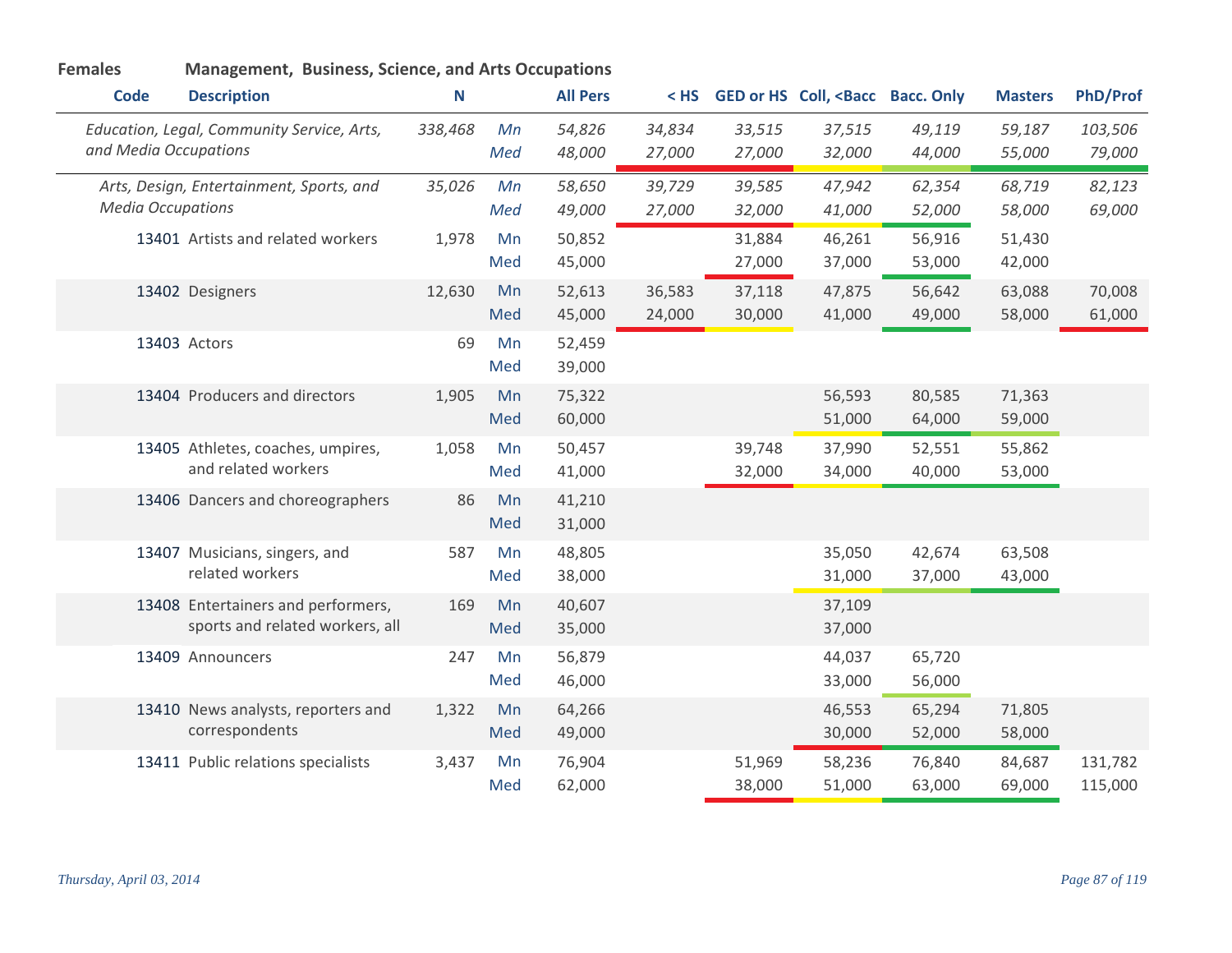| <b>Females</b> | <b>Management, Business, Science, and Arts Occupations</b> |        |     |                 |        |        |                                                                                                               |        |                |                 |
|----------------|------------------------------------------------------------|--------|-----|-----------------|--------|--------|---------------------------------------------------------------------------------------------------------------|--------|----------------|-----------------|
| <b>Code</b>    | <b>Description</b>                                         | N      |     | <b>All Pers</b> | < HS   |        | GED or HS Coll, <bacc bacc.="" only<="" th=""><th></th><th><b>Masters</b></th><th><b>PhD/Prof</b></th></bacc> |        | <b>Masters</b> | <b>PhD/Prof</b> |
|                | 13412 Editors                                              | 3,155  | Mn  | 63,339          |        | 51,233 | 50,251                                                                                                        | 63,881 | 69,873         | 71,518          |
|                |                                                            |        | Med | 54,000          |        | 42,000 | 43,000                                                                                                        | 55,000 | 59,000         | 62,000          |
|                | 13413 Technical writers                                    | 1,470  | Mn  | 72,044          |        | 57,587 | 61,414                                                                                                        | 71,028 | 78,982         | 107,797         |
|                |                                                            |        | Med | 66,000          |        | 55,000 | 56,000                                                                                                        | 65,000 | 75,000         | 96,000          |
|                | 13414 Writers and authors                                  | 3,340  | Mn  | 66,845          |        | 44,637 | 54,246                                                                                                        | 67,546 | 72,501         | 71,804          |
|                |                                                            |        | Med | 56,000          |        | 43,000 | 43,000                                                                                                        | 56,000 | 59,000         | 68,000          |
|                | 13415 Miscellaneous media and                              | 1,282  | Mn  | 49,599          |        | 34,374 | 44,129                                                                                                        | 53,493 | 59,109         |                 |
|                | communication workers                                      |        | Med | 40,000          |        | 27,000 | 38,000                                                                                                        | 43,000 | 49,000         |                 |
|                | 13416 Broadcast and sound                                  | 276    | Mn  | 53,445          |        |        | 49,898                                                                                                        | 61,673 |                |                 |
|                | engineering technicians and                                |        | Med | 46,000          |        |        | 48,000                                                                                                        | 49,000 |                |                 |
|                | 13417 Photographers                                        | 1,298  | Mn  | 38,972          |        | 28,481 | 35,241                                                                                                        | 45,933 | 35,922         |                 |
|                |                                                            |        | Med | 31,000          |        | 22,000 | 27,000                                                                                                        | 37,000 | 33,000         |                 |
|                | 13418 Television, video, and motion                        | 142    | Mn  | 53,293          |        |        |                                                                                                               | 53,268 |                |                 |
|                | picture camera operators and                               |        | Med | 44,000          |        |        |                                                                                                               | 42,000 |                |                 |
|                | <b>Community and Social Service Occupations</b>            | 60,682 | Mn  | 47,239          | 33,539 | 35,849 | 39,141                                                                                                        | 44,582 | 55,378         | 61,602          |
|                |                                                            |        | Med | 43,000          | 30,000 | 33,000 | 35,000                                                                                                        | 41,000 | 52,000         | 55,000          |
|                | 13101 Counselors                                           | 17,814 | Mn  | 48,543          | 30,492 | 35,234 | 37,212                                                                                                        | 42,866 | 54,690         | 64,983          |
|                |                                                            |        | Med | 44,000          | 26,000 | 32,000 | 33,000                                                                                                        | 40,000 | 51,000         | 60,000          |
|                | 13102 Social workers                                       | 29,028 | Mn  | 47,635          | 35,609 | 36,558 | 40,971                                                                                                        | 44,697 | 56,465         | 57,474          |
|                |                                                            |        | Med | 43,000          | 33,000 | 33,000 | 37,000                                                                                                        | 42,000 | 53,000         | 56,000          |
|                | 13103 Probation officers and                               | 2,428  | Mn  | 51,776          |        | 38,105 | 41,974                                                                                                        | 51,687 | 63,515         |                 |
|                | correctional treatment                                     |        | Med | 46,000          |        | 35,000 | 40,000                                                                                                        | 47,000 | 55,000         |                 |
|                | 13104 Social and human service                             | 4,177  | Mn  | 40,228          | 33,401 | 35,355 | 37,314                                                                                                        | 43,418 | 49,639         |                 |
|                | assistants                                                 |        | Med | 36,000          | 30,000 | 32,000 | 33,000                                                                                                        | 38,000 | 45,000         |                 |
|                | 13105 Miscellaneous community                              | 2,474  | Mn  | 47,242          |        | 37,614 | 38,288                                                                                                        | 48,789 | 63,022         |                 |
|                | and social service specialists,                            |        | Med | 42,000          |        | 34,000 | 34,000                                                                                                        | 44,000 | 54,000         |                 |
|                | 13106 Clergy                                               | 2,702  | Mn  | 45,429          |        | 37,172 | 39,294                                                                                                        | 38,446 | 49,256         | 58,376          |
|                |                                                            |        | Med | 42,000          |        | 28,000 | 35,000                                                                                                        | 37,000 | 47,000         | 49,000          |

## *Thursday, April 03, 2014 Page 88 of 119*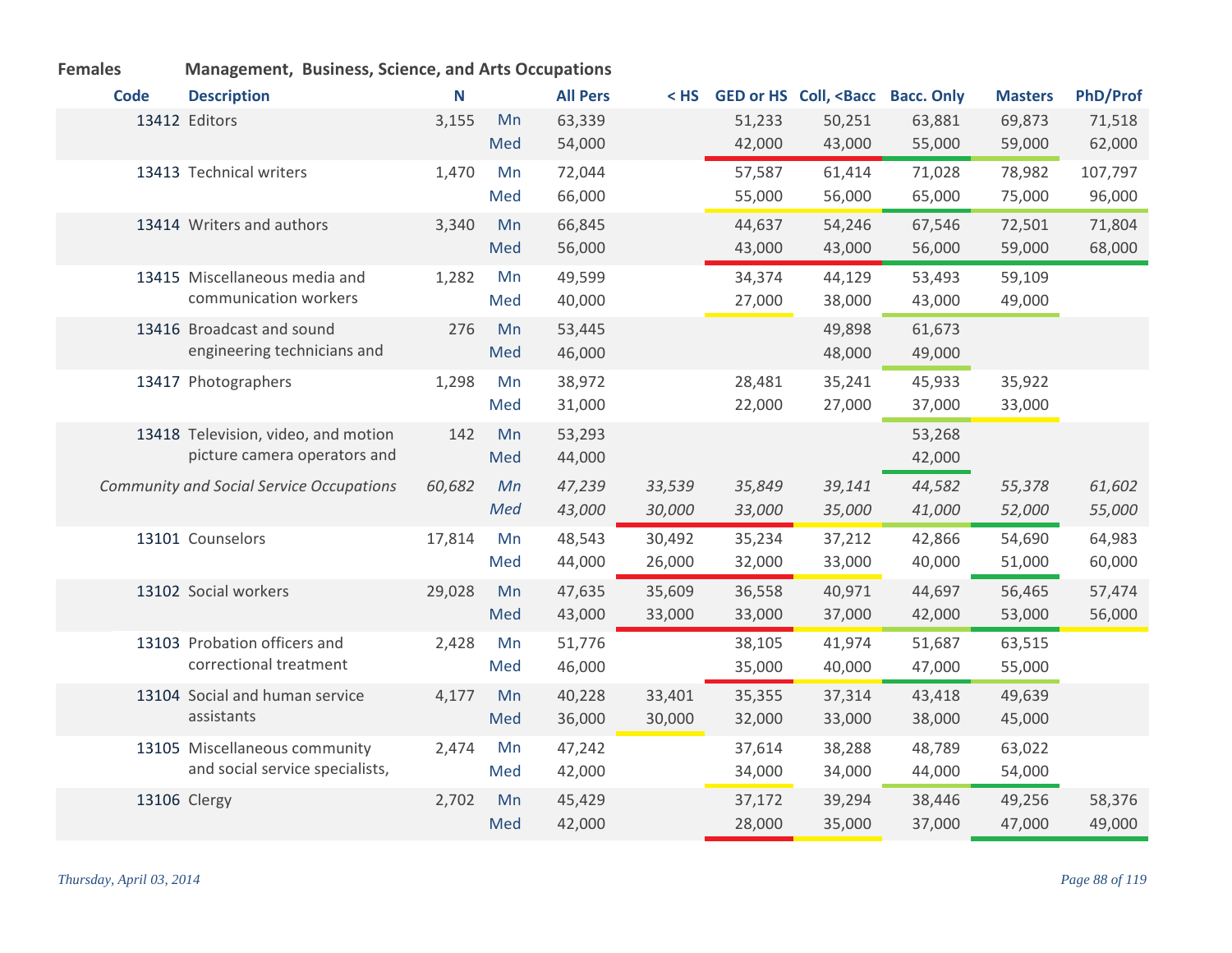| <b>Code</b>        | <b>Description</b>                    | N       |     | <b>All Pers</b> | $<$ HS |        | GED or HS Coll, <bacc< th=""><th><b>Bacc. Only</b></th><th><b>Masters</b></th><th><b>PhD/Prof</b></th></bacc<> | <b>Bacc. Only</b> | <b>Masters</b> | <b>PhD/Prof</b> |
|--------------------|---------------------------------------|---------|-----|-----------------|--------|--------|----------------------------------------------------------------------------------------------------------------|-------------------|----------------|-----------------|
|                    | 13107 Directors, religious activities | 939     | Mn  | 42,825          |        | 32,331 | 41,073                                                                                                         | 42,147            | 46,827         |                 |
|                    | and education                         |         | Med | 40,000          |        | 31,000 | 39,000                                                                                                         | 40,000            | 45,000         |                 |
|                    | 13108 Religious workers, all other    | 978     | Mn  | 38,549          |        | 28,034 | 34,459                                                                                                         | 38,371            | 47,849         |                 |
|                    |                                       |         | Med | 35,000          |        | 26,000 | 32,000                                                                                                         | 37,000            | 47,000         |                 |
|                    | Education, Training, and Library      | 205,362 | Mn  | 49,754          | 31,832 | 26,035 | 27,757                                                                                                         | 45,543            | 58,967         | 75,739          |
| <b>Occupations</b> |                                       |         | Med | 47,000          | 25,000 | 21,000 | 24,000                                                                                                         | 44,000            | 56,000         | 68,000          |
|                    | 13301 Postsecondary teachers          | 21,203  | Mn  | 66,456          |        |        | 40,262                                                                                                         | 47,964            | 56,390         | 83,082          |
|                    |                                       |         | Med | 60,000          |        |        | 38,000                                                                                                         | 43,000            | 53,000         | 75,000          |
|                    | 13302 Preschool and kindergarten      | 14,958  | Mn  | 31,675          | 25,595 | 23,033 | 24,401                                                                                                         | 36,645            | 50,177         | 51,659          |
|                    | teachers                              |         | Med | 27,000          | 20,000 | 20,000 | 22,000                                                                                                         | 34,000            | 49,000         | 45,000          |
|                    | 13303 Elementary and middle school    | 106,330 | Mn  | 53,126          | 55,734 | 54,260 | 29,001                                                                                                         | 47,064            | 59,540         | 62,258          |
|                    | teachers                              |         | Med | 51,000          | 53,000 | 52,000 | 26,000                                                                                                         | 45,000            | 57,000         | 60,000          |
|                    | 13304 Secondary school teachers       | 17,022  | Mn  | 55,034          |        |        | 32,876                                                                                                         | 48,215            | 61,016         | 65,008          |
|                    |                                       |         | Med | 52,000          |        |        | 27,000                                                                                                         | 46,000            | 58,000         | 64,000          |
|                    | 13305 Special education teachers      | 7,009   | Mn  | 50,582          |        | 29,768 | 27,181                                                                                                         | 45,145            | 58,272         | 63,469          |
|                    |                                       |         | Med | 49,000          |        | 26,000 | 24,000                                                                                                         | 44,000            | 55,000         | 63,000          |
|                    | 13306 Other teachers and instructors  | 10,030  | Mn  | 45,705          | 31,469 | 33,905 | 37,898                                                                                                         | 47,503            | 57,892         | 70,762          |
|                    |                                       |         | Med | 40,000          | 25,000 | 27,000 | 33,000                                                                                                         | 43,000            | 53,000         | 68,000          |
|                    | 13307 Archivists, curators, and       | 981     | Mn  | 54,142          |        |        | 41,388                                                                                                         | 49,951            | 58,770         |                 |
|                    | museum technicians                    |         | Med | 49,000          |        |        | 37,000                                                                                                         | 46,000            | 53,000         |                 |
|                    | 13308 Librarians                      | 5,541   | Mn  | 53,225          |        |        | 34,023                                                                                                         | 42,128            | 58,664         | 69,084          |
|                    |                                       |         | Med | 51,000          |        |        | 32,000                                                                                                         | 39,000            | 55,000         | 65,000          |
|                    | 13309 Library technicians             | 754     | Mn  | 34,151          |        | 27,077 | 33,360                                                                                                         | 36,700            | 57,560         |                 |
|                    |                                       |         | Med | 31,000          |        | 26,000 | 32,000                                                                                                         | 33,000            | 46,000         |                 |
|                    | 13310 Teacher assistants              | 18,472  | Mn  | 24,701          | 23,592 | 22,983 | 23,232                                                                                                         | 28,623            | 39,135         | 41,672          |
|                    |                                       |         | Med | 21,000          | 21,000 | 20,000 | 21,000                                                                                                         | 24,000            | 28,000         | 29,000          |
|                    | 13311 Other education, training, and  | 2,909   | Mn  | 58,198          |        | 35,901 | 46,215                                                                                                         | 50,836            | 67,380         | 75,354          |
|                    | library workers                       |         | Med | 53,000          |        | 33,000 | 37,000                                                                                                         | 47,000            | 63,000         | 71,000          |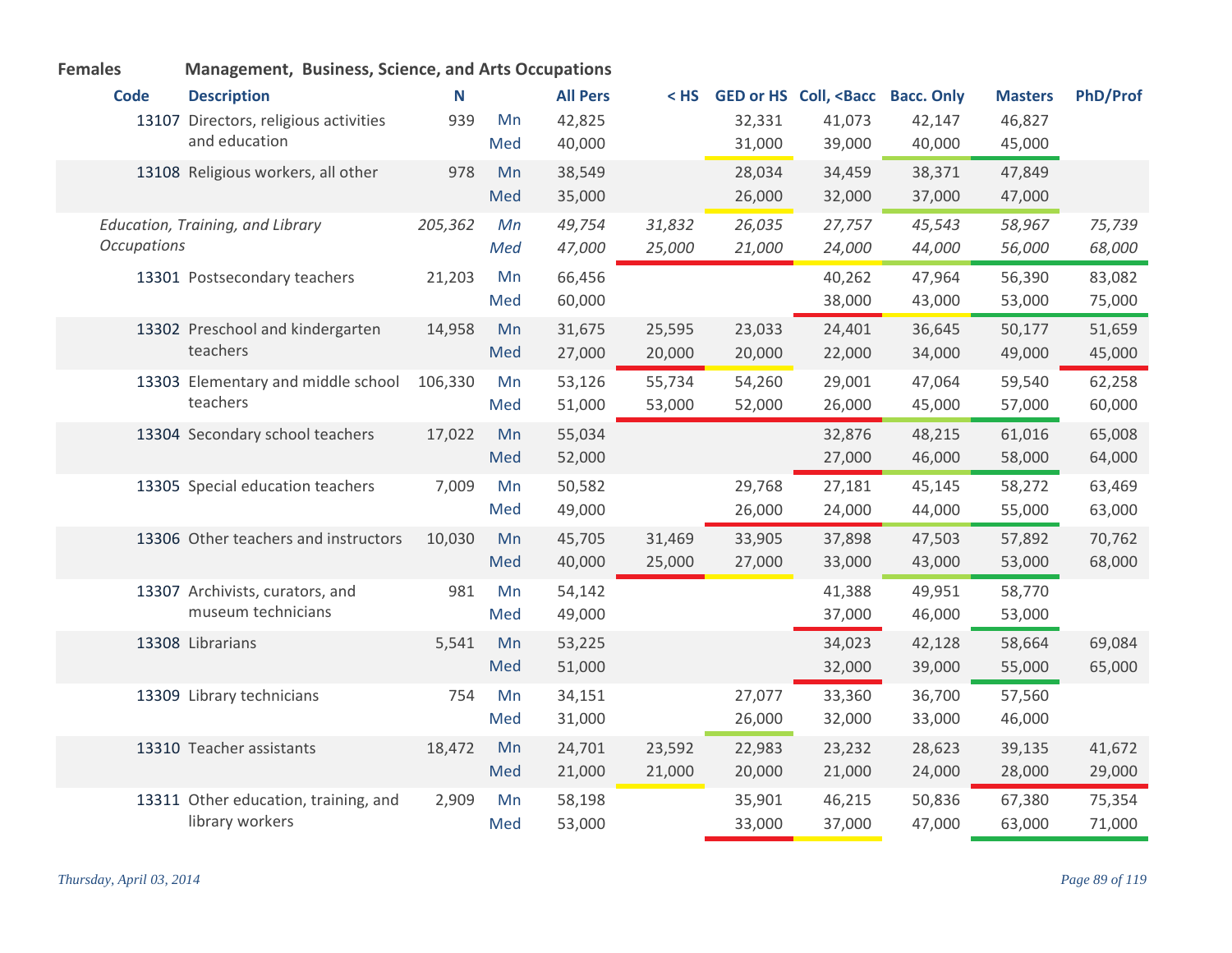| <b>Code</b>              | <b>Description</b>                            | N       |     | <b>All Pers</b> | $<$ HS |        | GED or HS Coll, <bacc bacc.="" only<="" th=""><th></th><th><b>Masters</b></th><th><b>PhD/Prof</b></th></bacc> |         | <b>Masters</b> | <b>PhD/Prof</b> |
|--------------------------|-----------------------------------------------|---------|-----|-----------------|--------|--------|---------------------------------------------------------------------------------------------------------------|---------|----------------|-----------------|
| <b>Legal Occupations</b> |                                               | 37,398  | Mn  | 90,128          | 46,994 | 48,904 | 51,579                                                                                                        | 63,382  | 88,326         | 134,960         |
|                          |                                               |         | Med | 63,000          | 43,000 | 43,000 | 47,000                                                                                                        | 52,000  | 65,000         | 105,000         |
|                          | 13201 Lawyers, and judges,                    | 17,416  | Mn  | 133,309         |        | 59,963 | 67,328                                                                                                        | 93,793  | 115,762        | 137,466         |
|                          | magistrates, and other judicial               |         | Med | 105,000         |        | 41,000 | 54,000                                                                                                        | 81,000  | 88,000         | 107,000         |
|                          | 13202 Judicial law clerks                     | 253     | Mn  | 62,521          |        |        |                                                                                                               |         |                | 77,723          |
|                          |                                               |         | Med | 54,000          |        |        |                                                                                                               |         |                | 69,000          |
|                          | 13203 Paralegals and legal assistants         | 13,364  | Mn  | 54,004          | 48,075 | 46,814 | 50,164                                                                                                        | 60,071  | 65,769         | 67,550          |
|                          |                                               |         | Med | 48,000          | 47,000 | 44,000 | 46,000                                                                                                        | 52,000  | 57,000         | 63,000          |
|                          | 13204 Miscellaneous legal support<br>workers  | 6,255   | Mn  | 57,412          |        | 50,866 | 53,661                                                                                                        | 60,607  | 79,461         | 100,904         |
|                          |                                               |         | Med | 47,000          |        | 43,000 | 47,000                                                                                                        | 49,000  | 58,000         | 84,000          |
|                          | <b>Healthcare Practitioners and Technical</b> | 226,084 | Mn  | 69,705          | 45,855 | 40,054 | 53,720                                                                                                        | 70,769  | 81,396         | 133,458         |
| <b>Occupations</b>       |                                               |         | Med | 59,000          | 33,000 | 34,000 | 50,000                                                                                                        | 65,000  | 75,000         | 104,000         |
|                          | 14101 Chiropractors                           | 465     | Mn  | 87,469          |        |        |                                                                                                               |         |                | 95,916          |
|                          |                                               |         | Med | 59,000          |        |        |                                                                                                               |         |                | 64,000          |
|                          | 14102 Dentists                                | 1,272   | Mn  | 147,160         |        |        |                                                                                                               |         |                | 148,991         |
|                          |                                               |         | Med | 116,000         |        |        |                                                                                                               |         |                | 118,000         |
|                          | 14103 Dietitians and nutritionists            | 2,731   | Mn  | 54,393          |        | 33,905 | 40,666                                                                                                        | 59,051  | 62,394         | 66,505          |
|                          |                                               |         | Med | 51,000          |        | 28,000 | 37,000                                                                                                        | 53,000  | 60,000         | 65,000          |
|                          | 14104 Optometrists                            | 504     | Mn  | 103,101         |        |        |                                                                                                               |         |                | 102,870         |
|                          |                                               |         | Med | 90,000          |        |        |                                                                                                               |         |                | 90,000          |
|                          | 14105 Pharmacists                             | 5,618   | Mn  | 112,443         |        |        | 43,065                                                                                                        | 112,389 | 111,808        | 115,255         |
|                          |                                               |         | Med | 115,000         |        |        | 38,000                                                                                                        | 115,000 | 109,000        | 117,000         |
|                          | 14106 Physicians and surgeons                 | 13,276  | Mn  | 165,581         |        |        | 109,586                                                                                                       | 153,629 | 134,948        | 167,605         |
|                          |                                               |         | Med | 130,000         |        |        | 74,000                                                                                                        | 118,000 | 95,000         | 134,000         |
|                          | 14107 Physician assistants                    | 2,809   | Mn  | 74,320          |        | 38,919 | 46,704                                                                                                        | 75,669  | 91,831         | 94,300          |
|                          |                                               |         | Med | 75,000          |        | 36,000 | 42,000                                                                                                        | 69,000  | 91,000         | 92,000          |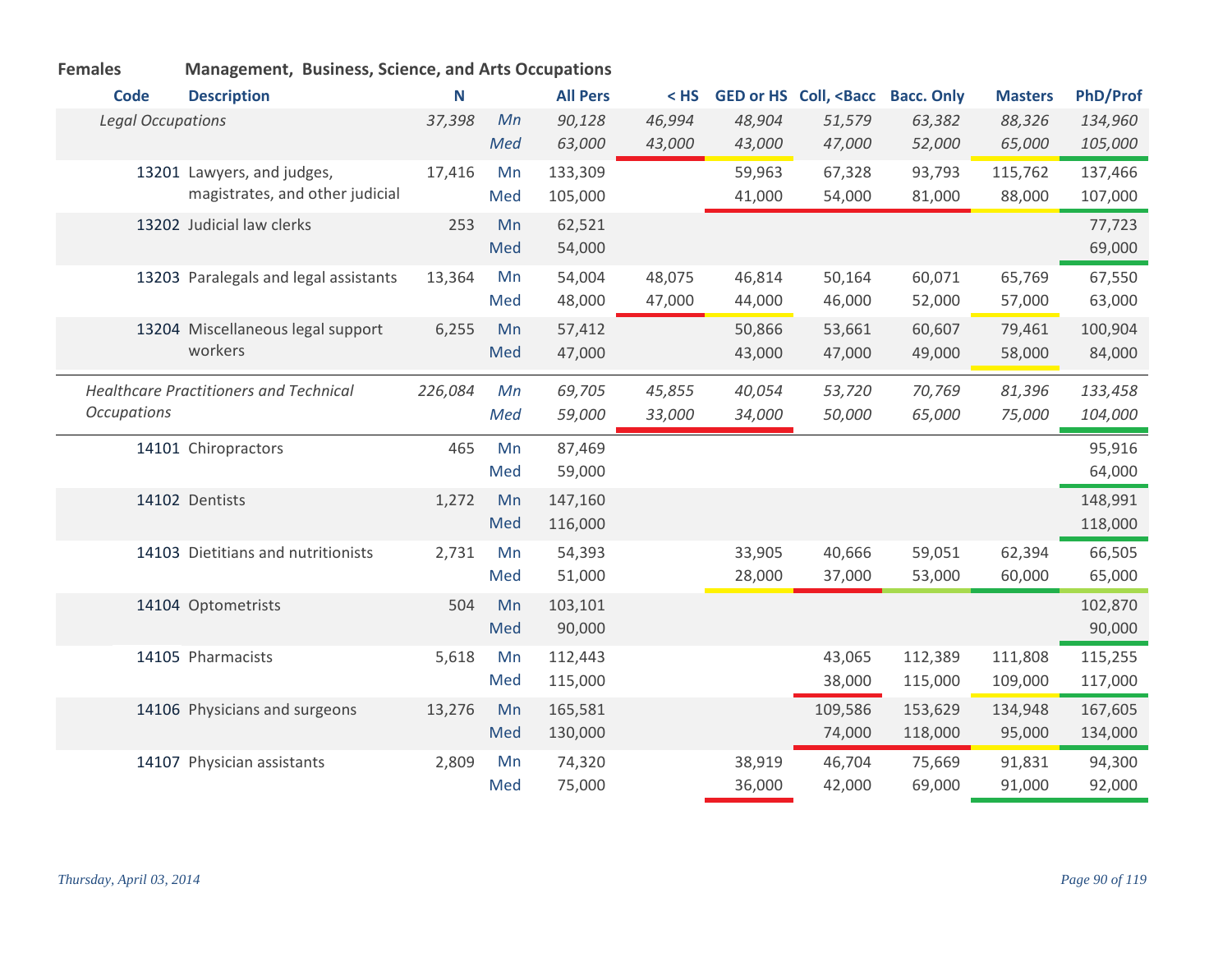|             |                               | $m_{\text{S}}$                                              |         |           |                    |                  |                  |                                                                                                                                |                  |                    |                    |
|-------------|-------------------------------|-------------------------------------------------------------|---------|-----------|--------------------|------------------|------------------|--------------------------------------------------------------------------------------------------------------------------------|------------------|--------------------|--------------------|
| <b>Code</b> | <b>Description</b>            |                                                             | N       |           | <b>All Pers</b>    |                  |                  | <hs <bacc="" bacc.="" coll,="" ged="" hs="" only<="" or="" th=""><th></th><th><b>Masters</b></th><th><b>PhD/Prof</b></th></hs> |                  | <b>Masters</b>     | <b>PhD/Prof</b>    |
|             | 14109 Audiologists            |                                                             | 426     | Mn<br>Med | 77,577<br>72,000   |                  |                  |                                                                                                                                |                  | 78,910<br>71,000   | 79,078<br>75,000   |
|             |                               | 14110 Occupational therapists                               | 2,716   | Mn<br>Med | 72,108<br>69,000   |                  |                  | 53,014<br>52,000                                                                                                               | 75,423<br>73,000 | 72,875<br>68,000   | 76,814<br>73,000   |
|             | 14111 Physical therapists     |                                                             | 4,857   | Mn<br>Med | 73,641<br>71,000   |                  |                  | 49,553<br>49,000                                                                                                               | 76,084<br>75,000 | 78,078<br>73,000   | 75,532<br>71,000   |
|             | 14112 Radiation therapists    |                                                             | 431     | Mn<br>Med | 79,004<br>76,000   |                  |                  | 79,037<br>77,000                                                                                                               | 77,364<br>75,000 |                    |                    |
|             | 14113 Recreational therapists |                                                             | 258     | Mn<br>Med | 44,706<br>41,000   |                  |                  |                                                                                                                                | 47,873<br>43,000 |                    |                    |
|             | 14114 Respiratory therapists  |                                                             | 2,893   | Mn<br>Med | 56,686<br>54,000   |                  |                  | 55,041<br>53,000                                                                                                               | 62,339<br>60,000 |                    |                    |
|             |                               | 14115 Speech-language pathologists                          | 4,153   | Mn<br>Med | 67,443<br>64,000   |                  |                  |                                                                                                                                | 56,377<br>53,000 | 68,498<br>64,000   | 77,724<br>73,000   |
|             |                               | 14116 Other therapists, including<br>exercise physiologists | 3,663   | Mn<br>Med | 54,811<br>46,000   |                  | 36,567<br>36,000 | 44,551<br>42,000                                                                                                               | 54,998<br>45,000 | 56,497<br>48,000   | 65,223<br>51,000   |
|             | 14117 Veterinarians           |                                                             | 1,799   | Mn<br>Med | 93,727<br>84,000   |                  |                  |                                                                                                                                |                  |                    | 93,843<br>84,000   |
|             | 14118 Registered nurses       |                                                             | 101,524 | Mn<br>Med | 69,115<br>65,000   | 69,082<br>71,000 | 52,772<br>48,000 | 62,447<br>60,000                                                                                                               | 72,595<br>68,000 | 85,277<br>81,000   | 79,634<br>71,000   |
|             | 14119 Nurse anesthetists      |                                                             | 609     | Mn<br>Med | 160,444<br>152,000 |                  |                  |                                                                                                                                |                  | 168,999<br>155,000 | 169,561<br>160,000 |
|             | midwives                      | 14120 Nurse practitioners and nurse                         | 4,121   | Mn<br>Med | 95,135<br>92,000   |                  |                  |                                                                                                                                | 87,889<br>89,000 | 94,423<br>92,000   | 108,463<br>98,000  |
|             | 14121 Health diagnosing and   | treating practitioners, all other                           | 273     | Mn<br>Med | 57,775<br>43,000   |                  |                  |                                                                                                                                |                  | 58,369<br>39,000   | 64,749<br>46,000   |
|             | 14122 Clinical laboratory     | technologists and technicians                               | 10,176  | Mn<br>Med | 51,609<br>47,000   | 42,968<br>29,000 | 36,854<br>32,000 | 43,937<br>41,000                                                                                                               | 59,322<br>56,000 | 68,209<br>63,000   | 79,498<br>63,000   |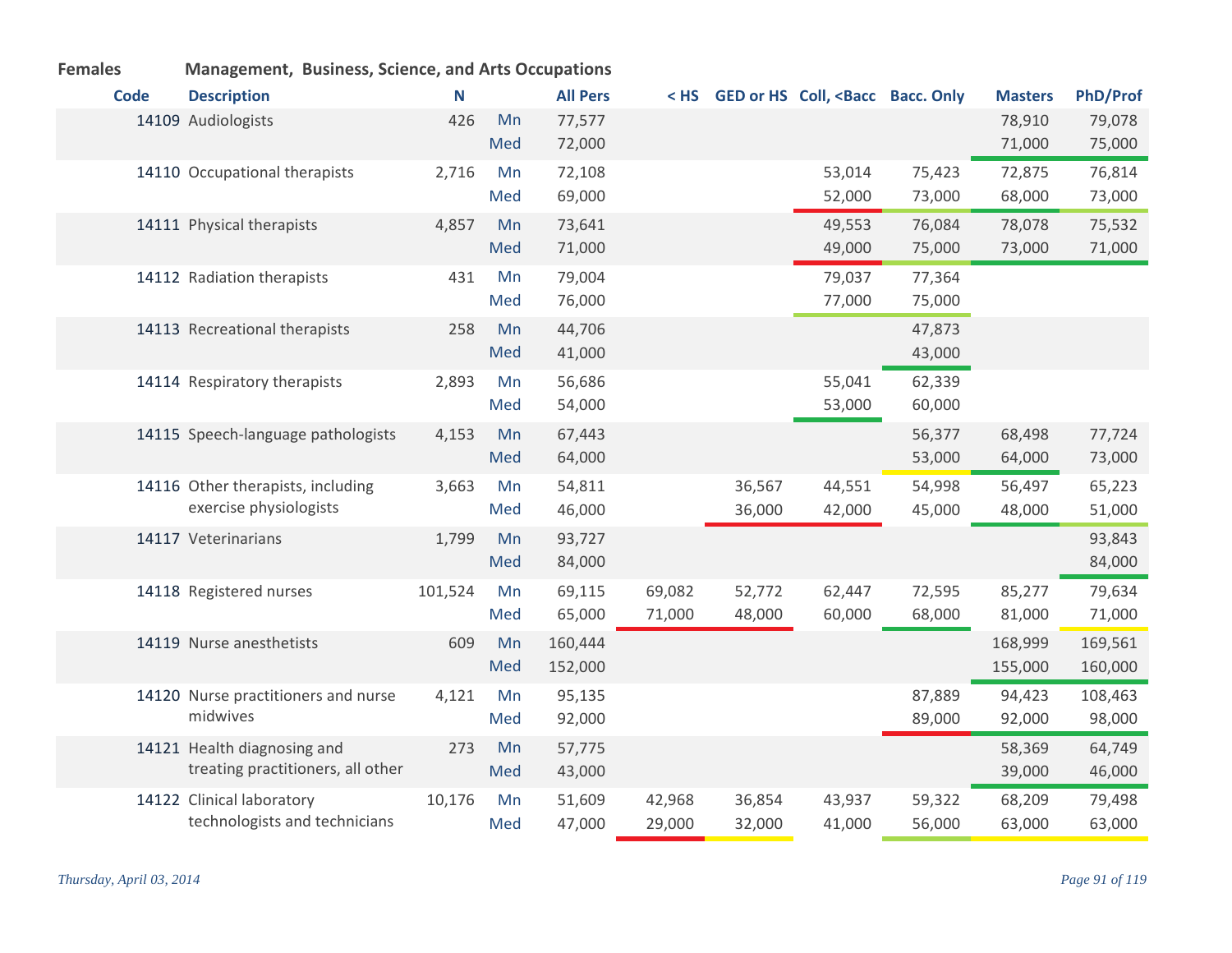| <b>Code</b>        | <b>Description</b>                       | N       |     | <b>All Pers</b> | $<$ HS |        | <b>GED or HS Coll, <bacc< b=""></bacc<></b> | <b>Bacc. Only</b> | <b>Masters</b> | <b>PhD/Prof</b> |
|--------------------|------------------------------------------|---------|-----|-----------------|--------|--------|---------------------------------------------|-------------------|----------------|-----------------|
|                    | 14123 Dental hygienists                  | 2,843   | Mn  | 59,138          |        | 46,292 | 57,532                                      | 62,766            | 63,684         |                 |
|                    |                                          |         | Med | 57,000          |        | 38,000 | 53,000                                      | 61,000            | 63,000         |                 |
|                    | 14124 Diagnostic related                 | 9,167   | Mn  | 58,995          |        | 48,894 | 57,819                                      | 65,593            | 74,904         | 86,118          |
|                    | technologists and technicians            |         | Med | 56,000          |        | 45,000 | 55,000                                      | 60,000            | 74,000         | 67,000          |
|                    | 14125 Emergency medical                  | 2,063   | Mn  | 45,421          |        | 37,361 | 43,984                                      | 51,590            |                |                 |
|                    | technicians and paramedics               |         | Med | 41,000          |        | 35,000 | 41,000                                      | 47,000            |                |                 |
|                    | 14126 Health practitioner support        | 13,485  | Mn  | 36,945          | 31,532 | 33,731 | 37,423                                      | 40,597            | 45,039         |                 |
|                    | technologists and technicians            |         | Med | 33,000          | 26,000 | 31,000 | 34,000                                      | 33,000            | 37,000         |                 |
|                    | 14127 Licensed practical and             | 23,257  | Mn  | 44,388          | 42,267 | 42,693 | 44,321                                      | 52,775            | 64,855         |                 |
|                    | licensed vocational nurses               |         | Med | 41,000          | 34,000 | 37,000 | 42,000                                      | 47,000            | 56,000         |                 |
|                    | 14128 Medical records and health         | 4,073   | Mn  | 37,999          | 27,950 | 34,557 | 36,724                                      | 50,122            |                |                 |
|                    | information technicians                  |         | Med | 32,000          | 28,000 | 30,000 | 32,000                                      | 40,000            |                |                 |
|                    | 14129 Opticians, dispensing              | 1,311   | Mn  | 38,983          |        | 35,587 | 39,390                                      | 46,324            |                |                 |
|                    |                                          |         | Med | 37,000          |        | 34,000 | 38,000                                      | 39,000            |                |                 |
|                    | 14130 Miscellaneous health               | 2,883   | Mn  | 47,757          |        | 35,381 | 41,961                                      | 62,769            | 85,651         | 106,756         |
|                    | technologists and technicians            |         | Med | 37,000          |        | 33,000 | 37,000                                      | 51,000            | 79,000         | 92,000          |
|                    | 14131 Other healthcare practitioners     | 1,509   | Mn  | 56,721          |        | 43,264 | 48,385                                      | 60,887            | 60,578         |                 |
|                    | and technical occupations                |         | Med | 49,000          |        | 39,000 | 44,000                                      | 52,000            | 54,000         |                 |
|                    |                                          |         |     |                 |        |        |                                             |                   |                |                 |
|                    | Management, Business, and Financial      | 408,736 | Mn  | 71,613          | 42,025 | 49,327 | 56,523                                      | 77,631            | 96,298         | 115,534         |
| <b>Occupations</b> |                                          |         | Med | 58,000          | 33,000 | 43,000 | 49,000                                      | 64,000            | 80,000         | 96,000          |
|                    | <b>Business and Financial Operations</b> | 161,994 | Mn  | 66,260          | 45,890 | 48,792 | 52,496                                      | 70,779            | 89,321         | 106,149         |
| <b>Occupations</b> |                                          |         | Med | 54,000          | 39,000 | 43,000 | 47,000                                      | 60,000            | 73,000         | 86,000          |
|                    | 11201 Agents and business                | 492     | Mn  | 61,705          |        |        | 45,981                                      | 68,268            |                |                 |
|                    | managers of artists,                     |         | Med | 48,000          |        |        | 42,000                                      | 52,000            |                |                 |
|                    | 11202 Buyers and purchasing agents,      | 57      | Mn  | 52,995          |        |        |                                             |                   |                |                 |
|                    | farm products                            |         | Med | 59,000          |        |        |                                             |                   |                |                 |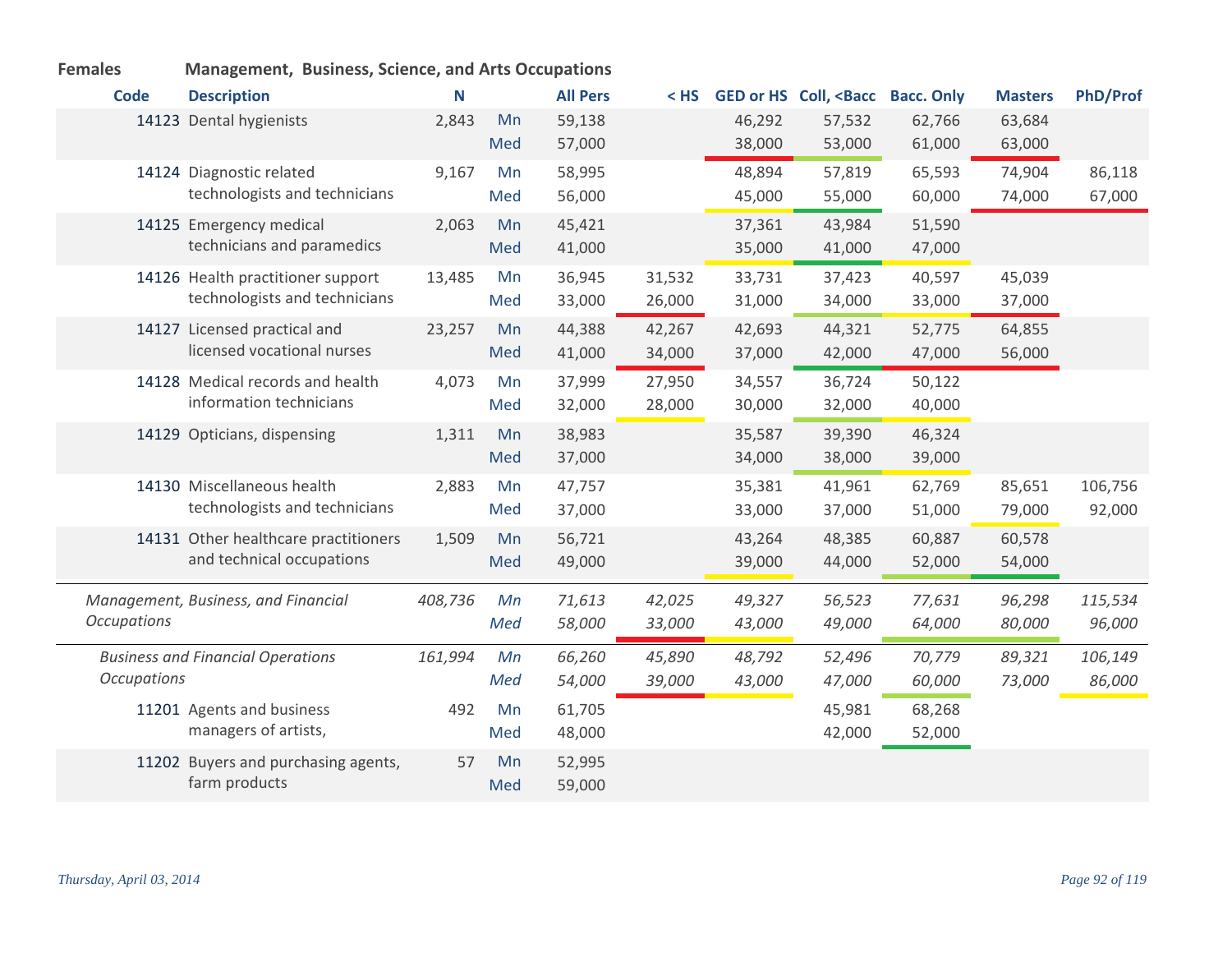| <b>Females</b> | Management, Business, Science, and Arts Occupations |        |     |                 |        |        |                                             |                   |                |                 |
|----------------|-----------------------------------------------------|--------|-----|-----------------|--------|--------|---------------------------------------------|-------------------|----------------|-----------------|
| <b>Code</b>    | <b>Description</b>                                  | N      |     | <b>All Pers</b> | $<$ HS |        | <b>GED or HS Coll, <bacc< b=""></bacc<></b> | <b>Bacc. Only</b> | <b>Masters</b> | <b>PhD/Prof</b> |
|                | 11203 Wholesale and retail buyers,                  | 3,718  | Mn  | 51,685          | 30,864 | 43,194 | 45,309                                      | 62,898            | 59,499         |                 |
|                | except farm products                                |        | Med | 44,000          | 30,000 | 38,000 | 40,000                                      | 53,000            | 50,000         |                 |
|                | 11204 Purchasing agents, except                     | 6,716  | Mn  | 56,218          | 39,919 | 48,350 | 51,888                                      | 63,745            | 72,006         |                 |
|                | wholesale, retail, and farm                         |        | Med | 51,000          | 37,000 | 45,000 | 48,000                                      | 58,000            | 67,000         |                 |
|                | 11205 Claims adjusters, appraisers,                 | 8,653  | Mn  | 52,815          |        | 47,775 | 48,158                                      | 58,215            | 65,151         | 90,725          |
|                | examiners, and investigators                        |        | Med | 49,000          |        | 44,000 | 44,000                                      | 54,000            | 63,000         | 88,000          |
|                | 11206 Compliance officers                           | 4,995  | Mn  | 73,774          |        | 48,842 | 57,947                                      | 77,162            | 98,034         | 124,935         |
|                |                                                     |        | Med | 61,000          |        | 44,000 | 52,000                                      | 66,000            | 77,000         | 100,000         |
|                | 11207 Cost estimators                               | 681    | Mn  | 56,392          |        | 45,318 | 56,815                                      | 63,869            |                |                 |
|                |                                                     |        | Med | 51,000          |        | 43,000 | 50,000                                      | 56,000            |                |                 |
|                | 11208 Human resources workers                       | 19,912 | Mn  | 65,480          | 52,281 | 51,284 | 54,353                                      | 70,254            | 84,183         | 100,313         |
|                |                                                     |        | Med | 54,000          | 47,000 | 45,000 | 48,000                                      | 59,000            | 72,000         | 84,000          |
|                | 11209 Compensation, benefits, and                   | 2,330  | Mn  | 57,931          |        | 50,668 | 51,235                                      | 59,956            | 91,378         |                 |
|                | job analysis specialists                            |        | Med | 50,000          |        | 47,000 | 47,000                                      | 52,000            | 75,000         |                 |
|                | 11210 Training and development                      | 2,919  | Mn  | 61,416          |        | 42,363 | 55,599                                      | 63,847            | 79,094         |                 |
|                | specialists                                         |        | Med | 54,000          |        | 37,000 | 50,000                                      | 57,000            | 68,000         |                 |
|                | 11211 Logisticians                                  | 1,375  | Mn  | 57,110          |        | 49,384 | 51,479                                      | 61,996            | 82,741         |                 |
|                |                                                     |        | Med | 50,000          |        | 45,000 | 47,000                                      | 52,000            | 74,000         |                 |
|                | 11212 Management analysts                           | 11,537 | Mn  | 86,235          |        | 60,543 | 67,718                                      | 85,592            | 106,009        | 121,126         |
|                |                                                     |        | Med | 73,000          |        | 59,000 | 63,000                                      | 74,000            | 86,000         | 96,000          |
|                | 11213 Meeting, convention, and                      | 2,721  | Mn  | 56,270          |        | 50,786 | 50,650                                      | 57,786            | 68,056         |                 |
|                | event planners                                      |        | Med | 50,000          |        | 47,000 | 47,000                                      | 51,000            | 53,000         |                 |
|                | 11214 Fundraisers                                   | 2,606  | Mn  | 68,296          |        |        | 51,594                                      | 67,272            | 81,152         | 81,216          |
|                |                                                     |        | Med | 59,000          |        |        | 45,000                                      | 60,000            | 68,000         | 69,000          |
|                | 11215 Market research analysts and                  | 5,409  | Mn  | 78,427          |        | 46,081 | 56,741                                      | 75,557            | 108,950        | 129,556         |
|                | marketing specialists                               |        | Med | 62,000          |        | 43,000 | 50,000                                      | 61,000            | 86,000         | 109,000         |
|                | 11216 Business operations                           | 5,922  | Mn  | 60,582          | 37,902 | 45,634 | 50,006                                      | 65,325            | 78,387         | 104,635         |
|                | specialists, all other                              |        | Med | 52,000          | 34,000 | 41,000 | 44,000                                      | 56,000            | 69,000         | 87,000          |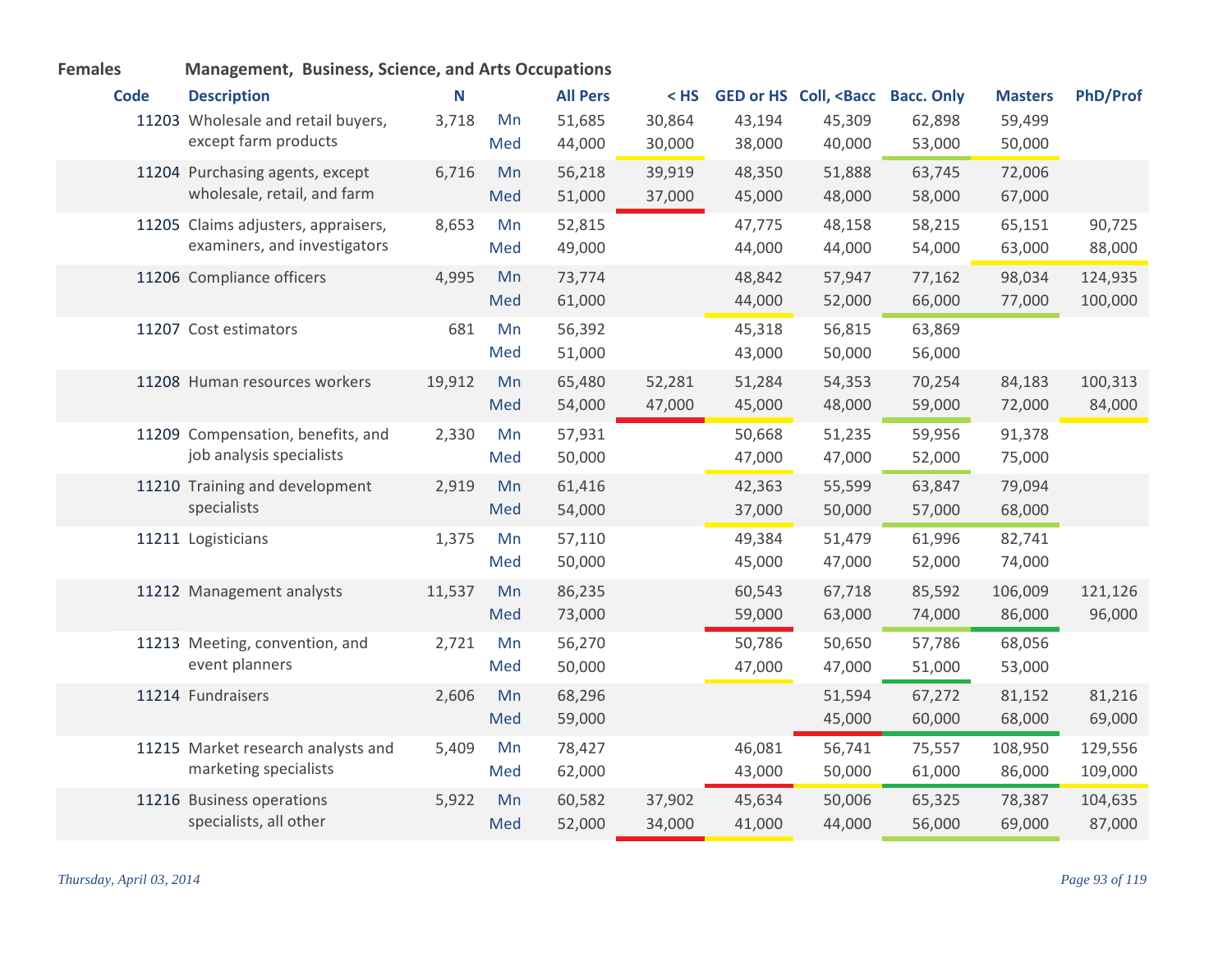| <b>Code</b> | <b>Description</b>                     | N       |     | <b>All Pers</b> | $<$ HS |        | GED or HS Coll, <bacc bacc.="" only<="" th=""><th></th><th><b>Masters</b></th><th><b>PhD/Prof</b></th></bacc> |         | <b>Masters</b> | <b>PhD/Prof</b> |
|-------------|----------------------------------------|---------|-----|-----------------|--------|--------|---------------------------------------------------------------------------------------------------------------|---------|----------------|-----------------|
|             | 11217 Accountants and auditors         | 55,672  | Mn  | 66,898          |        | 45,778 | 49,362                                                                                                        | 70,316  | 84,691         | 97,078          |
|             |                                        |         | Med | 56,000          |        | 42,000 | 45,000                                                                                                        | 60,000  | 71,000         | 80,000          |
|             | 11218 Appraisers and assessors of      | 1,364   | Mn  | 55,034          |        | 42,849 | 52,754                                                                                                        | 62,891  |                |                 |
|             | real estate                            |         | Med | 47,000          |        | 40,000 | 43,000                                                                                                        | 55,000  |                |                 |
|             | 11219 Budget analysts                  | 1,560   | Mn  | 72,527          |        | 67,798 | 65,728                                                                                                        | 72,750  | 82,439         |                 |
|             |                                        |         | Med | 68,000          |        | 64,000 | 63,000                                                                                                        | 68,000  | 73,000         |                 |
|             | 11220 Credit analysts                  | 677     | Mn  | 57,246          |        | 49,419 | 49,773                                                                                                        | 58,776  | 80,219         |                 |
|             |                                        |         | Med | 49,000          |        | 43,000 | 45,000                                                                                                        | 53,000  | 64,000         |                 |
|             | 11221 Financial analysts               | 1,067   | Mn  | 100,313         |        |        | 53,674                                                                                                        | 97,622  | 138,586        |                 |
|             |                                        |         | Med | 67,000          |        |        | 46,000                                                                                                        | 71,000  | 98,000         |                 |
|             | 11222 Personal financial advisors      | 4,376   | Mn  | 86,111          |        | 55,152 | 61,221                                                                                                        | 91,610  | 116,935        | 122,646         |
|             |                                        |         | Med | 63,000          |        | 43,000 | 50,000                                                                                                        | 68,000  | 87,000         | 98,000          |
|             | 11223 Insurance underwriters           | 3,488   | Mn  | 62,599          |        | 53,723 | 56,428                                                                                                        | 68,322  | 91,666         |                 |
|             |                                        |         | Med | 55,000          |        | 48,000 | 51,000                                                                                                        | 62,000  | 74,000         |                 |
|             | 11224 Financial examiners              | 241     | Mn  | 77,874          |        |        |                                                                                                               | 81,296  |                |                 |
|             |                                        |         | Med | 61,000          |        |        |                                                                                                               | 69,000  |                |                 |
|             | 11225 Credit counselors and loan       | 8,043   | Mn  | 58,583          | 47,385 | 51,246 | 52,041                                                                                                        | 67,689  | 83,516         |                 |
|             | officers                               |         | Med | 48,000          | 47,000 | 45,000 | 45,000                                                                                                        | 54,000  | 64,000         |                 |
|             | 11226 Tax examiners and collectors,    | 1,747   | Mn  | 52,848          |        | 43,866 | 49,009                                                                                                        | 62,408  | 65,028         |                 |
|             | and revenue agents                     |         | Med | 48,000          |        | 42,000 | 45,000                                                                                                        | 58,000  | 65,000         |                 |
|             | 11227 Tax preparers                    | 1,172   | Mn  | 57,050          |        | 42,669 | 41,929                                                                                                        | 67,598  | 99,970         |                 |
|             |                                        |         | Med | 45,000          |        | 38,000 | 39,000                                                                                                        | 55,000  | 82,000         |                 |
|             | 11228 Financial specialists, all other | 1,740   | Mn  | 64,099          |        | 40,377 | 47,735                                                                                                        | 76,239  | 86,375         |                 |
|             |                                        |         | Med | 48,000          |        | 37,000 | 43,000                                                                                                        | 53,000  | 66,000         |                 |
|             | <b>Management Occupations</b>          | 246,742 | Mn  | 75,152          | 41,180 | 49,603 | 59,174                                                                                                        | 83,522  | 99,874         | 118,866         |
|             |                                        |         | Med | 61,000          | 32,000 | 43,000 | 50,000                                                                                                        | 69,000  | 85,000         | 100,000         |
|             | 11101 Chief executives and             | 11,376  | Mn  | 128,128         | 63,942 | 80,052 | 93,781                                                                                                        | 140,050 | 160,019        | 164,744         |
|             | legislators                            |         | Med | 94,000          | 33,000 | 59,000 | 73,000                                                                                                        | 107,000 | 126,000        | 125,000         |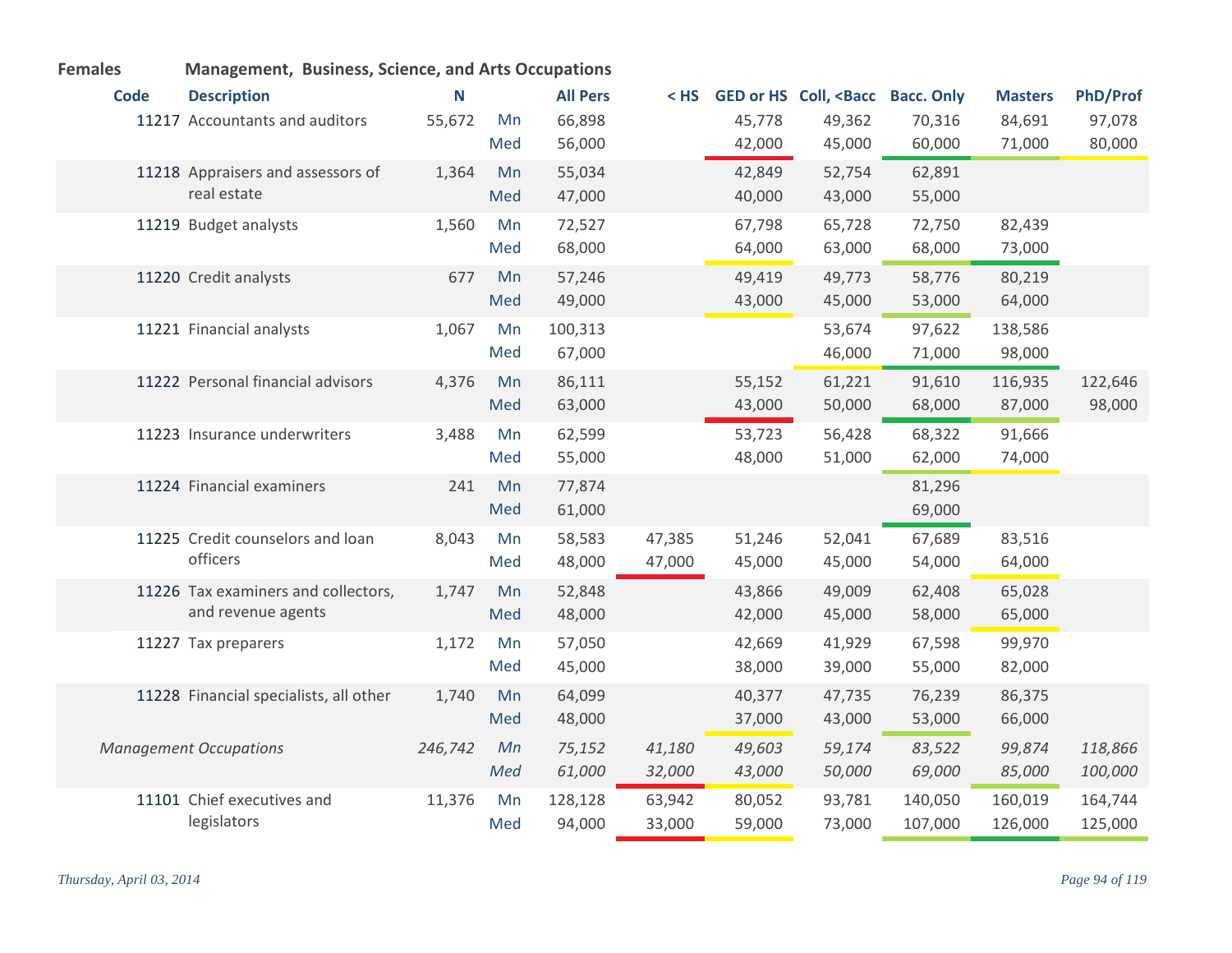| <b>Code</b> | <b>Description</b>                 | N      |     | <b>All Pers</b> | $<$ HS |        | GED or HS Coll, <bacc< th=""><th><b>Bacc. Only</b></th><th><b>Masters</b></th><th><b>PhD/Prof</b></th></bacc<> | <b>Bacc. Only</b> | <b>Masters</b> | <b>PhD/Prof</b> |
|-------------|------------------------------------|--------|-----|-----------------|--------|--------|----------------------------------------------------------------------------------------------------------------|-------------------|----------------|-----------------|
|             | 11102 General and operations       | 14,342 | Mn  | 77,312          | 42,302 | 54,780 | 63,749                                                                                                         | 87,143            | 110,268        | 132,562         |
|             | managers                           |        | Med | 63,000          | 42,000 | 48,000 | 54,000                                                                                                         | 73,000            | 92,000         | 107,000         |
|             | 11103 Advertising and promotions   | 1,216  | Mn  | 78,340          |        |        | 66,939                                                                                                         | 81,991            | 94,052         |                 |
|             | managers                           |        | Med | 62,000          |        |        | 59,000                                                                                                         | 63,000            | 68,000         |                 |
|             | 11104 Marketing and sales managers | 15,706 | Mn  | 82,992          | 47,084 | 56,932 | 65,537                                                                                                         | 86,359            | 111,637        | 135,434         |
|             |                                    |        | Med | 65,000          | 34,000 | 48,000 | 55,000                                                                                                         | 70,000            | 96,000         | 98,000          |
|             | 11105 Public relations and         | 1,335  | Mn  | 88,776          |        |        | 71,358                                                                                                         | 85,098            | 103,115        |                 |
|             | fundraising managers               |        | Med | 75,000          |        |        | 63,000                                                                                                         | 72,000            | 86,000         |                 |
|             | 11106 Administrative services      | 2,031  | Mn  | 68,531          |        | 54,205 | 61,974                                                                                                         | 73,133            | 93,793         |                 |
|             | managers                           |        | Med | 62,000          |        | 49,000 | 55,000                                                                                                         | 67,000            | 83,000         |                 |
|             | 11107 Computer and information     | 8,041  | Mn  | 98,554          |        | 66,145 | 83,406                                                                                                         | 101,608           | 111,946        | 119,805         |
|             | systems managers                   |        | Med | 91,000          |        | 63,000 | 76,000                                                                                                         | 96,000            | 103,000        | 110,000         |
|             | 11108 Financial managers           | 28,404 | Mn  | 73,821          | 44,857 | 53,353 | 58,165                                                                                                         | 83,425            | 115,492        | 126,086         |
|             |                                    |        | Med | 59,000          | 38,000 | 46,000 | 51,000                                                                                                         | 69,000            | 94,000         | 98,000          |
|             | 11109 Compensation and benefits    | 621    | Mn  | 84,536          |        |        | 66,374                                                                                                         | 101,674           | 102,094        |                 |
|             | managers                           |        | Med | 71,000          |        |        | 60,000                                                                                                         | 86,000            | 103,000        |                 |
|             | 11110 Human resources managers     | 10,782 | Mn  | 80,382          | 47,737 | 54,740 | 67,841                                                                                                         | 87,538            | 103,660        | 113,445         |
|             |                                    |        | Med | 68,000          | 41,000 | 48,000 | 58,000                                                                                                         | 75,000            | 89,000         | 99,000          |
|             | 11111 Training and development     | 1,051  | Mn  | 75,536          |        |        | 62,693                                                                                                         | 77,635            | 83,929         |                 |
|             | managers                           |        | Med | 69,000          |        |        | 59,000                                                                                                         | 71,000            | 75,000         |                 |
|             | 11112 Industrial production        | 2,095  | Mn  | 78,498          |        | 52,402 | 64,793                                                                                                         | 85,679            | 102,736        |                 |
|             | managers                           |        | Med | 66,000          |        | 48,000 | 60,000                                                                                                         | 73,000            | 96,000         |                 |
|             | 11113 Purchasing managers          | 4,426  | Mn  | 75,930          |        | 55,300 | 62,200                                                                                                         | 80,691            | 106,029        | 96,958          |
|             |                                    |        | Med | 65,000          |        | 50,000 | 55,000                                                                                                         | 72,000            | 93,000         | 91,000          |
|             | 11114 Transportation, storage, and | 1,749  | Mn  | 62,441          |        | 43,818 | 59,861                                                                                                         | 74,871            | 97,479         |                 |
|             | distribution managers              |        | Med | 53,000          |        | 38,000 | 52,000                                                                                                         | 65,000            | 86,000         |                 |
|             | 11115 Farmers, ranchers, and other | 4,531  | Mn  | 41,516          | 33,170 | 38,482 | 42,770                                                                                                         | 44,872            | 44,851         |                 |
|             | agricultural managers              |        | Med | 27,000          | 23,000 | 26,000 | 27,000                                                                                                         | 31,000            | 38,000         |                 |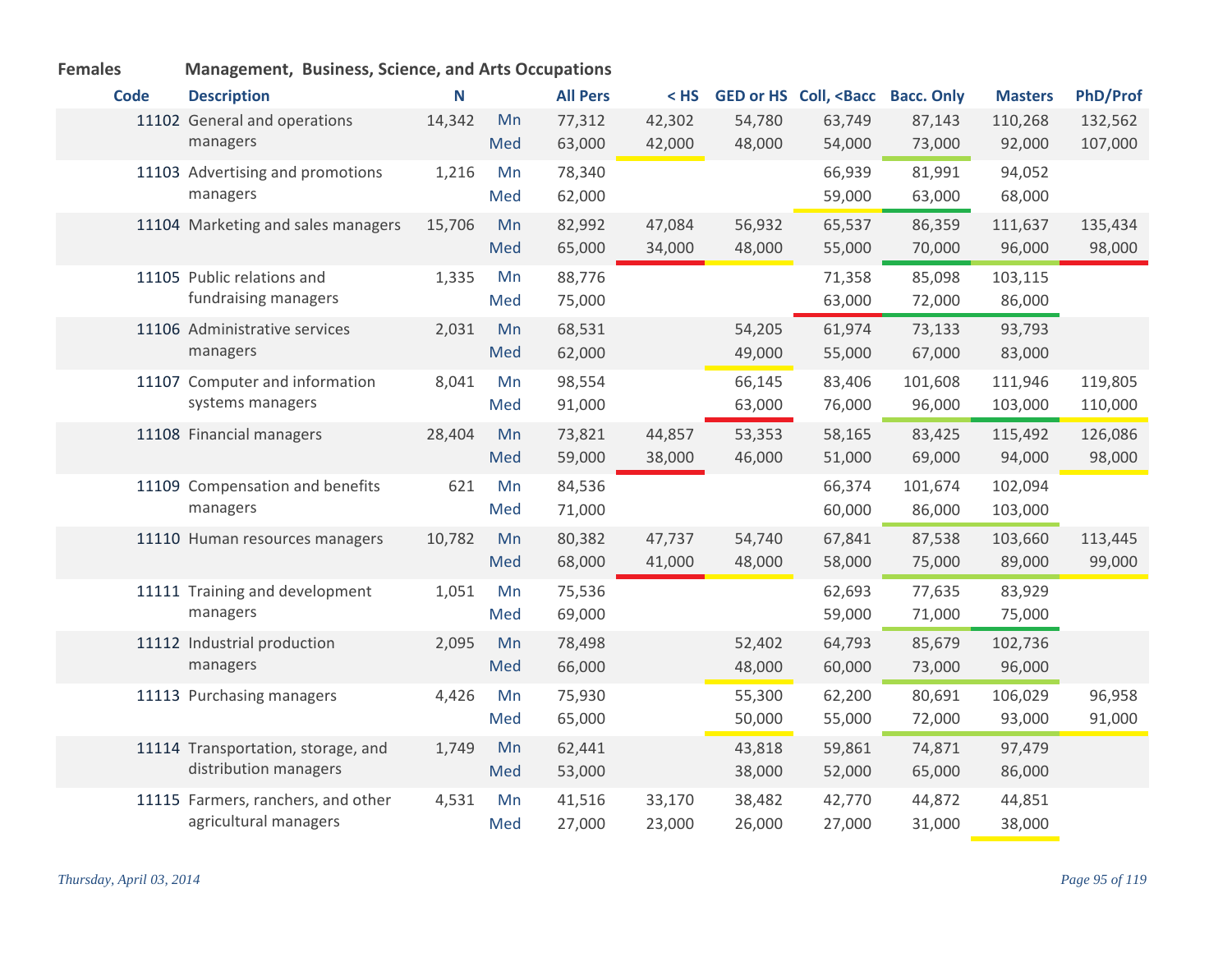|             | management, basiness, selence, and And Secu |        |     |                 |        |        |                                                                                                                     |                   |                |                 |  |  |
|-------------|---------------------------------------------|--------|-----|-----------------|--------|--------|---------------------------------------------------------------------------------------------------------------------|-------------------|----------------|-----------------|--|--|
| <b>Code</b> | <b>Description</b>                          | N      |     | <b>All Pers</b> |        |        | < HS GED or HS Coll, <bacc< th=""><th><b>Bacc. Only</b></th><th><b>Masters</b></th><th><b>PhD/Prof</b></th></bacc<> | <b>Bacc. Only</b> | <b>Masters</b> | <b>PhD/Prof</b> |  |  |
|             | 11116 Construction managers                 | 1,882  | Mn  | 71,824          |        | 60,935 | 62,800                                                                                                              | 75,731            | 97,835         |                 |  |  |
|             |                                             |        | Med | 61,000          |        | 52,000 | 54,000                                                                                                              | 71,000            | 79,000         |                 |  |  |
|             | 11117 Education administrators              | 25,746 | Mn  | 69,361          | 51,742 | 40,963 | 42,920                                                                                                              | 59,732            | 79,509         | 101,614         |  |  |
|             |                                             |        | Med | 63,000          | 37,000 | 35,000 | 37,000                                                                                                              | 51,000            | 75,000         | 93,000          |  |  |
|             | 11118 Architectural and engineering         | 662    | Mn  | 132,150         |        |        |                                                                                                                     | 120,203           | 147,911        |                 |  |  |
|             | managers                                    |        | Med | 118,000         |        |        |                                                                                                                     | 109,000           | 130,000        |                 |  |  |
|             | 11119 Food service managers                 | 14,411 | Mn  | 41,127          | 34,654 | 36,802 | 39,888                                                                                                              | 52,773            | 61,655         |                 |  |  |
|             |                                             |        | Med | 33,000          | 26,000 | 30,000 | 34,000                                                                                                              | 43,000            | 47,000         |                 |  |  |
|             | 11120 Gaming managers                       | 306    | Mn  | 52,780          |        | 45,650 | 55,574                                                                                                              |                   |                |                 |  |  |
|             |                                             |        | Med | 50,000          |        | 43,000 | 55,000                                                                                                              |                   |                |                 |  |  |
|             | 11121 Lodging managers                      | 2,589  | Mn  | 49,321          | 31,779 | 43,107 | 42,282                                                                                                              | 60,142            | 64,909         |                 |  |  |
|             |                                             |        | Med | 42,000          | 31,000 | 37,000 | 38,000                                                                                                              | 52,000            | 56,000         |                 |  |  |
|             | 11122 Medical and health services           | 20,686 | Mn  | 75,171          | 49,936 | 48,125 | 59,561                                                                                                              | 78,585            | 96,840         | 126,583         |  |  |
|             | managers                                    |        | Med | 65,000          | 38,000 | 43,000 | 53,000                                                                                                              | 72,000            | 87,000         | 107,000         |  |  |
|             | 11123 Natural sciences managers             | 478    | Mn  | 100,712         |        |        |                                                                                                                     | 84,144            | 109,429        | 140,683         |  |  |
|             |                                             |        | Med | 86,000          |        |        |                                                                                                                     | 80,000            | 84,000         | 110,000         |  |  |
|             | 11124 Property, real estate, and            | 10,142 | Mn  | 54,437          | 35,456 | 44,895 | 49,905                                                                                                              | 67,605            | 82,902         | 94,964          |  |  |
|             | community association                       |        | Med | 44,000          | 31,000 | 39,000 | 43,000                                                                                                              | 52,000            | 64,000         | 65,000          |  |  |
|             | 11125 Social and community service          | 9,747  | Mn  | 63,118          |        | 46,593 | 48,345                                                                                                              | 63,767            | 74,697         | 94,474          |  |  |
|             | managers                                    |        | Med | 53,000          |        | 40,000 | 43,000                                                                                                              | 53,000            | 64,000         | 85,000          |  |  |
|             | 11126 Emergency management                  | 53     | Mn  | 69,395          |        |        |                                                                                                                     |                   |                |                 |  |  |
|             | directors                                   |        | Med | 63,000          |        |        |                                                                                                                     |                   |                |                 |  |  |
|             | 11127 Miscellaneous managers,               | 51,728 | Mn  | 79,010          | 48,541 | 52,976 | 62,399                                                                                                              | 85,916            | 105,386        | 128,746         |  |  |
|             | including funeral service                   |        | Med | 65,000          | 34,000 | 46,000 | 54,000                                                                                                              | 74,000            | 93,000         | 108,000         |  |  |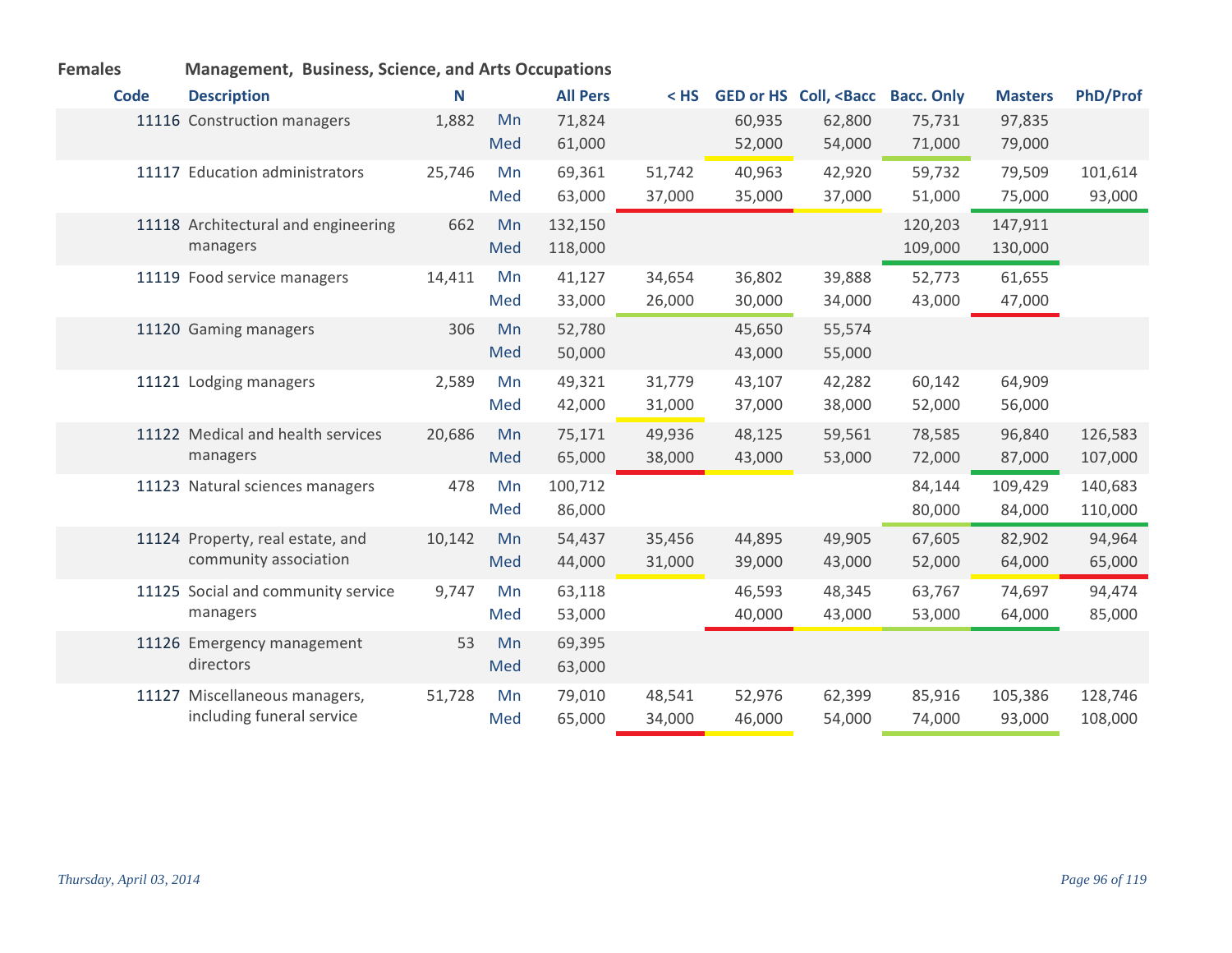| <b>Natural Resources, Construction, and Maintenance Occupatio</b> |
|-------------------------------------------------------------------|
|                                                                   |

| <b>Code</b>                    | <b>Description</b>                                           | N      |                  | <b>All Pers</b>  | $<$ HS           |                  | GED or HS Coll, <bacc bacc.="" only<="" th=""><th></th><th><b>Masters</b></th><th><b>PhD/Prof</b></th></bacc> |                  | <b>Masters</b>   | <b>PhD/Prof</b> |
|--------------------------------|--------------------------------------------------------------|--------|------------------|------------------|------------------|------------------|---------------------------------------------------------------------------------------------------------------|------------------|------------------|-----------------|
| <b>Maintenance Occupations</b> | Natural Resources, Construction, and                         | 18,035 | Mn<br><b>Med</b> | 41,228<br>35,000 | 25,227<br>21,000 | 38,585<br>34,000 | 46,463<br>42,000                                                                                              | 54,422<br>48,000 | 62,162<br>57,000 |                 |
|                                | <b>Construction and Extraction Occupations</b>               | 5,601  | Mn<br>Med        | 44,480<br>38,000 | 31,250<br>27,000 | 40,527<br>36,000 | 48,215<br>42,000                                                                                              | 59,391<br>50,000 | 62,591<br>56,000 |                 |
|                                | 42101 First-line supervisors of<br>construction trades and   | 875    | Mn<br>Med        | 59,251<br>50,000 |                  | 49,327<br>44,000 | 56,580<br>45,000                                                                                              | 79,681<br>63,000 |                  |                 |
|                                | 42104 Carpenters                                             | 391    | Mn<br>Med        | 39,872<br>33,000 | 35,304<br>29,000 | 35,342<br>29,000 | 39,505<br>38,000                                                                                              |                  |                  |                 |
|                                | 42107 Construction laborers                                  | 949    | Mn<br>Med        | 39,836<br>31,000 | 27,478<br>26,000 | 38,473<br>32,000 | 50,473<br>41,000                                                                                              |                  |                  |                 |
|                                | 42109 Construction equipment<br>operators except paving,     | 150    | Mn<br>Med        | 45,653<br>37,000 |                  | 45,742<br>34,000 |                                                                                                               |                  |                  |                 |
|                                | 42111 Electricians                                           | 432    | Mn<br>Med        | 48,041<br>45,000 |                  | 42,892<br>37,000 | 53,000<br>50,000                                                                                              |                  |                  |                 |
|                                | 42114 Painters and paperhangers                              | 683    | Mn<br>Med        | 32,146<br>27,000 | 28,671<br>27,000 | 34,385<br>30,000 | 30,728<br>26,000                                                                                              | 30,195<br>28,000 |                  |                 |
|                                | 42115 Pipelayers, plumbers,<br>pipefitters, and steamfitters | 155    | Mn<br>Med        | 50,846<br>43,000 |                  |                  | 50,842<br>48,000                                                                                              |                  |                  |                 |
|                                | 42118 Sheet metal workers                                    | 136    | Mn<br>Med        | 46,140<br>37,000 |                  | 46,313<br>42,000 |                                                                                                               |                  |                  |                 |
|                                | 42121 Construction and building<br>inspectors                | 418    | Mn<br>Med        | 50,022<br>44,000 |                  | 40,679<br>41,000 | 47,840<br>43,000                                                                                              | 62,251<br>60,000 |                  |                 |
|                                | 42124 Hazardous materials removal<br>workers                 | 176    | Mn<br>Med        | 37,123<br>33,000 |                  | 36,660<br>33,000 |                                                                                                               |                  |                  |                 |
|                                | 42125 Highway maintenance workers                            | 73     | Mn<br>Med        | 41,565<br>38,000 |                  |                  |                                                                                                               |                  |                  |                 |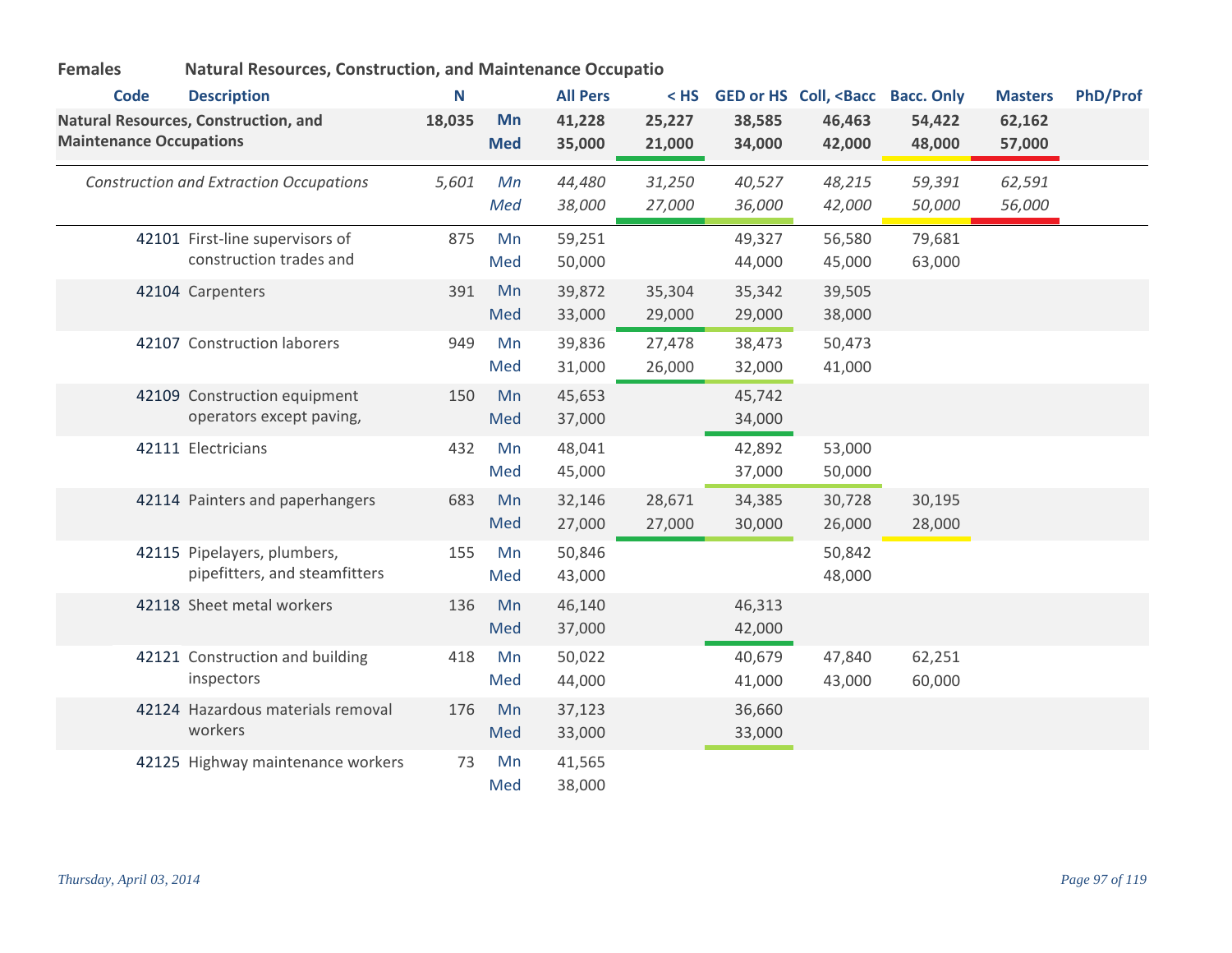| <b>Code</b>        | <b>Description</b>                                                | N     |           | <b>All Pers</b>  |                  |                  | < HS GED or HS Coll, <bacc bacc.="" only<="" th=""><th></th><th><b>Masters</b></th><th><b>PhD/Prof</b></th></bacc> |                  | <b>Masters</b>   | <b>PhD/Prof</b> |
|--------------------|-------------------------------------------------------------------|-------|-----------|------------------|------------------|------------------|--------------------------------------------------------------------------------------------------------------------|------------------|------------------|-----------------|
|                    | Farming, Fishing, and Forestry Occupations                        | 4,990 | Mn<br>Med | 25,426<br>20,000 | 20,518<br>18,000 | 26,021<br>21,000 | 27,952<br>24,000                                                                                                   | 39,371<br>35,000 | 44,581<br>37,000 |                 |
|                    | 41101 First-line supervisors of<br>farming, fishing, and forestry | 285   | Mn<br>Med | 39,477<br>32,000 |                  | 34,041<br>27,000 | 39,315<br>37,000                                                                                                   |                  |                  |                 |
|                    | 41102 Agricultural inspectors                                     | 279   | Mn<br>Med | 46,400<br>46,000 |                  | 35,564<br>42,000 | 45,119<br>43,000                                                                                                   | 54,716<br>52,000 |                  |                 |
|                    | 41103 Graders and sorters,<br>agricultural products               | 1,056 | Mn<br>Med | 23,033<br>20,000 | 20,105<br>18,000 | 26,914<br>21,000 | 25,709<br>23,000                                                                                                   |                  |                  |                 |
|                    | 41104 Miscellaneous agricultural<br>workers, including animal     | 3,061 | Mn<br>Med | 22,493<br>19,000 | 20,152<br>17,000 | 23,741<br>20,000 | 24,065<br>22,000                                                                                                   | 29,035<br>23,000 |                  |                 |
|                    | 41106 Forest and conservation<br>workers                          | 47    | Mn<br>Med | 38,905<br>31,000 |                  |                  |                                                                                                                    |                  |                  |                 |
| <b>Occupations</b> | Installation, Maintenance, and Repair                             | 7,444 | Mn<br>Med | 48,419<br>43,000 | 34,330<br>29,000 | 43,694<br>38,000 | 49,456<br>45,000                                                                                                   | 57,097<br>52,000 | 67,289<br>64,000 |                 |
|                    | 43101 First-line supervisors of<br>mechanics, installers, and     | 971   | Mn<br>Med | 58,468<br>52,000 |                  | 47,402<br>40,000 | 57,704<br>53,000                                                                                                   | 70,997<br>64,000 |                  |                 |
|                    | 43102 Computer, automated teller,<br>and office machine repairers | 1,241 | Mn<br>Med | 49,671<br>45,000 |                  | 45,215<br>41,000 | 50,493<br>45,000                                                                                                   | 52,016<br>45,000 |                  |                 |
|                    | 43103 Radio and<br>telecommunications                             | 717   | Mn<br>Med | 55,692<br>53,000 |                  | 49,986<br>54,000 | 56,877<br>53,000                                                                                                   | 62,481<br>60,000 |                  |                 |
|                    | 43110 Aircraft mechanics and<br>service technicians               | 282   | Mn<br>Med | 51,172<br>52,000 |                  | 47,699<br>51,000 | 53,529<br>53,000                                                                                                   |                  |                  |                 |
|                    | 43113 Automotive service<br>technicians and mechanics             | 341   | Mn<br>Med | 39,298<br>37,000 |                  | 37,361<br>35,000 | 40,995<br>41,000                                                                                                   |                  |                  |                 |
|                    | 43114 Bus and truck mechanics and<br>diesel engine specialists    | 63    | Mn<br>Med | 45,937<br>38,000 |                  |                  |                                                                                                                    |                  |                  |                 |

## **Females Natural Resources, Construction, and Maintenance Occupatio**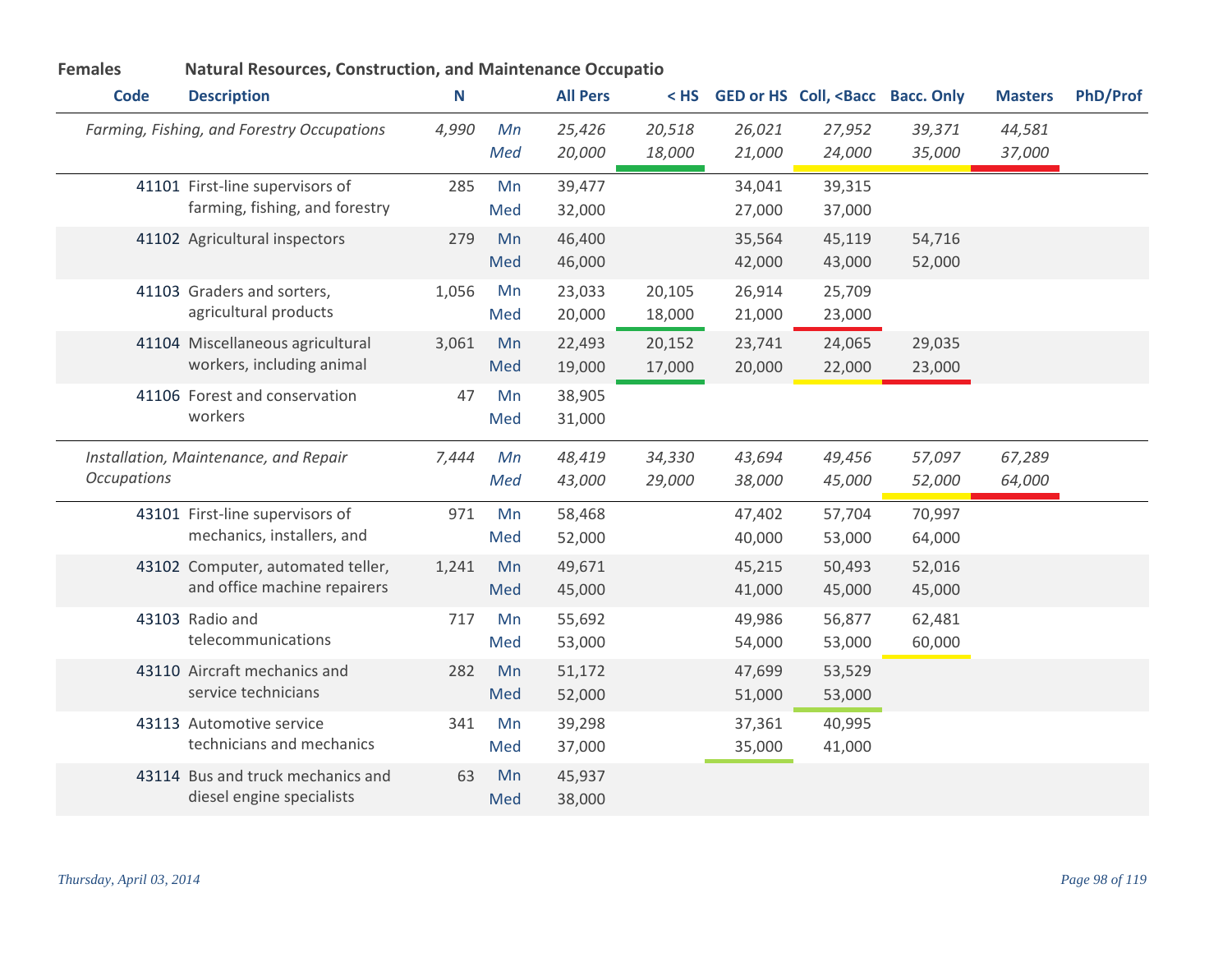| <b>Natural Resources, Construction, and Maintenance Occupatio</b><br><b>Females</b> |
|-------------------------------------------------------------------------------------|
|-------------------------------------------------------------------------------------|

| Code | <b>Description</b><br>43115 Heavy vehicle and mobile<br>equipment service technicians | N<br>60 | Mn<br>Med | <b>All Pers</b><br>45,387<br>43,000 | $<$ HS |                  | GED or HS Coll, <bacc bacc.="" only<="" th=""><th><b>Masters</b></th><th><b>PhD/Prof</b></th></bacc> | <b>Masters</b> | <b>PhD/Prof</b> |
|------|---------------------------------------------------------------------------------------|---------|-----------|-------------------------------------|--------|------------------|------------------------------------------------------------------------------------------------------|----------------|-----------------|
|      | 43119 Heating, air conditioning, and<br>refrigeration mechanics and                   | 58      | Mn<br>Med | 47,366<br>42,000                    |        |                  |                                                                                                      |                |                 |
|      | 43121 Industrial and refractory<br>machinery mechanics                                | 509     | Mn<br>Med | 43,805<br>38,000                    |        | 38,985<br>36,000 | 47,274<br>37,000                                                                                     |                |                 |
|      | 43122 Maintenance and repair<br>workers, general                                      | 580     | Mn<br>Med | 43,951<br>40,000                    |        | 41,653<br>35,000 | 43,861<br>43,000                                                                                     |                |                 |
|      | 43125 Electrical power-line installers<br>and repairers                               | 46      | Mn<br>Med | 55,092<br>53,000                    |        |                  |                                                                                                      |                |                 |
|      | 43126 Telecommunications line<br>installers and repairers                             | 308     | Mn<br>Med | 52,662<br>49,000                    |        | 48,803<br>48,000 | 51,340<br>50,000                                                                                     |                |                 |
|      | 43127 Precision instrument and<br>equipment repairers                                 | 271     | Mn<br>Med | 44,032<br>39,000                    |        | 34,815<br>30,000 | 43,556<br>37,000                                                                                     |                |                 |
|      | 43128 Coin, vending, and<br>amusement machine                                         | 215     | Mn<br>Med | 32,765<br>26,000                    |        | 33,932<br>31,000 | 34,845<br>26,000                                                                                     |                |                 |
|      | 43132 Miscellaneous installation,<br>maintenance, and repair                          | 400     | Mn<br>Med | 42,079<br>37,000                    |        | 45,913<br>37,000 | 38,903<br>37,000                                                                                     |                |                 |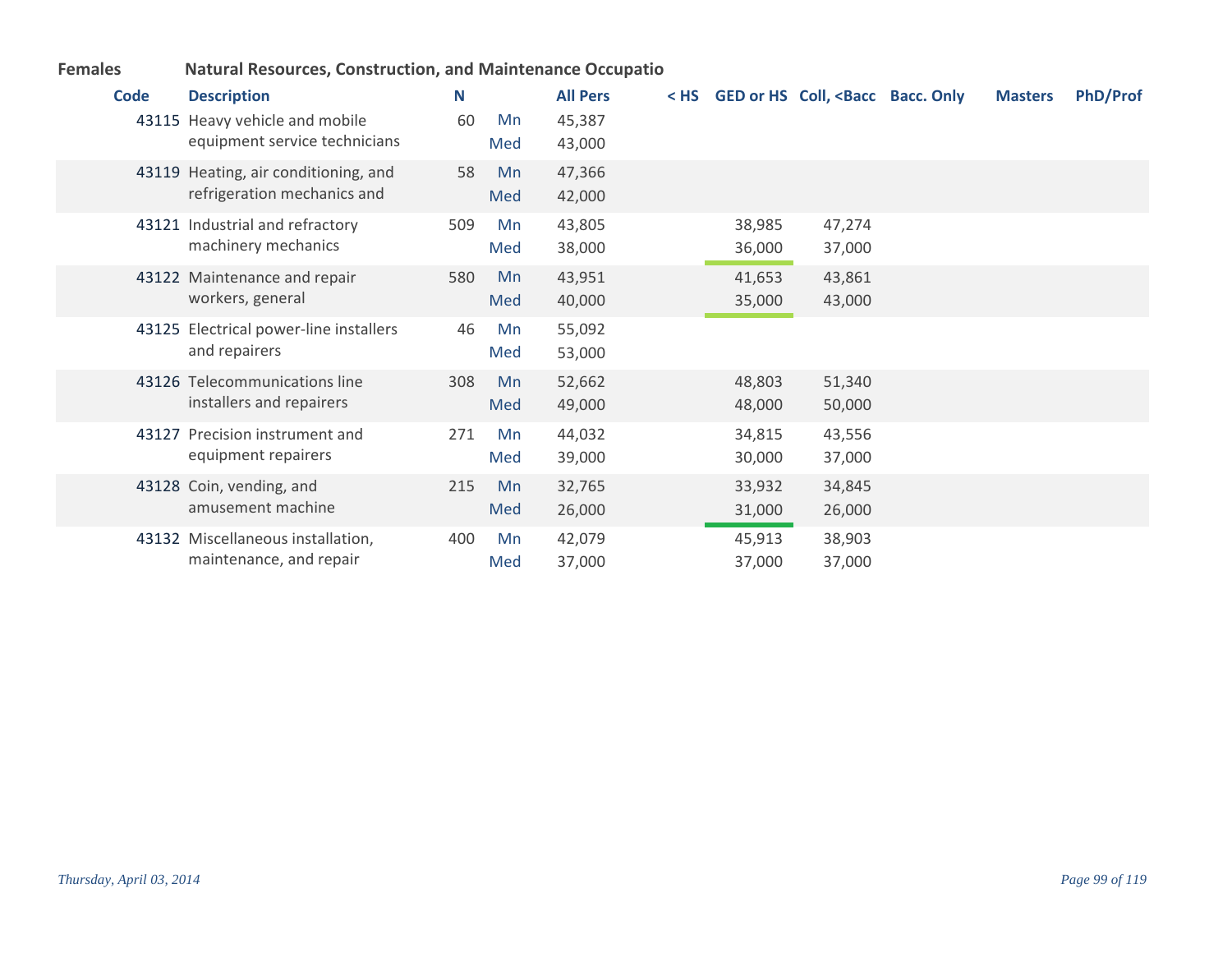| <b>Production, Transportation, and Material Moving Occupation</b><br><b>Females</b> |                                                                    |         |                  |                  |                  |                  |                                                                                                                |                   |                  |                  |
|-------------------------------------------------------------------------------------|--------------------------------------------------------------------|---------|------------------|------------------|------------------|------------------|----------------------------------------------------------------------------------------------------------------|-------------------|------------------|------------------|
| <b>Code</b>                                                                         | <b>Description</b>                                                 | N       |                  | <b>All Pers</b>  | $<$ HS           |                  | GED or HS Coll, <bacc< th=""><th><b>Bacc. Only</b></th><th><b>Masters</b></th><th><b>PhD/Prof</b></th></bacc<> | <b>Bacc. Only</b> | <b>Masters</b>   | <b>PhD/Prof</b>  |
| <b>Moving Occupations</b>                                                           | <b>Production, Transportation, and Material</b>                    | 131,406 | Mn<br><b>Med</b> | 32,978<br>27,000 | 25,021<br>22,000 | 31,667<br>28,000 | 36,667<br>32,000                                                                                               | 48,642<br>40,000  | 60,715<br>50,000 | 72,528<br>48,000 |
| <b>Production Occupations</b>                                                       |                                                                    | 92,202  | Mn<br>Med        | 32,739<br>27,000 | 24,892<br>22,000 | 31,567<br>28,000 | 36,319<br>31,000                                                                                               | 48,995<br>40,000  | 65,560<br>53,000 | 71,842<br>48,000 |
|                                                                                     | 51101 First-line supervisors of<br>production and operating        | 8,334   | Mn<br>Med        | 48,518<br>41,000 | 32,084<br>27,000 | 39,810<br>36,000 | 48,082<br>42,000                                                                                               | 69,163<br>62,000  | 93,087<br>83,000 |                  |
|                                                                                     | 51102 Aircraft structure, surfaces,<br>rigging, and systems        | 62      | Mn<br>Med        | 38,404<br>33,000 |                  |                  |                                                                                                                |                   |                  |                  |
|                                                                                     | 51103 Electrical, electronics, and<br>electromechanical assemblers | 3,312   | Mn<br>Med        | 30,269<br>28,000 | 26,693<br>25,000 | 31,155<br>29,000 | 31,409<br>29,000                                                                                               | 34,659<br>30,000  |                  |                  |
|                                                                                     | 51104 Engine and other machine<br>assemblers                       | 97      | Mn<br>Med        | 30,833<br>28,000 |                  | 33,662<br>28,000 |                                                                                                                |                   |                  |                  |
|                                                                                     | 51106 Miscellaneous assemblers and<br>fabricators                  | 13,393  | Mn<br>Med        | 31,573<br>28,000 | 26,102<br>24,000 | 31,336<br>28,000 | 35,289<br>31,000                                                                                               | 40,926<br>32,000  |                  |                  |
|                                                                                     | 51107 Bakers                                                       | 2,678   | Mn<br>Med        | 27,221<br>24,000 | 24,538<br>21,000 | 27,832<br>24,000 | 26,754<br>25,000                                                                                               | 32,602<br>26,000  |                  |                  |
|                                                                                     | 51108 Butchers and other meat,<br>poultry, and fish processing     | 2,121   | Mn<br>Med        | 25,656<br>24,000 | 23,709<br>23,000 | 26,742<br>24,000 | 29,025<br>27,000                                                                                               |                   |                  |                  |
|                                                                                     | 51109 Food and tobacco roasting,<br>baking, and drying machine     | 51      | Mn<br>Med        | 35,353<br>31,000 |                  |                  |                                                                                                                |                   |                  |                  |
|                                                                                     | 51110 Food batchmakers                                             | 1,411   | Mn<br>Med        | 26,514<br>25,000 | 22,935<br>21,000 | 28,808<br>26,000 | 25,983<br>25,000                                                                                               |                   |                  |                  |
|                                                                                     | 51111 Food cooking machine<br>operators and tenders                | 57      | Mn<br>Med        | 31,141<br>27,000 |                  |                  |                                                                                                                |                   |                  |                  |
|                                                                                     | 51112 Food processing workers, all<br>other                        | 1,407   | Mn<br>Med        | 31,643<br>28,000 | 25,657<br>23,000 | 34,571<br>32,000 | 36,587<br>33,000                                                                                               |                   |                  |                  |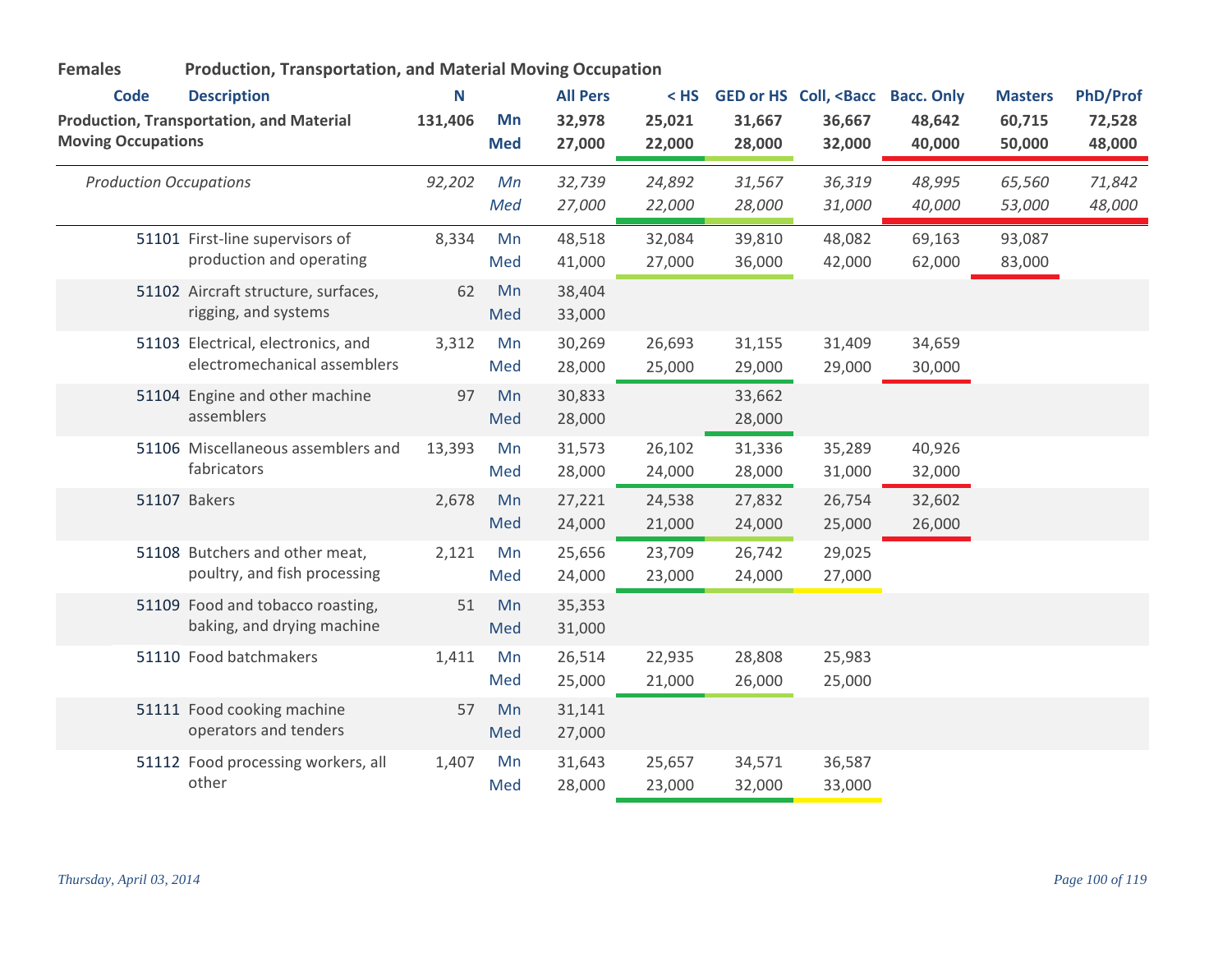| <b>Code</b> | <b>Description</b>                                                   | N     |           | <b>All Pers</b>  | < HS             |                  | GED or HS Coll, <bacc bacc.="" only<="" th=""><th></th><th><b>Masters</b></th><th><b>PhD/Prof</b></th></bacc> |                  | <b>Masters</b> | <b>PhD/Prof</b> |
|-------------|----------------------------------------------------------------------|-------|-----------|------------------|------------------|------------------|---------------------------------------------------------------------------------------------------------------|------------------|----------------|-----------------|
|             | 51113 Computer control<br>programmers and operators                  | 267   | Mn<br>Med | 36,764<br>32,000 |                  | 34,390<br>30,000 | 40,315<br>34,000                                                                                              |                  |                |                 |
|             | 51114 Extruding and drawing<br>machine setters, operators,           | 49    | Mn<br>Med | 31,253<br>31,000 |                  |                  |                                                                                                               |                  |                |                 |
|             | 51116 Rolling machine setters,<br>operators, and tenders, metal      | 54    | Mn<br>Med | 28,986<br>27,000 |                  |                  |                                                                                                               |                  |                |                 |
|             | 51117 Machine tool cutting setters,<br>operators, and tenders, metal | 1,046 | Mn<br>Med | 33,519<br>27,000 | 28,611<br>28,000 | 33,161<br>27,000 | 32,986<br>29,000                                                                                              |                  |                |                 |
|             | 51118 Machinists                                                     | 674   | Mn<br>Med | 34,612<br>32,000 | 28,687<br>26,000 | 33,907<br>32,000 | 38,578<br>36,000                                                                                              |                  |                |                 |
|             | 51120 Model makers,<br>patternmakers, and molding                    | 359   | Mn<br>Med | 30,840<br>26,000 |                  | 30,867<br>26,000 | 32,286<br>27,000                                                                                              |                  |                |                 |
|             | 51122 Welding, soldering, and<br>brazing workers                     | 1,296 | Mn<br>Med | 32,189<br>28,000 | 25,156<br>24,000 | 33,450<br>30,000 | 34,155<br>31,000                                                                                              |                  |                |                 |
|             | 51123 Miscellaneous metal workers<br>and plastic workers, including  | 3,790 | Mn<br>Med | 32,090<br>29,000 | 26,355<br>25,000 | 32,829<br>31,000 | 34,914<br>32,000                                                                                              | 46,155<br>37,000 |                |                 |
|             | 51124 Prepress technicians and<br>workers                            | 563   | Mn<br>Med | 33,609<br>31,000 |                  | 30,892<br>29,000 | 34,740<br>34,000                                                                                              | 41,969<br>43,000 |                |                 |
|             | 51125 Printing press operators                                       | 1,465 | Mn<br>Med | 31,458<br>28,000 | 25,180<br>23,000 | 30,556<br>28,000 | 36,585<br>33,000                                                                                              | 32,536<br>28,000 |                |                 |
|             | 51126 Print binding and finishing<br>workers                         | 371   | Mn<br>Med | 29,457<br>28,000 |                  | 29,994<br>28,000 | 29,727<br>31,000                                                                                              |                  |                |                 |
|             | 51127 Laundry and dry-cleaning<br>workers                            | 3,351 | Mn<br>Med | 23,736<br>20,000 | 22,046<br>19,000 | 24,134<br>21,000 | 27,331<br>21,000                                                                                              | 25,150<br>19,000 |                |                 |
|             | 51128 Pressers, textile, garment, and<br>related materials           | 713   | Mn<br>Med | 22,837<br>20,000 | 21,090<br>18,000 | 25,191<br>22,000 |                                                                                                               |                  |                |                 |
|             | 51129 Sewing machine operators                                       | 5,119 | Mn<br>Med | 23,822<br>21,000 | 21,257<br>19,000 | 24,629<br>22,000 | 26,857<br>25,000                                                                                              | 35,714<br>27,000 |                |                 |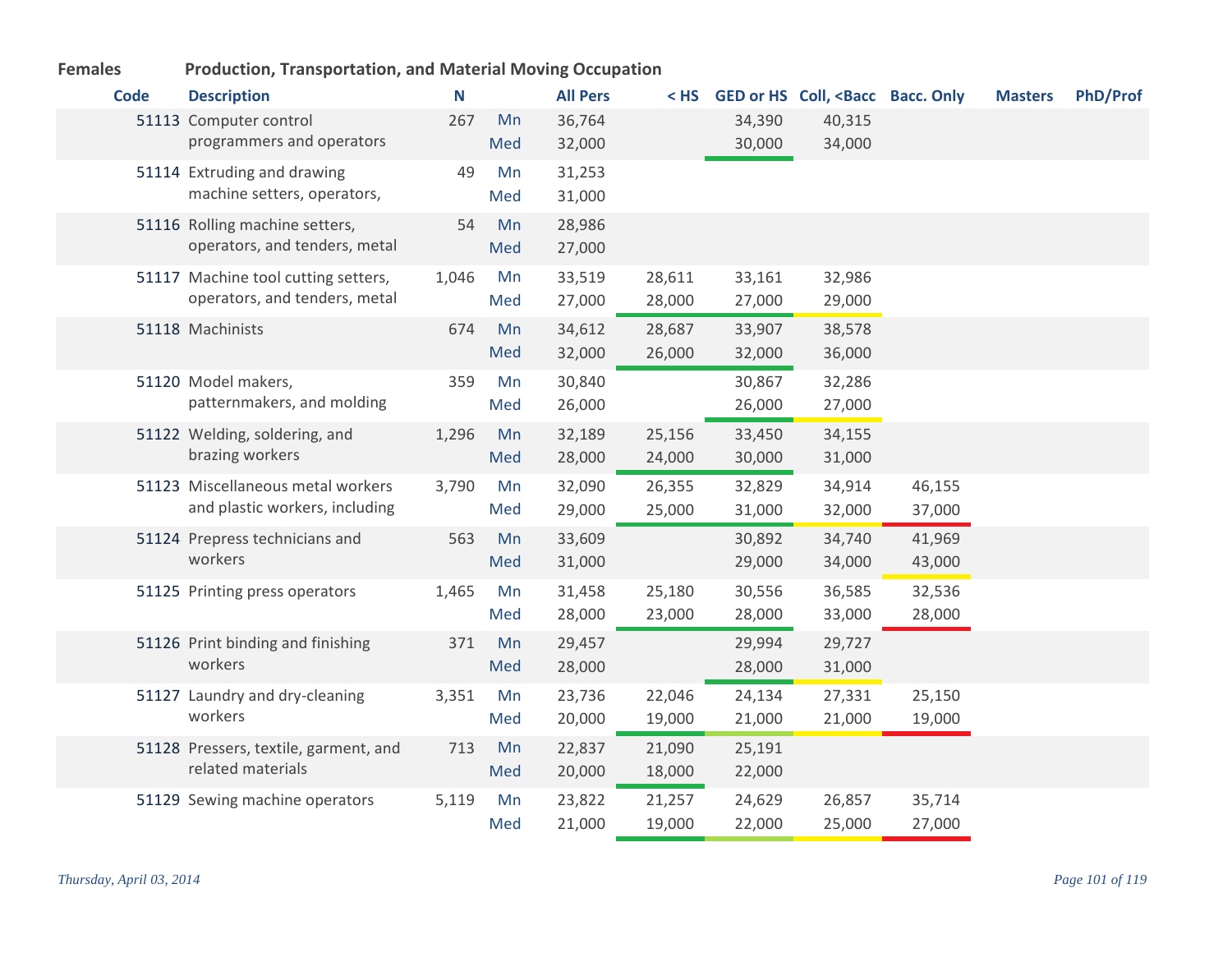| <b>Code</b> | <b>Description</b>                                                   | N     |           | <b>All Pers</b>  |                  |                  | < HS GED or HS Coll, <bacc bacc.="" only<="" th=""><th></th><th><b>Masters</b></th><th><b>PhD/Prof</b></th></bacc> |                  | <b>Masters</b> | <b>PhD/Prof</b> |
|-------------|----------------------------------------------------------------------|-------|-----------|------------------|------------------|------------------|--------------------------------------------------------------------------------------------------------------------|------------------|----------------|-----------------|
|             | 51130 Shoe and leather workers                                       | 77    | Mn<br>Med | 24,448<br>23,000 |                  |                  |                                                                                                                    |                  |                |                 |
|             | 51131 Tailors, dressmakers, and<br>sewers                            | 1,672 | Mn<br>Med | 28,765<br>22,000 | 22,164<br>21,000 | 29,171<br>24,000 | 28,120<br>22,000                                                                                                   | 39,549<br>26,000 |                |                 |
|             | 51132 Textile bleaching and dyeing,<br>and cutting machine setters,  | 57    | Mn<br>Med | 52,958<br>25,000 |                  |                  |                                                                                                                    |                  |                |                 |
|             | 51133 Textile knitting and weaving<br>machine setters, operators,    | 167   | Mn<br>Med | 28,935<br>26,000 |                  | 29,506<br>26,000 |                                                                                                                    |                  |                |                 |
|             | 51134 Textile winding, twisting, and<br>drawing out machine setters, | 312   | Mn<br>Med | 27,281<br>26,000 | 23,197<br>24,000 | 28,955<br>26,000 |                                                                                                                    |                  |                |                 |
|             | 51135 Upholsterers                                                   | 160   | Mn<br>Med | 27,842<br>26,000 |                  | 30,306<br>31,000 |                                                                                                                    |                  |                |                 |
|             | 51136 Miscellaneous textile,<br>apparel, and furnishings             | 342   | Mn<br>Med | 39,793<br>29,000 | 26,017<br>25,000 | 27,195<br>23,000 | 50,335<br>46,000                                                                                                   |                  |                |                 |
|             | 51137 Cabinetmakers and bench<br>carpenters                          | 65    | Mn<br>Med | 29,849<br>26,000 |                  |                  |                                                                                                                    |                  |                |                 |
|             | 51138 Furniture finishers                                            | 47    | Mn<br>Med | 32,311<br>26,000 |                  |                  |                                                                                                                    |                  |                |                 |
|             | 51139 Sawing machine setters,<br>operators, and tenders, wood        | 61    | Mn<br>Med | 31,300<br>30,000 |                  |                  |                                                                                                                    |                  |                |                 |
|             | 51140 Woodworking machine<br>setters, operators, and                 | 52    | Mn<br>Med | 26,802<br>26,000 |                  |                  |                                                                                                                    |                  |                |                 |
|             | 51141 Miscellaneous woodworkers,<br>including model makers and       | 45    | Mn<br>Med | 33,763<br>26,000 |                  |                  |                                                                                                                    |                  |                |                 |
|             | 51142 Power plant operators,<br>distributors, and dispatchers        | 128   | Mn<br>Med | 65,166<br>60,000 |                  |                  | 66,264<br>63,000                                                                                                   |                  |                |                 |
|             | 51143 Stationary engineers and<br>boiler operators                   | 68    | Mn<br>Med | 56,720<br>50,000 |                  |                  |                                                                                                                    |                  |                |                 |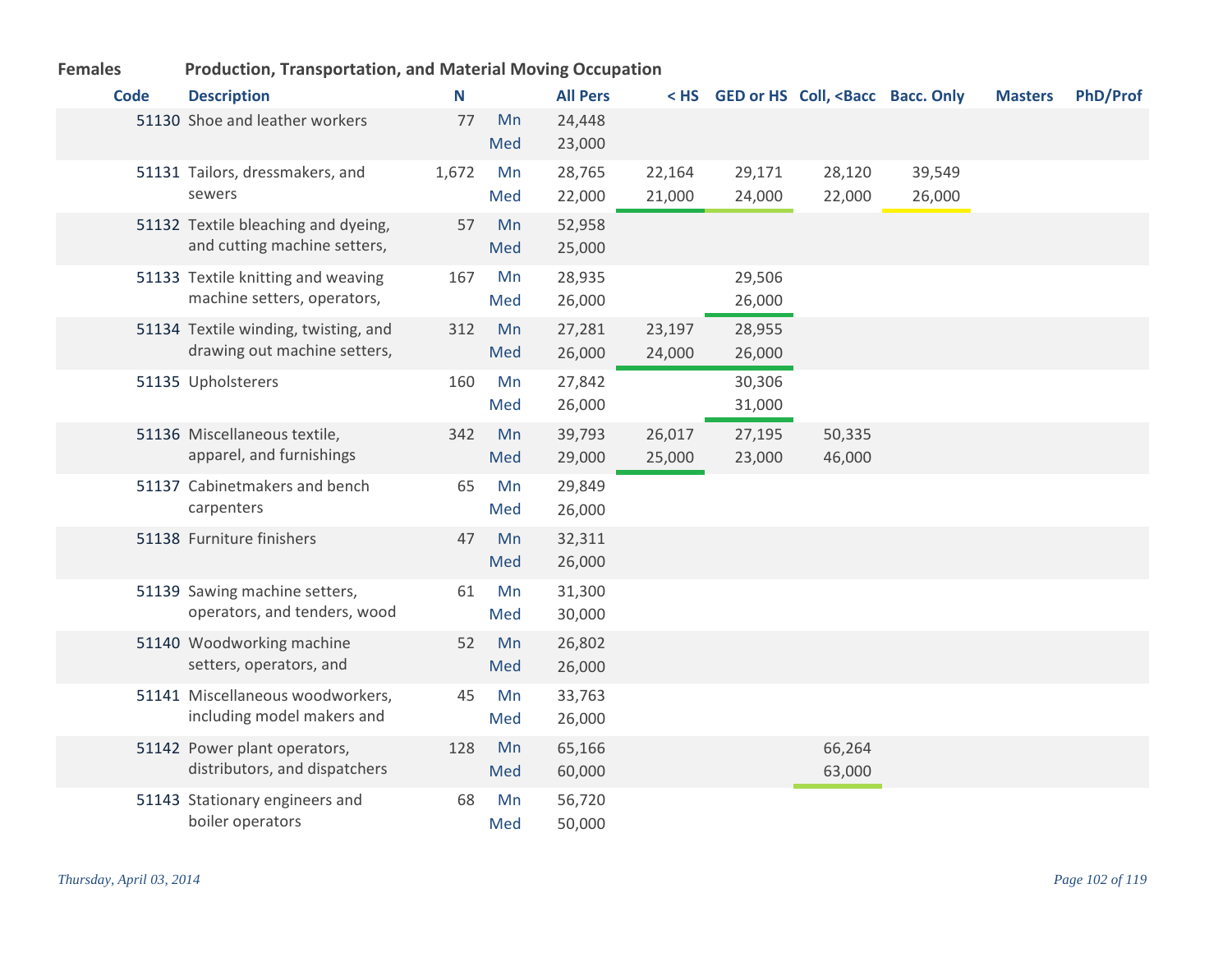| <b>Code</b> | <b>Description</b>                                                   | N      |           | <b>All Pers</b>  | < HS             |                  | GED or HS Coll, <bacc bacc.="" only<="" th=""><th></th><th><b>Masters</b></th><th><b>PhD/Prof</b></th></bacc> |                  | <b>Masters</b>   | <b>PhD/Prof</b> |
|-------------|----------------------------------------------------------------------|--------|-----------|------------------|------------------|------------------|---------------------------------------------------------------------------------------------------------------|------------------|------------------|-----------------|
|             | 51144 Water and wastewater<br>treatment plant and system             | 209    | Mn<br>Med | 46,263<br>39,000 |                  | 40,296<br>35,000 | 50,046<br>43,000                                                                                              |                  |                  |                 |
|             | 51145 Miscellaneous plant and<br>system operators                    | 53     | Mn<br>Med | 51,154<br>45,000 |                  |                  |                                                                                                               |                  |                  |                 |
|             | 51146 Chemical processing machine<br>setters, operators, and         | 213    | Mn<br>Med | 53,081<br>44,000 |                  | 47,908<br>40,000 | 50,143<br>50,000                                                                                              |                  |                  |                 |
|             | 51147 Crushing, grinding, polishing,<br>mixing, and blending workers | 371    | Mn<br>Med | 33,619<br>29,000 |                  | 33,079<br>31,000 | 36,039<br>29,000                                                                                              |                  |                  |                 |
|             | 51148 Cutting workers                                                | 539    | Mn<br>Med | 26,428<br>25,000 | 23,072<br>21,000 | 27,006<br>26,000 | 31,540<br>27,000                                                                                              |                  |                  |                 |
|             | 51149 Extruding, forming, pressing,<br>and compacting machine        | 214    | Mn<br>Med | 32,071<br>31,000 |                  | 33,867<br>33,000 |                                                                                                               |                  |                  |                 |
|             | 51151 Inspectors, testers, sorters,<br>samplers, and weighers        | 11,789 | Mn<br>Med | 37,243<br>32,000 | 27,443<br>25,000 | 33,361<br>30,000 | 38,531<br>33,000                                                                                              | 52,050<br>47,000 | 68,012<br>56,000 |                 |
|             | 51152 Jewelers and precious stone<br>and metal workers               | 308    | Mn<br>Med | 32,010<br>26,000 |                  | 35,057<br>32,000 | 33,938<br>26,000                                                                                              |                  |                  |                 |
|             | 51153 Medical, dental, and<br>ophthalmic laboratory                  | 1,464  | Mn<br>Med | 36,612<br>33,000 | 27,390<br>24,000 | 33,646<br>32,000 | 37,840<br>33,000                                                                                              | 43,959<br>39,000 |                  |                 |
|             | 51154 Packaging and filling machine<br>operators and tenders         | 4,815  | Mn<br>Med | 27,882<br>25,000 | 23,428<br>22,000 | 28,723<br>26,000 | 32,408<br>28,000                                                                                              | 42,728<br>32,000 |                  |                 |
|             | 51155 Painting workers                                               | 619    | Mn<br>Med | 33,173<br>30,000 | 25,667<br>21,000 | 34,566<br>32,000 | 39,057<br>37,000                                                                                              |                  |                  |                 |
|             | 51156 Photographic process workers<br>and processing machine         | 652    | Mn<br>Med | 31,019<br>24,000 |                  | 25,686<br>24,000 | 25,778<br>22,000                                                                                              | 37,714<br>30,000 |                  |                 |
|             | 51157 Adhesive bonding machine<br>operators and tenders              | 164    | Mn<br>Med | 35,059<br>29,000 |                  | 35,934<br>26,000 |                                                                                                               |                  |                  |                 |
|             | 51158 Etchers and engravers                                          | 57     | Mn<br>Med | 29,693<br>27,000 |                  |                  |                                                                                                               |                  |                  |                 |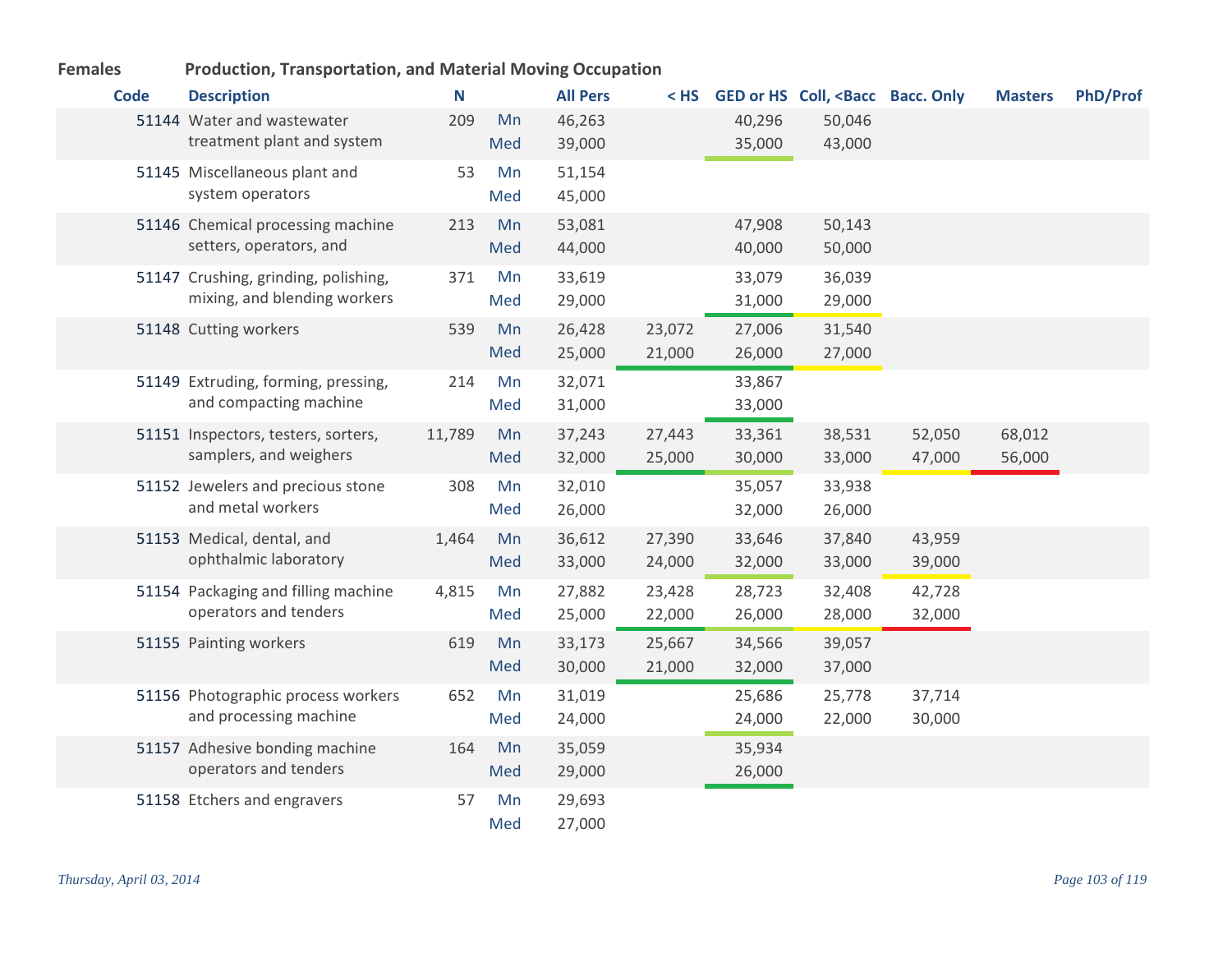| Code               | <b>Description</b>                                               | N      |           | <b>All Pers</b>  |                  |                  | < HS GED or HS Coll, <bacc bacc.="" only<="" th=""><th></th><th><b>Masters</b></th><th>PhD/Prof</th></bacc> |                  | <b>Masters</b>   | PhD/Prof |
|--------------------|------------------------------------------------------------------|--------|-----------|------------------|------------------|------------------|-------------------------------------------------------------------------------------------------------------|------------------|------------------|----------|
|                    | 51159 Molders, shapers, and casters,<br>except metal and plastic | 74     | Mn<br>Med | 30,701<br>27,000 |                  |                  |                                                                                                             |                  |                  |          |
|                    | 51160 Paper goods machine setters,<br>operators, and tenders     | 255    | Mn<br>Med | 30,754<br>28,000 | 24,553<br>22,000 | 33,769<br>30,000 |                                                                                                             |                  |                  |          |
|                    | 51162 Helpers--production workers                                | 174    | Mn<br>Med | 26,079<br>24,000 |                  | 24,818<br>21,000 |                                                                                                             |                  |                  |          |
|                    | 51163 Miscellaneous production<br>workers, including             | 12,438 | Mn<br>Med | 32,162<br>28,000 | 25,083<br>23,000 | 31,558<br>29,000 | 36,623<br>32,000                                                                                            | 45,914<br>35,000 |                  |          |
| <b>Occupations</b> | <b>Transportation and Material Moving</b>                        | 39,169 | Mn<br>Med | 33,518<br>28,000 | 25,373<br>22,000 | 31,896<br>28,000 | 37,322<br>32,000                                                                                            | 47,929<br>41,000 | 46,367<br>38,000 |          |
|                    | <b>Material Moving Occupations</b>                               | 21,409 | Mn<br>Med | 28,981<br>26,000 | 23,710<br>21,000 | 29,865<br>27,000 | 32,878<br>29,000                                                                                            | 34,949<br>28,000 | 31,963<br>25,000 |          |
|                    | 52204 Industrial truck and tractor<br>operators                  | 1,613  | Mn<br>Med | 34,708<br>32,000 | 31,391<br>27,000 | 34,771<br>32,000 | 35,689<br>32,000                                                                                            |                  |                  |          |
|                    | 52205 Cleaners of vehicles and<br>equipment                      | 1,111  | Mn<br>Med | 26,564<br>24,000 | 25,308<br>21,000 | 26,765<br>24,000 | 26,699<br>24,000                                                                                            |                  |                  |          |
|                    | 52206 Laborers and freight, stock,<br>and material movers, hand  | 10,198 | Mn<br>Med | 30,366<br>27,000 | 24,584<br>22,000 | 30,592<br>28,000 | 33,695<br>30,000                                                                                            | 35,768<br>29,000 |                  |          |
|                    | 52207 Machine feeders and<br>offbearers                          | 480    | Mn<br>Med | 30,570<br>26,000 | 28,849<br>25,000 | 30,413<br>26,000 | 32,386<br>27,000                                                                                            |                  |                  |          |
|                    | 52208 Packers and packagers, hand                                | 7,324  | Mn<br>Med | 25,830<br>23,000 | 22,063<br>20,000 | 27,340<br>25,000 | 30,427<br>27,000                                                                                            | 30,134<br>23,000 |                  |          |
|                    | 52210 Refuse and recyclable<br>material collectors               | 156    | Mn<br>Med | 32,160<br>26,000 |                  | 34,880<br>24,000 |                                                                                                             |                  |                  |          |
|                    | 52211 Miscellaneous material<br>moving workers, including        | 180    | Mn<br>Med | 34,094<br>32,000 |                  | 36,315<br>33,000 |                                                                                                             |                  |                  |          |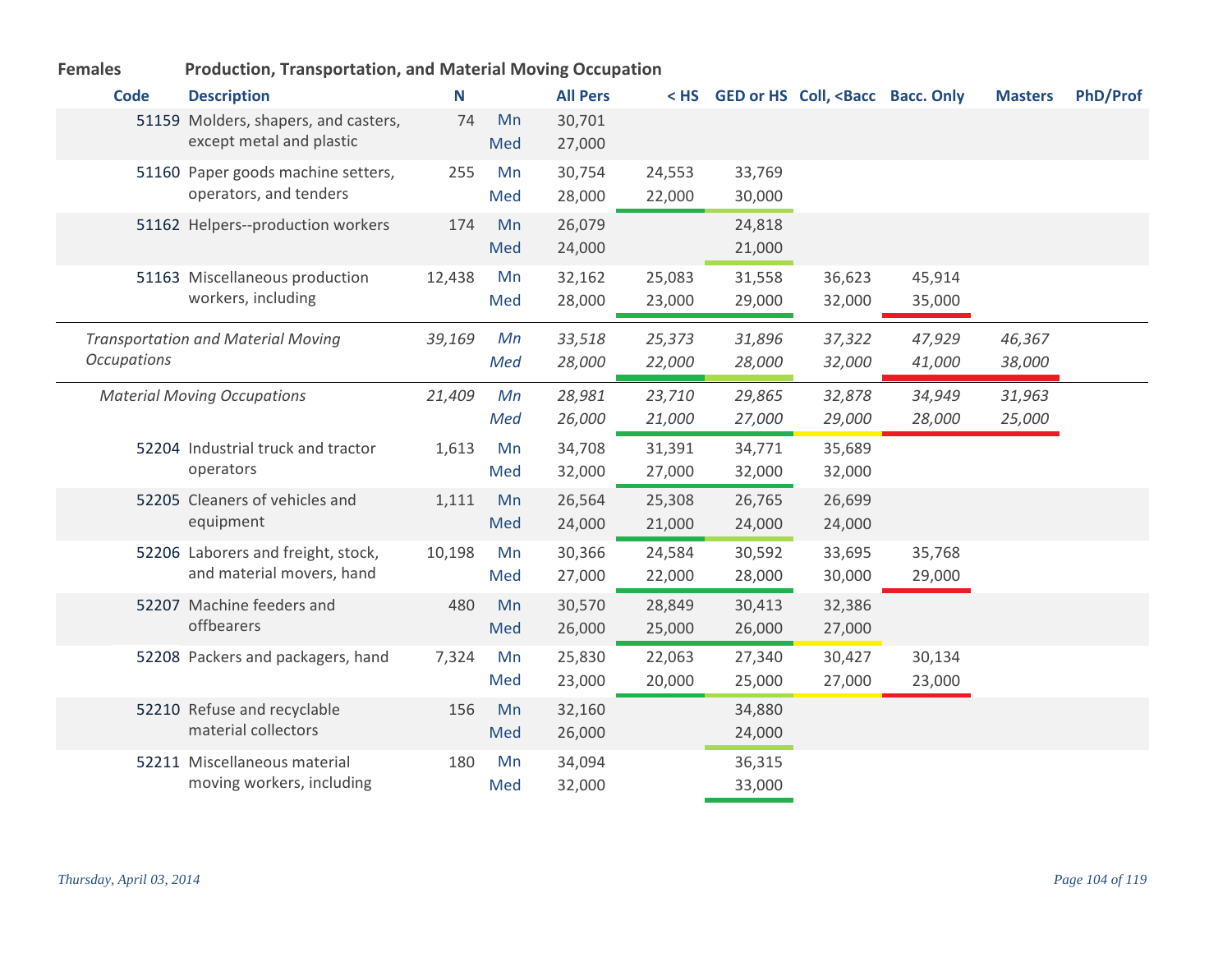| <b>Code</b> | <b>Description</b>                                                   | N      |           | <b>All Pers</b>  | $<$ HS           |                  | GED or HS Coll, <bacc bacc.="" only<="" th=""><th></th><th><b>Masters</b></th><th><b>PhD/Prof</b></th></bacc> |                    | <b>Masters</b>   | <b>PhD/Prof</b> |
|-------------|----------------------------------------------------------------------|--------|-----------|------------------|------------------|------------------|---------------------------------------------------------------------------------------------------------------|--------------------|------------------|-----------------|
|             | <b>Transportation Occupations</b>                                    | 17,760 | Mn<br>Med | 38,772<br>32,000 | 30,871<br>26,000 | 34,631<br>30,000 | 40,269<br>34,000                                                                                              | 52,468<br>43,000   | 54,120<br>48,000 |                 |
|             | 52101 Supervisors of transportation<br>and material moving workers   | 1,777  | Mn<br>Med | 45,126<br>40,000 | 32,867<br>32,000 | 37,481<br>33,000 | 46,611<br>43,000                                                                                              | 54,855<br>50,000   |                  |                 |
|             | 52102 Aircraft pilots and flight<br>engineers                        | 195    | Mn<br>Med | 74,667<br>63,000 |                  |                  |                                                                                                               | 80,212<br>75,000   |                  |                 |
|             | 52103 Air traffic controllers and<br>airfield operations specialists | 271    | Mn<br>Med | 82,919<br>68,000 |                  |                  | 77,451<br>61,000                                                                                              | 104,308<br>107,000 |                  |                 |
|             | 52104 Flight attendants                                              | 1,926  | Mn<br>Med | 45,205<br>42,000 |                  | 42,976<br>38,000 | 43,484<br>42,000                                                                                              | 47,617<br>43,000   |                  |                 |
|             | 52105 Ambulance drivers and<br>attendants, except                    | 56     | Mn<br>Med | 32,531<br>25,000 |                  |                  |                                                                                                               |                    |                  |                 |
|             | 52106 Bus drivers                                                    | 5,559  | Mn<br>Med | 32,666<br>29,000 | 29,642<br>26,000 | 32,388<br>29,000 | 33,522<br>30,000                                                                                              | 35,897<br>27,000   |                  |                 |
|             | 52107 Driver/sales workers and<br>truck drivers                      | 4,742  | Mn<br>Med | 38,507<br>32,000 | 33,910<br>26,000 | 37,029<br>31,000 | 40,579<br>33,000                                                                                              | 47,026<br>35,000   |                  |                 |
|             | 52108 Taxi drivers and chauffeurs                                    | 1,131  | Mn<br>Med | 29,382<br>25,000 | 28,397<br>26,000 | 27,563<br>23,000 | 27,710<br>25,000                                                                                              |                    |                  |                 |
|             | 52109 Motor vehicle operators, all<br>other                          | 45     | Mn<br>Med | 24,771<br>25,000 |                  |                  |                                                                                                               |                    |                  |                 |
|             | 52110 Locomotive engineers and<br>operators                          | 60     | Mn<br>Med | 57,911<br>57,000 |                  |                  |                                                                                                               |                    |                  |                 |
|             | 52111 Railroad conductors and<br>yardmasters                         | 61     | Mn<br>Med | 57,819<br>55,000 |                  |                  |                                                                                                               |                    |                  |                 |
|             | 52115 Parking lot attendants                                         | 86     | Mn<br>Med | 27,806<br>26,000 |                  |                  |                                                                                                               |                    |                  |                 |
|             | 52116 Automotive and watercraft<br>service attendants                | 449    | Mn<br>Med | 26,093<br>21,000 |                  | 28,466<br>22,000 | 23,974<br>22,000                                                                                              |                    |                  |                 |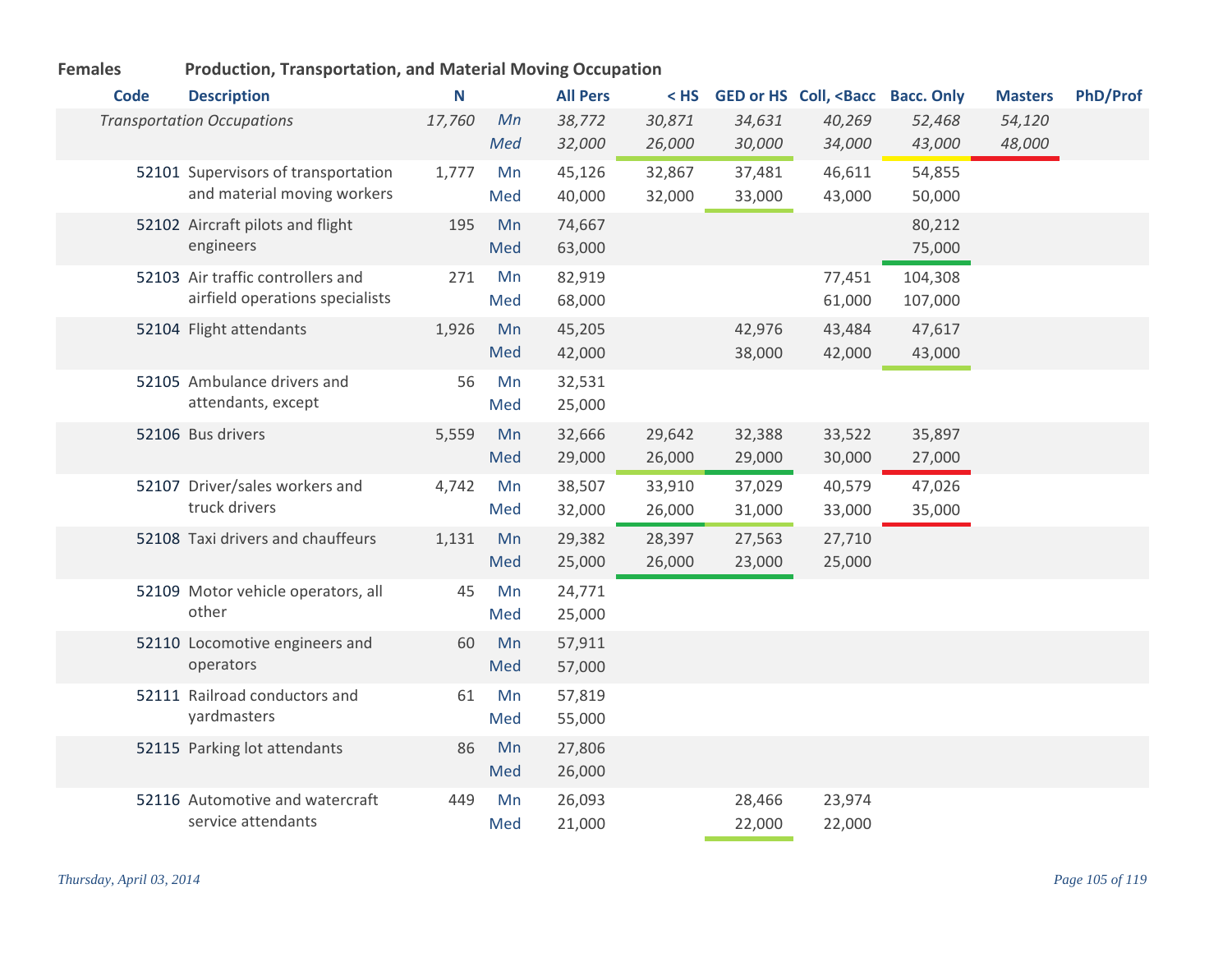| Code | <b>Description</b>                                                  | N   |     | <b>All Pers</b> |        | < HS GED or HS Coll, <bacc bacc.="" only<="" th=""><th><b>Masters</b></th><th><b>PhD/Prof</b></th></bacc> | <b>Masters</b> | <b>PhD/Prof</b> |
|------|---------------------------------------------------------------------|-----|-----|-----------------|--------|-----------------------------------------------------------------------------------------------------------|----------------|-----------------|
|      | 52117 Transportation inspectors                                     | 248 | Mn  | 47.772          | 43,774 | 50,389                                                                                                    |                |                 |
|      |                                                                     |     | Med | 42,000          | 37,000 | 45,000                                                                                                    |                |                 |
|      | 52118 Miscellaneous transportation<br>workers, including bridge and | 63  | Mn  | 44,185          |        |                                                                                                           |                |                 |
|      |                                                                     |     | Med | 43,000          |        |                                                                                                           |                |                 |
|      | 52119 Transportation attendants,                                    | 269 | Mn  | 33,870          | 29,844 | 42,049                                                                                                    |                |                 |
|      | except flight attendants                                            |     | Med | 27,000          | 27,000 | 32,000                                                                                                    |                |                 |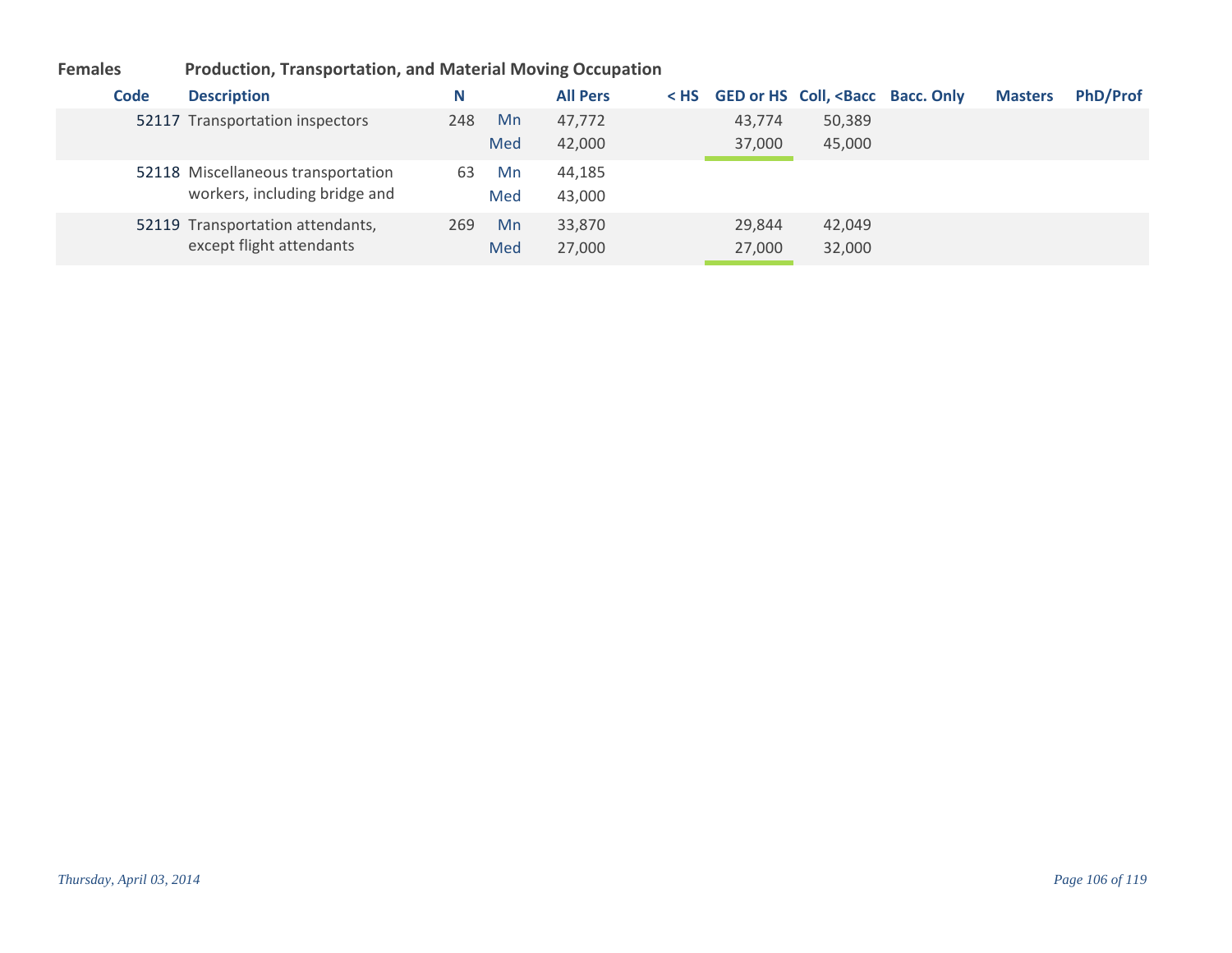| <b>Females</b>                      | <b>Sales and Office Occupations</b>                                  |         |                  |                  |                  |                  |                                                                                                                |                   |                  |                  |
|-------------------------------------|----------------------------------------------------------------------|---------|------------------|------------------|------------------|------------------|----------------------------------------------------------------------------------------------------------------|-------------------|------------------|------------------|
| <b>Code</b>                         | <b>Description</b>                                                   | N       |                  | <b>All Pers</b>  | $<$ HS           |                  | GED or HS Coll, <bacc< th=""><th><b>Bacc. Only</b></th><th><b>Masters</b></th><th><b>PhD/Prof</b></th></bacc<> | <b>Bacc. Only</b> | <b>Masters</b>   | <b>PhD/Prof</b>  |
| <b>Sales and Office Occupations</b> |                                                                      | 713,228 | Mn<br><b>Med</b> | 41,982<br>36,000 | 29,129<br>25,000 | 36,167<br>33,000 | 40,133<br>36,000                                                                                               | 54,674<br>43,000  | 69,112<br>52,000 | 74,051<br>52,000 |
| <b>Occupations</b>                  | Office and Administrative Support                                    | 522,524 | Мn<br>Med        | 39,848<br>36,000 | 31,026<br>27,000 | 36,681<br>33,000 | 39,324<br>36,000                                                                                               | 46,551<br>41,000  | 57,137<br>47,000 | 63,408<br>45,000 |
|                                     | 32101 First-line supervisors of office<br>and administrative support | 40,146  | Mn<br>Med        | 51,565<br>45,000 | 39,907<br>34,000 | 44,753<br>41,000 | 48,093<br>43,000                                                                                               | 59,868<br>52,000  | 76,067<br>64,000 | 98,858<br>83,000 |
|                                     | 32102 Switchboard operators,<br>including answering service          | 926     | Mn<br>Med        | 31,252<br>29,000 |                  | 29,924<br>28,000 | 32,055<br>30,000                                                                                               | 36,941<br>31,000  |                  |                  |
|                                     | 32103 Telephone operators                                            | 1,041   | Mn<br>Med        | 33,765<br>30,000 |                  | 33,133<br>30,000 | 33,153<br>30,000                                                                                               | 42,936<br>37,000  |                  |                  |
|                                     | 32104 Communications equipment<br>operators, all other               | 141     | Mn<br>Med        | 50,839<br>40,000 |                  |                  | 37,740<br>34,000                                                                                               |                   |                  |                  |
|                                     | 32105 Bill and account collectors                                    | 5,311   | Mn<br>Med        | 38,509<br>35,000 | 38,108<br>30,000 | 37,013<br>34,000 | 37,060<br>35,000                                                                                               | 44,772<br>41,000  | 60,411<br>40,000 |                  |
|                                     | 32106 Billing and posting clerks                                     | 18,047  | Mn<br>Med        | 37,103<br>34,000 | 28,027<br>27,000 | 35,672<br>33,000 | 36,396<br>34,000                                                                                               | 44,248<br>37,000  | 49,484<br>41,000 |                  |
|                                     | 32107 Bookkeeping, accounting, and<br>auditing clerks                | 46,108  | Mn<br>Med        | 41,305<br>37,000 | 35,789<br>32,000 | 39,319<br>36,000 | 41,164<br>37,000                                                                                               | 46,247<br>41,000  | 57,672<br>44,000 |                  |
|                                     | 32108 Gaming cage workers                                            | 275     | Mn<br>Med        | 29,685<br>27,000 |                  | 31,813<br>27,000 | 28,328<br>28,000                                                                                               |                   |                  |                  |
|                                     | 32109 Payroll and timekeeping clerks                                 | 6,949   | Mn<br>Med        | 42,816<br>40,000 | 37,467<br>34,000 | 41,366<br>39,000 | 42,950<br>40,000                                                                                               | 45,086<br>42,000  | 47,918<br>45,000 |                  |
|                                     | 32110 Procurement clerks                                             | 1,010   | Mn<br>Med        | 51,960<br>44,000 |                  | 43,445<br>42,000 | 50,444<br>43,000                                                                                               | 60,708<br>49,000  |                  |                  |
|                                     | 32111 Tellers                                                        | 10,612  | Mn<br>Med        | 28,486<br>26,000 | 29,921<br>27,000 | 27,979<br>26,000 | 28,025<br>26,000                                                                                               | 31,159<br>28,000  | 30,596<br>28,000 |                  |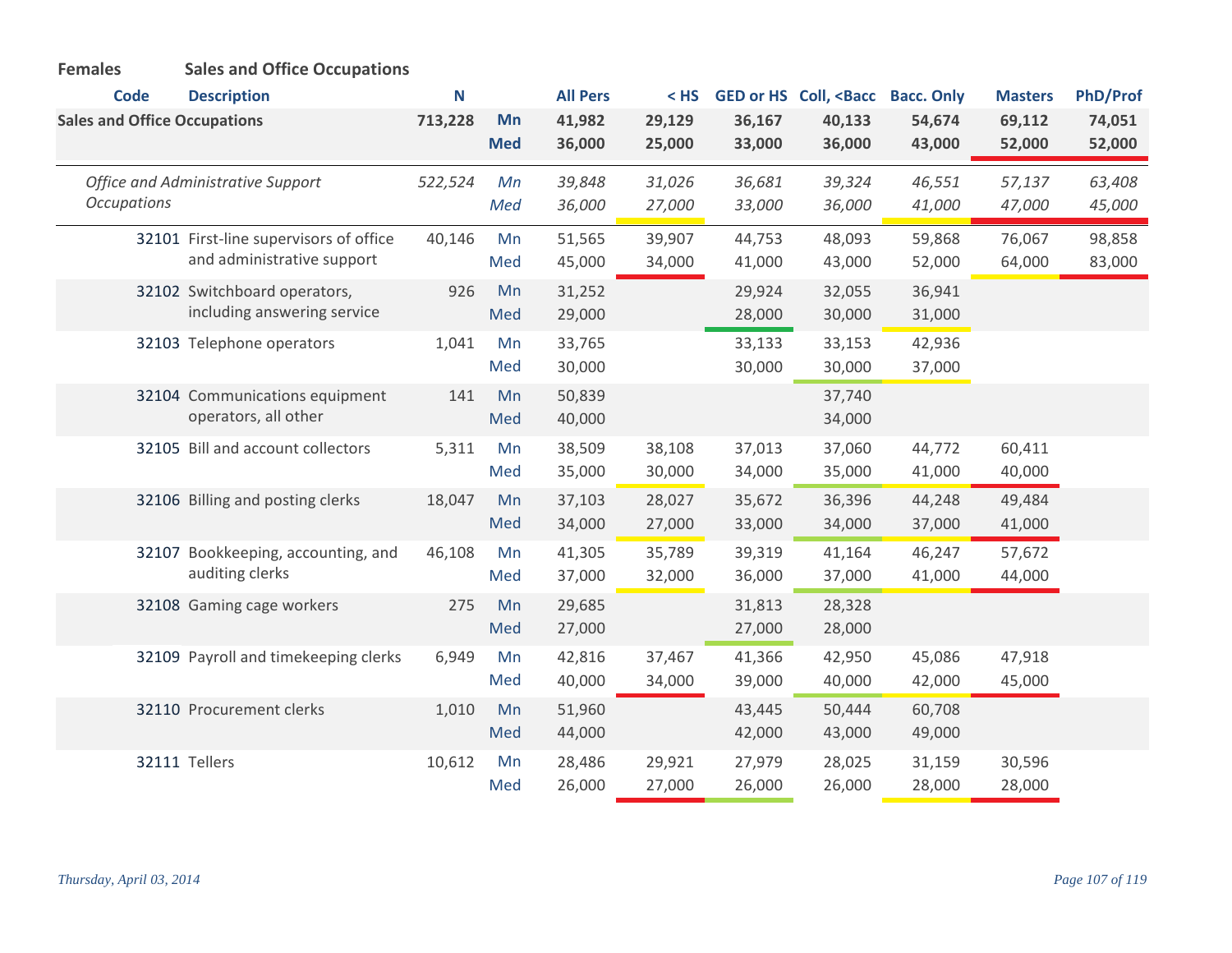# **Females Sales and Office Occupations**

| <b>Code</b> | <b>Description</b>                     | N      |     | <b>All Pers</b> |        |        | < HS GED or HS Coll, <bacc bacc.="" only<="" th=""><th></th><th><b>Masters</b></th><th><b>PhD/Prof</b></th></bacc> |        | <b>Masters</b> | <b>PhD/Prof</b> |
|-------------|----------------------------------------|--------|-----|-----------------|--------|--------|--------------------------------------------------------------------------------------------------------------------|--------|----------------|-----------------|
|             | 32112 Financial clerks, all other      | 2,606  | Mn  | 49,400          |        | 39,360 | 44,726                                                                                                             | 60,148 | 99,666         |                 |
|             |                                        |        | Med | 41,000          |        | 36,000 | 38,000                                                                                                             | 50,000 | 75,000         |                 |
|             | 32113 Brokerage clerks                 | 246    | Mn  | 47,859          |        |        | 46,983                                                                                                             | 50,994 |                |                 |
|             |                                        |        | Med | 46,000          |        |        | 45,000                                                                                                             | 49,000 |                |                 |
|             | 32114 Court, municipal, and license    | 3,362  | Mn  | 41,670          |        | 38,567 | 41,205                                                                                                             | 47,108 |                |                 |
|             | clerks                                 |        | Med | 38,000          |        | 36,000 | 38,000                                                                                                             | 43,000 |                |                 |
|             | 32115 Credit authorizers, checkers,    | 1,565  | Mn  | 41,137          |        | 36,603 | 41,741                                                                                                             | 51,481 |                |                 |
|             | and clerks                             |        | Med | 37,000          |        | 35,000 | 37,000                                                                                                             | 43,000 |                |                 |
|             | 32116 Customer service                 | 49,150 | Mn  | 38,113          | 27,137 | 34,120 | 36,553                                                                                                             | 47,819 | 55,971         | 57,704          |
|             | representatives                        |        | Med | 33,000          | 24,000 | 32,000 | 33,000                                                                                                             | 40,000 | 42,000         | 45,000          |
|             | 32117 Eligibility interviewers,        | 2,972  | Mn  | 45,750          |        | 43,301 | 42,862                                                                                                             | 49,605 | 55,188         |                 |
|             | government programs                    |        | Med | 42,000          |        | 40,000 | 41,000                                                                                                             | 46,000 | 52,000         |                 |
|             | 32118 File clerks                      | 8,470  | Mn  | 37,540          | 34,420 | 34,363 | 37,265                                                                                                             | 43,207 | 47,732         |                 |
|             |                                        |        | Med | 34,000          | 29,000 | 32,000 | 34,000                                                                                                             | 39,000 | 42,000         |                 |
|             | 32119 Hotel, motel, and resort desk    | 1,821  | Mn  | 26,733          | 23,884 | 24,581 | 27,343                                                                                                             | 31,413 |                |                 |
|             | clerks                                 |        | Med | 23,000          | 18,000 | 23,000 | 23,000                                                                                                             | 27,000 |                |                 |
|             | 32120 Interviewers, except eligibility | 3,456  | Mn  | 36,972          |        | 31,865 | 34,814                                                                                                             | 46,307 | 66,463         |                 |
|             | and loan                               |        | Med | 32,000          |        | 30,000 | 32,000                                                                                                             | 41,000 | 52,000         |                 |
|             | 32121 Library assistants, clerical     | 1,649  | Mn  | 32,125          |        | 28,150 | 31,371                                                                                                             | 32,716 | 40,940         |                 |
|             |                                        |        | Med | 29,000          |        | 27,000 | 29,000                                                                                                             | 32,000 | 34,000         |                 |
|             | 32122 Loan interviewers and clerks     | 4,171  | Mn  | 43,015          |        | 38,927 | 43,781                                                                                                             | 44,199 |                |                 |
|             |                                        |        | Med | 40,000          |        | 38,000 | 40,000                                                                                                             | 42,000 |                |                 |
|             | 32123 New accounts clerks              | 633    | Mn  | 38,831          |        | 38,218 | 37,319                                                                                                             | 45,605 |                |                 |
|             |                                        |        | Med | 35,000          |        | 35,000 | 33,000                                                                                                             | 40,000 |                |                 |
|             | 32124 Correspondence clerks and        | 3,059  | Mn  | 36,770          | 32,492 | 34,928 | 36,823                                                                                                             | 42,047 |                |                 |
|             | order clerks                           |        | Med | 33,000          | 27,000 | 31,000 | 34,000                                                                                                             | 38,000 |                |                 |
|             | 32125 Human resources assistants,      | 1,938  | Mn  | 43,574          |        | 36,595 | 43,105                                                                                                             | 47,224 | 66,626         |                 |
|             | except payroll and                     |        | Med | 40,000          |        | 36,000 | 40,000                                                                                                             | 42,000 | 58,000         |                 |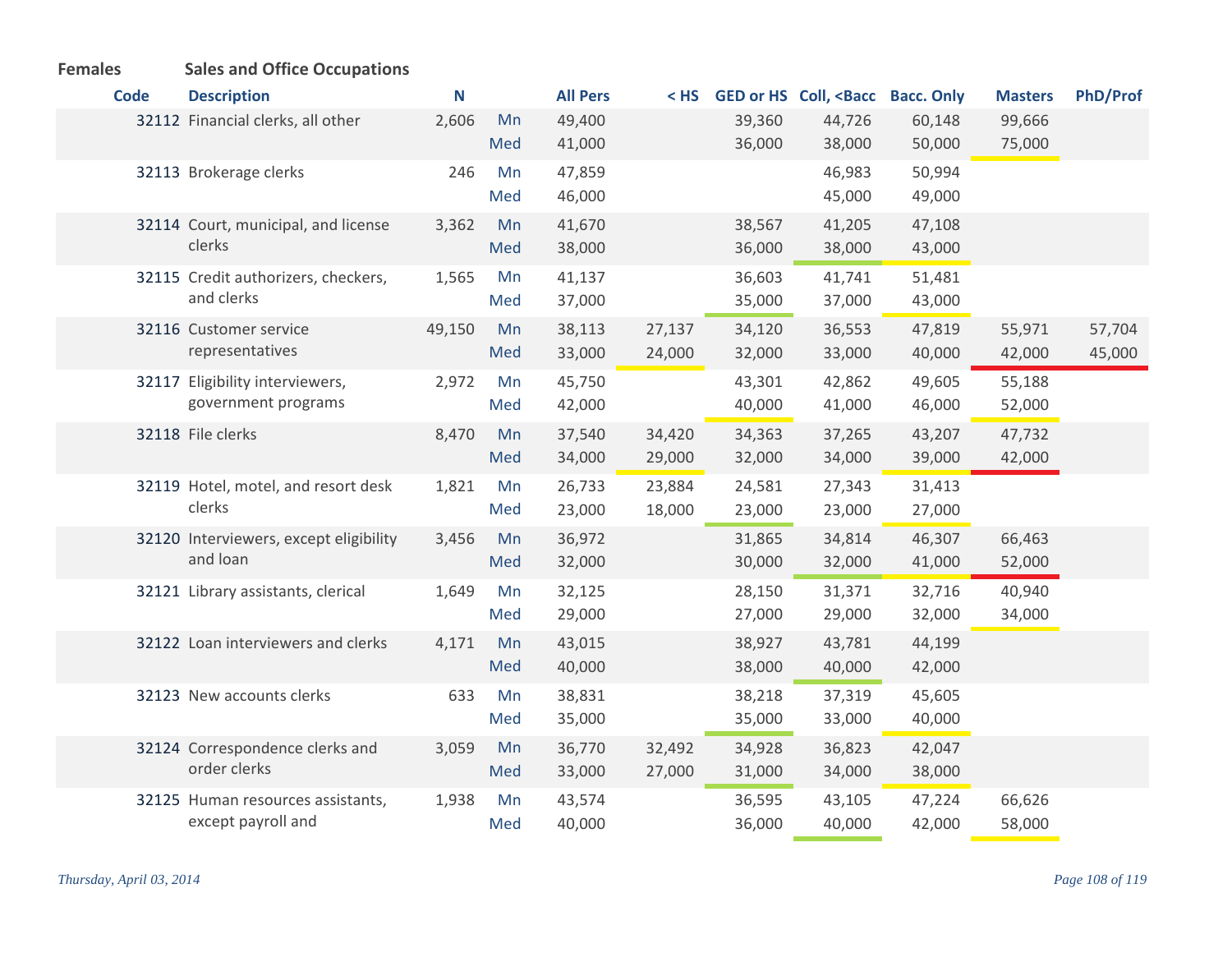| <b>Code</b> | <b>Description</b>                     | N      |     | <b>All Pers</b> | $<$ HS |        | GED or HS Coll, <bacc bacc.="" only<="" th=""><th></th><th><b>Masters</b></th><th><b>PhD/Prof</b></th></bacc> |        | <b>Masters</b> | <b>PhD/Prof</b> |
|-------------|----------------------------------------|--------|-----|-----------------|--------|--------|---------------------------------------------------------------------------------------------------------------|--------|----------------|-----------------|
|             | 32126 Receptionists and information    | 26,623 | Mn  | 31,383          | 28,647 | 30,288 | 31,412                                                                                                        | 34,550 | 43,245         |                 |
|             | clerks                                 |        | Med | 29,000          | 26,000 | 28,000 | 29,000                                                                                                        | 32,000 | 36,000         |                 |
|             | 32127 Reservation and                  | 2,481  | Mn  | 43,158          |        | 36,880 | 40,934                                                                                                        | 52,484 |                |                 |
|             | transportation ticket agents           |        | Med | 39,000          |        | 35,000 | 38,000                                                                                                        | 46,000 |                |                 |
|             | 32128 Information and record clerks,   | 3,796  | Mn  | 40,141          |        | 35,910 | 39,569                                                                                                        | 45,069 | 57,371         |                 |
|             | all other                              |        | Med | 38,000          |        | 34,000 | 38,000                                                                                                        | 43,000 | 49,000         |                 |
|             | 32129 Cargo and freight agents         | 170    | Mn  | 42,061          |        |        | 37,507                                                                                                        |        |                |                 |
|             |                                        |        | Med | 39,000          |        |        | 37,000                                                                                                        |        |                |                 |
|             | 32130 Couriers and messengers          | 1,119  | Mn  | 37,393          | 30,001 | 37,504 | 37,908                                                                                                        | 39,944 |                |                 |
|             |                                        |        | Med | 35,000          | 27,000 | 33,000 | 37,000                                                                                                        | 37,000 |                |                 |
|             | 32131 Dispatchers                      | 6,469  | Mn  | 40,006          | 30,754 | 37,230 | 41,271                                                                                                        | 44,373 | 48,486         |                 |
|             |                                        |        | Med | 37,000          | 27,000 | 34,000 | 38,000                                                                                                        | 41,000 | 47,000         |                 |
|             | 32132 Meter readers, utilities         | 192    | Mn  | 44,621          |        | 40,942 | 46,941                                                                                                        |        |                |                 |
|             |                                        |        | Med | 42,000          |        | 40,000 | 42,000                                                                                                        |        |                |                 |
|             | 32133 Postal service clerks            | 2,885  | Mn  | 52,365          |        | 51,310 | 52,867                                                                                                        | 53,289 |                |                 |
|             |                                        |        | Med | 55,000          |        | 54,000 | 56,000                                                                                                        | 55,000 |                |                 |
|             | 32134 Postal service mail carriers     | 5,730  | Mn  | 51,525          | 48,891 | 50,850 | 51,874                                                                                                        | 53,658 |                |                 |
|             |                                        |        | Med | 54,000          | 54,000 | 53,000 | 54,000                                                                                                        | 56,000 |                |                 |
|             | 32135 Postal service mail sorters,     | 1,678  | Mn  | 52,370          |        | 48,730 | 53,559                                                                                                        | 58,075 |                |                 |
|             | processors, and processing             |        | Med | 56,000          |        | 53,000 | 56,000                                                                                                        | 58,000 |                |                 |
|             | 32136 Production, planning, and        | 7,545  | Mn  | 44,903          | 36,770 | 39,464 | 41,541                                                                                                        | 54,855 | 71,483         |                 |
|             | expediting clerks                      |        | Med | 40,000          | 32,000 | 36,000 | 38,000                                                                                                        | 51,000 | 64,000         |                 |
|             | 32137 Shipping, receiving, and traffic | 6,925  | Mn  | 32,004          | 25,601 | 31,639 | 33,446                                                                                                        | 39,595 |                |                 |
|             | clerks                                 |        | Med | 30,000          | 24,000 | 29,000 | 31,000                                                                                                        | 34,000 |                |                 |
|             | 32138 Stock clerks and order fillers   | 14,590 | Mn  | 30,843          | 25,394 | 29,956 | 33,210                                                                                                        | 37,072 | 41,908         |                 |
|             |                                        |        | Med | 27,000          | 23,000 | 27,000 | 30,000                                                                                                        | 32,000 | 37,000         |                 |
|             | 32139 Weighers, measurers,             | 1,403  | Mn  | 34,085          | 24,837 | 32,940 | 35,119                                                                                                        | 48,000 |                |                 |
|             | checkers, and samplers,                |        | Med | 31,000          | 24,000 | 30,000 | 32,000                                                                                                        | 43,000 |                |                 |

## **Females Sales and Office Occupations**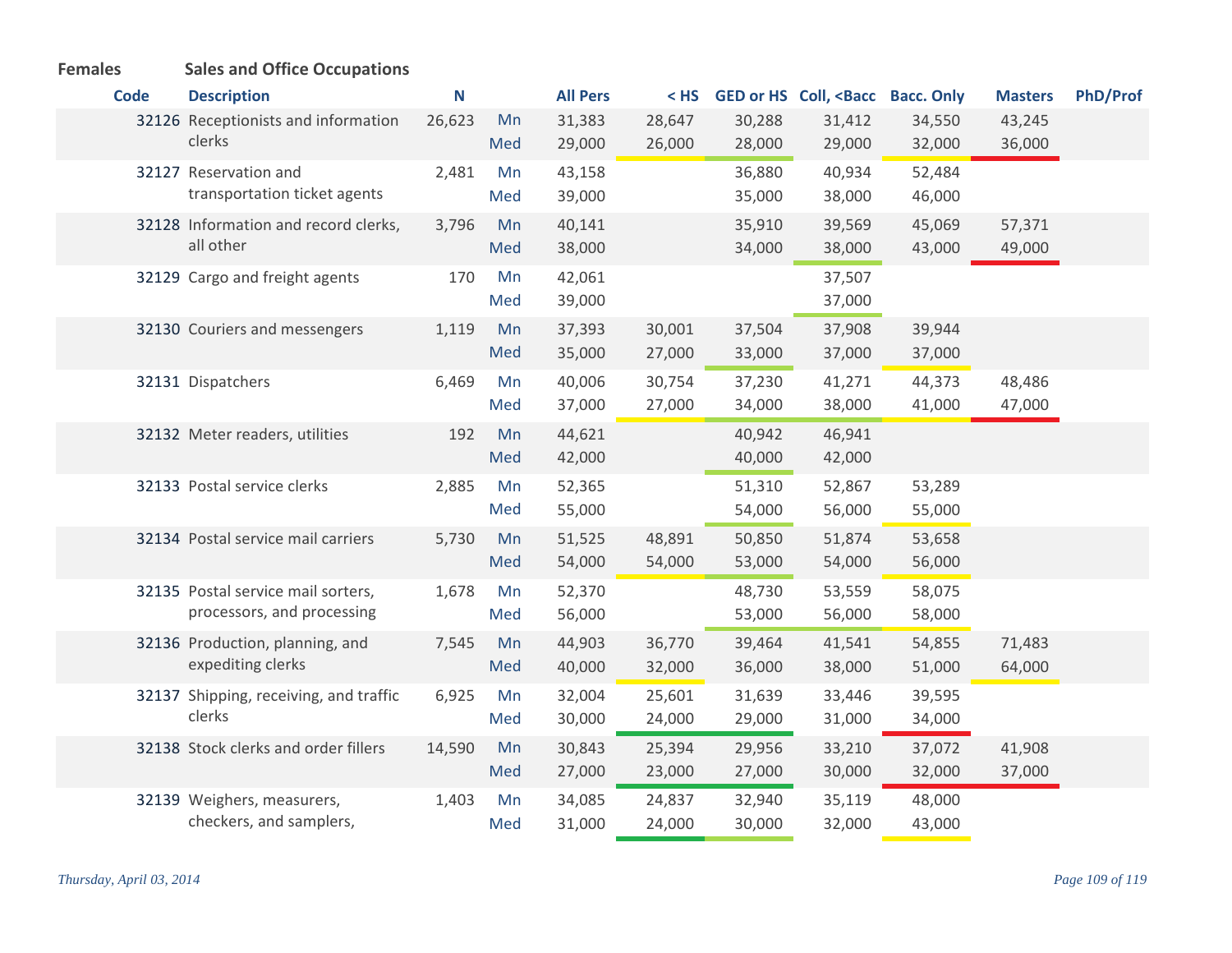| <b>Females</b> | <b>Sales and Office Occupations</b>                            |         |           |                  |                  |                  |                                                                                                               |                  |                  |                  |
|----------------|----------------------------------------------------------------|---------|-----------|------------------|------------------|------------------|---------------------------------------------------------------------------------------------------------------|------------------|------------------|------------------|
| <b>Code</b>    | <b>Description</b>                                             | N       |           | <b>All Pers</b>  | $<$ HS           |                  | GED or HS Coll, <bacc bacc.="" only<="" th=""><th></th><th><b>Masters</b></th><th><b>PhD/Prof</b></th></bacc> |                  | <b>Masters</b>   | <b>PhD/Prof</b>  |
|                | 32140 Secretaries and administrative<br>assistants             | 135,430 | Mn<br>Med | 40,538<br>37,000 | 34,485<br>30,000 | 38,254<br>35,000 | 40,431<br>37,000                                                                                              | 44,632<br>41,000 | 49,835<br>43,000 | 54,788<br>41,000 |
|                | 32141 Computer operators                                       | 2,423   | Mn<br>Med | 42,993<br>39,000 |                  | 37,987<br>36,000 | 44,128<br>40,000                                                                                              | 48,781<br>43,000 |                  |                  |
|                | 32142 Data entry keyers                                        | 11,175  | Mn<br>Med | 35,448<br>33,000 | 29,232<br>28,000 | 34,043<br>32,000 | 34,912<br>33,000                                                                                              | 40,283<br>36,000 | 54,492<br>42,000 |                  |
|                | 32143 Word processors and typists                              | 10,569  | Mn<br>Med | 37,219<br>35,000 | 31,186<br>29,000 | 36,031<br>34,000 | 37,007<br>35,000                                                                                              | 40,554<br>37,000 | 43,006<br>40,000 |                  |
|                | 32144 Insurance claims and policy<br>processing clerks         | 11,199  | Mn<br>Med | 40,040<br>37,000 | 32,815<br>29,000 | 38,235<br>36,000 | 38,170<br>35,000                                                                                              | 46,453<br>41,000 | 51,474<br>43,000 |                  |
|                | 32145 Mail clerks and mail machine<br>operators, except postal | 1,578   | Mn<br>Med | 31,426<br>28,000 | 26,170<br>24,000 | 31,011<br>28,000 | 32,141<br>29,000                                                                                              | 34,374<br>26,000 |                  |                  |
|                | 32146 Office clerks, general                                   | 33,690  | Mn<br>Med | 38,053<br>35,000 | 31,896<br>28,000 | 35,910<br>33,000 | 37,778<br>35,000                                                                                              | 42,798<br>38,000 | 49,704<br>43,000 | 52,326<br>43,000 |
|                | 32147 Office machine operators,<br>except computer             | 683     | Mn<br>Med | 33,240<br>30,000 |                  | 33,456<br>30,000 | 33,309<br>30,000                                                                                              |                  |                  |                  |
|                | 32148 Proofreaders and copy<br>markers                         | 175     | Mn<br>Med | 40,106<br>37,000 |                  |                  |                                                                                                               | 45,056<br>40,000 |                  |                  |
|                | 32149 Statistical assistants                                   | 677     | Mn<br>Med | 46,602<br>42,000 |                  | 42,747<br>39,000 | 43,568<br>42,000                                                                                              | 54,955<br>46,000 |                  |                  |
|                | 32150 Miscellaneous office and<br>administrative support       | 16,218  | Mn<br>Med | 42,594<br>39,000 | 34,791<br>32,000 | 38,101<br>35,000 | 41,152<br>37,000                                                                                              | 46,764<br>43,000 | 54,046<br>48,000 | 66,460<br>59,000 |
|                | <b>Sales and Related Occupations</b>                           | 190,704 | Mn<br>Med | 47,455<br>35,000 | 26,990<br>21,000 | 34,773<br>28,000 | 42,924<br>35,000                                                                                              | 68,279<br>52,000 | 86,560<br>64,000 | 87,836<br>60,000 |
|                | 31101 First-line supervisors of retail<br>sales workers        | 53,236  | Mn<br>Med | 41,980<br>35,000 | 30,642<br>27,000 | 35,818<br>32,000 | 40,408<br>35,000                                                                                              | 55,328<br>43,000 | 65,217<br>48,000 | 82,310<br>63,000 |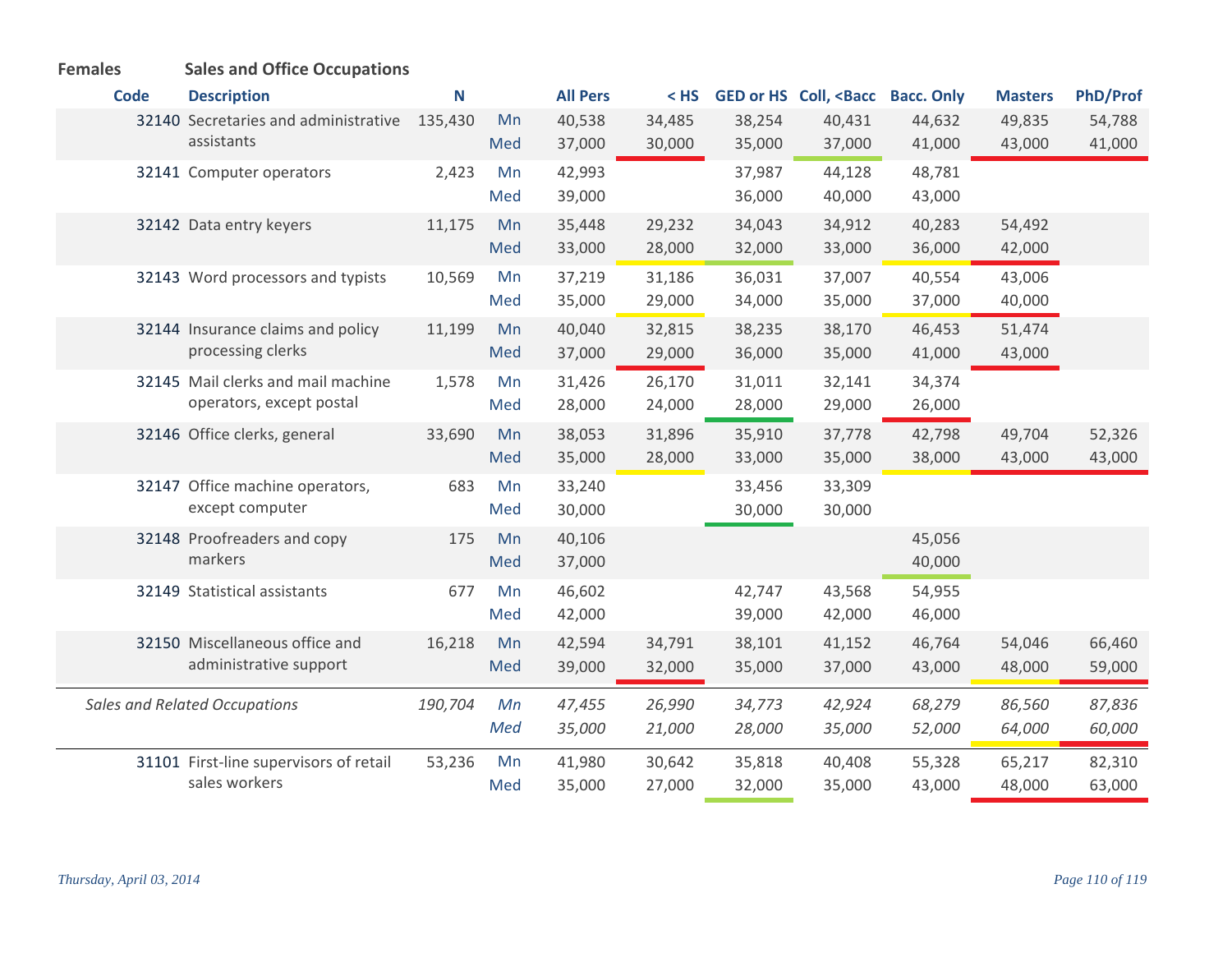| <b>Females</b> | <b>Sales and Office Occupations</b>  |        |     |                 |        |        |                                                                                                               |         |                |                 |
|----------------|--------------------------------------|--------|-----|-----------------|--------|--------|---------------------------------------------------------------------------------------------------------------|---------|----------------|-----------------|
| <b>Code</b>    | <b>Description</b>                   | N      |     | <b>All Pers</b> | $<$ HS |        | GED or HS Coll, <bacc bacc.="" only<="" th=""><th></th><th><b>Masters</b></th><th><b>PhD/Prof</b></th></bacc> |         | <b>Masters</b> | <b>PhD/Prof</b> |
|                | 31102 First-line supervisors of non- | 14,912 | Mn  | 71,219          | 35,231 | 50,319 | 59,913                                                                                                        | 88,031  | 109,681        | 144,737         |
|                | retail sales workers                 |        | Med | 54,000          | 26,000 | 42,000 | 51,000                                                                                                        | 69,000  | 86,000         | 87,000          |
|                | 31103 Cashiers                       | 30,136 | Mn  | 26,285          | 22,637 | 25,065 | 27,458                                                                                                        | 35,793  | 38,536         |                 |
|                |                                      |        | Med | 21,000          | 19,000 | 21,000 | 22,000                                                                                                        | 27,000  | 27,000         |                 |
|                | 31104 Counter and rental clerks      | 1,078  | Mn  | 31,180          | 20,717 | 27,355 | 34,087                                                                                                        | 47,029  |                |                 |
|                |                                      |        | Med | 25,000          | 18,000 | 25,000 | 27,000                                                                                                        | 37,000  |                |                 |
|                | 31105 Parts salespersons             | 481    | Mn  | 32,388          |        | 32,668 | 31,291                                                                                                        |         |                |                 |
|                |                                      |        | Med | 29,000          |        | 29,000 | 29,000                                                                                                        |         |                |                 |
|                | 31106 Retail salespersons            | 29,858 | Mn  | 38,692          | 26,506 | 30,798 | 36,379                                                                                                        | 53,466  | 72,169         | 53,787          |
|                |                                      |        | Med | 29,000          | 22,000 | 26,000 | 29,000                                                                                                        | 39,000  | 52,000         | 42,000          |
|                | 31107 Advertising sales agents       | 4,164  | Mn  | 68,839          |        | 51,227 | 52,187                                                                                                        | 81,851  | 91,616         |                 |
|                |                                      |        | Med | 52,000          |        | 38,000 | 43,000                                                                                                        | 63,000  | 69,000         |                 |
|                | 31108 Insurance sales agents         | 10,460 | Mn  | 56,306          | 36,570 | 45,996 | 50,334                                                                                                        | 70,680  | 84,158         | 70,138          |
|                |                                      |        | Med | 43,000          | 30,000 | 39,000 | 40,000                                                                                                        | 54,000  | 60,000         | 48,000          |
|                | 31109 Securities, commodities, and   | 3,581  | Mn  | 87,521          |        | 53,435 | 54,609                                                                                                        | 104,492 | 160,797        |                 |
|                | financial services sales agents      |        | Med | 58,000          |        | 42,000 | 47,000                                                                                                        | 73,000  | 98,000         |                 |
|                | 31110 Travel agents                  | 1,886  | Mn  | 42,071          |        | 39,741 | 41,559                                                                                                        | 45,508  |                |                 |
|                |                                      |        | Med | 38,000          |        | 36,000 | 38,000                                                                                                        | 41,000  |                |                 |
|                | 31111 Sales representatives,         | 7,326  | Mn  | 66,035          | 49,638 | 47,339 | 51,808                                                                                                        | 83,084  | 100,684        |                 |
|                | services, all other                  |        | Med | 52,000          | 33,000 | 39,000 | 44,000                                                                                                        | 63,000  | 69,000         |                 |
|                | 31112 Sales representatives,         | 14,926 | Mn  | 68,267          | 34,028 | 44,871 | 56,838                                                                                                        | 82,360  | 97,069         | 81,558          |
|                | wholesale and manufacturing          |        | Med | 53,000          | 24,000 | 40,000 | 46,000                                                                                                        | 71,000  | 91,000         | 65,000          |
|                | 31113 Models, demonstrators, and     | 189    | Mn  | 46,942          |        | 36,201 |                                                                                                               |         |                |                 |
|                | product promoters                    |        | Med | 29,000          |        | 26,000 |                                                                                                               |         |                |                 |
|                | 31114 Real estate brokers and sales  | 12,076 | Mn  | 59,347          | 44,496 | 51,347 | 51,672                                                                                                        | 69,641  | 70,486         | 102,278         |
|                | agents                               |        | Med | 42,000          | 27,000 | 36,000 | 38,000                                                                                                        | 48,000  | 48,000         | 63,000          |
|                | 31115 Sales engineers                | 57     | Mn  | 102,044         |        |        |                                                                                                               |         |                |                 |
|                |                                      |        | Med | 87,000          |        |        |                                                                                                               |         |                |                 |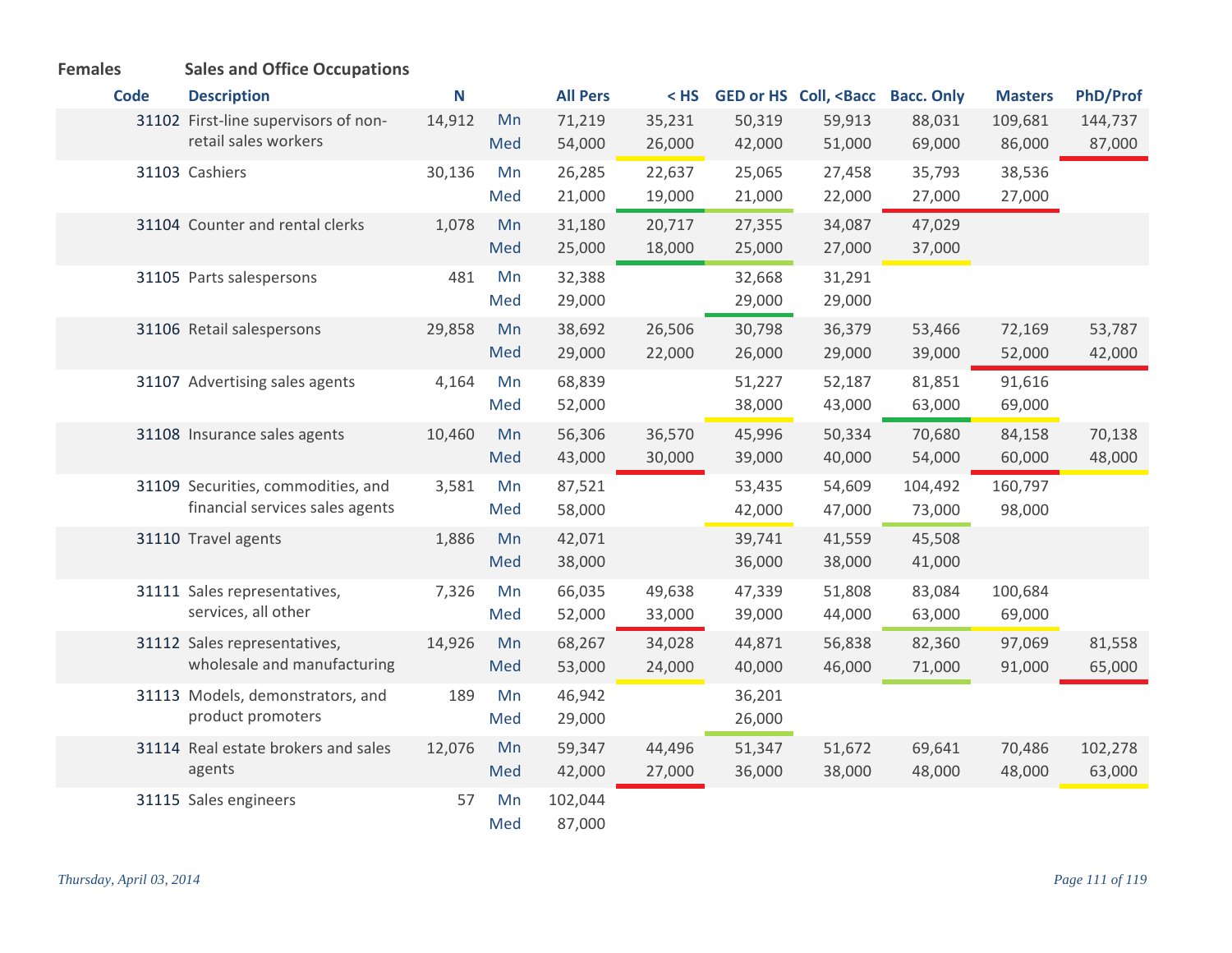## **Females Sales and Office Occupations**

| Code | <b>Description</b>                   | N     |     | <b>All Pers</b> | $<$ HS |        | <b>GED or HS Coll, <bacc b="" bacc.="" only<=""></bacc></b> |        | <b>Masters</b> | <b>PhD/Prof</b> |
|------|--------------------------------------|-------|-----|-----------------|--------|--------|-------------------------------------------------------------|--------|----------------|-----------------|
|      | 31116 Telemarketers                  | 1,186 | Mn  | 32,661          |        | 31,324 | 31,533                                                      | 40,637 |                |                 |
|      |                                      |       | Med | 27,000          |        | 27,000 | 26,000                                                      | 33,000 |                |                 |
|      | 31117 Door-to-door sales workers,    | 1.056 | Mn  | 32,560          | 20,385 | 26,107 | 32,132                                                      | 51,907 |                |                 |
|      | news and street vendors, and         |       | Med | 24,000          | 18,000 | 22,000 | 26,000                                                      | 38,000 |                |                 |
|      | 31118 Sales and related workers, all | 3,630 | Mn  | 60,393          | 27,728 | 39,020 | 49,973                                                      | 76,048 | 93,221         |                 |
|      | other                                |       | Med | 47,000          | 22,000 | 33,000 | 42,000                                                      | 60,000 | 76,000         |                 |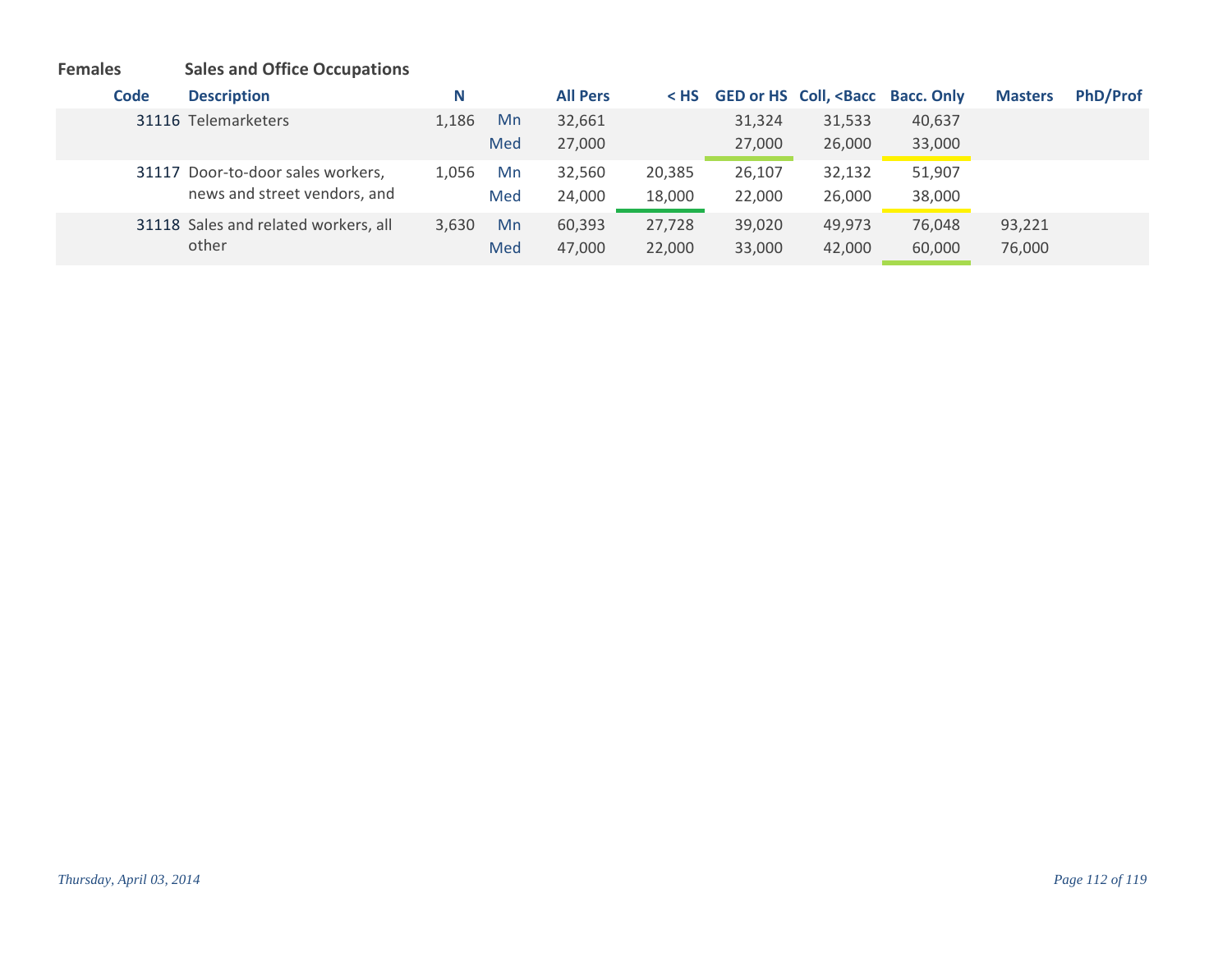| <b>Females</b>             | <b>Service Occupations</b>                                                 |         |                  |                  |                  |                  |                                                                                                               |                  |                  |                  |
|----------------------------|----------------------------------------------------------------------------|---------|------------------|------------------|------------------|------------------|---------------------------------------------------------------------------------------------------------------|------------------|------------------|------------------|
| <b>Code</b>                | <b>Description</b>                                                         | N       |                  | <b>All Pers</b>  | $<$ HS           |                  | GED or HS Coll, <bacc bacc.="" only<="" th=""><th></th><th><b>Masters</b></th><th><b>PhD/Prof</b></th></bacc> |                  | <b>Masters</b>   | <b>PhD/Prof</b>  |
| <b>Service Occupations</b> |                                                                            | 314,072 | Mn<br><b>Med</b> | 29,209<br>25,000 | 21,973<br>20,000 | 26,744<br>24,000 | 31,143<br>27,000                                                                                              | 39,455<br>33,000 | 49,527<br>41,000 | 61,649<br>40,000 |
|                            | <b>Building and Grounds Cleaning and</b><br><b>Maintenance Occupations</b> | 51,616  | Mn<br>Med        | 24,472<br>21,000 | 21,546<br>20,000 | 25,013<br>22,000 | 27,193<br>24,000                                                                                              | 30,819<br>26,000 | 37,965<br>27,000 | 23,650<br>17,000 |
|                            | 24101 First-line supervisors of<br>housekeeping and janitorial             | 3,215   | Mn<br>Med        | 32,345<br>27,000 | 26,548<br>23,000 | 30,897<br>27,000 | 34,248<br>30,000                                                                                              | 42,731<br>37,000 |                  |                  |
|                            | 24102 First-line supervisors of<br>landscaping, lawn service, and          | 325     | Mn<br>Med        | 43,910<br>33,000 |                  | 34,859<br>27,000 | 48,763<br>29,000                                                                                              | 47,494<br>43,000 |                  |                  |
|                            | 24103 Janitors and building cleaners                                       | 19,011  | Mn<br>Med        | 24,715<br>22,000 | 22,057<br>20,000 | 25,352<br>23,000 | 27,448<br>25,000                                                                                              | 28,764<br>25,000 |                  |                  |
|                            | 24104 Maids and housekeeping<br>cleaners                                   | 27,256  | Mn<br>Med        | 22,955<br>20,000 | 20,984<br>19,000 | 23,885<br>21,000 | 24,189<br>21,000                                                                                              | 27,332<br>23,000 | 31,927<br>28,000 |                  |
|                            | 24105 Pest control workers                                                 | 59      | Mn<br>Med        | 32,852<br>30,000 |                  |                  |                                                                                                               |                  |                  |                  |
|                            | 24106 Grounds maintenance workers                                          | 1,548   | Mn<br>Med        | 28,963<br>24,000 | 20,620<br>19,000 | 27,864<br>24,000 | 34,044<br>30,000                                                                                              | 36,478<br>32,000 |                  |                  |
| <b>Occupations</b>         | Food Preparation and Serving Related                                       | 63,872  | Mn<br>Med        | 24,101<br>21,000 | 20,246<br>18,000 | 23,468<br>21,000 | 25,650<br>22,000                                                                                              | 31,030<br>27,000 | 33,611<br>27,000 | 36,031<br>32,000 |
|                            | 23101 Chefs and head cooks                                                 | 2,123   | Mn<br>Med        | 32,359<br>28,000 | 24,621<br>22,000 | 29,104<br>23,000 | 32,370<br>30,000                                                                                              | 41,105<br>37,000 |                  |                  |
|                            | 23102 First-line supervisors of food<br>preparation and serving            | 9,114   | Mn<br>Med        | 30,054<br>25,000 | 25,701<br>22,000 | 26,692<br>23,000 | 31,903<br>27,000                                                                                              | 40,279<br>33,000 | 55,566<br>43,000 |                  |
|                            | 23103 Cooks                                                                | 19,166  | Mn<br>Med        | 21,676<br>19,000 | 19,218<br>17,000 | 22,243<br>20,000 | 23,509<br>21,000                                                                                              | 26,380<br>22,000 | 24,205<br>22,000 |                  |
|                            | 23104 Food preparation workers                                             | 5,770   | Mn<br>Med        | 21,573<br>19,000 | 19,713<br>18,000 | 21,766<br>20,000 | 22,757<br>20,000                                                                                              | 25,413<br>21,000 |                  |                  |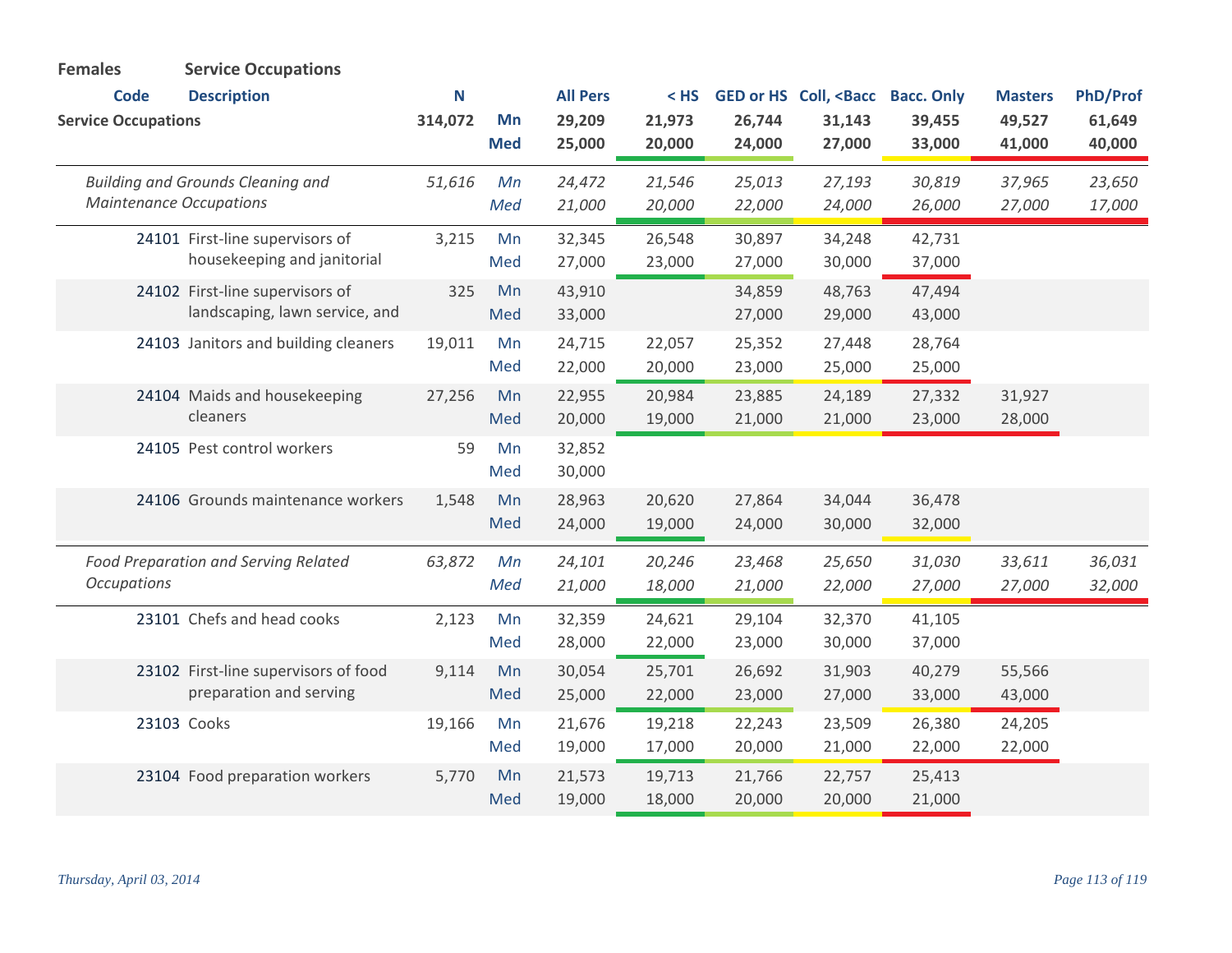| <b>Females</b> | <b>Service Occupations</b>            |        |     |                 |        |        |                                                                                                               |        |                |                 |
|----------------|---------------------------------------|--------|-----|-----------------|--------|--------|---------------------------------------------------------------------------------------------------------------|--------|----------------|-----------------|
| <b>Code</b>    | <b>Description</b>                    | N      |     | <b>All Pers</b> | $<$ HS |        | GED or HS Coll, <bacc bacc.="" only<="" th=""><th></th><th><b>Masters</b></th><th><b>PhD/Prof</b></th></bacc> |        | <b>Masters</b> | <b>PhD/Prof</b> |
|                | 23105 Bartenders                      | 3,611  | Mn  | 25,884          | 19,121 | 25,307 | 25,639                                                                                                        | 29,346 | 32,306         |                 |
|                |                                       |        | Med | 24,000          | 17,000 | 24,000 | 23,000                                                                                                        | 27,000 | 31,000         |                 |
|                | 23106 Combined food preparation       | 3,284  | Mn  | 22,929          | 20,543 | 23,331 | 23,464                                                                                                        | 26,902 |                |                 |
|                | and serving workers, including        |        | Med | 20,000          | 19,000 | 20,000 | 21,000                                                                                                        | 25,000 |                |                 |
|                | 23107 Counter attendants, cafeteria,  | 633    | Mn  | 20,600          | 20,705 | 20,161 | 19,952                                                                                                        |        |                |                 |
|                | food concession, and coffee           |        | Med | 18,000          | 18,000 | 18,000 | 18,000                                                                                                        |        |                |                 |
|                | 23108 Waiters and waitresses          | 14,431 | Mn  | 23,470          | 20,167 | 22,807 | 23,888                                                                                                        | 28,254 | 29,136         |                 |
|                |                                       |        | Med | 21,000          | 17,000 | 21,000 | 21,000                                                                                                        | 26,000 | 26,000         |                 |
|                | 23109 Food servers, nonrestaurant     | 2,301  | Mn  | 25,166          | 22,657 | 25,183 | 25,821                                                                                                        | 32,116 |                |                 |
|                |                                       |        | Med | 22,000          | 20,000 | 23,000 | 23,000                                                                                                        | 31,000 |                |                 |
|                | 23110 Miscellaneous food              | 1,583  | Mn  | 21,284          | 19,152 | 20,744 | 23,986                                                                                                        |        |                |                 |
|                | preparation and serving               |        | Med | 19,000          | 17,000 | 19,000 | 22,000                                                                                                        |        |                |                 |
|                | 23111 Dishwashers                     | 799    | Mn  | 19,897          | 18,415 | 20,227 | 23,612                                                                                                        |        |                |                 |
|                |                                       |        | Med | 17,000          | 17,000 | 17,000 | 18,000                                                                                                        |        |                |                 |
|                | 23112 Hosts and hostesses,            | 885    | Mn  | 28,106          | 19,987 | 31,883 | 24,464                                                                                                        | 33,807 |                |                 |
|                | restaurant, lounge, and coffee        |        | Med | 21,000          | 18,000 | 21,000 | 20,000                                                                                                        | 30,000 |                |                 |
|                | <b>Healthcare Support Occupations</b> | 88,368 | Mn  | 31,685          | 25,782 | 29,549 | 32,055                                                                                                        | 39,174 | 57,549         | 68,536          |
|                |                                       |        | Med | 28,000          | 24,000 | 27,000 | 30,000                                                                                                        | 33,000 | 46,000         | 43,000          |
|                | 21101 Nursing, psychiatric, and       | 54,694 | Mn  | 30,404          | 25,539 | 28,733 | 30,385                                                                                                        | 38,865 | 61,124         | 86,167          |
|                | home health aides                     |        | Med | 27,000          | 23,000 | 26,000 | 27,000                                                                                                        | 32,000 | 53,000         | 60,000          |
|                | 21102 Occupational therapy            | 418    | Mn  | 50,989          |        |        | 50,738                                                                                                        |        |                |                 |
|                | assistants and aides                  |        | Med | 50,000          |        |        | 49,000                                                                                                        |        |                |                 |
|                | 21103 Physical therapist assistants   | 1,659  | Mn  | 45,082          |        | 28,523 | 45,915                                                                                                        | 50,031 |                |                 |
|                | and aides                             |        | Med | 44,000          |        | 27,000 | 46,000                                                                                                        | 50,000 |                |                 |
|                | 21104 Massage therapists              | 1,799  | Mn  | 32,405          |        | 28,913 | 30,838                                                                                                        | 40,375 |                |                 |
|                |                                       |        | Med | 29,000          |        | 27,000 | 29,000                                                                                                        | 32,000 |                |                 |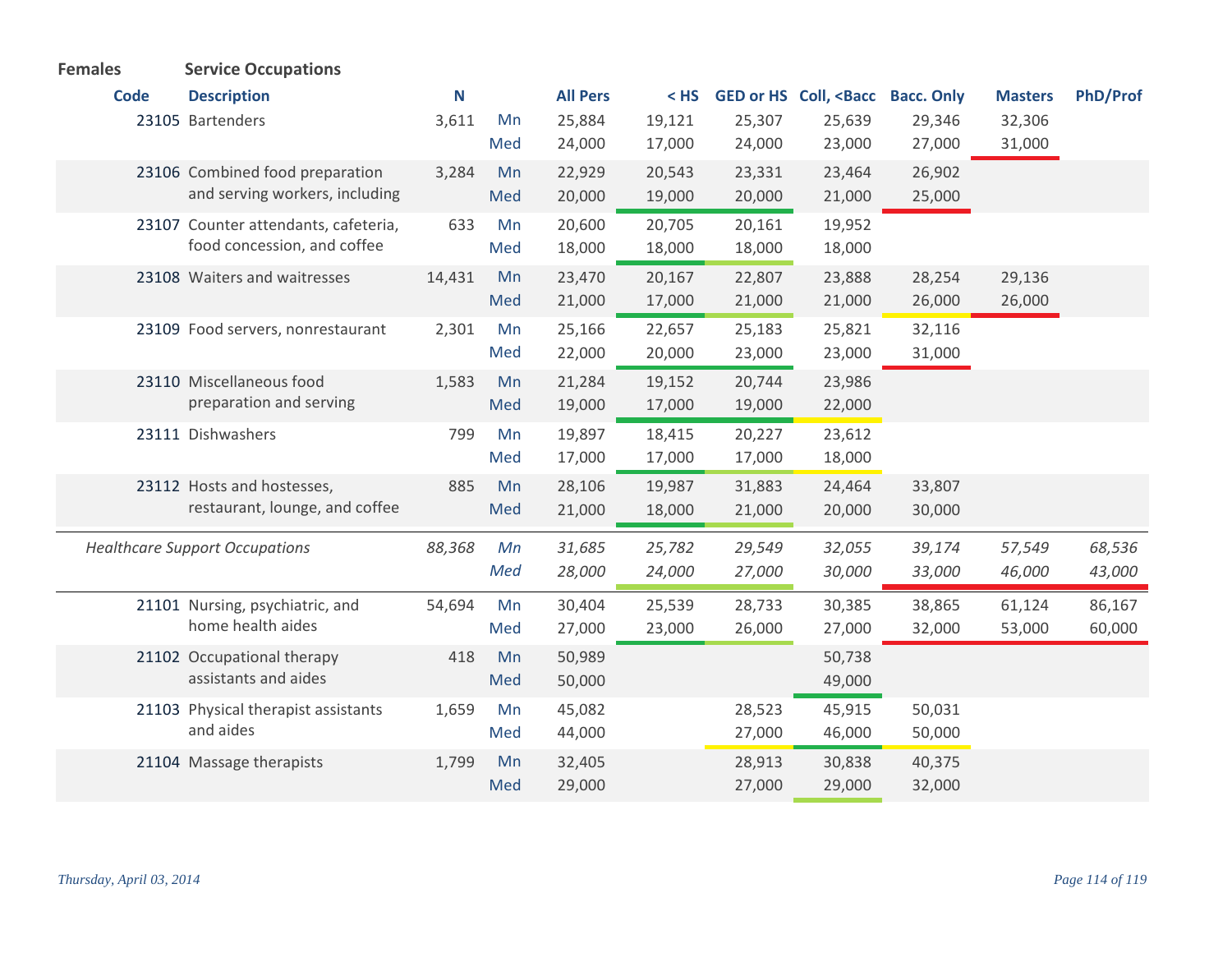| <b>Females</b> | <b>Service Occupations</b>                   |        |     |                 |        |        |                                                                                                        |        |                |          |
|----------------|----------------------------------------------|--------|-----|-----------------|--------|--------|--------------------------------------------------------------------------------------------------------|--------|----------------|----------|
| <b>Code</b>    | <b>Description</b>                           | N      |     | <b>All Pers</b> | $<$ HS |        | GED or HS Coll, <bacc bacc.="" only<="" th=""><th></th><th><b>Masters</b></th><th>PhD/Prof</th></bacc> |        | <b>Masters</b> | PhD/Prof |
|                | 21105 Dental assistants                      | 6,574  | Mn  | 34,641          | 30,742 | 34,611 | 34,464                                                                                                 | 37,376 |                | 37,732   |
|                |                                              |        | Med | 33,000          | 31,000 | 33,000 | 33,000                                                                                                 | 35,000 |                | 34,000   |
|                | 21106 Medical assistants                     | 12,622 | Mn  | 32,211          | 28,185 | 30,973 | 32,103                                                                                                 | 36,175 | 49,254         |          |
|                |                                              |        | Med | 30,000          | 27,000 | 29,000 | 31,000                                                                                                 | 32,000 | 34,000         |          |
|                | 21107 Medical transcriptionists              | 2,448  | Mn  | 35,401          |        | 36,285 | 34,996                                                                                                 | 35,836 |                |          |
|                |                                              |        | Med | 34,000          |        | 34,000 | 34,000                                                                                                 | 35,000 |                |          |
|                | 21108 Pharmacy aides                         | 802    | Mn  | 34,423          |        | 26,805 | 33,193                                                                                                 | 52,136 |                |          |
|                |                                              |        | Med | 29,000          |        | 25,000 | 31,000                                                                                                 | 38,000 |                |          |
|                | 21109 Veterinary assistants and              | 777    | Mn  | 28,208          |        | 27,018 | 29,021                                                                                                 | 27,190 |                |          |
|                | laboratory animal caretakers                 |        | Med | 26,000          |        | 26,000 | 27,000                                                                                                 | 25,000 |                |          |
|                | 21110 Phlebotomists                          | 2,976  | Mn  | 33,710          |        | 33,112 | 33,545                                                                                                 | 36,395 |                |          |
|                |                                              |        | Med | 31,000          |        | 31,000 | 32,000                                                                                                 | 32,000 |                |          |
|                | 21111 Healthcare support workers,            | 3,257  | Mn  | 32,387          | 23,007 | 29,040 | 32,989                                                                                                 | 47,941 |                |          |
|                | all other, including medical                 |        | Med | 28,000          | 21,000 | 27,000 | 31,000                                                                                                 | 42,000 |                |          |
|                | <b>Personal Care and Service Occupations</b> | 84,876 | Mn  | 27,627          | 21,622 | 25,848 | 28,205                                                                                                 | 34,611 | 38,725         | 44,057   |
|                |                                              |        | Med | 24,000          | 19,000 | 22,000 | 25,000                                                                                                 | 29,000 | 32,000         | 27,000   |
|                |                                              |        |     |                 |        |        |                                                                                                        |        |                |          |
|                | 25101 First-line supervisors of              | 1,155  | Mn  | 45,830          |        | 38,927 | 41,636                                                                                                 | 52,961 |                |          |
|                | gaming workers                               |        | Med | 38,000          |        | 37,000 | 39,000                                                                                                 | 39,000 |                |          |
|                | 25102 First-line supervisors of              | 3,295  | Mn  | 36,765          | 29,500 | 31,418 | 32,590                                                                                                 | 49,555 | 61,169         |          |
|                | personal service workers                     |        | Med | 32,000          | 22,000 | 28,000 | 30,000                                                                                                 | 43,000 | 53,000         |          |
|                | 25103 Animal trainers                        | 578    | Mn  | 36,592          |        | 26,794 | 43,042                                                                                                 | 36,582 |                |          |
|                |                                              |        | Med | 27,000          |        | 26,000 | 26,000                                                                                                 | 32,000 |                |          |
|                | 25104 Nonfarm animal caretakers              | 2,874  | Mn  | 29,112          | 23,756 | 27,281 | 29,264                                                                                                 | 32,511 |                |          |
|                |                                              |        | Med | 26,000          | 21,000 | 25,000 | 26,000                                                                                                 | 30,000 |                |          |
|                | 25105 Gaming services workers                | 1,480  | Mn  | 38,487          | 35,394 | 38,480 | 38,833                                                                                                 | 39,704 |                |          |
|                |                                              |        | Med | 36,000          | 33,000 | 35,000 | 38,000                                                                                                 | 36,000 |                |          |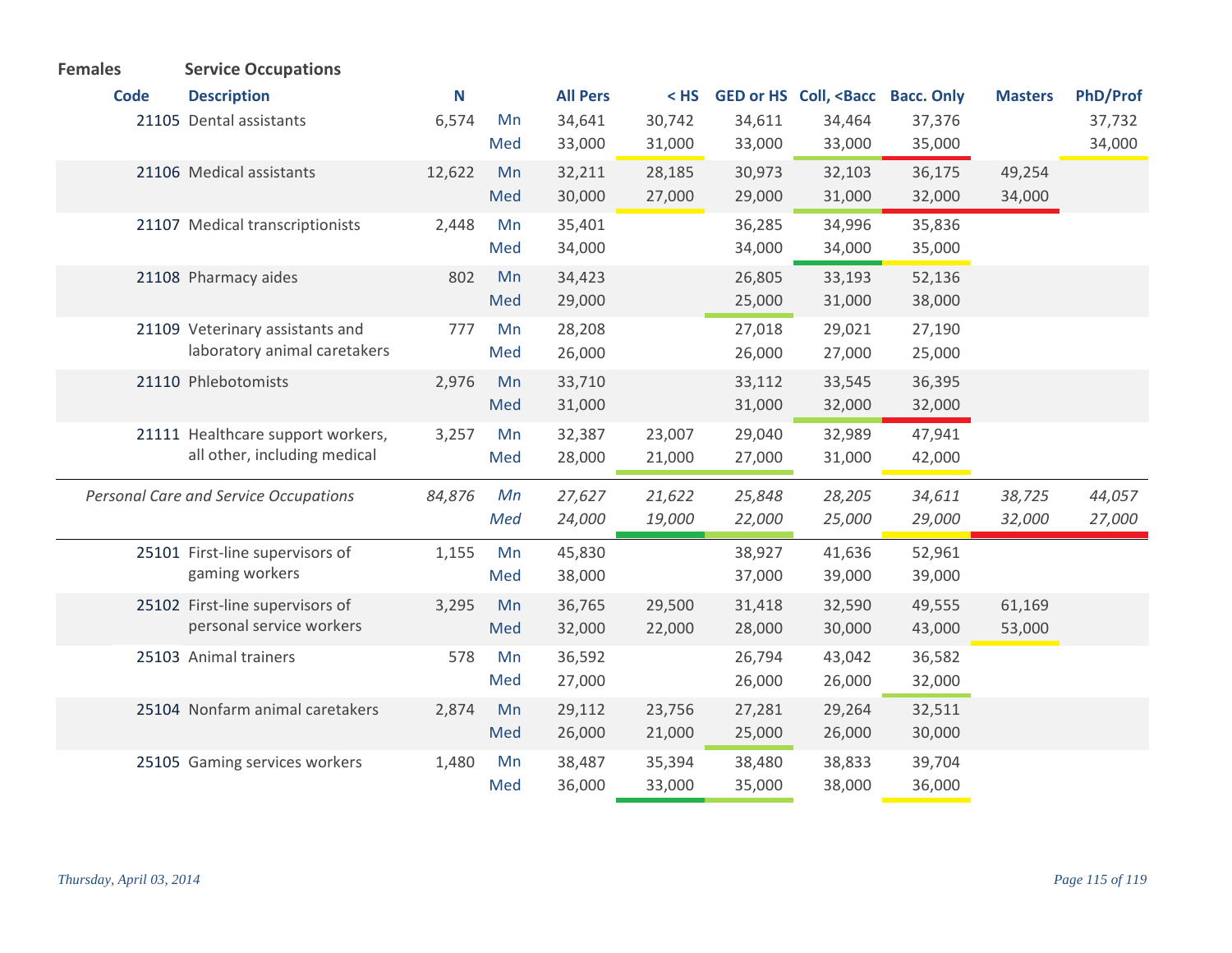| <b>Females</b> | <b>Service Occupations</b>                                  |        |           |                  |                  |                  |                                                                                                             |                  |                  |                  |
|----------------|-------------------------------------------------------------|--------|-----------|------------------|------------------|------------------|-------------------------------------------------------------------------------------------------------------|------------------|------------------|------------------|
| <b>Code</b>    | <b>Description</b>                                          | N      |           | <b>All Pers</b>  |                  |                  | < HS GED or HS Coll, <bacc bacc.="" only<="" th=""><th></th><th><b>Masters</b></th><th>PhD/Prof</th></bacc> |                  | <b>Masters</b>   | PhD/Prof         |
|                | 25107 Ushers, lobby attendants, and<br>ticket takers        | 53     | Mn<br>Med | 27,206<br>24,000 |                  |                  |                                                                                                             |                  |                  |                  |
|                | 25108 Miscellaneous entertainment<br>attendants and related | 870    | Mn<br>Med | 33,601<br>27,000 | 26,417<br>21,000 | 35,598<br>27,000 | 32,431<br>27,000                                                                                            | 37,368<br>35,000 |                  |                  |
|                | 25110 Morticians, undertakers, and<br>funeral directors     | 307    | Mn<br>Med | 48,281<br>42,000 |                  |                  | 41,981<br>42,000                                                                                            | 62,096<br>51,000 |                  |                  |
|                | 25111 Barbers                                               | 575    | Mn<br>Med | 23,406<br>21,000 |                  | 21,751<br>20,000 | 25,910<br>25,000                                                                                            |                  |                  |                  |
|                | 25112 Hairdressers, hairstylists, and<br>cosmetologists     | 16,401 | Mn<br>Med | 28,638<br>25,000 | 23,503<br>20,000 | 27,809<br>24,000 | 29,712<br>26,000                                                                                            | 33,992<br>29,000 | 25,068<br>21,000 |                  |
|                | 25113 Miscellaneous personal<br>appearance workers          | 5,554  | Mn<br>Med | 25,653<br>21,000 | 19,932<br>17,000 | 24,836<br>22,000 | 27,415<br>24,000                                                                                            | 41,093<br>27,000 |                  |                  |
|                | 25114 Baggage porters, bellhops,<br>and concierges          | 328    | Mn<br>Med | 30,455<br>31,000 |                  | 30,699<br>30,000 | 30,759<br>31,000                                                                                            |                  |                  |                  |
|                | 25115 Tour and travel guides                                | 232    | Mn<br>Med | 35,295<br>28,000 |                  |                  | 32,617<br>26,000                                                                                            | 40,217<br>28,000 |                  |                  |
|                | 25116 Childcare workers                                     | 25,018 | Mn<br>Med | 23,980<br>21,000 | 18,619<br>16,000 | 22,602<br>19,000 | 25,076<br>21,000                                                                                            | 27,528<br>25,000 | 31,895<br>28,000 |                  |
|                | 25117 Personal care aides                                   | 19,642 | Mn<br>Med | 25,461<br>22,000 | 21,986<br>20,000 | 24,299<br>21,000 | 26,544<br>23,000                                                                                            | 30,576<br>26,000 | 33,927<br>27,000 | 40,750<br>27,000 |
|                | 25118 Recreation and fitness workers                        | 4,623  | Mn<br>Med | 34,703<br>31,000 | 25,840<br>25,000 | 29,047<br>27,000 | 31,835<br>30,000                                                                                            | 38,597<br>35,000 | 45,745<br>41,000 |                  |
|                | 25119 Residential advisors                                  | 671    | Mn<br>Med | 30,757<br>27,000 |                  | 33,328<br>26,000 | 27,730<br>26,000                                                                                            | 33,822<br>31,000 |                  |                  |
|                | 25120 Personal care and service<br>workers, all other       | 533    | Mn<br>Med | 30,784<br>24,000 |                  | 25,050<br>21,000 | 30,520<br>26,000                                                                                            | 46,940<br>33,000 |                  |                  |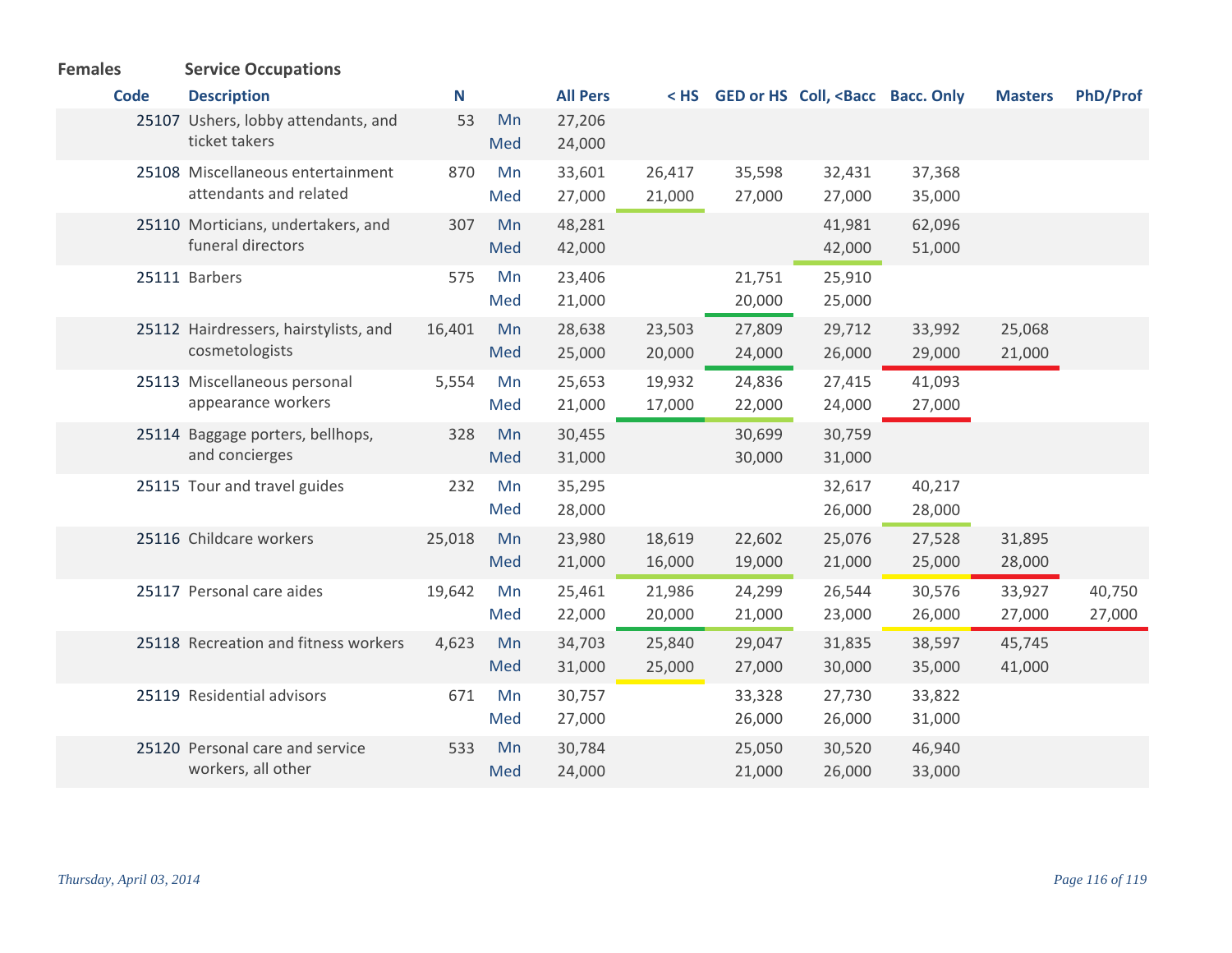| <b>Females</b> | <b>Service Occupations</b>                                         |             |           |                  |                  |                  |                                                                                                               |                  |                  |                  |
|----------------|--------------------------------------------------------------------|-------------|-----------|------------------|------------------|------------------|---------------------------------------------------------------------------------------------------------------|------------------|------------------|------------------|
| <b>Code</b>    | <b>Description</b>                                                 | $\mathbf N$ |           | <b>All Pers</b>  | $<$ HS           |                  | GED or HS Coll, <bacc bacc.="" only<="" th=""><th></th><th><b>Masters</b></th><th><b>PhD/Prof</b></th></bacc> |                  | <b>Masters</b>   | <b>PhD/Prof</b>  |
|                | <b>Protective Service Occupations</b>                              | 25,340      | Mn<br>Med | 50,116<br>43,000 | 30,872<br>25,000 | 39,039<br>34,000 | 48,776<br>43,000                                                                                              | 61,175<br>54,000 | 68,030<br>63,000 | 93,126<br>82,000 |
|                | 22101 First-line supervisors of<br>correctional officers           | 971         | Mn<br>Med | 54,447<br>48,000 |                  | 44,020<br>37,000 | 55,660<br>51,000                                                                                              | 59,595<br>54,000 | 55,943<br>47,000 |                  |
|                | 22102 First-line supervisors of police<br>and detectives           | 957         | Mn<br>Med | 71,697<br>65,000 |                  | 52,740<br>51,000 | 67,253<br>61,000                                                                                              | 79,201<br>74,000 | 89,535<br>96,000 |                  |
|                | 22103 First-line supervisors of fire<br>fighting and prevention    | 54          | Mn<br>Med | 76,741<br>65,000 |                  |                  |                                                                                                               |                  |                  |                  |
|                | 22104 First-line supervisors of<br>protective service workers, all | 1,071       | Mn<br>Med | 53,191<br>45,000 |                  | 38,009<br>34,000 | 48,512<br>43,000                                                                                              | 61,938<br>53,000 | 73,866<br>69,000 |                  |
|                | 22105 Firefighters                                                 | 548         | Mn<br>Med | 64,544<br>63,000 |                  |                  | 62,207<br>60,000                                                                                              | 71,255<br>68,000 |                  |                  |
|                | 22106 Fire inspectors                                              | 48          | Mn<br>Med | 76,122<br>73,000 |                  |                  |                                                                                                               |                  |                  |                  |
|                | 22107 Bailiffs, correctional officers,<br>and jailers              | 5,939       | Mn<br>Med | 44,532<br>39,000 |                  | 38,766<br>36,000 | 45,850<br>41,000                                                                                              | 49,305<br>44,000 | 53,664<br>47,000 |                  |
|                | 22108 Detectives and criminal<br>investigators                     | 1,514       | Mn<br>Med | 70,240<br>63,000 |                  | 54,510<br>48,000 | 64,097<br>59,000                                                                                              | 72,282<br>64,000 | 77,220<br>73,000 |                  |
|                | 22109 Miscellaneous law<br>enforcement workers                     | 63          | Mn<br>Med | 39,873<br>38,000 |                  |                  |                                                                                                               |                  |                  |                  |
|                | 22110 Police officers                                              | 4,341       | Mn<br>Med | 62,598<br>59,000 |                  | 49,396<br>45,000 | 60,634<br>57,000                                                                                              | 67,888<br>64,000 | 70,204<br>65,000 |                  |
|                | 22111 Animal control workers                                       | 163         | Mn<br>Med | 36,792<br>32,000 |                  |                  | 36,299<br>31,000                                                                                              |                  |                  |                  |
|                | 22112 Private detectives and<br>investigators                      | 1,406       | Mn<br>Med | 54,488<br>48,000 |                  | 47,047<br>42,000 | 47,673<br>43,000                                                                                              | 58,492<br>53,000 | 65,415<br>55,000 |                  |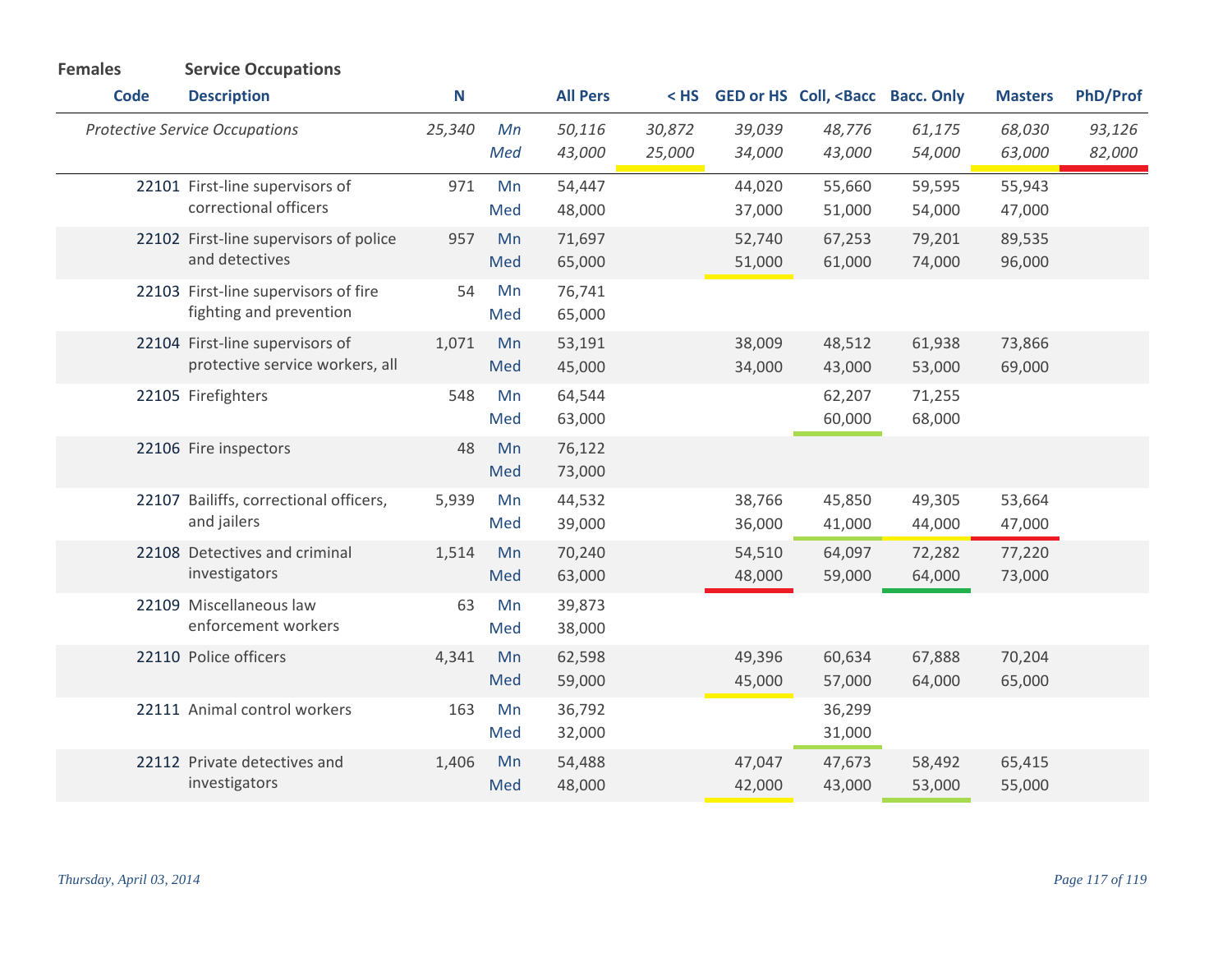**Code Description N All Pers < HS GED or HS Coll, <Bacc Bacc. Only Masters PhD/Prof Females Service Occupations** 22113 Security guards and gaming  $6,587$  Mn surveillance officers 6,587 38,193 29,234 35,456 37,929 47,026 56,178 32,000 23,000 28,000 33,000 39,000 45,000 Med Crossing guards 229 33,441 35,875 36,068 22114 Mn 32,000 35,000 34,000 Med 22115 Transportation security **272** Mn screeners 272 Mn 46,628 46,082 44,122 41,000 41,000 42,000 Med 22116 Lifeguards and other 612 Mn recreational, and all other 612 36,997 27,794 34,169 46,298 32,000 21,000 29,000 46,000 Med